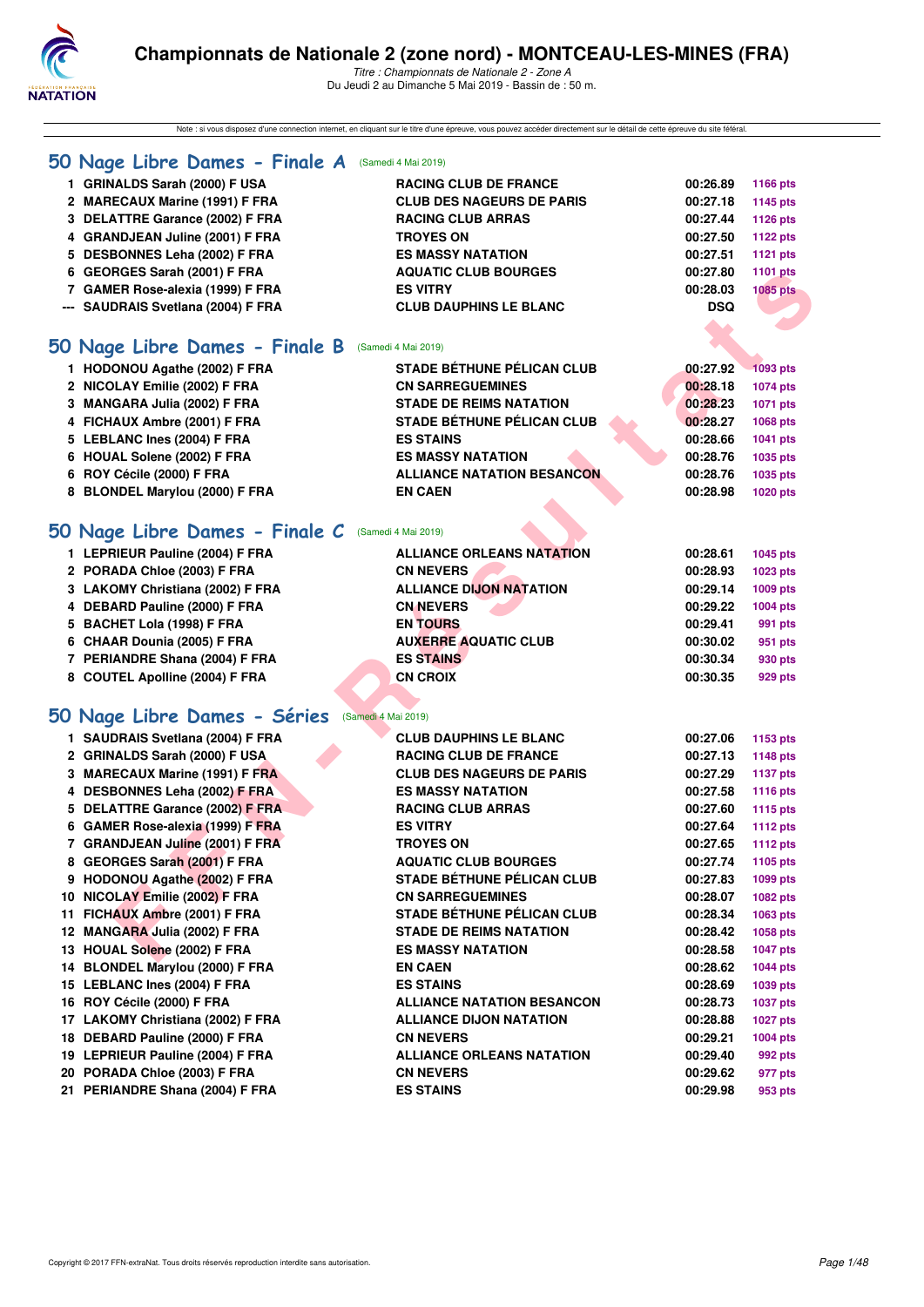

*Titre : Championnats de Nationale 2 - Zone A* Du Jeudi 2 au Dimanche 5 Mai 2019 - Bassin de : 50 m.

| 22 BACHET Lola (1998) F FRA     | <b>EN TOURS</b>             | 00:29.99       | 953 pts |
|---------------------------------|-----------------------------|----------------|---------|
| 23 CHAAR Dounia (2005) F FRA    | <b>AUXERRE AQUATIC CLUB</b> | 00:30.15       | 942 pts |
| 24 BASTIEN Lola (2002) F FRA    | <b>SN METZ</b>              | 00:30.31       | 932 pts |
| 24 COUTEL Apolline (2004) F FRA | <b>CN CROIX</b>             | 00:30.31       | 932 pts |
| --- THENOT Adeline (1991) F FRA | <b>ES STAINS</b>            | <b>DNS</b> dec |         |
|                                 |                             |                |         |

## **[100 Nage Libre Dames - Finale A](http://www.ffnatation.fr/webffn/resultats.php?idact=nat&go=epr&idcpt=59365&idepr=2)** (Jeudi 2 Mai 2019)

| 1 SAUDRAIS Svetlana (2004) F FRA | <b>CLUB DAUPHINS LE BLANC</b>  | 00:58.82<br><b>1150 pts</b>                        |
|----------------------------------|--------------------------------|----------------------------------------------------|
|                                  |                                | 50 m : 00:28.95 (00:28.95100 m : 00:58.82 (00:29.  |
| 2 GRINALDS Sarah (2000) F USA    | <b>RACING CLUB DE FRANCE</b>   | 00:58.85<br>1149 pts                               |
|                                  |                                | 50 m : 00:28.54 (00:28.54) 00 m : 00:58.85 (00:30. |
| 3 GAMER Rose-alexia (1999) F FRA | <b>ES VITRY</b>                | 00:59.51<br>1126 pts                               |
|                                  |                                | 50 m : 00:28.76 (00:28.76100 m : 00:59.51 (00:30.  |
| 4 FERRON Berangere (2002) F FRA  | <b>AQUATIC CLUB BOURGES</b>    | 1125 pts<br>00:59.54                               |
|                                  |                                | 50 m : 00:29.47 (00:29.47) 00 m : 00:59.54 (00:30. |
| 5 PACAUD Pauline (1993) F FRA    | <b>SENS NATATION</b>           | 00:59.86<br>1114 pts                               |
|                                  |                                | 50 m : 00:29.21 (00:29.21100 m : 00:59.86 (00:30.  |
| 6 BARBOUCH Inès (2001) F TUN     | <b>ES VITRY</b>                | 01:00.14<br>1104 pts                               |
|                                  |                                | 50 m : 00:29.23 (00:29.23100 m : 01:00.14 (00:30.  |
| 7 DESBONNES Leha (2002) F FRA    | <b>ES MASSY NATATION</b>       | 01:00.18<br>1103 pts                               |
|                                  |                                | 50 m : 00:29.12 (00:29.12100 m : 01:00.18 (00:31.  |
| 8 AVETAND Tabatha (2005) F FRA   | <b>BEAUVAISIS AQUATIC CLUB</b> | 01:00.26<br>1100 pts                               |
|                                  |                                |                                                    |

**50 Nage Libre Dames - Séries (suite)**

## **[100 Nage Libre Dames - Finale B](http://www.ffnatation.fr/webffn/resultats.php?idact=nat&go=epr&idcpt=59365&idepr=2)** (Jeudi 2 Mai 2019)

| 1 DELATTRE Garance (2002) F FRA | <b>RACING CLUB ARRAS</b>         | 1116 pts<br>00:59.79                                                       |
|---------------------------------|----------------------------------|----------------------------------------------------------------------------|
|                                 |                                  | 50 m : 00:28.91 (00:28.91100 m : 00:59.79 (00:30.                          |
| 2 HOUAL Solene (2002) F FRA     | <b>ES MASSY NATATION</b>         | 01:00.42<br>1094 pts<br>50 m : 00:29.10 (00:29.10) 00 m : 01:00.42 (00:31. |
| 3 GEORGES Sarah (2001) F FRA    | <b>AQUATIC CLUB BOURGES</b>      | 01:00.50<br>1092 pts                                                       |
| 4 ALMEIDA Léana (2001) F FRA    | <b>ES MASSY NATATION</b>         | 50 m : 00:29.17 (00:29.17100 m : 01:00.50 (00:31.<br>01:00.73<br>1084 pts  |
|                                 |                                  | 50 m : 00:28.97 (00:28.97100 m : 01:00.73 (00:31.                          |
| 5 GRANDJEAN Juline (2001) F FRA | <b>TROYES ON</b>                 | 01:00.75<br>1083 pts                                                       |
| 6 CASTEL Margaux (2000) F FRA   | <b>S.M MONTROUGE</b>             | 50 m : 00:30.02 (00:30.02100 m : 01:00.75 (00:30.<br>01:00.77<br>1082 pts  |
|                                 |                                  | 50 m : 00:29.27 (00:29.27) 00 m : 01:00.77 (00:31.                         |
| 7 DUMAS Salome (2002) F FRA     | <b>MOUETTES DE PARIS</b>         | 01:00.85<br>1080 pts                                                       |
|                                 |                                  | 50 m : 00:29.42 (00:29.42) 00 m : 01:00.85 (00:31.                         |
| 8 MONNET Anais (1999) F FRA     | <b>ALLIANCE ORLEANS NATATION</b> | 01:01.02<br><b>1074 pts</b>                                                |
|                                 |                                  | $50 \text{ m} \cdot 00.2916$ (00.2916100 m $\cdot$ 01.01.02 (00.21)        |

## **[100 Nage Libre Dames - Finale C](http://www.ffnatation.fr/webffn/resultats.php?idact=nat&go=epr&idcpt=59365&idepr=2)** (Jeudi 2 Mai 2019)

| JU Nage Libre Dames - Finale A (Jeudi 2 Mai 2019) |                                   |                                                                                      |
|---------------------------------------------------|-----------------------------------|--------------------------------------------------------------------------------------|
| 1 SAUDRAIS Svetlana (2004) F FRA                  | <b>CLUB DAUPHINS LE BLANC</b>     | 00:58.82<br><b>1150 pts</b>                                                          |
| 2 GRINALDS Sarah (2000) F USA                     | <b>RACING CLUB DE FRANCE</b>      | 50 m : 00:28.95 (00:28.95) 00 m : 00:58.82 (00:29.87)<br>00:58.85<br><b>1149 pts</b> |
|                                                   |                                   | 50 m : 00:28.54 (00:28.54)00 m : 00:58.85 (00:30.31)                                 |
| 3 GAMER Rose-alexia (1999) F FRA                  | <b>ES VITRY</b>                   | 1126 pts<br>00:59.51<br>50 m : 00:28.76 (00:28.76) 00 m : 00:59.51 (00:30.75)        |
| 4 FERRON Berangere (2002) F FRA                   | <b>AQUATIC CLUB BOURGES</b>       | 00:59.54<br><b>1125 pts</b>                                                          |
| 5 PACAUD Pauline (1993) F FRA                     | <b>SENS NATATION</b>              | 50 m : 00:29.47 (00:29.47) 00 m : 00:59.54 (00:30.07)<br>00:59.86<br><b>1114 pts</b> |
|                                                   |                                   | 50 m : 00:29.21 (00:29.21)00 m : 00:59.86 (00:30.65)                                 |
| 6 BARBOUCH Inès (2001) F TUN                      | <b>ES VITRY</b>                   | 01:00.14<br>1104 pts<br>50 m : 00:29.23 (00:29.23) 00 m : 01:00.14 (00:30.91)        |
| 7 DESBONNES Leha (2002) F FRA                     | <b>ES MASSY NATATION</b>          | 01:00.18<br>1103 pts                                                                 |
|                                                   | <b>BEAUVAISIS AQUATIC CLUB</b>    | 50 m : 00:29.12 (00:29.12) 00 m : 01:00.18 (00:31.06)                                |
| 8 AVETAND Tabatha (2005) F FRA                    |                                   | 01:00.26<br><b>1100 pts</b><br>50 m: 00:29.25 (00:29.25100 m: 01:00.26 (00:31.01)    |
|                                                   |                                   |                                                                                      |
| 00 Nage Libre Dames - Finale B                    | (Jeudi 2 Mai 2019)                |                                                                                      |
| 1 DELATTRE Garance (2002) F FRA                   | <b>RACING CLUB ARRAS</b>          | 00:59.79<br><b>1116 pts</b>                                                          |
| 2 HOUAL Solene (2002) F FRA                       | <b>ES MASSY NATATION</b>          | 50 m : 00:28.91 (00:28.91100 m : 00:59.79 (00:30.88)<br>01:00.42<br><b>1094 pts</b>  |
|                                                   |                                   | 50 m : 00:29.10 (00:29.10) 00 m : 01:00.42 (00:31.32)                                |
| 3 GEORGES Sarah (2001) F FRA                      | <b>AQUATIC CLUB BOURGES</b>       | 01:00.50<br><b>1092 pts</b>                                                          |
|                                                   |                                   | 50 m : 00:29.17 (00:29.17)00 m : 01:00.50 (00:31.33)                                 |
| 4 ALMEIDA Léana (2001) F FRA                      | <b>ES MASSY NATATION</b>          | <b>1084 pts</b><br>01:00.73<br>50 m : 00:28.97 (00:28.97) 00 m : 01:00.73 (00:31.76) |
| 5 GRANDJEAN Juline (2001) F FRA                   | <b>TROYES ON</b>                  | 01:00.75<br>1083 pts                                                                 |
|                                                   |                                   | 50 m : 00:30.02 (00:30.02) 00 m : 01:00.75 (00:30.73)                                |
| 6 CASTEL Margaux (2000) F FRA                     | <b>S.M MONTROUGE</b>              | 01:00.77<br>1082 pts                                                                 |
| 7 DUMAS Salome (2002) F FRA                       | <b>MOUETTES DE PARIS</b>          | 50 m : 00:29.27 (00:29.27)00 m : 01:00.77 (00:31.50)<br>01:00.85<br>1080 pts         |
|                                                   |                                   | 50 m : 00:29.42 (00:29.42) 00 m : 01:00.85 (00:31.43)                                |
| 8 MONNET Anais (1999) F FRA                       | <b>ALLIANCE ORLEANS NATATION</b>  | 01:01.02<br><b>1074 pts</b>                                                          |
|                                                   |                                   | 50 m : 00:29.16 (00:29.16) 00 m : 01:01.02 (00:31.86)                                |
| 00 Nage Libre Dames - Finale C                    | (Jeudi 2 Mai 2019)                |                                                                                      |
| 1 DOHEN Elise (2003) F FRA                        | <b>DUNKERQUE NATATION</b>         | 01:01.23<br><b>1067 pts</b>                                                          |
|                                                   |                                   | 50 m: 00:30.10 (00:30.10100 m: 01:01.23 (00:31.13)                                   |
| 2 FICHAUX Ambre (2001) F FRA                      | <b>STADE BÉTHUNE PÉLICAN CLUB</b> | 01:01.25<br><b>1066 pts</b>                                                          |
|                                                   |                                   | 50 m : 00:29.34 (00:29.34)00 m : 01:01.25 (00:31.91)                                 |
| 3 LEGENDRE Aubane (2002) F FRA                    | <b>CNM DIEPPE</b>                 | 01:01.47<br><b>1059 pts</b><br>50 m : 00:30.39 (00:30.39)00 m : 01:01.47 (00:31.08)  |
| 4 SIMOENS Lucille (2005) F FRA                    | <b>ES MASSY NATATION</b>          | 1055 pts<br>01:01.58                                                                 |
|                                                   |                                   | 50 m: 00:30.01 (00:30.01100 m: 01:01.58 (00:31.57)                                   |
| 5 BOHLER Rina (2003) F FRA                        | <b>DAUPHINS OBERNAI</b>           | 1055 pts<br>01:01.59<br>50 m : 00:29.81 (00:29.81100 m : 01:01.59 (00:31.78)         |
| 6 CEPECK Léa (2002) F FRA                         | <b>EN TOURS</b>                   | 01:01.77<br><b>1048 pts</b>                                                          |
|                                                   |                                   | 50 m: 00:30.33 (00:30.33100 m: 01:01.77 (00:31.44)                                   |
| 7 PROUVOST Mathilde (2002) F FRA                  | <b>AS PORCHEVILLE</b>             | 01:02.21<br>1034 pts                                                                 |
| 8 CORPEL Sarah (2001) F FRA                       | <b>TROYES ON</b>                  | 50 m : 00:30.18 (00:30.18)00 m : 01:02.21 (00:32.03)<br>01:02.46<br>1025 pts         |
|                                                   |                                   | 50 m : 00:29.83 (00:29.83)00 m : 01:02.46 (00:32.63)                                 |
|                                                   |                                   |                                                                                      |

## **[100 Nage Libre Dames - Séries](http://www.ffnatation.fr/webffn/resultats.php?idact=nat&go=epr&idcpt=59365&idepr=2)** (Jeudi 2 Mai 2019)

| 1 SAUDRAIS Svetlana (2004) F FRA | <b>CLUB DAUPHINS LE BLANC</b> | 00:58.56                                          | 1160 pts |
|----------------------------------|-------------------------------|---------------------------------------------------|----------|
|                                  |                               | 50 m : 00:28.71 (00:28.71100 m : 00:58.56 (00:29. |          |
| 2 GAMER Rose-alexia (1999) F FRA | <b>ES VITRY</b>               | 00:59.74 1118 pts                                 |          |
|                                  |                               | 50 m : 00:28.98 (00:28.98100 m : 00:59.74 (00:30. |          |
| 3 FERRON Berangere (2002) F FRA  | <b>AQUATIC CLUB BOURGES</b>   | 01:00.21                                          | 1102 pts |
|                                  |                               |                                                   |          |

|                | シーム いい   |
|----------------|----------|
| 00:30.31       | 932 pts  |
| 00:30.31       | 932 pts  |
| <b>DNS</b> dec |          |
|                |          |
|                |          |
|                |          |
| በበ 58.82       | 1150 nte |

|  |  | 00:58.82 1150 pts                                     |
|--|--|-------------------------------------------------------|
|  |  | 50 m : 00:28.95 (00:28.95) 00 m : 00:58.82 (00:29.87) |
|  |  | 00:58.85 1149 pts                                     |
|  |  | 50 m: 00:28.54 (00:28.54100 m: 00:58.85 (00:30.31)    |
|  |  | 00:59.51 1126 pts                                     |
|  |  | 50 m : 00:28.76 (00:28.76100 m : 00:59.51 (00:30.75)  |
|  |  | 00:59.54 1125 pts                                     |
|  |  | 50 m : 00:29.47 (00:29.47100 m : 00:59.54 (00:30.07)  |
|  |  |                                                       |
|  |  | 00:59.86 1114 pts                                     |
|  |  | 50 m : 00:29.21 (00:29.21100 m : 00:59.86 (00:30.65)  |
|  |  | 01:00.14 1104 pts                                     |
|  |  | 50 m: 00:29.23 (00:29.23100 m: 01:00.14 (00:30.91)    |
|  |  | 01:00.18 1103 pts                                     |
|  |  | 50 m: 00:29.12 (00:29.12100 m: 01:00.18 (00:31.06)    |
|  |  | 01:00.26 1100 pts                                     |

|  | 00:59.79 1116 pts                                  |
|--|----------------------------------------------------|
|  | 50 m: 00:28.91 (00:28.91100 m: 00:59.79 (00:30.88) |
|  | 01:00.42 1094 pts                                  |
|  | 50 m: 00:29.10 (00:29.10100 m: 01:00.42 (00:31.32) |
|  | 01:00.50 1092 pts                                  |
|  | 50 m: 00:29.17 (00:29.17100 m: 01:00.50 (00:31.33) |
|  | 01:00.73 1084 pts                                  |
|  | 50 m: 00:28.97 (00:28.97100 m: 01:00.73 (00:31.76) |
|  |                                                    |
|  | 01:00.75 1083 pts                                  |
|  | 50 m: 00:30.02 (00:30.02100 m: 01:00.75 (00:30.73) |
|  | 01:00.77 1082 pts                                  |
|  | 50 m: 00:29.27 (00:29.27100 m: 01:00.77 (00:31.50) |
|  | 01:00.85 1080 pts                                  |
|  | 50 m: 00:29.42 (00:29.42100 m: 01:00.85 (00:31.43) |
|  | 01:01.02 1074 pts                                  |

|  | 01:01.23 1067 pts                                     |
|--|-------------------------------------------------------|
|  | 50 m : 00:30.10 (00:30.10) 00 m : 01:01.23 (00:31.13) |
|  | 01:01.25 1066 pts                                     |
|  | 50 m: 00:29.34 (00:29.34100 m: 01:01.25 (00:31.91)    |
|  | 01:01.47 1059 pts                                     |
|  | 50 m: 00:30.39 (00:30.39100 m: 01:01.47 (00:31.08)    |
|  | 01:01.58 1055 pts                                     |
|  | 50 m: 00:30.01 (00:30.01100 m: 01:01.58 (00:31.57)    |
|  |                                                       |
|  | 01:01.59 1055 pts                                     |
|  | 50 m: 00:29.81 (00:29.81100 m: 01:01.59 (00:31.78)    |
|  | 01:01.77 1048 pts                                     |
|  | 50 m: 00:30.33 (00:30.33100 m: 01:01.77 (00:31.44)    |
|  | 01:02.21 1034 pts                                     |
|  | 50 m: 00:30.18 (00:30.18100 m: 01:02.21 (00:32.03)    |
|  | 01:02.46 1025 pts                                     |

#### **00:58.56 1160 pts** *50 m : 00:28.71 (00:28.71)100 m : 00:58.56 (00:29.85)*

|  | 00:59.74 1118 pts                                    |
|--|------------------------------------------------------|
|  | 50 m : 00:28.98 (00:28.98100 m : 00:59.74 (00:30.76) |
|  | 01:00.21 1102 pts                                    |
|  | 50 m : 00:29.08 (00:29.08100 m : 01:00.21 (00:31.13) |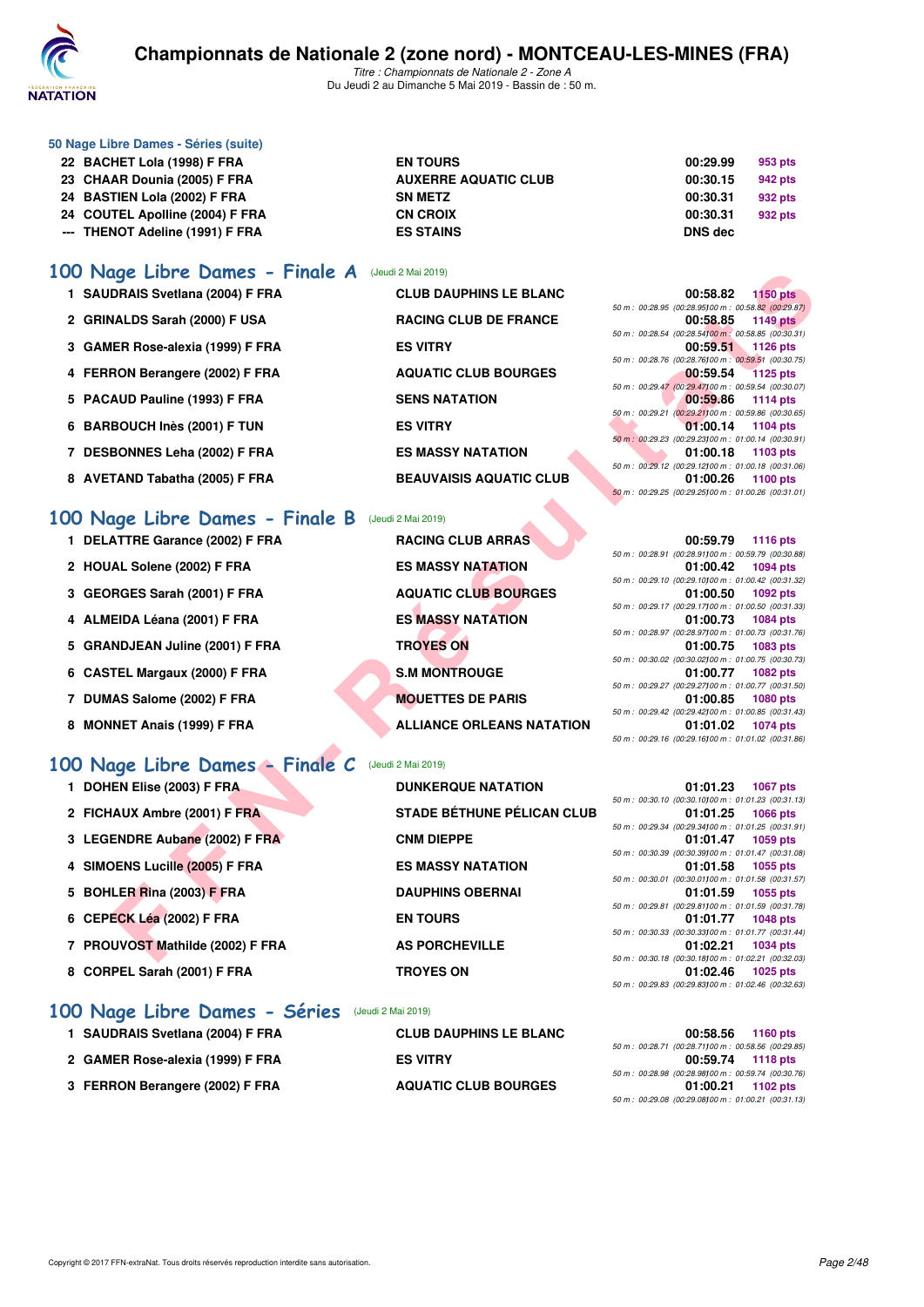

### **100 Nage Libre Dames - Séries (suite)**

5 DESBONNES Leha (2002) F FRA ES MASSY NATATION **6 PACAUD Pauline (1993) F FRA SENS NATATION** 7 GRINALDS Sarah (2000) F USA RACING CLUB DE FRANCE 8 AVETAND Tabatha (2005) F FRA BEAUVAISIS AQUATIC CLUB 9 DUMAS Salome (2002) F FRA MOUETTES DE PARIS 10 HOUAL Solene (2002) F FRA ES MASSY NATATION 11 GRANDJEAN Juline (2001) F FRA **TROYES ON** 12 GEORGES Sarah (2001) F FRA **AQUATIC CLUB BOURGES** 13 DELATTRE Garance (2002) F FRA RACING CLUB ARRAS 14 ALMEIDA Léana (2001) F FRA ES MASSY NATATION 15 CASTEL Margaux (2000) F FRA S.M MONTROUGE 16 MONNET Anais (1999) F FRA **ALLIANCE ORLEANS NATATION** 17 FICHAUX Ambre (2001) F FRA STADE BÉTHUNE PÉLICAN CLUB 17 SIMOENS Lucille (2005) F FRA ES MASSY NATATION **19 DOHEN Elise (2003) F FRA DUNKERQUE NATATION 20 LEGENDRE Aubane (2002) F FRA CNM DIEPPE 01:01.58 1055 pts** 21 BOHLER Rina (2003) F FRA DAUPHINS OBERNAI **22 CEPECK Léa (2002) F FRA EN TOURS 01:01.86 1045 pts** 23 CORPEL Sarah (2001) F FRA TROYES ON **24 DEBARD Pauline (2000) F FRA CN NEVERS** 25 PROUVOST Mathilde (2002) F FRA **AS PORCHEVILLE** 26 ROUSSEAU Elsa (2003) F FRA ES MASSY NATATION **27 KNOPF Elora (2002) F FRA AS BONDY 28 HODONOU Agathe (2002) F FRA STADE BÉTHUNE PÉLICAN CLUB 29 MOUGENOT Clara (2004) F FRA CO SAINT-DIZIER NATATION 30 SUTEAU Soraya (2003) F FRA CLUB DES NAGEURS DE PARIS 31 CRISTINI Marie (2002) F FRA OLYMPIQUE LA GARENNE-COLON 32 EUGENE Delphine (2001) F FRA SN MONTGERON 33 DENIZOT Candice (2002) F FRA ALLIANCE NATATION BESANCON 34 BERTON Claire (2004) F FRA CO SAINT-DIZIER NATATION** 

## **[200 Nage Libre Dames - Finale A](http://www.ffnatation.fr/webffn/resultats.php?idact=nat&go=epr&idcpt=59365&idepr=3)** (Vendredi 3 Mai 2019)

- **1 HOUAL Solene (2002) F FRA**
- 2 GRINALDS Sarah (2000) F USA
- **3 CABO Amelie (2001) F FRA RACING CLUB ARRAS 02:10.15 1127 pts**
- **4 GAMER Rose-alexia (1999) F FRA**

**F FRAME THE UNITED SEAU THANK THE UNITED SEAP AND THE SEAU THE SAME STATE OF PRAME THE SAME COLOR FRAME THE SAME COLOR FRAME THE SAME COLOR FRAME SAME COLOR FRAME SAME COLOR THE SAME COLOR FRAME THE GROUP FRAME SAME COLO 4 BARBOUCH Inès (2001) F TUN ES VITRY 01:00.24 1101 pts**

|             |                 | 01:00.24 | 1101 pts                                              |
|-------------|-----------------|----------|-------------------------------------------------------|
|             |                 |          | 50 m : 00:29.33 (00:29.33) 00 m : 01:00.24 (00:30.91) |
|             |                 | 01:00.25 | 1100 pts                                              |
|             |                 |          | 50 m : 00:28.96 (00:28.96) 00 m : 01:00.25 (00:31.29) |
|             |                 | 01:00.40 | 1095 pts                                              |
|             |                 |          | 50 m : 00:29.58 (00:29.58) 00 m : 01:00.40 (00:30.82) |
|             |                 | 01:00.45 | 1093 pts                                              |
|             |                 |          | 50 m : 00:28.70 (00:28.70) 00 m : 01:00.45 (00:31.75) |
|             |                 | 01:00.48 | <b>1092 pts</b>                                       |
|             |                 |          | 50 m : 00:29.27 (00:29.27)00 m : 01:00.48 (00:31.21)  |
|             |                 | 01:00.54 | <b>1090 pts</b>                                       |
|             |                 |          | 50 m: 00:29.12 (00:29.12)00 m: 01:00.54 (00:31.42)    |
|             |                 | 01:00.65 | <b>1087 pts</b>                                       |
|             |                 |          | 50 m : 00:29.27 (00:29.27) 00 m : 01:00.65 (00:31.38) |
|             |                 | 01:00.66 | 1086 pts                                              |
|             |                 |          | 50 m : 00:29.42 (00:29.42) 00 m : 01:00.66 (00:31.24) |
|             |                 | 01:00.67 | <b>1086 pts</b>                                       |
|             |                 |          | 50 m : 00:29.74 (00:29.74100 m : 01:00.67 (00:30.93)  |
|             |                 | 01:00.69 | 1085 pts                                              |
|             |                 |          | 50 m : 00:29.22 (00:29.22) 00 m : 01:00.69 (00:31.47) |
|             |                 | 01:00.74 | 1083 pts                                              |
|             |                 |          | 50 m : 00:28.96 (00:28.96) 00 m : 01:00.74 (00:31.78) |
|             |                 | 01:01.02 | <b>1074 pts</b>                                       |
|             |                 |          | 50 m : 00:29.56 (00:29.56) 00 m : 01:01.02 (00:31.46) |
|             |                 | 01:01.26 | 1066 pts                                              |
|             |                 |          | 50 m : 00:29.68 (00:29.68) 00 m : 01:01.26 (00:31.58) |
|             |                 | 01:01.40 | 1061 pts                                              |
|             |                 |          | 50 m : 00:30.00 (00:30.00) 00 m : 01:01.40 (00:31.40) |
|             |                 | 01:01.40 | 1061 pts                                              |
|             |                 |          | 50 m: 00:29.57 (00:29.57)00 m: 01:01.40 (00:31.83)    |
|             |                 | 01:01.53 | 1057 pts                                              |
|             |                 |          | 50 m : 00:30.28 (00:30.28) 00 m : 01:01.53 (00:31.25) |
|             |                 | 01:01.58 | 1055 pts                                              |
|             | 50 m : 00:29.51 |          | (00:29.51100 m: 01:01.58 (00:32.07)                   |
|             |                 | 01:01.72 | 1050 pts                                              |
|             |                 |          | 50 m : 00:29.07 (00:29.07) 00 m : 01:01.72 (00:32.65) |
|             |                 | 01:01.86 | 1045 pts                                              |
|             |                 |          | 50 m : 00:30.28 (00:30.28) 00 m : 01:01.86 (00:31.58) |
|             |                 | 01:01.92 | 1043 pts                                              |
|             |                 |          | 50 m : 00:29.46 (00:29.46) 00 m : 01:01.92 (00:32.46) |
|             |                 | 01:02.56 | <b>1022 pts</b>                                       |
|             |                 |          | 50 m : 00:30.28 (00:30.28) 00 m : 01:02.56 (00:32.28) |
|             |                 | 01:02.80 | <b>1014 pts</b>                                       |
|             |                 |          | 50 m : 00:29.73 (00:29.73) 00 m : 01:02.80 (00:33.07) |
|             |                 | 01:02.89 | <b>1011 pts</b>                                       |
|             |                 |          | 50 m : 00:30.49 (00:30.49) 00 m : 01:02.89 (00:32.40) |
|             |                 | 01:03.03 | 1006 pts                                              |
|             |                 |          | 50 m : 00:29.95 (00:29.95) 00 m : 01:03.03 (00:33.08) |
|             |                 | 01:03.16 | 1002 pts                                              |
|             |                 |          | 50 m : 00:30.26 (00:30.26) 00 m : 01:03.16 (00:32.90) |
|             |                 | 01:03.18 | 1001 pts                                              |
|             |                 |          | 50 m : 00:30.94 (00:30.94) 00 m : 01:03.18 (00:32.24) |
|             |                 | 01:03.63 | 987 pis                                               |
|             |                 |          | 50 m : 00:31.02 (00:31.02) 00 m : 01:03.63 (00:32.61) |
| <b>IBES</b> |                 | 01:04.24 | 967 pts                                               |
|             |                 |          | 50 m: 00:31.53 (00:31.53)00 m: 01:04.24 (00:32.71)    |
|             |                 | 01:04.37 | <b>963 pts</b>                                        |
|             |                 |          | 50 m: 00:31.10 (00:31.10) 00 m: 01:04.37 (00:33.27)   |
|             |                 | 01:04.53 | 957 pts                                               |
|             |                 |          | 50 m: 00:31.44 (00:31.44)00 m: 01:04.53 (00:33.09)    |
|             |                 | 01:04.55 | 957 pts                                               |
|             |                 |          | 50 m : 00:30.63 (00:30.63) 00 m : 01:04.55 (00:33.92) |

| <b>ES MASSY NATATION</b>                                                                                   | 02:09.10 1143 pts |
|------------------------------------------------------------------------------------------------------------|-------------------|
| 50 m : 00:30.22 (00:30.22) 00 m : 01:03.08 (00:32.86) 50 m : 01:36.62 (00:33.54200 m : 02:09.10 (00:32.48) |                   |
| <b>RACING CLUB DE FRANCE</b>                                                                               | 02:09.49 1137 pts |
| 50 m : 00:29.79 (00:29.79) 00 m : 01:02.83 (00:33.04) 50 m : 01:36.19 (00:33.36200 m : 02:09.49 (00:33.30) |                   |
| <b>RACING CLUB ARRAS</b>                                                                                   | 02:10.15 1127 pts |
| 50 m: 00:30.41 (00:30.41100 m: 01:03.45 (00:33.04150 m: 01:37.41 (00:33.96200 m: 02:10.15 (00:32.74)       |                   |
| <b>ES VITRY</b>                                                                                            | 02:10.24 1125 pts |
| 50 m : 00:30.53 (00:30.53) 00 m : 01:03.66 (00:33.13) 50 m : 01:37.49 (00:33.83200 m : 02:10.24 (00:32.75) |                   |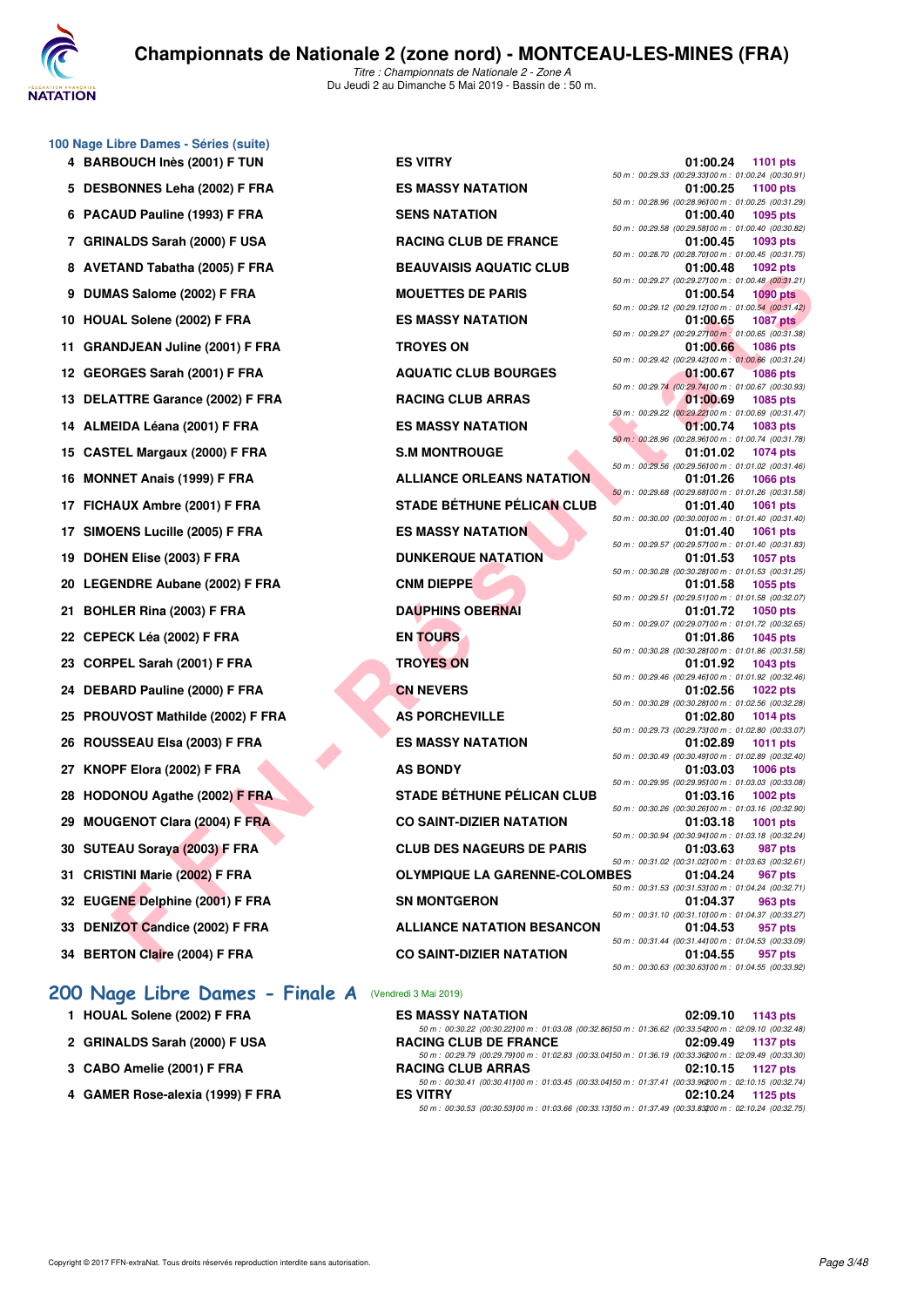

*Titre : Championnats de Nationale 2 - Zone A* Du Jeudi 2 au Dimanche 5 Mai 2019 - Bassin de : 50 m.

|  |  |  | 200 Nage Libre Dames - Finale A (suite) |  |
|--|--|--|-----------------------------------------|--|
|--|--|--|-----------------------------------------|--|

- **5 CASTEL Margaux (2000) F FRA S.M MONTROUGH 02:10.49 INCHER**
- **6 MIGUET Chloe (2004) F FRA SN 92:11.91 1100 pts**
- **7 BARBOUCH Inès (2001) F TUN EXECUTE IN EXECUTE IN EXECUTA EXECUTE IN EXECUTIVE IN EXECUTIVE IN EXECUTIVE IN EXECUTIVE IN EXECUTIVE IN EXAMPLE IN EXAMPLE IN EXAMPLE IN EXAMPLE IN EXAMPLE IN EXAMPLE IN EXAMPLE IN EXAMPLE I**
- **8 DESBONNES Leha (2002) F FRA**

## **[200 Nage Libre Dames - Finale B](http://www.ffnatation.fr/webffn/resultats.php?idact=nat&go=epr&idcpt=59365&idepr=3)** (Vendredi 3 Mai 2019)

- **1 LEGENDRE Aubane (2002) F FRA**
- **2 MONNET Anais (1999) F FRA**
- 2 GRANDJEAN Juline (2001) F FRA
- **4 CEPECK Léa (2002) F FRA EN TOURS 02:11.57 1105 pts**
- 5 SAUDRAIS Svetlana (2004) F FRA
- **6 ALMEIDA Léana (2001) F FRA**
- **7 PROUVOST Mathilde (2002) F FRA**
- 8 DUMAS Salome (2002) **F FRA**

### **[200 Nage Libre Dames - Finale C](http://www.ffnatation.fr/webffn/resultats.php?idact=nat&go=epr&idcpt=59365&idepr=3)** (Vendredi 3 Mai 2019)

- **1 AVETAND Tabatha (2005) F FRA**
- 2 GALLANT Apolline (2004) F FRA
- **3 SALEM Lindsey (2003) F FRA**
- 4 FICHAUX Ambre (2001) F FRA
- **5 CORN Alicia (2002) F FRA**
- **6 MIALOT Maud (2003) F FRA**
- 7 OURGAUD Camille (2003) F FRA
- 8 HOULLIER Elise (2000) F FRA

### **[200 Nage Libre Dames - Séries](http://www.ffnatation.fr/webffn/resultats.php?idact=nat&go=epr&idcpt=59365&idepr=3)** (Vendredi 3 Mai 2019)

- **1 GRINALDS Sarah (2000) F USA**
- **2 CABO Amelie (2001) F FRA RACING CLUB ARRAS 02:11.53 1105 pts**
- **3 GAMER Rose-alexia (1999) F FRA**
- 4 HOUAL Solene (2002) F FRA
- **5 MIGUET Chloe (2004) F FRA**
- **6 BARBOUCH Inès (2001) F TUN**
- **7 CASTEL Margaux (2000) F FRA**
- **8 DESBONNES Leha (2002) F FRA**
- **9 CEPECK Léa (2002) F FRA**
- **9 MONNET Anais (1999) F FRA**
- 11 GRANDJEAN Juline (2001) F FRA
- 12 SAUDRAIS Svetlana (2004) F FRA

| S.M MONTROUGE                                                                                        | 02:10.49 1121 pts |
|------------------------------------------------------------------------------------------------------|-------------------|
| 50 m: 00:30.26 (00:30.26100 m: 01:02.75 (00:32.49150 m: 01:36.57 (00:33.82200 m: 02:10.49 (00:33.92) |                   |
| SN VERSAILLES                                                                                        | 02:11.91 1100 pts |
| 50 m: 00:31.05 (00:31.05100 m: 01:03.36 (00:32.31150 m: 01:37.99 (00:34.63200 m: 02:11.91 (00:33.92) |                   |
| ES VITRY                                                                                             | 02:12.06 1097 pts |
| 50 m: 00:30.56 (00:30.56100 m: 01:03.33 (00:32.77150 m: 01:37.80 (00:34.47200 m: 02:12.06 (00:34.26) |                   |
| ES MASSY NATATION                                                                                    | 02:14.85 1055 pts |
| 50 m: 00:30.04 (00:30.04100 m: 01:03.62 (00:33.58150 m: 01:38.58 (00:34.96200 m: 02:14.85 (00:36.27) |                   |

| age Libre Dames - Finale B                     | (Vendredi 3 Mai 2019)                                                                                                                                                                                                                                         |          |                 |
|------------------------------------------------|---------------------------------------------------------------------------------------------------------------------------------------------------------------------------------------------------------------------------------------------------------------|----------|-----------------|
| ENDRE Aubane (2002) F FRA                      | <b>CNM DIEPPE</b>                                                                                                                                                                                                                                             | 02:11.18 | $1111$ pts      |
| INET Anais (1999) F FRA                        | 50 m : 00:31.48 (00:31.48) 00 m : 01:05.04 (00:33.56) 50 m : 01:38.82 (00:33.78200 m : 02:11.18 (00:32.36)<br><b>ALLIANCE ORLEANS NATATION</b>                                                                                                                | 02:11.53 | 1105 pts        |
| NDJEAN Juline (2001) F FRA                     | 50 m : 00:30.00 (00:30.00) 00 m : 01:03.33 (00:33.33) 50 m : 01:37.69 (00:34.36200 m : 02:11.53 (00:33.84)<br><b>TROYES ON</b><br>50 m : 00:30.80 (00:30.80) 00 m : 01:04.57 (00:33.77) 50 m : 01:39.10 (00:34.53200 m : 02:11.53 (00:32.43)                  | 02:11.53 | $1105$ pts      |
| ECK Léa (2002) F FRA                           | <b>EN TOURS</b><br>50 m : 00:30.86 (00:30.86) 00 m : 01:04.26 (00:33.40) 50 m : 01:38.43 (00:34.17200 m : 02:11.57 (00:33.14)                                                                                                                                 | 02:11.57 | 1105 pts        |
| DRAIS Svetlana (2004) F FRA                    | <b>CLUB DAUPHINS LE BLANC</b><br>50 m : 00:30.43 (00:30.43) 00 m : 01:03.58 (00:33.15) 50 m : 01:38.03 (00:34.45200 m : 02:11.63 (00:33.60)                                                                                                                   | 02:11.63 | <b>1104 pts</b> |
| EIDA Léana (2001) F FRA                        | <b>ES MASSY NATATION</b><br>50 m : 00:29.72 (00:29.72) 00 m : 01:03.31 (00:33.59) 50 m : 01:38.74 (00:35.43200 m : 02:12.86 (00:34.12)                                                                                                                        | 02:12.86 | 1085 pts        |
| UVOST Mathilde (2002) F FRA                    | <b>AS PORCHEVILLE</b><br>50 m : 00:31.57 (00:31.57)00 m : 01:04.46 (00:32.89)50 m : 01:39.18 (00:34.72200 m : 02:13.49 (00:34.31)                                                                                                                             | 02:13.49 | <b>1076 pts</b> |
| IAS Salome (2002) F FRA                        | <b>MOUETTES DE PARIS</b><br>50 m : 00:31.32 (00:31.32) 00 m : 01:04.97 (00:33.65) 50 m : 01:39.69 (00:34.72200 m : 02:14.41 (00:34.72)                                                                                                                        | 02:14.41 | 1062 pts        |
| age Libre Dames - Finale C                     | (Vendredi 3 Mai 2019)                                                                                                                                                                                                                                         |          |                 |
| TAND Tabatha (2005) F FRA                      | <b>BEAUVAISIS AQUATIC CLUB</b>                                                                                                                                                                                                                                | 02:10.58 | 1120 pts        |
| <b>LANT Apolline (2004) F FRA</b>              | 50 m : 00:30.30 (00:30.30) 00 m : 01:03.35 (00:33.05) 50 m : 01:36.94 (00:33.59200 m : 02:10.58 (00:33.64)<br><b>SN VERSAILLES</b>                                                                                                                            | 02:12.52 | 1090 pts        |
| EM Lindsey (2003) F FRA                        | 50 m : 00:30.55 (00:30.55)00 m : 01:03.91 (00:33.36)50 m : 01:37.95 (00:34.04200 m : 02:12.52 (00:34.57)<br><b>JEANNE D'ARC DRANCY</b>                                                                                                                        | 02:12.61 | 1089 pts        |
| <b>IAUX Ambre (2001) F FRA</b>                 | 50 m : 00:30.63 (00:30.63) 00 m : 01:04.02 (00:33.39) 50 m : 01:38.26 (00:34.24200 m : 02:12.61 (00:34.35)<br><b>STÁDE BÉTHUNE PÉLICAN CLUB</b><br>50 m : 00:31.50 (00:31.50) 00 m : 01:06.05 (00:34.55) 50 m : 01:40.82 (00:34.77200 m : 02:14.37 (00:33.55) | 02:14.37 | <b>1062 pts</b> |
| N Alicia (2002) F FRA                          | <b>AQUATIC CLUB BOURGES</b><br>50 m : 00:31.11 (00:31.11) 00 m : 01:05.26 (00:34.15) 50 m : 01:40.63 (00:35.37200 m : 02:15.16 (00:34.53)                                                                                                                     | 02:15.16 | <b>1051 pts</b> |
| OT Maud (2003) F FRA                           | <b>CA ORSAY</b><br>50 m : 00:32.37 (00:32.37) 00 m : 01:06.58 (00:34.21) 50 m : 01:42.01 (00:35.43200 m : 02:16.37 (00:34.36)                                                                                                                                 | 02:16.37 | <b>1033 pts</b> |
| GAUD Camille (2003) F FRA                      | <b>ALLIANCE DIJON NATATION</b><br>50 m : 00:31.77 (00:31.77)00 m : 01:06.03 (00:34.26)50 m : 01:41.63 (00:35.60200 m : 02:17.17 (00:35.54)                                                                                                                    | 02:17.17 | <b>1021 pts</b> |
| LLIER Elise (2000) F FRA                       | <b>C VIKINGS DE ROUEN</b><br>50 m : 00:32.47 (00:32.47) 00 m : 01:07.36 (00:34.89) 50 m : 01:43.52 (00:36.16200 m : 02:19.00 (00:35.48)                                                                                                                       | 02:19.00 | 994 pts         |
| age Libre Dames - Séries (Vendredi 3 Mai 2019) |                                                                                                                                                                                                                                                               |          |                 |
| <b>IALDS Sarah (2000) F USA</b>                | <b>RACING CLUB DE FRANCE</b>                                                                                                                                                                                                                                  | 02:11.20 | 1111 pts        |
| O Amelie (2001) F FRA                          | 50 m : 00:30.78 (00:30.78)00 m : 01:03.86 (00:33.08)50 m : 01:37.83 (00:33.97200 m : 02:11.20 (00:33.37)<br><b>RACING CLUB ARRAS</b>                                                                                                                          | 02:11.53 | 1105 pts        |
| IER Rose-alexia (1999) F FRA                   | 50 m: 00:31.18 (00:31.18) 00 m: 01:04.55 (00:33.37) 50 m: 01:38.14 (00:33.59200 m: 02:11.53 (00:33.39)<br><b>ES VITRY</b><br>50 m: 00:30.40 (00:30.40) 00 m: 01:03.70 (00:33.30) 50 m: 01:38.36 (00:34.66200 m: 02:11.71 (00:33.35)                           | 02:11.71 | 1103 pts        |
| AL Solene (2002) F FRA                         | <b>ES MASSY NATATION</b><br>50 m : 00:29.92 (00:29.92) 00 m : 01:03.51 (00:33.59) 50 m : 01:37.49 (00:33.98200 m : 02:11.78 (00:34.29)                                                                                                                        | 02:11.78 | 1102 $pts$      |
| JET Chloe (2004) F FRA                         | <b>SN VERSAILLES</b><br>50 m : 00:30.23 (00:30.23) 00 m : 01:03.77 (00:33.54) 50 m : 01:37.85 (00:34.08200 m : 02:11.95 (00:34.10)                                                                                                                            | 02:11.95 | 1099 pts        |
| BOUCH Inès (2001) F TUN                        | <b>ES VITRY</b>                                                                                                                                                                                                                                               | 02:12.04 | 1098 pts        |
| TEL Margaux (2000) F FRA                       | 50 m : 00:30.22 (00:30.22) 00 m : 01:03.30 (00:33.08) 50 m : 01:37.17 (00:33.87200 m : 02:12.04 (00:34.87)<br><b>S.M MONTROUGE</b>                                                                                                                            | 02:12.35 | 1093 pts        |

| <b>BEAUVAISIS AQUATIC CLUB</b>                                                                           | 02:10.58 1120 pts   |
|----------------------------------------------------------------------------------------------------------|---------------------|
| 50 m : 00:30.30 (00:30.30100 m : 01:03.35 (00:33.05150 m : 01:36.94 (00:33.59200 m : 02:10.58 (00:33.64) |                     |
| <b>SN VERSAILLES</b>                                                                                     | 02:12.52 1090 pts   |
| 50 m: 00:30.55 (00:30.55100 m: 01:03.91 (00:33.36150 m: 01:37.95 (00:34.04200 m: 02:12.52 (00:34.57)     |                     |
| <b>JEANNE D'ARC DRANCY</b>                                                                               | 02:12.61 1089 pts   |
| 50 m: 00:30.63 (00:30.63) 00 m: 01:04.02 (00:33.39) 50 m: 01:38.26 (00:34.24200 m: 02:12.61 (00:34.35)   |                     |
| STADE BÉTHUNE PÉLICAN CLUB                                                                               | 02:14.37 1062 pts   |
| 50 m: 00:31.50 (00:31.50) 00 m: 01:06.05 (00:34.55) 50 m: 01:40.82 (00:34.77200 m: 02:14.37 (00:33.55)   |                     |
| <b>AQUATIC CLUB BOURGES</b>                                                                              | 02:15.16 1051 pts   |
| 50 m : 00:31.11 (00:31.11)00 m : 01:05.26 (00:34.15)50 m : 01:40.63 (00:35.37200 m : 02:15.16 (00:34.53) |                     |
| <b>CA ORSAY</b>                                                                                          | 02:16.37 1033 pts   |
| 50 m: 00:32.37 (00:32.37) 00 m: 01:06.58 (00:34.21) 50 m: 01:42.01 (00:35.43200 m: 02:16.37 (00:34.36)   |                     |
| <b>ALLIANCE DIJON NATATION</b>                                                                           | 02:17.17 1021 pts   |
| 50 m: 00:31.77 (00:31.77100 m: 01:06.03 (00:34.26150 m: 01:41.63 (00:35.60200 m: 02:17.17 (00:35.54)     |                     |
| <b>C VIKINGS DE ROUEN</b>                                                                                | 02:19.00<br>994 pts |
| 50 m : 00:32.47 (00:32.47100 m : 01:07.36 (00:34.89150 m : 01:43.52 (00:36.16200 m : 02:19.00 (00:35.48) |                     |
|                                                                                                          |                     |

| <b>RACING CLUB DE FRANCE</b>                                                                               |          | 02:11.20 1111 pts |
|------------------------------------------------------------------------------------------------------------|----------|-------------------|
| 50 m : 00:30.78 (00:30.78) 00 m : 01:03.86 (00:33.08) 50 m : 01:37.83 (00:33.97200 m : 02:11.20 (00:33.37) |          |                   |
| <b>RACING CLUB ARRAS</b>                                                                                   |          | 02:11.53 1105 pts |
| 50 m : 00:31.18 (00:31.18) 00 m : 01:04.55 (00:33.37) 50 m : 01:38.14 (00:33.59200 m : 02:11.53 (00:33.39) |          |                   |
| <b>ES VITRY</b>                                                                                            |          | 02:11.71 1103 pts |
| 50 m : 00:30.40 (00:30.40) 00 m : 01:03.70 (00:33.30) 50 m : 01:38.36 (00:34.66200 m : 02:11.71 (00:33.35) |          |                   |
| <b>ES MASSY NATATION</b>                                                                                   |          | 02:11.78 1102 pts |
| 50 m : 00:29.92 (00:29.92) 00 m : 01:03.51 (00:33.59) 50 m : 01:37.49 (00:33.98200 m : 02:11.78 (00:34.29) |          |                   |
| <b>SN VERSAILLES</b>                                                                                       |          | 02:11.95 1099 pts |
| 50 m: 00:30.23 (00:30.23) 00 m: 01:03.77 (00:33.54) 50 m: 01:37.85 (00:34.08200 m: 02:11.95 (00:34.10)     |          |                   |
| <b>ES VITRY</b>                                                                                            |          | 02:12.04 1098 pts |
| 50 m : 00:30.22 (00:30.22) 00 m : 01:03.30 (00:33.08) 50 m : 01:37.17 (00:33.87200 m : 02:12.04 (00:34.87) |          |                   |
| <b>S.M MONTROUGE</b>                                                                                       |          | 02:12.35 1093 pts |
| 50 m : 00:30.74 (00:30.74)00 m : 01:04.12 (00:33.38)50 m : 01:38.58 (00:34.46200 m : 02:12.35 (00:33.77)   |          |                   |
| <b>ES MASSY NATATION</b>                                                                                   |          | 02:12.49 1091 pts |
| 50 m : 00:30.13 (00:30.13) 00 m : 01:04.10 (00:33.97) 50 m : 01:38.52 (00:34.42200 m : 02:12.49 (00:33.97) |          |                   |
| <b>EN TOURS</b>                                                                                            |          | 02:12.67 1088 pts |
| 50 m : 00:30.82 (00:30.82) 00 m : 01:04.59 (00:33.77) 50 m : 01:38.99 (00:34.40200 m : 02:12.67 (00:33.68) |          |                   |
| <b>ALLIANCE ORLEANS NATATION</b>                                                                           |          | 02:12.67 1088 pts |
| 50 m : 00:30.49 (00:30.49) 00 m : 01:03.86 (00:33.37) 50 m : 01:38.88 (00:35.02200 m : 02:12.67 (00:33.79) |          |                   |
| <b>TROYES ON</b>                                                                                           | 02:12.69 | <b>1088 pts</b>   |
| 50 m : 00:31.36 (00:31.36) 00 m : 01:05.59 (00:34.23) 50 m : 01:40.00 (00:34.41200 m : 02:12.69 (00:32.69) |          |                   |
| <b>CLUB DAUPHINS LE BLANC</b>                                                                              | 02:12.82 | <b>1086 pts</b>   |
| 50 m : 00:30.78 (00:30.78) 00 m : 01:04.46 (00:33.68) 50 m : 01:38.52 (00:34.06200 m : 02:12.82 (00:34.30) |          |                   |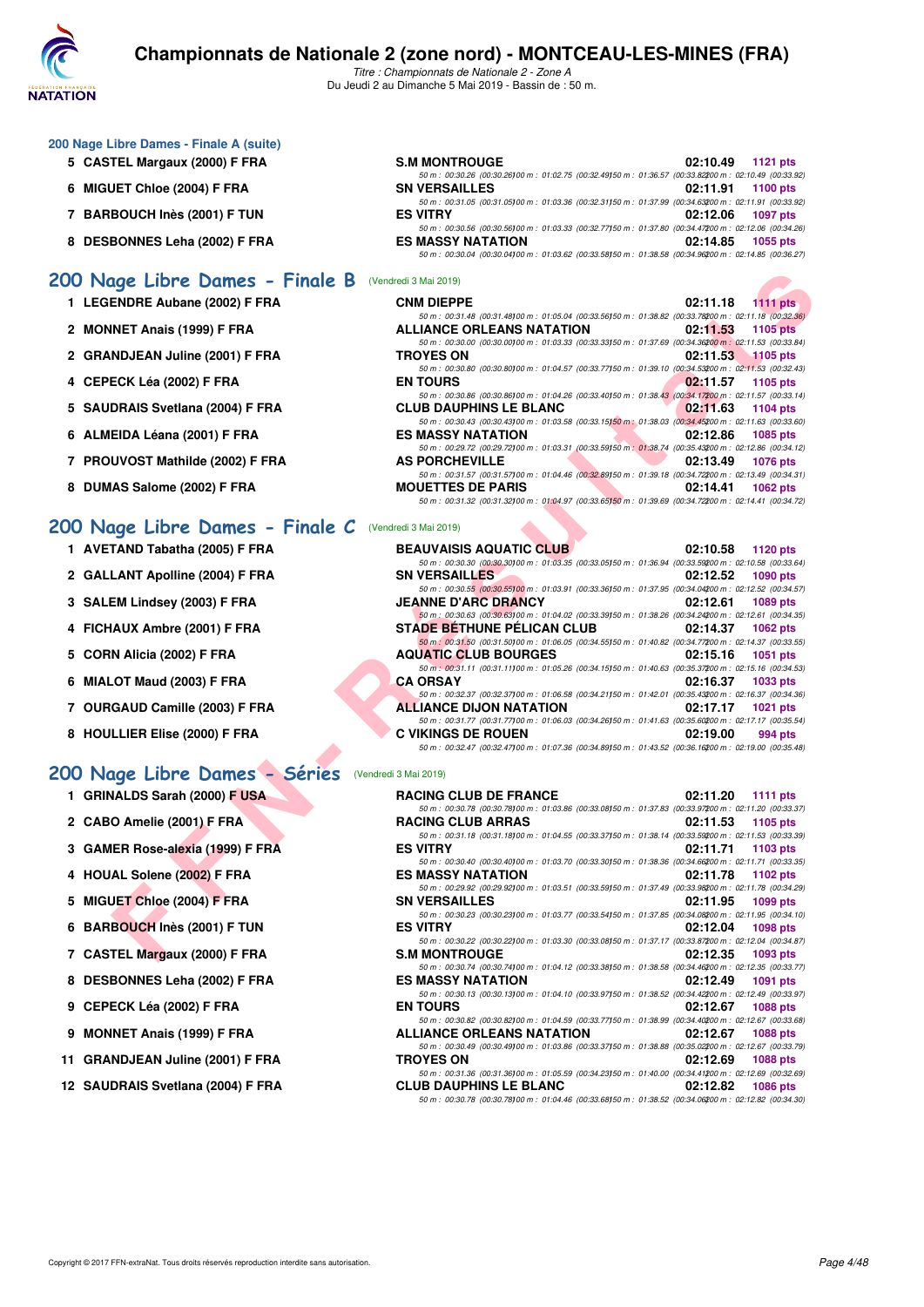

*Titre : Championnats de Nationale 2 - Zone A* Du Jeudi 2 au Dimanche 5 Mai 2019 - Bassin de : 50 m.

### **200 Nage Libre Dames - Séries (suite)**

- 13 PROUVOST Mathilde (2002) F FRA AS PORCHEVILLE **AS PORCHEVILLE 1084** pts
- 14 LEGENDRE Aubane (2002) F FRA
- **15 ALMEIDA Léana (2001) F FRA**
- **16 DUMAS Salome (2002) F FRA**
- 17 GALLANT Apolline (2004) F FRA
- **18 GOMES Célia (2003) F FRA**
- 19 AVETAND Tabatha (2005) F FRA
- **20 SALEM Lindsey (2003) F FRA**
- 21 FICHAUX Ambre (2001) F FRA
- 22 OURGAUD Camille (2003) F FRA
- **23 MIALOT Maud (2003) F FRA**
- 24 CORN Alicia (2002) **F FRA**
- 25 HOULLIER Elise (2000) F FRA
- 26 BIGUENET Pauline (2002) F FRA
- 27 DAUVIN Pauline (2000) F FRA
- **28 TISLER Romane (2002) F FRA**
- 29 CASTELAIN Louise (2002) F FRA
- 30 HODONOU Agathe (2002) F FRA
- **31 SUTEAU Soraya (2003) F FRA**
- **32 LE CORGUILLE Ambre (2001) F FRA**

## **[400 Nage Libre Dames - Finale A](http://www.ffnatation.fr/webffn/resultats.php?idact=nat&go=epr&idcpt=59365&idepr=4)** (Dimanche 5 Mai 2019)

| 1 MIGUET Chloe (2004) F FRA                                                                     | SN V       |
|-------------------------------------------------------------------------------------------------|------------|
| 50 m : 00:31.52 (00:31.52100 m : 01:05.19 (00:33.67150 m : 01:39.24 (00:34.05200 m : 02:14.08   |            |
| 2 HOULLIER Elise (2000) F FRA                                                                   | C VII      |
| 50 m: 00:32.03 (00:32.03) 00 m: 01:06.13 (00:34.10) 50 m: 01:40.80 (00:34.67200 m: 02:15.37     |            |
| 3 GOMES Célia (2003) F FRA                                                                      | CN N       |
| 50 m : 00:32.18 (00:32.18) 00 m : 01:06.30 (00:34.12) 50 m : 01:40.68 (00:34.38200 m : 02:15.77 |            |
| 4 VANET Pauline (1992) F FRA                                                                    | <b>BEA</b> |
| 50 m: 00:31.88 (00:31.88) 00 m: 01:06.23 (00:34.35150 m: 01:41.13 (00:34.90200 m: 02:16.42      |            |
| 5 BACHET Lola (1998) F FRA                                                                      | EN T       |
| 50 m : 00:32.17 (00:32.17100 m : 01:06.71 (00:34.54150 m : 01:41.99 (00:35.28200 m : 02:17.09   |            |
| 6 GALLANT Apolline (2004) F FRA                                                                 | SN V       |
| 50 m : 00:31.32 (00:31.32100 m : 01:05.46 (00:34.14150 m : 01:40.68 (00:35.22200 m : 02:15.57   |            |
| 7 DESBONNES Leha (2002) F FRA                                                                   | ES N       |
| 50 m : 00:31.53 (00:31.53) 00 m : 01:06.25 (00:34.72) 50 m : 01:41.46 (00:35.21200 m : 02:16.98 |            |
| 8 HOUAL Solene (2002) F FRA                                                                     | FS N       |

#### **[400 Nage Libre Dames - Finale B](http://www.ffnatation.fr/webffn/resultats.php?idact=nat&go=epr&idcpt=59365&idepr=4)** (Dimanche 5 Mai 2019)

| 1 PROUVOST Mathilde (2002) F FRA                                                                                                                                                                                            | <b>AS PORCHEVILLE</b>          | 04:36.98<br>$1098$ pts      |
|-----------------------------------------------------------------------------------------------------------------------------------------------------------------------------------------------------------------------------|--------------------------------|-----------------------------|
| 50.539.00031.70 50.31.70100 m : 01:05.51 (00:33.81150 m : 01:39.50 (00:33.99200 m : 02:14.02 (00:34.52250 m : 02:49.02 (00:35.00200 m : 03:25.19 (00:36.17350 m : 04:01.66 (00:36.47400 m : 04:36.98 (00:35.32              |                                |                             |
| 2 LISTRAT Charlotte (2004) F FRA                                                                                                                                                                                            | <b>EN TOURS</b>                | 04:40.99<br>1068 pts        |
| 50 m : 00:32.65 (00:32.65) 00 m : 01:07.40 (00:34.75) 50 m : 01:43.12 (00:35.72200 m : 02:18.77 (00:35.65250 m : 02:54.90 (00:36.13300 m : 03:30.59 (00:35.63350 m : 04:07.08 (00:36.49400 m : 04:40.99 (00:33.91           |                                |                             |
| 3 HENRY Agathe (2000) F FRA                                                                                                                                                                                                 | ALLIANCE DIJON NATATION        | 04:41.24<br>1066 pts        |
| 50 m : 00:31.58 (00:31.58) 00 m : 01:06.37 (00:34.79) 50 m : 01:42.69 (00:36.32200 m : 02:19.58 (00:36.89250 m : 02:56.22 (00:36.64200 m : 03:32.86 (00:36.64350 m : 04:08.51 (00:35.65400 m : 04:41.24 (00:32.73           |                                |                             |
| 4 FOHRER Marie (2002) F FRA                                                                                                                                                                                                 | <b>CERGY PONTOISE NATATION</b> | 04:41.95<br>1061 pts        |
| 50 50 50 50.32.36 (00:32.36 00:32.36 00 m : 01:06.75 (00:34.39) 50 m : 01:42.95 (00:36.20200 m : 02:18.92 (00:35.97250 m : 02:55.15 (00:36.23200 m : 03:31.66 (00:36.51350 m : 04:08.13 (00:36.47400 m : 04:41.95 (00:38.82 |                                |                             |
| 5 CEPECK Léa (2002) F FRA                                                                                                                                                                                                   | <b>EN TOURS</b>                | 04:43.00<br>1053 pts        |
| 50 m : 00:32.13 (00:32.13100 m : 01:06.79 (00:34.66150 m : 01:42.66 (00:35.87200 m : 02:18.84 (00:36.18250 m : 02:55.27 (00:36.43300 m : 03:32.11 (00:36.84350 m : 04:08.20 (00:36.03400 m : 04:43.00 (00:34.80)            |                                |                             |
| 6 SERNA Elisa (2002) F FRA                                                                                                                                                                                                  | <b>CN MELUN VAL DE SEINE</b>   | 04:43.80<br><b>1047 pts</b> |
| $50 m: 00:31.47 (00:31.47) 00 m: 01:05.27 (00:33.80) 50 m: 01:40.95 (00:35.68200 m: 02:17.24 (00:36.29250 m: 02:54.13 (00:36.88200 m: 03:30.99 (00:36.86350 m: 04:07.49 (00:36.50400 m: 04:43.80 (00:36.50 m: 04:40.80)$    |                                |                             |

| ENDRE Aubane (2002) F FRA                               | 50 m : 00:30.96 (00:30.96) 00 m : 01:04.07 (00:33.11) 50 m : 01:38.18 (00:34.11200 m : 02:12.91 (00:34.73)<br><b>CNM DIEPPE</b>                                                                                                               | 02:13.07<br>1082 pts        |
|---------------------------------------------------------|-----------------------------------------------------------------------------------------------------------------------------------------------------------------------------------------------------------------------------------------------|-----------------------------|
| EIDA Léana (2001) F FRA                                 | 50 m: 00:31.51 (00:31.51)00 m: 01:05.11 (00:33.60)50 m: 01:39.28 (00:34.17200 m: 02:13.07 (00:33.79)<br><b>ES MASSY NATATION</b>                                                                                                              | 02:13.44<br><b>1076 pts</b> |
|                                                         | 50 m : 00:29.85 (00:29.85)00 m : 01:03.63 (00:33.78)50 m : 01:38.51 (00:34.88200 m : 02:13.44 (00:34.93)                                                                                                                                      |                             |
| IAS Salome (2002) F FRA                                 | <b>MOUETTES DE PARIS</b><br>50 m : 00:31.36 (00:31.36)00 m : 01:04.39 (00:33.03)50 m : 01:39.26 (00:34.87)00 m : 02:13.58 (00:34.32)                                                                                                          | 02:13.58<br><b>1074 pts</b> |
| LANT Apolline (2004) F FRA                              | <b>SN VERSAILLES</b>                                                                                                                                                                                                                          | 02:13.71<br>1072 pts        |
| IES Célia (2003) F FRA                                  | 50 m: 00:30.93 (00:30.93)00 m: 01:04.10 (00:33.17)50 m: 01:38.71 (00:34.61200 m: 02:13.71 (00:35.00)<br><b>CN MELUN VAL DE SEINE</b>                                                                                                          | 02:14.07<br><b>1067 pts</b> |
|                                                         | 50 m : 00:32.22 (00:32.22)00 m : 01:05.28 (00:33.06)50 m : 01:40.05 (00:34.77200 m : 02:14.07 (00:34.02)                                                                                                                                      |                             |
| TAND Tabatha (2005) F FRA                               | <b>BEAUVAISIS AQUATIC CLUB</b><br>50 m : 00:31.05 (00:31.05)00 m : 01:05.44 (00:34.39)50 m : 01:39.92 (00:34.48200 m : 02:14.11 (00:34.19)                                                                                                    | 02:14.11<br>$1066$ pts      |
| EM Lindsey (2003) F FRA                                 | <b>JEANNE D'ARC DRANCY</b>                                                                                                                                                                                                                    | 02:14.20<br><b>1065 pts</b> |
| IAUX Ambre (2001) F FRA                                 | 50 m : 00:30.96 (00:30.96)00 m : 01:04.54 (00:33.58)50 m : 01:39.50 (00:34.96200 m : 02:14.20 (00:34.70)<br><b>STADE BETHUNE PELICAN CLUB</b>                                                                                                 | 02:14.88<br><b>1055 pts</b> |
|                                                         | 50 m : 00:31.26 (00:31.26)00 m : 01:05.35 (00:34.09)50 m : 01:40.96 (00:35.61200 m : 02:14.88 (00:33.92)                                                                                                                                      |                             |
| GAUD Camille (2003) F FRA                               | <b>ALLIANCE DIJON NATATION</b><br>50 m : 00:31.66 (00:31.66)00 m : 01:05.78 (00:34.12)50 m : 01:40.52 (00:34.74200 m : 02:15.30 (00:34.78)                                                                                                    | 02:15.30<br>1049 pts        |
| .OT Maud (2003) F FRA                                   | <b>CA ORSAY</b>                                                                                                                                                                                                                               | 02:15.60<br>1044 $pts$      |
|                                                         | 50 m: 00:31.40 (00:31.40) 00 m: 01:05.72 (00:34.32) 50 m: 01:41.19 (00:35.47200 m: 02:15.60 (00:34.41)                                                                                                                                        |                             |
| N Alicia (2002) F FRA                                   | <b>AQUATIC CLUB BOURGES</b><br>50 m : 00:31.65 (00:31.65)00 m : 01:05.81 (00:34.16)50 m : 01:41.51 (00:35.70200 m : 02:15.82 (00:34.31)                                                                                                       | 02:15.82<br><b>1041 pts</b> |
| LLIER Elise (2000) F FRA                                | <b>C VIKINGS DE ROUEN</b>                                                                                                                                                                                                                     | 02:16.27<br><b>1034 pts</b> |
|                                                         | 50 m : 00:31.12 (00:31.12)00 m : 01:04.99 (00:33.87)50 m : 01:40.80 (00:35.81200 m : 02:16.27 (00:35.47)<br><b>ALLIANCE NATATION BESANCON</b>                                                                                                 | 02:16.51<br><b>1031 pts</b> |
| <b>JENET Pauline (2002) F FRA</b>                       | 50 m : 00:30.83 (00:30.83)00 m : 01:04.47 (00:33.64)50 m : 01:40.45 (00:35.98200 m : 02:16.51 (00:36.06)                                                                                                                                      |                             |
| VIN Pauline (2000) F FRA                                | <b>EN CAEN</b>                                                                                                                                                                                                                                | 02:17.46<br><b>1017 pts</b> |
| ER Romane (2002) F FRA                                  | 50 m : 00:31.51 (00:31.51)00 m : 01:05.64 (00:34.13)50 m : 01:42.12 (00:36.48200 m : 02:17.46 (00:35.34)<br><b>ASPTT NANCY</b>                                                                                                                | 02:17.54<br>$1015$ pts      |
|                                                         | 50 m : 00:31.60 (00:31.60)00 m : 01:06.50 (00:34.90)50 m : 01:42.77 (00:36.27200 m : 02:17.54 (00:34.77)                                                                                                                                      |                             |
| TELAIN Louise (2002) F FRA                              | TEAM STRASBOURG SNS-ASPTT-PCS<br>50 m : 00:30.76 (00:30.76)00 m : 01:05.23 (00:34.47)50 m : 01:41.68 (00:36.45200 m : 02:17.80 (00:36.12)                                                                                                     | 02:17.80<br>1012 $pts$      |
| ONOU Agathe (2002) F FRA                                | <b>STADE BETHUNE PÉLICAN CLUB</b>                                                                                                                                                                                                             | 02:18.36<br>$1003$ pts      |
|                                                         | 50 m : 00:30.99 (00:30.99)00 m : 01:04.73 (00:33.74)50 m : 01:41.72 (00:36.99200 m : 02:18.36 (00:36.64)                                                                                                                                      |                             |
| EAU Soraya (2003) F FRA                                 | <b>CLUB DES NAGEURS DE PARIS</b><br>50 m : 00:32.48 (00:32.48) 00 m : 01:06.68 (00:34.20) 50 m : 01:42.93 (00:36.25200 m : 02:18.98 (00:36.05)                                                                                                | 02:18.98<br>994 pts         |
| <b>ORGUILLE Ambre (2001) F FRA</b>                      | <b>CA ORSAY</b>                                                                                                                                                                                                                               | 02:20.48<br>973 pts         |
|                                                         | $50\ m:\ 00:31.33\ \ (00:31.33) \ 00\ m:\ 01:05.63\ \ (00:34.30) \ 50\ m:\ 01:42.76\ \ (00:37.13200\ m:\ 02:20.48\ \ (00:37.72)$                                                                                                              |                             |
| <b>age Libre Dames - Finale A</b> (Dimanche 5 Mai 2019) |                                                                                                                                                                                                                                               |                             |
| JET Chloe (2004) F FRA                                  | <b>SN VERSAILLES</b>                                                                                                                                                                                                                          | 04:32.42<br>1133 pts        |
|                                                         | :31.52 (00:31.52)00 m : 01:05.19 (00:33.67)50 m : 01:39.24 (00:34.05200 m : 02:14.08 (00:34.84250 m : 02:48.79 (00:34.71300 m : 03:24.20 (00:35.41350 m : 03:58.96 (00:34.76400 m : 04:32.42 (00:3                                            |                             |
| LLIER Elise (2000) F FRA                                | <b>C VIKINGS DE ROUEN</b><br>:32.03 (00:32.03100 m : 01:06.13 (00:34.10150 m : 01:40.80 (00:34.67200 m : 02:15.37 (00:34.57250 m : 02:50.42 (00:35.0500 m : 03:25.14 (00:34.72350 m : 04:00.07 (00:34.93400 m : 04:22.49 (00:34               | 04:32.49<br><b>1132 pts</b> |
| IES Célia (2003) F FRA                                  | <b>CN MELUN VAL DE SEINE</b>                                                                                                                                                                                                                  | 04:34.95<br><b>1113 pts</b> |
|                                                         | :32.18 (00:32.18100 m : 01:06.30 (00:34.12150 m : 01:40.68 (00:34.38200 m : 02:15.77 (00:35.09250 m : 02:50.67 (00:34.90200 m : 03:25.96 (00:35.29250 m : 04:00.92 (00:34.96400 m : 04:34.95 (00:34.96400 m : 04:34.95 (00:34                 |                             |
| ET Pauline (1992) F FRA                                 | <b>BEAUTOR NATATION</b>                                                                                                                                                                                                                       | 04:35.11<br><b>1112 pts</b> |
|                                                         | :31.88 (00:31.88)00 m : 01:06.23 (00:34.35)50 m : 01:41.13 (00:34.90200 m : 02:16.42 (00:35.29250 m : 02:51.86 (00:35.44200 m : 03:27.43 (00:35.57)50 m : 04:01.89 (00:34.46400 m : 04:35.11 (00:3                                            |                             |
| HET Lola (1998) F FRA                                   | <b>EN TOURS</b>                                                                                                                                                                                                                               | 04:36.79<br><b>1099 pts</b> |
| <b>LANT Apolline (2004) F FRA</b>                       | :32.17 (00:32.17)00 m : 01:06.71 (00:34.54)50 m : 01:41.99 (00:35.28200 m : 02:17.09 (00:35.10250 m : 02:52.61 (00:35.52300 m : 03:27.86 (00:35.25350 m : 04:03.46 (00:35.660400 m : 04:03.663800 m : 04:36.79 (00:35<br><b>SN VERSAILLES</b> | 04:37.72<br><b>1092 pts</b> |
|                                                         | :31.32 (00:31.32100 m : 01:05.46 (00:34.14150 m : 01:40.68 (00:35.22200 m : 02:15.57 (00:34.89250 m : 02:51.43 (00:35.86300 m : 03:26.62 (00:35.19350 m : 04:02.38 (00:35.76400 m : 04:02.76                                                  |                             |
| BONNES Leha (2002) F FRA                                | <b>ES MASSY NATATION</b>                                                                                                                                                                                                                      | 04:39.81<br>1077 pts        |
|                                                         | :31.53 (00:31.53f00 m : 01:06.25 (00:34.72f50 m : 01:41.46 (00:35.21200 m : 02:16.98 (00:35.52250 m : 02:53.30 (00:36.32300 m : 03:29.32 (00:36.02350 m : 04:05.30 (00:35.98400 m : 04:09.81 (00:36.92381 (00:36                              |                             |
| AL Solene (2002) F FRA                                  | <b>ES MASSY NATATION</b>                                                                                                                                                                                                                      | 04:44.44<br><b>1042 pts</b> |
|                                                         | $31.38$ (00:31.38)00 m : 01:06.29 (00:34.91150 m : 01:42.15 (00:35.86200 m : 02:18.40 (00:36.25250 m : 02:54.82 (00:36.4200 m : 03:31.44 (00:36.62)50 m : 04:08.28 (00:36.84)00 m : 04:04.28 (00:36.84)00 m : 04:44.44 (00:30                 |                             |
|                                                         |                                                                                                                                                                                                                                               |                             |
| age Libre Dames - Finale B (Dimanche 5 Mai 2019)        |                                                                                                                                                                                                                                               |                             |

| 1 MIGUET Chloe (2004) F FRA     | <b>SN VERSAILLES</b>      | 04:32.42 1133 pts                                                                                                                                                                                                                           |
|---------------------------------|---------------------------|---------------------------------------------------------------------------------------------------------------------------------------------------------------------------------------------------------------------------------------------|
|                                 |                           | 50 m : 00:31.52 (00:31.52) 00 m : 01:05.19 (00:33.67150 m : 01:39.24 (00:34.05200 m : 02:14.08 (00:34.84250 m : 02:48.79 (00:34.71300 m : 03:24.20 (00:35.41350 m : 03:58.96 (00:34.76400 m : 04:32.42 (00:34.05)                           |
| 2 HOULLIER Elise (2000) F FRA   | <b>C VIKINGS DE ROUEN</b> | 04:32.49<br>1132 pts                                                                                                                                                                                                                        |
|                                 |                           | $50 m: 00:32.03 (00:32.03100\,m: 01:06.13 (00:34.10)\\ 50 m: 01:40.80 (00:34.67200\,m: 02:15.37 (00:34.57250\,m: 02:50.42 (00:35.05300\,m: 03:25.14 (00:34.72350\,m: 04:00.07 (00:34.93400\,m: 04:32.49 (00:32.42))\\ 03.48000000000000000$ |
| 3 GOMES Célia (2003) F FRA      | CN MELUN VAL DE SEINE     | 04:34.95 1113 pts                                                                                                                                                                                                                           |
|                                 |                           | $50 m: 00:32.18 (00:32.18) 00 m: 01:06.30 (00:34.12) 50 m: 01:40.68 (00:34.38200 m: 02:15.77 (00:35.09250 m: 02:50.67 (00:34.90300 m: 03:25.96 (00:35.29350 m: 04:00.92 (00:34.96400 m: 04:34.95 (00:34.9350 m: 04:34.97))$                 |
| 4 VANET Pauline (1992) F FRA    | <b>BEAUTOR NATATION</b>   | 04:35.11<br>1112 pts                                                                                                                                                                                                                        |
|                                 |                           | 50 m : 00:31.88 (00:31.88)00 m : 01:06.23 (00:34.35150 m : 01:41.13 (00:34.90200 m : 02:16.42 (00:35.29250 m : 02:51.86 (00:35.44300 m : 03:27.43 (00:35.57350 m : 04:01.89 (00:34.46400 m : 04:05.11 (00:33.22                             |
| 5 BACHET Lola (1998) F FRA      | <b>EN TOURS</b>           | 04:36.79<br>1099 pts                                                                                                                                                                                                                        |
|                                 |                           | 50 m : 00:32.17 (00:32.17 100:n2.17 100:31 00:34.54150 m : 01:41.99 (00:35.28200 m : 02:17.09 (00:35.10250 m : 02:52.61 (00:35.52300 m : 03:27.86 (00:35.25350 m : 04:03.46 (00:35.60300 m : 04:06.79 (00:33.33                             |
| 6 GALLANT Apolline (2004) F FRA | <b>SN VERSAILLES</b>      | 04:37.72<br>1092 pts                                                                                                                                                                                                                        |
|                                 |                           |                                                                                                                                                                                                                                             |
|                                 |                           | 50 m : 00:31.32 (00:31.32)00 m : 01:05.46 (00:34.14150 m : 01:40.68 (00:35.22200 m : 02:15.57 (00:34.89250 m : 02:51.43 (00:35.86300 m : 03:26.62 (00:35.16350 m : 04:02.38 (00:35.76400 m : 04:37.72 (00:35.34)                            |
| 7 DESBONNES Leha (2002) F FRA   | <b>ES MASSY NATATION</b>  | 04:39.81<br><b>1077 pts</b>                                                                                                                                                                                                                 |
|                                 |                           | 50 m : 00:31.53 (00:31.53)00 m : 01:06.25 (00:34.72)50 m : 01:41.46 (00:35.21200 m : 02:16.98 (00:35.52250 m : 02:53.30 (00:36.32200 m : 03:29.32 (00:36.02350 m : 04:05.30 (00:36.98400 m : 04:05.30 (00:36.98400 m : 04:05.3              |
| 8 HOUAL Solene (2002) F FRA     | <b>ES MASSY NATATION</b>  | 04:44.44<br>$1042$ pts                                                                                                                                                                                                                      |
|                                 |                           | 50 m : 00:31.38 (00:31.38) 00 m : 01:06.29 (00:34.91150 m : 01:42.15 (00:35.86200 m : 02:18.40 (00:36.25250 m : 02:54.82 (00:36.42300 m : 03:31.44 (00:36.62350 m : 04:08.28 (00:36.84400 m : 04:44.44 (00:36.16                            |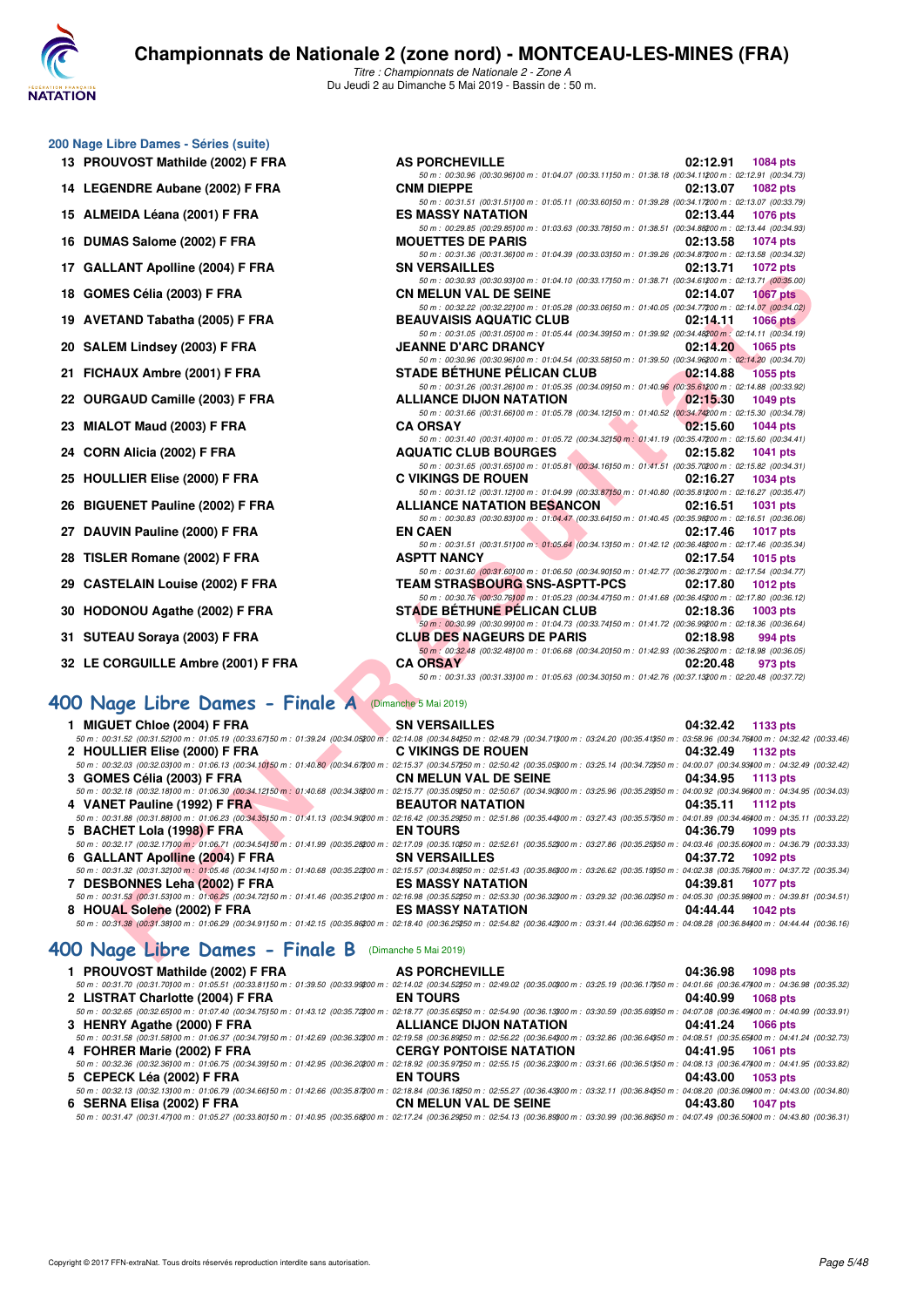

*Titre : Championnats de Nationale 2 - Zone A* Du Jeudi 2 au Dimanche 5 Mai 2019 - Bassin de : 50 m.

#### **400 Nage Libre Dames - Finale B (suite)**

| 7 CORN Alicia (2002) F FRA                                                                                                                                                                                          | <b>AQUATIC CLUB BOURGES</b> | 04:44.83 | 1040 pts |  |
|---------------------------------------------------------------------------------------------------------------------------------------------------------------------------------------------------------------------|-----------------------------|----------|----------|--|
| 50 50.001 10:31.86 (00:31.86)00 m : 01:06.48 (00:34.62)50 m : 01:42.85 (00:36.37200 m : 02:19.11 (00:36.26250 m : 02:55.57 (00:36.46200 m : 03:32.32 (00:36.75350 m : 04:09.35 (00:37.03400 m : 04:44.83 (00:36.48) |                             |          |          |  |
| 8 QUEDRUE Flavie (2002) F FRA                                                                                                                                                                                       | <b>CN CHALON-SUR-SAONE</b>  | 04:52.92 | 981 pts  |  |
| 50 m : 00:33.96 (00:33.96)00 m : 01:10.50 (00:36.54150 m : 01:47.31 (00:36.81200 m : 02:24.64 (00:37.33250 m : 03:01.83 (00:37.19800 m : 03:39.33 (00:37.50850 m : 04:16.21 (00:36.84400 m : 04:52.92 (00:36.71)    |                             |          |          |  |

## **[400 Nage Libre Dames - Finale C](http://www.ffnatation.fr/webffn/resultats.php?idact=nat&go=epr&idcpt=59365&idepr=4)** (Dimanche 5 Mai 2019)

| MIALOT Maud (2003) F FRA     | <b>CA ORSAY</b>                                                                                                                                                                                                                                                  |          | 04:40.64 1071 pts |  |
|------------------------------|------------------------------------------------------------------------------------------------------------------------------------------------------------------------------------------------------------------------------------------------------------------|----------|-------------------|--|
|                              | 50 m : 00:31.87 (00:31.87)00 m : 01:06.44 (00:34.57)50 m : 01:41.64 (00:35.20200 m : 02:17.47 (00:35.83250 m : 02:53.43 (00:35.86200 m : 03:29.88 (00:36.45250 m : 04:05.61 (00:35.73400 m : 04:40.64 (00:35.03)                                                 |          |                   |  |
| 2 MONNET Anais (1999) F FRA  | <b>ALLIANCE ORLEANS NATATION</b>                                                                                                                                                                                                                                 |          | 04:42.19 1059 pts |  |
|                              | 50 m : 00:31.27 (00:31.27) 00 m : 01:05.51 (00:34.24150 m : 01:40.92 (00:35.41200 m : 02:16.62 (00:35.70250 m : 02:52.92 (00:36.30000 m : 03:29.58 (00:36.66050 m : 04:06.29 (00:36.7400 m : 04:42.19 (00:35.90)                                                 |          |                   |  |
| 3 SUTEAU Soraya (2003) F FRA | <b>CLUB DES NAGEURS DE PARIS</b>                                                                                                                                                                                                                                 | 04:51.87 | 989 pts           |  |
|                              | $50\ m:\ 00:32.29\ (00:32.29\ )\ 00\ m:\ 01:07.32\ (00:35.03\ )\\ 50\ m:\ 01:43.76\ (00:36.44\ )\ 00\ m:\ 02:21.52\ (00:37.76\ )\\ 50\ m:\ 02:59.44\ (00:37.92\ )\ 00\ m:\ 03:37.24\ (00:37.80\ )\\ 50\ m:\ 04:15.24\ (00:38.00\ )\ 00\ m:\ 04:51.87\ (00:38.00$ |          |                   |  |

## **[400 Nage Libre Dames - Séries](http://www.ffnatation.fr/webffn/resultats.php?idact=nat&go=epr&idcpt=59365&idepr=4)** (Dimanche 5 Mai 2019)

| 2 MONNET Anais (1999) F FRA                                                                                                                                                                                                                                                                    | <b>ALLIANCE ORLEANS NATATION</b>                                                | 04:42.19<br>1059 pts        |
|------------------------------------------------------------------------------------------------------------------------------------------------------------------------------------------------------------------------------------------------------------------------------------------------|---------------------------------------------------------------------------------|-----------------------------|
| 50 m : 00:31.27 (00:31.27)00 m : 01:05.51 (00:34.24)50 m : 01:40.92 (00:35.41200 m : 02:16.62 (00:35.70250 m : 02:52.92 (00:36.3000 m : 03:29.58 (00:36.66350 m : 04:06.29 (00:36.71400 m : 04:42.19 (00:35.90)                                                                                |                                                                                 |                             |
| 3 SUTEAU Soraya (2003) F FRA                                                                                                                                                                                                                                                                   | <b>CLUB DES NAGEURS DE PARIS</b>                                                | 04:51.87<br><b>989 pts</b>  |
| 50 m : 00:32.29 (00:32.29)00 m : 01:07.32 (00:35.03)50 m : 01:43.76 (00:36.44200 m : 02:21.52 (00:37.76250 m : 02:59.44 (00:37.82300 m : 03:37.24 (00:37.80350 m : 04:15.24 (00:38.00400 m : 04:51.87 (00:36.63)                                                                               |                                                                                 |                             |
| OO Nage Libre Dames - Séries (Dimanche 5 Mai 2019)                                                                                                                                                                                                                                             |                                                                                 |                             |
|                                                                                                                                                                                                                                                                                                |                                                                                 |                             |
| 1 GOMES Célia (2003) F FRA                                                                                                                                                                                                                                                                     | <b>CN MELUN VAL DE SEINE</b>                                                    | 04:36.86<br>1099 pts        |
| 50 m : 00:32.68 (00:32.68)00 m : 01:07.19 (00:34.51)50 m : 01:41.55 (00:34.36200 m : 02:16.47 (00:34.92250 m : 02:51.53 (00:35.06300 m : 03:27.21 (00:35.68350 m : 04:02.16 (00:34.55400 m : 04:06.86 (00:34.70)                                                                               |                                                                                 |                             |
| 2 MIGUET Chloe (2004) F FRA                                                                                                                                                                                                                                                                    | <b>SN VERSAILLES</b>                                                            | 04:37.36<br>1095 pts        |
| 50 m : 00:32.57 (00:32.57) 00 m : 01:07.51 (00:34.94) 50 m : 01:42.66 (00:35.15200 m : 02:17.41 (00:34.75250 m : 02:52.90 (00:35.43900 m : 03:28.31 (00:35.41350 m : 04:03.71 (00:35.443400 m : 04:03.71 (00:35.443400 m : 04:                                                                 |                                                                                 |                             |
| 3 HOULLIER Elise (2000) F FRA                                                                                                                                                                                                                                                                  | <b>C VIKINGS DE ROUEN</b>                                                       | 04:38.03<br><b>1090 pts</b> |
| $50\,m:\,00.32.80\,\,(00.32.80100\,m:\,01.08.00\,\,(00.35.20150\,m:\,01.42.97\,\,(00.34.97200\,m:\,02.18.41\,\,(00.35.44250\,m:\,02.52.96\,\,(00.34.55900\,m:\,03.28.55\,\,(00.35.59500\,m:\,04.03.56\,\,(00.35.01400\,m:\,04.38.03\,\,(00.34.47)\,$                                           |                                                                                 |                             |
| 4 VANET Pauline (1992) F FRA<br>50 m : 00:32.15 (00:32.15 (00:32.15 (00:34.65 00:34.65)50 m : 01:41.74 (00:34.94200 m : 02:17.18 (00:35.44250 m : 02:52.68 (00:35.50300 m : 03:28.16 (00:35.48350 m : 04:03.66 (00:35.50300 m : 04:03.66 (00:35.50300 m : 04:38                                | <b>BEAUTOR NATATION</b>                                                         | 04:38.65<br>1085 pts        |
|                                                                                                                                                                                                                                                                                                |                                                                                 |                             |
| 5 BACHET Lola (1998) F FRA<br>50 m : 00:31.60 (00:31.60)00 m : 01:04.84 (00:33.24)50 m : 01:39.55 (00:34.71200 m : 02:15.22 (00:35.67250 m : 02:50.95 (00:35.7300 m : 03:27.32 (00:36.37350 m : 04:03.79 (00:36.47400 m : 04:03.4400 m : 04:39.54 (00:35.75)                                   | <b>EN TOURS</b>                                                                 | 04:39.54<br>1079 pts        |
| 6 GALLANT Apolline (2004) F FRA                                                                                                                                                                                                                                                                | <b>SN VERSAILLES</b>                                                            | 04:40.89<br><b>1069 pts</b> |
| 50 m : 00:31.74 (00:31.74100 m : 01:06:19 (00:34.45)50 m : 01:41.77 (00:35.58200 m : 02:17.73 (00:35.58250 m : 02:54.01 (00:36.28300 m : 03:30.32 (00:36.31350 m : 04:06.71 (00:36.39300 m : 04:40.89 (00:34.18)                                                                               |                                                                                 |                             |
| 7 DESBONNES Leha (2002) F FRA                                                                                                                                                                                                                                                                  | <b>Contract Contract Contract Contract</b><br><b>ES MASSY NATATION</b>          | 04:41.21<br><b>1066 pts</b> |
| $50 m : 00.30.79 (00.30.79) 00 m : 01.05.44 (00.34.65) 50 m : 01.40.81 (00.35.37200 m : 02.16.73 (00.35.92250 m : 02.52.85 (00.36.12300 m : 03.29.64 (00.36.79350 m : 04.06.12 (00.36.48400 m : 04.41.21 (00.35.09) )$                                                                         |                                                                                 |                             |
| 8 HOUAL Solene (2002) F FRA                                                                                                                                                                                                                                                                    | <b>Contract Contract Contract Contract Contract</b><br><b>ES MASSY NATATION</b> | 04:41.35<br>1065 pts        |
| $50\,m:\,00.31.86\,(00.31.86)~00\,m:\,01.06.57\,(00.34.71)\\ 50\,m:\,01.42.39\,(00.35.82200\,m:\,02.18.38\,(00.35.93250\,m:\,02.54.26\,(00.35.83200\,m:\,03.30.22\,(00.35.96350\,m:\,04.06.69\,(00.36.47400\,m:\,04.41.35\,(00.34.66)\,04.48.8)\$                                              |                                                                                 |                             |
| 9 CABO Amelie (2001) F FRA                                                                                                                                                                                                                                                                     | <b>RACING CLUB ARRAS</b>                                                        | 04:43.01<br>1053 pts        |
| 50 m : 00:31.20 (00:31.20100 m : 01:05.21 (00:34.01150 m : 01:40.86 (00:35.65200 m : 02:17.18 (00:36.3250 m : 02:53.85 (00:36.67300 m : 03:30.65 (00:36.80350 m : 04:07.51 (00:36.86300 m : 04:43.01 (00:35.50)                                                                                |                                                                                 |                             |
| 10 SERNA Elisa (2002) F FRA                                                                                                                                                                                                                                                                    | <b>CN MELUN VAL DE SEINE</b>                                                    | 04:43.59<br>1049 pts        |
| 50 m : 00:32.02 (00:32.02)00 m : 01:06.56 (00:34.54)50 m : 01:42.54 (00:35.98200 m : 02:18.29 (00:35.5250 m : 02:54.46 (00:36.7700 m : 03:31.16 (00:36.70050 m : 04:07.90 (00:36.7400 m : 04:05.9 (00:36.7400 m : 04:05.59 (00                                                                 |                                                                                 |                             |
| 11 HENRY Agathe (2000) F FRA                                                                                                                                                                                                                                                                   | <b>ALLIANCE DIJON NATATION</b>                                                  | 04:44.21<br><b>1044 pts</b> |
| $50\,m:\,00.32.92\,\,00.32.921\,00\,m:\,01.08.09\,\,(00.35.17)\\ 50\,m:\,01.44.57\,\,(00.36.4220\,00\,m:\,02.21.21\,\,(00.36.64250\,m:\,02.57.35\,\,(00.36.14300\,m:\,03.33.92\,\,(00.36.57350\,m:\,04.10.56\,\,(00.36.64400\,m:\,04.44.21\,\,(00.33.$                                         |                                                                                 |                             |
| 12 LISTRAT Charlotte (2004) F FRA<br>50 m : 00:32.77 (00:32.77) 00 m : 01:08.14 (00:35.37) 50 m : 01:43.90 (00:35.76200 m : 02:19.72 (00:36.8250 m : 02:56.04 (00:36.32300 m : 03:32.37 (00:36.33350 m : 04:09.13 (00:36.76400 m : 04:44.44 (00:35.31)                                         | <b>EN TOURS</b>                                                                 | 04:44.44<br><b>1042 pts</b> |
| <b>Contract Contract Contract Contract</b>                                                                                                                                                                                                                                                     | <b>AS PORCHEVILLE</b>                                                           |                             |
| 13 PROUVOST Mathilde (2002) F FRA<br>$50\,m:\,00.31.86\,(00.31.86) \,00\,m:\,01.06.15\,\,(00.34.29) \,50\,m:\,01.41.59\,\,(00.35.44200\,m:\,02.17.54\,\,(00.35.95250\,m:\,02.53.24\,\,(00.35.70300\,m:\,03.29.88\,\,(00.36.64)\,50\,m:\,04.08.01\,\,(00.38.13400\,m:\,04.44.65\,\,(00.36.64)\$ |                                                                                 | 04:44.65<br><b>1041 pts</b> |
| <b><i>Contract Contract Contract</i></b><br>14 FOHRER Marie (2002) F FRA                                                                                                                                                                                                                       | <b>CERGY PONTOISE NATATION</b>                                                  | 04:44.85<br>1039 pts        |
| 50 m : 00:31.72 (00:31.72)00 m : 01:07.00 (00:35.28)50 m : 01:43.36 (00:36.36200 m : 02:20.27 (00:36.91250 m : 03:56.74 (00:36.47300 m : 03:33.78 (00:37.04350 m : 04:09.63 (00:35.85400 m : 04:44.85 (00:3522)                                                                                |                                                                                 |                             |
| 15 CORN Alicia (2002) F FRA                                                                                                                                                                                                                                                                    | AQUATIC CLUB BOURGES                                                            | 04:45.78<br><b>1033 pts</b> |
| $50\,m:\,00.32.25\,(00.32.25) \,00\,m:\,01.07.10\,\,(00.34.85) \,50\,m:\,01.44.11\,\,(00.37.01200\,m:\,02.20.76\,\,(00.36.65250\,m:\,02.58.06\,\,(00.37.30300\,m:\,03.34.52\,\,(00.36.46350\,m:\,04.11.02\,\,(00.36.50300\,m:\,04.45.78\,\,(00.34.76)\,$                                       |                                                                                 |                             |
| 16 QUEDRUE Flavie (2002) F FRA CN CHALON-SUR-SAONE                                                                                                                                                                                                                                             |                                                                                 | 04:46.14<br><b>1030 pts</b> |
| 50 m : 00:32.76 (00:32.76100 m : 01:08.17 (00:35.41150 m : 01:44.04 (00:35.87200 m : 02:20.33 (00:36.29250 m : 02:56.92 (00:36.59300 m : 03:33.50 (00:36.58350 m : 04:09.98 (00:36.48400 m : 04:46.14 (00:36.16)                                                                               |                                                                                 |                             |
| 17 CEPECK Léa (2002) F FRA                                                                                                                                                                                                                                                                     | <b>EN TOURS</b>                                                                 | 04:46.16<br><b>1030 pts</b> |
| 50 m : 00:32.16 (00:32.16100 m : 01:06.80 (00:34.64150 m : 01:42.79 (00:35.99200 m : 02:19.17 (00:36.38250 m : 02:55.91 (00:36.74300 m : 03:32.94 (00:37.03350 m : 04:10.09 (00:37.15400 m : 04:46.16 (00:36.07)                                                                               |                                                                                 |                             |
| 18 MONNET Anais (1999) F FRA                                                                                                                                                                                                                                                                   | <b>ALLIANCE ORLEANS NATATION</b>                                                | 04:46.55<br><b>1027 pts</b> |
| $50\,m:\,00.31.59\,(00.31.59)00\,m:\,01.06.96\,(00.35.37)50\,m:\,01.43.45\,(00.36.49200\,m:\,02.19.84\,(00.36.39250\,m:\,02.56.65\,(00.36.84900\,m:\,03.33.86\,(00.37.21350\,m:\,04.10.82\,(00.36.96400\,m:\,04.46.55\,(00.35.73)$                                                             |                                                                                 |                             |
| <b>Contract Contract Contract Contract Contract</b><br>19 MIALOT Maud (2003) F FRA                                                                                                                                                                                                             | <b>CA ORSAY</b>                                                                 | 04:47.16<br>1023 pts        |
| $50\,m:\,00.33.13\,(00.33.13)\\ 00\,m:\,01.08.47\,\,(00.35.34)\\ 50\,m:\,01.44.98\,\,(00.36.51200\,m:\,02.21.21\,\,(00.36.23250\,m:\,02.57.98\,\,(00.36.73900\,m:\,03.34.71\,\,(00.36.73950\,m:\,04.11.60\,\,(00.36.89400\,m:\,04.47.16\,\,(00.36.59)\,$                                       |                                                                                 |                             |
| 20 SUTEAU Soraya (2003) F FRA<br>50 m : 00:33.09 (00:33.09700 m : 01:09.13 (00:36.04150 m : 01:46.65 (00:37.52200 m : 02:25.32 (00:36.67250 m : 03:03.48 (00:38.16300 m : 03:42.91 (00:39.43350 m : 04:21.79 (00:38.88400 m : 04:59.87 (00:38.08)                                              | <b>CLUB DES NAGEURS DE PARIS</b>                                                | 04:59.87<br>932 pts         |
| --- LE CORGUILLE Ambre (2001) F FRA                                                                                                                                                                                                                                                            | <b>CA ORSAY</b>                                                                 | <b>DNS</b> dec              |
|                                                                                                                                                                                                                                                                                                |                                                                                 |                             |
|                                                                                                                                                                                                                                                                                                |                                                                                 |                             |
| 100 Nage Libre Dames - Série rapide (Samedi 4 Mai 2019)                                                                                                                                                                                                                                        |                                                                                 |                             |
| 1 HOULLIER Elise (2000) F FRA                                                                                                                                                                                                                                                                  | <b>C VIKINGS DE ROUEN</b>                                                       | 09:18.80<br>1128 pts        |

## **[800 Nage Libre Dames - Série rapide](http://www.ffnatation.fr/webffn/resultats.php?idact=nat&go=epr&idcpt=59365&idepr=5)** (Samedi 4 Mai 2019)

| 1 HOULLIER Elise (2000) F FRA                                                                                                                                                                                                                                                                                                                                                                                                                                                  | C VIKINGS DE ROUEN           | 09:18.80 1128 pts      |
|--------------------------------------------------------------------------------------------------------------------------------------------------------------------------------------------------------------------------------------------------------------------------------------------------------------------------------------------------------------------------------------------------------------------------------------------------------------------------------|------------------------------|------------------------|
| 50 m : 00:31.74 (00:31.74100 m : 01:05.77 (00:34.03150 m : 01:40.28 (00:34.51200 m : 02:14.84 (00:34.56250 m : 02:49.71 (00:34.87300 m : 03:24.65 (00:34.94350 m : 03:59.71 (00:35.06400 m : 04:35.13 (00:35.42)<br>450 m : 05:10.60 (00:35.47500 m : 05:16.32 (00:35.72550 m : 06:21.49 (00:35.17600 m : 06:57.25 (00:35.76650 m : 07:32.60 (00:35.35700 m : 08:08.50 (00:35.90750 m : 08:43.89 (00:35.39800 m : 09:18.80 (00:34.31)                                          |                              |                        |
| 2 GOMES Célia (2003) F FRA                                                                                                                                                                                                                                                                                                                                                                                                                                                     | <b>CN MELUN VAL DE SEINE</b> | 09:24.16 1108 pts      |
| 50 m : 00:32.59 (00:32.59)00 m : 01:07.01 (00:34.42150 m : 01:41.60 (00:34.59200 m : 02:16.83 (00:35.23250 m : 02:51.92 (00:35.09300 m : 03:27.38 (00:35.46350 m : 04:02.82 (00:35.44400 m : 04:38.38 (00:35.56)<br>450 m : 05:14.32 (00:35.94500 m : 05:26.16 (00:35.84550 m : 06:25.80 (00:35.64600 m : 07:01.82 (00:36.02650 m : 07:37.78 (00:35.96700 m : 08:13.68 (00:35.00750 m : 08:49.36 (00:35.68800 m : 09:24.16 (00:34.80)                                          |                              |                        |
| 3 CABO Amelie (2001) F FRA                                                                                                                                                                                                                                                                                                                                                                                                                                                     | <b>RACING CLUB ARRAS</b>     | 09:30.36<br>1084 pts   |
| 50 m : 00:32.04 (00:32.04100 m : 01:06.51 (00:34.47150 m : 01:41.89 (00:35.38200 m : 02:17.67 (00:35.78250 m : 02:53.45 (00:35.78200 m : 03:29.45 (00:36.00350 m : 04:05.57 (00:36.12400 m : 04:41.80 (00:36.23)<br>450 m : 05:18.23 (00:36.43500 m : 05:54.66 (00:36.43550 m : 06:30.99 (00:36.33600 m : 07:07.19 (00:36.20650 m : 07:43.09 (00:35.90700 m : 08:19.24 (00:36.15750 m : 08:55.40 (00:36.16800 m : 09:30.36 (00:34.96)                                          |                              |                        |
| 6 HENRY Agathe (2000) F FRA                                                                                                                                                                                                                                                                                                                                                                                                                                                    | ALLIANCE DIJON NATATION      | 09:35.14 1066 pts      |
| 50 m : 00:32.13 (00:32.13100 m : 01:07.81 (00:35.68150 m : 01:43.41 (00:35.60200 m : 02:20.02 (00:36.61250 m : 02:56.50 (00:36.48300 m : 03:33.41 (00:36.91350 m : 04:09.98 (00:36.57400 m : 04:47.04 (00:37.06)<br>450 m : 05:23.77 (00:36.73500 m : 06:00.41 (00:36.64550 m : 06:37.08 (00:36.67600 m : 07:13.75 (00:36.67650 m : 07:49.87 (00:36.12700 m : 08:25.91 (00:36.04750 m : 09:01.03 (00:36.12800 m : 09:35.14 (00:34.11)                                          |                              |                        |
| 7 DAUVIN Pauline (2000) F FRA                                                                                                                                                                                                                                                                                                                                                                                                                                                  | <b>EN CAEN</b>               | 09:36.40<br>1062 $pts$ |
| $50\ m:\ 00:32.25\ (00:32.25100\ m:\ 01:07.78\ (00:35.53150\ m:\ 01:42.90\ (00:35.12200\ m:\ 02:18.49\ (00:35.59250\ m:\ 02:53.95\ (00:35.46300\ m:\ 03:30.68\ (00:36.73350\ m:\ 04:06.65\ (00:35.97400\ m:\ 04:43.52\ (00:36.87)\ (00:36.73250\ m:\ 04:3$<br>450 m : 05:19.92 (00:36.40500 m : 05:56.37 (00:36.4550 m : 06:33.13 (00:36.76600 m : 07:10.36 (00:37.23650 m : 07:47.55 (00:37.19700 m : 08:24.68 (00:37.13750 m : 09:00.94 (00:36.26800 m : 09:36.40 (00:35.46) |                              |                        |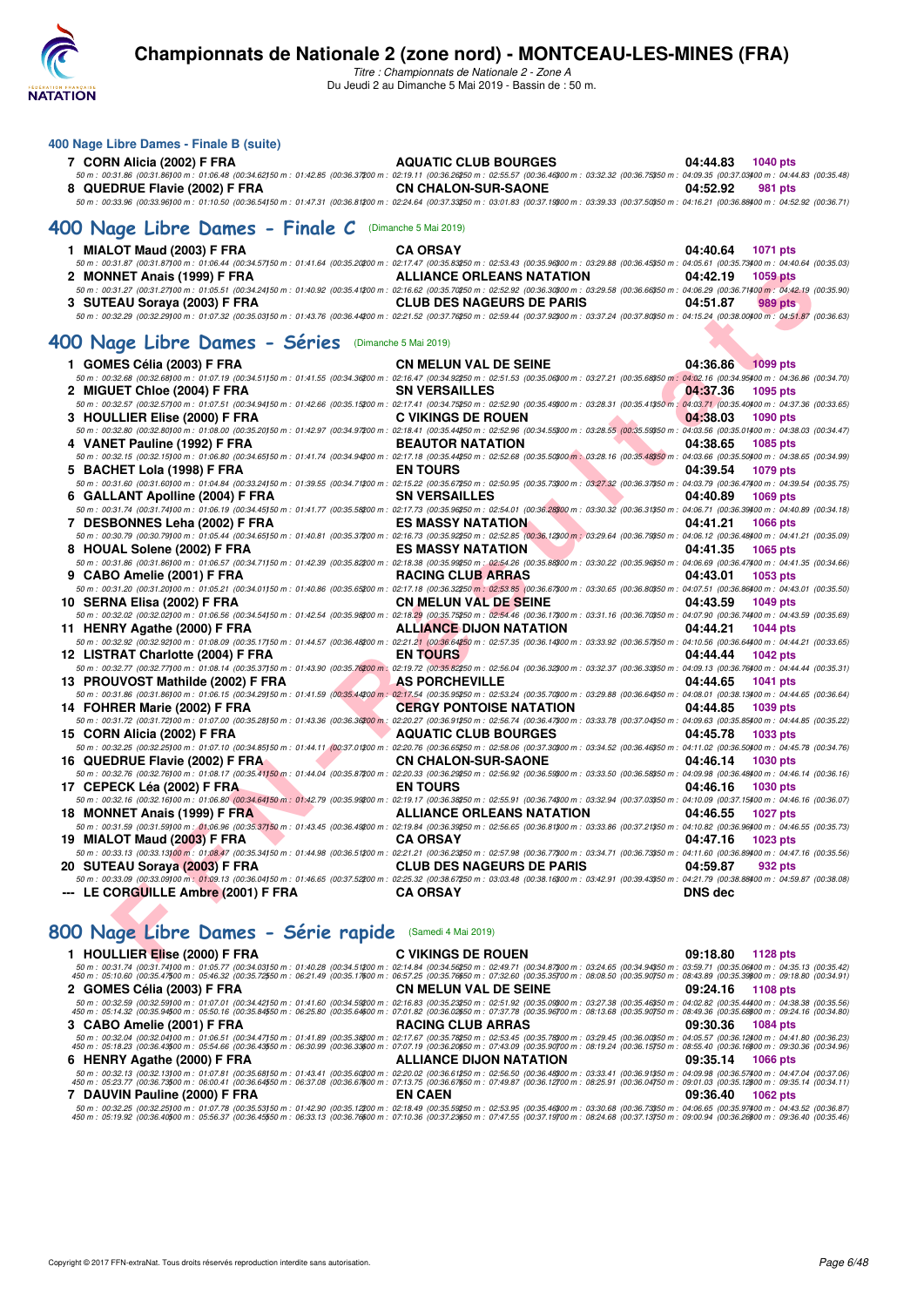

**800 Nage Libre Dames - Série rapide (suite)**

*Titre : Championnats de Nationale 2 - Zone A* Du Jeudi 2 au Dimanche 5 Mai 2019 - Bassin de : 50 m.

| 8 TIRMARCHE Clémence (2001) F FRA                                                                                                                                                                                                                                                                                                                                                                                                                                       | <b>STADE BÉTHUNE PÉLICAN CLUB</b> | 09:36.76<br>1060 pts        |
|-------------------------------------------------------------------------------------------------------------------------------------------------------------------------------------------------------------------------------------------------------------------------------------------------------------------------------------------------------------------------------------------------------------------------------------------------------------------------|-----------------------------------|-----------------------------|
| 50 m : 00:32.59 (00:32.59)00 m : 01:06.61 (00:34.02)50 m : 01:42.24 (00:35.63200 m : 02:17.38 (00:35.14250 m : 02:53.88 (00:36.50000 m : 03:29.64 (00:35.76350 m : 04:06.86 (00:37.22400 m : 04:43.16 (00:36.30)<br>450 m : 05:20.63 (00:37.47500 m : 05:57.52 (00:36.8950 m : 06:35.04 (00:37.52)00 m : 07:11.90 (00:36.86650 m : 07:49.18 (00:37.28700 m : 08:25.93 (00:36.3650 m : 09:02.87 (00:36.9400 m : 09:02.87 (00:36.9400 m : 09:36.76 (                      |                                   |                             |
| 9 SERNA Elisa (2002) F FRA                                                                                                                                                                                                                                                                                                                                                                                                                                              | <b>CN MELUN VAL DE SEINE</b>      | 09:37.42<br>1058 pts        |
| 50 m : 00:32.75 (00:32.75)00 m : 01:08.17 (00:35.42)50 m : 01:44.32 (00:36.15200 m : 02:20.05 (00:35.73250 m : 02:56.35 (00:36.30000 m : 03:32.26 (00:35.91350 m : 04:09.06 (00:36.8000 m : 04:45.69 (00:36.63)<br>450 m : 05:22.52 (00:36.83500 m : 05:58.92 (00:36.4050 m : 06:35.84 (00:36.92600 m : 07:12.19 (00:36.35550 m : 07:49.11 (00:36.92700 m : 08:25.82 (00:36.71750 m : 09:02.41 (00:36.5560 m : 09:02.41 (00:36.59600 m : 09:37.42                       |                                   |                             |
| 10 STUTEL Chloé (2001) F FRA                                                                                                                                                                                                                                                                                                                                                                                                                                            | <b>CN LE PLESSIS-ROBINSON</b>     | 09:37.99<br><b>1056 pts</b> |
| 50 m : 00:32.22 (00:32.22)00 m : 01:06.44 (00:34.22)50 m : 01:41.96 (00:35.52200 m : 02:17.59 (00:35.63250 m : 02:53.94 (00:36.35300 m : 03:30.25 (00:36.37350 m : 04:07.12 (00:36.87300 m : 04:43.74 (00:36.62)<br>450 m : 05:20.88 (00:37.14500 m : 05:57.62 (00:36.74550 m : 06:34.70 (00:37.02600 m : 07:11.72 (00:37.02650 m : 07:48.66 (00:36.94700 m : 08:25.66 (00:37.00750 m : 09:02.47 (00:36.81800 m : 09:37.99 (00:35.52)                                   |                                   |                             |
|                                                                                                                                                                                                                                                                                                                                                                                                                                                                         |                                   |                             |
| 800 Nage Libre Dames - Séries lentes (Samedi 4 Mai 2019)                                                                                                                                                                                                                                                                                                                                                                                                                |                                   |                             |
| 4 JARRAUD Anais (1999) F FRA                                                                                                                                                                                                                                                                                                                                                                                                                                            | <b>AQUATIC CLUB BOURGES</b>       | 09:31.62<br><b>1080 pts</b> |
| 50 m : 00:32.37 (00:32.37)00 m : 01:07.74 (00:35.37)50 m : 01:43.42 (00:35.68200 m : 02:19.38 (00:35.96250 m : 02:55.44 (00:36.06300 m : 03:31.66 (00:36.22350 m : 04:07.61 (00:35.95400 m : 04:43.98 (00:36.37)<br>450 m : 05:20.42 (00:36.44500 m : 05:56.58 (00:36.1650 m : 06:32.72 (00:36.14600 m : 07:09.01 (00:36.2950 m : 07:44.98 (00:35.9700 m : 08:21.01 (00:36.03750 m : 08:56.63 (00:35.62300 m : 09:31.62 (00:34.99)                                      |                                   |                             |
| 5   MEKHTOUB Jade (2004) F FRA<br>50 m : 00:32.09 (00:32.09)00 m : 01:07.16 (00:35.07)50 m : 01:42.97 (00:35.81200 m : 02:18.36 (00:35.39250 m : 02:54.22 (00:35.86300 m : 03:30.04 (00:35.82350 m : 04:06.11 (00:36.07400 m : 04:42.53 (00:36.42)                                                                                                                                                                                                                      | <b>USB LONGWY NATATION</b>        | 09:34.94<br><b>1067 pts</b> |
| 450 m : 05:19.13 (00:36.60500 m : 05:55.98 (00:36.8550 m : 06:33.05 (00:37.07600 m : 07:09.97 (00:36.9250 m : 07:46.90 (00:36.93700 m : 08:23.98 (00:37.08750 m : 08:59.41 (00:35.43800 m : 09:34.94 (00:35.53)                                                                                                                                                                                                                                                         |                                   |                             |
| 11 QUEDRUE Flavie (2002) F FRA<br>50 m : 00:33.11 (00:33.11)00 m : 01:08.58 (00:35.47)50 m : 01:44.77 (00:36.19200 m : 02:20.70 (00:35.93250 m : 02:57.59 (00:36.8900 m : 03:33.79 (00:36.20050 m : 04:10.48 (00:36.6900 m : 04:46.85 (00:36.37)                                                                                                                                                                                                                        | <b>CN CHALON-SUR-SAONE</b>        | 09:38.88<br><b>1052 pts</b> |
| 450 m : 05:23.45 (00:36.60500 m : 05:59.55 (00:36.1050 m : 06:36.46 (00:36.91600 m : 07:12.91 (00:36.45650 m : 07:49.78 (00:36.87700 m : 08:26.36 (00:36.58750 m : 09:02.97 (00:36.61500 m : 09:38.88 (00:35.91)                                                                                                                                                                                                                                                        |                                   |                             |
| 12 PILLOT Sarah-Marie (2002) F FRA<br>50 m : 00:32.87 (00:32.87)00 m : 01:08.51 (00:35.64)50 m : 01:44.93 (00:36.42200 m : 02:21.58 (00:36.65250 m : 02:58.24 (00:36.65000 m : 03:34.95 (00:36.71350 m : 04:11.83 (00:36.88300 m : 04:48.89 (00:37.06)                                                                                                                                                                                                                  | <b>ALLIANCE DIJON NATATION</b>    | 09:45.67<br><b>1028 pts</b> |
| 450 m : 05:26.41 (00:37.52500 m : 06:03.42 (00:37.01550 m : 06:40.75 (00:37.33600 m : 07:17.83 (00:37.0850 m : 07:55.10 (00:37.27700 m : 08:32.25 (00:37.15750 m : 09:09.35 (00:37.1660 m : 09:45.67 (00:36.32)                                                                                                                                                                                                                                                         |                                   |                             |
| 13 ERMEL Charlotte (2002) F FRA<br>50 m : 00:34.25 (00:34.25)00 m : 01:10.44 (00:36.19150 m : 01:48.02 (00:37.58200 m : 02:25.11 (00:37.09250 m : 03:03.01 (00:37.90300 m : 03:39.69 (00:36.68350 m : 04:17.00 (00:37.31400 m : 04:53.63 (00:36.63)                                                                                                                                                                                                                     | <b>EN CAEN</b>                    | 09:49.86<br><b>1012 pts</b> |
| 450 m : 05:30.89 (00:37.26500 m : 06:07.51 (00:36.62550 m : 06:45.28 (00:37.77600 m : 07:22.15 (00:36.87650 m : 07:59.60 (00:37.45700 m : 08:36.57 (00:36.97750 m : 09:44.84 (00:37.77600 m : 09:49.86 (00:35.52)                                                                                                                                                                                                                                                       |                                   |                             |
| 14 JORE Emilie (2002) F FRA<br>50 m : 00:33.00 (00:33.00)00 m : 01:08.36 (00:35.36)50 m : 01:44.45 (00:36.09200 m : 02:20.46 (00:36.01250 m : 02:57.17 (00:36.71300 m : 03:34.06 (00:36.89350 m : 04:11.35 (00:37.29400 m : 04:48.95 (00:37.60)                                                                                                                                                                                                                         | <b>CO SAINT-DIZIER NATATION</b>   | 09:51.36<br>1007 pts        |
| 450 m : 05:26.67 (00:37.72500 m : 06:04.87 (00:38.20550 m : 06:42.64 (00:37.77600 m : 07:20.75 (00:38.11550 m : 07:58.76 (00:38.01700 m : 08:37.10 (00:38.34750 m : 09:15.52 (00:38.44760 m : 09:15.52 (00:38.44760 m : 09:15.                                                                                                                                                                                                                                          |                                   |                             |
| 15 MULLER Majda (2002) F FRA<br>50 m : 00:32.45 (00:32.45)00 m : 01:07.61 (00:35.16)50 m : 01:43.97 (00:36.36200 m : 02:21.91 (00:37.94250 m : 02:59.29 (00:37.38300 m : 03:36.91 (00:37.62350 m : 04:14.92 (00:37.04)50 m : 04:14.92 (00:38.01400 m : 04:53.0                                                                                                                                                                                                          | AS CORBEIL-ESSONNE                | 09:58.86<br><b>980 pts</b>  |
| 450 m : 05:31.50 (00:38.46500 m : 06:09.92 (00:38.42550 m : 06:48.28 (00:38.36600 m : 07:26.99 (00:38.71550 m : 08:05.13 (00:38.14700 m : 08:44.09 (00:38.96750 m : 09:22.20 (00:38.14700 m : 09:22.20 (00:38.14700 m : 09:22.                                                                                                                                                                                                                                          |                                   |                             |
| 1500 Nage Libre Dames - Série rapide (Jeudi 2 Mai 2019)                                                                                                                                                                                                                                                                                                                                                                                                                 |                                   |                             |
| 1 HOULLIER Elise (2000) F FRA                                                                                                                                                                                                                                                                                                                                                                                                                                           | <b>C VIKINGS DE ROUEN</b>         | 17:38.72<br>1172 pts        |
|                                                                                                                                                                                                                                                                                                                                                                                                                                                                         |                                   |                             |
|                                                                                                                                                                                                                                                                                                                                                                                                                                                                         |                                   |                             |
| 2 GOMES Célia (2003) F FRA                                                                                                                                                                                                                                                                                                                                                                                                                                              | <b>CN MELUN VAL DE SEINE</b>      | 17:58.43<br>1133 pts        |
| $50\,m:\ 00:33.62\,\ (00:33.62100\,m:\ 01:08.58\,\ (00:34.96150\,m:\ 01:44.14\,\ (00:35.56200\,m:\ 02:19.36\,\ (00:35.22250\,m:\ 02:55.16\,\ (00:35.60200\,m:\ 03:0.26\,\ (00:35.64750\,m:\ 04:05.57650\,m:\ 05:265.5660\,m:\ 05:265.5660\,m:\ 05:2$                                                                                                                                                                                                                    |                                   |                             |
| 850 m : 10:04.39 (00:36.47900 m : 10:40.49 (00:36.10950 m : 11:17.02 (00:36.5000 m : 11:53.45 (00:36.49050 m : 12:30.03 (00:36.58)00 m : 13:06.65 (00:36.62)50 m : 13:43.56 (00:36.62)50 m : 13:43.56 (00:36.94)60 m : 14:20.3<br>1250 m : 14:56.79 (00:36.48) 00 m : 15:33.25 (00:36.46) 50 m : 16:10.18 (00:36.98400 m : 16:46.88 (00:36.70450 m : 17:23.15 (00:36.21) 50 m : 17:58.43 (00:36.28)                                                                     |                                   |                             |
| 3 DAUVIN Pauline (2000) F FRA                                                                                                                                                                                                                                                                                                                                                                                                                                           | <b>EN CAEN</b>                    | 18:09.53<br>1111 pts        |
| 50 m : 00:32.81 (00:32.81100 m : 01:07.67 (00:34.86150 m : 01:43.29 (00:35.62200 m : 02:18.58 (00:35.29250 m : 02:53.73 (00:35.15)00 m : 03:27.52 (00:33.79)50 m : 04:03.18 (00:35.66400 m : 04:38.14 (00:34.96)                                                                                                                                                                                                                                                        |                                   |                             |
| 450 m : 05:14.50 (00:36.36600 m : 05:50.35 (00:36.8550 m : 06:27.87 (00:37.52)00 m : 07:04.49 (00:36.2650 m : 07:41.59 (00:37.10700 m : 08:14.50 (00:36.49750 m : 08:55.02 (00:36.95600 m : 08:31.65 (00:36.63)<br>850 m : 05:14.                                                                                                                                                                                                                                       |                                   |                             |
| 4 STUTEL Chloé (2001) F FRA                                                                                                                                                                                                                                                                                                                                                                                                                                             | <b>CN LE PLESSIS-ROBINSON</b>     | 18:10.30<br><b>1110 pts</b> |
| 50 m : 00:32.64 (00:32.64)00 m : 01:07.98 (00:35.34)50 m : 01:43.67 (00:35.69200 m : 02:19.80 (00:36.13250 m : 02:55.96 (00:36.16300 m : 03:32.06 (00:36.10350 m : 04:08.55 (00:36.49)00 m : 04:08.54)00 m : 04:45.04 (00:36.4                                                                                                                                                                                                                                          |                                   |                             |
| 450 m : 05:21.54 (00:36.50500 m : 05:57.86 (00:36.3250 m : 06:34.35 (00:36.4950 m : 07:10.76 (00:36.4150 m : 07:47.10 (00:36.34700 m : 03:23.90 (00:36.80750 m : 09:00.43 (00:36.53000 m : 09:37.34 (00:36.91)<br>850 m : 15:08.8                                                                                                                                                                                                                                       |                                   |                             |
| 5 TIRMARCHE Clémence (2001) F FRA                                                                                                                                                                                                                                                                                                                                                                                                                                       | <b>STADE BETHUNE PELICAN CLUB</b> | 18:11.28<br>1108 pts        |
| 50 m : 00:32.80 (00:32.80)00 m : 01:08.38 (00:35.58150 m : 01:43.94 (00:35.56200 m : 02:19.97 (00:36.03250 m : 02:56.03 (00:36.06300 m : 03:32.12 (00:36.09350 m : 04:08.33 (00:36.21400 m : 04:44.77 (00:36.44)                                                                                                                                                                                                                                                        |                                   |                             |
| 450 m : 05:21.04 (00:36.27500 m : 05:57.64 (00:36.6050 m : 06:33.79 (00:36.1500 m : 07:10.42 (00:36.69560 m : 07:46.48 (00:36.06700 m : 08:23.03 (00:36.55750 m : 08:57.7 (00:36.74600 m : 08:37.7 (00:36.27500 m : 08:57.64 (                                                                                                                                                                                                                                          |                                   |                             |
| 8 MIALOT Maud (2003) F FRA<br>50 m : 00:33.00 (00:33.00)00 m : 01:08.62 (00:35.62)50 m : 01:44.30 (00:35.68200 m : 02:50.58 (00:36.28250 m : 02:56.56 (00:35.98300 m : 03:32.87 (00:36.31350 m : 04:09.20 (00:36.33400 m : 04:46.04 (00:36.84)                                                                                                                                                                                                                          | <b>CA ORSAY</b>                   | 18:17.56 1096 pts           |
| 450 m : 05:22.46 (00:36.42500 m : 05:59.05 (00:36.5950 m : 06:35.43 (00:36.39600 m : 07:12.41 (00:36.98650 m : 07:48.97 (00:36.56700 m : 08:25.99 (00:37.02750 m : 09:02.60 (00:36.64800 m : 09:03.64800 m : 09:39.52 (00:36.9<br>850 m : 10:16.69 (00:37.17900 m : 10:53.22 (00:36.53950 m : 11:29.79 (00:36.57000 m : 12:07.08 (00:37.29050 m : 12:44.06 (00:36.98100 m : 13:21.11 (00:37.05150 m : 13:58.18 (00:37.07200 m : 14:35.79 (00:37.61)                     |                                   |                             |
| 1250 m : 15:12.57 (00:36.78300 m : 15:50.02 (00:37.45350 m : 16:27.29 (00:37.27400 m : 17:04.49 (00:37.20450 m : 17:41.25 (00:36.76500 m : 18:17.56 (00:36.31)                                                                                                                                                                                                                                                                                                          |                                   |                             |
| 12 HERLEM Mathilde (2005) F FRA                                                                                                                                                                                                                                                                                                                                                                                                                                         | <b>DUNKERQUE NATATION</b>         | 18:35.60<br><b>1061 pts</b> |
| $\begin{array}{l} 50\,m:\ 00.32.97\,\,(00.32.97) \,00\,m:\ 01.08.98\,\,(00.36.01) \,50\,m:\ 01.45.24\,\,(00.36.24) \,00.37.9600\,m:\ 02.21.93\,\,(00.36.69250\,m:\ 02.51.93\,\,(00.37.14) \,00.37.14900\,m:\ 00.36.9250\,m:\ 00.37.8950\,m:\ 00.37.89500\,m:\$                                                                                                                                                                                                          |                                   |                             |
| 850 m : 10:28.18 (00:38.23)00 m : 11:05.41 (00:37.23)50 m : 11:43.30 (00:37.81)00 m : 12:20.62 (00:37.31)50 m : 12:58.58 (00:37.96)00 m : 13:36.54 (00:37.96)50 m : 14:15.02 (00:38.41200 m : 14:52.11 (00:37.09)<br>1250 m : 15:                                                                                                                                                                                                                                       |                                   |                             |
| 13 BARBOSA Manoella (2002) F FRA                                                                                                                                                                                                                                                                                                                                                                                                                                        | <b>CNO ST-GERMAIN-EN-LAYE</b>     | 18:35.75<br><b>1061 pts</b> |
| $\emph{50 m: 00:33.12 (00:33.12)00 m: 01:09.09 (00:35.97)50 m: 01:46.23 (00:37.14200 m: 02:23.15 (00:36.92250 m: 03:01.11 (00:37.96),00:37.98)5000 m: 01:03.237,00:00:37.49 (00:37.14) (00:37.15) (00:37.16) (00:37.17) (00:37.17) (00:37.17) (00:$<br>850 m : 10:30.05 (00:37.57900 m : 11:07.45 (00:37.40950 m : 11:44.93 (00:37.4000 m : 12:22.50 (00:37.57050 m : 13:00.13 (00:37.58)00 m : 13:37.46 (00:37.38)50 m : 14:15.18 (00:37.72200 m : 14:52.90 (00:37.72) |                                   |                             |
| 1250 m : 15:30.48 (00:37.58300 m : 16:07.90 (00:37.42350 m : 16:45.46 (00:37.56400 m : 17:23.03 (00:37.57450 m : 18:00.77 (00:37.74500 m : 18:35.75 (00:34.98)                                                                                                                                                                                                                                                                                                          |                                   |                             |
| 1500 Nage Libre Dames - Séries lentes (Jeudi 2 Mai 2019)                                                                                                                                                                                                                                                                                                                                                                                                                |                                   |                             |
| 6 JARRAUD Anais (1999) F FRA                                                                                                                                                                                                                                                                                                                                                                                                                                            | <b>AQUATIC CLUB BOURGES</b>       | 18:12.27 1106 pts           |
| 50 m : 00:32.80 (00:32.80)00 m : 01:08.65 (00:36.85)50 m : 01:44.88 (00:36.2300 m : 02:21.13 (00:36.25250 m : 02:57.79 (00:36.6600 m : 03:34.36 (00:36.57350 m : 04:10.88 (00:36.57250 m : 04:10.88 (00:36.52400 m : 04:47.36<br>450 m : 05:23.63 (00:36.27500 m : 06:00.18 (00:36.5550 m : 06:36.40 (00:36.22)00 m : 07:12.75 (00:36.35550 m : 07:49.12 (00:36.37700 m : 08:25.64 (00:36.52750 m : 09:02.18 (00:36.54900 m : 09:38.97 (00:36.79)                       |                                   |                             |
| 850 m : 10:15.56 (00:36.5900 m : 10:52.52 (00:36.96950 m : 11:29.24 (00:36.72000 m : 12:06.32 (00:37.00050 m : 12:42.86 (00:36.54)00 m : 13:19.72 (00:36.86)50 m : 13:56.51 (00:36.879200 m : 14:33.38 (00:36.87)<br>1250 m : 15:10.28 (00:36.9000 m : 15:47.09 (00:36.81350 m : 16:23.77 (00:36.68400 m : 17:00.45 (00:36.68450 m : 17:36.72 (00:36.27500 m : 18:12.27 (00:35.55)                                                                                      |                                   |                             |

# 7 MIGUET Chloe (2004) F FRA SN VERSAILLES 18:37.14 1096 pts<br>50 m : 00:32.67 (00:32.67)00 m : 01:08.23 (00:35.56150 m : 01:44.77 (00:36.54200 m : 02:21.48 (00:36.71250 m : 02:52.16 (00:36.68200 m : 03:35.17 (00:37.01150 m :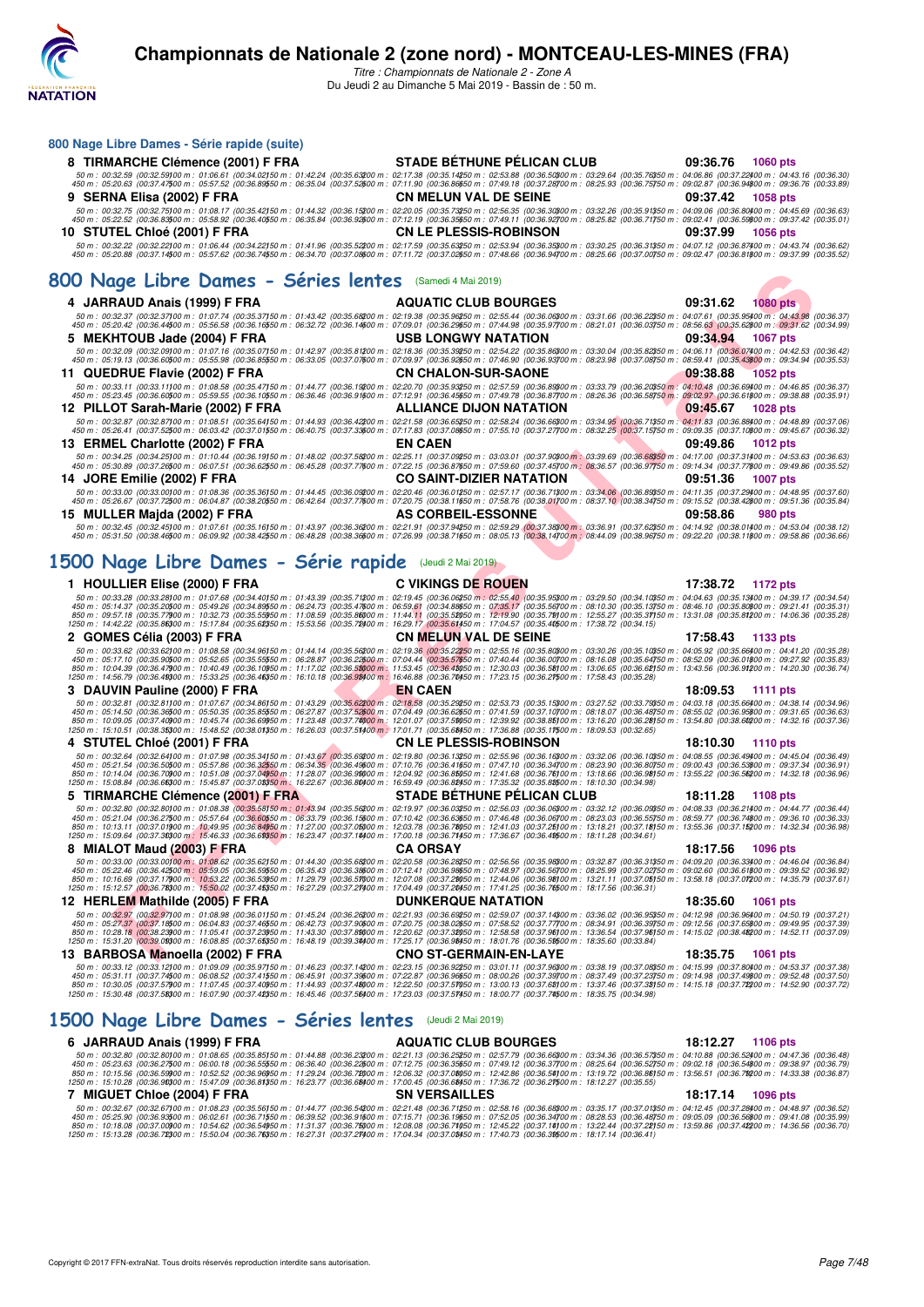

| 1500 Nage Libre Dames - Séries lentes (suite)                                                                                                                                                                                                                                                                                                                                                                                                                                                                                                                                                                                                                                                                                                                                                                                                                           |                                   |                             |
|-------------------------------------------------------------------------------------------------------------------------------------------------------------------------------------------------------------------------------------------------------------------------------------------------------------------------------------------------------------------------------------------------------------------------------------------------------------------------------------------------------------------------------------------------------------------------------------------------------------------------------------------------------------------------------------------------------------------------------------------------------------------------------------------------------------------------------------------------------------------------|-----------------------------------|-----------------------------|
| 9 HENRY Agathe (2000) F FRA                                                                                                                                                                                                                                                                                                                                                                                                                                                                                                                                                                                                                                                                                                                                                                                                                                             | <b>ALLIANCE DIJON NATATION</b>    | 18:19.88<br>1091 pts        |
| $\begin{array}{c} 50\,m:\ 00\cdot 32.42\,(00\cdot 32.42100\,m:\ 01\cdot 07.40\,(00\cdot 34.98150\,m:\ 01\cdot 43.83\,(00\cdot 36.42200\,m:\ 02\cdot 94.84200\,m:\ 01\cdot 43.92\,(00\cdot 36.42200\,m:\ 01\cdot 36.82\,m:\ 01\cdot 36.82\,m:\ 01\cdot 36.82\,m:\ 01\cdot 36.82\,m:\ 01\cdot 36$<br>1250 m : 15:21.67 (00:36.97)00 m : 15:57.80 (00:36.18)50 m : 16:34.97 (00:37.17)00 m : 17:11.07 (00:36.10)50 m : 17:46.64 (00:35.57)500 m : 18:19.88 (00:33.24)                                                                                                                                                                                                                                                                                                                                                                                                      |                                   |                             |
| 10 QUEDRUE Flavie (2002) F FRA                                                                                                                                                                                                                                                                                                                                                                                                                                                                                                                                                                                                                                                                                                                                                                                                                                          | <b>CN CHALON-SUR-SAONE</b>        | 18:21.63<br><b>1088 pts</b> |
| 50 m : 00:33.70 (00:33.70)00 m : 01:09.97 (00:36.27)50 m : 01:46.88 (00:36.91200 m : 02:23.44 (00:36.56250 m : 03:00.37 (00:36.93)00 m : 03:36.90 (00:36.53)50 m : 04:14.02 (00:37.12/00 m : 04:50.65 (00:36.63)<br>450 m : 05:27.96 (00:37.31500 m : 06:04.33 (00:36.37550 m : 06:41.52 (00:37.19600 m : 07:18.03 (00:36.51550 m : 07:55.04 (00:37.01700 m : 08:31.57 (00:36.53750 m : 09:08.69 (00:37.12800 m : 09:45.50 (00:36.81)<br>850 m : 10:22.48 (00:36.98900 m : 10:58.94 (00:36.46950 m : 11:36.11 (00:37.11000 m : 12:12.95 (00:36.84050 m : 12:50.28 (00:37.38)00 m : 13:27.23 (00:36.95)50 m : 14:04.52 (00:37.28200 m : 14:41.19 (00:36.67)<br>1250 m : 15:18.45 (00:37.26300 m : 15:55.21 (00:36.76350 m : 16:32.27 (00:37.06400 m : 17:09.04 (00:36.77450 m : 17:45.65 (00:36.61500 m : 18:21.63 (00:35.98)                                            |                                   |                             |
| 11 DELACROIX Ines (2003) F FRA                                                                                                                                                                                                                                                                                                                                                                                                                                                                                                                                                                                                                                                                                                                                                                                                                                          | <b>CNP DE SAINT-LO</b>            | 18:26.13<br><b>1079 pts</b> |
| $50\ m:\ 00:32.55\ \ (00:32.55\ \ 000\ m:\ 01:07.64\ \ (00:35.09)\ 50\ m:\ 01:43.88\ \ (00:36.24200\ m:\ 02:19.98\ \ (00:36.10250\ m:\ 02:56.64\ \ (00:36.66300\ m:\ 03:33.52\ \ (00:36.88350\ m:\ 04:10.47\ \ (00:36.95400\ m:\ 04:47.34\ \ (00:36.87)\ 01:56.6$<br>450 m : 05:24.32 (00:36.98500 m : 06:00.65 (00:36.3350 m : 06:37.62 (00:36.97600 m : 07:14.42 (00:36.80650 m : 07:51.84 (00:37.42700 m : 08:28.74 (00:36.90750 m : 09:06.34 (00:37.60600 m : 09:43.38 (00:37.04)<br>850 m : 10:21.24  (00:37.86)00 m : 10:57.97  (00:36.79)50 m : 11:35.82  (00:37.86)00 m : 12:12.87  (00:37.06)60 m : 12:50.36  (00:37.49)00 m : 13:27.43  (00:37.01150 m : 14:05.48  (00:38.06)00 m : 14:42.24  (00:38.76)<br>1250                                                                                                                                              |                                   |                             |
| 14 LAUNETTE Léonie (2000) F FRA                                                                                                                                                                                                                                                                                                                                                                                                                                                                                                                                                                                                                                                                                                                                                                                                                                         | <b>STADE DE REIMS NATATION</b>    | 18:36.14<br><b>1060 pts</b> |
| $50\,m:\,00.32.84\,\, (00.32.84100\,m:\,01.07.77\,\, (00.34.93150\,m:\,01.43.85\,\, (00.36.08200\,m:\,02.19.75\,\, (00.35.90250\,m:\,02.56.27\,\, (00.36.52300\,m:\,03.32.90\,\, (00.36.63350\,m:\,04.10.04\,\, (00.37.14400\,m:\,04.46.97\,\, (00.36$<br>450 m : 05:24.46 (00:37.49500 m : 06:01.58 (00:37.1950 m : 06:38.97 (00:37.39500 m : 07:15.92 (00:37.59550 m : 07:53.43 (00:37.51700 m : 03:30.52 (00:37.09750 m : 03:08.34 (00:37.82500 m : 03:45.90 (00:37.56)<br>850 m : 10:24<br>1250 m : 15:26.53 (00:38.19) 00 m : 16:04.81 (00:38.28) 50 m : 16:42.55 (00:37.74) 00 m : 17:20.35 (00:37.80) 50 m : 17:58.39 (00:38.01) 50 m : 18:36.14 (00:37.75)                                                                                                                                                                                                      |                                   |                             |
| 15 SERNA Elisa (2002) F FRA                                                                                                                                                                                                                                                                                                                                                                                                                                                                                                                                                                                                                                                                                                                                                                                                                                             | <b>CN MELUN VAL DE SEINE</b>      | 18:37.22<br><b>1058 pts</b> |
| 50 m : 00:32.50 (00:32.50)00 m : 01:07.64 (00:35.14)50 m : 01:44.06 (00:36.42200 m : 02:20.03 (00:35.97250 m : 02:56.03 (00:36.0000 m : 03:32.23 (00:36.20050 m : 04:08.67 (00:36.4400 m : 04:45.04 (00:36.37)<br>450 m : 05:21.63 (00:36.59500 m : 05:58.15 (00:36.52550 m : 06:35.16 (00:37.01600 m : 07:11.90 (00:36.74650 m : 07:49.11 (00:37.21700 m : 08:26.40 (00:37.29750 m : 09:03.46 (00:37.06800 m : 09:41.25 (00:37.79)<br>850 m : 10:19.53 (00:38.26)00 m : 10:57.61 (00:38.06)50 m : 11:35.99 (00:38.36)00 m : 12:14.17 (00:38.16)50 m : 12:52.47 (00:38.30)00 m : 13:30.88 (00:38.41)50 m : 14:09.44 (00:38.56)200 m : 14:47.99 (00:38.55)<br>1250 m : 15:26.42 (00:38.48300 m : 16:04.69 (00:38.27350 m : 16:43.58 (00:38.89400 m : 17:22.06 (00:38.48450 m : 18:00.16 (00:38.10500 m : 18:37.22 (00:37.06)                                             |                                   |                             |
| 16 MEKHTOUB Jade (2004) F FRA                                                                                                                                                                                                                                                                                                                                                                                                                                                                                                                                                                                                                                                                                                                                                                                                                                           | <b>USB LONGWY NATATION</b>        | 18:40.60<br><b>1052 pts</b> |
| 50 m : 00:32.26 (00:32.26)00 m : 01:07.89 (00:35.63)50 m : 01:44.39 (00:36.50200 m : 02:21.29 (00:36.90250 m : 02:59.12 (00:37.83000 m : 03:36.93 (00:37.81350 m : 04:14.98 (00:38.05400 m : 04:52.02 (00:37.04)<br>450 m : 05:29.51 (00:37.49500 m : 06:07.01 (00:37.5050 m : 06:44.41 (00:37.4050 m : 07:22.17 (00:37.7650 m : 07:59.52 (00:37.36500 m : 08:37.87 (00:38.3550 m : 09:15.41 (00:37.54500 m : 09:53.46 (00:38.05)<br>850 m : 10:30.67<br>1250 m : 15:33.03 (00:37.84300 m : 16:11.23 (00:38.20350 m : 16:49.38 (00:38.15400 m : 17:27.38 (00:38.00450 m : 18:04.26 (00:36.88500 m : 18:40.60 (00:36.34)                                                                                                                                                                                                                                                 |                                   |                             |
| 17 ERMEL Charlotte (2002) F FRA                                                                                                                                                                                                                                                                                                                                                                                                                                                                                                                                                                                                                                                                                                                                                                                                                                         | <b>EN CAEN</b>                    | 18:43.72<br><b>1046 pts</b> |
| $50\,m:\,00.34.73\,\,(00.34.73) \,00\,m:\,01.11.72\,\,(00.36.99) \,50\,m:\,01.49.41\,\,(00.37.68200\,m:\,02.26.99\,\,(00.37.58250\,m:\,03.05.22\,\,(00.38.23) \,00\,m:\,03.42.97\,\,(00.37.75350\,m:\,04.20.81\,\,(00.37.84400\,m:\,04.58.43\,\,(00.37.6$<br>450 m : 05:36.28 (00:37.85500 m : 06:13.93 (00:37.65550 m : 06:51.45 (00:37.52500 m : 07:28.55 (00:37.10550 m : 08:05.46 (00:36.91700 m : 08:42.57 (00:37.11750 m : 09:19.54 (00:36.97500 m : 09:166.98 (00:37.44)<br>850 m : 10:34.40 (00:37.42)00 m : 11:12.26 (00:37.86)50 m : 11:50.28 (00:38.02)00 m : 12:28.37 (00:38.02)050 m : 13:06.29 (00:37.92)00 m : 13:44.64 (00:38.35)50 m : 14:22.53 (00:37.82200 m : 15:00.55 (00:38.02)<br>1250 m : 15:38.46 (00:37.91300 m : 16:16.23 (00:37.71350 m : 16:53.62 (00:37.39400 m : 17:31.22 (00:37.60450 m : 18:08.47 (00:37.25500 m : 18:43.72 (00:35.25) |                                   |                             |
| 18 ZIESENISS Milena (2004) F FRA                                                                                                                                                                                                                                                                                                                                                                                                                                                                                                                                                                                                                                                                                                                                                                                                                                        | <b>S.M MONTROUGE</b>              | 18:44.05<br>1045 pts        |
| 50 m : 00:34.38 (00:34.38)00 m : 01:11.11 (00:36.73)50 m : 01:48.08 (00:36.97200 m : 02:24.97 (00:36.89250 m : 03:02.03 (00:37.06300 m : 03:38.84 (00:36.81350 m : 04:16.22 (00:37.38400 m : 04:58.31 (00:37.09)<br>450 m : 05:30.61 (00:37.30500 m : 06:08.20 (00:37.59550 m : 06:45.73 (00:37.59500 m : 07:23.52 (00:37.79550 m : 08:01.28 (00:37.76700 m : 08:39.02 (00:37.74750 m : 09:17.01 (00:37.99500 m : 09:478 (00:37.77)<br>850 m : 10:32.32 (00:37.5400 m : 11:10.18 (00:37.86950 m : 11:47.95 (00:37.71000 m : 12:26.34 (00:38.36050 m : 13:03.70 (00:37.36100 m : 13:41.93 (00:38.26150 m : 14:20.06 (00:38.16200 m : 14:58.08 (00:38.02)<br>1250 m : 15:3                                                                                                                                                                                                |                                   |                             |
| 19 PILLOT Sarah-Marie (2002) F FRA                                                                                                                                                                                                                                                                                                                                                                                                                                                                                                                                                                                                                                                                                                                                                                                                                                      | <b>ALLIANCE DIJON NATATION</b>    | 18:45.90<br><b>1041 pts</b> |
| 50 m : 00:33.35 (00:33.35)00 m : 01:09.54 (00:36.19)50 m : 01:46.21 (00:36.67200 m : 02:23.11 (00:36.90250 m : 03:00.15 (00:37.04300 m : 03:37.32 (00:37.17350 m : 04:14.67 (00:37.35/00 m : 04:52.40 (00:37.73)<br>450 m : 05:29.80 (00:37.40500 m : 06:08.04 (00:38.24550 m : 06:46.09 (00:38.05600 m : 07:24.11 (00:38.02650 m : 08:01.85 (00:37.74700 m : 08:39.50 (00:37.65750 m : 09:17.49 (00:37.9800 m : 09:55.45 (00:37.96)<br>850 m : 10:33.12 (00:37.67900 m : 11:11.03 (00:37.91950 m : 11:48.70 (00:37.67000 m : 12:26.76 (00:38.06050 m : 13:05.35 (00:38.59)00 m : 13:42.97 (00:37.62)50 m : 14:21.93 (00:38.96200 m : 14:59.37 (00:37.44)<br>1250 m : 15:                                                                                                                                                                                               |                                   |                             |
| 20 JORE Emilie (2002) F FRA                                                                                                                                                                                                                                                                                                                                                                                                                                                                                                                                                                                                                                                                                                                                                                                                                                             | <b>CO SAINT-DIZIER NATATION</b>   | 18:46.57<br><b>1040 pts</b> |
| $50\,m:\,00.34.26\,\,(00.34.26) \,00\,m:\,01:11.12\,\,(00.36.86) \,50\,m:\,01.48.88\,\,(00.37.76200\,m:\,02.26.21\,\,(00.37.33250\,m:\,03:03.06\,\,(00.36.85300\,m:\,03:39.52\,\,(00.36.46350\,m:\,04:16.84\,\,(00.37.32400\,m:\,04.54.33\,\,(00.37.49)\$<br>450 m : 05:32.25 (00:37.92500 m : 06:03.00 (00:37.5550 m : 06:47.66 (00:37.85600 m : 07:25.29 <mark>(00:37.635</mark> 50 m : 08:03.25 (00:37.96700 m : 03:10.85 (00:37.60750 m : 03:18.94 (00:38.0900 m : 03:56.98 (00:38.04)<br>850 m : 10:3<br>1250 m : 15:39.37 (00:38.26300 m : 16:17.38 (00:38.01350 m : 16:56.01 (00:38.63400 m : 17:34.17 (00:38.16450 m : 18:11.93 (00:37.76500 m : 18:46.57 (00:34.64)                                                                                                                                                                                            |                                   |                             |
| 21 MULLER Majda (2002) F FRA                                                                                                                                                                                                                                                                                                                                                                                                                                                                                                                                                                                                                                                                                                                                                                                                                                            | <b>AS CORBEIL-ESSONNE</b>         | 19:06.14<br><b>1004 pts</b> |
| 50 m : 00:33.87 (00:33.87)00 m : 01:10.37 (00:36.50)50 m : 01:47.29 (00:36.9200 m : 02:23.84 (00:36.55250 m : 03:00.75 (00:36.91300 m : 03:37.99 (00:37.24350 m : 04:15.41 (00:37.42400 m : 04:53.28 (00:37.87)<br>450 m : 05:31.80 (00:38.52500 m : 06:10.81 (00:39.01550 m : 06:49.34 (00:38.53600 m : 07:27.68 (00:38.34550 m : 08:05.97 (00:38.29700 m : 08:44.40 (00:38.43750 m : 09:22.90 (00:38.56600 m : 10:01.75 (00:38.85)<br>850 m : 10:40.68 (00:38.9300 m : 11:19.63 (00:38.95950 m : 11:58.23 (00:38.6000 m : 12:37.26 (00:39.00050 m : 13:16.26 (00:39.0000 m : 13:55.17 (00:38.91)50 m : 14:34.12 (00:38.98200 m : 15:13.02 (00:38.90)<br>1250 m : 15:52.30 (00:39.2800 m : 16:31.46 (00:39.16050 m : 17:10.92 (00:39.46400 m : 17:49.80 (00:38.88450 m : 18:29.05 (00:39.25500 m : 19:06.14 (00:37.09)                                                 |                                   |                             |
| 22 DENIZOT Candice (2002) F FRA<br>50 m : 00:33.60 (00:33.60)00 m : 01:10.09 (00:36.49)50 m : 01:47.93 (00:37.84200 m : 02:26.00 (00:38.07250 m : 03:04.80 (00:38.0300 m : 03:43.79 (00:38.9350 m : 04:23.01 (00:39.22400 m : 05:02.39 (00:39.38)                                                                                                                                                                                                                                                                                                                                                                                                                                                                                                                                                                                                                       | <b>ALLIANCE NATATION BESANCON</b> | 19:26.32<br>967 pts         |
| 450 m : 05:41.86 (00:39.47500 m : 06:20.51 (00:38.6550 m : 06:59.61 (00:39.10600 m : 07:39.41 (00:39.80650 m : 08:18.60 (00:39.19700 m : 08:57.73 (00:39.313750 m : 09:36.65 (00:39.82800 m : 10:16.33 (00:39.68)<br>850 m : 10:55.98  (00:39.6500 m : 11:35.10  (00:39.12950 m : 12:14.70  (00:39.60000 m : 12:53.87  (00:39.11050 m : 13:34.12  (00:40.25100 m : 14:13.53  (00:39.41150 m : 14:54.01  (00:40.46200 m : 15:34.02  (00:40.01)<br>1250                                                                                                                                                                                                                                                                                                                                                                                                                   |                                   |                             |
| 50 Dos Dames - Finale A (Vendredi 3 Mai 2019)                                                                                                                                                                                                                                                                                                                                                                                                                                                                                                                                                                                                                                                                                                                                                                                                                           |                                   |                             |
| 1 LAITHIER Eva (2001) F FRA                                                                                                                                                                                                                                                                                                                                                                                                                                                                                                                                                                                                                                                                                                                                                                                                                                             | <b>BLANC-MESNIL S.N</b>           | 00:30.42<br>1164 pts        |
| 2 FIGUEIREDO Mariana (2000) F FRA                                                                                                                                                                                                                                                                                                                                                                                                                                                                                                                                                                                                                                                                                                                                                                                                                                       | <b>JEANNE D'ARC DRANCY</b>        | 00:30.73<br><b>1147 pts</b> |
| 3 PACAUD Pauline (1993) F FRA                                                                                                                                                                                                                                                                                                                                                                                                                                                                                                                                                                                                                                                                                                                                                                                                                                           | <b>SENS NATATION</b>              | 00:30.90<br><b>1137 pts</b> |
| 4 LABEQUE Carla (2001) F FRA                                                                                                                                                                                                                                                                                                                                                                                                                                                                                                                                                                                                                                                                                                                                                                                                                                            | <b>AQUATIC CLUB BOURGES</b>       | 00:30.92<br>1136 pts        |
| 5 ALMEIDA Léana (2001) F FRA                                                                                                                                                                                                                                                                                                                                                                                                                                                                                                                                                                                                                                                                                                                                                                                                                                            | <b>ES MASSY NATATION</b>          | 00:31.06<br>1128 pts        |
| 6 MANGARA Julia (2002) F FRA                                                                                                                                                                                                                                                                                                                                                                                                                                                                                                                                                                                                                                                                                                                                                                                                                                            | <b>STADE DE REIMS NATATION</b>    | 00:31.70<br>1093 pts        |
| 7 MOHRI COTTI Tara (2001) F FRA                                                                                                                                                                                                                                                                                                                                                                                                                                                                                                                                                                                                                                                                                                                                                                                                                                         | <b>MOUETTES DE PARIS</b>          | 00:32.20<br>1066 pts        |
| 8 SIMOENS Lucille (2005) F FRA                                                                                                                                                                                                                                                                                                                                                                                                                                                                                                                                                                                                                                                                                                                                                                                                                                          | <b>ES MASSY NATATION</b>          | 00:32.34<br>1059 pts        |

## **[50 Dos Dames - Finale A](http://www.ffnatation.fr/webffn/resultats.php?idact=nat&go=epr&idcpt=59365&idepr=11)** (Vendredi 3 Mai 2019)

| 1 LAITHIER Eva (2001) F FRA       | <b>BLANC-MESNIL S.N</b>        | 00:30.42 | 1164 pts        |
|-----------------------------------|--------------------------------|----------|-----------------|
| 2 FIGUEIREDO Mariana (2000) F FRA | <b>JEANNE D'ARC DRANCY</b>     | 00:30.73 | 1147 pts        |
| 3 PACAUD Pauline (1993) F FRA     | <b>SENS NATATION</b>           | 00:30.90 | 1137 pts        |
| 4 LABEQUE Carla (2001) F FRA      | <b>AQUATIC CLUB BOURGES</b>    | 00:30.92 | 1136 pts        |
| 5 ALMEIDA Léana (2001) F FRA      | <b>ES MASSY NATATION</b>       | 00:31.06 | 1128 pts        |
| 6 MANGARA Julia (2002) F FRA      | <b>STADE DE REIMS NATATION</b> | 00:31.70 | 1093 pts        |
| 7 MOHRI COTTI Tara (2001) F FRA   | <b>MOUETTES DE PARIS</b>       | 00:32.20 | <b>1066 pts</b> |
| 8 SIMOENS Lucille (2005) F FRA    | <b>ES MASSY NATATION</b>       | 00:32.34 | 1059 pts        |
|                                   |                                |          |                 |

## **[50 Dos Dames - Finale B](http://www.ffnatation.fr/webffn/resultats.php?idact=nat&go=epr&idcpt=59365&idepr=11)** (Vendredi 3 Mai 2019)

| 1 MARECAUX Marine (1991) F FRA | <b>CLUB DES NAGEURS DE PARIS</b> | 00:31.50 | 1104 pts        |
|--------------------------------|----------------------------------|----------|-----------------|
| 2 TISLER Romane (2002) F FRA   | <b>ASPTT NANCY</b>               | 00:31.54 | 1102 pts        |
| 3 BARBOUCH Inès (2001) F TUN   | <b>ES VITRY</b>                  | 00:31.70 | 1093 pts        |
| 4 SUQUET Emmie (2005) F FRA    | <b>CN VOUZIERS</b>               | 00:31.72 | 1092 pts        |
| 5 ROZE Aziliz (2004) F FRA     | <b>CN BRUNOY-ESSONNE</b>         | 00:31.83 | <b>1086 pts</b> |
| 6 BERGER Paoline (2002) F FRA  | <b>CN ST-MICHEL-SUR-ORGE</b>     | 00:31.89 | 1083 pts        |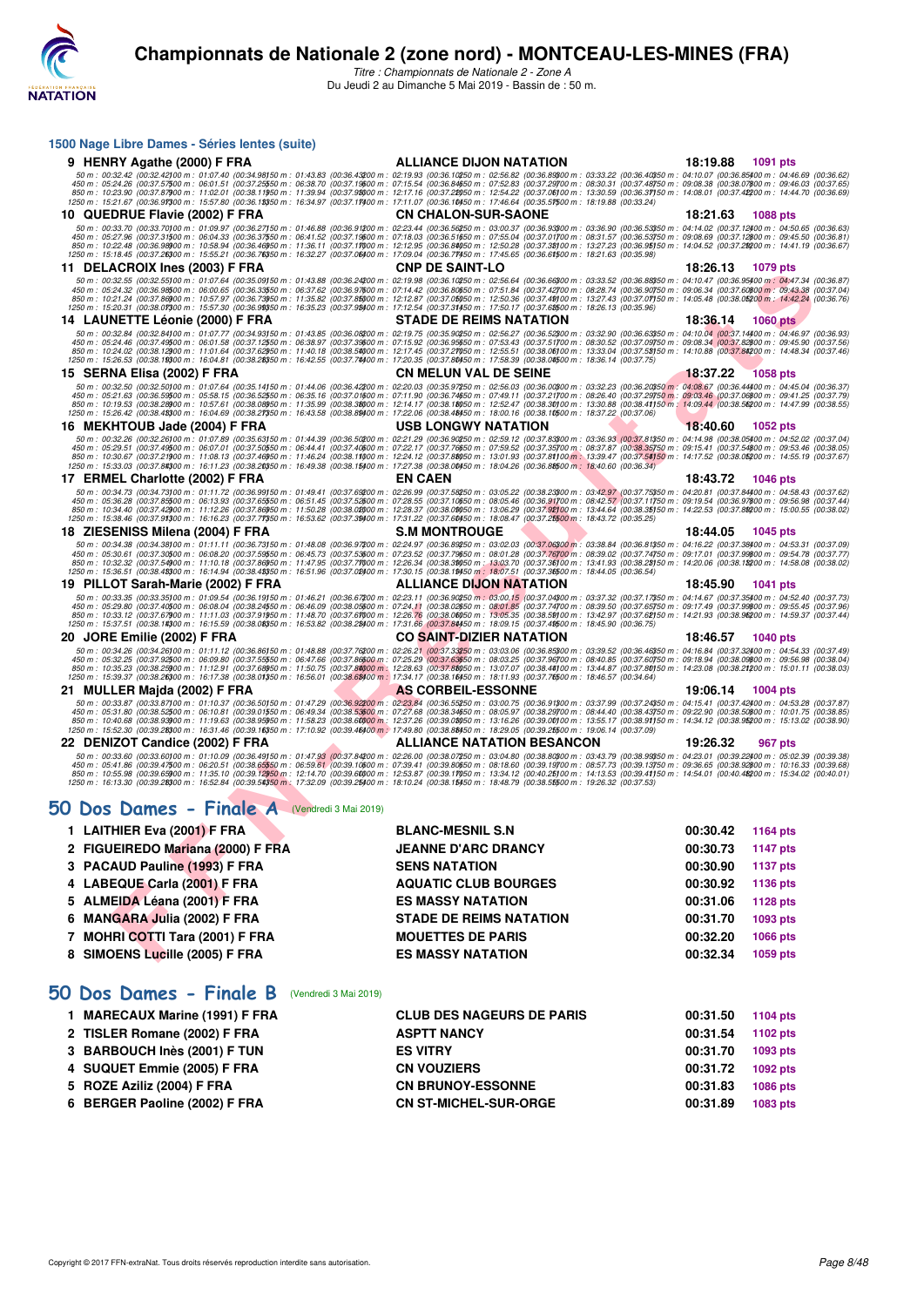

| 50 Dos Dames - Finale B (suite)<br>7 CORN Alicia (2002) F FRA<br>8 SAUDRAIS Svetlana (2004) F FRA | <b>AQUATIC CLUB BOURGES</b><br><b>CLUB DAUPHINS LE BLANC</b> | 00:32.44<br>00:32.89 | 1053 pts<br><b>1030 pts</b> |
|---------------------------------------------------------------------------------------------------|--------------------------------------------------------------|----------------------|-----------------------------|
| 50 Dos Dames - Finale C<br>(Vendredi 3 Mai 2019)                                                  |                                                              |                      |                             |
| 1 DELATTRE Garance (2002) F FRA                                                                   | <b>RACING CLUB ARRAS</b>                                     | 00:31.66             | 1095 pts                    |
| 2 FREMOND Kenza (2004) F FRA                                                                      | <b>CN COUTANCES</b>                                          | 00:32.21             | 1066 pts                    |
| 3 BLONDEL Marylou (2000) F FRA                                                                    | <b>EN CAEN</b>                                               | 00:32.30             | 1061 pts                    |
| 4 SIRLONGE Eva (2002) F FRA                                                                       | <b>ALLIANCE DIJON NATATION</b>                               | 00:32.34             | <b>1059 pts</b>             |
| 5 KNOPF Ornella (1999) F FRA                                                                      | <b>AS BONDY</b>                                              | 00:32.47             | 1052 pts                    |
| 6 NICOLAY Emilie (2002) F FRA                                                                     | <b>CN SARREGUEMINES</b>                                      | 00:32.53             | <b>1049 pts</b>             |
| 7 HODONOU Agathe (2002) F FRA                                                                     | <b>STADE BÉTHUNE PÉLICAN CLUB</b>                            | 00:32.69             | 1040 pts                    |
| 8 LEPRIEUR Pauline (2004) F FRA                                                                   | <b>ALLIANCE ORLEANS NATATION</b>                             | 00:32.96             | <b>1026 pts</b>             |
| 50 Dos Dames - Séries<br>(Vendredi 3 Mai 2019)                                                    |                                                              |                      |                             |

| 3 BLONDEL Marylou (2000) F FRA                       | <b>EN CAEN</b>                    | 00:32.30       | 1061 pts        |
|------------------------------------------------------|-----------------------------------|----------------|-----------------|
| 4 SIRLONGE Eva (2002) F FRA                          | <b>ALLIANCE DIJON NATATION</b>    | 00:32.34       | <b>1059 pts</b> |
| 5 KNOPF Ornella (1999) F FRA                         | <b>AS BONDY</b>                   | 00:32.47       | 1052 pts        |
| 6 NICOLAY Emilie (2002) F FRA                        | <b>CN SARREGUEMINES</b>           | 00:32.53       | <b>1049 pts</b> |
| 7 HODONOU Agathe (2002) F FRA                        | <b>STADE BÉTHUNE PÉLICAN CLUB</b> | 00:32.69       | 1040 pts        |
| 8 LEPRIEUR Pauline (2004) F FRA                      | <b>ALLIANCE ORLEANS NATATION</b>  | 00:32.96       | <b>1026 pts</b> |
|                                                      |                                   |                |                 |
| <b>0 Dos Dames - Séries</b><br>(Vendredi 3 Mai 2019) |                                   |                |                 |
| 1 LAITHIER Eva (2001) F FRA                          | <b>BLANC-MESNIL S.N</b>           | 00:30.28       | 1172 pts        |
| 2 FIGUEIREDO Mariana (2000) F FRA                    | <b>JEANNE D'ARC DRANCY</b>        | 00:30.75       | 1145 pts        |
| 3 PACAUD Pauline (1993) F FRA                        | <b>SENS NATATION</b>              | 00:31.12       | 1125 pts        |
| 4 MANGARA Julia (2002) F FRA                         | <b>STADE DE REIMS NATATION</b>    | 00:31.47       | 1106 pts        |
| 5 LABEQUE Carla (2001) F FRA                         | <b>AQUATIC CLUB BOURGES</b>       | 00:31.56       | 1101 pts        |
| 6 MOHRI COTTI Tara (2001) F FRA                      | <b>MOUETTES DE PARIS</b>          | 00:31.57       | 1100 pts        |
| 7 ALMEIDA Léana (2001) F FRA                         | <b>ES MASSY NATATION</b>          | 00:31.59       | 1099 pts        |
| 8 SIMOENS Lucille (2005) F FRA                       | <b>ES MASSY NATATION</b>          | 00:31.64       | 1097 pts        |
| 9 ROZE Aziliz (2004) F FRA                           | <b>CN BRUNOY-ESSONNE</b>          | 00:31.70       | 1093 pts        |
| 9 MARECAUX Marine (1991) F FRA                       | <b>CLUB DES NAGEURS DE PARIS</b>  | 00:31.70       | 1093 pts        |
| 11 BARBOUCH Inès (2001) F TUN                        | <b>ES VITRY</b>                   | 00:31.71       | 1093 pts        |
| 12 SUQUET Emmie (2005) F FRA                         | <b>CN VOUZIERS</b>                | 00:31.73       | 1092 pts        |
| 13 TISLER Romane (2002) F FRA                        | <b>ASPTT NANCY</b>                | 00:32.00       | <b>1077 pts</b> |
| 14 CORN Alicia (2002) F FRA                          | <b>AQUATIC CLUB BOURGES</b>       | 00:32.01       | <b>1077 pts</b> |
| 15 BERGER Paoline (2002) F FRA                       | <b>CN ST-MICHEL-SUR-ORGE</b>      | 00:32.27       | 1063 pts        |
| 16 SAUDRAIS Svetlana (2004) F FRA                    | <b>CLUB DAUPHINS LE BLANC</b>     | 00:32.35       | 1058 pts        |
| 17 DELATTRE Garance (2002) F FRA                     | <b>RACING CLUB ARRAS</b>          | 00:32.36       | 1058 pts        |
| 18 SIRLONGE Eva (2002) F FRA                         | <b>ALLIANCE DIJON NATATION</b>    | 00:32.48       | 1051 pts        |
| 19 BLONDEL Marylou (2000) F FRA                      | <b>EN CAEN</b>                    | 00:32.56       | <b>1047 pts</b> |
| 20 HODONOU Agathe (2002) F FRA                       | <b>STADE BÉTHUNE PÉLICAN CLUB</b> | 00:32.69       | 1040 pts        |
| 21 FREMOND Kenza (2004) F FRA                        | <b>CN COUTANCES</b>               | 00:32.78       | 1035 pts        |
| 22 NICOLAY Emilie (2002) F FRA                       | <b>CN SARREGUEMINES</b>           | 00:32.83       | 1033 pts        |
| 23 KNOPF Ornella (1999) F FRA                        | <b>AS BONDY</b>                   | 00:32.99       | 1024 pts        |
| 24 LEPRIEUR Pauline (2004) F FRA                     | <b>ALLIANCE ORLEANS NATATION</b>  | 00:33.09       | 1019 pts        |
| 25 SOMMIER Elodie (2001) F FRA                       | <b>U.S CRETEIL NATATION</b>       | 00:33.16       | 1016 pts        |
| 26 ROY Cécile (2000) F FRA                           | <b>ALLIANCE NATATION BESANCON</b> | 00:33.22       | 1012 pts        |
| 27 TEULE Mary (1999) F FRA                           | <b>AQUACLUB LE PECQ MARLY</b>     | 00:33.26       | 1010 pts        |
| 28 FLEURY Carla (2001) F FRA                         | <b>SN FRANCONVILLE</b>            | 00:33.40       | 1003 pts        |
| --- RODRIGUES Chloé (2003) F FRA                     | <b>ES VITRY</b>                   | <b>DNS</b> dec |                 |
|                                                      |                                   |                |                 |
| $00$ Dos Dames - Finale $A$ (Samedi 4 Mai 2019)      |                                   |                |                 |

## **[100 Dos Dames - Finale A](http://www.ffnatation.fr/webffn/resultats.php?idact=nat&go=epr&idcpt=59365&idepr=12)** (Samedi 4 Mai 2019)

| 1 LAITHIER Eva (2001) F FRA       | <b>BLANC-MESNIL S.N</b>     | 01:06.40<br>1122 $pts$                               |
|-----------------------------------|-----------------------------|------------------------------------------------------|
|                                   |                             | 50 m : 00:31.30 (00:31.30100 m : 01:06.40 (00:35.10) |
| 2 LABEQUE Carla (2001) F FRA      | <b>AQUATIC CLUB BOURGES</b> | 01:06.83 1111 pts                                    |
|                                   |                             | 50 m : 00:32.63 (00:32.63100 m : 01:06.83 (00:34.20) |
| 3 PACAUD Pauline (1993) F FRA     | <b>SENS NATATION</b>        | 01:06.94 1108 pts                                    |
|                                   |                             | 50 m : 00:32.26 (00:32.26100 m : 01:06.94 (00:34.68) |
| 4 SUQUET Emmie (2005) F FRA       | <b>CN VOUZIERS</b>          | 01:07.06 1104 pts                                    |
|                                   |                             | 50 m : 00:32.08 (00:32.08100 m : 01:07.06 (00:34.98) |
| 5 FIGUEIREDO Mariana (2000) F FRA | <b>JEANNE D'ARC DRANCY</b>  | 01:07.47<br>1094 pts                                 |
|                                   |                             | 50 m : 00:32.74 (00:32.74100 m : 01:07.47 (00:34.73) |
|                                   |                             |                                                      |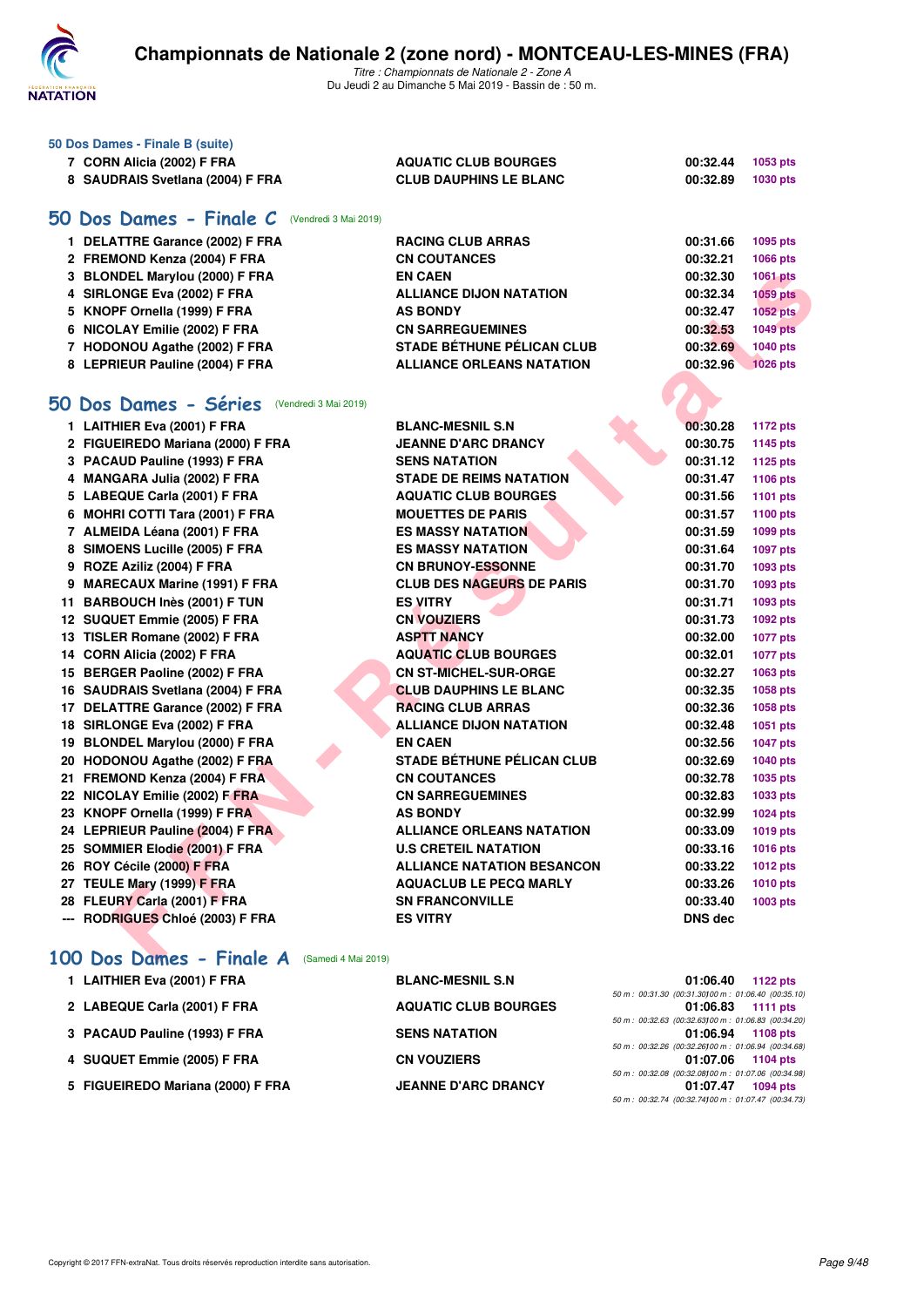

*Titre : Championnats de Nationale 2 - Zone A* Du Jeudi 2 au Dimanche 5 Mai 2019 - Bassin de : 50 m.

| 100 Dos Dames - Finale A (suite)    |                 |                                                    |
|-------------------------------------|-----------------|----------------------------------------------------|
| 6 BARBOUCH Inès (2001) F TUN        | <b>ES VITRY</b> | 01:07.84<br>1084 pts                               |
|                                     |                 | 50 m : 00:33.00 (00:33.00100 m : 01:07.84 (00:34.  |
| <b>RODRIGUES Chloé (2003) F FRA</b> | <b>ES VITRY</b> | 01:08.15<br>1076 pts                               |
|                                     |                 | 50 m : 00:33.12 (00:33.12) 00 m : 01:08.15 (00:35. |
| 8 KNOPF Ornella (1999) F FRA        | <b>AS BONDY</b> | 01:08.90<br>1056 pts                               |

## **[100 Dos Dames - Finale B](http://www.ffnatation.fr/webffn/resultats.php?idact=nat&go=epr&idcpt=59365&idepr=12)** (Samedi 4 Mai 2019)

| 1 ALMEIDA Léana (2001) F FRA                   | <b>ES MASSY NATATION</b>              | 01:08.14<br><b>1076 pts</b>                                                          |
|------------------------------------------------|---------------------------------------|--------------------------------------------------------------------------------------|
| 2 BOBIN Yelena (2002) F FRA                    | <b>CN LE HAVRE</b>                    | 50 m : 00:32.38 (00:32.38) 00 m : 01:08.14 (00:35.76)<br>01:08.21<br>$1074$ pts      |
|                                                |                                       | 50 m : 00:33.38 (00:33.38) 00 m : 01:08.21 (00:34.83)                                |
| 3 CORN Alicia (2002) F FRA                     | <b>AQUATIC CLUB BOURGES</b>           | 01:08.73<br><b>1060 pts</b>                                                          |
| 4 BLONDEL Marylou (2000) F FRA                 | <b>EN CAEN</b>                        | 50 m : 00:33.58 (00:33.58) 00 m : 01:08.73 (00:35.15)<br>01:08.79<br><b>1059 pts</b> |
|                                                |                                       | 50 m : 00:33.70 (00:33.70) 00 m : 01:08.79 (00:35.09)                                |
| 5 KOCEN Emelyne (2002) F FRA                   | <b>CLUB NAUTIQUE DE L'ARPAJONNAIS</b> | 01:08.98<br>1054 pts                                                                 |
| 6 MEGHEZ Mathilde (2003) F FRA                 | <b>SN METZ</b>                        | 50 m : 00:33.12 (00:33.12) 00 m : 01:08.98 (00:35.86)<br>01:09.15<br>1049 pts        |
|                                                |                                       | 50 m : 00:33.79 (00:33.79) 00 m : 01:09.15 (00:35.36)                                |
| 7 LE LAY Amandine (1999) F FRA                 | <b>US VILLEJUIF NATATION</b>          | 01:09.40<br><b>1043 pts</b>                                                          |
|                                                |                                       | 50 m : 00:33.90 (00:33.90) 00 m : 01:09.40 (00:35.50)                                |
| 8 DELATTRE Garance (2002) F FRA                | <b>RACING CLUB ARRAS</b>              | 01:11.77<br>983 pts<br>50 m: 00:34.26 (00:34.26) 00 m: 01:11.77 (00:37.51)           |
|                                                |                                       |                                                                                      |
| 00 Dos Dames - Finale C<br>(Samedi 4 Mai 2019) |                                       |                                                                                      |
| 1 TISLER Romane (2002) F FRA                   | <b>ASPTT NANCY</b>                    | 01:08.67<br><b>1062 pts</b>                                                          |
|                                                |                                       | 50 m : 00:33.95 (00:33.95) 00 m : 01:08.67 (00:34.72)                                |
| 2 SIRLONGE Eva (2002) F FRA                    | <b>ALLIANCE DIJON NATATION</b>        | 01:08.85<br>1057 pts                                                                 |
| 3 BERGER Paoline (2002) F FRA                  | <b>CN ST-MICHEL-SUR-ORGE</b>          | 50 m : 00:33.97 (00:33.97) 00 m : 01:08.85 (00:34.88)<br>01:09.26                    |
|                                                |                                       | 1047 pts<br>50 m : 00:33.55 (00:33.55) 00 m : 01:09.26 (00:35.71)                    |
| 4 SADOWSKI Flora (2004) F FRA                  | <b>BEAUVAISIS AQUATIC CLUB</b>        | 01:09.81<br><b>1032 pts</b>                                                          |
|                                                |                                       | 50 m: 00:34.35 (00:34.35) 00 m: 01:09.81 (00:35.46)                                  |
| 5 SOMMIER Elodie (2001) F FRA                  | <b>U.S CRETEIL NATATION</b>           | 01:09.92<br><b>1030 pts</b>                                                          |
| 6 GOEFFON-GONDOUIN Andréa (2003) F FRA         | <b>AAS SARCELLES NATATION 95</b>      | 50 m: 00:34.11 (00:34.11)00 m: 01:09.92 (00:35.81)<br>01:09.94<br><b>1029 pts</b>    |
|                                                |                                       | 50 m : 00:33.45 (00:33.45) 00 m : 01:09.94 (00:36.49)                                |
| 7 FREMOND Kenza (2004) F FRA                   | <b>CN COUTANCES</b>                   | 01:10.43<br><b>1016 pts</b>                                                          |
|                                                |                                       | 50 m : 00:34.20 (00:34.20) 00 m : 01:10.43 (00:36.23)                                |
| 8 TEULE Mary (1999) F FRA                      | <b>AQUACLUB LE PECQ MARLY</b>         | 01:11.19<br>997 pts                                                                  |
|                                                |                                       | 50 m: 00:34.15 (00:34.15) 00 m: 01:11.19 (00:37.04)                                  |
| 00 Dos Dames - Séries<br>(Samedi 4 Mai 2019)   |                                       |                                                                                      |
| 1 LAITHIER Eva (2001) F FRA                    | <b>BLANC-MESNIL S.N</b>               | 01:06.20<br>1127 pts                                                                 |
|                                                |                                       | 50 m: 00:31.49 (00:31.49) 00 m: 01:06.20 (00:34.71)                                  |
| 2 PACAUD Pauline (1993) F FRA                  | <b>SENS NATATION</b>                  | 01:07.45<br><b>1094 pts</b>                                                          |
|                                                |                                       | 50 m : 00:32.78 (00:32.78) 00 m : 01:07.45 (00:34.67)                                |
| 3 BARBOUCH Inès (2001) F TUN                   | <b>ES VITRY</b>                       | 01:08.31<br><b>1071 pts</b>                                                          |
| 4 LABEQUE Carla (2001) F FRA                   | <b>AQUATIC CLUB BOURGES</b>           | 50 m: 00:33.31 (00:33.31100 m: 01:08.31 (00:35.00)<br>01:08.34<br><b>1071 pts</b>    |
|                                                |                                       | 50 m : 00:33.24 (00:33.24)00 m : 01:08.34 (00:35.10)                                 |
| 5 RODRIGUES Chloé (2003) F FRA                 | <b>ES VITRY</b>                       | 01:08.60<br><b>1064 pts</b>                                                          |
|                                                |                                       | 50 m : 00:33.07 (00:33.07) 00 m : 01:08.60 (00:35.53)                                |
| 5 FIGUEIREDO Mariana (2000) F FRA              | <b>JEANNE D'ARC DRANCY</b>            | 01:08.60<br><b>1064 pts</b>                                                          |
| 7 SUQUET Emmie (2005) F FRA                    | <b>CN VOUZIERS</b>                    | 50 m : 00:32.61 (00:32.61100 m : 01:08.60 (00:35.99)<br>01:08.66<br>1062 pts         |
|                                                |                                       | 50 m : 00:33.93 (00:33.93) 00 m : 01:08.66 (00:34.73)                                |
| 8 KNOPF Ornella (1999) F FRA                   | <b>AS BONDY</b>                       | 01:08.70<br>1061 pts                                                                 |

## **[100 Dos Dames - Finale C](http://www.ffnatation.fr/webffn/resultats.php?idact=nat&go=epr&idcpt=59365&idepr=12)** (Samedi 4 Mai 2019)

| 1 TISLER Romane (2002) F FRA           | <b>ASPTT NANCY</b>               | 01:08.67<br>1062 pts                                                       |
|----------------------------------------|----------------------------------|----------------------------------------------------------------------------|
| 2 SIRLONGE Eva (2002) F FRA            | <b>ALLIANCE DIJON NATATION</b>   | 50 m : 00:33.95 (00:33.95100 m : 01:08.67 (00:34.<br>01:08.85<br>1057 pts  |
| 3 BERGER Paoline (2002) F FRA          | <b>CN ST-MICHEL-SUR-ORGE</b>     | 50 m : 00:33.97 (00:33.97100 m : 01:08.85 (00:34.<br>01:09.26<br>1047 pts  |
| 4 SADOWSKI Flora (2004) F FRA          | <b>BEAUVAISIS AQUATIC CLUB</b>   | 50 m : 00:33.55 (00:33.55100 m : 01:09.26 (00:35.<br>01:09.81<br>1032 pts  |
|                                        | <b>U.S. CRETEIL NATATION</b>     | 50 m: 00:34.35 (00:34.35100 m: 01:09.81 (00:35.                            |
| 5 SOMMIER Elodie (2001) F FRA          |                                  | 01:09.92<br>1030 pts<br>50 m : 00:34.11 (00:34.11100 m : 01:09.92 (00:35.  |
| 6 GOEFFON-GONDOUIN Andréa (2003) F FRA | <b>AAS SARCELLES NATATION 95</b> | 01:09.94<br>1029 pts<br>50 m : 00:33.45 (00:33.45) 00 m : 01:09.94 (00:36. |
| 7 FREMOND Kenza (2004) F FRA           | <b>CN COUTANCES</b>              | 01:10.43<br>1016 pts<br>50 m : 00:34.20 (00:34.20100 m : 01:10.43 (00:36.  |
| 8 TEULE Mary (1999) F FRA              | <b>AQUACLUB LE PECQ MARLY</b>    | 01:11.19<br>997 pts<br>50 m: 00:34.15 (00:34.15100 m: 01:11.19 (00:37.     |
|                                        |                                  |                                                                            |

## **[100 Dos Dames - Séries](http://www.ffnatation.fr/webffn/resultats.php?idact=nat&go=epr&idcpt=59365&idepr=12)** (Samedi 4 Mai 2019)

| 1 LAITHIER Eva (2001) F FRA       | <b>BLANC-MESNIL S.N</b>               |                                                    | 01:06.20 1127 pts |
|-----------------------------------|---------------------------------------|----------------------------------------------------|-------------------|
|                                   |                                       | 50 m: 00:31.49 (00:31.49) 00 m: 01:06.20 (00:34.   |                   |
| 2 PACAUD Pauline (1993) F FRA     | <b>SENS NATATION</b>                  |                                                    | 01:07.45 1094 pts |
|                                   |                                       | 50 m : 00:32.78 (00:32.78) 00 m : 01:07.45 (00:34. |                   |
| 3 BARBOUCH Inès (2001) F TUN      | <b>ES VITRY</b>                       |                                                    | 01:08.31 1071 pts |
|                                   |                                       | 50 m: 00:33.31 (00:33.31100 m: 01:08.31 (00:35.    |                   |
| 4 LABEQUE Carla (2001) F FRA      | <b>AQUATIC CLUB BOURGES</b>           |                                                    | 01:08.34 1071 pts |
|                                   |                                       | 50 m : 00:33.24 (00:33.24)00 m : 01:08.34 (00:35.  |                   |
| 5 RODRIGUES Chloé (2003) F FRA    | <b>ES VITRY</b>                       |                                                    | 01:08.60 1064 pts |
|                                   |                                       | 50 m : 00:33.07 (00:33.07) 00 m : 01:08.60 (00:35. |                   |
| 5 FIGUEIREDO Mariana (2000) F FRA | <b>JEANNE D'ARC DRANCY</b>            |                                                    | 01:08.60 1064 pts |
|                                   |                                       | 50 m : 00:32.61 (00:32.61100 m : 01:08.60 (00:35.  |                   |
| 7 SUQUET Emmie (2005) F FRA       | <b>CN VOUZIERS</b>                    |                                                    | 01:08.66 1062 pts |
|                                   |                                       | 50 m : 00:33.93 (00:33.93100 m : 01:08.66 (00:34.  |                   |
| 8 KNOPF Ornella (1999) F FRA      | <b>AS BONDY</b>                       |                                                    | 01:08.70 1061 pts |
|                                   |                                       | 50 m : 00:33.59 (00:33.59) 00 m : 01:08.70 (00:35. |                   |
| 9 BLONDEL Marylou (2000) F FRA    | <b>EN CAEN</b>                        |                                                    | 01:08.83 1058 pts |
|                                   |                                       | 50 m : 00:33.80 (00:33.80) 00 m : 01:08.83 (00:35. |                   |
| 10 KOCEN Emelyne (2002) F FRA     | <b>CLUB NAUTIQUE DE L'ARPAJONNAIS</b> |                                                    | 01:09.12 1050 pts |
|                                   |                                       | 50 m : 00:33.16 (00:33.16) 00 m : 01:09.12 (00:35. |                   |
| 11 CORN Alicia (2002) F FRA       | <b>AQUATIC CLUB BOURGES</b>           |                                                    | 01:09.31 1045 pts |
|                                   |                                       | 50 m : 00:33.46 (00:33.46) 00 m : 01:09.31 (00:35. |                   |
| 12 ALMEIDA Léana (2001) F FRA     | <b>ES MASSY NATATION</b>              |                                                    | 01:09.35 1044 pts |
|                                   | <b>SN METZ</b>                        | 50 m : 00:32.59 (00:32.59) 00 m : 01:09.35 (00:36. |                   |
| 13 MEGHEZ Mathilde (2003) F FRA   |                                       |                                                    | 01:09.37 1044 pts |

|  | 01:07.84 1084 pts                                    |
|--|------------------------------------------------------|
|  | 50 m : 00:33.00 (00:33.00100 m : 01:07.84 (00:34.84) |
|  | 01:08.15 1076 pts                                    |
|  | 50 m : 00:33.12 (00:33.12100 m : 01:08.15 (00:35.03) |
|  | 01:08.90 1056 pts                                    |
|  | 50 m : 00:33.42 (00:33.42100 m : 01:08.90 (00:35.48) |

|     |  | UI:UO.I4 IU/O DIS                                     |
|-----|--|-------------------------------------------------------|
|     |  | 50 m : 00:32.38 (00:32.38100 m : 01:08.14 (00:35.76)  |
|     |  | 01:08.21 1074 pts                                     |
|     |  | 50 m : 00:33.38 (00:33.38) 00 m : 01:08.21 (00:34.83) |
|     |  | 01:08.73 1060 pts                                     |
|     |  | 50 m: 00:33.58 (00:33.58100 m: 01:08.73 (00:35.15)    |
|     |  | 01:08.79 1059 pts                                     |
|     |  | 50 m: 00:33.70 (00:33.70100 m: 01:08.79 (00:35.09)    |
|     |  |                                                       |
| AIS |  | $01:08.98$ 1054 pts                                   |
|     |  | 50 m : 00:33.12 (00:33.12100 m : 01:08.98 (00:35.86)  |
|     |  | 01:09.15 1049 pts                                     |
|     |  | 50 m : 00:33.79 (00:33.79100 m : 01:09.15 (00:35.36)  |
|     |  | $01:09.40$ 1043 pts                                   |
|     |  | 50 m: 00:33.90 (00:33.90) 00 m: 01:09.40 (00:35.50)   |
|     |  | 01:11.77 983 pts                                      |

|     |  | 01:06.20 1127 pts                                     |
|-----|--|-------------------------------------------------------|
|     |  | 50 m: 00:31.49 (00:31.49) 00 m: 01:06.20 (00:34.71)   |
|     |  | 01:07.45 1094 pts                                     |
|     |  | 50 m : 00:32.78 (00:32.78) 00 m : 01:07.45 (00:34.67) |
|     |  | 01:08.31 1071 pts                                     |
|     |  | 50 m: 00:33.31 (00:33.31100 m: 01:08.31 (00:35.00)    |
|     |  | 01:08.34 1071 pts                                     |
|     |  | 50 m : 00:33.24 (00:33.24)00 m : 01:08.34 (00:35.10)  |
|     |  | 01:08.60 1064 pts                                     |
|     |  | 50 m : 00:33.07 (00:33.07) 00 m : 01:08.60 (00:35.53) |
|     |  | 01:08.60 1064 pts                                     |
|     |  | 50 m: 00:32.61 (00:32.61100 m: 01:08.60 (00:35.99)    |
|     |  | 01:08.66 1062 pts                                     |
|     |  | 50 m : 00:33.93 (00:33.93) 00 m : 01:08.66 (00:34.73) |
|     |  | 01:08.70 1061 pts                                     |
|     |  | 50 m : 00:33.59 (00:33.59) 00 m : 01:08.70 (00:35.11) |
|     |  | 01:08.83 1058 pts                                     |
|     |  | 50 m : 00:33.80 (00:33.80) 00 m : 01:08.83 (00:35.03) |
| AIS |  | 01:09.12 1050 pts                                     |
|     |  | 50 m: 00:33.16 (00:33.16) 00 m: 01:09.12 (00:35.96)   |
|     |  | 01:09.31 1045 pts                                     |
|     |  | 50 m : 00:33.46 (00:33.46) 00 m : 01:09.31 (00:35.85) |
|     |  | 01:09.35 1044 pts                                     |
|     |  | 50 m : 00:32.59 (00:32.59) 00 m : 01:09.35 (00:36.76) |
|     |  | 01:09.37 1044 pts                                     |
|     |  | 50 m : 00:33.75 (00:33.75100 m : 01:09.37 (00:35.62)  |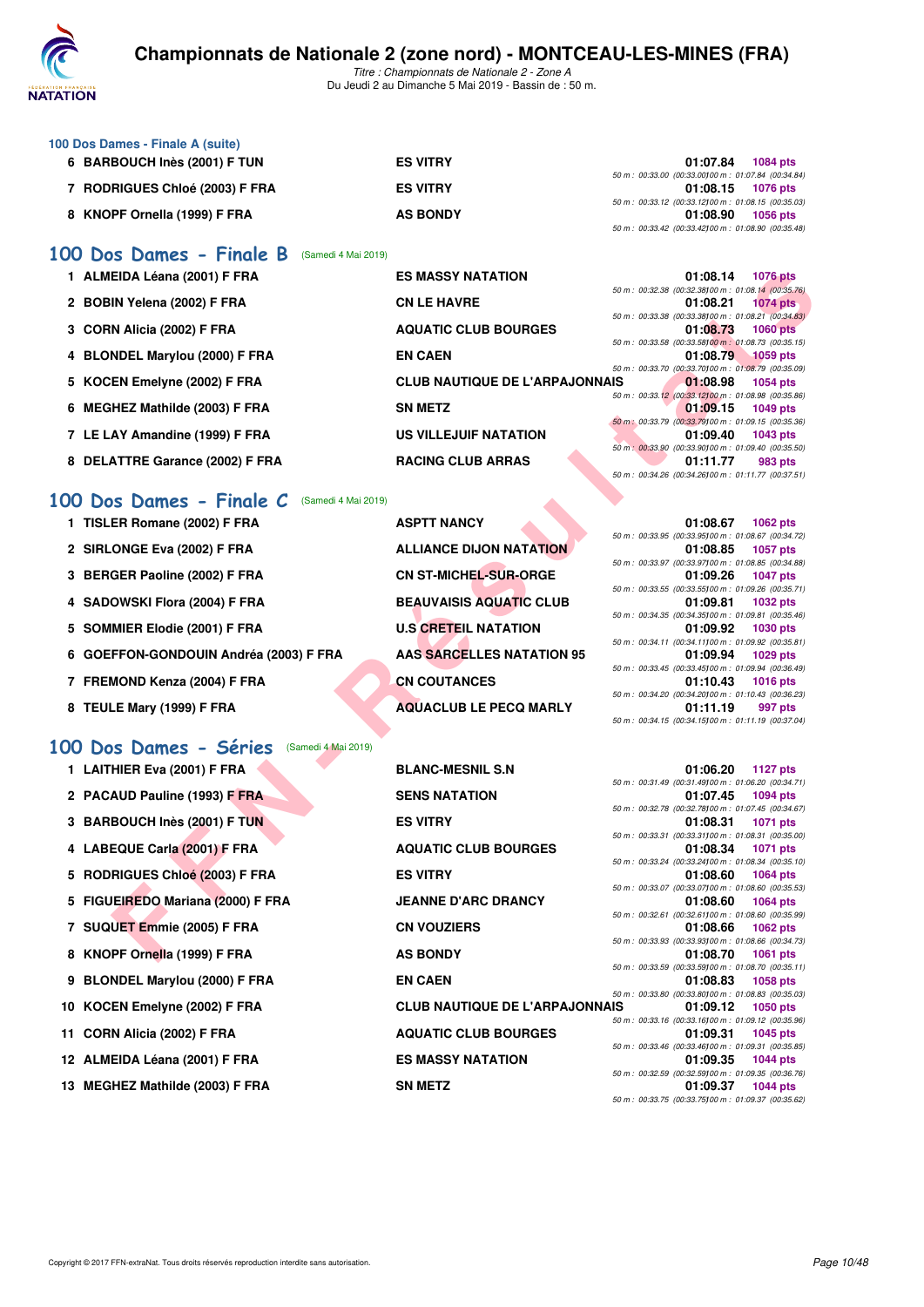

|    | 100 Dos Dames - Séries (suite)          |                                      |                                                                          |
|----|-----------------------------------------|--------------------------------------|--------------------------------------------------------------------------|
|    | 14 LE LAY Amandine (1999) F FRA         | <b>US VILLEJUIF NATATION</b>         | 01:09.38<br>1043 pts                                                     |
|    |                                         |                                      | 50 m: 00:33.16 (00:33.16) 00 m: 01:09.38 (00:36.                         |
|    | 15 DELATTRE Garance (2002) F FRA        | <b>RACING CLUB ARRAS</b>             | 01:09.44<br>1042 pts                                                     |
|    |                                         |                                      | 50 m: 00:33.42 (00:33.42) 00 m: 01:09.44 (00:36.                         |
|    | 16 BOBIN Yelena (2002) F FRA            | <b>CN LE HAVRE</b>                   | 01:09.58<br>1038 pts                                                     |
|    |                                         |                                      | 50 m: 00:34.43 (00:34.43) 00 m: 01:09.58 (00:35.                         |
| 17 | ROZE Aziliz (2004) F FRA                | <b>CN BRUNOY-ESSONNE</b>             | 01:09.64<br>1037 pts                                                     |
|    |                                         |                                      | 50 m: 00:33.63 (00:33.63) 00 m: 01:09.64 (00:36.                         |
|    | 18 TISLER Romane (2002) F FRA           | <b>ASPTT NANCY</b>                   | 01:09.71<br>1035 pts<br>50 m: 00:34.22 (00:34.22) 00 m: 01:09.71 (00:35. |
|    | 19 SIRLONGE Eva (2002) F FRA            | <b>ALLIANCE DIJON NATATION</b>       | 01:10.00                                                                 |
|    |                                         |                                      | <b>1028 pts</b><br>50 m : 00:33.88 (00:33.88) 00 m : 01:10.00 (00:36.    |
|    | 19 GOEFFON-GONDOUIN Andréa (2003) F FRA | <b>AAS SARCELLES NATATION 95</b>     | 01:10.00<br><b>1028 pts</b>                                              |
|    |                                         |                                      | 50 m : 00:33.72 (00:33.72) 00 m : 01:10.00 (00:36.                       |
|    | 21 FREMOND Kenza (2004) F FRA           | <b>CN COUTANCES</b>                  | 01:10.09<br>1025 pts                                                     |
|    |                                         |                                      | 50 m : 00:33.43 (00:33.43) 00 m : 01:10.09 (00:36.                       |
|    | 22 BERGER Paoline (2002) F FRA          | <b>CN ST-MICHEL-SUR-ORGE</b>         | 01:10.20<br><b>1022 pts</b>                                              |
|    |                                         |                                      | 50 m: 00:33.67 (00:33.67) 00 m: 01:10.20 (00:36.                         |
|    | 23 MANGARA Julia (2002) F FRA           | <b>STADE DE REIMS NATATION</b>       | 01:10.29<br>1020 pts                                                     |
|    |                                         |                                      | 50 m : 00:34.06 (00:34.06) 00 m : 01:10.29 (00:36.                       |
|    | 24 SADOWSKI Flora (2004) F FRA          | <b>BEAUVAISIS AQUATIC CLUB</b>       | 01:10.34<br>1019 pts                                                     |
|    |                                         |                                      | 50 m: 00:33.67 (00:33.67) 00 m: 01:10.34 (00:36.                         |
|    | 25 TEULE Mary (1999) F FRA              | <b>AQUACLUB LE PECQ MARLY</b>        | 01:10.62<br>1012 pts                                                     |
|    |                                         |                                      | 50 m: 00:33.90 (00:33.90) 00 m: 01:10.62 (00:36.                         |
|    | 26 SOMMIER Elodie (2001) F FRA          | <b>U.S CRETEIL NATATION</b>          | 01:10.79<br><b>1007 pts</b>                                              |
|    |                                         |                                      | 50 m: 00:34.14 (00:34.14) 00 m: 01:10.79 (00:36.                         |
|    | 27 FOINY Audrenn (2003) F FRA           | <b>CN LE PLESSIS-ROBINSON</b>        | 01:10.82<br><b>1007 pts</b>                                              |
|    |                                         |                                      | 50 m: 00:34.54 (00:34.54) 00 m: 01:10.82 (00:36.                         |
|    | 28 TOUZÉ Lénaïck (2001) F FRA           | <b>ESPÉRANCE VAILLANTE GRANVILLE</b> | 01:10.93<br>1004 pts                                                     |
|    |                                         |                                      | 50 m: 00:34.31 (00:34.31100 m: 01:10.93 (00:36.                          |
|    | 29 GERARD Flavie (2003) F FRA           | <b>SR COLMAR</b>                     | 01:10.96<br>1003 pts                                                     |
|    |                                         | <b>AN ROMORANTIN</b>                 | 50 m: 00:34.32 (00:34.32) 00 m: 01:10.96 (00:36.<br>01:11.04             |
|    | 30 GUILLEMOZ Marie (2004) F FRA         |                                      | 1001 pts<br>50 m: 00:34.66 (00:34.66) 00 m: 01:11.04 (00:36.             |
|    | 31 HUMBERT-BRICHARD Lise (2004) F FRA   | <b>US TOUL</b>                       | 01:11.20<br>997 pts                                                      |
|    |                                         |                                      |                                                                          |

- 32 HODONOU Agathe (2002) F FRA
- 33 MOHRI COTTI Tara (2001) F FRA
- **34 ROY Cécile (2000) F FRA**
- **35 LEPRIEUR Pauline (2004) F FRA**

## **[200 Dos Dames - Finale A](http://www.ffnatation.fr/webffn/resultats.php?idact=nat&go=epr&idcpt=59365&idepr=13)** (Jeudi 2 Mai 2019)

- **1 MEGHEZ Mathilde (2003) F FRA**
- **2 LAITHIER Eva (2001) F FRA BLANC-MESNIL S.N 02:24.01 1094 pts**
- **3 SIRLONGE Eva (2002) F FRA**
- **4 SUQUET Emmie (2005) F FRA**
- 5 GOEFFON-GONDOUIN Andréa (2003) F FRA
- **6 SOMMIER Elodie (2001) F FRA**
- 7 BERGER Paoline (2002) F FRA
- 8 KOCEN Emelyne (2002) F FRA

### **[200 Dos Dames - Finale B](http://www.ffnatation.fr/webffn/resultats.php?idact=nat&go=epr&idcpt=59365&idepr=13)** (Jeudi 2 Mai 2019)

- **1 RODRIGUES Chloé (2003) F FRA**
- 2 SADOWSKI Flora (2004) F FRA
- **3 LE LAY Amandine (1999) F FRA**
- **4 HUMBERT-BRICHARD Lise (2004) F FRA**

| <b>US VILLEJUIF NATATION</b>         | 50 m: 00:33.16 (00:33.16)00 m: 01:09.38 (00:36.                | 01:09.38 1043 pts |
|--------------------------------------|----------------------------------------------------------------|-------------------|
| <b>RACING CLUB ARRAS</b>             | 01:09.44                                                       | 1042 pts          |
|                                      | 50 m: 00:33.42 (00:33.42) 00 m: 01:09.44 (00:36.               |                   |
| <b>CN LE HAVRE</b>                   | 01:09.58                                                       | 1038 pts          |
|                                      | 50 m: 00:34.43 (00:34.43) 00 m: 01:09.58 (00:35.               |                   |
| <b>CN BRUNOY-ESSONNE</b>             | 01:09.64<br>50 m : 00:33.63 (00:33.63) 00 m : 01:09.64 (00:36. | 1037 pts          |
| <b>ASPTT NANCY</b>                   | 01:09.71                                                       | 1035 pts          |
|                                      | 50 m: 00:34.22 (00:34.22) 00 m: 01:09.71 (00:35.               |                   |
| <b>ALLIANCE DIJON NATATION</b>       | 01:10.00                                                       | <b>1028 pts</b>   |
| <b>AAS SARCELLES NATATION 95</b>     | 50 m : 00:33.88 (00:33.88) 00 m : 01:10.00 (00:36.<br>01:10.00 |                   |
|                                      | 50 m : 00:33.72 (00:33.72) 00 m : 01:10.00 (00:36.             | <b>1028 pts</b>   |
| <b>CN COUTANCES</b>                  | 01:10.09                                                       | 1025 pts          |
|                                      | 50 m : 00:33.43 (00:33.43) 00 m : 01:10.09 (00:36.             |                   |
| <b>CN ST-MICHEL-SUR-ORGE</b>         | 01:10.20                                                       | <b>1022 pts</b>   |
|                                      | 50 m : 00:33.67 (00:33.67) 00 m : 01:10.20 (00:36.             |                   |
| <b>STADE DE REIMS NATATION</b>       | 01:10.29                                                       | 1020 pts          |
|                                      | 50 m : 00:34.06 (00:34.06) 00 m : 01:10.29 (00:36.             |                   |
| <b>BEAUVAISIS AQUATIC CLUB</b>       | 01:10.34<br>50 m: 00:33.67 (00:33.67) 00 m: 01:10.34 (00:36.   | 1019 pts          |
| <b>AQUACLUB LE PECQ MARLY</b>        |                                                                | 01:10.62 1012 pts |
|                                      | 50 m: 00:33.90 (00:33.90) 00 m: 01:10.62 (00:36.               |                   |
| <b>U.S CRETEIL NATATION</b>          | 01:10.79                                                       | 1007 pts          |
| <b>CN LE PLESSIS-ROBINSON</b>        | 50 m: 00:34.14 (00:34.14100 m: 01:10.79 (00:36.<br>01:10.82    | 1007 pts          |
|                                      | 50 m: 00:34.54 (00:34.54)00 m: 01:10.82 (00:36.                |                   |
| <b>ESPÉRANCE VAILLANTE GRANVILLE</b> | 01:10.93                                                       | 1004 pts          |
|                                      | 50 m: 00:34.31 (00:34.31100 m: 01:10.93 (00:36.                |                   |
| <b>SR COLMAR</b>                     | 01:10.96                                                       | 1003 pts          |
|                                      | 50 m: 00:34.32 (00:34.32) 00 m: 01:10.96 (00:36.               |                   |
| <b>AN ROMORANTIN</b>                 | 01:11.04                                                       | 1001 pts          |
| <b>US TOUL</b>                       | 50 m: 00:34.66 (00:34.66) 00 m: 01:11.04 (00:36.<br>01:11.20   |                   |
|                                      | 50 m: 00:33.99 (00:33.99) 00 m: 01:11.20 (00:37.               | 997 pts           |
| <b>STADE BETHUNE PÉLICAN CLUB</b>    | 01:11.36                                                       | 993 pts           |
|                                      | 50 m : 00:33.75 (00:33.75) 00 m : 01:11.36 (00:37.             |                   |
| <b>MOUETTES DE PARIS</b>             | 01:11.52                                                       | 989 pts           |
|                                      | 50 m: 00:34.12 (00:34.12) 00 m: 01:11.52 (00:37.               |                   |
| <b>ALLIANCE NATATION BESANCON</b>    | 01:12.21                                                       | 972 pts           |
| ALLIANCE ORLEANS NATATION            | 50 m: 00:34.58 (00:34.58) 00 m: 01:12.21 (00:37.<br>01:13.18   | 947 pts           |
|                                      | $F0 \text{ m}$ : 00:25 10 (00:25 10100 m : 01:12 18 (00:27)    |                   |

| $A$ i Allialiulii (1999) IIIM                | <b>UJ VILLLUUII IVATATIUIV</b>                                                                                                                 | $01.03.00 - 1070$ pm                                              |                 |
|----------------------------------------------|------------------------------------------------------------------------------------------------------------------------------------------------|-------------------------------------------------------------------|-----------------|
| <b>ATTRE Garance (2002) F FRA</b>            | <b>RACING CLUB ARRAS</b>                                                                                                                       | 50 m: 00:33.16 (00:33.16) 00 m: 01:09.38 (00:36.22)<br>01:09.44   | <b>1042 pts</b> |
| IN Yelena (2002) F FRA                       | <b>CN LE HAVRE</b>                                                                                                                             | 50 m : 00:33.42 (00:33.42) 00 m : 01:09.44 (00:36.02)<br>01:09.58 | 1038 pts        |
| E Aziliz (2004) F FRA                        | <b>CN BRUNOY-ESSONNE</b>                                                                                                                       | 50 m : 00:34.43 (00:34.43) 00 m : 01:09.58 (00:35.15)<br>01:09.64 | <b>1037 pts</b> |
| ER Romane (2002) F FRA                       | <b>ASPTT NANCY</b>                                                                                                                             | 50 m : 00:33.63 (00:33.63) 00 m : 01:09.64 (00:36.01)<br>01:09.71 | 1035 pts        |
|                                              |                                                                                                                                                | 50 m : 00:34.22 (00:34.22) 00 m : 01:09.71 (00:35.49)             |                 |
| ONGE Eva (2002) F FRA                        | <b>ALLIANCE DIJON NATATION</b>                                                                                                                 | 01:10.00<br>50 m : 00:33.88 (00:33.88) 00 m : 01:10.00 (00:36.12) | <b>1028 pts</b> |
| FFON-GONDOUIN Andréa (2003) F FRA            | <b>AAS SARCELLES NATATION 95</b>                                                                                                               | 01:10.00                                                          | 1028 pts        |
| MOND Kenza (2004) F FRA                      | <b>CN COUTANCES</b>                                                                                                                            | 50 m : 00:33.72 (00:33.72) 00 m : 01:10.00 (00:36.28)<br>01:10.09 | 1025 pts        |
| GER Paoline (2002) F FRA                     | <b>CN ST-MICHEL-SUR-ORGE</b>                                                                                                                   | 50 m : 00:33.43 (00:33.43) 00 m : 01:10.09 (00:36.66)<br>01:10.20 | <b>1022 pts</b> |
| <b>GARA Julia (2002) F FRA</b>               | <b>STADE DE REIMS NATATION</b>                                                                                                                 | 50 m : 00:33.67 (00:33.67) 00 m : 01:10.20 (00:36.53)<br>01:10.29 | <b>1020 pts</b> |
| OWSKI Flora (2004) F FRA                     | <b>BEAUVAISIS AQUATIC CLUB</b>                                                                                                                 | 50 m : 00:34.06 (00:34.06) 00 m : 01:10.29 (00:36.23)<br>01:10.34 | <b>1019 pts</b> |
| LE Mary (1999) F FRA                         | <b>AQUACLUB LE PECQ MARLY</b>                                                                                                                  | 50 m : 00:33.67 (00:33.67) 00 m : 01:10.34 (00:36.67)<br>01:10.62 | <b>1012 pts</b> |
| <b>IMIER Elodie (2001) F FRA</b>             | <b>U.S CRETEIL NATATION</b>                                                                                                                    | 50 m : 00:33.90 (00:33.90) 00 m : 01:10.62 (00:36.72)<br>01:10.79 | <b>1007 pts</b> |
|                                              |                                                                                                                                                | 50 m : 00:34.14 (00:34.14)00 m : 01:10.79 (00:36.65)              |                 |
| IY Audrenn (2003) F FRA                      | <b>CN LE PLESSIS-ROBINSON</b>                                                                                                                  | 01:10.82<br>50 m : 00:34.54 (00:34.54) 00 m : 01:10.82 (00:36.28) | <b>1007 pts</b> |
| ZÉ Lénaïck (2001) F FRA                      | ESPÉRANCE VAILLANTE GRANVILLE                                                                                                                  | 01:10.93                                                          | 1004 pts        |
| ARD Flavie (2003) F FRA                      | <b>SR COLMAR</b>                                                                                                                               | 50 m : 00:34.31 (00:34.31100 m : 01:10.93 (00:36.62)<br>01:10.96  | <b>1003 pts</b> |
| LEMOZ Marie (2004) F FRA.                    | <b>AN ROMORANTIN</b>                                                                                                                           | 50 m : 00:34.32 (00:34.32) 00 m : 01:10.96 (00:36.64)<br>01:11.04 | <b>1001 pts</b> |
| <b>BERT-BRICHARD Lise (2004) F FRA</b>       | US TOUL                                                                                                                                        | 50 m : 00:34.66 (00:34.66) 00 m : 01:11.04 (00:36.38)<br>01:11.20 | 997 pts         |
| ONOU Agathe (2002) F FRA                     | <b>STADE BETHUNE PÉLICAN CLUB</b>                                                                                                              | 50 m: 00:33.99 (00:33.99) 00 m: 01:11.20 (00:37.21)<br>01:11.36   | 993 pts         |
|                                              |                                                                                                                                                | 50 m: 00:33.75 (00:33.75) 00 m: 01:11.36 (00:37.61)               |                 |
| IRI COTTI Tara (2001) F FRA                  | <b>MOUETTES DE PARIS</b>                                                                                                                       | 01:11.52<br>50 m : 00:34.12 (00:34.12) 00 m : 01:11.52 (00:37.40) | 989 pts         |
| <b>Cécile (2000) F FRA</b>                   | <b>ALLIANCE NATATION BESANCON</b>                                                                                                              | 01:12.21                                                          | 972 pts         |
| RIEUR Pauline (2004) F FRA                   | <b>ALLIANCE ORLEANS NATATION</b>                                                                                                               | 50 m : 00:34.58 (00:34.58) 00 m : 01:12.21 (00:37.63)<br>01:13.18 | 947 pts         |
|                                              |                                                                                                                                                | 50 m: 00:35.19 (00:35.19)00 m: 01:13.18 (00:37.99)                |                 |
| <b>S Dames - Finale A</b> (Jeudi 2 Mai 2019) |                                                                                                                                                |                                                                   |                 |
| HEZ Mathilde (2003) F FRA                    | <b>SN METZ</b>                                                                                                                                 | 02:22.31                                                          | <b>1117 pts</b> |
| <b>HIER Eva (2001) F FRA</b>                 | 50 m : 00:33.70 (00:33.70) 00 m : 01:09.89 (00:36.19) 50 m : 01:45.77 (00:35.88200 m : 02:22.31 (00:36.54)<br><b>BLANC-MESNIL S.N</b>          | 02:24.01                                                          | <b>1094 pts</b> |
| ONGE Eva (2002) F FRA                        | 50 m : 00:32.84 (00:32.84)00 m : 01:08.95 (00:36.11)50 m : 01:46.61 (00:37.66200 m : 02:24.01 (00:37.40)<br><b>ALLIANCE DIJON NATATION</b>     | 02:25.59                                                          | <b>1073 pts</b> |
| UET Emmie (2005) F FRA                       | 50 m : 00:34.76 (00:34.76) 00 m : 01:11.67 (00:36.91) 50 m : 01:48.93 (00:37.26200 m : 02:25.59 (00:36.66)<br><b>CN VOUZIERS</b>               | 02:27.34                                                          | <b>1050 pts</b> |
| FFON-GONDOUIN Andréa (2003) F FRA            | 50 m : 00:34.25 (00:34.25) 00 m : 01:11.67 (00:37.42) 50 m : 01:49.57 (00:37.90200 m : 02:27.34 (00:37.77)<br><b>AAS SARCELLES NATATION 95</b> | 02:27.57                                                          | <b>1047 pts</b> |
|                                              | 50 m: 00:34.95 (00:34.95)00 m: 01:11.85 (00:36.90)50 m: 01:50.38 (00:38.53200 m: 02:27.57 (00:37.19)                                           |                                                                   |                 |
| <b>MIER Elodie (2001) F FRA</b>              | <b>U.S CRETEIL NATATION</b><br>50 m : 00:34.29 (00:34.29) 00 m : 01:10.88 (00:36.59) 50 m : 01:49.28 (00:38.40200 m : 02:28.92 (00:39.64)      | 02:28.92                                                          | 1029 pts        |
| GER Paoline (2002) F FRA                     | <b>CN ST-MICHEL-SUR-ORGE</b><br>50 m : 00:34.36 (00:34.36) 00 m : 01:11.45 (00:37.09) 50 m : 01:50.85 (00:39.40200 m : 02:29.24 (00:38.39)     | 02:29.24                                                          | <b>1025 pts</b> |
| <b>EN Employed (0000) E EDA</b>              | OLUD NAUTIOUE BE LIABRA JONNAIC 00:00 FO                                                                                                       |                                                                   |                 |

| <b>SN METZ</b>                                                                                           | 02:22.31 1117 pts           |
|----------------------------------------------------------------------------------------------------------|-----------------------------|
| 50 m : 00:33.70 (00:33.70100 m : 01:09.89 (00:36.19150 m : 01:45.77 (00:35.88200 m : 02:22.31 (00:36.54) |                             |
| <b>BLANC-MESNIL S.N</b>                                                                                  | 02:24.01 1094 pts           |
| 50 m: 00:32.84 (00:32.84100 m: 01:08.95 (00:36.11150 m: 01:46.61 (00:37.66200 m: 02:24.01 (00:37.40)     |                             |
| <b>ALLIANCE DIJON NATATION</b>                                                                           | 02:25.59<br><b>1073 pts</b> |
| 50 m: 00:34.76 (00:34.76100 m: 01:11.67 (00:36.91150 m: 01:48.93 (00:37.26200 m: 02:25.59 (00:36.66)     |                             |
| <b>CN VOUZIERS</b>                                                                                       | 02:27.34 1050 pts           |
| 50 m: 00:34.25 (00:34.25) 00 m: 01:11.67 (00:37.42) 50 m: 01:49.57 (00:37.90200 m: 02:27.34 (00:37.77)   |                             |
|                                                                                                          |                             |
| <b>AAS SARCELLES NATATION 95</b>                                                                         | 02:27.57 1047 pts           |
| 50 m: 00:34.95 (00:34.95)00 m: 01:11.85 (00:36.90)50 m: 01:50.38 (00:38.53200 m: 02:27.57 (00:37.19)     |                             |
| <b>U.S CRETEIL NATATION</b>                                                                              | 02:28.92 1029 pts           |
| 50 m: 00:34.29 (00:34.29) 00 m: 01:10.88 (00:36.59) 50 m: 01:49.28 (00:38.40200 m: 02:28.92 (00:39.64)   |                             |
| <b>CN ST-MICHEL-SUR-ORGE</b>                                                                             | 02:29.24 1025 pts           |
| 50 m: 00:34.36 (00:34.36) 00 m: 01:11.45 (00:37.09) 50 m: 01:50.85 (00:39.40200 m: 02:29.24 (00:38.39)   |                             |
| <b>CLUB NAUTIQUE DE L'ARPAJONNAIS</b>                                                                    | 02:29.52 1022 pts           |

| <b>ES VITRY</b>                                                                                        | 02:27.29 1051 pts   |
|--------------------------------------------------------------------------------------------------------|---------------------|
| 50 m: 00:33.83 (00:33.83) 00 m: 01:10.50 (00:36.67) 50 m: 01:49.15 (00:38.65200 m: 02:27.29 (00:38.14) |                     |
| <b>BEAUVAISIS AQUATIC CLUB</b>                                                                         | $02:28.63$ 1033 pts |
| 50 m: 00:35.19 (00:35.19) 00 m: 01:12.62 (00:37.43) 50 m: 01:51.10 (00:38.48200 m: 02:28.63 (00:37.53) |                     |
| US VILLEJUIF NATATION                                                                                  | 02:29.41 1023 pts   |
| 50 m: 00:34.59 (00:34.59) 00 m: 01:12.97 (00:38.38) 50 m: 01:51.62 (00:38.65200 m: 02:29.41 (00:37.79) |                     |
| US TOUL                                                                                                | 02:29.67 1020 pts   |
| 50 m: 00:35.27 (00:35.27) 00 m: 01:13.18 (00:37.91) 50 m: 01:52.05 (00:38.87200 m: 02:29.67 (00:37.62) |                     |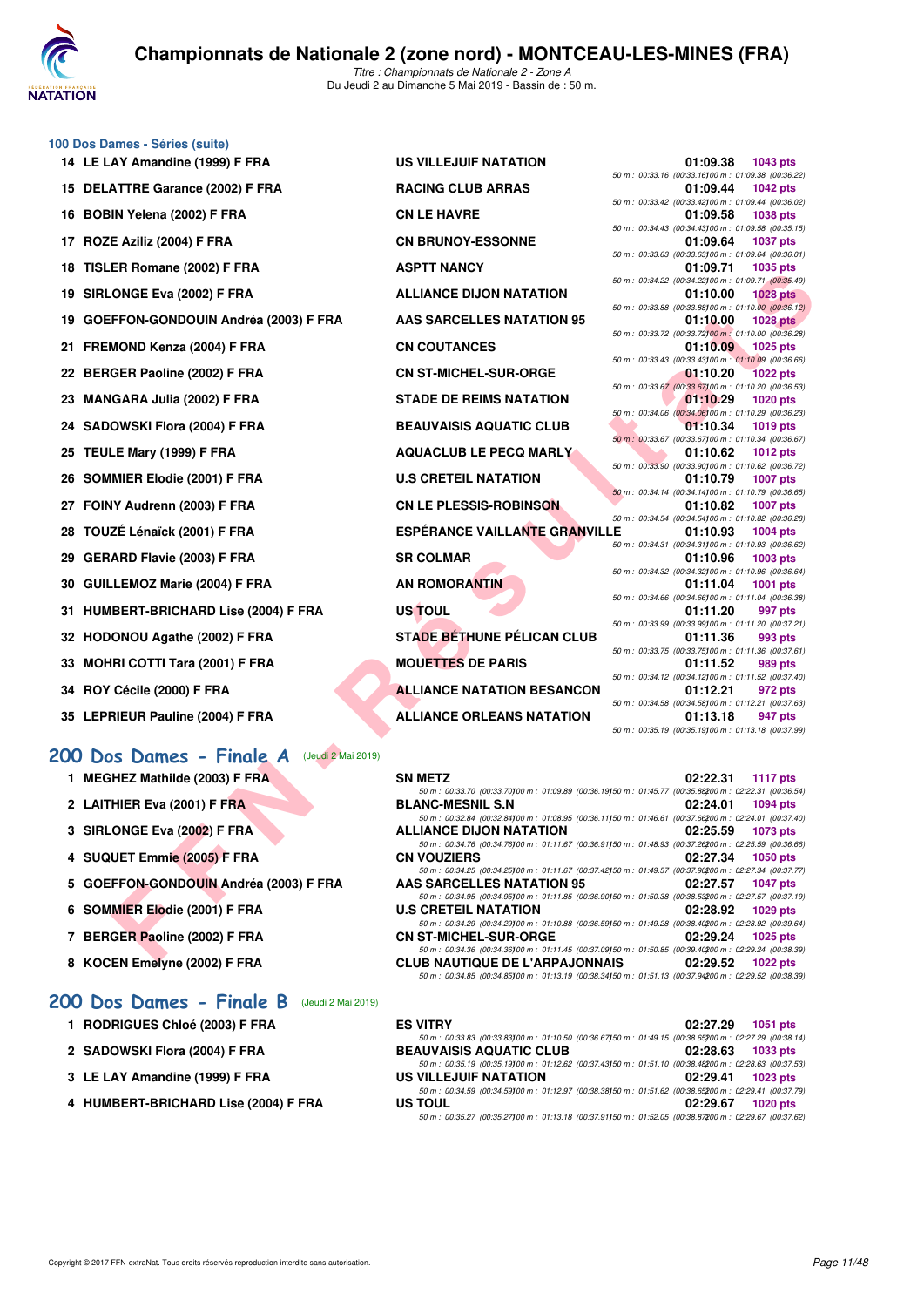

*Titre : Championnats de Nationale 2 - Zone A* Du Jeudi 2 au Dimanche 5 Mai 2019 - Bassin de : 50 m.

### **200 Dos Dames - Finale B (suite)**

- **5 CORN Alicia (2002) F FRA**
- **6 BLONDEL Marylou (2000) F FRA**
- **7 HERLEM Mathilde (2005) F FRA**
- --- FREMOND Kenza (2004) F FRA

### **[200 Dos Dames - Finale C](http://www.ffnatation.fr/webffn/resultats.php?idact=nat&go=epr&idcpt=59365&idepr=13)** (Jeudi 2 Mai 2019)

- **1 GERARD Flavie (2003) F FRA**
- 2 FOINY Audrenn (2003) F FRA
- **3 LEPRIEUR Pauline (2004) F FRA**
- 4 TOUZÉ Lénaïck (2001) F FRA
- 5 ROY Cécile (2000) F FRA
- **6 KNOPF Ornella (1999) F FRA**
- **7 MOHRI COTTI Tara (2001) F FRA**
- 8 EUGENE Delphine (2001) F FRA

#### **[200 Dos Dames - Séries](http://www.ffnatation.fr/webffn/resultats.php?idact=nat&go=epr&idcpt=59365&idepr=13)** (Jeudi 2 Mai 2019)

- **1 MEGHEZ Mathilde (2003) F FRA**
- **2 LAITHIER Eva (2001) F FRA BLANC-MESNIL S.N 02:25.27 1077 pts**
- **3 SIRLONGE Eva (2002) F FRA**
- **4 SUQUET Emmie (2005) F FRA**
- **5 SOMMIER Elodie (2001) F FRA**
- **6 GOEFFON-GONDOUIN Andréa (2003) F FRA**
- 7 KOCEN Emelyne (2002) F FRA
- 8 BERGER Paoline (2002) F FRA
- **9 RODRIGUES Chloé (2003) F FRA**
- 10 FREMOND Kenza (2004) F FRA
- **11 SADOWSKI Flora (2004) F FRA**
- **12 HERLEM Mathilde (2005) F FRA**
- **13 HUMBERT-BRICHARD Lise (2004) F FRA**
- **14 CORN Alicia (2002) F FRA**
- **15 LE LAY Amandine (1999) F FRA**
- **16 BLONDEL Marylou (2000) F FRA**
- **17 GERARD Flavie (2003) F FRA**
- **18 KNOPF Ornella (1999) F FRA**
- 19 FOINY Audrenn (2003) F FRA
- 20 ROY Cécile (2000) **F FRA**
- 21 MOHRI COTTI Tara (2001) F FRA
- 22 PACAUD Pauline (1993) F FRA

| <b>AQUATIC CLUB BOURGES</b>                                                                            | 02:30.37 1011 pts   |
|--------------------------------------------------------------------------------------------------------|---------------------|
| 50 m: 00:35.37 (00:35.37100 m: 01:13.78 (00:38.41150 m: 01:53.03 (00:39.25200 m: 02:30.37 (00:37.34)   |                     |
| <b>EN CAEN</b>                                                                                         | 02:32.51 983 pts    |
| 50 m: 00:35.21 (00:35.21100 m: 01:12.84 (00:37.63150 m: 01:53.20 (00:40.36200 m: 02:32.51 (00:39.31)   |                     |
| <b>DUNKERQUE NATATION</b>                                                                              | 02:42.04<br>867 pts |
| 50 m: 00:36.65 (00:36.65) 00 m: 01:17.81 (00:41.16) 50 m: 01:59.73 (00:41.92200 m: 02:42.04 (00:42.31) |                     |
| <b>CN COUTANCES</b>                                                                                    | DSQ                 |

| <b>SR COLMAR</b>                                                                                       | 02:31.20 | $1000$ pts |
|--------------------------------------------------------------------------------------------------------|----------|------------|
| 50 m: 00:34.80 (00:34.80) 00 m: 01:13.47 (00:38.67) 50 m: 01:52.71 (00:39.24200 m: 02:31.20 (00:38.49) |          |            |
| <b>CN LE PLESSIS-ROBINSON</b>                                                                          | 02:31.54 | 996 pts    |
| 50 m: 00:34.87 (00:34.87) 00 m: 01:13.30 (00:38.43) 50 m: 01:53.09 (00:39.79200 m: 02:31.54 (00:38.45) |          |            |
| <b>ALLIANCE ORLEANS NATATION</b>                                                                       | 02:32.54 | 983 pts    |
| 50 m: 00:34.85 (00:34.85) 00 m: 01:13.84 (00:38.99) 50 m: 01:53.76 (00:39.92200 m: 02:32.54 (00:38.78) |          |            |
| <b>ESPERANCE VAILLANTE GRANVILLE</b>                                                                   | 02:33.34 | 973 pts    |
| 50 m: 00:35.29 (00:35.29) 00 m: 01:13.72 (00:38.43) 50 m: 01:54.10 (00:40.38200 m: 02:33.34 (00:39.24) |          |            |
| <b>ALLIANCE NATATION BESANCON</b>                                                                      | 02:33.61 | 970 pts    |
| 50 m: 00:35.49 (00:35.49) 00 m: 01:14.55 (00:39.06) 50 m: 01:54.38 (00:39.83200 m: 02:33.61 (00:39.23) |          |            |
| <b>AS BONDY</b>                                                                                        | 02:33.85 | 967 pts    |
| 50 m: 00:35.38 (00:35.38) 00 m: 01:14.64 (00:39.26) 50 m: 01:54.35 (00:39.71200 m: 02:33.85 (00:39.50) |          |            |
| <b>MOUETTES DE PARIS</b>                                                                               | 02:34.12 | 963 pts    |
| 50 m: 00:34.49 (00:34.49) 00 m: 01:13.83 (00:39.34) 50 m: 01:54.13 (00:40.30200 m: 02:34.12 (00:39.99) |          |            |
| <b>SN MONTGERON</b>                                                                                    | 02:35.85 | 942 pts    |
| 50 m: 00:36.33 (00:36.33) 00 m: 01:15.06 (00:38.73) 50 m: 01:56.23 (00:41.17200 m: 02:35.85 (00:39.62) |          |            |

| S Dames - Finale $C$ (Jeudi 2 Mai 2019)    |                                                                                                                                                                                                                                                 |          |                 |
|--------------------------------------------|-------------------------------------------------------------------------------------------------------------------------------------------------------------------------------------------------------------------------------------------------|----------|-----------------|
| ARD Flavie (2003) F FRA                    | <b>SR COLMAR</b><br>50 m : 00:34.80 (00:34.80) 00 m : 01:13.47 (00:38.67) 50 m : 01:52.71 (00:39.24200 m : 02:31.20 (00:38.49)                                                                                                                  | 02:31.20 | $1000$ pts      |
| IY Audrenn (2003) F FRA                    | <b>CN LE PLESSIS-ROBINSON</b><br>50 m: 00:34.87 (00:34.87) 00 m: 01:13.30 (00:38.43) 50 m: 01:53.09 (00:39.79200 m: 02:31.54 (00:38.45)                                                                                                         | 02:31.54 | 996 pts         |
| RIEUR Pauline (2004) F FRA                 | <b>ALLIANCE ORLEANS NATATION</b><br>50 m : 00:34.85 (00:34.85) 00 m : 01:13.84 (00:38.99) 50 m : 01:53.76 (00:39.92200 m : 02:32.54 (00:38.78)                                                                                                  | 02:32.54 | 983 pts         |
| ZÉ Lénaïck (2001) F FRA                    | <b>ESPERANCE VAILLANTE GRANVILLE</b>                                                                                                                                                                                                            | 02:33.34 | 973 pts         |
| <b>Cécile (2000) F FRA</b>                 | 50 m : 00:35.29 (00:35.29) 00 m : 01:13.72 (00:38.43) 50 m : 01:54.10 (00:40.38200 m : 02:33.34 (00:39.24)<br><b>ALLIANCE NATATION BESANCON</b>                                                                                                 | 02:33.61 | 970 pts         |
| PF Ornella (1999) F FRA                    | 50 m : 00:35.49 (00:35.49) 00 m : 01:14.55 (00:39.06) 50 m : 01:54.38 (00:39.83200 m : 02:33.61 (00:39.23)<br><b>AS BONDY</b>                                                                                                                   | 02:33.85 | 967 pts         |
| IRI COTTI Tara (2001) F FRA                | 50 m : 00:35.38 (00:35.38) 00 m : 01:14.64 (00:39.26) 50 m : 01:54.35 (00:39.71200 m : 02:33.85 (00:39.50)<br><b>MOUETTES DE PARIS</b>                                                                                                          | 02:34.12 | 963 pts         |
| ENE Delphine (2001) F FRA                  | 50 m : 00:34.49 (00:34.49) 00 m : 01:13.83 (00:39.34) 50 m : 01:54.13 (00:40.30200 m : 02:34.12 (00:39.99)<br><b>SN MONTGERON</b><br>50 m : 00:36.33 (00:36.33) 00 m : 01:15.06 (00:38.73) 50 m : 01:56.23 (00:41.17200 m : 02:35.85 (00:39.62) | 02:35.85 | 942 pts         |
| <b>S Dames - Séries</b> (Jeudi 2 Mai 2019) |                                                                                                                                                                                                                                                 |          |                 |
| HEZ Mathilde (2003) F FRA                  | <b>SN METZ</b>                                                                                                                                                                                                                                  | 02:25.01 | 1081 pts        |
|                                            | 50 m : 00:34.20 (00:34.20) 00 m : 01:10.37 (00:36.17) 50 m : 01:47.84 (00:37.47200 m : 02:25.01 (00:37.17)                                                                                                                                      |          |                 |
| HIER Eva (2001) F FRA                      | <b>BLANC-MESNIL S.N.</b><br>50 m : 00:32.90 (00:32.90100 m : 01:08.81 (00:35.91150 m : 01:46.38 (00:37.57200 m : 02:25.27 (00:38.89)                                                                                                            | 02:25.27 | <b>1077 pts</b> |
| ONGE Eva (2002) F FRA                      | <b>ALLIANCE DIJON NATATION</b>                                                                                                                                                                                                                  | 02:25.99 | <b>1068 pts</b> |
| UET Emmie (2005) F FRA                     | 50 m : 00:34.66 (00:34.66) 00 m : 01:11.81 (00:37.15) 50 m : 01:49.60 (00:37.79200 m : 02:25.99 (00:36.39)<br><b>CN VOUZIERS</b>                                                                                                                | 02:28.31 | <b>1037 pts</b> |
| <b>MIER Elodie (2001) F FRA</b>            | 50 m : 00:34.42 (00:34.42) 00 m : 01:11.93 (00:37.51) 50 m : 01:50.88 (00:38.95200 m : 02:28.31 (00:37.43)<br><b>U.S CRETEIL NATATION</b>                                                                                                       | 02:28.70 | <b>1032 pts</b> |
| FFON-GONDOUIN Andréa (2003) F FRA          | 50 m : 00:34.12 (00:34.12) 00 m : 01:11.03 (00:36.91) 50 m : 01:49.33 (00:38.30200 m : 02:28.70 (00:39.37)<br><b>AAS SARCELLES NATATION 95</b>                                                                                                  | 02:29.43 | <b>1023 pts</b> |
| EN Emelyne (2002) F FRA                    | 50 m : 00:34.65 (00:34.65) 00 m : 01:12.15 (00:37.50) 50 m : 01:50.93 (00:38.78200 m : 02:29.43 (00:38.50)<br><b>CLUB NAUTIQUE DE L'ARPAJONNAIS</b>                                                                                             | 02:29.45 | $1023$ pts      |
| GER Paoline (2002) F FRA                   | 50 m : 00:34.29 (00:34.29) 00 m : 01:12.61 (00:38.32) 50 m : 01:50.79 (00:38.18200 m : 02:29.45 (00:38.66)<br><b>CN ST-MICHEL-SUR-ORGE</b>                                                                                                      | 02:29.53 | <b>1021 pts</b> |
|                                            | 50 m : 00:34.71 (00:34.71) 00 m : 01:12.01 (00:37.30) 50 m : 01:50.77 (00:38.76200 m : 02:29.53 (00:38.76)                                                                                                                                      |          |                 |
| <b>RIGUES Chloé (2003) F FRA</b>           | <b>ES VITRY</b><br>50 m : 00:34.17 (00:34.17) 00 m : 01:12.08 (00:37.91) 50 m : 01:51.21 (00:39.13200 m : 02:29.96 (00:38.75)                                                                                                                   | 02:29.96 | <b>1016 pts</b> |
| MOND Kenza (2004) F FRA                    | <b>CN COUTANCES</b><br>50 m : 00:34.86 (00:34.86) 00 m : 01:12.93 (00:38.07) 50 m : 01:52.92 (00:39.99200 m : 02:31.13 (00:38.21)                                                                                                               | 02:31.13 | 1001 pts        |
| OWSKI Flora (2004) F FRA                   | <b>BEAUVAISIS AQUATIC CLUB</b>                                                                                                                                                                                                                  | 02:31.28 | 999 pts         |
| LEM Mathilde (2005) F FRA                  | 50 m : 00:34.94 (00:34.94)00 m : 01:12.64 (00:37.70)50 m : 01:51.94 (00:39.30200 m : 02:31.28 (00:39.34)<br><b>DUNKERQUE NATATION</b>                                                                                                           | 02:31.30 | 999 pts         |
| <b>BERT-BRICHARD Lise (2004) F FRA</b>     | 50 m : 00:34.77 (00:34.77) 00 m : 01:13.24 (00:38.47) 50 m : 01:52.14 (00:38.90200 m : 02:31.30 (00:39.16)<br>US TOUL                                                                                                                           | 02:31.38 | 998 pts         |
| N Alicia (2002) F FRA                      | 50 m : 00:34.43 (00:34.43) 00 m : 01:12.24 (00:37.81) 50 m : 01:52.08 (00:39.84200 m : 02:31.38 (00:39.30)<br><b>AQUATIC CLUB BOURGES</b>                                                                                                       | 02:31.47 | 997 pts         |
| AY Amandine (1999) F FRA                   | 50 m : 00:34.68 (00:34.68) 00 m : 01:13.25 (00:38.57) 50 m : 01:52.93 (00:39.68200 m : 02:31.47 (00:38.54)<br>US VILLEJUIF NATATION                                                                                                             | 02:31.61 | 995 pts         |
|                                            | 50 m : 00:34.30 (00:34.30) 00 m : 01:12.50 (00:38.20) 50 m : 01:51.34 (00:38.84200 m : 02:31.61 (00:40.27)                                                                                                                                      |          |                 |
| NDEL Marylou (2000) F FRA                  | <b>EN CAEN</b><br>50 m : 00:34.91 (00:34.91) 00 m : 01:14.08 (00:39.17) 50 m : 01:53.25 (00:39.17200 m : 02:32.02 (00:38.77)                                                                                                                    | 02:32.02 | 990 pts         |
| ARD Flavie (2003) F FRA                    | <b>SR COLMAR</b><br>50 m : 00:35.36 (00:35.36) 00 m : 01:13.46 (00:38.10) 50 m : 01:53.59 (00:40.13200 m : 02:32.11 (00:38.52)                                                                                                                  | 02:32.11 | 989 pts         |
| PF Ornella (1999) F FRA                    | <b>AS BONDY</b><br>50 m : 00:34.70 (00:34.70)00 m : 01:12.66 (00:37.96)50 m : 01:51.70 (00:39.04200 m : 02:32.20 (00:40.50)                                                                                                                     | 02:32.20 | 987 pts         |
| IY Audrenn (2003) F FRA                    | <b>CN LE PLESSIS-ROBINSON</b>                                                                                                                                                                                                                   | 02:32.25 | 987 pts         |
| <b>Cécile (2000) F FRA</b>                 | 50 m : 00:35.08 (00:35.08) 00 m : 01:13.43 (00:38.35) 50 m : 01:52.93 (00:39.50200 m : 02:32.25 (00:39.32)<br><b>ALLIANCE NATATION BESANCON</b>                                                                                                 | 02:32.83 | 979 pts         |
| IRI COTTI Tara (2001) F FRA                | 50 m : 00:35.54 (00:35.54)00 m : 01:13.63 (00:38.09)50 m : 01:53.19 (00:39.56200 m : 02:32.83 (00:39.64)<br><b>MOUETTES DE PARIS</b>                                                                                                            | 02:33.37 | 973 pts         |
| AUD Pauline (1993) F FRA                   | 50 m : 00:35.03 (00:35.03) 00 m : 01:13.96 (00:38.93) 50 m : 01:53.50 (00:39.54200 m : 02:33.37 (00:39.87)<br><b>SENS NATATION</b>                                                                                                              | 02:33.73 | 968 pts         |
|                                            | 50 m: 00:35.21 (00:35.21) 00 m: 01:14.02 (00:38.81) 50 m: 01:53.72 (00:39.70200 m: 02:33.73 (00:40.01)                                                                                                                                          |          |                 |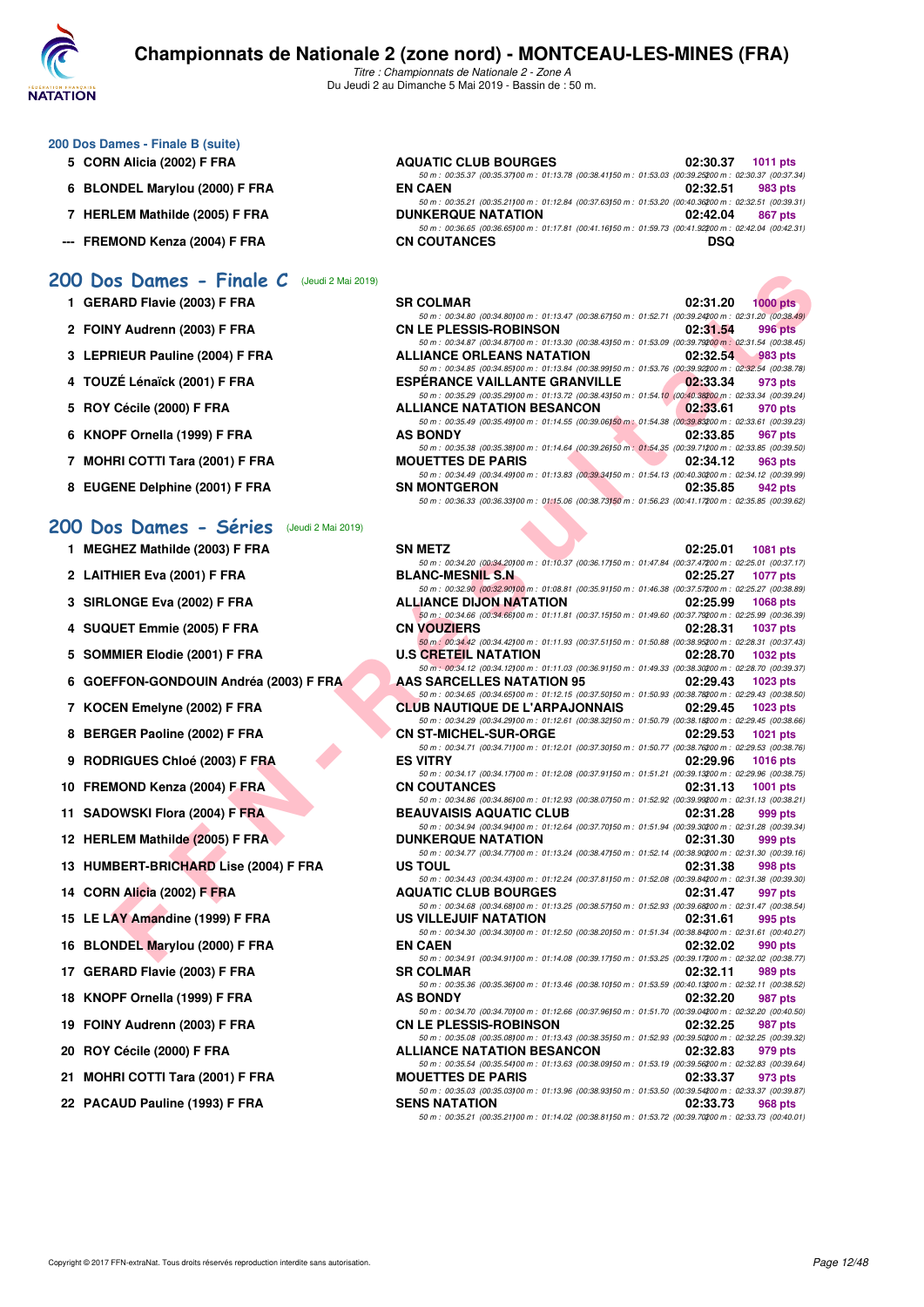

*Titre : Championnats de Nationale 2 - Zone A* Du Jeudi 2 au Dimanche 5 Mai 2019 - Bassin de : 50 m.

|    | 200 Dos Dames - Séries (suite)                      |                                                                                                                                                    |          |                 |
|----|-----------------------------------------------------|----------------------------------------------------------------------------------------------------------------------------------------------------|----------|-----------------|
|    | 23 TOUZÉ Lénaïck (2001) F FRA                       | <b>ESPÉRANCE VAILLANTE GRANVILLE</b><br>50 m : 00:35.10 (00:35.10) 00 m : 01:13.38 (00:38.28) 50 m : 01:53.85 (00:40.47200 m : 02:34.05 (00:40.20) | 02:34.05 | 964 pts         |
|    | 24 LEPRIEUR Pauline (2004) F FRA                    | <b>ALLIANCE ORLEANS NATATION</b><br>50 m : 00:35.42 (00:35.42) 00 m : 01:13.82 (00:38.40) 50 m : 01:54.41 (00:40.59200 m : 02:34.32 (00:39.91)     | 02:34.32 | 961 pts         |
|    | 25 EUGENE Delphine (2001) F FRA                     | <b>SN MONTGERON</b><br>50 m : 00:36.32 (00:36.32) 00 m : 01:15.19 (00:38.87) 50 m : 01:55.02 (00:39.83200 m : 02:34.89 (00:39.87)                  | 02:34.89 | 954 pts         |
|    | 50 Brasse Dames - Finale A<br>(Dimanche 5 Mai 2019) |                                                                                                                                                    |          |                 |
|    | 1 CHAVANNE Audrie (1997) F FRA                      | <b>CN ST-MICHEL-SUR-ORGE</b>                                                                                                                       | 00:34.69 | <b>1114 pts</b> |
|    | 2 PORADA Chloe (2003) F FRA                         | <b>CN NEVERS</b>                                                                                                                                   | 00:34.87 | <b>1105 pts</b> |
|    | 3 GRANDJEAN Juline (2001) F FRA                     | <b>TROYES ON</b>                                                                                                                                   | 00:34.90 | <b>1103 pts</b> |
|    | 4 CHAAR Dounia (2005) F FRA                         | <b>AUXERRE AQUATIC CLUB</b>                                                                                                                        | 00:34.92 | <b>1102 pts</b> |
|    | 5 HUANG Lucie (2001) F FRA                          | <b>NEPTUNE CLUB DE FRANCE</b>                                                                                                                      | 00:34.94 | 1101 pts        |
|    | 6 GAILLARD Clémence (1998) F FRA                    | CN MELUN VAL DE SEINE                                                                                                                              | 00:35.60 | <b>1067 pts</b> |
|    | 7 BARBOSA Manoella (2002) F FRA                     | <b>CNO ST-GERMAIN-EN-LAYE</b>                                                                                                                      | 00:35.62 | 1066 pts        |
|    | 8 RAFALDI Charlie (2004) F FRA                      | <b>ALLIANCE ORLEANS NATATION</b>                                                                                                                   | 00:36.07 | <b>1042 pts</b> |
| 50 | Brasse Dames - Finale B (Dimanche 5 Mai 2019)       |                                                                                                                                                    |          |                 |
|    | 1 LEBLANC Ines (2004) F FRA                         | <b>ES STAINS</b>                                                                                                                                   | 00:35.36 | 1079 pts        |
|    | 2 MAUPOUX Nina (2004) F FRA                         | <b>CN VIRY-CHÂTILLON</b>                                                                                                                           | 00:35.52 | 1071 pts        |
|    | 3 MAILLE Salomé (2004) F FRA                        | <b>ES MASSY NATATION</b>                                                                                                                           | 00:35.88 | 1052 pts        |
|    | 4 BASTIEN Lola (2002) F FRA                         | <b>SN METZ</b>                                                                                                                                     | 00:35.91 | 1051 pts        |
|    | 5 PERIANDRE Shana (2004) F FRA                      | <b>ES STAINS</b>                                                                                                                                   | 00:35.96 | 1048 pts        |
| 6  | <b>COUTEL Apolline (2004) F FRA</b>                 | <b>CN CROIX</b>                                                                                                                                    | 00:36.06 | 1043 pts        |
|    | 7 KELLER Léa (2003) F FRA                           | <b>DAUPHINS OBERNAI</b>                                                                                                                            | 00:36.25 | 1033 pts        |
|    | 8 BOHLER Rina (2003) F FRA                          | <b>DAUPHINS OBERNAI</b>                                                                                                                            | 00:36.50 | 1021 pts        |
|    |                                                     |                                                                                                                                                    |          |                 |
| 50 | Brasse Dames - Finale C<br>(Dimanche 5 Mai 2019)    |                                                                                                                                                    |          |                 |
|    | 1 KNOPF Elora (2002) F FRA                          | <b>AS BONDY</b>                                                                                                                                    | 00:35.44 | 1075 pts        |
|    | 2 SAMMOUD Asma (1993) F TUN                         | <b>STADE DE REIMS NATATION</b>                                                                                                                     | 00:35.82 | 1055 pts        |
|    | 3 MENNESSON Juliette (2002) F FRA                   | <b>STADE DE REIMS NATATION</b>                                                                                                                     | 00:36.14 | 1039 pts        |
|    | 4 ANDRIEU Nathalie (2002) F FRA                     | <b>DUNKERQUE NATATION</b>                                                                                                                          | 00:36.44 | 1024 pts        |
|    | 5 LESUEUR Ania (2004) F FRA                         | <b>EN CAEN</b>                                                                                                                                     | 00:36.67 | <b>1012 pts</b> |
|    | 6 MAGNIER Adele (2004) F FRA                        | <b>STADE BÉTHUNE PÉLICAN CLUB</b>                                                                                                                  | 00:36.70 | <b>1010 pts</b> |
|    | 7 BIGOT Mélanie (2001) F FRA                        | <b>ALLIANCE DIJON NATATION</b>                                                                                                                     | 00:36.91 | 1000 pts        |
|    | 8 LINDAUER Clémence (2002) F FRA                    | <b>ERSTEIN AQUATIC CLUB</b>                                                                                                                        | 00:37.17 | 987 pts         |
|    |                                                     |                                                                                                                                                    |          |                 |
|    | 50 Brasse Dames - Séries (Dimanche 5 Mai 2019)      |                                                                                                                                                    |          |                 |
|    | 1 GRANDJEAN Juline (2001) F FRA                     | <b>TROYES ON</b>                                                                                                                                   | 00:34.53 | 1123 pts        |
|    | 2 CHAVANNE Audrie (1997) F FRA                      | <b>CN ST-MICHEL-SUR-ORGE</b>                                                                                                                       | 00:34.65 | 1116 pts        |
|    | 3 CHAAR Dounia (2005) F FRA                         | <b>AUXERRE AQUATIC CLUB</b>                                                                                                                        | 00:35.18 | 1089 pts        |
|    | 4 GAILLARD Clémence (1998) F FRA                    | <b>CN MELUN VAL DE SEINE</b>                                                                                                                       | 00:35.19 | 1088 pts        |
|    | 5 HUANG Lucie (2001) F FRA                          | <b>NEPTUNE CLUB DE FRANCE</b>                                                                                                                      | 00:35.50 | 1072 pts        |
|    | 6 RAFALDI Charlie (2004) F FRA                      | <b>ALLIANCE ORLEANS NATATION</b>                                                                                                                   | 00:35.56 | 1069 pts        |
|    | 7 BARBOSA Manoella (2002) F FRA                     | <b>CNO ST-GERMAIN-EN-LAYE</b>                                                                                                                      | 00:35.68 | 1063 pts        |
|    | 8 PORADA Chloe (2003) F FRA                         | <b>CN NEVERS</b>                                                                                                                                   | 00:35.73 | 1060 pts        |
|    | 9 DELATTRE Garance (2002) F FRA                     | <b>RACING CLUB ARRAS</b>                                                                                                                           | 00:35.79 | 1057 pts        |
|    | 10 COUTEL Apolline (2004) F FRA                     | <b>CN CROIX</b>                                                                                                                                    | 00:35.80 | 1056 pts        |
|    | 11 PERIANDRE Shana (2004) F FRA                     | <b>ES STAINS</b>                                                                                                                                   | 00:35.86 | 1053 pts        |
|    | 12 BASTIEN Lola (2002) F FRA                        | SN METZ                                                                                                                                            | 00:35.89 | 1052 pts        |
|    | 13 MAUPOUX Nina (2004) F FRA                        | <b>CN VIRY-CHÂTILLON</b>                                                                                                                           | 00:35.91 | 1051 pts        |
|    | 14 KELLER Léa (2003) F FRA                          | <b>DAUPHINS OBERNAI</b>                                                                                                                            | 00:35.96 | <b>1048 pts</b> |
|    | 15 MAILLE Salomé (2004) F FRA                       | <b>ES MASSY NATATION</b>                                                                                                                           | 00:35.98 | <b>1047 pts</b> |
|    | 16 LEBLANC Ines (2004) F FRA                        | <b>ES STAINS</b>                                                                                                                                   | 00:36.16 | 1038 pts        |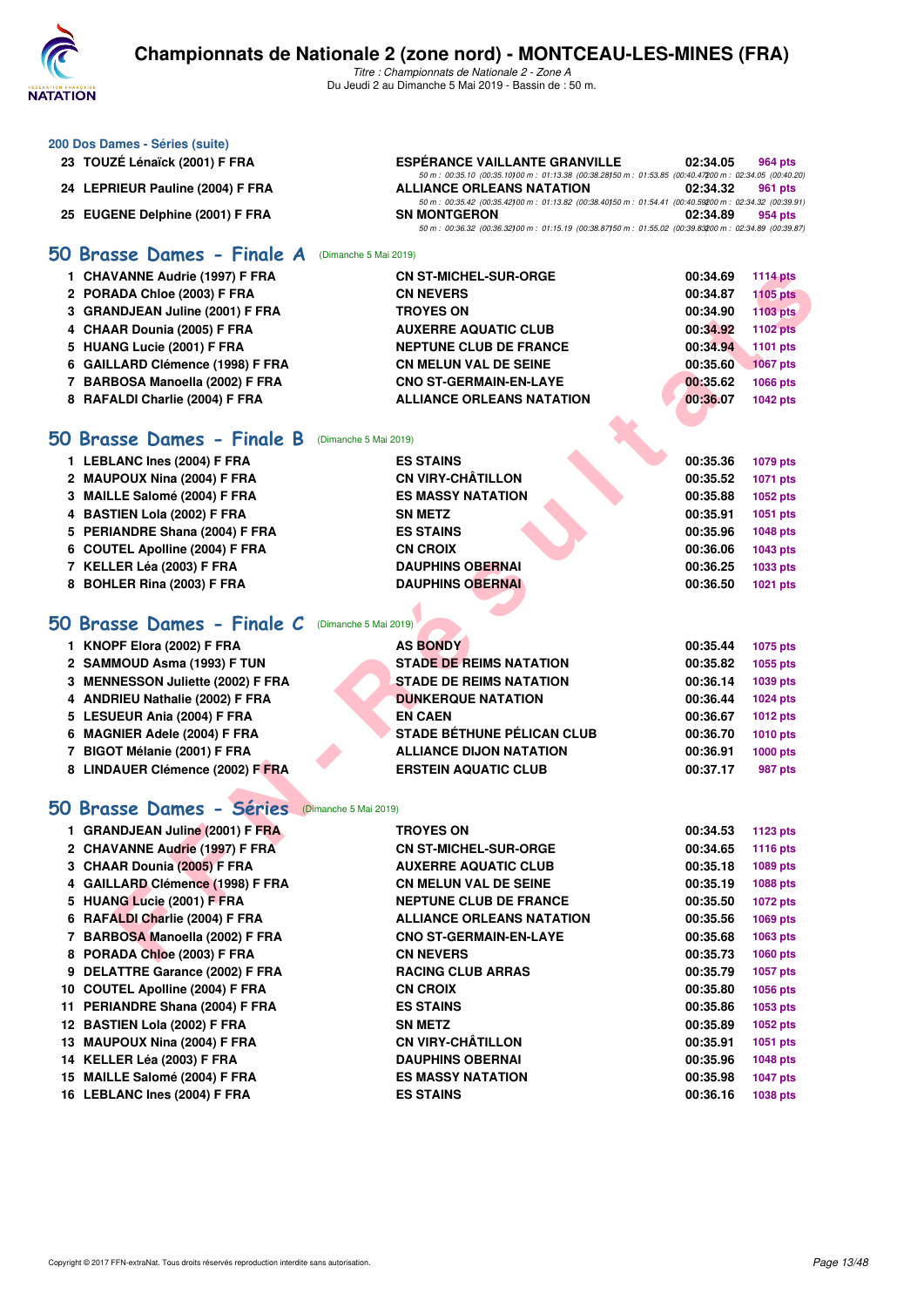

*Titre : Championnats de Nationale 2 - Zone A* Du Jeudi 2 au Dimanche 5 Mai 2019 - Bassin de : 50 m.

#### **50 Brasse Dames - Séries (suite)**

17 BOHLER Rina (2003) F FRA DAUPHINS OBERNAI **DAUPHINS OBERNAI 18 MENNESSON Juliette (2002) F FRA 19 KNOPF Elora (2002) F FRA** 20 BIGOT Mélanie (2001) F FRA 21 ANDRIEU Nathalie (2002) F FRA **22 SAMMOUD Asma (1993) F TUN 23 SAVOYE Lilou (2003) F FRA 24 LESUEUR Ania (2004) F FRA EN CAEN 00:36.90 1000 pts** 25 MAGNIER Adele (2004) F FRA 26 LINDAUER Clémence (2002) F FRA **27 CHAMPION Flavie (2001) F FRA 28 POTIER Coline (2001) F FRA 29 LAITHIER Eva (2001) F FRA BLANC-MESNIL S.N 00:38.63 916 pts --- THENOT Adeline (1991) F FRA** 

| <b>STADE DE REIMS NATATION</b>    |
|-----------------------------------|
| <b>AS BONDY</b>                   |
| <b>ALLIANCE DIJON NATATION</b>    |
| <b>DUNKERQUE NATATION</b>         |
| <b>STADE DE REIMS NATATION</b>    |
| <b>BEAUVAISIS AQUATIC CLUB</b>    |
| EN CAEN                           |
| <b>STADE BÉTHUNE PÉLICAN CLUB</b> |
| <b>ERSTEIN AQUATIC CLUB</b>       |
| <b>EN CAEN</b>                    |
| <b>COULOMMIERS NATATION</b>       |
| <b>BLANC-MESNIL S.N</b>           |
| <b>ES STAINS</b>                  |

| 00:36.26       | 1033 pts        |
|----------------|-----------------|
| 00:36.35       | 1028 pts        |
| 00:36.53       | <b>1019 pts</b> |
| 00:36.70       | <b>1010 pts</b> |
| 00:36.74       | <b>1008 pts</b> |
| 00:36.85       | 1003 pts        |
| 00:36.87       | 1002 pts        |
| 00:36.90       | <b>1000 pts</b> |
| 00:37.18       | <b>986 pts</b>  |
| 00:37.20       | <b>985 pts</b>  |
| 00:37.35       | 978 pts         |
| 00:37.45       | 973 pts         |
| 00:38.63       | <b>916 pts</b>  |
| <b>DNS</b> dec |                 |
|                |                 |

#### **[100 Brasse Dames - Finale A](http://www.ffnatation.fr/webffn/resultats.php?idact=nat&go=epr&idcpt=59365&idepr=22)** (Jeudi 2 Mai 2019)

- 1 CHAVANNE Audrie (1997) F FRA **CN ST-MICHEL-SUR-ORGE**
- 2 MAUPOUX Nina (2004) F FRA **CN VIRY-CHÂTILLON**
- 3 SEVERYNS Alix (2003) F FRA **CLUB DES NAGEURS DE PARIS**
- 4 DEVILLARD Léna (2001) F FRA CN NEUFCHÂTEAU
- 5 SAVOYE Lilou (2003) F FRA BEAUVAISIS AQUATIC CLUB
- 6 CHAAR Dounia (2005) F FRA AUXERRE AQUATIC CLUB
- 7 GAILLARD Clémence (1998) F FRA **CN MELUN VAL DE SEINE**
- 8 BARRIER Clara (2001) F FRA BOIS-COLOMBES SPORT

#### **[100 Brasse Dames - Finale B](http://www.ffnatation.fr/webffn/resultats.php?idact=nat&go=epr&idcpt=59365&idepr=22)** (Jeudi 2 Mai 2019)

- **1 BIGOT Mélanie (2001) F FRA ALLIANCE DIJON NATATION 01:17.58 1073 pts**
- 2 SAMMOUD Asma (1993) F TUN STADE DE REIMS NATATION
- **3 KELLER Léa (2003) F FRA DAUPHINS OBERNAI**
- **4 HUANG Lucie (2001) F FRA NEPTUNE CLUB DE FRANCE**
- 5 GYSEMBERG Manon (2002) F FRA CLUB DES NAGEURS DE PARIS
- **6 RAFALDI Charlie (2004) F FRA ALLIANCE ORLEANS NATATION**
- **7 BASTIEN Lola (2002) F FRA SN METZ**
- 8 LESUEUR Ania (2004) F FRA EN CAEN

## **[100 Brasse Dames - Finale C](http://www.ffnatation.fr/webffn/resultats.php?idact=nat&go=epr&idcpt=59365&idepr=22)** (Jeudi 2 Mai 2019)

## 1 ANDRIEU Nathalie (2002) F FRA DUNKERQUE NATATION

2 MAGNIER Adele (2004) F FRA STADE BÉTHUNE PÉLICAN CLUB **3 DUFOUR Jeanne (2002) F FRA CNM DIEPPE** 4 CHAMPION Flavie (2001) F FRA EN CAEN **5 PORADA Chloe (2003) F FRA CN NEVERS 6 GRANDJEAN Juline (2001) F FRA TROYES ON 01:20.76 1002 pts 7 ROUDI Selma (2004) F FRA CN VIRY-CHÂTILLON** 

| U I E LIIUU (2003) F FRA                                 | DEAU VAIJIJ AWUATIU ULUD          | 00.00.07<br><b>TUUZ PIS</b>                                                          |
|----------------------------------------------------------|-----------------------------------|--------------------------------------------------------------------------------------|
| JEUR Ania (2004) F FRA                                   | <b>EN CAEN</b>                    | 00:36.90<br><b>1000 pts</b>                                                          |
| NIER Adele (2004) F FRA                                  | <b>STADE BÉTHUNE PÉLICAN CLUB</b> | 00:37.18<br><b>986 pts</b>                                                           |
| <b>AUER Clémence (2002) F FRA</b>                        | <b>ERSTEIN AQUATIC CLUB</b>       | 00:37.20<br><b>985 pts</b>                                                           |
| <b>MPION Flavie (2001) F FRA</b>                         | <b>EN CAEN</b>                    | 00:37.35<br>978 pts                                                                  |
| IER Coline (2001) F FRA                                  | <b>COULOMMIERS NATATION</b>       | 00:37.45<br>973 pts                                                                  |
| HIER Eva (2001) F FRA                                    | <b>BLANC-MESNIL S.N</b>           | 00:38.63<br>916 pts                                                                  |
| NOT Adeline (1991) F FRA                                 | <b>ES STAINS</b>                  | <b>DNS</b> dec                                                                       |
|                                                          |                                   |                                                                                      |
|                                                          |                                   |                                                                                      |
| <b>asse Dames - Finale A</b> (Jeudi 2 Mai 2019)          |                                   |                                                                                      |
| VANNE Audrie (1997) F FRA                                | <b>CN ST-MICHEL-SUR-ORGE</b>      | 01:15.07<br>1131 pts                                                                 |
|                                                          |                                   | 50 m : 00:35.34 (00:35.34) 00 m : 01:15.07 (00:39.73)                                |
| POUX Nina (2004) F FRA                                   | <b>CN VIRY-CHÂTILLON</b>          | 01:15.55<br>1120 pts<br>50 m: 00:35.50 (00:35.50) 00 m: 01:15.55 (00:40.05)          |
| <b>ERYNS Alix (2003) F FRA</b>                           | <b>CLUB DES NAGEURS DE PARIS</b>  | 01:16.54<br><b>1097 pts</b>                                                          |
|                                                          |                                   | 50 m : 00:36.40 (00:36.40) 00 m : 01:16.54 (00:40.14)                                |
| ILLARD Léna (2001) F FRA                                 | <b>CN NEUFCHÂTEAU</b>             | 01:16.85<br>1090 pts                                                                 |
| OYE Lilou (2003) F FRA                                   | <b>BEAUVAISIS AQUATIC CLUB</b>    | 50 m : 00:36.20 (00:36.20100 m : 01:16.85 (00:40.65)<br>01:16.90<br>1089 pts         |
|                                                          |                                   | 50 m : 00:36.97 (00:36.97) 00 m : 01:16.90 (00:39.93)                                |
| AR Dounia (2005) F FRA                                   | <b>AUXERRE AQUATIC CLUB</b>       | 01:17.04<br><b>1086 pts</b>                                                          |
|                                                          |                                   | 50 m : 00:36.40 (00:36.40) 00 m : 01:17.04 (00:40.64)                                |
| LARD Clémence (1998) F FRA                               | <b>CN MELUN VAL DE SEINE</b>      | 01:17.45<br><b>1076 pts</b>                                                          |
| RIER Clara (2001) F FRA                                  | <b>BOIS-COLOMBES SPORT</b>        | 50 m: 00:36.94 (00:36.94100 m: 01:17.45 (00:40.51)<br>01:19.64<br><b>1027 pts</b>    |
|                                                          |                                   | 50 m: 00:37.66 (00:37.66) 00 m: 01:19.64 (00:41.98)                                  |
|                                                          |                                   |                                                                                      |
| asse Dames - Finale B                                    | (Jeudi 2 Mai 2019)                |                                                                                      |
| <b>DT Mélanie (2001) F FRA</b>                           | <b>ALLIANCE DIJON NATATION</b>    | 01:17.58<br>1073 pts                                                                 |
|                                                          |                                   | 50 m : 00:36.64 (00:36.64)00 m : 01:17.58 (00:40.94)                                 |
| MOUD Asma (1993) F TUN                                   | <b>STADE DE REIMS NATATION</b>    | 01:18.01<br><b>1064 pts</b><br>50 m: 00:37.57 (00:37.57100 m: 01:18.01 (00:40.44)    |
| LER Léa (2003) F FRA                                     | <b>DAUPHINS OBERNAI</b>           | 01:18.48<br>1053 pts                                                                 |
|                                                          |                                   | 50 m: 00:37.44 (00:37.44100 m: 01:18.48 (00:41.04)                                   |
| NG Lucie (2001) F FRA                                    | <b>NEPTUNE CLUB DE FRANCE</b>     | 01:18.68<br>1049 pts                                                                 |
| <b>EMBERG Manon (2002) F FRA</b>                         | <b>CLUB DES NAGEURS DE PARIS</b>  | 50 m : 00:36.44 (00:36.44) 00 m : 01:18.68 (00:42.24)<br>01:19.41                    |
|                                                          |                                   | <b>1032 pts</b><br>50 m : 00:37.27 (00:37.27) 00 m : 01:19.41 (00:42.14)             |
| ALDI Charlie (2004) F FRA                                | <b>ALLIANCE ORLEANS NATATION</b>  | 01:19.44<br><b>1032 pts</b>                                                          |
|                                                          |                                   | 50 m: 00:36.99 (00:36.99) 00 m: 01:19.44 (00:42.45)                                  |
| TIEN Lola (2002) F FRA                                   | <b>SN METZ</b>                    | 01:19.46<br><b>1031 pts</b>                                                          |
| JEUR Ania (2004) F FRA                                   | <b>EN CAEN</b>                    | 50 m : 00:37.60 (00:37.60) 00 m : 01:19.46 (00:41.86)<br>01:19.58<br><b>1028 pts</b> |
|                                                          |                                   | 50 m: 00:37.97 (00:37.97)00 m: 01:19.58 (00:41.61)                                   |
|                                                          |                                   |                                                                                      |
| $\overline{assoc\;Dames - Finale\;C}$ (Jeudi 2 Mai 2019) |                                   |                                                                                      |
| RIEU Nathalie (2002) F FRA                               | <b>DUNKERQUE NATATION</b>         | 01:18.76<br>1047 pts                                                                 |
|                                                          |                                   | 50 m : 00:37.95 (00:37.95100 m : 01:18.76 (00:40.81)                                 |

|  | 50 m: 00:36.64 (00:36.64100 m: 01:17.58 (00:40.94) |
|--|----------------------------------------------------|
|  | 01:18.01 1064 pts                                  |
|  | 50 m: 00:37.57 (00:37.57)00 m: 01:18.01 (00:40.44) |
|  | $01:18.48$ 1053 pts                                |
|  | 50 m: 00:37.44 (00:37.44100 m: 01:18.48 (00:41.04) |
|  | 01:18.68 1049 pts                                  |
|  | 50 m: 00:36.44 (00:36.44100 m: 01:18.68 (00:42.24) |
|  | 01:19.41 1032 pts                                  |
|  | 50 m: 00:37.27 (00:37.27100 m: 01:19.41 (00:42.14) |
|  | 01:19.44 1032 pts                                  |
|  | 50 m: 00:36.99 (00:36.99100 m: 01:19.44 (00:42.45) |
|  | 01:19.46 1031 pts                                  |
|  | 50 m: 00:37.60 (00:37.60100 m: 01:19.46 (00:41.86) |
|  | 01:19.58 1028 pts                                  |
|  | 50 m: 00:37.97 (00:37.97)00 m: 01:19.58 (00:41.61) |

|                                                      | 01:18.76 1047 pts   |
|------------------------------------------------------|---------------------|
| 50 m : 00:37.95 (00:37.95100 m : 01:18.76 (00:40.81) |                     |
|                                                      | $01:19.25$ 1036 pts |
| 50 m: 00:37.96 (00:37.96100 m: 01:19.25 (00:41.29)   |                     |
|                                                      | 01:19.27 1035 pts   |
| 50 m: 00:37.56 (00:37.56100 m: 01:19.27 (00:41.71)   |                     |
|                                                      | 01:19.46 1031 pts   |
| 50 m: 00:37.51 (00:37.51100 m: 01:19.46 (00:41.95)   |                     |
|                                                      | 01:19.93 1021 pts   |
| 50 m: 00:36.71 (00:36.71100 m: 01:19.93 (00:43.22)   |                     |
|                                                      | 01:20.76 1002 pts   |
| 50 m : 00:38.13 (00:38.13100 m : 01:20.76 (00:42.63) |                     |
|                                                      | 01:20.99 997 pts    |
| 50 m: 00:37.94 (00:37.94100 m: 01:20.99 (00:43.05)   |                     |
|                                                      |                     |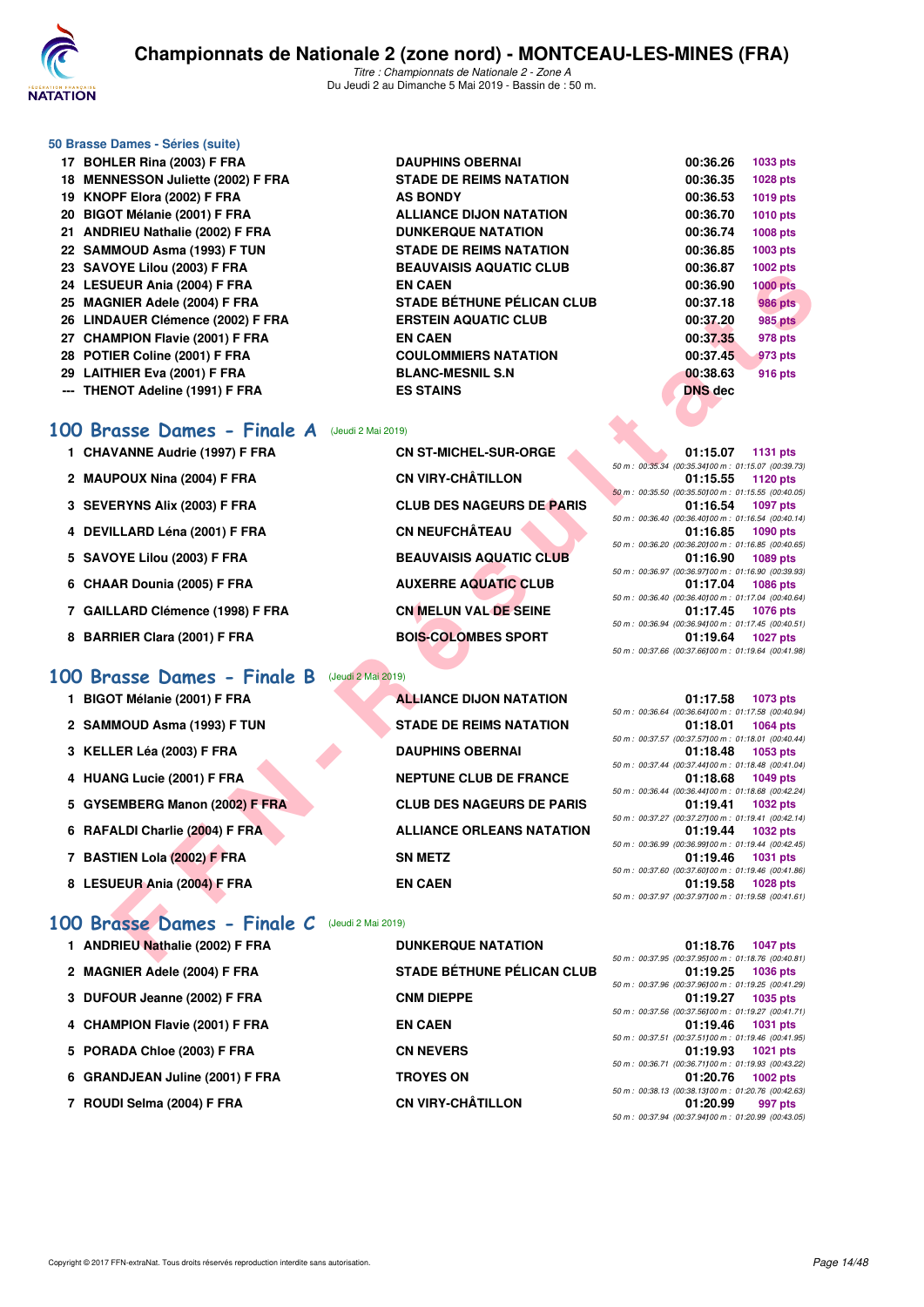

**100 Brasse Dames - Finale C (suite)**

## **Championnats de Nationale 2 (zone nord) - MONTCEAU-LES-MINES (FRA)**

*Titre : Championnats de Nationale 2 - Zone A* Du Jeudi 2 au Dimanche 5 Mai 2019 - Bassin de : 50 m.

|    | 8 KOENIG Amélie (2002) F FRA           |                       | <b>SN METZ</b>                    | 01:21.11<br>995 pts<br>50 m: 00:38.77 (00:38.77) 00 m: 01:21.11 (00:42.34)           |
|----|----------------------------------------|-----------------------|-----------------------------------|--------------------------------------------------------------------------------------|
|    | 100 Brasse Dames - Séries              | (Jeudi 2 Mai 2019)    |                                   |                                                                                      |
|    | 1 CHAVANNE Audrie (1997) F FRA         |                       | <b>CN ST-MICHEL-SUR-ORGE</b>      | 01:15.29<br><b>1126 pts</b>                                                          |
|    |                                        |                       | <b>CN VIRY-CHÂTILLON</b>          | 50 m : 00:35.27 (00:35.27)00 m : 01:15.29 (00:40.02)<br>01:15.63                     |
|    | 2 MAUPOUX Nina (2004) F FRA            |                       |                                   | <b>1118 pts</b><br>50 m : 00:35.37 (00:35.37)00 m : 01:15.63 (00:40.26)              |
|    | 3 CHAAR Dounia (2005) F FRA            |                       | <b>AUXERRE AQUATIC CLUB</b>       | 1106 pts<br>01:16.16<br>50 m : 00:36.15 (00:36.15)00 m : 01:16.16 (00:40.01)         |
|    | 4 GAILLARD Clémence (1998) F FRA       |                       | <b>CN MELUN VAL DE SEINE</b>      | <b>1095 pts</b><br>01:16.65                                                          |
|    | 5 SEVERYNS Alix (2003) F FRA           |                       | <b>CLUB DES NAGEURS DE PARIS</b>  | 50 m : 00:36.23 (00:36.23100 m : 01:16.65 (00:40.42)<br><b>1092 pts</b><br>01:16.77  |
|    | 6 SAVOYE Lilou (2003) F FRA            |                       | <b>BEAUVAISIS AQUATIC CLUB</b>    | 50 m : 00:36.69 (00:36.69100 m : 01:16.77 (00:40.08)<br>01:17.51<br><b>1075 pts</b>  |
|    |                                        |                       |                                   | 50 m : 00:37.84 (00:37.84)00 m : 01:17.51 (00:39.67)                                 |
|    | 7 DEVILLARD Léna (2001) F FRA          |                       | <b>CN NEUFCHÂTEAU</b>             | 01:17.69<br><b>1071 pts</b><br>50 m : 00:36.60 (00:36.60100 m : 01:17.69 (00:41.09)  |
|    | 8 BARRIER Clara (2001) F FRA           |                       | <b>BOIS-COLOMBES SPORT</b>        | 01:18.09<br>1062 pts                                                                 |
|    | 9 HUANG Lucie (2001) F FRA             |                       | <b>NEPTUNE CLUB DE FRANCE</b>     | 50 m : 00:36.91 (00:36.91100 m : 01:18.09 (00:41.18)<br>01:18.23<br>1059 pts         |
|    |                                        |                       |                                   | 50 m: 00:35.72 (00:35.72) 00 m: 01:18.23 (00:42.51)                                  |
|    | 10 BIGOT Mélanie (2001) F FRA          |                       | <b>ALLIANCE DIJON NATATION</b>    | 01:18.28<br>1058 pts<br>50 m : 00:37.64 (00:37.64)00 m : 01:18.28 (00:40.64)         |
| 11 | <b>BASTIEN Lola (2002) F FRA</b>       |                       | <b>SN METZ</b>                    | 01:18.36<br>1056 pts                                                                 |
|    | 12 KELLER Léa (2003) F FRA             |                       | <b>DAUPHINS OBERNAI</b>           | 50 m: 00:36.37 (00:36.37) 00 m: 01:18.36 (00:41.99)<br>01:18.82<br>1045 pts          |
|    |                                        |                       |                                   | 50 m: 00:36.97 (00:36.97) 00 m: 01:18.82 (00:41.85)                                  |
|    | 13 RAFALDI Charlie (2004) F FRA        |                       | <b>ALLIANCE ORLEANS NATATION</b>  | 01:18.85<br>1045 pts                                                                 |
| 14 | GYSEMBERG Manon (2002) F FRA           |                       | <b>CLUB DES NAGEURS DE PARIS</b>  | 50 m : 00:36.73 (00:36.73) 00 m : 01:18.85 (00:42.12)<br>01:18.91<br>1043 pts        |
| 15 | SAMMOUD Asma (1993) F TUN              |                       | <b>STADE DE REIMS NATATION</b>    | 50 m : 00:36.83 (00:36.83) 00 m : 01:18.91 (00:42.08)<br>01:18.97<br><b>1042 pts</b> |
|    |                                        |                       |                                   | 50 m : 00:36.62 (00:36.62) 00 m : 01:18.97 (00:42.35)                                |
| 16 | LESUEUR Ania (2004) F FRA              |                       | <b>EN CAEN</b>                    | 01:19.06<br><b>1040 pts</b><br>50 m : 00:37.80 (00:37.80) 00 m : 01:19.06 (00:41.26) |
|    | 17 DUFOUR Jeanne (2002) F FRA          |                       | <b>CNM DIEPPE</b>                 | 01:19.22<br>1036 pts                                                                 |
| 18 | <b>CHAMPION Flavie (2001) F FRA</b>    |                       | <b>EN CAEN</b>                    | 50 m : 00:37.48 (00:37.48) 00 m : 01:19.22 (00:41.74)<br>01:19.53<br><b>1030 pts</b> |
|    |                                        |                       |                                   | 50 m : 00:37.52 (00:37.52) 00 m : 01:19.53 (00:42.01)                                |
| 19 | KOENIG Amélie (2002) F FRA             |                       | <b>SN METZ</b>                    | 01:19.79<br><b>1024 pts</b><br>50 m : 00:39.22 (00:39.22) 00 m : 01:19.79 (00:40.57) |
| 20 | <b>ANDRIEU Nathalie (2002) F FRA</b>   |                       | <b>DUNKERQUE NATATION</b>         | 01:19.93<br>1021 pts                                                                 |
|    |                                        |                       | <b>TROYES ON</b>                  | 50 m : 00:38.46 (00:38.46) 00 m : 01:19.93 (00:41.47)                                |
| 21 | <b>GRANDJEAN Juline (2001) F FRA</b>   |                       |                                   | 01:20.31<br>1012 pts<br>50 m: 00:37.75 (00:37.75100 m: 01:20.31 (00:42.56)           |
| 22 | <b>MAGNIER Adele (2004) F FRA</b>      |                       | <b>STADE BÉTHUNE PÉLICAN CLUB</b> | 1005 pts<br>01:20.64                                                                 |
| 23 | PORADA Chloe (2003) F FRA              |                       | <b>CN NEVERS</b>                  | 50 m : 00:37.74 (00:37.74)00 m : 01:20.64 (00:42.90)<br>01:20.70<br>1004 pts         |
|    |                                        |                       |                                   | 50 m : 00:37.57 (00:37.57)00 m : 01:20.70 (00:43.13)                                 |
| 24 | ROUDI Selma (2004) F FRA               |                       | <b>CN VIRY-CHÂTILLON</b>          | 01:21.30<br>991 pts<br>50 m : 00:38.60 (00:38.60) 00 m : 01:21.30 (00:42.70)         |
| 25 | <b>MICHAUT Elysa (2004) F FRA</b>      |                       | <b>SNS EPERNAY</b>                | 01:21.41<br><b>988 pts</b>                                                           |
|    |                                        |                       |                                   | 50 m: 00:38.92 (00:38.92) 00 m: 01:21.41 (00:42.49)                                  |
| 26 | <b>VEDOVATI Alexane (2001) F FRA</b>   |                       | <b>CERGY PONTOISE NATATION</b>    | 01:21.96<br>976 pts<br>50 m : 00:38.38 (00:38.38) 00 m : 01:21.96 (00:43.58)         |
| 27 | <b>MENNESSON Juliette (2002) F FRA</b> |                       | <b>STADE DE REIMS NATATION</b>    | 01:22.64<br>961 pts<br>50 m : 00:37.66 (00:37.66100 m : 01:22.64 (00:44.98)          |
|    | 200 Brasse Dames - Finale A            | (Vendredi 3 Mai 2019) |                                   |                                                                                      |

| <b>CN ST-MICHEL-SUR-ORGE</b>      |
|-----------------------------------|
| CN VIRY-CHÂTILLON                 |
| <b>AUXERRE AQUATIC CLUB</b>       |
| <b>CN MELUN VAL DE SEINE</b>      |
| <b>CLUB DES NAGEURS DE PARIS</b>  |
| <b>BEAUVAISIS AQUATIC CLUB</b>    |
| <b>CN NEUFCHÂTEAU</b>             |
| <b>BOIS-COLOMBES SPORT</b>        |
| <b>NEPTUNE CLUB DE FRANCE</b>     |
| <b>ALLIANCE DIJON NATATION</b>    |
| SN METZ                           |
| <b>DAUPHINS OBERNAI</b>           |
| <b>ALLIANCE ORLEANS NATATION</b>  |
| <b>CLUB DES NAGEURS DE PARIS</b>  |
| <b>STADE DE REIMS NATATION</b>    |
| <b>EN CAEN</b>                    |
| <b>CNM DIEPPE</b>                 |
| <b>EN CAEN</b>                    |
| <b>SN METZ</b>                    |
| <b>DUNKERQUE NATATION</b>         |
| <b>TROYES ON</b>                  |
| <b>STADE BÉTHUNE PÉLICAN CLUB</b> |
| <b>CN NEVERS</b>                  |
| CN VIRY-CHÂTILLON                 |
| <b>SNS EPERNAY</b>                |
| <b>CERGY PONTOISE NATATION</b>    |
| STADE DE REIMS NATATION           |
|                                   |

| 01:15.29                                                          | 1126 pts        |
|-------------------------------------------------------------------|-----------------|
| 50 m : 00:35.27 (00:35.27)00 m : 01:15.29 (00:40.02)              |                 |
| 01:15.63                                                          | <b>1118 pts</b> |
| 50 m: 00:35.37 (00:35.37)00 m: 01:15.63 (00:40.26)                |                 |
| 01:16.16                                                          | 1106 pts        |
| 50 m : 00:36.15 (00:36.15) 00 m : 01:16.16 (00:40.01)             |                 |
| 01:16.65                                                          | $1095$ pts      |
| 50 m : 00:36.23 (00:36.23) 00 m : 01:16.65 (00:40.42)             |                 |
| 01:16.77                                                          | <b>1092 pts</b> |
| 50 m : 00:36.69 (00:36.69) 00 m : 01:16.77 (00:40.08)<br>01:17.51 |                 |
| 50 m : 00:37.84 (00:37.84100 m : 01:17.51 (00:39.67)              | 1075 pts        |
| 01:17.69                                                          |                 |
| 50 m : 00:36.60 (00:36.60100 m : 01:17.69 (00:41.09)              | 1071 pts        |
| 01:18.09                                                          | 1062 pts        |
| 50 m : 00:36.91 (00:36.91100 m : 01:18.09 (00:41.18)              |                 |
| 01:18.23                                                          | 1059 pts        |
| 50 m : 00:35.72 (00:35.72) 00 m : 01:18.23 (00:42.51)             |                 |
| 01:18.28                                                          | 1058 pts        |
| 50 m : 00:37.64 (00:37.64) 00 m : 01:18.28 (00:40.64)             |                 |
| 01:18.36                                                          | 1056 pts        |
| 50 m: 00:36.37 (00:36.37)00 m: 01:18.36 (00:41.99)                |                 |
| 01:18.82                                                          | 1045 pts        |
| 50 m : 00:36.97 (00:36.97) 00 m : 01:18.82 (00:41.85)             |                 |
| 01:18.85                                                          | 1045 pts        |
| 50 m : 00:36.73 (00:36.73) 00 m : 01:18.85 (00:42.12)             |                 |
| 01:18.91                                                          | 1043 pts        |
| 50 m : 00:36.83 (00:36.83) 00 m : 01:18.91 (00:42.08)             |                 |
| 01:18.97                                                          | <b>1042 pts</b> |
| 50 m : 00:36.62 (00:36.62) 00 m : 01:18.97 (00:42.35)             |                 |
| 01:19.06                                                          | <b>1040 pts</b> |
| 50 m : 00:37.80 (00:37.80) 00 m : 01:19.06 (00:41.26)             |                 |
| 01:19.22                                                          | 1036 pts        |
| 50 m: 00:37.48 (00:37.48) 00 m: 01:19.22 (00:41.74)               |                 |
| 01:19.53                                                          | 1030 pts        |
| 50 m: 00:37.52 (00:37.52) 00 m: 01:19.53 (00:42.01)               |                 |
| 01:19.79                                                          | 1024 pts        |
| 50 m : 00:39.22 (00:39.22) 00 m : 01:19.79 (00:40.57)             |                 |
| 01:19.93                                                          | 1021 pts        |
| 50 m : 00:38.46 (00:38.46) 00 m : 01:19.93 (00:41.47)             |                 |
| 01:20.31                                                          | <b>1012 pts</b> |
| 50 m: 00:37.75 (00:37.75)00 m: 01:20.31 (00:42.56)                |                 |
| 01:20.64                                                          | 1005 pts        |
| 50 m : 00:37.74 (00:37.74)00 m : 01:20.64 (00:42.90)              |                 |
| 01:20.70                                                          | 1004 pts        |
| 50 m: 00:37.57 (00:37.57)00 m: 01:20.70 (00:43.13)<br>01:21.30    | 991 pts         |
| 50 m : 00:38.60 (00:38.60) 00 m : 01:21.30 (00:42.70)             |                 |
| 01:21.41                                                          | <b>988 pts</b>  |
| 50 m : 00:38.92 (00:38.92) 00 m : 01:21.41 (00:42.49)             |                 |
| 01:21.96                                                          | 976 pts         |
| 50 m: 00:38.38 (00:38.38100 m: 01:21.96 (00:43.58)                |                 |
| 01:22.64                                                          | <b>961 pts</b>  |
| 50 m : 00:37.66 (00:37.66) 00 m : 01:22.64 (00:44.98)             |                 |
|                                                                   |                 |

## **[200 Brasse Dames - Finale A](http://www.ffnatation.fr/webffn/resultats.php?idact=nat&go=epr&idcpt=59365&idepr=23)** (Vendredi 3 Mai 2019)

| 1 CHAVANNE Audrie (1997) F FRA | <b>CN ST-MICHEL-SUR-ORGE</b><br>02:42.68<br>$1102$ pts                                                     |  |
|--------------------------------|------------------------------------------------------------------------------------------------------------|--|
|                                | 50 m: 00:36.49 (00:36.49) 00 m: 01:18.17 (00:41.68) 50 m: 02:00.47 (00:42.30200 m: 02:42.68 (00:42.21)     |  |
| 2 SAVOYE Lilou (2003) F FRA    | <b>BEAUVAISIS AQUATIC CLUB</b><br>02:44.17<br>1084 pts                                                     |  |
|                                | 50 m: 00:37.90 (00:37.90) 00 m: 01:19.98 (00:42.08) 50 m: 02:02.32 (00:42.34200 m: 02:44.17 (00:41.85)     |  |
| 3 SEVERYNS Alix (2003) F FRA   | <b>CLUB DES NAGEURS DE PARIS</b><br>02:44.40<br>$1082$ pts                                                 |  |
|                                | 50 m : 00:37.69 (00:37.69) 00 m : 01:20.15 (00:42.46) 50 m : 02:02.08 (00:41.93200 m : 02:44.40 (00:42.32) |  |
| 4 DEVILLARD Léna (2001) F FRA  | <b>CN NEUFCHÂTEAU</b><br>02:44.61<br>1079 pts                                                              |  |
|                                | 50 m: 00:37.56 (00:37.56) 00 m: 01:19.01 (00:41.45) 50 m: 02:02.09 (00:43.08200 m: 02:44.61 (00:42.52)     |  |
| 5 MAGNIER Adele (2004) F FRA   | <b>STADE BÉTHUNE PÉLICAN CLUB</b><br>02:46.89<br>$1053$ pts                                                |  |
|                                | 50 m : 00:38.46 (00:38.46) 00 m : 01:19.91 (00:41.45) 50 m : 02:03.49 (00:43.58200 m : 02:46.89 (00:43.40) |  |
| 6 BIGOT Mélanie (2001) F FRA   | <b>ALLIANCE DIJON NATATION</b><br>02:47.32<br><b>1048 pts</b>                                              |  |
|                                | 50 m : 00:38.60 (00:38.60) 00 m : 01:20.59 (00:41.99) 50 m : 02:04.97 (00:44.38200 m : 02:47.32 (00:42.35) |  |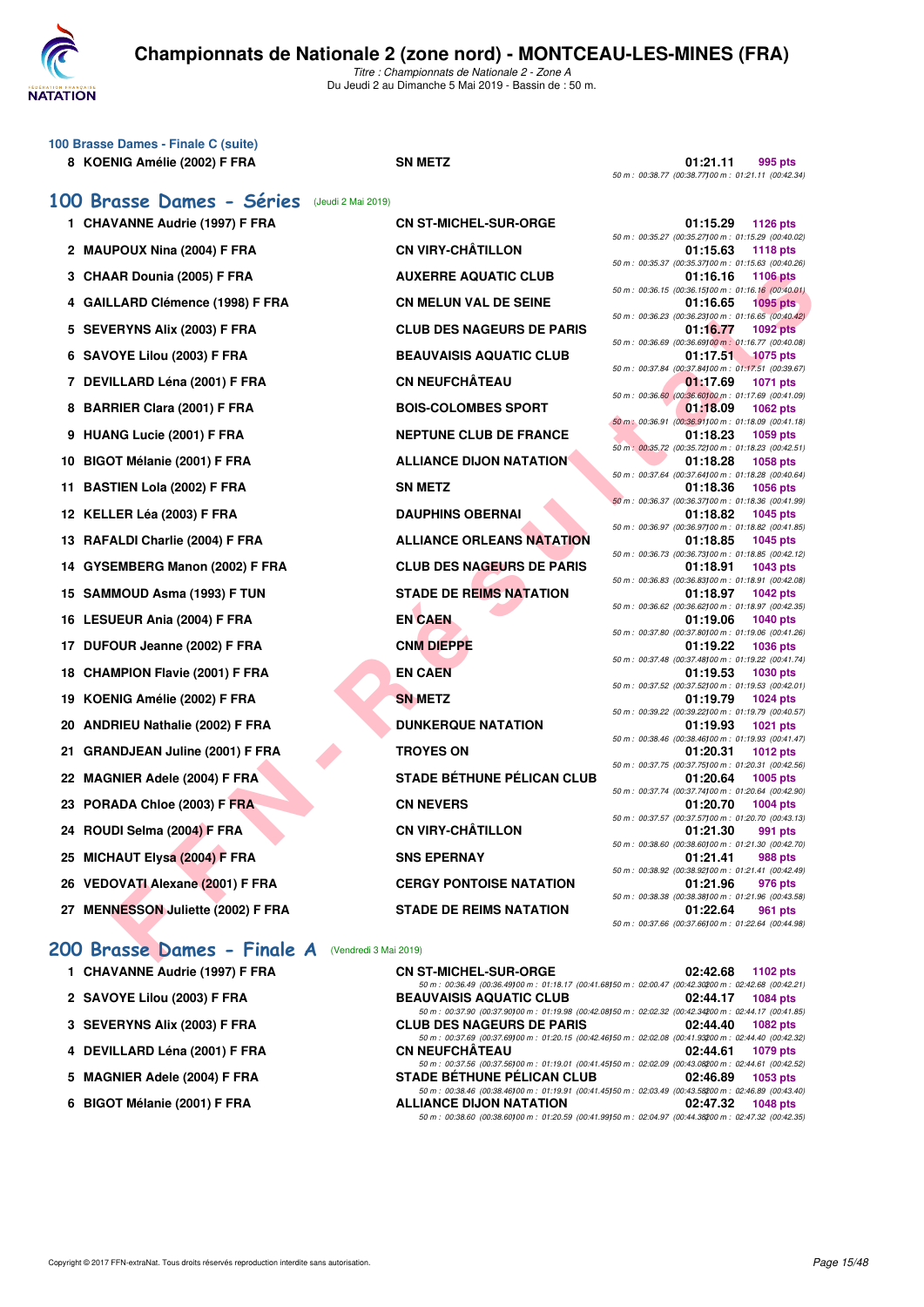

*Titre : Championnats de Nationale 2 - Zone A* Du Jeudi 2 au Dimanche 5 Mai 2019 - Bassin de : 50 m.

- **7 DUFOUR Jeanne (2002) F FRA**
- 8 MAUPOUX Nina (2004) F FRA

## **[200 Brasse Dames - Finale B](http://www.ffnatation.fr/webffn/resultats.php?idact=nat&go=epr&idcpt=59365&idepr=23)** (Vendredi 3 Mai 2019)

- **1 KOENIG Amélie (2002) F FRA**
- 2 GAILLARD Clémence (1998) F FRA
- **3 KELLER Léa (2003) F FRA**
- **4 BARRIER Clara (2001) F FRA**
- **5 ANDRIEU Nathalie (2002) F FRA**
- **6 ROUDI Selma (2004) F FRA**
- **7 FOHRER Marie (2002) F FRA**
- **8 GYSEMBERG Manon (2002) F FRA**

### **[200 Brasse Dames - Finale C](http://www.ffnatation.fr/webffn/resultats.php?idact=nat&go=epr&idcpt=59365&idepr=23)** (Vendredi 3 Mai 2019)

- **1 CHAAR Dounia (2005) F FRA**
- 2 MICHAUT Elysa (2004) F FRA
- **3 LESUEUR Ania (2004) F FRA EN CAEN 02:53.46 980 pts**
- **3 VEDOVATI Alexane (2001) F FRA**
- **5 BIGOT Clémence (2001) F FRA**
- **6 RAFALDI Charlie (2004) F FRA**
- **7 PORADA Chloe (2003) F FRA**
- **8 CHAMPION Flavie (2001) F FRA**

#### **[200 Brasse Dames - Séries](http://www.ffnatation.fr/webffn/resultats.php?idact=nat&go=epr&idcpt=59365&idepr=23)** (Vendredi 3 Mai 2019)

- **1 CHAVANNE Audrie (1997) F FRA CN ST-MICHEL-SUR-ORGE 02:43.59 1091 pts**
- **2 SEVERYNS Alix (2003) F FRA CLUB DES NAGEURS DE PARIS 02:44.10 1085 pts**
- **3 SAVOYE Lilou (2003) F FRA BEAUVAISIS AQUATIC CLUB 02:46.29 1060 pts**
- **4 MAUPOUX Nina (2004) F FRA CN VIRY-CHÂTILLON 02:46.53 1057 pts**
- **5 MAGNIER Adele (2004) F FRA STADE BÉTHUNE PÉLICAN CLUB 02:46.72 1055 pts**
- **6 DEVILLARD Léna (2001) F FRA CN NEUFCHÂTEAU 02:46.77 1055 pts**
- **7 DUFOUR Jeanne (2002) F FRA CNM DIEPPE 02:47.29 1049 pts**
- 8 BIGOT Mélanie (2001) F FRA **ALLIANCE DIJON NATATION** 02:47.96
- **9 KOENIG Amélie (2002) F FRA SN METZ 02:48.15 1039 pts**
- 10 GAILLARD Clémence (1998) F FRA
- **11 ANDRIEU Nathalie (2002) F FRA DUNKERQUE NATATION 02:48.71 1033 pts**
- **12 KELLER Léa (2003) F FRA DAUPHINS OBERNAI 02:49.09 1028 pts**
- **13 BARRIER Clara (2001) F FRA**
- **14 BASTIEN Lola (2002) F FRA**

| CNM DIEPPE        |                                                                                                          |  | 02:48.65          | 1033 pts |
|-------------------|----------------------------------------------------------------------------------------------------------|--|-------------------|----------|
|                   | 50 m : 00:38.34 (00:38.34100 m : 01:20.90 (00:42.56150 m : 02:05.13 (00:44.23200 m : 02:48.65 (00:43.52) |  |                   |          |
| CN VIRY-CHÂTILLON |                                                                                                          |  | 02:49.73 1021 pts |          |
|                   | 50 m : 00:39.34 (00:39.34100 m : 01:21.81 (00:42.47150 m : 02:06.03 (00:44.22200 m : 02:49.73 (00:43.70) |  |                   |          |

| <b>SN METZ</b>                                                                                         |          | 02:45.67 1067 pts |
|--------------------------------------------------------------------------------------------------------|----------|-------------------|
| 50 m: 00:37.71 (00:37.71100 m: 01:20.02 (00:42.31150 m: 02:02.60 (00:42.58200 m: 02:45.67 (00:43.07)   |          |                   |
| <b>CN MELUN VAL DE SEINE</b>                                                                           | 02:47.36 | <b>1048 pts</b>   |
| 50 m: 00:36.33 (00:36.33) 00 m: 01:18.68 (00:42.35) 50 m: 02:01.99 (00:43.31200 m: 02:47.36 (00:45.37) |          |                   |
| <b>DAUPHINS OBERNAI</b>                                                                                |          | 02:48.00 1041 pts |
| 50 m: 00:37.99 (00:37.99100 m: 01:21.25 (00:43.26150 m: 02:05.02 (00:43.77200 m: 02:48.00 (00:42.98)   |          |                   |
| <b>BOIS-COLOMBES SPORT</b>                                                                             |          | 02:48.88 1031 pts |
| 50 m: 00:39.17 (00:39.17) 00 m: 01:20.83 (00:41.66) 50 m: 02:05.35 (00:44.52200 m: 02:48.88 (00:43.53) |          |                   |
| <b>DUNKERQUE NATATION</b>                                                                              |          | 02:49.94 1019 pts |
| 50 m: 00:38.44 (00:38.44100 m: 01:21.32 (00:42.88150 m: 02:05.00 (00:43.68200 m: 02:49.94 (00:44.94)   |          |                   |
| <b>CN VIRY-CHÂTILLON</b>                                                                               | 02:50.39 | <b>1014 pts</b>   |
| 50 m: 00:38.88 (00:38.88) 00 m: 01:22.21 (00:43.33) 50 m: 02:06.34 (00:44.13200 m: 02:50.39 (00:44.05) |          |                   |
| <b>CERGY PONTOISE NATATION</b>                                                                         | 02:51.13 | <b>1006 pts</b>   |
| 50 m: 00:38.57 (00:38.57) 00 m: 01:21.34 (00:42.77) 50 m: 02:06.13 (00:44.79200 m: 02:51.13 (00:45.00) |          |                   |
| <b>CLUB DES NAGEURS DE PARIS</b>                                                                       | 02:55.09 | 962 pts           |
| 50 m: 00:38.33 (00:38.33) 00 m: 01:21.89 (00:43.56) 50 m: 02:08.43 (00:46.54200 m: 02:55.09 (00:46.66) |          |                   |

| LARD Clémence (1998) F FRA                     | <b>CN MELUN VAL DE SEINE</b>                                                                                                                 | 02:47.36 | <b>1048 pts</b> |
|------------------------------------------------|----------------------------------------------------------------------------------------------------------------------------------------------|----------|-----------------|
| LER Léa (2003) F FRA                           | 50 m : 00:36.33 (00:36.33) 00 m : 01:18.68 (00:42.35) 50 m : 02:01.99 (00:43.31200 m : 02:47.36 (00:45.37)<br><b>DAUPHINS OBERNAI</b>        | 02:48.00 | $1041$ pts      |
|                                                | 50 m : 00:37.99 (00:37.99) 00 m : 01:21.25 (00:43.26) 50 m : 02:05.02 (00:43.77200 m : 02:48.00 (00:42.98)                                   |          |                 |
| RIER Clara (2001) F FRA                        | <b>BOIS-COLOMBES SPORT</b>                                                                                                                   | 02:48.88 | <b>1031 pts</b> |
|                                                | 50 m : 00:39.17 (00:39.17) 00 m : 01:20.83 (00:41.66) 50 m : 02:05.35 (00:44.52200 m : 02:48.88 (00:43.53)                                   |          |                 |
| RIEU Nathalie (2002) F FRA                     | <b>DUNKERQUE NATATION</b>                                                                                                                    | 02:49.94 | $1019$ pts      |
| DI Selma (2004) F FRA                          | 50 m : 00:38.44 (00:38.44) 00 m : 01:21.32 (00:42.88) 50 m : 02:05.00 (00:43.68200 m : 02:49.94 (00:44.94)<br>CN VIRY-CHATILLON              | 02:50.39 | $1014$ pts      |
|                                                | 50 m : 00:38.88 (00:38.88) 00 m : 01:22.21 (00:43.33) 50 m : 02:06.34 (00:44.13200 m : 02:50.39 (00:44.05)                                   |          |                 |
| RER Marie (2002) F FRA                         | <b>CERGY PONTOISE NATATION</b>                                                                                                               | 02:51.13 | <b>1006 pts</b> |
|                                                | 50 m : 00:38.57 (00:38.57) 00 m : 01:21.34 (00:42.77) 50 m : 02:06.13 (00:44.79200 m : 02:51.13 (00:45.00)                                   |          |                 |
| EMBERG Manon (2002) F FRA                      | <b>CLUB DES NAGEURS DE PARIS</b>                                                                                                             | 02:55.09 | 962 pts         |
|                                                | 50 m : 00:38.33 (00:38.33) 00 m : 01:21.89 (00:43.56) 50 m : 02:08.43 (00:46.54200 m : 02:55.09 (00:46.66)                                   |          |                 |
| asse Dames - Finale C<br>(Vendredi 3 Mai 2019) |                                                                                                                                              |          |                 |
|                                                |                                                                                                                                              |          |                 |
| AR Dounia (2005) F FRA                         | <b>AUXERRE AQUATIC CLUB</b>                                                                                                                  | 02:48.28 | <b>1037 pts</b> |
| <b>IAUT Elysa (2004) F FRA</b>                 | 50 m: 00:37.71 (00:37.71) 00 m: 01:21.23 (00:43.52) 50 m: 02:04.55 (00:43.32200 m: 02:48.28 (00:43.73)<br><b>SNS EPERNAY</b>                 | 02:52.49 |                 |
|                                                | 50 m : 00:38.86 (00:38.86) 00 m : 01:22.34 (00:43.48) 50 m : 02:07.52 (00:45.18200 m : 02:52.49 (00:44.97)                                   |          | 990 pts         |
| JEUR Ania (2004) F FRA                         | <b>EN CAEN</b>                                                                                                                               | 02:53.46 | 980 pts         |
|                                                | 50 m : 00:38.56 (00:38.56) 00 m : 01:22.52 (00:43.96) 50 m : 02:07.39 (00:44.87200 m : 02:53.46 (00:46.07)                                   |          |                 |
| OVATI Alexane (2001) F FRA                     | <b>CERGY PONTOISE NATATION</b>                                                                                                               | 02:53.46 | 980 pts         |
|                                                | 50 m : 00:39.44 (00:39.44)00 m : 01:23.60 (00:44.16)50 m : 02:08.70 (00:45.10200 m : 02:53.46 (00:44.76)                                     |          |                 |
| <b>)T Clémence (2001) F FRA</b>                | AMIENS METROPOLE NAT.                                                                                                                        | 02:53.91 | 975 pts         |
|                                                | 50 m : 00:40.12 (00:40.12) 00 m : 01:23.93 (00:43.81) 50 m : 02:09.01 (00:45.08200 m : 02:53.91 (00:44.90)                                   | 02:54.28 |                 |
| ALDI Charlie (2004) F FRA                      | <b>ALLIANCE ORLEANS NATATION</b><br>50 m : 00:38.91 (00:38.91100 m : 01:22.96 (00:44.05150 m : 02:08.90 (00:45.94200 m : 02:54.28 (00:45.38) |          | 971 pts         |
| ADA Chloe (2003) F FRA                         | <b>CN NEVERS</b>                                                                                                                             | 02:55.76 | 955 pts         |
|                                                | 50 m : 00:38.65 (00:38.65) 00 m : 01:22.61 (00:43.96) 50 m : 02:09.32 (00:46.71200 m : 02:55.76 (00:46.44)                                   |          |                 |
| MPION Flavie (2001) F FRA                      | <b>EN CAEN</b>                                                                                                                               | 02:55.93 | 953 pts         |
|                                                | 50 m : 00:38.96 (00:38.96) 00 m : 01:23.16 (00:44.20) 50 m : 02:09.66 (00:46.50200 m : 02:55.93 (00:46.27)                                   |          |                 |
|                                                |                                                                                                                                              |          |                 |
| asse Dames - Séries<br>(Vendredi 3 Mai 2019)   |                                                                                                                                              |          |                 |
| VANNE Audrie (1997) F FRA                      | <b>CN ST-MICHEL-SUR-ORGE</b>                                                                                                                 | 02:43.59 | 1091 pts        |
|                                                | 50 m : 00:36.45 (00:36.45) 00 m : 01:17.95 (00:41.50) 50 m : 02:00.87 (00:42.92200 m : 02:43.59 (00:42.72)                                   |          |                 |
| <b>ERYNS Alix (2003) F FRA</b>                 | <b>CLUB DES NAGEURS DE PARIS</b>                                                                                                             | 02:44.10 | <b>1085 pts</b> |
| OYE Lilou (2003) F FRA                         | 50 m : 00:37.09 (00:37.09) 00 m : 01:19.13 (00:42.04) 50 m : 02:01.55 (00:42.42200 m : 02:44.10 (00:42.55)<br><b>BEAUVAISIS AQUATIC CLUB</b> | 02:46.29 | <b>1060 pts</b> |
|                                                | 50 m : 00:38.52 (00:38.52) 00 m : 01:21.28 (00:42.76) 50 m : 02:03.67 (00:42.39200 m : 02:46.29 (00:42.62)                                   |          |                 |
| POUX Nina (2004) F FRA                         | <b>CN VIRY-CHATILLON</b>                                                                                                                     | 02:46.53 | <b>1057 pts</b> |
|                                                | 50 m : 00:38.95 (00:38.95)00 m : 01:20.50 (00:41.55)50 m : 02:04.54 (00:44.04200 m : 02:46.53 (00:41.99)                                     |          |                 |
| NIER Adele (2004) F FRA                        | <b>STADE BETHUNE PELICAN CLUB</b>                                                                                                            | 02:46.72 | 1055 pts        |
|                                                | 50 m : 00:38.33 (00:38.33) 00 m : 01:20.06 (00:41.73) 50 m : 02:03.02 (00:42.96200 m : 02:46.72 (00:43.70)                                   |          |                 |
| <b>ILLARD Léna (2001) F FRA</b>                | <b>CN NEUFCHATEAU</b>                                                                                                                        | 02:46.77 | 1055 pts        |
| OUR Jeanne (2002) F FRA                        | 50 m : 00:38.02 (00:38.02) 00 m : 01:21.07 (00:43.05) 50 m : 02:04.16 (00:43.09200 m : 02:46.77 (00:42.61)<br><b>CNM DIEPPE</b>              | 02:47.29 | <b>1049 pts</b> |
|                                                | 50 m : 00:37.92 (00:37.92)00 m : 01:20.77 (00:42.85)50 m : 02:05.01 (00:44.24200 m : 02:47.29 (00:42.28)                                     |          |                 |
| <b>DT Mélanie (2001) F FRA</b>                 | <b>ALLIANCE DIJON NATATION</b>                                                                                                               | 02:47.96 | 1041 pts        |
|                                                | 50 m : 00:38.76 (00:38.76) 00 m : 01:21.74 (00:42.98) 50 m : 02:04.68 (00:42.94200 m : 02:47.96 (00:43.28)                                   |          |                 |
| NIG Amélie (2002) F FRA                        | <b>SN METZ</b>                                                                                                                               | 02:48.15 | 1039 pts        |

*50 m : 00:38.41 (00:38.41)100 m : 01:20.92 (00:42.51)150 m : 02:04.91 (00:43.99)200 m : 02:48.37 (00:43.46)*

*50 m : 00:39.67 (00:39.67)100 m : 01:21.45 (00:41.78)150 m : 02:05.85 (00:44.40)200 m : 02:48.71 (00:42.86)*

*50 m : 00:37.61 (00:37.61)100 m : 01:20.26 (00:42.65)150 m : 02:04.87 (00:44.61)200 m : 02:50.21 (00:45.34)*

*50 m : 00:38.50 (00:38.50)00 m : 01:21.60 (00:43.10)50 m : 02:04.51 (00:42.91200 m : 02:48.15 (00:43.64)*<br>**CN MELUN VAL DE SEINE 02:48.37 1036 pts** 

50 m : 00:38.85 (00:38.85)00 m : 01:22.00 (00:43.15)50 m : 02:06.33 (00:44.33200 m : 02:49.09 (00:42.76)<br>**BOIS-COLOMBES SPORT** 02:49.72 1021 pts

*50 m : 00:38.52 (00:38.52)100 m : 01:20.93 (00:42.41)50 m : 02:05.19 (00:44.26200 m : 02:49.72 (00:44.53)*<br>**SN METZ 02:50.21 1016 pts**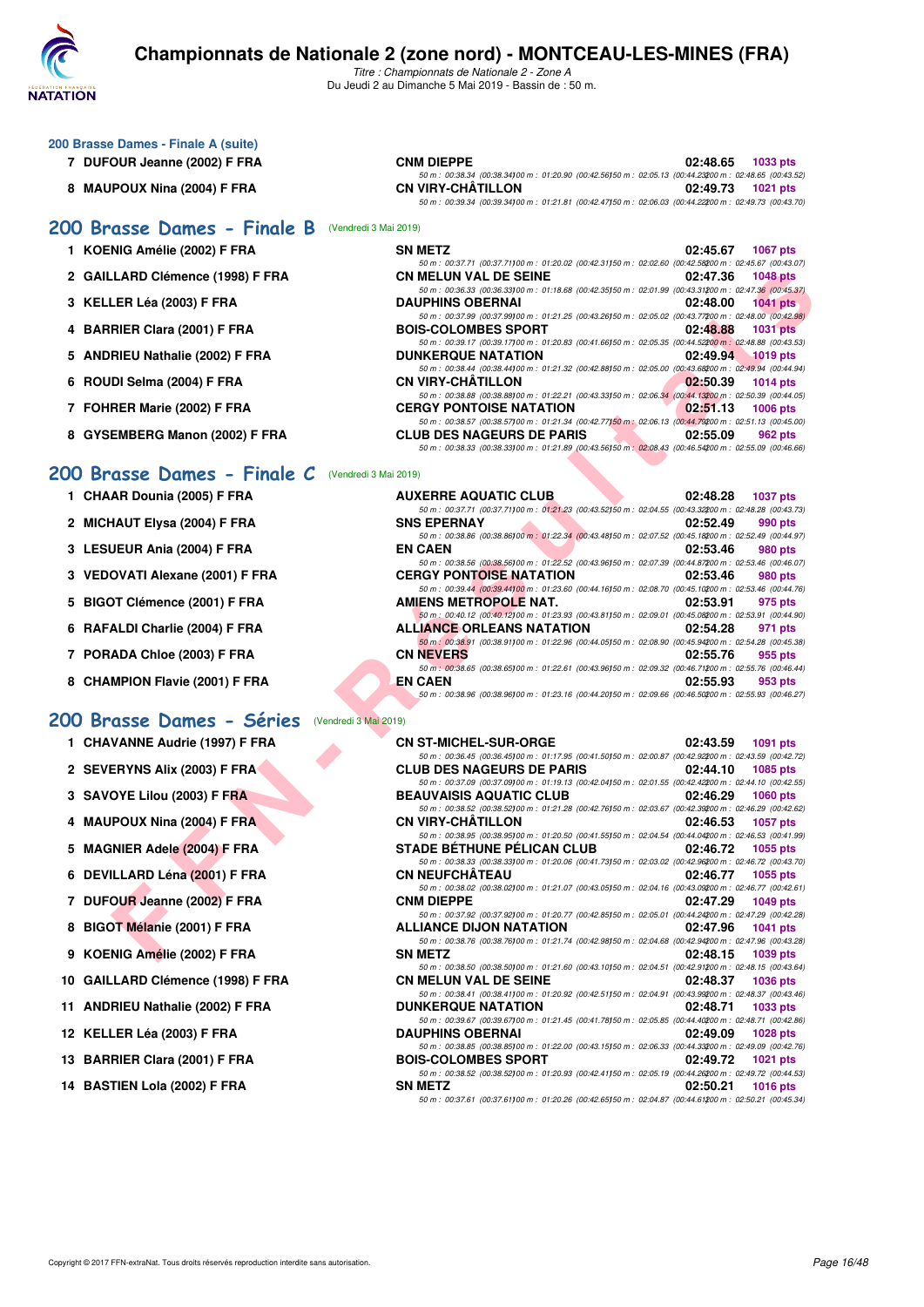

*Titre : Championnats de Nationale 2 - Zone A* Du Jeudi 2 au Dimanche 5 Mai 2019 - Bassin de : 50 m.

*50 m : 00:38.50 (00:38.50)100 m : 01:21.58 (00:43.08)150 m : 02:06.62 (00:45.04)200 m : 02:51.93 (00:45.31)*

*50 m : 00:38.63 (00:38.63)100 m : 01:21.74 (00:43.11)50 m : 02:06.68 (00:44.94200 m : 02:52.22 (00:45.54)*<br>**KERRE AQUATIC CLUB 02:52.45** 991 pts

*50 m : 00:38.96 (00:38.96)100 m : 01:22.68 (00:43.72)150 m : 02:08.00 (00:45.32)200 m : 02:52.45 (00:44.45)*

50 m : 00:38.93 (00:38.93)200 m : 01:22.47 (00:43.54)50 m : 02:07.20 (00:44.73200 m : 02:52.02 (00:44.82)<br>CERGY PONTOISE NATATION 02:52.22 993 pts

#### **200 Brasse Dames - Séries (suite)**

- **15 GYSEMBERG Manon (2002) F FRA CLUB DES NAGEURS DE PARIS 02:51.93 997 pts**
- **16 ROUDI Selma (2004) F FRA CN VIRY-CHÂTILLON 02:52.02 996 pts**
- **17 FOHRER Marie (2002) F FRA CERGY PONTOISE NATATION 02:52.22 993 pts**
- **18 CHAAR Dounia (2005) F FRA AUXERRE AQUATIC CLUB 02:52.45 991 pts**
- **19 LESUEUR Ania (2004) F FRA EN CAEN 02:53.04 984 pts**
- **20 VEDOVATI Alexane (2001) F FRA CERGY PONTOISE NATATION 02:53.61 978 pts**
- *50 m : 00:39.42 (00:39.42)100 m : 01:23.78 (00:44.36)150 m : 02:08.35 (00:44.57)200 m : 02:53.61 (00:45.26)* **21 MICHAUT Elysa (2004) F FRA SNS EPERNAY 02:54.17 972 pts**
- **22 RAFALDI Charlie (2004) F FRA ALLIANCE ORLEANS NATATION 02:54.34 970 pts**
- **23 PORADA Chloe (2003) F FRA CN NEVERS 02:54.89 964 pts**
- **24 BIGOT Clémence (2001) F FRA AMIENS METROPOLE NAT.** 22 BIGOT Clémence (2001) F FRA AMIENS METROPOLE NAT.
- **25 CHAMPION Flavie (2001) F FRA EN CAEN 02:58.63 924 pts**

#### **[50 Papillon Dames - Finale A](http://www.ffnatation.fr/webffn/resultats.php?idact=nat&go=epr&idcpt=59365&idepr=31)** (Jeudi 2 Mai 2019)

| 13 LESOEUR AIIIA (2004) F FRA                  | EN VAEN                                                                                                                                        | <b>04.00.04</b> | ่ 504 มเร       |
|------------------------------------------------|------------------------------------------------------------------------------------------------------------------------------------------------|-----------------|-----------------|
| 20 VEDOVATI Alexane (2001) F FRA               | 50 m : 00:39.44 (00:39.44) 00 m : 01:23.57 (00:44.13) 50 m : 02:08.55 (00:44.98200 m : 02:53.04 (00:44.49)<br><b>CERGY PONTOISE NATATION</b>   | 02:53.61        | 978 pts         |
|                                                | 50 m : 00:39.42 (00:39.42) 00 m : 01:23.78 (00:44.36) 50 m : 02:08.35 (00:44.57200 m : 02:53.61 (00:45.26)                                     |                 |                 |
| 21 MICHAUT Elysa (2004) F FRA                  | <b>SNS EPERNAY</b>                                                                                                                             | 02:54.17        | 972 pts         |
| 22 RAFALDI Charlie (2004) F FRA                | 50 m : 00:39.74 (00:39.74) 00 m : 01:23.63 (00:43.89) 50 m : 02:09.72 (00:46.09200 m : 02:54.17 (00:44.45)<br><b>ALLIANCE ORLEANS NATATION</b> | 02:54.34        | 970 pts         |
|                                                | 50 m : 00:39.07 (00:39.07)00 m : 01:23.53 (00:44.46)50 m : 02:08.87 (00:45.34200 m : 02:54.34 (00:45.47)                                       |                 |                 |
| 23 PORADA Chloe (2003) F FRA                   | <b>CN NEVERS</b>                                                                                                                               | 02:54.89        | 964 pts         |
| 24 BIGOT Clémence (2001) F FRA                 | 50 m: 00:39.53 (00:39.53) 00 m: 01:24.02 (00:44.49) 50 m: 02:09.69 (00:45.67200 m: 02:54.89 (00:45.20)<br>AMIENS METROPOLE NAT.                | 02:56.28        | 949 pts         |
|                                                | 50 m : 00:40.67 (00:40.67) 00 m : 01:24.46 (00:43.79) 50 m : 02:10.52 (00:46.06200 m : 02:56.28 (00:45.76)                                     |                 |                 |
| 25 CHAMPION Flavie (2001) F FRA                | <b>EN CAEN</b>                                                                                                                                 | 02:58.63        | 924 pts         |
|                                                | 50 m: 00:40.21 (00:40.21100 m: 01:24.59 (00:44.38150 m: 02:11.82 (00:47.23200 m: 02:58.63 (00:46.81)                                           |                 |                 |
| O Papillon Dames - Finale A (Jeudi 2 Mai 2019) |                                                                                                                                                |                 |                 |
| 1 PACAUD Pauline (1993) F FRA                  | <b>SENS NATATION</b>                                                                                                                           | 00:28.53        | <b>1177 pts</b> |
| 2 DESBONNES Leha (2002) F FRA                  | <b>ES MASSY NATATION</b>                                                                                                                       | 00:29.04        | 1144 pts        |
| 3 KOENIG Amélie (2002) F FRA                   | <b>SN METZ</b>                                                                                                                                 | 00:29.07        | 1142 pts        |
| 4 AVRARD Laly (2003) F FRA                     | <b>EN TOURS</b>                                                                                                                                | 00:29.21        | 1133 pts        |
| 5 GAMER Rose-alexia (1999) F FRA               | <b>ES VITRY</b>                                                                                                                                | 00:29.41        | 1120 pts        |
| 6 POIROT Kamie (1999) F FRA                    | <b>ESPADON GRAND-QUEVILLY</b>                                                                                                                  | 00:29.44        | 1118 pts        |
| 7 BILLABERT Mathilde (2003) F FRA              | <b>CLUB DES NAGEURS DE PARIS</b>                                                                                                               | 00:29.69        | 1103 pts        |
| 8 BARBOUCH Inès (2001) F TUN                   | <b>ES VITRY</b>                                                                                                                                | 00:29.81        | 1095 pts        |
|                                                |                                                                                                                                                |                 |                 |
| <b>O Papillon Dames - Finale B</b>             | (Jeudi 2 Mai 2019)                                                                                                                             |                 |                 |
| 1 FLEURY Carla (2001) F FRA                    | <b>SN FRANCONVILLE</b>                                                                                                                         | 00:30.01        | <b>1083 pts</b> |
| 2 COURDIER Anais (2001) F FRA                  | <b>CN CHALON-SUR-SAONE</b>                                                                                                                     | 00:30.03        | 1081 pts        |
| 3 BIGUENET Pauline (2002) F FRA                | <b>ALLIANCE NATATION BESANCON</b>                                                                                                              | 00:30.14        | <b>1074 pts</b> |
| 4 TOUZÉ Lénaïck (2001) F FRA                   | <b>ESPÉRANCE VAILLANTE GRANVILLE</b>                                                                                                           | 00:30.15        | <b>1074 pts</b> |
| 5 SIMOËNS Celia (1999) F FRA                   | <b>NEPTUNE CLUB DE FRANCE</b>                                                                                                                  | 00:30.29        | 1065 pts        |
| 6 ISAERT Louise (2003) F FRA                   | <b>DUNKERQUE NATATION</b>                                                                                                                      | 00:30.39        | 1059 pts        |
| 7 BIGOT Clémence (2001) F FRA                  | <b>AMIENS METROPOLE NAT.</b>                                                                                                                   | 00:30.63        | <b>1044 pts</b> |
| 8 TAMIGNEAUX Charlotte (2002) F BEL            | <b>CN GIVET</b>                                                                                                                                | 00:30.84        | <b>1031 pts</b> |
|                                                |                                                                                                                                                |                 |                 |
| O Papillon Dames - Finale C (Jeudi 2 Mai 2019) |                                                                                                                                                |                 |                 |
| 1 MAILLE Salomé (2004) F FRA                   | <b>ES MASSY NATATION</b>                                                                                                                       | 00:29.93        | <b>1088 pts</b> |
| 2 MARECAUX Marine (1991) F FRA                 | <b>CLUB DES NAGEURS DE PARIS</b>                                                                                                               | 00:30.51        | 1052 pts        |
| 3 SAUDRAIS Svetlana (2004) F FRA               | <b>CLUB DAUPHINS LE BLANC</b>                                                                                                                  | 00:30.69        | 1041 pts        |
| 4 CAISEZ Oceane (2003) F FRA                   | <b>ALLIANCE DIJON NATATION</b>                                                                                                                 | 00:30.72        | 1039 pts        |
| 5 HODONOU Agathe (2002) F FRA                  | <b>STADE BÉTHUNE PÉLICAN CLUB</b>                                                                                                              | 00:30.79        | 1035 pts        |
| 6 REMY Cassiopee (2001) F FRA                  | <b>ESPADON GRAND-QUEVILLY</b>                                                                                                                  | 00:31.09        | <b>1016 pts</b> |
| $7.1$ ADEQUE Carla (0004) E EDA                | A OUATIO OLUD DOUDCES                                                                                                                          | 00.21.04        | $4007 - 44$     |

## **[50 Papillon Dames - Finale B](http://www.ffnatation.fr/webffn/resultats.php?idact=nat&go=epr&idcpt=59365&idepr=31)** (Jeudi 2 Mai 2019)

| 1 FLEURY Carla (2001) F FRA         | <b>SN FRANCONVILLE</b>               | 00:30.01 | 1083 pts |
|-------------------------------------|--------------------------------------|----------|----------|
| 2 COURDIER Anais (2001) F FRA       | <b>CN CHALON-SUR-SAONE</b>           | 00:30.03 | 1081 pts |
| 3 BIGUENET Pauline (2002) F FRA     | <b>ALLIANCE NATATION BESANCON</b>    | 00:30.14 | 1074 pts |
| 4 TOUZÉ Lénaïck (2001) F FRA        | <b>ESPÉRANCE VAILLANTE GRANVILLE</b> | 00:30.15 | 1074 pts |
| 5 SIMOËNS Celia (1999) F FRA        | <b>NEPTUNE CLUB DE FRANCE</b>        | 00:30.29 | 1065 pts |
| 6 ISAERT Louise (2003) F FRA        | <b>DUNKERQUE NATATION</b>            | 00:30.39 | 1059 pts |
| 7 BIGOT Clémence (2001) F FRA       | <b>AMIENS METROPOLE NAT.</b>         | 00:30.63 | 1044 pts |
| 8 TAMIGNEAUX Charlotte (2002) F BEL | <b>CN GIVET</b>                      | 00:30.84 | 1031 pts |
|                                     |                                      |          |          |

### **[50 Papillon Dames - Finale C](http://www.ffnatation.fr/webffn/resultats.php?idact=nat&go=epr&idcpt=59365&idepr=31)** (Jeudi 2 Mai 2019)

| 1 MAILLE Salomé (2004) F FRA     | <b>ES MASSY NATATION</b>          | 00:29.93 | 1088 pts |
|----------------------------------|-----------------------------------|----------|----------|
|                                  |                                   |          |          |
| 2 MARECAUX Marine (1991) F FRA   | <b>CLUB DES NAGEURS DE PARIS</b>  | 00:30.51 | 1052 pts |
| 3 SAUDRAIS Svetlana (2004) F FRA | <b>CLUB DAUPHINS LE BLANC</b>     | 00:30.69 | 1041 pts |
| 4 CAISEZ Oceane (2003) F FRA     | <b>ALLIANCE DIJON NATATION</b>    | 00:30.72 | 1039 pts |
| 5 HODONOU Agathe (2002) F FRA    | <b>STADE BÉTHUNE PÉLICAN CLUB</b> | 00:30.79 | 1035 pts |
| 6 REMY Cassiopee (2001) F FRA    | <b>ESPADON GRAND-QUEVILLY</b>     | 00:31.09 | 1016 pts |
| 7 LABEQUE Carla (2001) F FRA     | <b>AQUATIC CLUB BOURGES</b>       | 00:31.24 | 1007 pts |
| 8 COURBET Perrine (2001) F FRA   | <b>ALLIANCE DIJON NATATION</b>    | 00:32.06 | 959 pts  |
|                                  |                                   |          |          |

### **[50 Papillon Dames - Séries](http://www.ffnatation.fr/webffn/resultats.php?idact=nat&go=epr&idcpt=59365&idepr=31)** (Jeudi 2 Mai 2019)

| 1 PACAUD Pauline (1993) F FRA    | <b>SENS NATATION</b> | 00:28.95 | 1150 pts |
|----------------------------------|----------------------|----------|----------|
| 2 AVRARD Laly (2003) F FRA       | <b>EN TOURS</b>      | 00:29.26 | 1130 pts |
| 3 KOENIG Amélie (2002) F FRA     | <b>SN METZ</b>       | 00:29.45 | 1118 pts |
| 4 GAMER Rose-alexia (1999) F FRA | <b>ES VITRY</b>      | 00:29.46 | 1117 pts |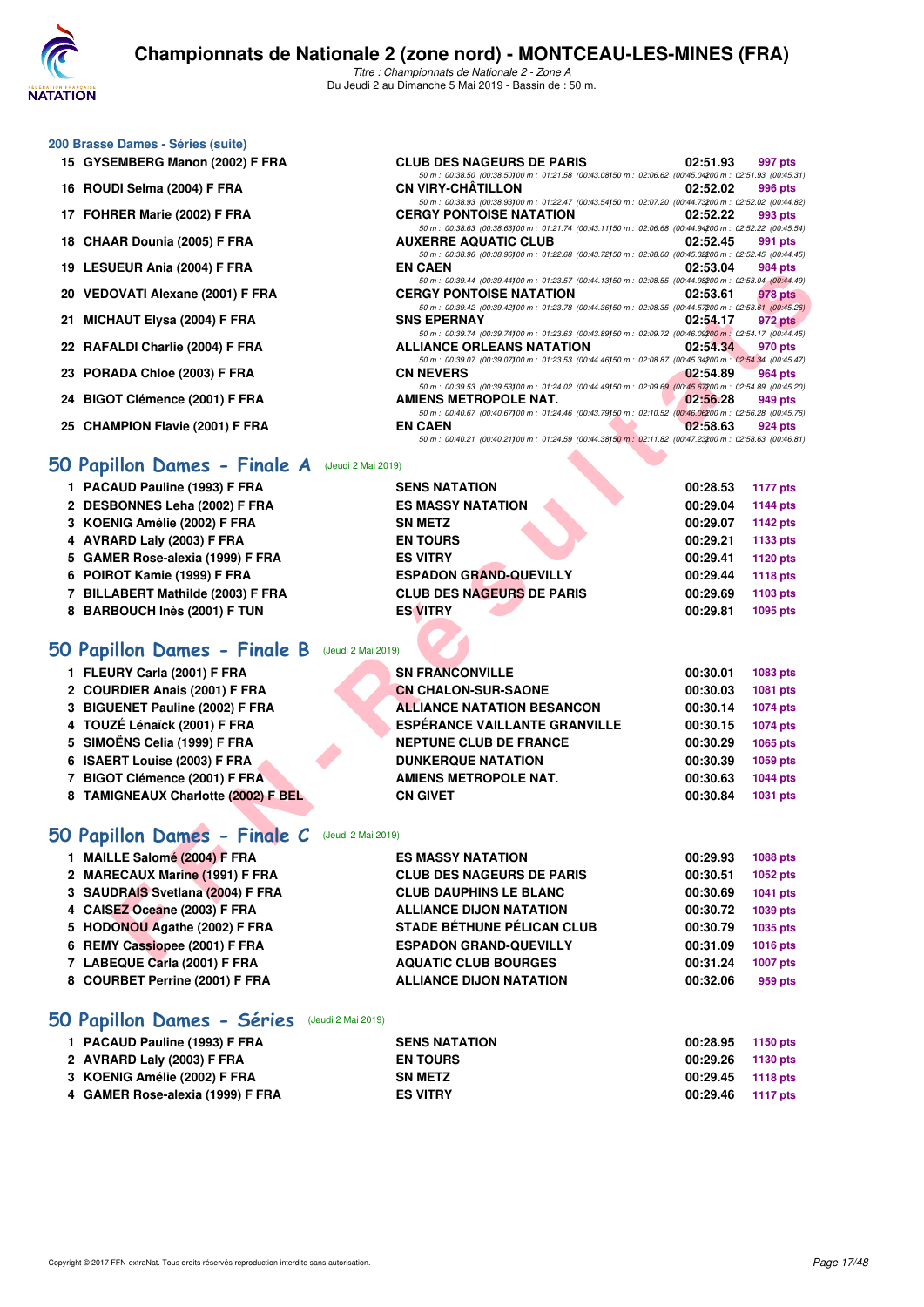

### **50 Papillon Dames - Séries (suite)**

**5 DESBONNES Leha (2002) F FRA ES MASSY NATATION 00:29.55 1111 pts 6 BARBOUCH Inès (2001) F TUN ES VITRY 7 BILLABERT Mathilde (2003) F FRA CLUB DES NAGE** 8 BIGUENET Pauline (2002) F FRA **ALLIANCE NATATION** 8 POIROT Kamie (1999) F FRA ESPADON GRAND 10 SIMOËNS Celia (1999) F FRA NEPTUNE CLUB D 11 COURDIER Anais (2001) F FRA **CN CHALON-SUR** 12 TOUZÉ Lénaïck (2001) F FRA **ESPÉRANCE VAII** 13 BIGOT Clémence (2001) F FRA **AMIENS METROP** 14 TAMIGNEAUX Charlotte (2002) F BEL **CN GIVET 15 FLEURY Carla (2001) F FRA SN FRANCONVILI** 16 ISAERT Louise (2003) F FRA **DUNKERQUE NATATION** 17 MAILLE Salomé (2004) F FRA ES MASSY NATATION 18 SAUDRAIS Svetlana (2004) F FRA **CLUB DAUPHINS** 19 REMY Cassiopee (2001) F FRA ESPADON GRAND 20 LABEQUE Carla (2001) F FRA AQUATIC CLUB B 21 MARECAUX Marine (1991) F FRA CLUB DES NAGE **22 HODONOU Agathe (2002) F FRA STADE BÉTHUNE** 23 CAISEZ Oceane (2003) F FRA ALLIANCE DIJON 24 COURBET Perrine (2001) F FRA **ALLIANCE DIJON** 

### **[100 Papillon Dames - Finale A](http://www.ffnatation.fr/webffn/resultats.php?idact=nat&go=epr&idcpt=59365&idepr=32)** (Samedi 4 Mai 2019)

- **1 AVETAND Tabatha (2005) F FRA BEAUVAISIS AQUATIC CLUB 01:04.40 1157 pts**
- 2 AVRARD Laly (2003) F FRA EN TOURS
- **3 KOENIG Amélie (2002) F FRA SN METZ**
- **4 GAMER Rose-alexia (1999) F FRA ES VITRY 01:04.81 1145 pts**
- **5 POIROT Kamie (1999) F FRA ESPADON GRAND-QUEVILLY**
- **6 DESBONNES Leha (2002) F FRA ES MASSY NATATION**
- **7 CASTEL Margaux (2000) F FRA S.M MONTROUGE**
- 8 COURDIER Anais (2001) F FRA **CN CHALON-SUR-SAONE**

## **[100 Papillon Dames - Finale B](http://www.ffnatation.fr/webffn/resultats.php?idact=nat&go=epr&idcpt=59365&idepr=32)** (Samedi 4 Mai 2019)

**F EXAMPLE 12 CANNOT FRANCISCO SUBJECT AND ANNOUNTED SUBJECT AND CONSUMER AREA CONSUMER AND CONSUMER AREA CANNOT CUB IN THE SUBJECT AND CONSUMER AREA CANNOT CUB AND CONSUMER AREA CANNOT CUB A CANNOT CUB A CANNOT CUB A CAN 1 SIMOËNS Celia (1999) F FRA NEPTUNE CLUB DE FRANCE** 2 FERRON Berangere (2002) F FRA AQUATIC CLUB BOURGES 3 REMY Cassiopee (2001) F FRA ESPADON GRAND-QUEVILLY 4 SIMOENS Lucille (2005) F FRA ES MASSY NATATION 5 MAILLE Salomé (2004) F FRA ES MASSY NATATION 6 ISAERT Louise (2003) F FRA DUNKERQUE NATATION **7 SALEM Lindsey (2003) F FRA JEANNE D'ARC DRANCY** 8 BILLABERT Mathilde (2003) F FRA CLUB DES NAGEURS DE PARIS

#### **[100 Papillon Dames - Finale C](http://www.ffnatation.fr/webffn/resultats.php?idact=nat&go=epr&idcpt=59365&idepr=32)** (Samedi 4 Mai 2019)

| <b>AQUA CLUB PONTAULT-ROISSY</b> | 01:06.33 | 1103 pts                                                                                               |
|----------------------------------|----------|--------------------------------------------------------------------------------------------------------|
| <b>EN CAEN</b>                   | 01:07.11 | 1081 pts                                                                                               |
| <b>EN TOURS</b>                  | 01:07.44 | <b>1072 pts</b>                                                                                        |
|                                  |          | 50 m : 00:30.65 (00:30.65100 m : 01:06.33 (00:35.<br>50 m : 00:32.66 (00:32.66100 m : 01:07.11 (00:34. |

| UU. <i>l</i> uu | 1111 PG         |
|-----------------|-----------------|
|                 | 1094 pts        |
| 00:29.91        | <b>1089 pts</b> |
| 00:29.97        | 1085 pts        |
| 00:29.97        | 1085 pts        |
| 00:30.04        | 1081 pts        |
| 00:30.09        | <b>1078 pts</b> |
| 00:30.15        | <b>1074 pts</b> |
| 00:30.22        | <b>1070 pts</b> |
| 00:30.47        | <b>1054 pts</b> |
| 00:30.48        | 1053 pts        |
| 00:30.70        | <b>1040 pts</b> |
| 00:30.74        | <b>1038 pts</b> |
| 00:30.82        | 1033 pts        |
| 00:30.83        | 1032 pts        |
| 00:30.88        | 1029 pts        |
| 00:30.91        | <b>1027 pts</b> |
| 00:31.26        | 1006 pts        |
| 00:31.33        | 1002 pts        |
| 00:32.01        | <b>962 pts</b>  |
|                 | 00:29.82        |

|  | 01:04.40 1157 pts                                  |
|--|----------------------------------------------------|
|  | 50 m: 00:30.15 (00:30.15100 m: 01:04.40 (00:34.25) |
|  | 01:04.55 1153 pts                                  |
|  | 50 m: 00:29.99 (00:29.99100 m: 01:04.55 (00:34.56) |
|  | 01:04.71 1148 pts                                  |
|  | 50 m: 00:30.24 (00:30.24100 m: 01:04.71 (00:34.47) |
|  | 01:04.81 1145 pts                                  |
|  | 50 m: 00:29.82 (00:29.82100 m: 01:04.81 (00:34.99) |
|  |                                                    |
|  | 01:04.86 1144 pts                                  |
|  | 50 m: 00:30.30 (00:30.30100 m: 01:04.86 (00:34.56) |
|  | 01:05.25 1133 pts                                  |
|  | 50 m: 00:30.35 (00:30.35100 m: 01:05.25 (00:34.90) |
|  | 01:06.64 1094 pts                                  |
|  | 50 m: 00:30.77 (00:30.77100 m: 01:06.64 (00:35.87) |
|  | 01:06.99 1085 pts                                  |

|  | 01:05.88 1115 pts                                   |
|--|-----------------------------------------------------|
|  | 50 m: 00:30.46 (00:30.46100 m: 01:05.88 (00:35.42)  |
|  | 01:06.49 1099 pts                                   |
|  | 50 m: 00:31.19 (00:31.19100 m: 01:06.49 (00:35.30)  |
|  | 01:06.63 1095 pts                                   |
|  | 50 m: 00:31.96 (00:31.96100 m: 01:06.63 (00:34.67)  |
|  | 01:06.80 1090 pts                                   |
|  | 50 m: 00:31.58 (00:31.58) 00 m: 01:06.80 (00:35.22) |
|  |                                                     |
|  | 01:07.00 1085 pts                                   |
|  | 50 m: 00:30.60 (00:30.60100 m: 01:07.00 (00:36.40)  |
|  | 01:07.09 1082 pts                                   |
|  | 50 m: 00:31.01 (00:31.01100 m: 01:07.09 (00:36.08)  |
|  | 01:07.56 1069 pts                                   |
|  | 50 m: 00:31.50 (00:31.50100 m: 01:07.56 (00:36.06)  |
|  | 01:07.76 1064 pts                                   |

|  | 01:06.33 1103 pts                                    |  |
|--|------------------------------------------------------|--|
|  | 50 m : 00:30.65 (00:30.65100 m : 01:06.33 (00:35.68) |  |
|  | 01:07.11 1081 pts                                    |  |
|  | 50 m : 00:32.66 (00:32.66100 m : 01:07.11 (00:34.45) |  |
|  | 01:07.44 1072 pts                                    |  |
|  | 50 m: 00:31.32 (00:31.32) 00 m: 01:07.44 (00:36.12)  |  |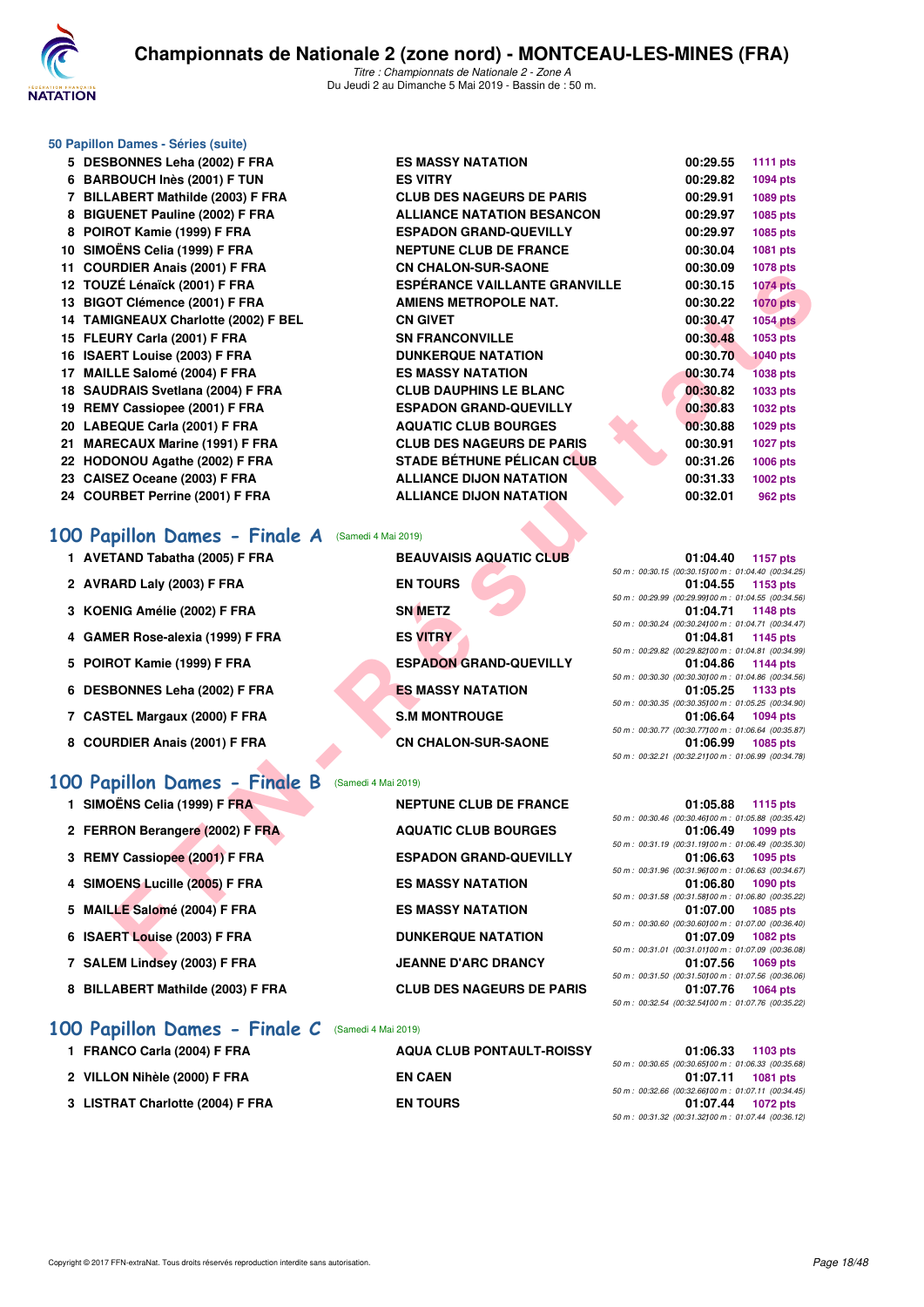

*Titre : Championnats de Nationale 2 - Zone A* Du Jeudi 2 au Dimanche 5 Mai 2019 - Bassin de : 50 m.

| 100 Papillon Dames - Finale C (suite) |                                      |                                                      |                 |
|---------------------------------------|--------------------------------------|------------------------------------------------------|-----------------|
| 4 TAMIGNEAUX Charlotte (2002) F BEL   | <b>CN GIVET</b>                      | 01:07.66                                             | <b>1066 pts</b> |
|                                       |                                      | 50 m: 00:31.78 (00:31.78100 m: 01:07.66 (00:35.88)   |                 |
| 5 CASTELAIN Louise (2002) F FRA       | <b>TEAM STRASBOURG SNS-ASPTT-PCS</b> | 01:07.67                                             | <b>1066 pts</b> |
|                                       |                                      | 50 m : 00:33.03 (00:33.03100 m : 01:07.67 (00:34.64) |                 |
| 6 CAISEZ Oceane (2003) F FRA          | <b>ALLIANCE DIJON NATATION</b>       | 01:08.16                                             | 1053 pts        |
|                                       |                                      | 50 m : 00:31.66 (00:31.66100 m : 01:08.16 (00:36.50) |                 |
| 7 OGIER Justine (2002) F FRA          | <b>CN DOLE &amp; REG</b>             | 01:08.27                                             | 1050 pts        |
|                                       |                                      | 50 m : 00:31.09 (00:31.09100 m : 01:08.27 (00:37.18) |                 |
| 8 LAKOMY Christiana (2002) F FRA      | <b>ALLIANCE DIJON NATATION</b>       | 01:11.48                                             | 965 pts         |
|                                       |                                      | 50 m: 00:33.77 (00:33.77100 m: 01:11.48 (00:37.71)   |                 |
|                                       |                                      |                                                      |                 |

## **[100 Papillon Dames - Séries](http://www.ffnatation.fr/webffn/resultats.php?idact=nat&go=epr&idcpt=59365&idepr=32)** (Samedi 4 Mai 2019)

| 1 GAMER ROSE-alexia (1999) F FRA     | ES VIIRY                             | 01:05.44 1128 pts                                              |                 |
|--------------------------------------|--------------------------------------|----------------------------------------------------------------|-----------------|
| 2 AVETAND Tabatha (2005) F FRA       | <b>BEAUVAISIS AQUATIC CLUB</b>       | 50 m : 00:29.93 (00:29.93) 00 m : 01:05.44 (00:35.<br>01:05.45 | $1127$ pts      |
| 3 AVRARD Laly (2003) F FRA           | <b>EN TOURS</b>                      | 50 m : 00:30.27 (00:30.27) 00 m : 01:05.45 (00:35.<br>01:05.59 | 1124 pts        |
| 4 DESBONNES Leha (2002) F FRA        | <b>ES MASSY NATATION</b>             | 50 m : 00:30.60 (00:30.60) 00 m : 01:05.59 (00:34.<br>01:05.67 | 1121 pts        |
|                                      |                                      | 50 m : 00:30.45 (00:30.45) 00 m : 01:05.67 (00:35.             |                 |
| 5 KOENIG Amélie (2002) F FRA         | <b>SN METZ</b>                       | 01:05.68                                                       | 1121 pts        |
| 6 POIROT Kamie (1999) F FRA          | <b>ESPADON GRAND-QUEVILLY</b>        | 50 m: 00:29.97 (00:29.97) 00 m: 01:05.68 (00:35.<br>01:05.92   | 1114 pts        |
| 7 CASTEL Margaux (2000) F FRA        | <b>S.M MONTROUGE</b>                 | 50 m : 00:30.41 (00:30.41)00 m : 01:05.92 (00:35.<br>01:06.16  | 1108 pts        |
| 8 COURDIER Anais (2001) F FRA        | <b>CN CHALON-SUR-SAONE</b>           | 50 m : 00:30.67 (00:30.67) 00 m : 01:06.16 (00:35.<br>01:06.37 | 1102 pts        |
| 9 FERRON Berangere (2002) F FRA      | <b>AQUATIC CLUB BOURGES</b>          | 50 m : 00:31.39 (00:31.39) 00 m : 01:06.37 (00:34.<br>01:06.67 | 1094 pts        |
| 10 SIMOËNS Celia (1999) F FRA        | <b>NEPTUNE CLUB DE FRANCE</b>        | 50 m: 00:31.03 (00:31.03) 00 m: 01:06.67 (00:35.<br>01:06.74   | 1092 pts        |
|                                      |                                      | 50 m : 00:30.77 (00:30.77) 00 m : 01:06.74 (00:35.             |                 |
| 11 SIMOENS Lucille (2005) F FRA      | <b>ES MASSY NATATION</b>             | 01:06.91                                                       | <b>1087 pts</b> |
| 12 BILLABERT Mathilde (2003) F FRA   | <b>CLUB DES NAGEURS DE PARIS</b>     | 50 m: 00:31.13 (00:31.13)00 m: 01:06.91 (00:35.<br>01:07.21    | 1079 pts        |
| 13 ISAERT Louise (2003) F FRA        | <b>DUNKERQUE NATATION</b>            | 50 m : 00:32.59 (00:32.59)00 m : 01:07.21 (00:34.<br>01:07.47  | 1072 pts        |
| 13 SALEM Lindsey (2003) F FRA        | <b>JEANNE D'ARC DRANCY</b>           | 50 m : 00:32.02 (00:32.02) 00 m : 01:07.47 (00:35.<br>01:07.47 |                 |
|                                      |                                      | 50 m: 00:31.53 (00:31.53)00 m: 01:07.47 (00:35.                | 1072 pts        |
| 15 MAILLE Salomé (2004) F FRA        | <b>ES MASSY NATATION</b>             | 01:07.57                                                       | 1069 pts        |
| 16 REMY Cassiopee (2001) F FRA       | <b>ESPADON GRAND-QUEVILLY</b>        | 50 m : 00:31.95 (00:31.95) 00 m : 01:07.57 (00:35.<br>01:07.70 | 1065 pts        |
| 17 CAISEZ Oceane (2003) F FRA        | <b>ALLIANCE DIJON NATATION</b>       | 50 m : 00:31.90 (00:31.90) 00 m : 01:07.70 (00:35.<br>01:07.72 | 1065 pts        |
| 18 LISTRAT Charlotte (2004) F FRA    | <b>EN TOURS</b>                      | 50 m : 00:32.10 (00:32.10) 00 m : 01:07.72 (00:35.<br>01:08.11 | 1054 pts        |
|                                      |                                      | 50 m : 00:31.56 (00:31.56) 00 m : 01:08.11 (00:36.             |                 |
| 19 FRANCO Carla (2004) F FRA         | <b>AQUA CLUB PONTAULT-ROISSY</b>     | 01:08.20<br>50 m : 00:30.89 (00:30.89) 00 m : 01:08.20 (00:37. | 1052 pts        |
| 20 CABO Amelie (2001) F FRA          | <b>RACING CLUB ARRAS</b>             | 01:08.25                                                       | 1050 pts        |
| 21 LAKOMY Christiana (2002) F FRA    | <b>ALLIANCE DIJON NATATION</b>       | 50 m : 00:31.88 (00:31.88)00 m : 01:08.25 (00:36.<br>01:08.34  | 1048 pts        |
|                                      |                                      | 50 m : 00:31.96 (00:31.96) 00 m : 01:08.34 (00:36.             |                 |
| 22 TAMIGNEAUX Charlotte (2002) F BEL | <b>CN GIVET</b>                      | 01:08.42<br>50 m : 00:32.37 (00:32.37) 00 m : 01:08.42 (00:36. | 1046 pts        |
| 23 VILLON Nihèle (2000) F FRA        | <b>EN CAEN</b>                       | 01:08.44                                                       | 1045 pts        |
| 24 OGIER Justine (2002) F FRA        | <b>CN DOLE &amp; REG</b>             | 50 m : 00:31.08 (00:31.08) 00 m : 01:08.44 (00:37.<br>01:08.50 | 1044 pts        |
|                                      |                                      | 50 m : 00:31.40 (00:31.40) 00 m : 01:08.50 (00:37.             |                 |
| 25 CASTELAIN Louise (2002) F FRA     | <b>TEAM STRASBOURG SNS-ASPTT-PCS</b> | 01:08.54<br>50 m : 00:32.42 (00:32.42)00 m : 01:08.54 (00:36.  | 1043 pts        |
| 26 FLEURY Carla (2001) F FRA         | <b>SN FRANCONVILLE</b>               | 01:08.58                                                       | 1042 pts        |
| 27   LAUNETTE Léonie (2000) F FRA    | <b>STADE DE REIMS NATATION</b>       | 50 m : 00:32.54 (00:32.54)00 m : 01:08.58 (00:36.<br>01:08.70  | 1038 pts        |
|                                      | <b>US VILLEJUIF NATATION</b>         | 50 m : 00:32.36 (00:32.36) 00 m : 01:08.70 (00:36.<br>01:08.82 | 1035 pts        |
| 28 LE LAY Amandine (1999) F FRA      |                                      | 50 m : 00:32.02 (00:32.02) 00 m : 01:08.82 (00:36.             |                 |
| 29 TOULET Cécile (2004) F FRA        | <b>SR COLMAR</b>                     | 01:09.02                                                       | 1030 pts        |
| 30 CORPEL Sarah (2001) F FRA         | <b>TROYES ON</b>                     | 50 m : 00:32.38 (00:32.38) 00 m : 01:09.02 (00:36.<br>01:09.59 | 1015 pts        |
|                                      |                                      |                                                                |                 |

CHE INTELLIM (SOPERA ARTISTOS) FRANCE DISORDER COMPRESS CONTINUES INTERNATION CONTINUES AND CONTINUES ARE CONTINUES AND CONTINUES ARE CONTINUES AND CONTINUES ARE CONTINUES AND CONTINUES ARE CONTINUES ARE CONTINUES AND CON **1 GAMER Rose-alexia (1999) F FRA ES VITRY 01:05.44 1128 pts 2 BEAUVAISIS AQUATIC CLUB 4 BS MASSY NATATION ESPADON GRAND-QUEVILLY 5.M MONTROUGE 6 CN CHALON-SUR-SAONE 9 AQUATIC CLUB BOURGES 10 NEPTUNE CLUB DE FRANCE 12 BIG MASSY NATATION 12 BILLABER MAGEURS DE PARIS 13 ISBN DUNKERQUE NATATION JEANNE D'ARC DRANCY 15 MASSY NATATION 16 RESPADON GRAND-QUEVILLY 17 ALLIANCE DIJON NATATION 19 AQUA CLUB PONTAULT-ROISSY 20 BACING CLUB ARRAS 21 ALLIANCE DIJON NATATION 24 OGIER & REG 7EAM STRASBOURG SNS-ASPTT-P 26 FRANCONVILLE 27 DE REIMS NATATION 28 VILLEJUIF NATATION** 

| 01:05.44 1128 pts                                                          |                 |
|----------------------------------------------------------------------------|-----------------|
| 50 m : 00:29.93 (00:29.93)00 m : 01:05.44 (00:35.51)<br>01:05.45           | <b>1127 pts</b> |
| 50 m : 00:30.27 (00:30.27)00 m : 01:05.45 (00:35.18)                       |                 |
| 01:05.59<br>50 m : 00:30.60 (00:30.60) 00 m : 01:05.59 (00:34.99)          | <b>1124 pts</b> |
| 01:05.67                                                                   | <b>1121 pts</b> |
| 50 m : 00:30.45 (00:30.45) 00 m : 01:05.67 (00:35.22)<br>01:05.68          | <b>1121 pts</b> |
| 50 m: 00:29.97 (00:29.97)00 m: 01:05.68 (00:35.71)                         |                 |
| 01:05.92<br>50 m : 00:30.41 (00:30.41100 m : 01:05.92 (00:35.51)           | 1114 pts        |
| 01:06.16                                                                   | 1108 pts        |
| 50 m : 00:30.67 (00:30.67) 00 m : 01:06.16 (00:35.49)<br>01:06.37          | 1102 pts        |
| 50 m: 00:31.39 (00:31.39) 00 m: 01:06.37 (00:34.98)                        |                 |
| 01:06.67<br>50 m : 00:31.03 (00:31.03) 00 m : 01:06.67 (00:35.64)          | 1094 pts        |
| 01:06.74<br>50 m : 00:30.77 (00:30.77) 00 m : 01:06.74 (00:35.97)          | 1092 pts        |
| 01:06.91                                                                   | 1087 pts        |
| 50 m: 00:31.13 (00:31.13)00 m: 01:06.91 (00:35.78)<br>01:07.21             |                 |
| 50 m: 00:32.59 (00:32.59) 00 m: 01:07.21 (00:34.62)                        | 1079 pts        |
| 01:07.47 1072 pts<br>50 m : 00:32.02 (00:32.02) 00 m : 01:07.47 (00:35.45) |                 |
| 01:07.47                                                                   | <b>1072 pts</b> |
| 50 m: 00:31.53 (00:31.53)00 m: 01:07.47 (00:35.94)<br>01:07.57             | 1069 pts        |
| 50 m: 00:31.95 (00:31.95) 00 m: 01:07.57 (00:35.62)                        |                 |
| 01:07.70<br>50 m : 00:31.90 (00:31.90) 00 m : 01:07.70 (00:35.80)          | 1065 pts        |
| 01:07.72                                                                   | 1065 pts        |
| 50 m : 00:32.10 (00:32.10) 00 m : 01:07.72 (00:35.62)<br>01:08.11          | 1054 pts        |
| 50 m : 00:31.56 (00:31.56) 00 m : 01:08.11 (00:36.55)                      |                 |
| 01:08.20<br>50 m : 00:30.89 (00:30.89) 00 m : 01:08.20 (00:37.31)          | 1052 pts        |
| 01:08.25                                                                   | <b>1050 pts</b> |
| 50 m : 00:31.88 (00:31.88) 00 m : 01:08.25 (00:36.37)<br>01:08.34          | <b>1048 pts</b> |
| 50 m : 00:31.96 (00:31.96) 00 m : 01:08.34 (00:36.38)                      |                 |
| 01:08.42<br>50 m : 00:32.37 (00:32.37) 00 m : 01:08.42 (00:36.05)          | 1046 pts        |
| 01:08.44<br>50 m : 00:31.08 (00:31.08)00 m : 01:08.44 (00:37.36)           | 1045 pts        |
| 01:08.50                                                                   | <b>1044 pts</b> |
| 50 m : 00:31.40 (00:31.40) 00 m : 01:08.50 (00:37.10)<br>PСS<br>01:08.54   | 1043 pts        |
| 50 m : 00:32.42 (00:32.42) 00 m : 01:08.54 (00:36.12)                      |                 |
| 01:08.58 1042 pts<br>50 m : 00:32.54 (00:32.54)00 m : 01:08.58 (00:36.04)  |                 |
| 01:08.70                                                                   | 1038 pts        |
| 50 m : 00:32.36 (00:32.36) 00 m : 01:08.70 (00:36.34)<br>01:08.82          | 1035 pts        |
| 50 m : 00:32.02 (00:32.02) 00 m : 01:08.82 (00:36.80)                      |                 |
| 01:09.02<br>50 m : 00:32.38 (00:32.38) 00 m : 01:09.02 (00:36.64)          | 1030 pts        |
| 01:09.59                                                                   | 1015 pts        |
| 50 m : 00:32.00 (00:32.00) 00 m : 01:09.59 (00:37.59)                      |                 |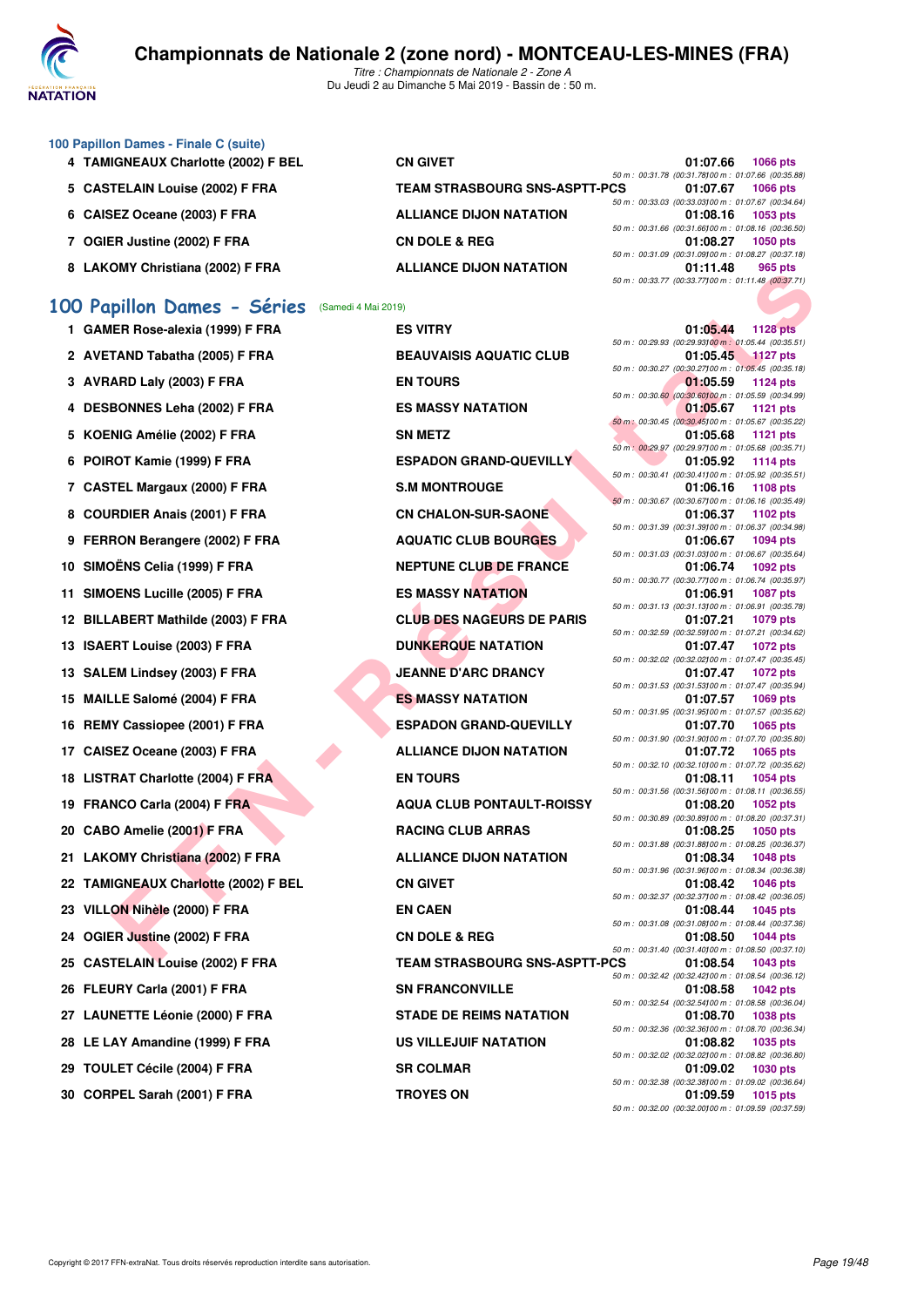

*Titre : Championnats de Nationale 2 - Zone A* Du Jeudi 2 au Dimanche 5 Mai 2019 - Bassin de : 50 m.

### **100 Papillon Dames - Séries (suite)**

**31 RAGEL Maelys (2000) F FRA ESPADON GRAND-QUEVILLY 01:09.94 1005 pts 32 KNOPF Ornella (1999) F FRA AS BONDY 33 COURBET Perrine (2001) F FRA ALLIANCE DIJON NATATION 34 PUSSET Léna (2003) F FRA YERRES NATATION 01:10.77 983 pts 35 PACAUD Pauline (1993) F FRA SENS NATATION 01:10.81 982 pts 36 LE BERRIGAUD Marine (2002) F FRA AC BOULOGNE-BILLANCOURT 01:11.08 975 pts 37 MARCHESE Aurelie (2005) F FRA CN MELUN VAL DE SEINE 01:11.67 960 pts 38 SENEZ Lou-Ann (2004) F FRA EA NOGENT-VILLERS 01:11.68 960 pts --- ROUSSEAU Elsa (2003) F FRA ES MASSY NATATION DNS dec**

## **[200 Papillon Dames - Finale A](http://www.ffnatation.fr/webffn/resultats.php?idact=nat&go=epr&idcpt=59365&idepr=33)** (Dimanche 5 Mai 2019)

- **1 VANET Pauline (1992) F FRA BEAUTOR NATATION 02:22.68 1119 pts**
- **2 LAUNETTE Léonie (2000) F FRA STADE DE REIMS NATATION 02:24.92 1088 pts**
- **3 MOUGENOT Clara (2004) F FRA CO SAINT-DIZIER NATATION 02:25.53 1079 pts**
- **4 REMY Cassiopee (2001) F FRA ESPADON GRAND-QUEVILLY 02:26.15 1070 pts**
- **5 BARBOSA Manoella (2002) F FRA CNO ST-GERMAIN-EN-LAYE 02:28.31 1041 pts**
- 
- 
- 

### **200 Papillon Dames - Finale B** (Dimanche

- 
- 
- 
- 
- **5 STUTEL Chloé (2001) F FRA CN LE PLESSIS-ROBINSON 02:31.21 1001 pts**
- **6 MARCHESE Aurelie (2005) F FRA**
- **7 FRANCO Carla (2004) F FRA**
- **8 COURBET Perrine (2001) F FRA**

| IJ FAUAUD FAUIIIIC (1993) FFRA                            | JENJ NATATIVN                    | <u></u><br><b>JUL UIS</b>                                                                                                                 |
|-----------------------------------------------------------|----------------------------------|-------------------------------------------------------------------------------------------------------------------------------------------|
| 6 LE BERRIGAUD Marine (2002) F FRA                        | <b>AC BOULOGNE-BILLANCOURT</b>   | 50 m: 00:31.70 (00:31.70100 m: 01:10.81 (00:39.11)<br>01:11.08<br>975 pts                                                                 |
|                                                           |                                  | 50 m : 00:32.91 (00:32.91100 m : 01:11.08 (00:38.17)                                                                                      |
| 37 MARCHESE Aurelie (2005) F FRA                          | <b>CN MELUN VAL DE SEINE</b>     | 01:11.67<br>960 pts                                                                                                                       |
| 88 SENEZ Lou-Ann (2004) F FRA                             | <b>EA NOGENT-VILLERS</b>         | 50 m : 00:33.64 (00:33.64) 00 m : 01:11.67 (00:38.03)<br>01:11.68<br>960 pts                                                              |
|                                                           |                                  | 50 m : 00:33.73 (00:33.73)00 m : 01:11.68 (00:37.95)                                                                                      |
| -- ROUSSEAU Elsa (2003) F FRA                             | <b>ES MASSY NATATION</b>         | <b>DNS</b> dec                                                                                                                            |
|                                                           |                                  |                                                                                                                                           |
| 00 Papillon Dames - Finale A                              | (Dimanche 5 Mai 2019)            |                                                                                                                                           |
| 1 VANET Pauline (1992) F FRA                              | <b>BEAUTOR NATATION</b>          | 02:22.68<br>1119 pts                                                                                                                      |
|                                                           |                                  | 50 m : 00:31.78 (00:31.78)00 m : 01:07.41 (00:35.63)50 m : 01:44.36 (00:36.95200 m : 02:22.68 (00:38.32)                                  |
| 2 LAUNETTE Léonie (2000) F FRA                            | <b>STADE DE REIMS NATATION</b>   | 02:24.92<br><b>1088 pts</b>                                                                                                               |
|                                                           |                                  | 50 m : 00:33.36 (00:33.36) 00 m : 01:09.99 (00:36.63) 50 m : 01:47.10 (00:37.11200 m : 02:24.92 (00:37.82)                                |
| 3 MOUGENOT Clara (2004) F FRA                             | <b>CO SAINT-DIZIER NATATION</b>  | 02:25.53<br>1079 pts<br>50 m : 00:34.02 (00:34.02) 00 m : 01:09.86 (00:35.84) 50 m : 01:47.49 (00:37.63200 m : 02:25.53 (00:38.04)        |
| 4 REMY Cassiopee (2001) F FRA                             | <b>ESPADON GRAND-QUEVILLY</b>    | 02:26.15<br><b>1070 pts</b>                                                                                                               |
|                                                           |                                  | 50 m : 00:32.62 (00:32.62)00 m : 01:08.75 (00:36.13)50 m : 01:47.16 (00:38.41200 m : 02:26.15 (00:38.99)                                  |
| 5 BARBOSA Manoella (2002) F FRA                           | <b>CNO ST-GERMAIN-EN-LAYE</b>    | 02:28.31<br>1041 pts                                                                                                                      |
| 6 LISTRAT Charlotte (2004) F FRA                          | <b>EN TOURS</b>                  | 50 m : 00:32.90 (00:32.90) 00 m : 01:10.25 (00:37.35) 50 m : 01:48.78 (00:38.53200 m : 02:28.31 (00:39.53)<br>02:29.06<br><b>1030 pts</b> |
|                                                           |                                  | 50 m : 00:32.66 (00:32.66) 00 m : 01:10.21 (00:37.55) 50 m : 01:49.38 (00:39.17200 m : 02:29.06 (00:39.68)                                |
| 7 COURDIER Anais (2001) F FRA                             | <b>CN CHALON-SUR-SAONE</b>       | 02:29.26<br><b>1028 pts</b>                                                                                                               |
|                                                           |                                  | 50 m : 00:33.41 (00:33.41100 m : 01:11.38 (00:37.97150 m : 01:51.20 (00:39.82200 m : 02:29.26 (00:38.06)                                  |
| 8 SIMOENS Lucille (2005) F FRA                            | <b>ES MASSY NATATION</b>         | 02:29.55<br>1024 pts                                                                                                                      |
|                                                           |                                  | 50 m : 00:32.67 (00:32.67) 00 m : 01:09.88 (00:37.21) 50 m : 01:48.90 (00:39.02200 m : 02:29.55 (00:40.65)                                |
| 00 Papillon Dames - Finale B                              | (Dimanche 5 Mai 2019)            |                                                                                                                                           |
| 1 CASTEL Margaux (2000) F FRA                             | S.M MONTROUGE                    | 02:26.22<br><b>1070 pts</b>                                                                                                               |
|                                                           |                                  | 50 m : 00:33.20 (00:33.20) 00 m : 01:10.28 (00:37.08) 50 m : 01:47.78 (00:37.50200 m : 02:26.22 (00:38.44)                                |
| 2 BERTON Claire (2004) F FRA                              | <b>CO SAINT-DIZIER NATATION</b>  | 02:27.67<br><b>1049 pts</b>                                                                                                               |
|                                                           |                                  | 50 m : 00:32.36 (00:32.36) 00 m : 01:08.81 (00:36.45) 50 m : 01:47.31 (00:38.50200 m : 02:27.67 (00:40.36)                                |
| 3 GAMER Rose-alexia (1999) F FRA                          | <b>ES VITRY</b>                  | 02:29.25<br><b>1028 pts</b><br>50 m : 00:33.44 (00:33.44) 00 m : 01:11.71 (00:38.27) 50 m : 01:50.58 (00:38.87200 m : 02:29.25 (00:38.67) |
| 4 AVRARD Laly (2003) F FRA                                | <b>EN TOURS</b>                  | 02:29.81<br><b>1020 pts</b>                                                                                                               |
|                                                           |                                  | 50 m : 00:32.18 (00:32.18) 00 m : 01:08.87 (00:36.69) 50 m : 01:48.13 (00:39.26200 m : 02:29.81 (00:41.68)                                |
| 5 STUTEL Chloé (2001) F FRA                               | <b>CN LE PLESSIS-ROBINSON</b>    | 02:31.21<br><b>1001 pts</b>                                                                                                               |
|                                                           |                                  | 50 m : 00:32.95 (00:32.95)00 m : 01:10.45 (00:37.50)50 m : 01:49.68 (00:39.23200 m : 02:31.21 (00:41.53)<br>02:31.31                      |
| 6 MARCHESE Aurelie (2005) F FRA                           | <b>CN MELUN VAL DE SEINE</b>     | $1000$ pts<br>50 m : 00:34.50 (00:34.50) 00 m : 01:12.75 (00:38.25) 50 m : 01:51.98 (00:39.23200 m : 02:31.31 (00:39.33)                  |
| 7 FRANCO Carla (2004) F FRA                               | <b>AQUA CLUB PONTAULT-ROISSY</b> | 02:32.49<br>984 pts                                                                                                                       |
|                                                           |                                  | 50 m : 00:32.84 (00:32.84) 00 m : 01:10.20 (00:37.36) 50 m : 01:50.38 (00:40.18200 m : 02:32.49 (00:42.11)                                |
| 8 COURBET Perrine (2001) F FRA                            | <b>ALLIANCE DIJON NATATION</b>   | 02:34.78<br>954 pts                                                                                                                       |
|                                                           |                                  | 50 m : 00:33.89 (00:33.89) 00 m : 01:13.00 (00:39.11) 50 m : 01:53.54 (00:40.54200 m : 02:34.78 (00:41.24)                                |
| <b>00 Papillon Dames - Finale C</b> (Dimanche 5 Mai 2019) |                                  |                                                                                                                                           |
| 1 MEKHTOUB Jade (2004) F FRA                              |                                  | 02:30.71                                                                                                                                  |
|                                                           | <b>USB LONGWY NATATION</b>       | <b>1008 pts</b><br>50 m : 00:33.30 (00:33.30) 00 m : 01:11.72 (00:38.42) 50 m : 01:51.07 (00:39.35200 m : 02:30.71 (00:39.64)             |
| 2 TOULET Cécile (2004) F FRA                              | <b>SR COLMAR</b>                 | 02:31.89<br>992 pts                                                                                                                       |
|                                                           |                                  |                                                                                                                                           |

*50 m : 00:32.30 (00:32.30)100 m : 01:09.94 (00:37.64)*

*50 m : 00:32.18 (00:32.18)100 m : 01:10.11 (00:37.93)*

*50 m : 00:32.41 (00:32.41)100 m : 01:10.20 (00:37.79)*

*50 m : 00:33.29 (00:33.29)100 m : 01:10.77 (00:37.48)*

| 50 m: 00:32.95 (00:32.95) 00 m: 01:10.45 (00:37.50) 50 m: 01:49.68 (00:39.23200 m: 02:31.21 (00:41.53 |          |                   |
|-------------------------------------------------------------------------------------------------------|----------|-------------------|
| CN MELUN VAL DE SEINE                                                                                 |          | 02:31.31 1000 pts |
| 50 m: 00:34.50 (00:34.50) 00 m: 01:12.75 (00:38.25) 50 m: 01:51.98 (00:39.23200 m: 02:31.31 (00:39.33 |          |                   |
| <b>AQUA CLUB PONTAULT-ROISSY</b>                                                                      |          | 02:32.49 984 pts  |
| 50 m: 00:32.84 (00:32.84100 m: 01:10.20 (00:37.36150 m: 01:50.38 (00:40.18200 m: 02:32.49 (00:42.11   |          |                   |
| ALLIANCE DIJON NATATION                                                                               | 02:34.78 | 954 pts           |

50 m : 00:33.25 (00:33.25)<sup>1</sup> com : 01:12.23 (00:38.98)50 m : 01:51.92 (00:38.69)200 m : 02:33.52 (00:41.60)<br>**CN GIVET 02:34.47** 958 pts

*50 m : 00:33.79 (00:33.79)00 m : 01:12.68 (00:38.89)50 m : 01:53.31 (00:40.63200 m : 02:34.47 (00:41.16)*<br>**ESPADON GRAND-QUEVILLY 02:35.21** 948 pts

*50 m : 00:33.56 (00:33.56)100 m : 01:12.58 (00:39.02)150 m : 01:53.51 (00:40.93)200 m : 02:35.21 (00:41.70)*

## **[200 Papillon Dames - Finale C](http://www.ffnatation.fr/webffn/resultats.php?idact=nat&go=epr&idcpt=59365&idepr=33)** (Dimanche 5 Mai 2019)

| 1 MEKHTOUB Jade (2004) F FRA    | <b>USB LONGWY NATATION</b>                                                                                 | 02:30.71 | $1008$ pts |
|---------------------------------|------------------------------------------------------------------------------------------------------------|----------|------------|
|                                 | 50 m : 00:33.30 (00:33.30) 00 m : 01:11.72 (00:38.42) 50 m : 01:51.07 (00:39.35200 m : 02:30.71 (00:39.64) |          |            |
| 2 TOULET Cécile (2004) F FRA    | <b>SR COLMAR</b>                                                                                           | 02:31.89 | 992 pts    |
|                                 | 50 m : 00:33.15 (00:33.15)00 m : 01:11.50 (00:38.35)50 m : 01:50.90 (00:39.40200 m : 02:31.89 (00:40.99)   |          |            |
| 3 CASTELAIN Louise (2002) F FRA | <b>TEAM STRASBOURG SNS-ASPTT-PCS</b>                                                                       | 02:32.42 | 985 pts    |
|                                 | 50 m : 00:33.20 (00:33.20100 m : 01:11.17 (00:37.97150 m : 01:52.10 (00:40.93200 m : 02:32.42 (00:40.32)   |          |            |
| 4 VILLON Nihèle (2000) F FRA    | <b>EN CAEN</b>                                                                                             | 02:32.86 | 979 pts    |
|                                 | 50 m : 00:34.29 (00:34.29) 00 m : 01:13.35 (00:39.06) 50 m : 01:53.36 (00:40.01200 m : 02:32.86 (00:39.50) |          |            |

- **5 PILLOT Sarah-Marie (2002) F FRA ALLIANCE DIJON NATATION 02:33.52 970 pts**
- **6 TAMIGNEAUX Charlotte (2002) F BEL CN GIVET 02:34.47 958 pts**
- **7 RAGEL Maelys (2000) F FRA ESPADON GRAND-QUEVILLY 02:35.21 948 pts**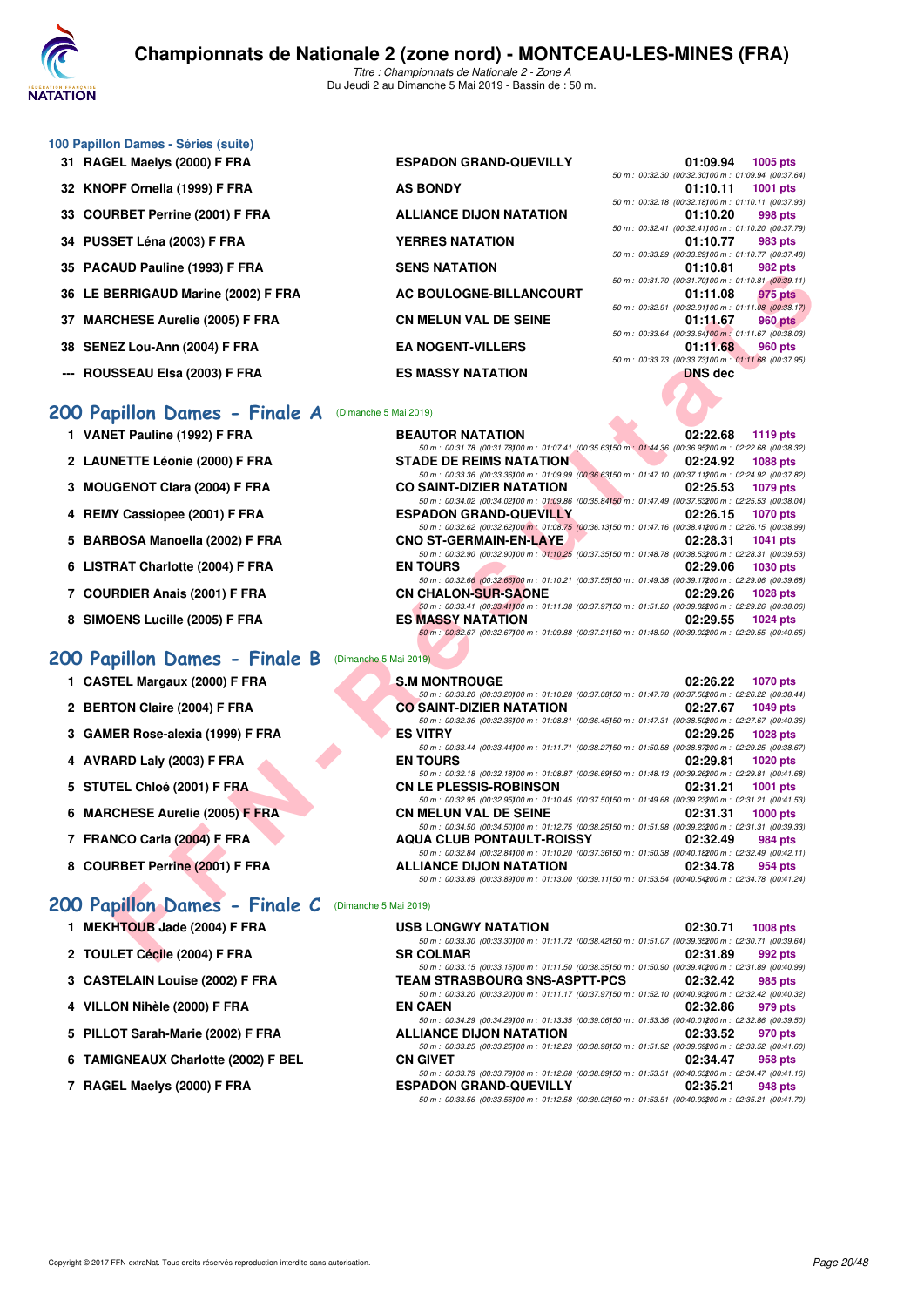

**200 Papillon Dames - Finale C (suite)**

## **Championnats de Nationale 2 (zone nord) - MONTCEAU-LES-MINES (FRA)**

*Titre : Championnats de Nationale 2 - Zone A* Du Jeudi 2 au Dimanche 5 Mai 2019 - Bassin de : 50 m.

|     | 8 OGIER Justine (2002) F FRA                           | <b>CN DOLE &amp; REG</b><br>50 m : 00:33.44 (00:33.44) 00 m : 01:13.52 (00:40.08) 50 m : 01:56.44 (00:42.92200 m : 02:40.41 (00:43.97             | 02:40.41                         | 881 pts         |
|-----|--------------------------------------------------------|---------------------------------------------------------------------------------------------------------------------------------------------------|----------------------------------|-----------------|
|     | 200 Papillon Dames - Séries (Dimanche 5 Mai 2019)      |                                                                                                                                                   |                                  |                 |
|     | 1 VANET Pauline (1992) F FRA                           | <b>BEAUTOR NATATION</b>                                                                                                                           | 02:24.07                         | 1100 $pts$      |
|     | 2 LAUNETTE Léonie (2000) F FRA                         | 50 m : 00:32.67 (00:32.67)00 m : 01:09.08 (00:36.41)50 m : 01:46.06 (00:36.98200 m : 02:24.07 (00:38.01<br><b>STADE DE REIMS NATATION</b>         | 02:26.83                         | 1061 pts        |
|     | 3 REMY Cassiopee (2001) F FRA                          | 50 m : 00:33.93 (00:33.93)00 m : 01:10.84 (00:36.91)50 m : 01:48.85 (00:38.01200 m : 02:26.83 (00:37.98<br><b>ESPADON GRAND-QUEVILLY</b>          | 02:27.04                         | <b>1058 pts</b> |
|     |                                                        | 50 m : 00:32.41 (00:32.41) 00 m : 01:09.42 (00:37.01) 50 m : 01:47.97 (00:38.55200 m : 02:27.04 (00:39.07                                         |                                  |                 |
| 4   | <b>MOUGENOT Clara (2004) F FRA</b>                     | <b>CO SAINT-DIZIER NATATION</b><br>50 m : 00:33.78 (00:33.78) 00 m : 01:10.84 (00:37.06) 50 m : 01:49.66 (00:38.82200 m : 02:28.09 (00:38.43      | 02:28.09                         | $1044$ pts      |
| 5   | SIMOENS Lucille (2005) F FRA                           | <b>ES MASSY NATATION</b><br>50 m : 00:33.43 (00:33.43) 00 m : 01:09.94 (00:36.51) 50 m : 01:49.08 (00:39.14200 m : 02:28.36 (00:39.28             | 02:28.36                         | <b>1040 pts</b> |
|     | 6 COURDIER Anais (2001) F FRA                          | <b>CN CHALON-SUR-SAONE</b><br>50 m : 00:33.79 (00:33.79) 00 m : 01:11.53 (00:37.74) 50 m : 01:50.98 (00:39.45200 m : 02:29.03 (00:38.05           | 02:29.03                         | <b>1031 pts</b> |
|     | <b>BARBOSA Manoella (2002) F FRA</b>                   | <b>CNO ST-GERMAIN-EN-LAYE</b><br>50 m : 00:33.17 (00:33.17) 00 m : 01:10.42 (00:37.25) 50 m : 01:49.75 (00:39.33200 m : 02:29.29 (00:39.54        | 02:29.29                         | 1027 pts        |
|     | 8 LISTRAT Charlotte (2004) F FRA                       | <b>EN TOURS</b><br>50 m : 00:33.58 (00:33.58) 00 m : 01:12.13 (00:38.55) 50 m : 01:51.53 (00:39.40200 m : 02:30.31 (00:38.78                      | 02:30.31                         | 1013 $pts$      |
| 9   | <b>BERTON Claire (2004) F FRA</b>                      | <b>CO SAINT-DIZIER NATATION</b><br>50 m : 00:32.90 (00:32.90) 00 m : 01:09.91 (00:37.01) 50 m : 01:48.94 (00:39.03200 m : 02:30.37 (00:41.43      | 02:30.37                         | 1013 $pts$      |
|     | 10 CASTEL Margaux (2000) F FRA                         | <b>S.M MONTROUGE</b>                                                                                                                              | 02:30.62                         | 1009 pts        |
|     | 11 AVRARD Laly (2003) F FRA                            | 50 m : 00:32.38 (00:32.38) 00 m : 01:09.69 (00:37.31) 50 m : 01:49.52 (00:39.83200 m : 02:30.62 (00:41.10<br><b>EN TOURS</b>                      | 02:31.20                         | 1001 pts        |
|     | 12 STUTEL Chloé (2001) F FRA                           | 50 m : 00:33.28 (00:33.28)00 m : 01:10.83 (00:37.55)50 m : 01:50.75 (00:39.92200 m : 02:31.20 (00:40.45<br><b>CN LE PLESSIS-ROBINSON</b>          | 02:31.58                         | 996 pts         |
|     | 13 ISAERT Louise (2003) F FRA                          | 50 m : 00:32.02 (00:32.02)00 m : 01:08.47 (00:36.45)50 m : 01:48.71 (00:40.24200 m : 02:31.58 (00:42.87<br><b>DUNKERQUE NATATION</b>              | 02:31.89                         | 992 pts         |
|     | 14 FRANCO Carla (2004) F FRA                           | 50 m : 00:34.57 (00:34.57)00 m : 01:11.12 (00:36.55)50 m : 01:50.89 (00:39.77200 m : 02:31.89 (00:41.00<br><b>AQUA CLUB PONTAULT-ROISSY</b>       | 02:32.21                         | 988 pts         |
|     | 15 GAMER Rose-alexia (1999) F FRA                      | 50 m : 00:32.97 (00:32.97)00 m : 01:10.59 (00:37.62)50 m : 01:50.51 (00:39.92200 m : 02:32.21 (00:41.70<br><b>ES VITRY</b>                        | 02:32.34                         | 986 pts         |
|     | 16 COURBET Perrine (2001) F FRA                        | 50 m : 00:30.93 (00:30.93)00 m : 01:07.57 (00:36.64)50 m : 01:48.35 (00:40.78200 m : 02:32.34 (00:43.99<br><b>ALLIANCE DIJON NATATION</b>         | 02:32.71                         |                 |
|     |                                                        | 50 m : 00:33.72 (00:33.72)00 m : 01:11.73 (00:38.01)50 m : 01:51.59 (00:39.86200 m : 02:32.71 (00:41.12                                           |                                  | 981 pts         |
|     | 17 MARCHESE Aurelie (2005) F FRA                       | <b>CN MELUN VAL DE SEINE</b><br>50 m : 00:34.13 (00:34.13) 00 m : 01:12.79 (00:38.66) 50 m : 01:53.38 (00:40.59200 m : 02:33.13 (00:39.75         | 02:33.13                         | 976 pts         |
|     | 18 TAMIGNEAUX Charlotte (2002) F BEL                   | <b>CN GIVET</b><br>50 m : 00:33.66 (00:33.66) 00 m : 01:12.85 (00:39.19) 50 m : 01:52.70 (00:39.85200 m : 02:33.47 (00:40.77                      | 02:33.47                         | 971 pts         |
|     | 19 PILLOT Sarah-Marie (2002) F FRA                     | <b>ALLIANCE DIJON NATATION</b><br>50 m : 00:33.55 (00:33.55)00 m : 01:11.58 (00:38.03)50 m : 01:52.31 (00:40.73200 m : 02:33.50 (00:41.19         | 02:33.50                         | 971 pts         |
|     | 20 CASTELAIN Louise (2002) F FRA                       | <b>TEAM STRASBOURG SNS-ASPTT-PCS</b><br>50 m : 00:33.51 (00:33.51)00 m : 01:11.61 (00:38.10)50 m : 01:52.40 (00:40.79200 m : 02:33.68 (00:41.28   | 02:33.68                         | 968 pts         |
| 21  | <b>MEKHTOUB Jade (2004) F FRA</b>                      | <b>USB LONGWY NATATION</b><br>50 m : 00:33.75 (00:33.75)00 m : 01:12.91 (00:39.16)50 m : 01:53.23 (00:40.32200 m : 02:33.75 (00:40.52             | 02:33.75                         | 967 pts         |
|     | 22 RAGEL Maelys (2000) F FRA                           | <b>ESPADON GRAND-QUEVILLY</b>                                                                                                                     | 02:34.34                         | 960 pts         |
|     | 23 VILLON Nihèle (2000) F FRA                          | 50 m : 00:33.41 (00:33.41)00 m : 01:11.97 (00:38.56)50 m : 01:52.64 (00:40.67200 m : 02:34.34 (00:41.70<br><b>EN CAEN</b>                         | 02:34.67                         | 955 pts         |
|     | 24 CRISTINI Marie (2002) F FRA                         | 50 m : 00:34.27 (00:34.27) 00 m : 01:13.18 (00:38.91) 50 m : 01:54.19 (00:41.01200 m : 02:34.67 (00:40.48<br><b>OLYMPIQUE LA GARENNE-COLOMBES</b> | 02:34.86                         | 953 pts         |
|     | 25 TOULET Cécile (2004) F FRA                          | 50 m : 00:33.56 (00:33.56) 00 m : 01:12.21 (00:38.65) 50 m : 01:53.03 (00:40.82200 m : 02:34.86 (00:41.83<br><b>SR COLMAR</b>                     | 02:35.53                         | 944 pts         |
|     | 26 OGIER Justine (2002) F FRA                          | 50 m : 00:33.74 (00:33.74) 00 m : 01:12.51 (00:38.77) 50 m : 01:53.09 (00:40.58200 m : 02:35.53 (00:42.44<br><b>CN DOLE &amp; REG</b>             | 02:35.68                         | 942 pts         |
| 27  | PELLIER Claire (2000) F FRA                            | 50 m : 00:33.35 (00:33.35)00 m : 01:12.55 (00:39.20)50 m : 01:54.30 (00:41.75200 m : 02:35.68 (00:41.38<br><b>CN MELUN VAL DE SEINE</b>           | 02:35.94                         | 939 pts         |
| 28  | SENEZ Lou-Ann (2004) F FRA                             | 50 m : 00:34.27 (00:34.27) 00 m : 01:13.99 (00:39.72) 50 m : 01:54.47 (00:40.48200 m : 02:35.94 (00:41.47<br><b>EA NOGENT-VILLERS</b>             | 02:38.07                         | 911 pts         |
|     |                                                        | 50 m : 00:34.29 (00:34.29) 00 m : 01:13.15 (00:38.86) 50 m : 01:55.44 (00:42.29200 m : 02:38.07 (00:42.63                                         |                                  |                 |
| 29  | PUSSET Léna (2003) F FRA                               | <b>YERRES NATATION</b><br>50 m : 00:34.67 (00:34.67) 00 m : 01:14.49 (00:39.82) 50 m : 01:56.98 (00:42.49200 m : 02:41.96 (00:44.98               | 02:41.96                         | 862 pts         |
| 30  | CAISEZ Oceane (2003) F FRA                             | ALLIANCE DIJON NATATION<br>50 m : 00:33.32 (00:33.32)00 m : 01:14.41 (00:41.09)50 m : 01:57.91 (00:43.50200 m : 02:44.10 (00:46.19                | 02:44.10                         | 835 pts         |
| 31. | LE BERRIGAUD Marine (2002) F FRA                       | AC BOULOGNE-BILLANCOURT<br>50 m : 00:34.55 (00:34.55) 00 m : 01:15.36 (00:40.81) 50 m : 02:00.07 (00:44.71200 m : 02:45.39 (00:45.32              | 02:45.39                         | 819 pts         |
| --- | ROUSSEAU Elsa (2003) F FRA<br>DOHEN Elise (2003) F FRA | <b>ES MASSY NATATION</b><br><b>DUNKERQUE NATATION</b>                                                                                             | <b>DNS dec</b><br><b>DNS dec</b> |                 |
|     |                                                        |                                                                                                                                                   |                                  |                 |

## **[200 4 Nages Dames - Finale A](http://www.ffnatation.fr/webffn/resultats.php?idact=nat&go=epr&idcpt=59365&idepr=41)** (Dimanche 5 Mai 2019)

| 00 Papillon Dames - Séries (Dimanche 5 Mai 2019) |                                                                                                                                                                             |         |
|--------------------------------------------------|-----------------------------------------------------------------------------------------------------------------------------------------------------------------------------|---------|
| 1 VANET Pauline (1992) F FRA                     | 02:24.07<br><b>BEAUTOR NATATION</b><br>1100 pts                                                                                                                             |         |
| 2 LAUNETTE Léonie (2000) F FRA                   | 50 m : 00:32.67 (00:32.67) 00 m : 01:09.08 (00:36.41) 50 m : 01:46.06 (00:36.98200 m : 02:24.07 (00:38.01)<br><b>STADE DE REIMS NATATION</b><br>02:26.83<br><b>1061 pts</b> |         |
| 3 REMY Cassiopee (2001) F FRA                    | 50 m : 00:33.93 (00:33.93) 00 m : 01:10.84 (00:36.91) 50 m : 01:48.85 (00:38.01200 m : 02:26.83 (00:37.98)<br><b>ESPADON GRAND-QUEVILLY</b><br>02:27.04<br><b>1058 pts</b>  |         |
| 4 MOUGENOT Clara (2004) F FRA                    | 50 m : 00:32.41 (00:32.41) 00 m : 01:09.42 (00:37.01) 50 m : 01:47.97 (00:38.55200 m : 02:27.04 (00:39.07)<br><b>CO SAINT-DIZIER NATATION</b><br>02:28.09<br>1044 pts       |         |
| 5 SIMOENS Lucille (2005) F FRA                   | 50 m : 00:33.78 (00:33.78)00 m : 01:10.84 (00:37.06)50 m : 01:49.66 (00:38.82200 m : 02:28.09 (00:38.43)<br><b>ES MASSY NATATION</b><br>02:28.36<br><b>1040 pts</b>         |         |
| 6 COURDIER Anais (2001) F FRA                    | 50 m: 00:33.43 (00:33.43) 00 m: 01:09.94 (00:36.51) 50 m: 01:49.08 (00:39.14200 m: 02:28.36 (00:39.28)<br><b>CN CHALON-SUR-SAONE</b><br>02:29.03<br>1031 pts                |         |
| 7 BARBOSA Manoella (2002) F FRA                  | 50 m : 00:33.79 (00:33.79) 00 m : 01:11.53 (00:37.74) 50 m : 01:50.98 (00:39.45200 m : 02:29.03 (00:38.05)<br><b>CNO ST-GERMAIN-EN-LAYE</b><br>02:29.29<br><b>1027 pts</b>  |         |
| 8 LISTRAT Charlotte (2004) F FRA                 | 50 m : 00:33.17 (00:33.17) 00 m : 01:10.42 (00:37.25) 50 m : 01:49.75 (00:39.33200 m : 02:29.29 (00:39.54)<br><b>EN TOURS</b><br>02:30.31<br>1013 pts                       |         |
| 9 BERTON Claire (2004) F FRA                     | 50 m : 00:33.58 (00:33.58) 00 m : 01:12.13 (00:38.55) 50 m : 01:51.53 (00:39.40200 m : 02:30.31 (00:38.78)<br><b>CO SAINT-DIZIER NATATION</b><br>02:30.37<br>1013 pts       |         |
| 10 CASTEL Margaux (2000) F FRA                   | 50 m : 00:32.90 (00:32.90) 00 m : 01:09.91 (00:37.01) 50 m : 01:48.94 (00:39.03200 m : 02:30.37 (00:41.43)<br><b>S.M MONTROUGE</b><br>02:30.62<br>1009 pts                  |         |
|                                                  | 50 m : 00:32.38 (00:32.38)00 m : 01:09.69 (00:37.31)50 m : 01:49.52 (00:39.83200 m : 02:30.62 (00:41.10)                                                                    |         |
| 11 AVRARD Laly (2003) F FRA                      | <b>EN TOURS</b><br>02:31.20<br><b>1001 pts</b><br>50 m : 00:33.28 (00:33.28) 00 m : 01:10.83 (00:37.55) 50 m : 01:50.75 (00:39.92200 m : 02:31.20 (00:40.45)                |         |
| 12 STUTEL Chloé (2001) F FRA                     | <b>CN LE PLESSIS-ROBINSON</b><br>02:31.58                                                                                                                                   | 996 pts |
| 13 ISAERT Louise (2003) F FRA                    | 50 m : 00:32.02 (00:32.02)00 m : 01:08.47 (00:36.45)50 m : 01:48.71 (00:40.24200 m : 02:31.58 (00:42.87)<br><b>DUNKERQUE NATATION</b><br>02:31.89                           | 992 pts |
|                                                  | 50 m : 00:34.57 (00:34.57)00 m : 01:11.12 (00:36.55)50 m : 01:50.89 (00:39.77200 m : 02:31.89 (00:41.00)                                                                    |         |
| 14 FRANCO Carla (2004) F FRA                     | <b>AQUA CLUB PONTAULT-ROISSY</b><br>02:32.21<br>50 m : 00:32.97 (00:32.97)00 m : 01:10.59 (00:37.62)50 m : 01:50.51 (00:39.92200 m : 02:32.21 (00:41.70)                    | 988 pts |
| 15 GAMER Rose-alexia (1999) F FRA                | <b>ES VITRY</b><br>02:32.34                                                                                                                                                 | 986 pts |
| 16 COURBET Perrine (2001) F FRA                  | 50 m : 00:30.93 (00:30.93100 m : 01:07.57 (00:36.64150 m : 01:48.35 (00:40.78200 m : 02:32.34 (00:43.99)<br><b>ALLIANCE DIJON NATATION</b><br>02:32.71                      | 981 pts |
| 17 MARCHESE Aurelie (2005) F FRA                 | 50 m : 00:33.72 (00:33.72) 00 m : 01:11.73 (00:38.01) 50 m : 01:51.59 (00:39.86200 m : 02:32.71 (00:41.12)<br><b>CN MELUN VAL DE SEINE</b><br>02:33.13                      | 976 pts |
| 18 TAMIGNEAUX Charlotte (2002) F BEL             | 50 m : 00:34.13 (00:34.13) 00 m : 01:12.79 (00:38.66) 50 m : 01:53.38 (00:40.59200 m : 02:33.13 (00:39.75)<br><b>CN GIVET</b><br>02:33.47                                   | 971 pts |
| 19 PILLOT Sarah-Marie (2002) F FRA               | 50 m : 00:33.66 (00:33.66) 00 m : 01:12.85 (00:39.19) 50 m : 01:52.70 (00:39.85200 m : 02:33.47 (00:40.77)<br><b>ALLIANCE DIJON NATATION</b><br>02:33.50                    | 971 pts |
|                                                  | 50 m : 00:33.55 (00:33.55) 00 m : 01:11.58 (00:38.03) 50 m : 01:52.31 (00:40.73200 m : 02:33.50 (00:41.19)                                                                  |         |
| 20   CASTELAIN Louise (2002) F FRA               | <b>TEAM STRASBOURG SNS-ASPTT-PCS</b><br>02:33.68<br>50 m : 00:33.51 (00:33.51) 00 m : 01:11.61 (00:38.10) 50 m : 01:52.40 (00:40.79200 m : 02:33.68 (00:41.28)              | 968 pts |
| 21 MEKHTOUB Jade (2004) F FRA                    | <b>USB LONGWY NATATION</b><br>02:33.75                                                                                                                                      | 967 pts |
| 22 RAGEL Maelys (2000) F FRA                     | 50 m : 00:33.75 (00:33.75) 00 m : 01:12.91 (00:39.16) 50 m : 01:53.23 (00:40.32200 m : 02:33.75 (00:40.52)<br><b>ESPADON GRAND-QUEVILLY</b><br>02:34.34                     | 960 pts |
|                                                  | 50 m : 00:33.41 (00:33.41) 00 m : 01:11.97 (00:38.56) 50 m : 01:52.64 (00:40.67200 m : 02:34.34 (00:41.70)                                                                  |         |
| 23 VILLON Nihèle (2000) F FRA                    | <b>EN CAEN</b><br>02:34.67<br>50 m : 00:34.27 (00:34.27) 00 m : 01:13.18 (00:38.91) 50 m : 01:54.19 (00:41.01200 m : 02:34.67 (00:40.48)                                    | 955 pts |
| 24 CRISTINI Marie (2002) F FRA                   | <b>OLYMPIQUE LA GARENNE-COLOMBES</b><br>02:34.86                                                                                                                            | 953 pts |
| 25 TOULET Cécile (2004) F FRA                    | 50 m : 00:33.56 (00:33.56) 00 m : 01:12.21 (00:38.65) 50 m : 01:53.03 (00:40.82200 m : 02:34.86 (00:41.83)<br><b>SR COLMAR</b><br>02:35.53                                  | 944 pts |
| 26 OGIER Justine (2002) F FRA                    | 50 m : 00:33.74 (00:33.74) 00 m : 01:12.51 (00:38.77) 50 m : 01:53.09 (00:40.58200 m : 02:35.53 (00:42.44)<br>02:35.68<br><b>CN DOLE &amp; REG</b>                          | 942 pts |
| 27 PELLIER Claire (2000) F FRA                   | 50 m : 00:33.35 (00:33.35) 00 m : 01:12.55 (00:39.20) 50 m : 01:54.30 (00:41.75200 m : 02:35.68 (00:41.38)<br><b>CN MELUN VAL DE SEINE</b><br>02:35.94                      |         |
|                                                  | 50 m : 00:34.27 (00:34.27) 00 m : 01:13.99 (00:39.72) 50 m : 01:54.47 (00:40.48200 m : 02:35.94 (00:41.47)                                                                  | 939 pts |
| 28 SENEZ Lou-Ann (2004) F FRA                    | <b>EA NOGENT-VILLERS</b><br>02:38.07<br>50 m : 00:34.29 (00:34.29) 00 m : 01:13.15 (00:38.86) 50 m : 01:55.44 (00:42.29200 m : 02:38.07 (00:42.63)                          | 911 pts |
| 29 PUSSET Léna (2003) F FRA                      | <b>YERRES NATATION</b><br>02:41.96<br>50 m : 00:34.67 (00:34.67) 00 m : 01:14.49 (00:39.82) 50 m : 01:56.98 (00:42.49200 m : 02:41.96 (00:44.98)                            | 862 pts |
| 30 CAISEZ Oceane (2003) F FRA                    | ALLIANCE DIJON NATATION<br>02:44.10                                                                                                                                         | 835 pts |
| 31 LE BERRIGAUD Marine (2002) F FRA              | 50 m : 00:33.32 (00:33.32) 00 m : 01:14.41 (00:41.09) 50 m : 01:57.91 (00:43.50200 m : 02:44.10 (00:46.19)<br>AC BOULOGNE-BILLANCOURT<br>02:45.39                           | 819 pts |
| --- ROUSSEAU Elsa (2003) F FRA                   | 50 m : 00:34.55 (00:34.55) 00 m : 01:15.36 (00:40.81) 50 m : 02:00.07 (00:44.71200 m : 02:45.39 (00:45.32)<br><b>ES MASSY NATATION</b><br><b>DNS dec</b>                    |         |

**1 SUQUET Emmie (2005) F FRA CN VOUZIERS 02:26.06 1096 pts** *50 m : 00:31.61 (00:31.61)100 m : 01:07.14 (00:35.53)150 m : 01:53.27 (00:46.13)200 m : 02:26.06 (00:32.79)*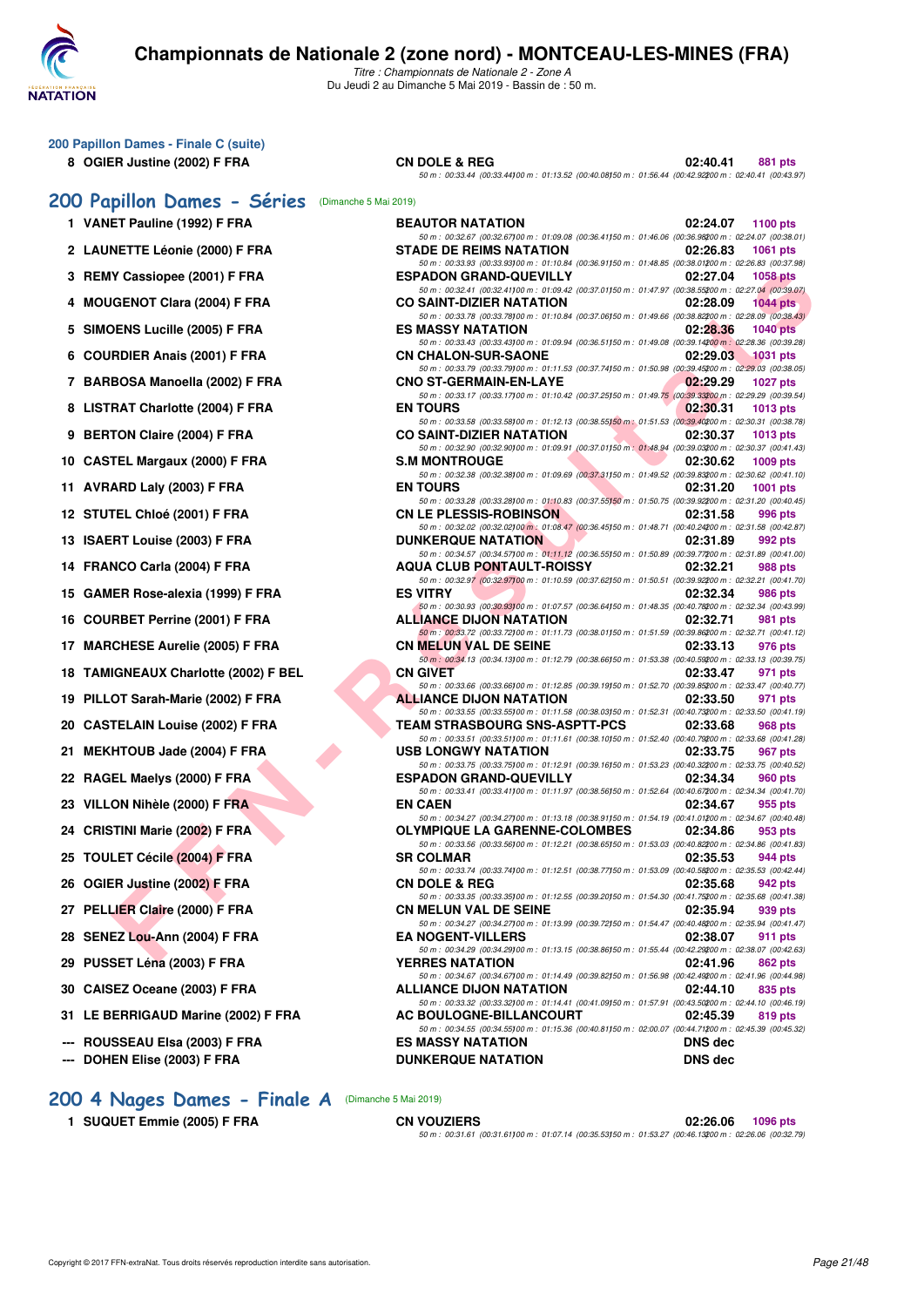

*Titre : Championnats de Nationale 2 - Zone A* Du Jeudi 2 au Dimanche 5 Mai 2019 - Bassin de : 50 m.

| 200 4 Nages Dames - Finale A (suite) |  |  |
|--------------------------------------|--|--|
|--------------------------------------|--|--|

- 2 GRANDJEAN Juline (2001) F FRA
- **3 DOHEN Elise (2003) F FRA**
- **4 SAMMOUD Asma (1993) F TUN**
- **5 LEGENDRE Aubane (2002) F FRA**
- **6 RODRIGUES Chloé (2003) F FRA**
- 7 MAUPOUX Nina (2004) F FRA
- **8 SALEM Lindsey (2003) F FRA**

#### **[200 4 Nages Dames - Finale B](http://www.ffnatation.fr/webffn/resultats.php?idact=nat&go=epr&idcpt=59365&idepr=41)** (Dimanche 5 Mai 2019)

- **1 BARBOUCH Inès (2001) F TUN**
- 2 GEORGES Sarah (2001) F FRA
- **3 DAUVIN Pauline (2000) F FRA**
- **3 LAITHIER Eva (2001) F FRA**
- **5 BOBIN Yelena (2002) F FRA**
- **6 SEVERYNS Alix (2003) F FRA**
- **7 BIGOT Clémence (2001) F FRA**
- 8 GERVAIS Anneline (2002) F FRA

#### **[200 4 Nages Dames - Finale C](http://www.ffnatation.fr/webffn/resultats.php?idact=nat&go=epr&idcpt=59365&idepr=41)** (Dimanche 5 Mai 2019)

- **1 HERLEM Mathilde (2005) F FRA**
- 2 LABEQUE Carla (2001) F FRA
- **3 LENGLET Nolwenn (2002) F FRA**
- **4 ANDRIEU Nathalie (2002) F FRA**
- 5 FREMOND Kenza (2004) F FRA
- **6 DELACROIX Ines (2003) F FRA**
- **7 BARRIER Clara (2001) F FRA**
- **8 DEBARD Pauline (2000) F FRA**

#### **[200 4 Nages Dames - Séries](http://www.ffnatation.fr/webffn/resultats.php?idact=nat&go=epr&idcpt=59365&idepr=41)** (Dimanche 5 Mai 2019)

- **1 MAUPOUX Nina (2004) F FRA CN VIRY-CHÂTILLON 02:28.07 1069 pts**
- **2 GRANDJEAN Juline (2001) F FRA TROYES ON 02:28.42 1064 pts**
- **3 DOHEN Elise (2003) F FRA**
- **4 SUQUET Emmie (2005) F FRA CN VOUZIERS 02:29.45 1050 pts**
- **5 LEGENDRE Aubane (2002) F FRA CNM DIEPPE 02:29.69 1047 pts**
- **6 SALEM Lindsey (2003) F FRA JEANNE D'ARC DRANCY 02:29.94 1043 pts**
- **7 SAMMOUD Asma (1993) F TUN STADE DE REIMS NATATION 02:30.41 1037 pts**
- **8 RODRIGUES Chloé (2003) F FRA**
- **9 BARBOUCH Inès (2001) F TUN**

| TROYES ON                                                                                              | 02:26.66 1088 pts |  |
|--------------------------------------------------------------------------------------------------------|-------------------|--|
| 50 m: 00:31.60 (00:31.60) 00 m: 01:09.86 (00:38.26) 50 m: 01:53.69 (00:43.83200 m: 02:26.66 (00:32.97) |                   |  |
| DUNKERQUE NATATION                                                                                     | 02:27.50 1076 pts |  |
| 50 m: 00:32.35 (00:32.35) 00 m: 01:10.86 (00:38.51) 50 m: 01:53.67 (00:42.81200 m: 02:27.50 (00:33.83) |                   |  |
| STADE DE REIMS NATATION                                                                                | 02:28.21 1067 pts |  |
| 50 m: 00:32.21 (00:32.21100 m: 01:11.29 (00:39.08150 m: 01:54.30 (00:43.01200 m: 02:28.21 (00:33.91)   |                   |  |
| CNM DIEPPE                                                                                             | 02:28.61 1061 pts |  |
| 50 m: 00:32.29 (00:32.29) 00 m: 01:11.63 (00:39.34) 50 m: 01:55.56 (00:43.93200 m: 02:28.61 (00:33.05) |                   |  |
| ES VITRY                                                                                               | 02:28.73 1060 pts |  |
| 50 m: 00:31.34 (00:31.34) 00 m: 01:08.42 (00:37.08) 50 m: 01:54.32 (00:45.90200 m: 02:28.73 (00:34.41) |                   |  |
| CN VIRY-CHÂTILLON                                                                                      | 02:29.22 1053 pts |  |
| 50 m: 00:31.76 (00:31.76)00 m: 01:10.14 (00:38.38)50 m: 01:53.65 (00:43.51200 m: 02:29.22 (00:35.57)   |                   |  |
| <b>JEANNE D'ARC DRANCY</b>                                                                             | 02:31.95 1016 pts |  |
| 50 m: 00:31.77 (00:31.77) 00 m: 01:10.73 (00:38.96) 50 m: 01:56.80 (00:46.07200 m: 02:31.95 (00:35.15) |                   |  |
|                                                                                                        |                   |  |

| <b>NIGULO UNIUT (2003) F FRA</b>             | <b>UZ.ZO.IJ IUUU DIS</b>                                                                                                                     |                 |
|----------------------------------------------|----------------------------------------------------------------------------------------------------------------------------------------------|-----------------|
| POUX Nina (2004) F FRA                       | 50 m: 00:31.34 (00:31.34)00 m: 01:08.42 (00:37.08)50 m: 01:54.32 (00:45.90200 m: 02:28.73 (00:34.41)<br>CN VIRY-CHATILLON<br>02:29.22        | $1053$ pts      |
|                                              | 50 m: 00:31.76 (00:31.76) 00 m: 01:10.14 (00:38.38) 50 m: 01:53.65 (00:43.51200 m: 02:29.22 (00:35.57)                                       |                 |
| EM Lindsey (2003) F FRA                      | <b>JEANNE D'ARC DRANCY</b><br>02:31.95                                                                                                       | 1016 $pts$      |
|                                              | 50 m : 00:31.77 (00:31.77) 00 m : 01:10.73 (00:38.96) 50 m : 01:56.80 (00:46.07200 m : 02:31.95 (00:35.15)                                   |                 |
|                                              |                                                                                                                                              |                 |
| Nages Dames - Finale B (Dimanche 5 Mai 2019) |                                                                                                                                              |                 |
| BOUCH Inès (2001) F TUN                      | <b>ES VITRY</b><br>02:28.51                                                                                                                  | 1063 pts        |
|                                              | 50 m : 00:30.45 (00:30.45) 00 m : 01:07.30 (00:36.85) 50 m : 01:53.11 (00:45.81200 m : 02:28.51 (00:35.40)                                   |                 |
| RGES Sarah (2001) F FRA                      | <b>AQUATIC CLUB BOURGES</b><br>02:30.12                                                                                                      | <b>1041 pts</b> |
|                                              | 50 m : 00:31.45 (00:31.45)00 m : 01:10.70 (00:39.25)50 m : 01:57.19 (00:46.49200 m : 02:30.12 (00:32.93)                                     |                 |
| VIN Pauline (2000) F FRA                     | <b>EN CAEN</b><br>02:30.57                                                                                                                   | <b>1035 pts</b> |
|                                              | 50 m : 00:32.36 (00:32.36) 00 m : 01:12.19 (00:39.83) 50 m : 01:57.25 (00:45.06200 m : 02:30.57 (00:33.32)                                   |                 |
| HIER Eva (2001) F FRA                        | <b>BLANC-MESNIL S.N</b><br>02:30.57                                                                                                          | <b>1035 pts</b> |
|                                              | 50 m : 00:31.83 (00:31.83)00 m : 01:08.05 (00:36.22)50 m : 01:55.47 (00:47.42200 m : 02:30.57 (00:35.10)                                     |                 |
| IN Yelena (2002) F FRA                       | <b>CN LE HAVRE</b><br>02:31.78<br>50 m : 00:33.22 (00:33.22) 00 m : 01:10.32 (00:37.10) 50 m : 01:57.25 (00:46.93200 m : 02:31.78 (00:34.53) | <b>1018 pts</b> |
| <b>ERYNS Alix (2003) F FRA</b>               | <b>CLUB DES NAGEURS DE PARIS</b><br>02:32.75                                                                                                 | 1005 pts        |
|                                              | 50 m : 00:32.96 (00:32.96)00 m : 01:14.54 (00:41.58)50 m : 01:57.50 (00:42.96200 m : 02:32.75 (00:35.25)                                     |                 |
| <b>DT Clémence (2001) F FRA</b>              | <b>AMIENS METROPOLE NAT.</b><br>02:32.93                                                                                                     | <b>1003 pts</b> |
|                                              | 50 m : 00:31.42 (00:31.42) 00 m : 01:12.60 (00:41.18) 50 m : 01:57.37 (00:44.77200 m : 02:32.93 (00:35.56)                                   |                 |
| VAIS Anneline (2002) F FRA                   | <b>CN DOLE &amp; REG</b><br>02:33.72                                                                                                         | 993 pts         |
|                                              | 50 m : 00:33.19 (00:33.19) 00 m : 01:13.79 (00:40.60) 50 m : 01:59.60 (00:45.81200 m : 02:33.72 (00:34.12)                                   |                 |
|                                              |                                                                                                                                              |                 |
| Nages Dames - Finale <i>C</i>                | (Dimanche 5 Mai 2019)                                                                                                                        |                 |
| LEM Mathilde (2005) F FRA                    | <b>DUNKERQUE NATATION</b><br>02:30.49                                                                                                        | <b>1036 pts</b> |
|                                              | 50 m : 00:33.32 (00:33.32) 00 m : 01:11.74 (00:38.42) 50 m : 01:55.51 (00:43.77200 m : 02:30.49 (00:34.98)                                   |                 |
| EQUE Carla (2001) F FRA                      | <b>AQUATIC CLUB BOURGES</b><br>02:31.23                                                                                                      | <b>1026 pts</b> |
|                                              | 50 m : 00:32.39 (00:32.39) 00 m : 01:10.19 (00:37.80) 50 m : 01:55.08 (00:44.89200 m : 02:31.23 (00:36.15)                                   |                 |
| GLET Nolwenn (2002) F FRA                    | ES MASSY NATATION<br>02:32.13                                                                                                                | <b>1014 pts</b> |
|                                              | 50 m : 00:32.68 (00:32.68)00 m : 01:12.11 (00:39.43)50 m : 01:57.50 (00:45.39200 m : 02:32.13 (00:34.63)                                     |                 |
| RIEU Nathalie (2002) F FRA                   | <b>DUNKERQUE NATATION</b><br>02:32.18                                                                                                        | $1013$ pts      |
|                                              | 50 m : 00:32.75 (00:32.75) 00 m : 01:13.34 (00:40.59) 50 m : 01:56.63 (00:43.29200 m : 02:32.18 (00:35.55)                                   |                 |
| MOND Kenza (2004) F FRA                      | <b>CN COUTANCES</b><br>02:32.33                                                                                                              | <b>1011 pts</b> |
|                                              | 50 m: 00:32.95 (00:32.95)00 m: 01:11.33 (00:38.38)50 m: 01:57.61 (00:46.28200 m: 02:32.33 (00:34.72)                                         |                 |
| <b>ACROIX Ines (2003) F FRA</b>              | <b>CNP DE SAINT-LO</b><br>02:33.08                                                                                                           | <b>1001 pts</b> |
|                                              | 50 m : 00:32.83 (00:32.83) 00 m : 01:12.24 (00:39.41) 50 m : 01:57.13 (00:44.89200 m : 02:33.08 (00:35.95)                                   |                 |
| RIER Clara (2001) F FRA                      | <b>BOIS-COLOMBES SPORT</b><br>02:35.12                                                                                                       | 974 pts         |
|                                              | 50 m : 00:31.97 (00:31.97)00 m : 01:13.47 (00:41.50)50 m : 01:57.93 (00:44.46200 m : 02:35.12 (00:37.19)                                     |                 |
| ARD Pauline (2000) F FRA                     | <b>CN NEVERS</b><br>02:35.73                                                                                                                 | 966 pts         |
|                                              | 50 m : 00:33.24 (00:33.24)00 m : 01:12.38 (00:39.14)50 m : 01:59.97 (00:47.59200 m : 02:35.73 (00:35.76)                                     |                 |
| Nages Dames - Séries (Dimanche 5 Mai 2019)   |                                                                                                                                              |                 |
|                                              |                                                                                                                                              |                 |
| POUX Nina (2004) F FRA                       | <b>CN VIRY-CHÂTILLON</b><br>02:28.07                                                                                                         | 1069 pts        |
|                                              | 50 m : 00:32.01 (00:32.01100 m : 01:10.56 (00:38.55150 m : 01:53.78 (00:43.22200 m : 02:28.07 (00:34.29)                                     |                 |
| NDJEAN Juline (2001) F FRA                   | <b>TROYES ON</b><br>02:28.42                                                                                                                 | <b>1064 pts</b> |
|                                              | 50 m : 00:32.04 (00:32.04)00 m : 01:10.70 (00:38.66)50 m : 01:54.56 (00:43.86200 m : 02:28.42 (00:33.86)                                     |                 |
| <b>EN Elise (2003) F FRA</b>                 | <b>DUNKERQUE NATATION</b><br>02:29.25                                                                                                        | 1053 pts        |
|                                              | 50 m : 00:31.82 (00:31.82)00 m : 01:11.27 (00:39.45)50 m : 01:54.50 (00:43.23200 m : 02:29.25 (00:34.75)                                     |                 |
| UET Emmie (2005) F FRA                       | <b>CN VOUZIERS</b><br>02:29.45                                                                                                               | 1050 pts        |

| <b>DUNKERQUE NATATION</b>                                                                                  | 02:30.49 1036 pts    |  |
|------------------------------------------------------------------------------------------------------------|----------------------|--|
| 50 m : 00:33.32 (00:33.32) 00 m : 01:11.74 (00:38.42) 50 m : 01:55.51 (00:43.77200 m : 02:30.49 (00:34.98) |                      |  |
| <b>AQUATIC CLUB BOURGES</b>                                                                                | 02:31.23<br>1026 pts |  |
| 50 m : 00:32.39 (00:32.39) 00 m : 01:10.19 (00:37.80) 50 m : 01:55.08 (00:44.89200 m : 02:31.23 (00:36.15) |                      |  |
| ES MASSY NATATION                                                                                          | 02:32.13 1014 pts    |  |
| 50 m: 00:32.68 (00:32.68) 00 m: 01:12.11 (00:39.43) 50 m: 01:57.50 (00:45.39200 m: 02:32.13 (00:34.63)     |                      |  |
| <b>DUNKERQUE NATATION</b>                                                                                  | 02:32.18 1013 pts    |  |
| 50 m: 00:32.75 (00:32.75)00 m: 01:13.34 (00:40.59)50 m: 01:56.63 (00:43.29200 m: 02:32.18 (00:35.55)       |                      |  |
| <b>CN COUTANCES</b>                                                                                        | 02:32.33 1011 pts    |  |
| 50 m: 00:32.95 (00:32.95100 m: 01:11.33 (00:38.38150 m: 01:57.61 (00:46.28200 m: 02:32.33 (00:34.72)       |                      |  |
| <b>CNP DE SAINT-LO</b>                                                                                     | 02:33.08<br>1001 pts |  |
| 50 m: 00:32.83 (00:32.83) 00 m: 01:12.24 (00:39.41) 50 m: 01:57.13 (00:44.89200 m: 02:33.08 (00:35.95)     |                      |  |
| <b>BOIS-COLOMBES SPORT</b>                                                                                 | 02:35.12 974 pts     |  |
| 50 m: 00:31.97 (00:31.97100 m: 01:13.47 (00:41.50150 m: 01:57.93 (00:44.46200 m: 02:35.12 (00:37.19)       |                      |  |
| <b>CN NEVERS</b>                                                                                           | 02:35.73<br>966 pts  |  |
| 50 m : 00:33.24 (00:33.24) 00 m : 01:12.38 (00:39.14) 50 m : 01:59.97 (00:47.59200 m : 02:35.73 (00:35.76) |                      |  |

*50 m : 00:32.25 (00:32.25)100 m : 01:12.36 (00:40.11)150 m : 01:56.15 (00:43.79)200 m : 02:29.69 (00:33.54)*

*50 m : 00:32.55 (00:32.55)100 m : 01:10.25 (00:37.70)150 m : 01:55.95 (00:45.70)200 m : 02:29.94 (00:33.99)*

*50 m : 00:30.38 (00:30.38)100 m : 01:07.20 (00:36.82)150 m : 01:54.47 (00:47.27)200 m : 02:30.53 (00:36.06)*

*50 m : 00:31.30 (00:31.30)100 m : 01:08.61 (00:37.31)150 m : 01:54.54 (00:45.93)200 m : 02:29.45 (00:34.91)*

50 m : 00:32.46 (00:32.46)00 m : 01:11.39 (00:38.93)50 m : 01:55.79 (00:44.40200 m : 02:30.41 (00:34.62)<br>ES VITRY 02:30.52 1035 pts

*50 m : 00:30.59 (00:30.59)00 m : 01:09.07 (00:38.48)50 m : 01:55.41 (00:46.34200 m : 02:30.52 (00:35.11)*<br>**ES VITRY (02:30.53 10:35 pts**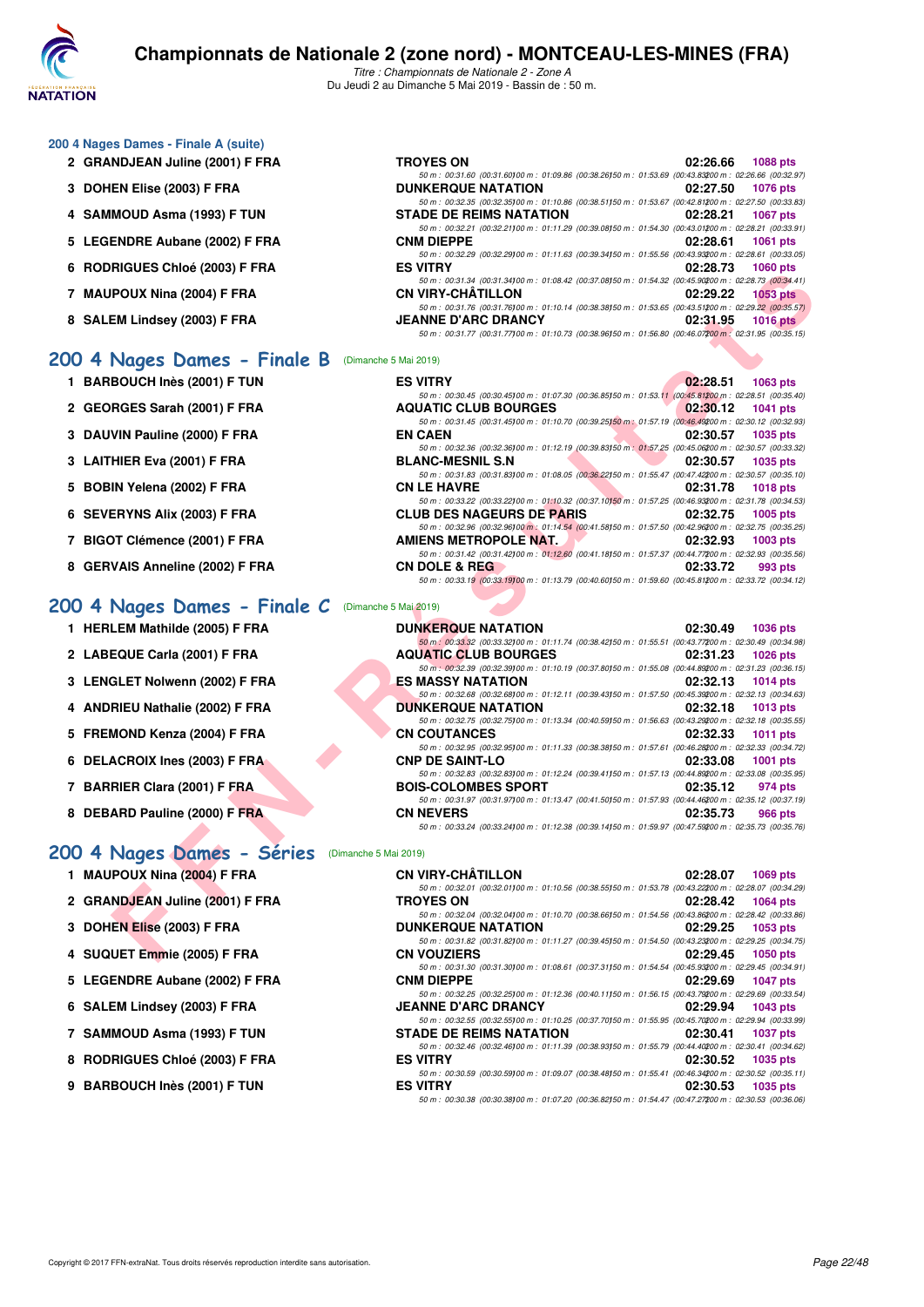

*Titre : Championnats de Nationale 2 - Zone A* Du Jeudi 2 au Dimanche 5 Mai 2019 - Bassin de : 50 m.

| 200 4 Nages Dames - Séries (suite)      |                                                                                                                                        |                             |
|-----------------------------------------|----------------------------------------------------------------------------------------------------------------------------------------|-----------------------------|
| 10 DAUVIN Pauline (2000) F FRA          | <b>EN CAEN</b>                                                                                                                         | 02:30.76<br>1032 pts        |
|                                         | 50 m: 00:32.17 (00:32.17) 00 m: 01:11.09 (00:38.92) 50 m: 01:56.95 (00:45.86200 m: 02:30.76 (00:33.81)                                 |                             |
| 11 GEORGES Sarah (2001) F FRA           | <b>AQUATIC CLUB BOURGES</b>                                                                                                            | 02:30.87<br><b>1031 pts</b> |
|                                         | 50 m: 00:31.50 (00:31.50) 00 m: 01:10.27 (00:38.77) 50 m: 01:56.64 (00:46.37200 m: 02:30.87 (00:34.23)                                 |                             |
| 12 KOENIG Amélie (2002) F FRA           | <b>SN METZ</b>                                                                                                                         | 02:31.62<br><b>1021 pts</b> |
|                                         | 50 m : 00:31.44 (00:31.44) 00 m : 01:12.33 (00:40.89) 50 m : 01:55.65 (00:43.32200 m : 02:31.62 (00:35.97)                             |                             |
| 13 SEVERYNS Alix (2003) F FRA           | <b>CLUB DES NAGEURS DE PARIS</b>                                                                                                       | 02:31.67<br>1020 pts        |
|                                         | 50 m: 00:31.91 (00:31.91)00 m: 01:13.99 (00:42.08)50 m: 01:56.19 (00:42.20200 m: 02:31.67 (00:35.48)                                   |                             |
| 14 BIGOT Clémence (2001) F FRA          | AMIENS METROPOLE NAT.                                                                                                                  | 02:31.81<br><b>1018 pts</b> |
|                                         | 50 m : 00:31.69 (00:31.69) 00 m : 01:11.77 (00:40.08) 50 m : 01:56.76 (00:44.99200 m : 02:31.81 (00:35.05)                             |                             |
| 15 GERVAIS Anneline (2002) F FRA        | <b>CN DOLE &amp; REG</b><br>50 m: 00:32.91 (00:32.91100 m: 01:12.86 (00:39.95150 m: 01:57.38 (00:44.52200 m: 02:31.82 (00:34.44)       | 02:31.82<br>$1018$ pts      |
| 16 LAITHIER Eva (2001) F FRA            | <b>BLANC-MESNIL S.N</b>                                                                                                                | 02:31.88                    |
|                                         | 50 m: 00:32.74 (00:32.74)00 m: 01:09.12 (00:36.38)50 m: 01:56.25 (00:47.13200 m: 02:31.88 (00:35.63)                                   | <b>1017 pts</b>             |
| 17 MEGHEZ Mathilde (2003) F FRA         | <b>SN METZ</b>                                                                                                                         | 02:31.93<br><b>1016 pts</b> |
|                                         | 50 m: 00:32.03 (00:32.03) 00 m: 01:11.52 (00:39.49) 50 m: 01:54.55 (00:43.03200 m: 02:31.93 (00:37.38)                                 |                             |
| 18 BOBIN Yelena (2002) F FRA            | <b>CN LE HAVRE</b>                                                                                                                     | 02:32.21<br><b>1013 pts</b> |
|                                         | 50 m : 00:32.34 (00:32.34) 00 m : 01:09.47 (00:37.13) 50 m : 01:56.78 (00:47.31200 m : 02:32.21 (00:35.43)                             |                             |
| 19 AVRARD Laly (2003) F FRA             | <b>EN TOURS</b>                                                                                                                        | 02:32.31<br><b>1011 pts</b> |
|                                         | 50 m : 00:30.69 (00:30.69) 00 m : 01:09.68 (00:38.99) 50 m : 01:57.23 (00:47.55200 m : 02:32.31 (00:35.08)                             |                             |
| 20 HERLEM Mathilde (2005) F FRA         | <b>DUNKERQUE NATATION</b>                                                                                                              | 02:32.42<br><b>1010 pts</b> |
|                                         | 50 m: 00:33.57 (00:33.57) 00 m: 01:12.70 (00:39.13) 50 m: 01:57.44 (00:44.74200 m: 02:32.42 (00:34.98)                                 |                             |
| 21 ANDRIEU Nathalie (2002) F FRA        | <b>DUNKERQUE NATATION</b>                                                                                                              | 02:32.79<br>1005 pts        |
|                                         | 50 m: 00:32.76 (00:32.76)00 m: 01:13.83 (00:41.07)50 m: 01:57.04 (00:43.21200 m: 02:32.79 (00:35.75)                                   |                             |
| 22 DELACROIX Ines (2003) F FRA          | <b>CNP DE SAINT-LO</b>                                                                                                                 | 02:33.07<br><b>1001 pts</b> |
|                                         | 50 m: 00:31.94 (00:31.94)00 m: 01:10.00 (00:38.06)50 m: 01:55.75 (00:45.75200 m: 02:33.07 (00:37.32)                                   | 02:33.52                    |
| 23 LENGLET Nolwenn (2002) F FRA         | <b>ES MASSY NATATION</b><br>50 m : 00:32.29 (00:32.29) 00 m : 01:12.91 (00:40.62) 50 m : 01:57.98 (00:45.07200 m : 02:33.52 (00:35.54) | 995 pts                     |
| 24 FREMOND Kenza (2004) F FRA           | <b>CN COUTANCES</b>                                                                                                                    | 02:33.81<br>991 pts         |
|                                         | 50 m: 00:32.94 (00:32.94)00 m: 01:11.96 (00:39.02)50 m: 01:59.24 (00:47.28200 m: 02:33.81 (00:34.57)                                   |                             |
| 25 GOEFFON-GONDOUIN Andréa (2003) F FRA | <b>AAS SARCELLES NATATION 95</b>                                                                                                       | 02:33.99<br>989 pts         |
|                                         | 50 m: 00:33.25 (00:33.25) 00 m: 01:11.10 (00:37.85) 50 m: 01:57.28 (00:46.18200 m: 02:33.99 (00:36.71)                                 |                             |
| 26 BARRIER Clara (2001) F FRA           | <b>BOIS-COLOMBES SPORT</b>                                                                                                             | 02:34.04<br>988 pts         |
|                                         | 50 m : 00:33.09 (00:33.09) 00 m : 01:13.47 (00:40.38) 50 m : 01:58.46 (00:44.99200 m : 02:34.04 (00:35.58)                             |                             |
| 27 LABEQUE Carla (2001) F FRA           | <b>AQUATIC CLUB BOURGES</b>                                                                                                            | 02:34.37<br>984 pts         |
|                                         | 50 m: 00:33.47 (00:33.47) 00 m: 01:11.28 (00:37.81) 50 m: 01:58.25 (00:46.97200 m: 02:34.37 (00:36.12)                                 |                             |
| 28 DEBARD Pauline (2000) F FRA          | <b>CN NEVERS</b>                                                                                                                       | 02:36.38<br>958 pts         |
|                                         | 50 m : 00:32.69 (00:32.69) 00 m : 01:12.16 (00:39.47) 50 m : 01:58.27 (00:46.11200 m : 02:36.38 (00:38.11)                             |                             |
| 29 DUFOUR Jeanne (2002) F FRA           | <b>CNM DIEPPE</b>                                                                                                                      | 02:36.85<br>952 pts         |
|                                         | 50 m: 00:33.44 (00:33.44) 00 m: 01:15.25 (00:41.81) 50 m: 01:58.86 (00:43.61200 m: 02:36.85 (00:37.99)                                 |                             |
| 30 GUILLEMOZ Marie (2004) F FRA         | <b>AN ROMORANTIN</b><br>50 m : 00:34.40 (00:34.40) 00 m : 01:12.98 (00:38.58) 50 m : 02:03.40 (00:50.42200 m : 02:42.84 (00:39.44)     | 02:42.84<br>876 pts         |
|                                         |                                                                                                                                        |                             |

## **[400 4 Nages Dames - Finale A](http://www.ffnatation.fr/webffn/resultats.php?idact=nat&go=epr&idcpt=59365&idepr=42)** (Vendredi 3 Mai 2019)

| <b>IT DIGUT VIGHIGHUG (ZUUT) F FRA</b>                                                                                                                                                                                                                   | AMIENJ METRUFULE NAT.                                                                                                                  | <b>UZ.</b> JI. 01 1010 DIS  |
|----------------------------------------------------------------------------------------------------------------------------------------------------------------------------------------------------------------------------------------------------------|----------------------------------------------------------------------------------------------------------------------------------------|-----------------------------|
| 15 GERVAIS Anneline (2002) F FRA                                                                                                                                                                                                                         | 50 m : 00:31.69 (00:31.69) 00 m : 01:11.77 (00:40.08) 50 m : 01:56.76 (00:44.99200 m : 02:31.81 (00:35.05)<br><b>CN DOLE &amp; REG</b> | 02:31.82<br>$1018$ pts      |
| 16 LAITHIER Eva (2001) F FRA                                                                                                                                                                                                                             | 50 m : 00:32.91 (00:32.91100 m : 01:12.86 (00:39.95) 50 m : 01:57.38 (00:44.52200 m : 02:31.82 (00:34.44)<br><b>BLANC-MESNIL S.N</b>   | 02:31.88<br>1017 $p$ ts     |
|                                                                                                                                                                                                                                                          | 50 m: 00:32.74 (00:32.74)00 m: 01:09.12 (00:36.38)50 m: 01:56.25 (00:47.13200 m: 02:31.88 (00:35.63)                                   |                             |
| 17 MEGHEZ Mathilde (2003) F FRA                                                                                                                                                                                                                          | <b>SN METZ</b>                                                                                                                         | 02:31.93<br><b>1016 pts</b> |
|                                                                                                                                                                                                                                                          | 50 m : 00:32.03 (00:32.03)00 m : 01:11.52 (00:39.49)50 m : 01:54.55 (00:43.03200 m : 02:31.93 (00:37.38)                               |                             |
| 18 BOBIN Yelena (2002) F FRA                                                                                                                                                                                                                             | <b>CN LE HAVRE</b><br>50 m : 00:32.34 (00:32.34) 00 m : 01:09.47 (00:37.13) 50 m : 01:56.78 (00:47.31200 m : 02:32.21 (00:35.43)       | 02:32.21<br><b>1013 pts</b> |
| 19 AVRARD Laly (2003) F FRA                                                                                                                                                                                                                              | <b>EN TOURS</b>                                                                                                                        | 02:32.31<br>1011 pts        |
|                                                                                                                                                                                                                                                          | 50 m : 00:30.69 (00:30.69) 00 m : 01:09.68 (00:38.99) 50 m : 01:57.23 (00:47.55200 m : 02:32.31 (00:35.08)                             |                             |
| 20 HERLEM Mathilde (2005) F FRA                                                                                                                                                                                                                          | <b><i>Contract Contract Contract Contract</i></b><br><b>DUNKERQUE NATATION</b>                                                         | 02:32.42<br>1010 $pts$      |
|                                                                                                                                                                                                                                                          | 50 m: 00:33.57 (00:33.57)00 m: 01:12.70 (00:39.13)50 m: 01:57.44 (00:44.74200 m: 02:32.42 (00:34.98)                                   |                             |
| 21 ANDRIEU Nathalie (2002) F FRA                                                                                                                                                                                                                         | <b>DUNKERQUE NATATION</b><br>50 m : 00:32.76 (00:32.76)00 m : 01:13.83 (00:41.07)50 m : 01:57.04 (00:43.21200 m : 02:32.79 (00:35.75)  | 02:32.79<br>$1005$ pts      |
| 22 DELACROIX Ines (2003) F FRA                                                                                                                                                                                                                           | <b>CNP DE SAINT-LO</b>                                                                                                                 | 02:33.07<br>1001 pts        |
|                                                                                                                                                                                                                                                          | 50 m : 00:31.94 (00:31.94)00 m : 01:10.00 (00:38.06)50 m : 01:55.75 (00:45.75200 m : 02:33.07 (00:37.32)                               |                             |
| 23 LENGLET Nolwenn (2002) F FRA                                                                                                                                                                                                                          | <b>ES MASSY NATATION</b>                                                                                                               | 02:33.52<br>995 pts         |
|                                                                                                                                                                                                                                                          | 50 m : 00:32.29 (00:32.29) 00 m : 01:12.91 (00:40.62) 50 m : 01:57.98 (00:45.07200 m : 02:33.52 (00:35.54)                             |                             |
| 24 FREMOND Kenza (2004) F FRA                                                                                                                                                                                                                            | <b>The Community of the Community</b><br><b>CN COUTANCES</b>                                                                           | 02:33.81<br>991 pts         |
|                                                                                                                                                                                                                                                          | 50 m : 00:32.94 (00:32.94)00 m : 01:11.96 (00:39.02)50 m : 01:59.24 (00:47.28200 m : 02:33.81 (00:34.57)                               |                             |
| 25 GOEFFON-GONDOUIN Andréa (2003) F FRA                                                                                                                                                                                                                  | AAS SARCELLES NATATION 95                                                                                                              | 02:33.99<br>989 pts         |
|                                                                                                                                                                                                                                                          | 50 m : 00:33.25 (00:33.25)00 m : 01:11.10 (00:37.85)50 m : 01:57.28 (00:46.18200 m : 02:33.99 (00:36.71)                               |                             |
| 26 BARRIER Clara (2001) F FRA                                                                                                                                                                                                                            | <b>BOIS-COLOMBES SPORT</b>                                                                                                             | 02:34.04<br>988 pts         |
|                                                                                                                                                                                                                                                          | 50 m : 00:33.09 (00:33.09) 00 m : 01:13.47 (00:40.38) 50 m : 01:58.46 (00:44.99200 m : 02:34.04 (00:35.58)                             |                             |
| 27 LABEQUE Carla (2001) F FRA                                                                                                                                                                                                                            | <b>AQUATIC CLUB BOURGES</b>                                                                                                            | 02:34.37<br>984 pts         |
|                                                                                                                                                                                                                                                          | 50 m : 00:33.47 (00:33.47) 00 m : 01:11.28 (00:37.81) 50 m : 01:58.25 (00:46.97200 m : 02:34.37 (00:36.12)                             |                             |
| 28 DEBARD Pauline (2000) F FRA                                                                                                                                                                                                                           | <b>CN NEVERS</b>                                                                                                                       | 02:36.38<br>958 pts         |
|                                                                                                                                                                                                                                                          | 50 m : 00:32.69 (00:32.69) 00 m : 01:12.16 (00:39.47) 50 m : 01:58.27 (00:46.11200 m : 02:36.38 (00:38.11)                             |                             |
| 29 DUFOUR Jeanne (2002) F FRA                                                                                                                                                                                                                            | <b>CNM DIEPPE</b>                                                                                                                      | 02:36.85<br>952 pts         |
|                                                                                                                                                                                                                                                          | 50 m : 00:33.44 (00:33.44)00 m : 01:15.25 (00:41.81)50 m : 01:58.86 (00:43.61200 m : 02:36.85 (00:37.99)                               |                             |
| 30 GUILLEMOZ Marie (2004) F FRA                                                                                                                                                                                                                          | AN ROMORANTIN<br>50 m : 00:34.40 (00:34.40) 00 m : 01:12.98 (00:38.58) 50 m : 02:03.40 (00:50.42200 m : 02:42.84 (00:39.44)            | 02:42.84<br>876 pts         |
|                                                                                                                                                                                                                                                          |                                                                                                                                        |                             |
| 00 4 Nages Dames - Finale A                                                                                                                                                                                                                              | (Vendredi 3 Mai 2019)                                                                                                                  |                             |
| 1 MEGHEZ Mathilde (2003) F FRA                                                                                                                                                                                                                           | <b>SN METZ</b>                                                                                                                         | 05:10.83<br>1068 pts        |
| $50\,m:\,00.32.97\,\,(00.32.97\,00\,m:\,01.11.90\,\,(00.38.93)\\ 50\,m:\,01.53.11\,\,(00.41.21200\,m:\,02.31.13\,\,(00.38.02250\,m:\,03.15.38\,\,(00.44.25300\,m:\,03.58.68\,\,(00.43.30350\,m:\,04.35.75\,\,(00.37.07400\,m:\,05.10.83\,\,(00.35.08)\,$ |                                                                                                                                        |                             |
| 2 DOHEN Elise (2003) F FRA                                                                                                                                                                                                                               | <b>DUNKERQUE NATATION</b>                                                                                                              | 05:10.96<br><b>1067 pts</b> |
| 50 m : 00:32.95 (00:32.95)00 m : 01:10.85 (00:37.90)50 m : 01:52.22 (00:41.37200 m : 02:33.62 (00:41.40250 m : 03:16.44 (00:42.82300 m : 04:00.97 (00:44.53350 m : 04:37.06 (00:36.09400 m : 05:10.96 (00:33.90)                                         |                                                                                                                                        |                             |
| and the company of the company of<br>3 DAUVIN Pauline (2000) F FRA                                                                                                                                                                                       | <b>EN CAEN</b>                                                                                                                         | 05:11.82<br><b>1061 pts</b> |
| $50\,m:\,00.33.38\,\,(00.33.38\,000\,m:\,01.12.75\,\,(00.39.37\,50\,m:\,01.52.93\,\,(00.40.182\,00\,m:\,02.33.37\,\,(00.44.4250\,m:\,03.17.67\,\,(00.44.303\,00\,m:\,04.03.85\,\,(00.46.18350\,m:\,04.38.47\,\,(00.34.624\,00\,m:\,05.11.82\,\,(00.33$   |                                                                                                                                        |                             |
| 4 MOUGENOT Clara (2004) F FRA                                                                                                                                                                                                                            | CO SAINT-DIZIER NATATION                                                                                                               | 05:12.56<br><b>1056 pts</b> |
| 50 m : 00:34.40 (00:34.40)00 m : 01:12,68 (00:38.28)50 m : 01:54.70 (00:42.02200 m : 02:33.45 (00:38.75250 m : 03:18.50 (00:45.05200 m : 04:03.43 (00:44.93250 m : 04:39.40 (00:35.97400 m : 05:12.56 (00:33.16)                                         |                                                                                                                                        |                             |
| 5 GERVAIS Anneline (2002) F FRA                                                                                                                                                                                                                          | <b>CN DOLE &amp; REG</b>                                                                                                               | 05:12.57<br>1056 pts        |
| 50 m : 00:34.08 (00:34.08)00 m : 01:11.21 (00:37.13150 m : 01:52.34 (00:41.13200 m : 02:33.02 (00:40.68250 m : 03:18.29 (00:45.27300 m : 04:02.47 (00:44.18350 m : 04:38.37 (00:34.08)00 m : 05:12.57 (00:34.20)                                         |                                                                                                                                        |                             |
| 6 RODRIGUES Chloé (2003) F FRA                                                                                                                                                                                                                           | <b>ES VITRY</b>                                                                                                                        | 05:15.34<br><b>1037 pts</b> |
| $50\,m:\,00.32.65\,(00.32.65)\\ 00\,m:\,01.09.51\,(00.36.86)\\ 50\,m:\,01.50.77\,(00.41.26\\ 00\,m:\,02.30.31\,(00.39.54\\ 250\,m:\,03.17.74\,(00.47.43\\ 900\,m:\,04.04.36\,(00.46.62\\ 50\,m:\,04.40.11\,(00.35.75)\\ 00\,m:\,06.523)$                 | <b>CN VIRY-CHÂTILLON</b>                                                                                                               |                             |
| 7 MAUPOUX Nina (2004) F FRA<br>50 m : 00:33.29 (00:33.29)00 m : 01:12.53 (00:39.24)50 m : 01:54.31 (00:41.78200 m : 02:35.41 (00:41.10250 m : 03:20.16 (00:44.75300 m : 04:04.56 (00:44.40350 m : 04:40.95 (00:36.39)00 m : 05:15.42 (00:34.47)          |                                                                                                                                        | 05:15.42<br><b>1037 pts</b> |
| 8 LAUNETTE Léonie (2000) F FRA                                                                                                                                                                                                                           | <b>STADE DE REIMS NATATION</b>                                                                                                         | 05:15.66<br>1035 pts        |
| 50 m : 00:33.42 (00:33.42)00 m : 01:10.79 (00:37.37)50 m : 01:52.37 (00:41.58200 m : 02:32.95 (00:40.58250 m : 03:17.70 (00:44.75300 m : 04:02.57 (00:44.87350 m : 04:39.96 (00:37.39400 m : 05:15.66 (00:35.70)                                         |                                                                                                                                        |                             |
|                                                                                                                                                                                                                                                          |                                                                                                                                        |                             |

## **[400 4 Nages Dames - Finale B](http://www.ffnatation.fr/webffn/resultats.php?idact=nat&go=epr&idcpt=59365&idepr=42)** (Vendredi 3 Mai 2019)

| 1 SUQUET Emmie (2005) F FRA    | <b>CN VOUZIERS</b>                                                                                                                                                                                                                                          | 05:16.22 1031 pts   |
|--------------------------------|-------------------------------------------------------------------------------------------------------------------------------------------------------------------------------------------------------------------------------------------------------------|---------------------|
|                                | 50 50 50.03 120 50 60:32.26 (00:32.26 (00:32.26 (00:10.55 (00:38.29) 50 m : 01:50.54 (00:39.9920 m : 02:30.26 (00:39.72250 m : 03:17.43 (00:47.17300 m : 04:00.61 (00:47.18350 m : 04:40.92 (00:36.31400 m : 05:16.22 (00:35.3                              |                     |
| 2 BERTON Claire (2004) F FRA   | <b>CO SAINT-DIZIER NATATION</b>                                                                                                                                                                                                                             | 05:19.04 1012 pts   |
|                                | $50\,m:\ 00.33.05\,\ (00.33.05100\,m:\ 01.09.75\,\ (00.36.70)\,\,50\,m:\ 01.51.84\,\ (00.42.09200\,m:\ 02.32.47\,\ (00.40.63250\,m:\ 03.18.87\,\ (00.46.40300\,m:\ 04.06.31\,\ (00.47.44350\,m:\ 04.43.32\,\ (00.37.01400\,m:\ 05.19.04\,\ (00.35.72)\,\ ($ |                     |
| 3 HERLEM Mathilde (2005) F FRA | <b>DUNKERQUE NATATION</b>                                                                                                                                                                                                                                   | 05:21.40<br>997 pts |
|                                | 50 m : 00:34.52 (00:34.52)00 m : 01:15.34 (00:40.82)50 m : 01:57.71 (00:42.37200 m : 02:38.10 (00:40.39250 m : 03:23.48 (00:45.38300 m : 04:10.10 (00:46.62350 m : 04:46.31 (00:36.21300 m : 05:21.40 (00:35.09)                                            |                     |
| 4 LENGLET Nolwenn (2002) F FRA | <b>ES MASSY NATATION</b>                                                                                                                                                                                                                                    | 05:21.43<br>997 pts |
|                                | 50 m : 00:33.22 (00:33.22) 00 m : 01:12.28 (00:39.06150 m : 01:56.41 (00:44.13200 m : 02:38.57 (00:42.16250 m : 03:24.11 (00:45.54300 m : 04:09.05 (00:44.94350 m : 04:46.27 (00:37.22400 m : 05:21.43 (00:35.16)                                           |                     |
| 5 CRISTINI Marie (2002) F FRA  | <b>OLYMPIQUE LA GARENNE-COLOMBES</b>                                                                                                                                                                                                                        | 05:21.47<br>996 pts |
|                                | 50 m : 00:32.97 (00:32.97)00 m : 01:12.27 (00:39.30)50 m : 01:54.39 (00:42.12200 m : 02:36.09 (00:41.70250 m : 03:23.20 (00:47.11300 m : 04:10.89 (00:47.69350 m : 04:46.18 (00:35.29)00 m : 05:21.47 (00:35.29)                                            |                     |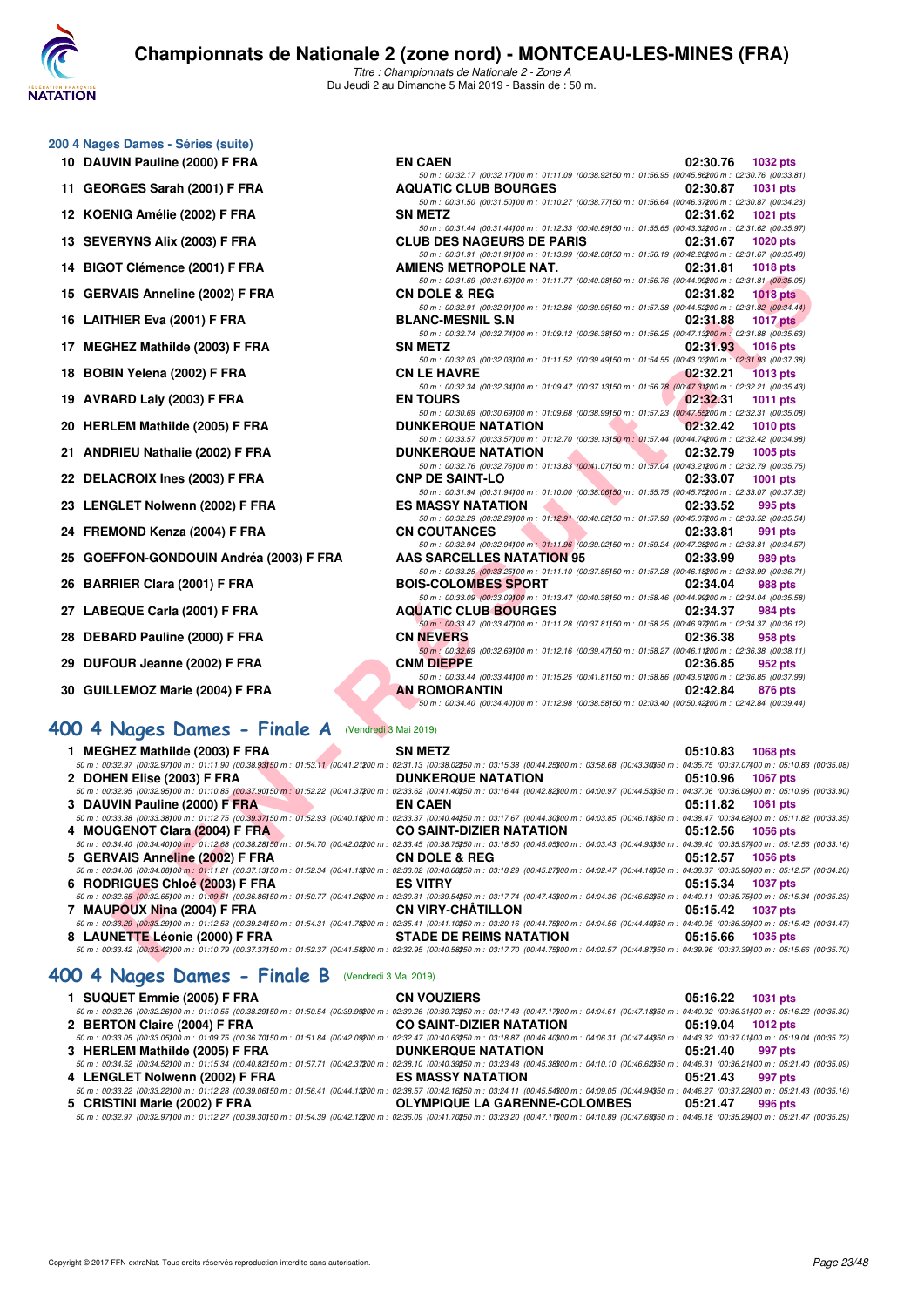

**400 4 Nages Dames - Finale B (suite)**

## **Championnats de Nationale 2 (zone nord) - MONTCEAU-LES-MINES (FRA)**

*Titre : Championnats de Nationale 2 - Zone A* Du Jeudi 2 au Dimanche 5 Mai 2019 - Bassin de : 50 m.

| 6 AVRARD Laly (2003) F FRA                                                                                                                                                                                                                                                              | <b>EN TOURS</b>                      | 05:22.16<br>992 pts         |
|-----------------------------------------------------------------------------------------------------------------------------------------------------------------------------------------------------------------------------------------------------------------------------------------|--------------------------------------|-----------------------------|
| 50 m : 00:32.92 (00:32.92)00 m : 01:09.88 (00:36.96)50 m : 01:52.34 (00:42.46200 m : 02:32.96 (00:40.62250 m : 03:21.32 (00:48.36300 m : 04:09.16 (00:47.84350 m : 04:03.716400 m : 05:22.16 (00:35.84)<br>7 STUTEL Chloé (2001) F FRA                                                  | <b>CN LE PLESSIS-ROBINSON</b>        | 05:24.33<br>978 pts         |
| 50 m : 00:32.05 (00:32.05)00 m : 01:09.74 (00:37.69)50 m : 01:52.79 (00:43.05200 m : 02:34.52 (00:41.73250 m : 03:23.90 (00:49.3800 m : 04:12.46 (00:48.56350 m : 04:48.24 (00:35.78)00 m : 05:24.33 (00:36.09)                                                                         |                                      |                             |
| 8 PELLIER Claire (2000) F FRA<br>$50\,m:\,00.34.09\,\,(00.34.09\,00\,m:\,01.12.71\,\,(00.38.62\,50\,m:\,01.55.99\,\,(00.43.282\,00\,m:\,02.36.97\,\,(00.40.982\,50\,m:\,03.26.30\,\,(00.49.333\,00\,m:\,04.15.73\,\,(00.49.433\,50\,m:\,04.52.18\,\,(00.36.45\,00\,m:\,05.28.07\,\,(00$ | <b>CN MELUN VAL DE SEINE</b>         | 05:28.07<br>953 pts         |
| 400 4 Nages Dames - Finale $C$ (Vendredi 3 Mai 2019)                                                                                                                                                                                                                                    |                                      |                             |
| 1 ZIESENISS Milena (2004) F FRA                                                                                                                                                                                                                                                         | <b>S.M MONTROUGE</b>                 | 05:31.16<br>934 pts         |
| 50 m : 00:35.75 (00:35.75)00 m : 01:18.75 (00:43.00)50 m : 02:00.84 (00:42.09200 m : 02:43.00 (00:42.16250 m : 03:30.22 (00:47.22)00 m : 04:18.26 (00:48.04)50 m : 04:56.20 (00:37.94400 m : 05:31.16 (00:34.96)                                                                        |                                      |                             |
| 400 4 Nages Dames - Séries (Vendredi 3 Mai 2019)                                                                                                                                                                                                                                        |                                      |                             |
| 1 DOHEN Elise (2003) F FRA<br>50 m : 00:32.66 (00:32.66)00 m : 01:09.87 (00:37.21)50 m : 01:51.76 (00:41.89200 m : 02:33.70 (00:41.94250 m : 03:17.84 (00:44.14300 m : 04:03.05 (00:45.21350 m : 04:40.44 (00:37.39400 m : 05:15.69 (00:35.25)                                          | <b>DUNKERQUE NATATION</b>            | 05:15.69<br>1035 pts        |
| 2 DAUVIN Pauline (2000) F FRA                                                                                                                                                                                                                                                           | <b>EN CAEN</b>                       | 05:16.28<br><b>1031 pts</b> |
| 50 m : 00:34.19 (00:34.19 (00:34.19)00 m : 01:13.49 (00:39.30)50 m : 01:55.15 (00:41.66200 m : 02:35.33 (00:40.16250 m : 03:21.07 (00:45.74300 m : 04:05.92 (00:44.85350 m : 04:03.17 (00:36.39400 m : 05:16.28 (00:33.97)                                                              | <b>CN VIRY-CHATILLON</b>             |                             |
| 3 MAUPOUX Nina (2004) F FRA<br>50 m : 00:33.64 (00:33.64100 m : 01:12.71 (00:39.07)50 m : 01:54.81 (00:42.1000 m : 02:36.10 (00:41.2905 m : 03:20.82 (00:44.7200 m : 04:04.88 (00:44.06)50 m : 04:41.17 (00:36.29)00 m : 05:16.35 (00:35.18)                                            |                                      | 05:16.35<br><b>1030 pts</b> |
| 4 GERVAIS Anneline (2002) F FRA                                                                                                                                                                                                                                                         | <b>CN DOLE &amp; REG</b>             | 05:18.21<br><b>1018 pts</b> |
| 50 m : 00:33.18 (00:33.18100 m : 01:12.11 (00:38.93150 m : 01:55.06 (00:42.95200 m : 02:35.94 (00:40.86250 m : 03:21.70 (00:45.76300 m : 04:06.97 (00:45.27350 m : 04:44.20 (00:37.23400 m : 05:18.21 (00:34.01)                                                                        | <b>ES VITRY</b>                      |                             |
| 5 RODRIGUES Chloé (2003) F FRA<br>50 m : 00:32.39 (00:32.39)00 m : 01:09.41 (00:37.02)50 m : 01:50.08 (00:40.67200 m : 02:29.67 (00:39.59250 m : 03:17.27 (00:47.60300 m : 04:05.09 (00:47.82350 m : 04:43.00 (00:37.91400 m : 05:18.79 (00:35.39)                                      |                                      | 05:18.79<br><b>1014 pts</b> |
| 6 LAUNETTE Léonie (2000) F FRA                                                                                                                                                                                                                                                          | <b>STADE DE REIMS NATATION</b>       | 05:18.82<br><b>1014 pts</b> |
| 50 m : 00:33.37 (00:33.37)00 m : 01:11.39 (00:38.02150 m : 01:53.74 (00:42.35200 m : 02:34.57 (00:40.83250 m : 03:20.12 (00:45.55300 m : 04:06.17 (00:46.05350 m : 04:43.97 (00:37.80400 m : 05:18.82 (00:34.85)<br>7 MOUGENOT Clara (2004) F FRA                                       | <b>CO SAINT-DIZIER NATATION</b>      | 05:19.33<br>1011 pts        |
| $50\,m:\,00.34.16\,\,(00.34.16)\\ 00\,m:\,01.12.37\,\,(00.38.21)\\ 50\,m:\,01.53.89\,\,(00.41.52200\,m:\,02.34.63\,\,(00.40.74250\,m:\,03.21.93\,\,(00.47.30300\,m:\,04.08.06\,\,(00.46.13350\,m:\,04.45.06\,\,(00.37.00400\,m:\,05.19.33\,\,(00.34.27)$                                |                                      |                             |
| 8 MEGHEZ Mathilde (2003) F FRA                                                                                                                                                                                                                                                          | <b>SN METZ</b>                       | 05:19.47<br><b>1010 pts</b> |
| 50 m : 00:34.83 (00:34.83)00 m : 01:16.53 (00:41.70)50 m : 01:57.32 (00:40.79200 m : 02:36.19 (00:38.87250 m : 03:19.66 (00:43.47200 m : 04:03.80 (00:44.14350 m : 04:42.73 (00:38.93400 m : 05:19.47 (00:36.74)<br>9 SUQUET Emmie (2005) F FRA                                         | <b>CN VOUZIERS</b>                   | 05:20.22<br>1005 pts        |
| 50 m : 00:34.38 (00:34.38) 00 m : 01:12.14 (00:37.76) 50 m : 01:52.03 (00:39.89200 m : 02:31.60 (00:39.57250 m : 03:19.19 (00:47.59300 m : 04:06.01 (00:46.82350 m : 04:43.70 (00:37.69400 m : 05:20.22 (00:36.52)                                                                      |                                      |                             |
| 10 CRISTINI Marie (2002) F FRA                                                                                                                                                                                                                                                          | <b>OLYMPIQUE LA GARENNE-COLOMBES</b> | 05:21.24<br>998 pts         |
| 50 m : 00:33.61 (00:33.61100 m : 01:11.87 (00:38.26150 m : 01:54.50 (00:42.63200 m : 02:34.64 (00:40.14250 m : 03:22.83 (00:48.19200 m : 04:10.06 (00:47.23350 m : 04:46.16 (00:36.10400 m : 05:21.24 (00:35.08)<br>11 ROUSSEAU Elsa (2003) F FRA                                       | <b>ES MASSY NATATION</b>             | 05:21.49<br>996 pts         |
| 50 m : 00:32.02 (00:32.02)00 m : 01:09.32 (00:37.30)50 m : 01:51.58 (00:42.26200 m : 02:33.74 (00:42.16250 m : 03:20.01 (00:46.27300 m : 04:06.87 (00:46.86350 m : 04:44.79 (00:37.92400 m : 05:21.49 (00:36.70)                                                                        |                                      |                             |
| 12 HERLEM Mathilde (2005) F FRA                                                                                                                                                                                                                                                         | <b>DUNKERQUE NATATION</b>            | 05:21.85<br>994 pts         |
| 50 m : 00:33.91 (00:33.91100 m : 01:15.01 (00:41.10150 m : 01:56.75 (00:41.74200 m : 02:37.78 (00:41.03250 m : 03:22.90 (00:45.12300 m : 04:09.67 (00:46.77350 m : 04:46.28 (00:36.61400 m : 05:21.85 (00:35.57)<br>13 STUTEL Chloé (2001) F FRA                                        | <b>CN LE PLESSIS-ROBINSON</b>        | 05:22.83<br>987 pts         |
| $50\,m:\,00.31.50\,(00.31.50)\\ 00\,m:\,01.08.37\,(00.36.87)\\ 50\,m:\,01.51.19\,(00.42.82\\ 00\,m:\,02.32.53\,(00.41.34\\ 250\,m:\,03.20.32\,(00.47.73\\ 900\,m:\,04.10.00\,(00.49.68\\ 950\,m:\,04.46.43\,(00.36.43)\\ 00.36.43\\ 900\,m:\,01.08.4$                                   |                                      |                             |
| 14 AVRARD Laly (2003) F FRA                                                                                                                                                                                                                                                             | <b>EN TOURS</b>                      | 05:23.48<br>983 pts         |
| 50 m : 00:32.09 (00:32.09)00 m : 01:09.67 (00:37.58)50 m : 01:51.53 (00:41.86200 m : 02:32.26 (00:40.73250 m : 03:20.24 (00:47.98300 m : 04:08.62 (00:48.38350 m : 04:46.40 (00:37.78400 m : 05:23.48 (00:37.08)<br>15 BERTON Claire (2004) F FRA                                       | <b>CO SAINT-DIZIER NATATION</b>      | 05:24.47<br>977 pts         |
| $50\,m:\,00.32.57\,(00.32.57)\\ 00\,m:\,01.09.57\,(00.37.00)\\ 50\,m:\,01.52.44\,(00.42.87\\ 00\,m:\,02.34.56\,(00.42.12\\ 50\,m:\,03.21.64\,(00.47.08\\ 900\,m:\,04.10.31\,(00.48.67\\ 950\,m:\,04.47.57\,(00.37.26\\ 900\,m:\,05.24.47\,(00.36.90)$                                   |                                      |                             |
| 16 LENGLET Nolwenn (2002) F FRA                                                                                                                                                                                                                                                         | <b>ES MASSY NATATION</b>             | 05:27.15<br>959 pts         |
| 50 m : 00:33.53 (00:33.53)00 m : 01:10.11 (00:36.58)50 m : 01:53.43 (00:43.32200 m : 02:35.84 (00:42.41250 m : 03:23.58 (00:47.74300 m : 04:09.71 (00:46.13350 m : 04:48.93 (00:39.22)00 m : 05:27.15 (00:38.22)<br>17 PELLIER Claire (2000) F FRA                                      | <b>CN MELUN VAL DE SEINE</b>         | 05:28.55<br>950 pts         |
| 50 m : 00:34.00 (00:34.00100 m : 01:13.63 (00:39.63150 m : 01:57.56 (00:43.93200 m : 02:39.86 (00:42.30250 m : 03:29.02 (00:49.16300 m : 04:17.75 (00:48.73350 m : 04:57.49 (00:35.7400 m : 05:28.55 (00:35.06)                                                                         |                                      |                             |
| 18 ZIESENISS Milena (2004) F FRA                                                                                                                                                                                                                                                        | <b>S.M MONTROUGE</b>                 | 05:36.14<br>902 pts         |
| 50 m : 00:36.29 (00:36.29100 m : 01:16.79 (00:40.50150 m : 02:00.06 (00:43.27200 m : 02:42.16 (00:42.1050 m : 03:32.26 (00:50.10000 m : 04:21.40 (00:49.14350 m : 04:59.74 (00:38.34400 m : 05:36.14 (00:38.34400 m : 05:36.14<br><b>OURGAUD Camille (2003) F FRA</b>                   | ALLIANCE DIJON NATATION              | <b>DNS</b> dec              |
| --- BARBOSA Manoella (2002) F FRA                                                                                                                                                                                                                                                       | <b>CNO ST-GERMAIN-EN-LAYE</b>        | <b>DSQ</b>                  |
|                                                                                                                                                                                                                                                                                         |                                      |                             |
| 50 Nage Libre Messieurs - Finale A                                                                                                                                                                                                                                                      | (Vendredi 3 Mai 2019)                |                             |
| 1 CLOSIER Cyril (2000) H FRA                                                                                                                                                                                                                                                            | <b>CN VAL MAUBUEE</b>                | 00:24.02<br><b>1171 pts</b> |
| 2 PETIT Bastien (2000) H FRA                                                                                                                                                                                                                                                            | <b>ALLIANCE ORLEANS NATATION</b>     | 00:24.05<br>1169 pts        |
| 3 CARDOT Pierre (2000) H FRA                                                                                                                                                                                                                                                            | <b>A.S.M BELFORT NATATION</b>        | 00:24.19<br>1159 pts        |
| 4 JUNKER Jonathan (2000) H FRA                                                                                                                                                                                                                                                          | <b>TEAM STRASBOURG SNS-ASPTT-PCS</b> | 00:24.21<br>1158 pts        |
| <b>DUOLED FALL (0004) U FBA</b>                                                                                                                                                                                                                                                         | ON MELIIN VAL BE OFINE               | 00.01.17<br>$-4.4.80$       |

## **[50 Nage Libre Messieurs - Finale A](http://www.ffnatation.fr/webffn/resultats.php?idact=nat&go=epr&idcpt=59365&idepr=51)** (Vendredi 3 Mai 2019)

| 1 CLOSIER Cyril (2000) H FRA    | <b>CN VAL MAUBUEE</b>                | 00:24.02 | <b>1171 pts</b> |
|---------------------------------|--------------------------------------|----------|-----------------|
| 2 PETIT Bastien (2000) H FRA    | <b>ALLIANCE ORLEANS NATATION</b>     | 00:24.05 | 1169 pts        |
| 3 CARDOT Pierre (2000) H FRA    | <b>A.S.M BELFORT NATATION</b>        | 00:24.19 | 1159 pts        |
| 4 JUNKER Jonathan (2000) H FRA  | <b>TEAM STRASBOURG SNS-ASPTT-PCS</b> | 00:24.21 | 1158 pts        |
| 5 BUGLER Enzo (2001) H FRA      | <b>CN MELUN VAL DE SEINE</b>         | 00:24.47 | 1140 pts        |
| 6 SUMEIRE Eliott (1999) H FRA   | <b>CA ORSAY</b>                      | 00:24.50 | 1138 pts        |
| 7 JACQUIN Mathieu (1988) H FRA  | <b>CN VIRY-CHÂTILLON</b>             | 00:24.59 | 1131 pts        |
| 8 MARINETTE Samuel (1999) H FRA | <b>ES MASSY NATATION</b>             | 00:24.75 | 1120 pts        |
|                                 |                                      |          |                 |

## **[50 Nage Libre Messieurs - Finale B](http://www.ffnatation.fr/webffn/resultats.php?idact=nat&go=epr&idcpt=59365&idepr=51)** (Vendredi 3 Mai 2019)

| 1 VAULON Jérémy (1991) H FRA    | <b>SN METZ</b>                 | 00:24.38 1146 pts |  |
|---------------------------------|--------------------------------|-------------------|--|
| 2 CANIVET Ambroise (2001) H FRA | <b>STADE DE REIMS NATATION</b> | 00:24.48 1139 pts |  |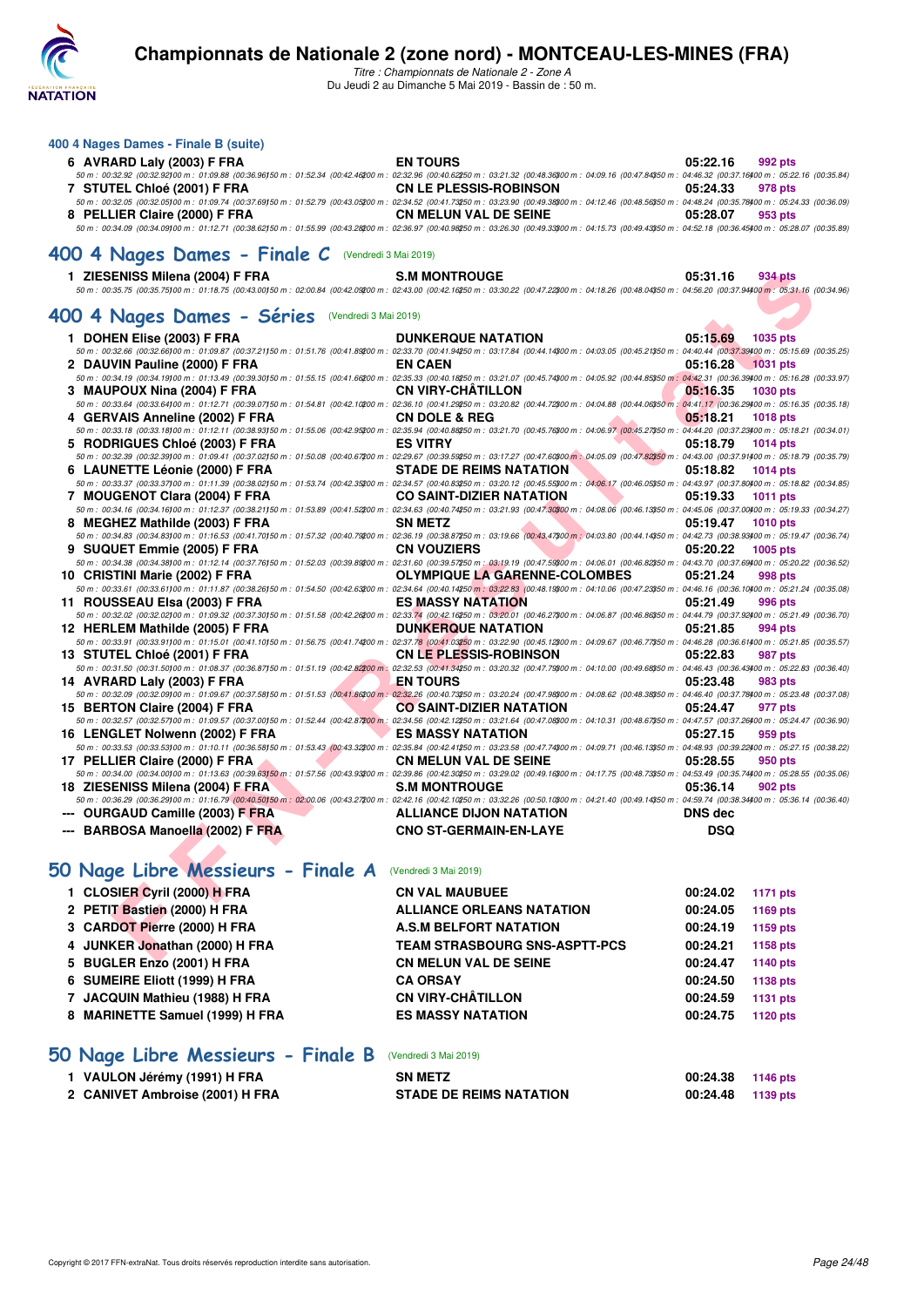

*Titre : Championnats de Nationale 2 - Zone A* Du Jeudi 2 au Dimanche 5 Mai 2019 - Bassin de : 50 m.

| 50 Nage Libre Messieurs - Finale B (suite)                      |                                              |                                                                                                                            |                             |
|-----------------------------------------------------------------|----------------------------------------------|----------------------------------------------------------------------------------------------------------------------------|-----------------------------|
| 3 MOBAILLY Alexis (1987) H FRA                                  | <b>CN DECIZE</b>                             | 00:24.70                                                                                                                   | <b>1124 pts</b>             |
| 4 DEY Grégoire (2002) H FRA                                     | <b>CN COURRIÈRES</b>                         | 00:24.71                                                                                                                   | 1123 pts                    |
| 5 DELALLEAU Lucas (2002) H FRA                                  | <b>EA NOGENT-VILLERS</b>                     | 00:24.75                                                                                                                   | <b>1120 pts</b>             |
| 6 MANCEL Grégoire (2000) H FRA                                  | AC CHERBOURG EN COTENTIN                     | 00:24.77                                                                                                                   | 1119 pts                    |
| 7 LEGRAND Simon (1999) H FRA                                    | <b>ESPADON GRAND-QUEVILLY</b>                | 00:24.82                                                                                                                   | 1115 pts                    |
| 8 DEBRIL Marin (2002) H FRA                                     | <b>DUNKERQUE NATATION</b>                    | 00:25.63                                                                                                                   | <b>1060 pts</b>             |
| 50 Nage Libre Messieurs - Finale C                              | (Vendredi 3 Mai 2019)                        |                                                                                                                            |                             |
| 1 SCARDONE Enzo (1998) H FRA                                    | <b>BEAUVAISIS AQUATIC CLUB</b>               | 00:25.85                                                                                                                   | <b>1045 pts</b>             |
|                                                                 |                                              |                                                                                                                            |                             |
| 50 Nage Libre Messieurs - Séries                                | (Vendredi 3 Mai 2019)                        |                                                                                                                            |                             |
| 1 CARDOT Pierre (2000) H FRA                                    | <b>A.S.M BELFORT NATATION</b>                | 00:23.89                                                                                                                   | <b>1181 pts</b>             |
| 2 PETIT Bastien (2000) H FRA                                    | <b>ALLIANCE ORLEANS NATATION</b>             | 00:24.24                                                                                                                   | 1156 pts                    |
| 3 JUNKER Jonathan (2000) H FRA                                  | <b>TEAM STRASBOURG SNS-ASPTT-PCS</b>         | 00:24.25                                                                                                                   | 1155 pts                    |
| 4 BUGLER Enzo (2001) H FRA                                      | <b>CN MELUN VAL DE SEINE</b>                 | 00:24.33                                                                                                                   | 1149 pts                    |
| 4 CLOSIER Cyril (2000) H FRA                                    | <b>CN VAL MAUBUEE</b>                        | 00:24.33                                                                                                                   | 1149 pts                    |
| 6 MARINETTE Samuel (1999) H FRA                                 | <b>ES MASSY NATATION</b>                     | 00:24.37                                                                                                                   | <b>1147 pts</b>             |
| 7 SUMEIRE Eliott (1999) H FRA                                   | <b>CA ORSAY</b>                              | 00:24.46                                                                                                                   | 1140 pts                    |
| 8 JACQUIN Mathieu (1988) H FRA                                  | <b>CN VIRY-CHÂTILLON</b>                     | 00:24.48                                                                                                                   | 1139 pts                    |
| 9 VAULON Jérémy (1991) H FRA                                    | <b>SN METZ</b>                               | 00:24.58                                                                                                                   | 1132 pts                    |
| 10 MOBAILLY Alexis (1987) H FRA                                 | <b>CN DECIZE</b><br>AC CHERBOURG EN COTENTIN | 00:24.60<br>00:24.74                                                                                                       | 1131 pts                    |
| 11 MANCEL Grégoire (2000) H FRA<br>12 DEY Grégoire (2002) H FRA | <b>CN COURRIÈRES</b>                         | 00:24.76                                                                                                                   | <b>1121 pts</b><br>1119 pts |
| 13 DELALLEAU Lucas (2002) H FRA                                 | <b>EA NOGENT-VILLERS</b>                     | 00:24.85                                                                                                                   | 1113 pts                    |
| 14 LEGRAND Simon (1999) H FRA                                   | <b>ESPADON GRAND-QUEVILLY</b>                | 00:24.86                                                                                                                   | <b>1112 pts</b>             |
| 15 CANIVET Ambroise (2001) H FRA                                | <b>STADE DE REIMS NATATION</b>               | 00:24.97                                                                                                                   | 1105 pts                    |
| 16 ROUX Romain (2001) H FRA                                     | <b>ALLIANCE DIJON NATATION</b>               | 00:25.04                                                                                                                   | 1100 pts                    |
| 17 DEBRIL Marin (2002) H FRA                                    | <b>DUNKERQUE NATATION</b>                    | 00:25.08                                                                                                                   | 1097 pts                    |
| 18 SCARDONE Enzo (1998) H FRA                                   | <b>BEAUVAISIS AQUATIC CLUB</b>               | 00:25.19                                                                                                                   | 1090 pts                    |
|                                                                 |                                              |                                                                                                                            |                             |
| 100 Nage Libre Messieurs - Finale A                             | (Dimanche 5 Mai 2019)                        |                                                                                                                            |                             |
| 1 KIEFFER Victor (1998) H FRA                                   | <b>EN TOURS</b>                              | 00:52.72<br>50 m: 00:24.75 (00:24.75100 m: 00:52.72 (00:27.97)                                                             | 1165 pts                    |
| 2 CANIVET Ambroise (2001) H FRA                                 | <b>STADE DE REIMS NATATION</b>               | 00:53.09                                                                                                                   | 1152 pts                    |
|                                                                 | <b>CA ORSAY</b>                              | 50 m : 00:25.38 (00:25.38) 00 m : 00:53.09 (00:27.71)<br>00:53.31                                                          |                             |
| 3 SUMEIRE Eliott (1999) H FRA                                   |                                              | 50 m : 00:25.89 (00:25.89) 00 m : 00:53.31 (00:27.42)                                                                      | 1145 pts                    |
| 4 JACQUIN Mathieu (1988) H FRA                                  | <b>CN VIRY-CHÂTILLON</b>                     | 00:53.38                                                                                                                   | 1142 pts                    |
| 5 LEGRAND Simon (1999) H FRA                                    | <b>ESPADON GRAND-QUEVILLY</b>                | 50 m : 00:26.10 (00:26.10)00 m : 00:53.38 (00:27.28)<br>00:53.43                                                           | <b>1141 pts</b>             |
| 6 JUNKER Jonathan (2000) H FRA                                  | <b>TEAM STRASBOURG SNS-ASPTT-PCS</b>         | 50 m : 00:26.36 (00:26.36) 00 m : 00:53.43 (00:27.07)<br>00:53.45                                                          | 1140 pts                    |
| 7 MANCEL Grégoire (2000) H FRA                                  | AC CHERBOURG EN COTENTIN                     | 50 m : 00:25.89 (00:25.89) 00 m : 00:53.45 (00:27.56)<br>00:53.72                                                          | <b>1131 pts</b>             |
| 8 IVIC Yoni (2001) H FRA                                        | <b>CLUB DES NAGEURS DE PARIS</b>             | 50 m : 00:25.92 (00:25.92) 00 m : 00:53.72 (00:27.80)<br>00:53.94                                                          | 1124 pts                    |
|                                                                 |                                              | 50 m : 00:26.01 (00:26.01100 m : 00:53.94 (00:27.93)                                                                       |                             |
| 100 Nage Libre Messieurs - Finale B                             | (Dimanche 5 Mai 2019)                        |                                                                                                                            |                             |
| 1 MARINETTE Samuel (1999) H FRA                                 | <b>ES MASSY NATATION</b>                     | 00:53.30                                                                                                                   | 1145 pts                    |
| 2 CLOSIER Cyril (2000) H FRA                                    | <b>CN VAL MAUBUEE</b>                        | 50 m : 00:26.14 (00:26.14)00 m : 00:53.30 (00:27.16)<br>00:53.58                                                           | 1136 pts                    |
| 3 PETIT Bastien (2000) H FRA                                    | <b>ALLIANCE ORLEANS NATATION</b>             | 50 m : 00:26.13 (00:26.13) 00 m : 00:53.58 (00:27.45)<br>00:53.66                                                          | 1133 pts                    |
| 4 BUGLER Enzo (2001) H FRA                                      | <b>CN MELUN VAL DE SEINE</b>                 | 50 m : 00:25.45 (00:25.45) 00 m : 00:53.66 (00:28.21)<br>00:53.67<br>50 m : 00:25.88 (00:25.88) 00 m : 00:53.67 (00:27.79) | 1133 pts                    |
| 5 DELALLEAU Lucas (2002) H FRA                                  | <b>EA NOGENT-VILLERS</b>                     | 00:54.07                                                                                                                   | 1119 pts                    |

*50 m : 00:25.99 (00:25.99)100 m : 00:54.07 (00:28.08)*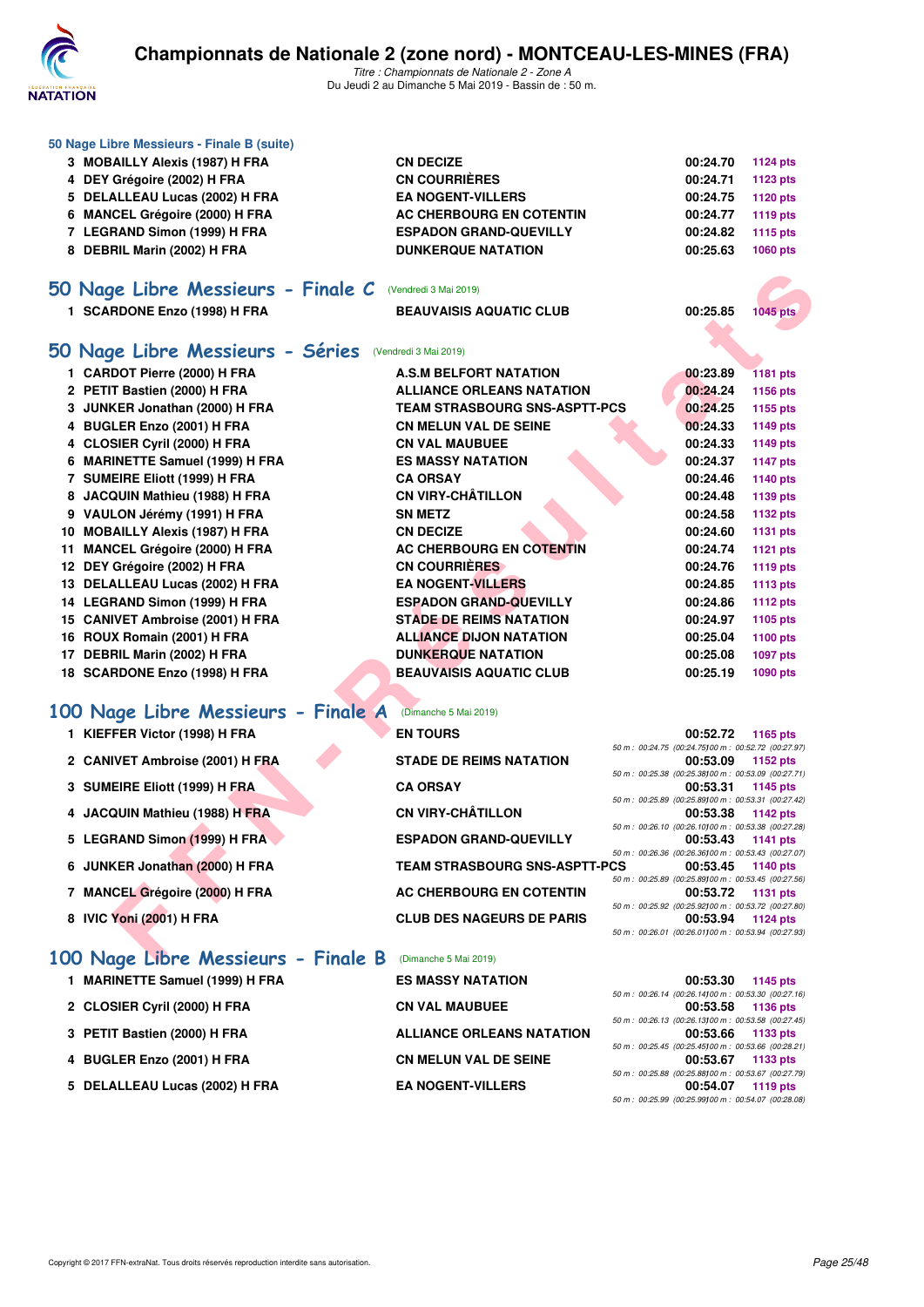

*Titre : Championnats de Nationale 2 - Zone A* Du Jeudi 2 au Dimanche 5 Mai 2019 - Bassin de : 50 m.

#### **100 Nage Libre Messieurs - Finale B (suite)**

- 
- **7 ROTH BELGRAND Mathis (2002) H FRA U.S CRETEIL NATATION 00:54.14 1117 pts**
- 8 LE GALL Théophile (2001) H FRA S.M MONTROUGE

## **[100 Nage Libre Messieurs - Finale C](http://www.ffnatation.fr/webffn/resultats.php?idact=nat&go=epr&idcpt=59365&idepr=52)** (Dimanche 5 Mai 2019)

- 1 MACHURET Tony (2000) H FRA **CN CHALON-SUR-SAONE**
- 2 DA SILVA UMMENHOVER Thibault (2001) H FRA CN MELUN VAL DE SEINE
- **3 MERCURY Anthony (2001) H FRA LILLE MÉTROPOLE NATATION**
- 4 CHAMBRAUD Charles (2001) H FRA COLOMBES NATATION
- 5 BOURDON Rayane (2001) H FRA **CN VIRY-CHÂTILLON**
- **6 DEY Grégoire (2002) H FRA CN COURRIÈRES**
- **7 BRILLIARD Théo (2001) H FRA ALLIANCE DIJON NATATION**
- 8 LECHEVALLIER Lucas (1998) H FRA **ESPADON GRAND-QUEVILLY**

## **[100 Nage Libre Messieurs - Séries](http://www.ffnatation.fr/webffn/resultats.php?idact=nat&go=epr&idcpt=59365&idepr=52)** (Dimanche 5 Mai 2019)

- 
- 
- 
- 
- 
- 
- 
- 
- 
- 
- **11 ROTH BELGRAND Mathis (2002) H FRA U.S CRETEIL NATATION 00:53.77 1129 pts**
- 
- 
- 
- 
- 
- 17 VAULON Jérémy (1991) H FRA SN METZ
- 
- **19 DA SILVA UMMENHOVER Thibault (2001) H FRA CN MELUN VAL DE SEINE 00:54.08 1119 pts**
- 
- 
- 
- **23 BRILLIARD Théo (2001) H FRA ALLIANCE DIJON NATATION**
- 
- 

EVIN (2000) H FRA CALOR STANDOR BRADIMERT TOWER AND COLUMBER TOWER TO USE A TRANSPORT ON A TRANSPORT ON THE SAME OF THE SAME OF THE SAME ONE OF THE SAME OF THE SAME OF THE SAME OF THE SAME OF THE SAME OF THE SAME OF THE SA **2 CANIVET Ambroise (2001) H FRA STADE DE REIMS NATATION 00:53.08 1153 pts 3 LEGRAND Simon (1999) H FRA ESPADON GRAND-QUEVILLY 00:53.10 1152 pts 4 SUMEIRE Eliott (1999) H FRA CA ORSAY 00:53.40 1142 pts 5 JUNKER Jonathan (2000) H FRA TEAM STRASBOURG SNS-ASPTT-PCS 00:53.45 1140 pts 6 JACQUIN Mathieu (1988) H FRA CN VIRY-CHÂTILLON 00:53.46 1140 pts 7 MANCEL Grégoire (2000) H FRA AC CHERBOURG EN COTENTIN 00:53.48 1139 pts 8 IVIC Yoni (2001) H FRA CLUB DES NAGEURS DE PARIS 00:53.57 1136 pts 9 CLOSIER Cyril (2000) H FRA CN VAL MAUBUEE 00:53.72 1131 pts 10 PETIT Bastien (2000) H FRA ALLIANCE ORLEANS NATATION** 00:53.73 **1131** pts **12 DELALLEAU Lucas (2002) H FRA EA NOGENT-VILLERS DELALLEAU LUCAS (2003) H FRA** EA NOGENT-VILLERS **100:53.82** 1128 pts **12 MARINETTE Samuel (1999) H FRA ES MASSY NATATION 00:53.82 1128 pts 14 BUGLER Enzo (2001) H FRA CN MELUN VAL DE SEINE 00:53.83 1127 pts 15 CARDOT Pierre (2000) H FRA A.S.M BELFORT NATATION 60:53.85 1127 pts 16 LE GALL Théophile (2001) H FRA S.M MONTROUGE 60:54.04 1120 pts 18 CABIOCH Clément (2000) H FRA C VIKINGS DE ROUEN 00:54.07 1119 pts 19 SCHUG Lilian (2002) H FRA SN METZ 00:54.08 1119 pts 21 MACHURET Tony (2000) H FRA CN CHALON-SUR-SAONE 00:54.16 1116 pts 22 MERCURY Anthony (2001) H FRA LILLE MÉTROPOLE NATATION 00:54.35 1110 pts**

**6 CABIOCH Clément (2000) H FRA C VIKINGS DE ROUEN 00:54.10 1118 pts** *50 m : 00:26.38 (00:26.38)100 m : 00:54.10 (00:27.72) 50 m : 00:26.02 (00:26.02)100 m : 00:54.14 (00:28.12) 50 m : 00:27.33 (00:27.33)100 m : 00:57.02 (00:29.69)*

|  | 00:54.17 1116 pts                                    |
|--|------------------------------------------------------|
|  | 50 m : 00:26.35 (00:26.35100 m : 00:54.17 (00:27.82) |
|  | 00:54.23 1114 pts                                    |
|  | 50 m : 00:26.19 (00:26.19100 m : 00:54.23 (00:28.04) |
|  | 00:54.35 1110 pts                                    |
|  | 50 m: 00:26.48 (00:26.48100 m: 00:54.35 (00:27.87)   |
|  | 00:54.48 1106 pts                                    |
|  | 50 m: 00:26.47 (00:26.47100 m: 00:54.48 (00:28.01)   |
|  | 00:54.72 1098 pts                                    |
|  | 50 m : 00:26.07 (00:26.07100 m : 00:54.72 (00:28.65) |
|  | 00:54.75 1097 pts                                    |
|  | 50 m : 00:26.50 (00:26.50100 m : 00:54.75 (00:28.25) |
|  | 00:55.00 1088 pts                                    |
|  | 50 m: 00:26.67 (00:26.67100 m: 00:55.00 (00:28.33)   |
|  | 00:55.20 1082 pts                                    |
|  | 50 m: 00:26.79 (00:26.79100 m: 00:55.20 (00:28.41)   |

**1 KIEFFER Victor (1998) H FRA EN TOURS 00:52.91 1158 pts** *50 m : 00:25.37 (00:25.37)100 m : 00:52.91 (00:27.54) 50 m : 00:25.37 (00:25.37)100 m : 00:53.08 (00:27.71) 50 m : 00:26.33 (00:26.33)100 m : 00:53.10 (00:26.77) 50 m : 00:26.24 (00:26.24)100 m : 00:53.40 (00:27.16) 50 m : 00:25.55 (00:25.55)100 m : 00:53.45 (00:27.90) 50 m : 00:25.89 (00:25.89)100 m : 00:53.46 (00:27.57) 50 m : 00:26.24 (00:26.24)100 m : 00:53.48 (00:27.24) 50 m : 00:26.19 (00:26.19)100 m : 00:53.57 (00:27.38) 50 m : 00:25.69 (00:25.69)100 m : 00:53.72 (00:28.03) 50 m : 00:25.97 (00:25.97)100 m : 00:53.73 (00:27.76) 50 m : 00:26.24 (00:26.24)100 m : 00:53.77 (00:27.53) 50 m : 00:26.24 (00:26.24)100 m : 00:53.82 (00:27.58) 50 m : 00:25.80 (00:25.80)100 m : 00:53.82 (00:28.02) 50 m : 00:25.77 (00:25.77)100 m : 00:53.83 (00:28.06) 50 m : 00:26.21 (00:26.21)100 m : 00:53.85 (00:27.64) 50 m : 00:26.30 (00:26.30)100 m : 00:54.04 (00:27.74) 50 m : 00:25.84 (00:25.84)100 m : 00:54.06 (00:28.22) 50 m : 00:26.10 (00:26.10)100 m : 00:54.07 (00:27.97) 50 m : 00:26.09 (00:26.09)100 m : 00:54.08 (00:27.99) 50 m : 00:26.17 (00:26.17)100 m : 00:54.08 (00:27.91) 50 m : 00:26.54 (00:26.54)100 m : 00:54.16 (00:27.62) 50 m : 00:26.74 (00:26.74)100 m : 00:54.35 (00:27.61) 50 m : 00:26.45 (00:26.45)100 m : 00:54.39 (00:27.94)*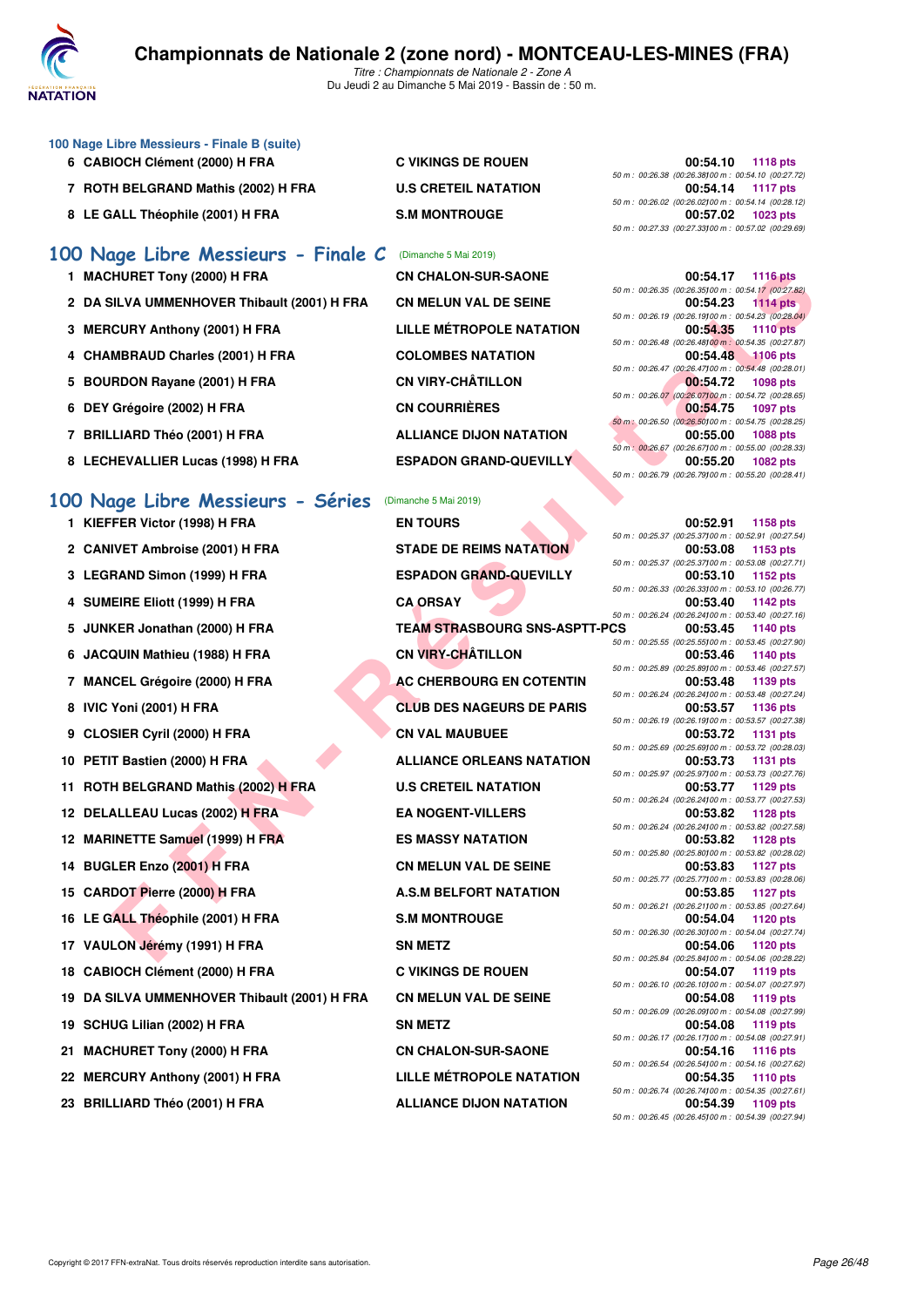

| 24 DEY Grégoire (2002) H FRA        | <b>CN COURRIERES</b>           | 00:54.46<br>1106 pts                                                       |
|-------------------------------------|--------------------------------|----------------------------------------------------------------------------|
| 25 CHAMBRAUD Charles (2001) H FRA   | <b>COLOMBES NATATION</b>       | 50 m : 00:26.45 (00:26.45) 00 m : 00:54.46 (00:28.<br>00:54.57<br>1103 pts |
|                                     |                                | 50 m : 00:26.03 (00:26.03) 00 m : 00:54.57 (00:28.                         |
| 26 BOURDON Rayane (2001) H FRA      | <b>CN VIRY-CHÂTILLON</b>       | 1099 pts<br>00:54.69                                                       |
| 27 LECHEVALLIER Lucas (1998) H FRA  | <b>ESPADON GRAND-QUEVILLY</b>  | 50 m : 00:26.40 (00:26.40) 00 m : 00:54.69 (00:28.<br>00:54.73<br>1097 pts |
|                                     |                                | 50 m: 00:26.37 (00:26.37) 00 m: 00:54.73 (00:28.                           |
| 28 BOURY Florent (2000) H FRA       | <b>EN CAEN</b>                 | 00:54.77<br>1096 pts                                                       |
|                                     |                                | 50 m : 00:26.39 (00:26.39) 00 m : 00:54.77 (00:28.                         |
| 29 THUROTTE Cyprien (2001) H FRA    | <b>DUNKERQUE NATATION</b>      | 00:54.97<br><b>1089 pts</b>                                                |
|                                     |                                | 50 m : 00:26.57 (00:26.57) 00 m : 00:54.97 (00:28.                         |
| 30 AZRA Alexandre (2000) H FRA      | <b>ES VITRY</b>                | 00:55.15<br>1083 pts                                                       |
|                                     | <b>EN CAEN</b>                 | 50 m : 00:26.71 (00:26.71100 m : 00:55.15 (00:28.                          |
| 31 AUBRY Vicente (2001) H FRA       |                                | 00:55.43 1074 pts<br>50 m : 00:26.91 (00:26.91100 m : 00:55.43 (00:28.     |
| 32 GRANDJEAN Etienne (2001) H FRA   | <b>RACING CLUB DE FRANCE</b>   | 00:55.49<br><b>1072 pts</b>                                                |
|                                     |                                | 50 m : 00:26.69 (00:26.69100 m : 00:55.49 (00:28.                          |
| 33 FLEURY Noah (2000) H FRA         | <b>EN CAEN</b>                 | 00:55.66<br>1067 pts                                                       |
|                                     |                                | 50 m : 00:26.22 (00:26.22) 00 m : 00:55.66 (00:29.                         |
| 34 JETISHI Diell (2001) H FRA       | <b>EN CAEN</b>                 | 00:55.76<br>1063 pts                                                       |
|                                     |                                | 50 m : 00:26.83 (00:26.83100 m : 00:55.76 (00:28.                          |
| 35 ZINSMEISTER Julien (1997) H FRA  | <b>CS MEAUX NATATION</b>       | 00:55.80<br>1062 pts                                                       |
|                                     |                                | 50 m: 00:27.57 (00:27.57) 00 m: 00:55.80 (00:28.                           |
| 36 LEROY Théo (2001) H FRA          | <b>CN VIRY-CHÂTILLON</b>       | 00:55.89<br>1059 pts<br>50 m : 00:26.55 (00:26.55) 00 m : 00:55.89 (00:29. |
| 37 TLIDJANE Mohamed (2002) H FRA    | <b>CN CHALON-SUR-SAONE</b>     | 00:56.20<br>1049 pts                                                       |
|                                     |                                | 50 m : 00:26.66 (00:26.66100 m : 00:56.20 (00:29.                          |
| 38 PAUPARDIN Guillaume (2001) H FRA | <b>CN MELUN VAL DE SEINE</b>   | 00:56.90<br>1027 pts                                                       |
|                                     |                                | 50 m : 00:26.81 (00:26.81100 m : 00:56.90 (00:30.                          |
| 39 LATRECHE Adam (2001) H FRA       | <b>CERGY PONTOISE NATATION</b> | 00:57.87<br>996 pts                                                        |
|                                     |                                | 50 m: 00:27.81 (00:27.81100 m: 00:57.87 (00:30.                            |
| --- DENJEAN Constantin (2002) H FRA | <b>MOUETTES DE PARIS</b>       | <b>DNS</b> dec                                                             |
|                                     |                                |                                                                            |

**100 Nage Libre Messieurs - Séries (suite)**

# **[200 Nage Libre Messieurs - Finale A](http://www.ffnatation.fr/webffn/resultats.php?idact=nat&go=epr&idcpt=59365&idepr=53)** (Samedi 4 Mai 2019)

- **1 CABIOCH Clément (2000) H FRA**
- 2 LE GALL Théophile (2001) H FRA
- **3 SUMEIRE Eliott (1999) H FRA**
- **4 ROTH BELGRAND Mathis (2002) H FRA**
- 5 MARINETTE Samuel (1999) H FRA
- **6 KIEFFER Victor (1998) H FRA**
- **7 CLAUDE Killian (2002) H FRA**
- **8 THUROTTE Cyprien (2001) H FRA**

## **[200 Nage Libre Messieurs - Finale B](http://www.ffnatation.fr/webffn/resultats.php?idact=nat&go=epr&idcpt=59365&idepr=53)** (Samedi 4 Mai 2019)

- **1 MERCURY Anthony (2001) H FRA LILLE METROPOLE NATATION 01:47.24 PTS**
- 2 CHAMBRAUD Charles (2001) H FRA **COLOMBES 1**
- **3 LERNO Tom (2003) H FRA CONSIDERING 01:57.93**
- **4 MACHURET Tony (2000) H FRA CN CHALON-SUR-SAONE 01:57.99 1121 pts**
- **5 BUGLER Enzo (2001) H FRA CONSUMING CONTROL**
- **6 LAFFITE Evan (2001) H FRA C**
- **7 DEBRIL Marin (2002) H FRA DEBRIL Marin (2002)**
- **8 BOURY Florent (2000) H FRA CALCE BOURY FLORENT BEATHER**

## **[200 Nage Libre Messieurs - Finale C](http://www.ffnatation.fr/webffn/resultats.php?idact=nat&go=epr&idcpt=59365&idepr=53)** (Samedi 4 Mai 2019)

| <b>CN COURRIÈRES</b>           |
|--------------------------------|
| <b>COLOMBES NATATION</b>       |
| CN VIRY-CHÂTILLON              |
| <b>ESPADON GRAND-QUEVILLY</b>  |
| <b>EN CAEN</b>                 |
| <b>DUNKERQUE NATATION</b>      |
| <b>ES VITRY</b>                |
| <b>EN CAEN</b>                 |
| <b>RACING CLUB DE FRANCE</b>   |
| <b>EN CAEN</b>                 |
| <b>EN CAEN</b>                 |
| <b>CS MEAUX NATATION</b>       |
| CN VIRY-CHÂTILLON              |
| <b>CN CHALON-SUR-SAONE</b>     |
| CN MELUN VAL DE S <b>EIN</b> E |
| <b>CERGY PONTOISE NATATION</b> |
| <b>MOUETTES DE PARIS</b>       |
|                                |

|                                                       |                | 00:54.46 1106 pts |
|-------------------------------------------------------|----------------|-------------------|
| 50 m : 00:26.45 (00:26.45) 00 m : 00:54.46 (00:28.01) |                |                   |
|                                                       |                | 00:54.57 1103 pts |
| 50 m: 00:26.03 (00:26.03100 m: 00:54.57 (00:28.54)    |                |                   |
|                                                       |                | 00:54.69 1099 pts |
| 50 m : 00:26.40 (00:26.40) 00 m : 00:54.69 (00:28.29) |                |                   |
|                                                       |                | 00:54.73 1097 pts |
| 50 m: 00:26.37 (00:26.37) 00 m: 00:54.73 (00:28.36)   |                |                   |
|                                                       |                | 00:54.77 1096 pts |
| 50 m : 00:26.39 (00:26.39100 m : 00:54.77 (00:28.38)  |                |                   |
|                                                       |                | 00:54.97 1089 pts |
| 50 m : 00:26.57 (00:26.57) 00 m : 00:54.97 (00:28.40) |                |                   |
|                                                       |                | 00:55.15 1083 pts |
| 50 m : 00:26.71 (00:26.71100 m : 00:55.15 (00:28.44)  |                |                   |
|                                                       |                | 00:55.43 1074 pts |
| 50 m: 00:26.91 (00:26.91100 m: 00:55.43 (00:28.52)    |                |                   |
|                                                       |                | 00:55.49 1072 pts |
| 50 m: 00:26.69 (00:26.69100 m: 00:55.49 (00:28.80)    |                |                   |
|                                                       |                | 00:55.66 1067 pts |
| 50 m : 00:26.22 (00:26.22) 00 m : 00:55.66 (00:29.44) |                |                   |
|                                                       |                | 00:55.76 1063 pts |
| 50 m : 00:26.83 (00:26.83100 m : 00:55.76 (00:28.93)  |                |                   |
|                                                       |                | 00:55.80 1062 pts |
| 50 m: 00:27.57 (00:27.57100 m: 00:55.80 (00:28.23)    |                |                   |
|                                                       | 00:55.89       | 1059 pts          |
| 50 m : 00:26.55 (00:26.55100 m : 00:55.89 (00:29.34)  |                |                   |
|                                                       |                | 00:56.20 1049 pts |
| 50 m : 00:26.66 (00:26.66) 00 m : 00:56.20 (00:29.54) |                |                   |
|                                                       |                |                   |
|                                                       | 00:56.90       | <b>1027 pts</b>   |
| 50 m : 00:26.81 (00:26.81100 m : 00:56.90 (00:30.09)  |                |                   |
|                                                       | 00:57.87       | <b>996 pts</b>    |
| 50 m : 00:27.81 (00:27.81100 m : 00:57.87 (00:30.06)  |                |                   |
|                                                       | <b>DNS</b> dec |                   |

| n i Fiuleill (2000) II FNA                         | EN VAEN                        | 00.04.77 1030 DIS                                                                                                                         |
|----------------------------------------------------|--------------------------------|-------------------------------------------------------------------------------------------------------------------------------------------|
| ROTTE Cyprien (2001) H FRA                         | <b>DUNKERQUE NATATION</b>      | 50 m : 00:26.39 (00:26.39100 m : 00:54.77 (00:28.38)<br>00:54.97<br><b>1089 pts</b>                                                       |
| A Alexandre (2000) H FRA                           | <b>ES VITRY</b>                | 50 m : 00:26.57 (00:26.57) 00 m : 00:54.97 (00:28.40)<br>00:55.15<br>1083 pts                                                             |
|                                                    |                                | 50 m : 00:26.71 (00:26.71100 m : 00:55.15 (00:28.44)                                                                                      |
| RY Vicente (2001) H FRA                            | <b>EN CAEN</b>                 | 00:55.43<br>1074 pts                                                                                                                      |
|                                                    |                                | 50 m: 00:26.91 (00:26.91100 m: 00:55.43 (00:28.52)                                                                                        |
| NDJEAN Etienne (2001) H FRA                        | <b>RACING CLUB DE FRANCE</b>   | 00:55.49<br><b>1072 pts</b>                                                                                                               |
| JRY Noah (2000) H FRA                              | <b>EN CAEN</b>                 | 50 m : 00:26.69 (00:26.69) 00 m : 00:55.49 (00:28.80)<br>00:55.66<br><b>1067 pts</b>                                                      |
| SHI Diell (2001) H FRA                             | <b>EN CAEN</b>                 | 50 m : 00:26.22 (00:26.22) 00 m : 00:55.66 (00:29.44)<br>00:55.76<br>1063 pts                                                             |
|                                                    |                                | 50 m : 00:26.83 (00:26.83) 00 m : 00:55.76 (00:28.93)                                                                                     |
| MEISTER Julien (1997) H FRA                        | <b>CS MEAUX NATATION</b>       | 00:55.80<br><b>1062 pts</b>                                                                                                               |
|                                                    | <b>CN VIRY-CHÂTILLON</b>       | 50 m : 00:27.57 (00:27.57)00 m : 00:55.80 (00:28.23)                                                                                      |
| OY Théo (2001) H FRA                               |                                | 00:55.89<br>1059 pts<br>50 m : 00:26.55 (00:26.55) 00 m : 00:55.89 (00:29.34)                                                             |
| JANE Mohamed (2002) H FRA                          | <b>CN CHALON-SUR-SAONE</b>     | 00:56.20<br>1049 pts                                                                                                                      |
|                                                    |                                | 50 m : 00:26.66 (00:26.66) 00 m : 00:56.20 (00:29.54)                                                                                     |
| PARDIN Guillaume (2001) H FRA                      | <b>CN MELUN VAL DE SEINE</b>   | 00:56.90<br><b>1027 pts</b>                                                                                                               |
|                                                    |                                | 50 m : 00:26.81 (00:26.81100 m : 00:56.90 (00:30.09)                                                                                      |
| RECHE Adam (2001) H FRA                            | <b>CERGY PONTOISE NATATION</b> | 00:57.87<br>996 pts<br>50 m : 00:27.81 (00:27.81)00 m : 00:57.87 (00:30.06)                                                               |
| JEAN Constantin (2002) H FRA                       | <b>MOUETTES DE PARIS</b>       | <b>DNS</b> dec                                                                                                                            |
|                                                    |                                |                                                                                                                                           |
|                                                    | (Samedi 4 Mai 2019)            |                                                                                                                                           |
| age Libre Messieurs - Finale A                     |                                |                                                                                                                                           |
| IOCH Clément (2000) H FRA                          | <b>C VIKINGS DE ROUEN</b>      | 01:55.67<br>1160 pts                                                                                                                      |
|                                                    |                                | 50 m: 00:27.54 (00:27.54)00 m: 00:57.30 (00:29.76)50 m: 01:27.04 (00:29.74200 m: 01:55.67 (00:28.63)                                      |
| <b>ALL Théophile (2001) H FRA</b>                  | <b>S.M MONTROUGE</b>           | 01:56.37<br><b>1148 pts</b><br>50 m : 00:27.69 (00:27.69) 00 m : 00:57.51 (00:29.82) 50 m : 01:28.01 (00:30.50200 m : 01:56.37 (00:28.36) |
| EIRE Eliott (1999) H FRA                           | <b>CA ORSAY</b>                | 01:56.85<br><b>1140 pts</b>                                                                                                               |
|                                                    |                                | 50 m: 00:27.56 (00:27.56) 00 m: 00:56.98 (00:29.42) 50 m: 01:28.00 (00:31.02200 m: 01:56.85 (00:28.85)                                    |
| H BELGRAND Mathis (2002) H FRA                     | <b>U.S CRETEIL NATATION</b>    | 01:56.93<br>1138 pts                                                                                                                      |
|                                                    |                                | 50 m : 00:26.69 (00:26.69) 00 m : 00:56.54 (00:29.85) 50 m : 01:26.85 (00:30.31200 m : 01:56.93 (00:30.08)                                |
| INETTE Samuel (1999) H FRA                         | <b>ES MASSY NATATION</b>       | 01:57.02<br><b>1137 pts</b><br>50 m: 00:27.60 (00:27.60) 00 m: 00:57.61 (00:30.01) 50 m: 01:27.48 (00:29.87200 m: 01:57.02 (00:29.54)     |
| FER Victor (1998) H FRA                            | <b>EN TOURS</b>                | 01:58.18<br>1117 pts                                                                                                                      |
|                                                    |                                | 50 m : 00:27.53 (00:27.53) 00 m : 00:57.34 (00:29.81) 50 m : 01:28.08 (00:30.74200 m : 01:58.18 (00:30.10)                                |
| UDE Killian (2002) H FRA                           | <b>CN EPINAL</b>               | 01:58.52<br><b>1112 pts</b>                                                                                                               |
|                                                    |                                | 50 m : 00:27.72 (00:27.72) 00 m : 00:58.21 (00:30.49) 50 m : 01:29.64 (00:31.43200 m : 01:58.52 (00:28.88)                                |
| ROTTE Cyprien (2001) H FRA                         | <b>DUNKERQUE NATATION</b>      | 01:58.70<br>1109 pts<br>50 m : 00:27.76 (00:27.76) 00 m : 00:57.42 (00:29.66) 50 m : 01:28.16 (00:30.74200 m : 01:58.70 (00:30.54)        |
|                                                    |                                |                                                                                                                                           |
| age Libre Messieurs - Finale B (Samedi 4 Mai 2019) |                                |                                                                                                                                           |
| CURY Anthony (2001) H FRA                          | LILLE MÉTROPOLE NATATION       | 01:57.24<br>1133 pts                                                                                                                      |
|                                                    |                                | 50 m : 00:26.99 (00:26.99) 00 m : 00:56.55 (00:29.56) 50 m : 01:26.74 (00:30.19200 m : 01:57.24 (00:30.50)                                |
| <b>MBRAUD Charles (2001) H FRA</b>                 | <b>COLOMBES NATATION</b>       | 01:57.70<br><b>1126 pts</b><br>50 m : 00:27.72 (00:27.72)00 m : 00:57.51 (00:29.79)50 m : 01:28.54 (00:31.03200 m : 01:57.70 (00:29.16)   |
| NO Tom (2003) H FRA                                | <b>CN SARREGUEMINES</b>        | 01:57.93<br>1122 pts                                                                                                                      |
|                                                    |                                | 50 m: 00:27.97 (00:27.97100 m: 00:57.75 (00:29.78150 m: 01:28.00 (00:30.25200 m: 01:57.93 (00:29.93)                                      |

| LILLE MÉTROPOLE NATATION                                                                                   | 01:57.24 1133 pts |
|------------------------------------------------------------------------------------------------------------|-------------------|
| 50 m: 00:26.99 (00:26.99100 m: 00:56.55 (00:29.56150 m: 01:26.74 (00:30.19200 m: 01:57.24 (00:30.50)       |                   |
| COLOMBES NATATION                                                                                          | 01:57.70 1126 pts |
| 50 m: 00:27.72 (00:27.72) 00 m: 00:57.51 (00:29.79) 50 m: 01:28.54 (00:31.03200 m: 01:57.70 (00:29.16)     |                   |
| <b>CN SARREGUEMINES</b>                                                                                    | 01:57.93 1122 pts |
| 50 m: 00:27.97 (00:27.97100 m: 00:57.75 (00:29.78150 m: 01:28.00 (00:30.25200 m: 01:57.93 (00:29.93)       |                   |
| <b>CHALON-SUR-SAONE</b>                                                                                    | 01:57.99 1121 pts |
| 50 m : 00:28.06 (00:28.06) 00 m : 00:58.43 (00:30.37) 50 m : 01:28.39 (00:29.96200 m : 01:57.99 (00:29.60) |                   |
| <b>CN MELUN VAL DE SEINE</b>                                                                               | 01:58.57 1111 pts |
| 50 m: 00:28.25 (00:28.25100 m: 00:58.05 (00:29.80150 m: 01:28.61 (00:30.56200 m: 01:58.57 (00:29.96)       |                   |
| <b>C VIKINGS DE ROUEN</b>                                                                                  | 01:59.97 1088 pts |
| 50 m: 00:27.89 (00:27.89) 00 m: 00:57.81 (00:29.92) 50 m: 01:29.07 (00:31.26200 m: 01:59.97 (00:30.90)     |                   |
| <b>DUNKERQUE NATATION</b>                                                                                  | 02:00.09 1086 pts |
| 50 m: 00:27.43 (00:27.43) 00 m: 00:56.92 (00:29.49) 50 m: 01:29.25 (00:32.33200 m: 02:00.09 (00:30.84)     |                   |
| EN CAEN                                                                                                    | 02:01.51 1063 pts |
| 50 m: 00:27.94 (00:27.94) 00 m: 00:57.97 (00:30.03) 50 m: 01:29.55 (00:31.58200 m: 02:01.51 (00:31.96)     |                   |
|                                                                                                            |                   |

**1 LESPRIT Paul (1999) H FRA CLUB DES NAGEURS DE PARIS 01:57.43 1130 pts**

*50 m : 00:28.12 (00:28.12)100 m : 00:58.18 (00:30.06)150 m : 01:28.27 (00:30.09)200 m : 01:57.43 (00:29.16)*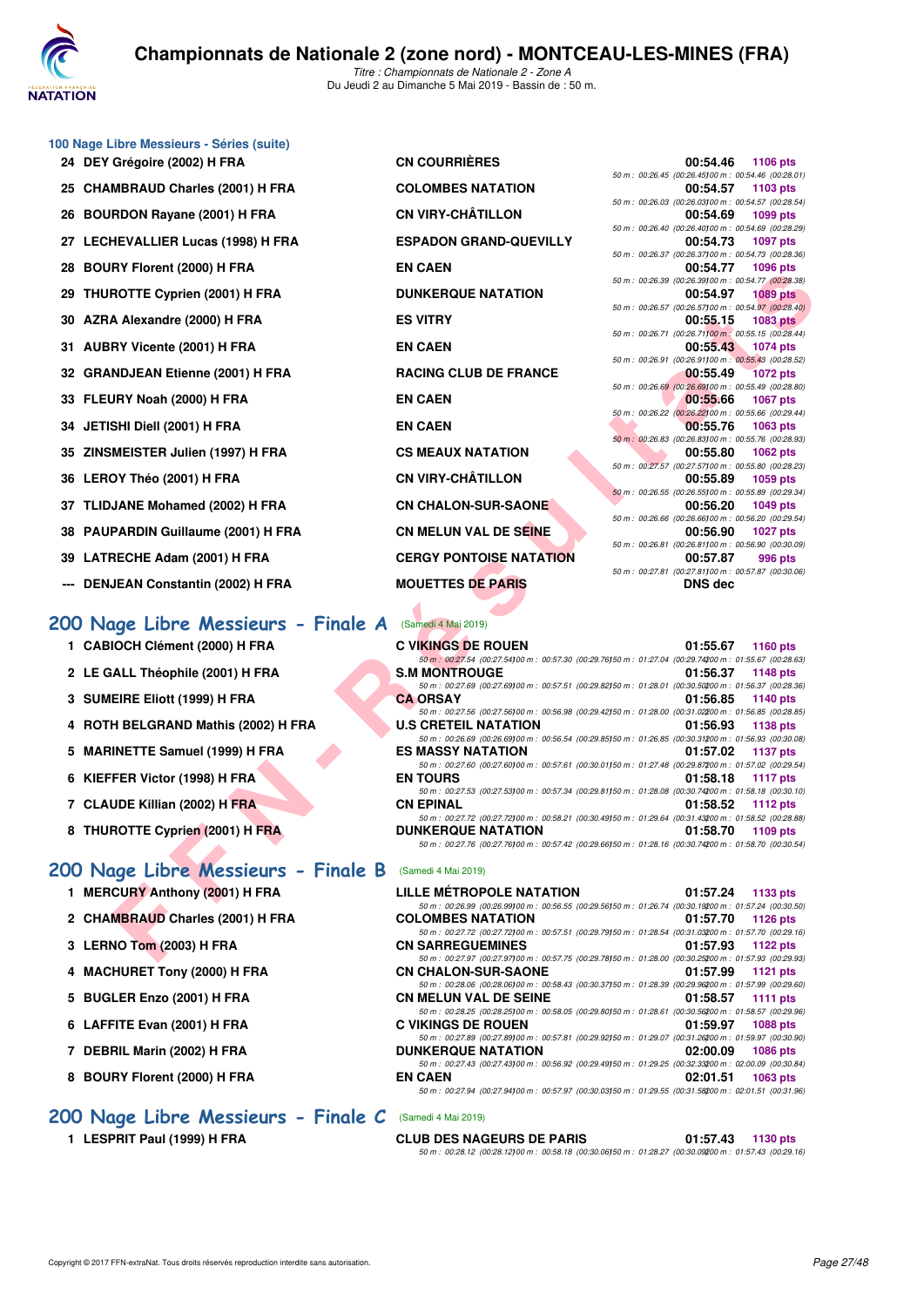

|  |  |  | 200 Nage Libre Messieurs - Finale C (suite) |  |  |
|--|--|--|---------------------------------------------|--|--|
|--|--|--|---------------------------------------------|--|--|

- 2 DESSOIT Maxence (2001) H FRA
- **3 NDIAYE Amadou (2001) H SEN**
- **4 HENRIONNET Tom (2004) H FRA**
- 5 DESCHAMPS Paul (1999) H FRA
- **6 SCHAPMAN Fabien (2000) H FRA**
- **7 HANOTEAUX Tescelin (1999) H FRA**
- **8 SEYE Matthieu (2002) H FRA**

## **[200 Nage Libre Messieurs - Séries](http://www.ffnatation.fr/webffn/resultats.php?idact=nat&go=epr&idcpt=59365&idepr=53)** (Samedi 4 Mai 2019)

| 1  | LE GALL Théophile (2001) H FRA        |
|----|---------------------------------------|
| 2  | <b>CABIOCH Clément (2000) H FRA</b>   |
| 3  | SUMEIRE Eliott (1999) H FRA           |
| 4  | <b>MARINETTE Samuel (1999) H FRA</b>  |
| 5  | KIEFFER Victor (1998) H FRA           |
| 6  | CLAUDE Killian (2002) H FRA           |
| 7  | ROTH BELGRAND Mathis (2002) H FRA     |
| 8  | THUROTTE Cyprien (2001) H FRA         |
| 9  | LERNO Tom (2003) H FRA                |
| 10 | <b>MACHURET Tony (2000) H FRA</b>     |
| 11 | <b>CHAMBRAUD Charles (2001) H FRA</b> |
| 12 | <b>MERCURY Anthony (2001) H FRA</b>   |
| 13 | BOURY Florent (2000) H FRA            |
| 14 | DEBRIL Marin (2002) H FRA             |
| 15 | BUGLER Enzo (2001) H FRA              |
| 16 | LAFFITE Evan (2001) H FRA             |
| 17 | NDIAYE Amadou (2001) H SEN            |
| 18 | <b>MANCEL Grégoire (2000) H FRA</b>   |
| 19 | DESCHAMPS Paul (1999) H FRA           |
| 20 | LESPRIT Paul (1999) H FRA             |
| 21 | <b>SCHAPMAN Fabien (2000) H FRA</b>   |
| 22 | HANOTEAUX Tescelin (1999) H FRA       |
| 23 | <b>DESSOIT Maxence (2001) H FRA</b>   |
| 23 | SEYE Matthieu (2002) H FRA            |
| 25 | <b>HENRIONNET Tom (2004) H FRA</b>    |
| 26 | <b>CAMELIN Corentin (2000) H FRA</b>  |

| <b>STADE BÉTHUNE PÉLICAN CLUB</b>                                                                      | 01:58.08 1119 pts           |
|--------------------------------------------------------------------------------------------------------|-----------------------------|
| 50 m: 00:27.69 (00:27.69) 00 m: 00:57.40 (00:29.71) 50 m: 01:28.23 (00:30.83200 m: 01:58.08 (00:29.85) |                             |
| <b>S.M MONTROUGE</b>                                                                                   | 01:58.65 1110 pts           |
| 50 m: 00:27.78 (00:27.78) 00 m: 00:57.90 (00:30.12) 50 m: 01:28.79 (00:30.89200 m: 01:58.65 (00:29.86) |                             |
| US TOUL                                                                                                | 01:59.53<br>1095 pts        |
| 50 m: 00:28.20 (00:28.20) 00 m: 00:58.41 (00:30.21) 50 m: 01:29.11 (00:30.70200 m: 01:59.53 (00:30.42) |                             |
| <b>C VIKINGS DE ROUEN</b>                                                                              | 02:00.08<br>1086 pts        |
| 50 m: 00:27.65 (00:27.65) 00 m: 00:58.00 (00:30.35) 50 m: 01:29.11 (00:31.11200 m: 02:00.08 (00:30.97) |                             |
| AMIENS METROPOLE NAT.                                                                                  | 02:00.27 1083 pts           |
| 50 m: 00:28.02 (00:28.02) 00 m: 00:58.32 (00:30.30) 50 m: 01:29.43 (00:31.11200 m: 02:00.27 (00:30.84) |                             |
| <b>OLYMPIQUE LA GARENNE-COLOMBES</b>                                                                   | 02:00.76<br><b>1075 pts</b> |
| 50 m: 00:27.98 (00:27.98) 00 m: 00:58.61 (00:30.63) 50 m: 01:30.03 (00:31.42200 m: 02:00.76 (00:30.73) |                             |
| <b>CN LE PLESSIS-ROBINSON</b>                                                                          | 02:01.52<br><b>1062 pts</b> |
| 50 m: 00:26.90 (00:26.90) 00 m: 00:56.52 (00:29.62) 50 m: 01:28.62 (00:32.10200 m: 02:01.52 (00:32.90) |                             |
|                                                                                                        |                             |
| amedi 4 Mai 2019)                                                                                      |                             |

|                              | U JUIMPINIAIN FAUIEII (4000) II FRA | AMILING METRUPULE NAT.<br>$UL.UU.LI$ 1000 PM                                                                                                                                                                                                                                                 |
|------------------------------|-------------------------------------|----------------------------------------------------------------------------------------------------------------------------------------------------------------------------------------------------------------------------------------------------------------------------------------------|
|                              | 7 HANOTEAUX Tescelin (1999) H FRA   | 50 m : 00:28.02 (00:28.02)00 m : 00:58.32 (00:30.30)50 m : 01:29.43 (00:31.11200 m : 02:00.27 (00:30.84)<br><b>OLYMPIQUE LA GARENNE-COLOMBES</b><br>02:00.76<br><b>1075 pts</b>                                                                                                              |
|                              | 8 SEYE Matthieu (2002) H FRA        | 50 m : 00:27.98 (00:27.98)00 m : 00:58.61 (00:30.63)50 m : 01:30.03 (00:31.42200 m : 02:00.76 (00:30.73)<br><b>CN LE PLESSIS-ROBINSON</b><br>02:01.52<br>1062 $pts$<br>50 m : 00:26.90 (00:26.90) 00 m : 00:56.52 (00:29.62) 50 m : 01:28.62 (00:32.10200 m : 02:01.52 (00:32.90)            |
|                              | 00 Nage Libre Messieurs - Séries    | (Samedi 4 Mai 2019)                                                                                                                                                                                                                                                                          |
|                              |                                     |                                                                                                                                                                                                                                                                                              |
|                              | 1 LE GALL Théophile (2001) H FRA    | <b>S.M MONTROUGE</b><br>01:55.91<br>1156 pts<br>50 m : 00:27.38 (00:27.38) 00 m : 00:57.00 (00:29.62) 50 m : 01:27.11 (00:30.11200 m : 01:55.91 (00:28.80)                                                                                                                                   |
|                              | 2 CABIOCH Clément (2000) H FRA      | <b>C VIKINGS DE ROUEN</b><br>01:55.99<br>1154 pts                                                                                                                                                                                                                                            |
|                              | 3 SUMEIRE Eliott (1999) H FRA       | 50 m : 00:27.39 (00:27.39)00 m : 00:57.07 (00:29.68)50 m : 01:26.50 (00:29.43200 m : 01:55.99 (00:29.49)<br><b>CA ORSAY</b><br>01:56.04<br>1154 pts                                                                                                                                          |
|                              | 4 MARINETTE Samuel (1999) H FRA     | 50 m : 00:27.26 (00:27.26) 00 m : 00:56.71 (00:29.45) 50 m : 01:26.42 (00:29.71200 m : 01:56.04 (00:29.62)<br><b>ES MASSY NATATION</b><br>01:57.10<br>1136 pts                                                                                                                               |
|                              | 5 KIEFFER Victor (1998) H FRA       | 50 m: 00:26.90 (00:26.90) 00 m: 00:57.11 (00:30.21) 50 m: 01:27.38 (00:30.27200 m: 01:57.10 (00:29.72)<br><b>EN TOURS</b><br>01:57.16<br>1135 pts                                                                                                                                            |
|                              | 6 CLAUDE Killian (2002) H FRA       | 50 m : 00:27.02 (00:27.02) 00 m : 00:56.39 (00:29.37) 50 m : 01:26.93 (00:30.54200 m : 01:57.16 (00:30.23)<br><b>CN EPINAL</b><br>01:57.20<br>1134 pts                                                                                                                                       |
|                              |                                     | 50 m : 00:27.89 (00:27.89) 00 m : 00:57.68 (00:29.79) 50 m : 01:27.89 (00:30.21200 m : 01:57.20 (00:29.31)                                                                                                                                                                                   |
|                              | 7 ROTH BELGRAND Mathis (2002) H FRA | <b>U.S CRETEIL NATATION</b><br>01:57.77<br><b>1124 pts</b>                                                                                                                                                                                                                                   |
|                              |                                     | 50 m : 00:27.56 (00:27.56) 00 m : 00:57.77 (00:30.21) 50 m : 01:27.97 (00:30.20200 m : 01:57.77 (00:29.80)                                                                                                                                                                                   |
|                              | 8 THUROTTE Cyprien (2001) H FRA     | <b>DUNKERQUE NATATION</b><br>01:57.84<br>1123 $pts$<br>50 m : 00:27.94 (00:27.94)00 m : 00:57.40 (00:29.46)50 m : 01:27.71 (00:30.31200 m : 01:57.84 (00:30.13)                                                                                                                              |
| 9 LERNO Tom (2003) H FRA     |                                     | <b>CN SARREGUEMINES</b><br>01:57.89<br>1122 $pts$                                                                                                                                                                                                                                            |
|                              |                                     | 50 m : 00:27.60 (00:27.60100 m : 00:57.69 (00:30.09150 m : 01:28.01 (00:30.32200 m : 01:57.89 (00:29.88)                                                                                                                                                                                     |
|                              | 10 MACHURET Tony (2000) H FRA       | <b>CN CHALON-SUR-SAONE</b><br>01:58.08<br>1119 $pts$                                                                                                                                                                                                                                         |
|                              | 11 CHAMBRAUD Charles (2001) H FRA   | 50 m : 00:27.91 (00:27.91) 00 m : 00:57.60 (00:29.69) 50 m : 01:28.08 (00:30.48200 m : 01:58.08 (00:30.00)<br><b>COLOMBES NATATION</b><br>01:58.38<br>1114 $pts$                                                                                                                             |
|                              |                                     | 50 m : 00:26.97 (00:26.97)00 m : 00:57.33 (00:30.36)50 m : 01:28.02 (00:30.69200 m : 01:58.38 (00:30.36)                                                                                                                                                                                     |
|                              | 12 MERCURY Anthony (2001) H FRA     | LILLE METROPOLE NATATION<br>01:58.41<br>1114 $pts$<br>50 m : 00:27.73 (00:27.73) 00 m : 00:57.43 (00:29.70) 50 m : 01:27.99 (00:30.56200 m : 01:58.41 (00:30.42)                                                                                                                             |
|                              | 13 BOURY Florent (2000) H FRA       | <b>EN CAEN</b><br>01:58.56<br>1111 $pts$                                                                                                                                                                                                                                                     |
|                              | 14 DEBRIL Marin (2002) H FRA        | 50 m : 00:27.84 (00:27.84) 00 m : 00:57.41 (00:29.57) 50 m : 01:28.10 (00:30.69200 m : 01:58.56 (00:30.46)<br><b>DUNKERQUE NATATION</b><br>01:58.91<br>1105 pts                                                                                                                              |
|                              |                                     | 50 m : 00:28.46 (00:28.46) 00 m : 00:59.06 (00:30.60) 50 m : 01:29.24 (00:30.18200 m : 01:58.91 (00:29.67)                                                                                                                                                                                   |
|                              | 15 BUGLER Enzo (2001) H FRA         | <b>CN MELUN VAL DE SEINE</b><br>01:59.06<br>1103 $pts$<br>50 m : 00:27.87 (00:27.87)00 m : 00:57.49 (00:29.62)50 m : 01:28.38 (00:30.89200 m : 01:59.06 (00:30.68)                                                                                                                           |
|                              | 16 LAFFITE Evan (2001) H FRA        | <b>C VIKINGS DE ROUEN</b><br>01:59.22<br>1100 $pts$                                                                                                                                                                                                                                          |
|                              | 17 NDIAYE Amadou (2001) H SEN       | 50 m : 00:27.82 (00:27.82)00 m : 00:57.79 (00:29.97)50 m : 01:28.98 (00:31.19200 m : 01:59.22 (00:30.24)<br><b>S.M MONTROUGE</b><br>01:59.36<br><b>1098 pts</b>                                                                                                                              |
|                              | 18 MANCEL Grégoire (2000) H FRA     | 50 m : 00:27.86 (00:27.86) 00 m : 00:57.92 (00:30.06) 50 m : 01:29.63 (00:31.71200 m : 01:59.36 (00:29.73)<br>AC CHERBOURG EN COTENTIN<br>01:59.86<br><b>1090 pts</b>                                                                                                                        |
|                              |                                     | 50 m : 00:27.72 (00:27.72) 00 m : 00:57.81 (00:30.09) 50 m : 01:28.68 (00:30.87200 m : 01:59.86 (00:31.18)                                                                                                                                                                                   |
|                              | 19 DESCHAMPS Paul (1999) H FRA      | <b>C VIKINGS DE ROUEN</b><br>01:59.88<br>1089 pts                                                                                                                                                                                                                                            |
|                              | 20 LESPRIT Paul (1999) H FRA        | 50 m : 00:27.36 (00:27.36)00 m : 00:57.04 (00:29.68)50 m : 01:28.28 (00:31.24200 m : 01:59.88 (00:31.60)<br><b>CLUB DES NAGEURS DE PARIS</b><br>02:00.57<br><b>1078 pts</b>                                                                                                                  |
|                              |                                     | 50 m : 00:26.99 (00:26.99) 00 m : 00:56.61 (00:29.62) 50 m : 01:27.89 (00:31.28200 m : 02:00.57 (00:32.68)                                                                                                                                                                                   |
|                              | 21 SCHAPMAN Fabien (2000) H FRA     | <b>AMIENS METROPOLE NAT.</b><br>02:00.71<br>1076 pts                                                                                                                                                                                                                                         |
|                              | 22 HANOTEAUX Tescelin (1999) H FRA  | 50 m : 00:28.06 (00:28.06)00 m : 00:58.52 (00:30.46)50 m : 01:29.92 (00:31.40200 m : 02:00.71 (00:30.79)<br><b>OLYMPIQUE LA GARENNE-COLOMBES</b><br>02:00.72<br>1075 pts                                                                                                                     |
|                              | 23 DESSOIT Maxence (2001) H FRA     | 50 m : 00:27.75 (00:27.75)00 m : 00:57.59 (00:29.84)50 m : 01:28.97 (00:31.38200 m : 02:00.72 (00:31.75)<br>STADE BÉTHUNE PÉLICAN CLUB 02:00.76<br>1075 pts                                                                                                                                  |
|                              |                                     | 50 m : 00:27.64 (00:27.64100 m : 00:57.33 (00:29.69) 50 m : 01:28.97 (00:31.64200 m : 02:00.76 (00:31.79)                                                                                                                                                                                    |
|                              | 23 SEYE Matthieu (2002) H FRA       | <b>CN LE PLESSIS-ROBINSON</b><br>02:00.76<br><b>1075 pts</b><br>50 m : 00:28.22 (00:28.22) 00 m : 00:58.09 (00:29.87) 50 m : 01:29.55 (00:31.46200 m : 02:00.76 (00:31.21)                                                                                                                   |
|                              | 25 HENRIONNET Tom (2004) H FRA      | US TOUL<br>02:01.10<br><b>1069 pts</b>                                                                                                                                                                                                                                                       |
|                              | 26 CAMELIN Corentin (2000) H FRA    | 50 m : 00:27.89 (00:27.89) 00 m : 00:58.62 (00:30.73) 50 m : 01:30.10 (00:31.48200 m : 02:01.10 (00:31.00)<br><b>ALLIANCE NATATION BESANCON</b><br>02:01.27<br><b>1066 pts</b><br>50 m : 00:26.93 (00:26.93) 00 m : 00:57.45 (00:30.52) 50 m : 01:28.83 (00:31.38200 m : 02:01.27 (00:32.44) |
| 27 SCHUG Lilian (2002) H FRA |                                     | <b>SN METZ</b><br>02:01.59<br><b>1061 pts</b>                                                                                                                                                                                                                                                |
|                              |                                     | 50 m : 00:27.94 (00:27.94)00 m : 00:57.17 (00:29.23)50 m : 01:27.36 (00:30.19200 m : 02:01.59 (00:34.23)                                                                                                                                                                                     |
|                              | 28 MARLIERE Maxime (2001) H FRA     | <b>CN CAMBRAI</b><br>02:03.22<br><b>1035 pts</b><br>50 m : 00:28.95 (00:28.95) 00 m : 01:00.18 (00:31.23) 50 m : 01:32.08 (00:31.90200 m : 02:03.22 (00:31.14)                                                                                                                               |
|                              |                                     |                                                                                                                                                                                                                                                                                              |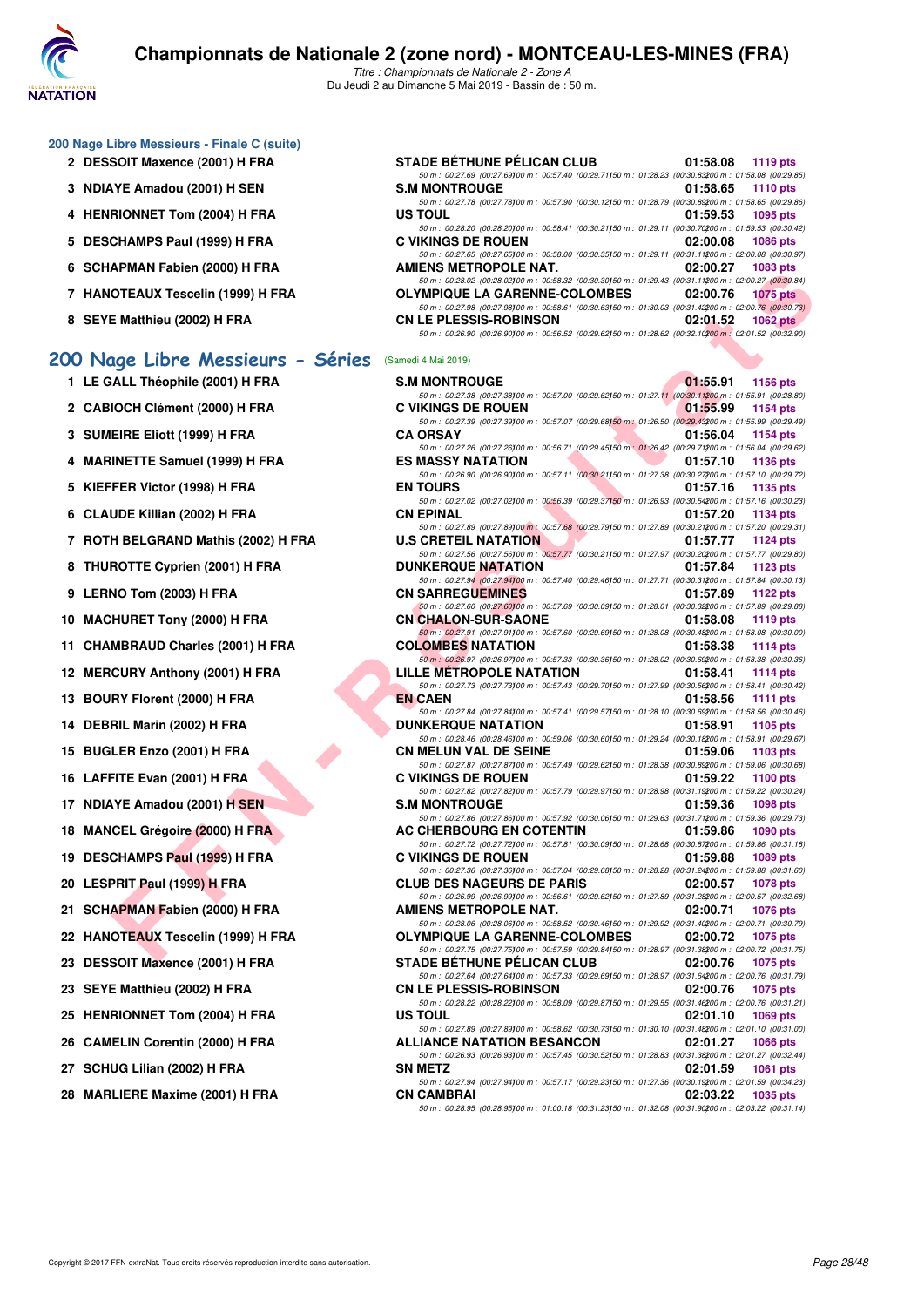

| 200 Nage Libre Messieurs - Séries (suite) |                                                                                                                                       |                                                                                         |  |
|-------------------------------------------|---------------------------------------------------------------------------------------------------------------------------------------|-----------------------------------------------------------------------------------------|--|
| 29 DURIEUX Yannick (2002) H BEL           | <b>USB LONGWY NATATION</b>                                                                                                            | 02:03.76<br>$1026$ pts                                                                  |  |
|                                           | 50 m : 00:28.90 (00:28.90100 m : 00:59.88 (00:30.98150 m : 01:31.84 (00:31.96200 m : 02:03.76 (00:31.92                               |                                                                                         |  |
| 30 DOURLEN Maxime (2000) H FRA            | <b>ESPADON GRAND-QUEVILLY</b>                                                                                                         | 02:05.26<br>1002 pts                                                                    |  |
|                                           | 50 m : 00:28.94 (00:28.94) 00 m : 01:00.75 (00:31.81) 50 m : 01:32.24 (00:31.49200 m : 02:05.26 (00:33.02                             |                                                                                         |  |
| 31 CARDOT Pierre (2000) H FRA             | <b>A.S.M BELFORT NATATION</b>                                                                                                         | 02:05.30<br>1002 $pts$                                                                  |  |
|                                           | 50 m : 00:28.19 (00:28.19) 00 m : 00:59.33 (00:31.14) 50 m : 01:32.08 (00:32.75200 m : 02:05.30 (00:33.22                             |                                                                                         |  |
| 32 GEOFFROY Axel (2002) H FRA             | <b>CN MELUN VAL DE SEINE</b>                                                                                                          | 02:06.52<br>983 pts                                                                     |  |
|                                           | 50 m : 00:28.08 (00:28.08) 00 m : 00:59.19 (00:31.11) 50 m : 01:32.89 (00:33.70200 m : 02:06.52 (00:33.63<br><b>CN VIRY-CHÂTILLON</b> | 02:16.85                                                                                |  |
| 33 BOURDON Rayane (2001) H FRA            | $50 m : -$                                                                                                                            | 827 pts<br>100 m: 01:05.95 (01:05.95) 50 m: 01:41.70 (00:35.75200 m: 02:16.85 (00:35.15 |  |
| 34 FRANCESCON Marc (2002) H FRA           | <b>COCKTAIL 14 TROUVILLE</b>                                                                                                          | 02:18.18<br>808 pts                                                                     |  |
|                                           | 50 m : 00:30.81 (00:30.81100 m : 01:04.59 (00:33.78150 m : 01:41.23 (00:36.64200 m : 02:18.18 (00:36.95                               |                                                                                         |  |
| --- ZACHELIN Anaïque (2001) H FRA         | <b>ES MASSY NATATION</b>                                                                                                              | <b>DNS</b> dec                                                                          |  |

### **[400 Nage Libre Messieurs - Finale A](http://www.ffnatation.fr/webffn/resultats.php?idact=nat&go=epr&idcpt=59365&idepr=54)** (Jeudi 2 Mai 2019)

| 33 BOUNDON Rayalle (2001) IT FRA                                                                                                                                                                                                                                                | VN VIRT-VIIMIILLVN                                                                                                                                                                                                                     | <b>UZ.IU.OJ</b><br>$021$ pm |
|---------------------------------------------------------------------------------------------------------------------------------------------------------------------------------------------------------------------------------------------------------------------------------|----------------------------------------------------------------------------------------------------------------------------------------------------------------------------------------------------------------------------------------|-----------------------------|
| 34 FRANCESCON Marc (2002) H FRA                                                                                                                                                                                                                                                 | 100 m: 01:05.95 (01:05.95) 50 m: 01:41.70 (00:35.75200 m: 02:16.85 (00:35.15)<br>$50 m: -$<br><b>COCKTAIL 14 TROUVILLE</b><br>50 m : 00:30.81 (00:30.81)00 m : 01:04.59 (00:33.78)50 m : 01:41.23 (00:36.64200 m : 02:18.18 (00:36.95) | 02:18.18<br>808 pts         |
| --- ZACHELIN Anaïque (2001) H FRA                                                                                                                                                                                                                                               | <b>ES MASSY NATATION</b>                                                                                                                                                                                                               | <b>DNS</b> dec              |
| <b>100 Nage Libre Messieurs - Finale A</b> (Jeudi 2 Mai 2019)                                                                                                                                                                                                                   |                                                                                                                                                                                                                                        |                             |
| 1 LE GALL Théophile (2001) H FRA                                                                                                                                                                                                                                                | <b>S.M MONTROUGE</b>                                                                                                                                                                                                                   | 04:06.21<br>1151 pts        |
| $50\,m:\,00.28.54\,(00.28.54) \,00\,m:\,00.59.87\,\,(00.31.33) \,50\,m:\,01.31.08\,\,(00.31.21200\,m:\,02.02.78\,\,(00.31.70250\,m:\,02.34.29\,\,(00.31.51300\,m:\,03.06.03\,\,(00.31.74350\,m:\,03.37.68\,\,(00.31.65400\,m:\,04.06.21\,\,(00.28.53)$                          |                                                                                                                                                                                                                                        |                             |
| 2 DESSOIT Maxence (2001) H FRA                                                                                                                                                                                                                                                  | <b>STADE BÉTHUNE PÉLICAN CLUB</b>                                                                                                                                                                                                      | 04:06.59<br>1148 pts        |
| 50 m : 00:28.54 (00:28.54)00 m : 00:59.02 (00:30.48)50 m : 01:30.82 (00:31.80200 m : 02:02.20 (00:31.30250 m : 02:34.63 (00:32.43300 m : 03:06.19 (00:31.56350 m : 03:37.55 (00:31.56360 m : 04:06.59 (00:29.04)                                                                |                                                                                                                                                                                                                                        |                             |
| 3 AMORY Alexis (1999) H FRA                                                                                                                                                                                                                                                     | <b>C VIKINGS DE ROUEN</b>                                                                                                                                                                                                              | 04:08.43<br>1132 pts        |
| $50\,m:\,00:29.18\,\,(00:29.18)\,00\,m:\,01:00.56\,\,(00:31.38)\,50\,m:\,01:32.08\,\,(00:31.52200\,m:\,02:04.31\,\,(00:32.23250\,m:\,02:35.81\,\,(00:31.50300\,m:\,03:07.74\,\,(00:31.93350\,m:\,03:39.51\,\,(00:31.77400\,m:\,04:01.84)\,$<br>4 SCHAPMAN Fabien (2000) H FRA   | <b>AMIENS METROPOLE NAT.</b>                                                                                                                                                                                                           | 04:09.12<br>1126 pts        |
| 50 m : 00:29.16 (00:29.16f)00 m : 00:59.80 (00:30.64f50 m : 01:31.28 (00:31.48200 m : 02:03.27 (00:31.98250 m : 02:35.39 (00:32.12300 m : 03:07.13 (00:31.74350 m : 03:39.20 m : 03:39.20 (00:32.07400 m : 04:09.12 (00:29.92)                                                  |                                                                                                                                                                                                                                        |                             |
| 5 MARINETTE Samuel (1999) H FRA                                                                                                                                                                                                                                                 | <b>ES MASSY NATATION</b>                                                                                                                                                                                                               | 04:09.14<br>1126 pts        |
| 50 m : 00:28.08 (00:28.08)00 m : 00:58.99 (00:30.91150 m : 01:30.56 (00:31.57200 m : 02:02.33 (00:31.77250 m : 02:34.15 (00:31.82)00 m : 03:06.55 (00:32.40)50 m : 03:38.24 (00:31.69400 m : 04:09.14 (00:30.90)                                                                |                                                                                                                                                                                                                                        |                             |
| 6 HENRIONNET Tom (2004) H FRA                                                                                                                                                                                                                                                   | US TOUL                                                                                                                                                                                                                                | 04:09.79<br><b>1121 pts</b> |
| $50\,m:\,00.29.14\,(00.29.14100\,m:\,01.00.43\,(00.31.29150\,m:\,01.32.04\,(00.31.61200\,m:\,02.03.53\,(00.31.49250\,m:\,02.35.12\,(00.31.5900\,m:\,03.07.22\,(00.32.10350\,m:\,03.39.13\,(00.31.91400\,m:\,04.09.79\,06.01)\,00.00000$                                         |                                                                                                                                                                                                                                        |                             |
| 7 DEBRIL Marin (2002) H FRA                                                                                                                                                                                                                                                     | <b><i>Contract Contract Contract Contract</i></b><br><b>DUNKERQUE NATATION</b>                                                                                                                                                         | 04:09.90<br>1120 pts        |
| 50 m : 00:28.64 (00:28.64100 m : 00:59.58 (00:30.94150 m : 01:31.44 (00:31.86200 m : 02:03.00 (00:31.56250 m : 02:35.25 (00:32.25300 m : 03:07.04 (00:31.79350 m : 03:39.89 (00:32.85400 m : 04:09.90 (00:30.01)                                                                |                                                                                                                                                                                                                                        |                             |
| 8 BOURY Florent (2000) H FRA                                                                                                                                                                                                                                                    | <b>EN CAEN</b>                                                                                                                                                                                                                         | 04:13.25<br>1092 pts        |
| 50 m : 00:29.24 (00:29.24 00 m : 01:01.22 (00:31.98)50 m : 01:33.18 (00:31.96200 m : 02:04.87 (00:31.69250 m : 02:36.58 (00:31.71300 m : 03:08.86 (00:32.26350 m : 03:41.66 (00:32.80400 m : 04:13.25 (00:31.59)                                                                |                                                                                                                                                                                                                                        |                             |
| <b>100 Nage Libre Messieurs - Finale B</b> (Jeudi 2 Mai 2019)                                                                                                                                                                                                                   |                                                                                                                                                                                                                                        |                             |
|                                                                                                                                                                                                                                                                                 |                                                                                                                                                                                                                                        |                             |
| 1 LESPRIT Paul (1999) H FRA                                                                                                                                                                                                                                                     | <b>CLUB DES NAGEURS DE PARIS</b>                                                                                                                                                                                                       | 04:08.07<br>1135 pts        |
| $50\,m:\,00.27.81\,(00.27.81)\\ 00\,m:\,00.58.05\,\,(00.30.24)\\ 50\,m:\,01.29.46\,\,(00.31.41\\200\,m:\,02.01.28\,\,(00.31.82\\250\,m:\,02.33.76\,\,(00.32.48\\900\,m:\,03.06.06\,\,(00.32.30\\950\,m:\,03.37.74\,\,(00.31.6\\9400\,m:\,04.08.07\,\,(00.30$                    |                                                                                                                                                                                                                                        |                             |
| 2 ZACHELIN Anaïque (2001) H FRA                                                                                                                                                                                                                                                 | <b>ES MASSY NATATION</b>                                                                                                                                                                                                               | 04:08.33<br>1133 pts        |
| 50 m : 00:28.28 (00:28.28)00 m : 00:59.20 (00:30.92)50 m : 01:30.50 (00:31.3000 m : 02:01.91 (00:31.41250 m : 02:33.53 (00:31.62300 m : 03:05.35 (00:31.62350 m : 03:05.39 (00:31.82350 m : 03:05.35 (00:31.82350 m : 03:05.35                                                  |                                                                                                                                                                                                                                        |                             |
| 3 LERNO Tom (2003) H FRA                                                                                                                                                                                                                                                        | <b>CN SARREGUEMINES</b>                                                                                                                                                                                                                | 04:08.73<br>1130 pts        |
| $50\,m:\,00.28.72\,\,(00.28.72\,00\,m:\,00.59.63\,\,(00.30.91\,50\,m:\,01.31.09\,\,(00.31.46200\,m:\,02.02.74\,\,(00.31.65950\,m:\,02.34.70\,\,(00.31.96900\,m:\,03.06.48\,\,(00.31.78950\,m:\,03.38.14\,\,(00.31.66400\,m:\,04.08.73\,\,(00.30.59)\,$                          |                                                                                                                                                                                                                                        |                             |
| <b>START</b><br>4 BOSCHER Johan (2001) H FRA                                                                                                                                                                                                                                    | <b>AQUATIC CLUB BOURGES</b>                                                                                                                                                                                                            | 04:09.38<br>1124 pts        |
| $50\,m:\,00.29.44\,(00.29.44) \,00\,m:\,01.01.09\,\,(00.31.65) \,50\,m:\,01.32.65\,\,(00.31.56200\,m:\,02.94.77\,\,(00.32.12250\,m:\,02.36.38\,\,(00.31.61300\,m:\,03.08.33\,\,(00.31.95350\,m:\,03.39.40\,\,(00.31.07400\,m:\,04.09.39.40)\,$<br>5 CLAUDE Killian (2002) H FRA | <b>CN EPINAL</b>                                                                                                                                                                                                                       | 04:09.85<br>1120 pts        |
| $50\,m:\,00.28.54\,(00.28.54)\\ 0\,m:\,00.59.43\,\,(00.30.89)\\ 50\,m:\,01.31.17\,\,(00.31.74\\ 200\,m:\,02.03.36\,\,(00.32.19\\ 50\,m:\,02.35.69\,\,(00.32.33\\ 900\,m:\,03.08.18\,\,(00.32.49\\ 50\,m:\,03.40.40\,\,(00.32.2\\ 900\,m:\,04.09.82.2)$                          |                                                                                                                                                                                                                                        |                             |
| 6 FERCHICHI Rayane (2001) H FRA<br><b>Contract Contract Contract Contract Contract</b>                                                                                                                                                                                          | <b>AAS SARCELLES NATATION 95</b>                                                                                                                                                                                                       | 04:12.63<br><b>1097 pts</b> |
| $50\,m:\,00.28.86\,\,(00.28.86\,00\,m:\,00.59.96\,\,(00.31.10\,50\,m:\,01.31.81\,\,(00.31.85\,000\,m:\,02.03.99\,\,(00.32.18950\,m:\,02.36.45\,\,(00.32.46900\,m:\,03.09.25\,\,(00.32.80950\,m:\,03.41.63\,\,(00.32.38400\,m:\,04.12.63\,\,(00.31.00)\$                         |                                                                                                                                                                                                                                        |                             |
| 7 CABIOCH Clément (2000) H FRA                                                                                                                                                                                                                                                  | <b>C VIKINGS DE ROUEN</b>                                                                                                                                                                                                              | 04:13.07<br>1094 pts        |
| 50 m : 00:28.51 (00:28.51100 m : 00:58.81 (00:30.30150 m : 01:30.23 (00:31.42200 m : 02:02.49 (00:32.26250 m : 02:34.89 (00:32.40300 m : 03:07.21 (00:32.32350 m : 03:40.32 (00:32.31400 m : 04:13.07 (00:32.75)                                                                |                                                                                                                                                                                                                                        |                             |
| 8 MERCURY Anthony (2001) H FRA                                                                                                                                                                                                                                                  | LILLE METROPOLE NATATION                                                                                                                                                                                                               | 04:18.14<br>1053 pts        |
| 50 m : 00:28.53 (00:28.53) 00 m : 00:59.59 (00:31.06) 50 m : 01:31.46 (00:31.87200 m : 02:04.14 (00:32.68250 m : 02:37.25 (00:33.11300 m : 03:11.16 (00:33.91350 m : 03:45.14 (00:33.98400 m : 04:18.14 (00:33.00)                                                              |                                                                                                                                                                                                                                        |                             |
| <b>100 Nage Libre Messieurs - Finale C</b> (Jeudi 2 Mai 2019)                                                                                                                                                                                                                   |                                                                                                                                                                                                                                        |                             |
| 1 CHAMBRAUD Charles (2001) H FRA                                                                                                                                                                                                                                                | <b>COLOMBES NATATION</b>                                                                                                                                                                                                               | 04:09.49<br>1123 pts        |
| $50\,m:\,00.28.34\,\, (00.28.34\,00\,m:\,00.59.75\,\,(00.31.41\,50\,m:\,01.31.48\,\,(00.31.73200\,m:\,02.03.71\,\,(00.32.23250\,m:\,02.35.63\,\,(00.31.92900\,m:\,03.08.00\,\,(00.32.37\,50\,m:\,03.40.21\,\,(00.32.21\,400\,m:\,04.09.49\,\,(00.22.2$                          |                                                                                                                                                                                                                                        |                             |
| 2 MACHURET Tony (2000) H FRA                                                                                                                                                                                                                                                    | <b>CN CHALON-SUR-SAONE</b>                                                                                                                                                                                                             | 04:10.20<br><b>1117 pts</b> |
| 50 m : 00:29.08 (00:29.08) 00:31.00:00:33 (00:31.25) 50 m : 01:32.70 (00:32.37200 m : 02:04.95 (00:32.25250 m : 02:36.55 (00:31.60300 m : 03:08.29 (00:31.74350 m : 03:40.55 (00:32.26400 m : 04:10.20 (00:29.65)                                                               |                                                                                                                                                                                                                                        |                             |
| 3 NDIAYE Amadou (2001) H SEN<br>50 m : 00:28.73 (00:28.73)00 m : 00:59.74 (00:31.01150 m : 01:31.51 (00:31.77200 m : 02:03.49 (00:31.98250 m : 02:35.63 (00:32.14)00 m : 03:08.21 (00:32.58)50 m : 03:40.84 (00:32.58)60 m : 04:11.65 (00:30.81)                                | <b>S.M MONTROUGE</b>                                                                                                                                                                                                                   | 04:11.65<br><b>1106 pts</b> |

## **[400 Nage Libre Messieurs - Finale B](http://www.ffnatation.fr/webffn/resultats.php?idact=nat&go=epr&idcpt=59365&idepr=54)** (Jeudi 2 Mai 2019)

| 1 LESPRIT Paul (1999) H FRA                                                                                                                                                                                                    | <b>CLUB DES NAGEURS DE PARIS</b> | 04:08.07<br>1135 pts |
|--------------------------------------------------------------------------------------------------------------------------------------------------------------------------------------------------------------------------------|----------------------------------|----------------------|
| 50 m : 00:27.81 (00:27.81100 m : 00:58.05 (00:30.24150 m : 01:29.46 (00:31.41200 m : 02:01.28 (00:31.82250 m : 02:33.76 (00:32.48300 m : 03:06.06 (00:32.30350 m : 03:37.74 (00:31.68400 m : 04:08.07 (00:30:33)               |                                  |                      |
| 2 ZACHELIN Anaïque (2001) H FRA                                                                                                                                                                                                | <b>ES MASSY NATATION</b>         | 04:08.33<br>1133 pts |
| 50 m : 00:28.28 (00:28.28)00 m : 00:59.20 (00:30.92)50 m : 01:30.50 (00:31.30200 m : 02:01.91 (00:31.41250 m : 02:33.53 (00:31.62300 m : 03:05.35 (00:31.82350 m : 03:37.39 (00:32.04400 m : 04:08.33 (00:30.94)               |                                  |                      |
| 3 LERNO Tom (2003) H FRA                                                                                                                                                                                                       | <b>CN SARREGUEMINES</b>          | 04:08.73<br>1130 pts |
| 50 m : 00:28.72 (00:28.72) 00 m : 00:59.63 (00:30.91150 m : 01:31.09 (00:31.46200 m : 02:02.74 (00:31.65250 m : 02:34.70 (00:31.66200 m : 03:06.48 (00:31.78350 m : 03:38.14 (00:31.66400 m : 04:08.73 (00:30.59)              |                                  |                      |
| 4 BOSCHER Johan (2001) H FRA                                                                                                                                                                                                   | <b>AQUATIC CLUB BOURGES</b>      | 04:09.38<br>1124 pts |
| 50 m : 00:29.44 (00:29.44100 m : 01:01.09 (00:31.65150 m : 01:32.65 (00:31.56200 m : 02:04.77 (00:32.12250 m : 02:36.38 (00:31.61300 m : 03:08.33 (00:31.95350 m : 03:39.40 (00:31.07400 m : 04:09.38 (00:29.98)               |                                  |                      |
| 5 CLAUDE Killian (2002) H FRA                                                                                                                                                                                                  | <b>CN EPINAL</b>                 | 04:09.85<br>1120 pts |
|                                                                                                                                                                                                                                |                                  |                      |
| 50 m : 00:28.54 (00:28.54100 m : 00:59.43 (00:30.89150 m : 01:31.17 (00:31.74200 m : 02:03.36 (00:32.19250 m : 02:35.69 (00:32.33300 m : 03:08.18 (00:32.43350 m : 03:40.40 (00:32.2400 m : 04:09.85 (00:29.45)                |                                  |                      |
| 6 FERCHICHI Rayane (2001) H FRA                                                                                                                                                                                                | AAS SARCELLES NATATION 95        | 04:12.63<br>1097 pts |
| 50 m : 00:28.86 (00:28.86100 m : 00:59.96 (00:31.10150 m : 01:31.81 (00:31.85200 m : 02:03.99 (00:32.16250 m : 02:36.45 (00:32.46200 m : 03:09.25 (00:32.80350 m : 03:41.63 (00:32.363400 m : 04:12.63 (00:32.38400 m : 04:12. |                                  |                      |
| 7 CABIOCH Clément (2000) H FRA                                                                                                                                                                                                 | <b>C VIKINGS DE ROUEN</b>        | 04:13.07<br>1094 pts |
| 50 m : 00:28.51 (00:28.51)00 m : 00:58.81 (00:30.30)50 m : 01:30.23 (00:31.42200 m : 02:02.49 (00:32.26250 m : 02:34.89 (00:32.4000 m : 03:07.21 (00:32.32)50 m : 03:40.32 (00:33.11/00 m : 04:13.07 (00:32.75)                |                                  |                      |
| 8 MERCURY Anthony (2001) H FRA                                                                                                                                                                                                 | <b>LILLE METROPOLE NATATION</b>  | 04:18.14<br>1053 pts |

## **[400 Nage Libre Messieurs - Finale C](http://www.ffnatation.fr/webffn/resultats.php?idact=nat&go=epr&idcpt=59365&idepr=54)** (Jeudi 2 Mai 2019)

| 1 CHAMBRAUD Charles (2001) H FRA                                                                                                                                                                                           | <b>COLOMBES NATATION</b>             | 04:09.49 | 1123 pts        |
|----------------------------------------------------------------------------------------------------------------------------------------------------------------------------------------------------------------------------|--------------------------------------|----------|-----------------|
| 50 m : 00:28.34 (00:28.34)00 m : 00:59.75 (00:31.41150 m : 01:31.48 (00:31.73200 m : 02:03.71 (00:32.23250 m : 02:35.63 (00:31.82)00 m : 03:08.00 (00:32.37)50 m : 03:40.21 (00:32.21400 m : 04:09.49 (00:29.28)           |                                      |          |                 |
| 2 MACHURET Tony (2000) H FRA                                                                                                                                                                                               | <b>CN CHALON-SUR-SAONE</b>           | 04:10.20 | <b>1117 pts</b> |
| 50 m : 00:29.08 (00:29.08)00 m : 01:00.33 (00:31.25)50 m : 01:32.70 (00:32.37200 m : 02:04.95 (00:32.25250 m : 02:36.55 (00:31.60300 m : 03:08.29 (00:31.74350 m : 03:40.55 (00:32.26400 m : 04:10.20 (00:29.65)           |                                      |          |                 |
| 3 NDIAYE Amadou (2001) H SEN                                                                                                                                                                                               | <b>S.M MONTROUGE</b>                 | 04:11.65 | 1106 pts        |
| 50 m : 00:28.73 (00:28.73)00 m : 00:59.74 (00:31.01150 m : 01:31.51 (00:31.77200 m : 02:03.49 (00:31.98250 m : 02:35.63 (00:32.14300 m : 03:08.21 (00:32.58350 m : 03:40.84 (00:32.58300 m : 04:11.65 (00:30.81)           |                                      |          |                 |
| 4 DAGUIER Theo (2001) H FRA                                                                                                                                                                                                | <b>CNP DE SAINT-LO</b>               | 04:11.87 | 1104 pts        |
| 50 m : 00:29.22 (00:29.22)00 m : 01:00.34 (00:31.12)50 m : 01:31.89 (00:31.55200 m : 02:03.96 (00:32.07250 m : 02:36.41 (00:32.45300 m : 03:08.74 (00:32.33350 m : 03:40.92 (00:32.18400 m : 04:11.87 (00:30.95)           |                                      |          |                 |
| 5 HANOTEAUX Tescelin (1999) H FRA                                                                                                                                                                                          | <b>OLYMPIQUE LA GARENNE-COLOMBES</b> | 04:12.79 | 1096 pts        |
| 50 m : 00:28.81 (00:28.81100 m : 01:00.65 (00:31.84150 m : 01:32.80 (00:32.15200 m : 02:05.07 (00:32.27250 m : 02:37.19 (00:32.12300 m : 03:09.81 (00:32.62350 m : 03:41.71 (00:31.90400 m : 04:12.79 (00:31.08)           |                                      |          |                 |
| 6 BEGUE Romain (2003) H FRA                                                                                                                                                                                                | <b>EN CAEN</b>                       | 04:14.07 | <b>1086 pts</b> |
| 50 m : 00:29.62 (00:29.62) 00:29.62 (00:31.01:01:36 (00:31.74)50 m : 01:33.24 (00:31.88200 m : 02:05.33 (00:32.09250 m : 02:37.38 (00:32.05300 m : 03:09.52 (00:32.14350 m : 03:42.36 (00:32.84400 m : 04:14.07 (00:31.71) |                                      |          |                 |
| 7 BALHAUT Pierre (2001) H BEL                                                                                                                                                                                              | <b>CN GIVET</b>                      | 04:14.28 | 1084 pts        |
| 50 m : 00:29.06 (00:29.06) 00 m : 01:00.55 (00:31.49150 m : 01:32.34 (00:31.79200 m : 02:04.83 (00:32.49250 m : 02:37.05 (00:32.22300 m : 03:09.90 (00:32.85350 m : 03:42.85 (00:32.95400 m : 04:14.28 (00:31.43)          |                                      |          |                 |
| 8 QUILLAUX Gwendal (2002) H FRA                                                                                                                                                                                            | <b>CN VIRY-CHÂTILLON</b>             | 04:17.42 | <b>1058 pts</b> |
| 50 m : 00:29.41 (00:29.41100 m : 01:00.80 (00:31.39150 m : 01:33.11 (00:32.31200 m : 02:05.22 (00:32.11250 m : 02:37.96 (00:32.74300 m : 03:10.53 (00:32.57350 m : 03:44.47 (00:33.94400 m : 04:17.42 (00:32.95)           |                                      |          |                 |

## **[400 Nage Libre Messieurs - Séries](http://www.ffnatation.fr/webffn/resultats.php?idact=nat&go=epr&idcpt=59365&idepr=54)** (Jeudi 2 Mai 2019)

### **1 MARINETTE Samuel (1999) H FRA ES MASSY NATATION 04:08.28 1133 pts**

*50 m : 00:28.27 (00:28.27)100 m : 00:59.00 (00:30.73)150 m : 01:29.86 (00:30.86)200 m : 02:00.87 (00:31.01)250 m : 02:31.89 (00:31.02)300 m : 03:03.92 (00:32.03)350 m : 03:36.92 (00:33.00)400 m : 04:08.28 (00:31.36)*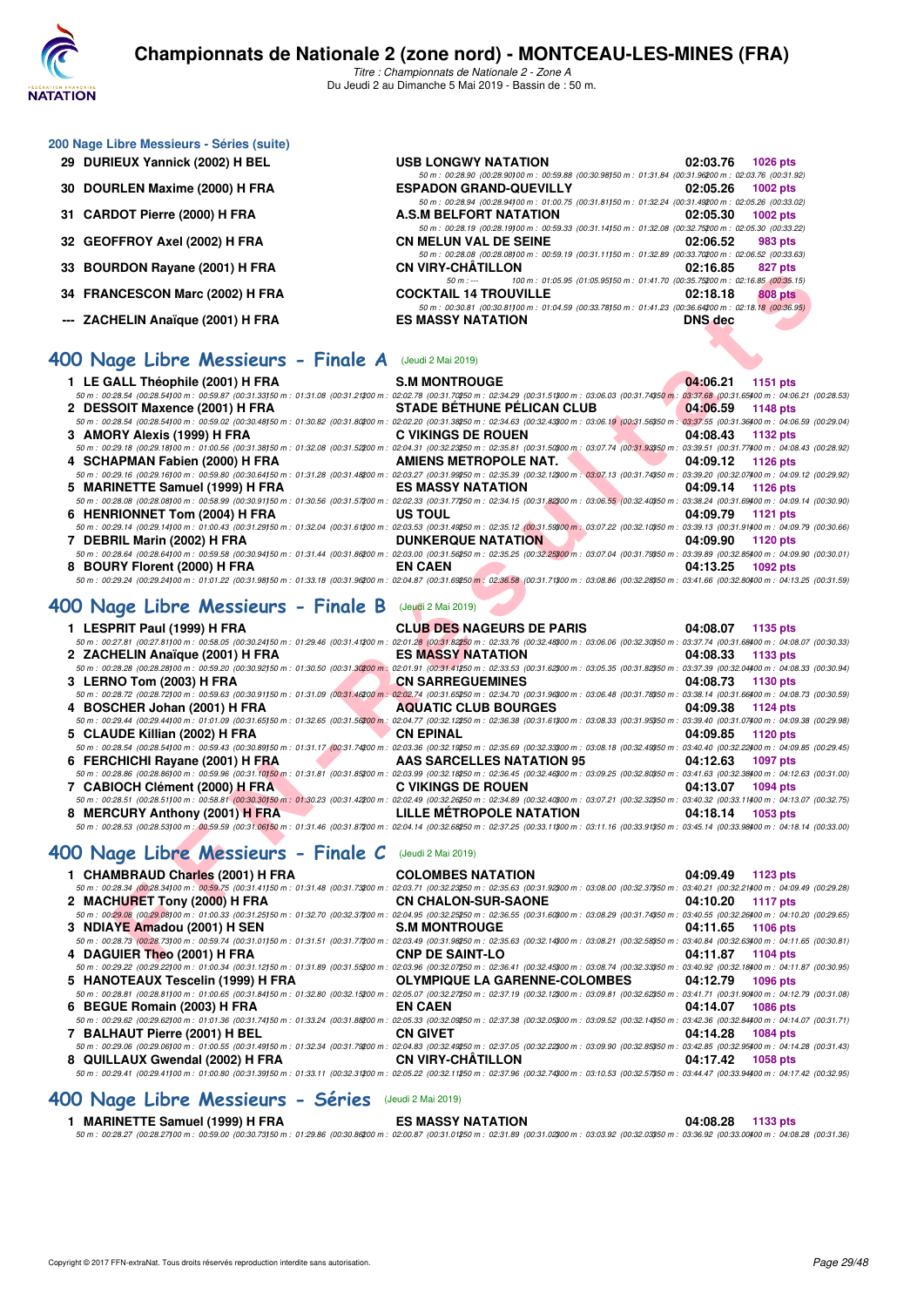

*Titre : Championnats de Nationale 2 - Zone A* Du Jeudi 2 au Dimanche 5 Mai 2019 - Bassin de : 50 m.

| 400 Nage Libre Messieurs - Séries (suite)                                                                                                                                                                                                                                                                                                      |                                                                |                             |
|------------------------------------------------------------------------------------------------------------------------------------------------------------------------------------------------------------------------------------------------------------------------------------------------------------------------------------------------|----------------------------------------------------------------|-----------------------------|
| 2 LE GALL Théophile (2001) H FRA                                                                                                                                                                                                                                                                                                               | <b>S.M MONTROUGE</b>                                           | 04:08.43<br>1132 pts        |
| 50 m : 00:28.08 (00:28.08)00 m : 00:58.67 (00:30.59)50 m : 01:29.78 (00:31.11200 m : 02:01.76 (00:31.98250 m : 02:33.99 (00:32.2300 m : 03:06.62 (00:32.63350 m : 03:39.44 (00:32.82400 m : 04:08.43 (00:28.99)                                                                                                                                |                                                                |                             |
| 3 DESSOIT Maxence (2001) H FRA<br>50 m : 00:28.84 (00:28.84100 m : 01:00.18 (00:31.34150 m : 01:32.09 (00:31.91200 m : 02:04.24 (00:32.15250 m : 02:36.59 (00:32.35300 m : 03:09.01 (00:32.42350 m : 03:40.15 (00:31.14400 m : 04:09.57 (00:29.42)                                                                                             | <b>STADE BETHUNE PELICAN CLUB</b>                              | 04:09.57<br>1123 pts        |
| 4 AMORY Alexis (1999) H FRA                                                                                                                                                                                                                                                                                                                    | <b>C VIKINGS DE ROUEN</b>                                      | 04:09.95<br>1120 pts        |
| $50\,m:\,00.29.54\,(\text{00.29.54})\,00\,m:\,01.01.05\,\,(00.31.51)\\ 50\,m:\,01.32.87\,\,(00.31.82200\,m:\,02.04.91\,\,(00.32.04250\,m:\,02.36.92\,\,(00.32.04)\\ 00\,m:\,03.08.96\,\,(00.32.04350\,m:\,03.40.45\,\,(00.31.49400\,m:\,04.09.95\,\,(00.32$                                                                                    |                                                                |                             |
| 5 SCHAPMAN Fabien (2000) H FRA<br>50 m : 00:29.30 (00:29.30)00 m : 00:59.95 (00:30.65)50 m : 01:31.30 (00:31.35200 m : 02:02.97 (00:31.67250 m : 02:35.24 (00:32.27300 m : 03:07.19 (00:31.95350 m : 03:39.84 (00:32.65400 m : 04:10.00 (00:30.16)                                                                                             | AMIENS METROPOLE NAT.                                          | 04:10.00<br>1119 pts        |
| 6 DEBRIL Marin (2002) H FRA                                                                                                                                                                                                                                                                                                                    | <b>DUNKERQUE NATATION</b>                                      | 04:10.56<br><b>1115 pts</b> |
| $50\,m:\,00.28.62\,(00.28.62)\\ 00\,m:\,01.00.18\,\,(00.31.56)\\ 50\,m:\,01.32.14\,\,(00.31.96\\ 200\,m:\,02.04.34\,\,(00.32.20\\ 260\,m:\,02.36.43\,\,(00.32.09\\ 900\,m:\,03.09.00\,\,(00.32.57\\ 95.0m:\,03.40.04\,\,(00.31.04\\ 90\,m:\,04.10.56\,\,(00$                                                                                   |                                                                |                             |
| 7 HENRIONNET Tom (2004) H FRA                                                                                                                                                                                                                                                                                                                  | US TOUL                                                        | 04:10.93<br><b>1111 pts</b> |
| $50\,m:\,00.28.93\,(00.28.93) \,00\,m:\,01.00.64\,\,(00.31.71) \,50\,m:\,01.32.54\,\,(00.31.90200\,m:\,02.04.56\,\,(00.32.02250\,m:\,02.36.42\,\,(00.31.86300\,m:\,03.08.49\,\,(00.32.07350\,m:\,03.40.11\,\,(00.31.62300\,m:\,04.10.93\,\,(00.30.82)\,$<br>8 BOURY Florent (2000) H FRA                                                       | <b>EN CAEN</b>                                                 | 04:11.36<br><b>1108 pts</b> |
| 50 m : 00:28.33 (00:28.33) 00 m : 01:00.02 (00:31.69)50 m : 01:31.78 (00:31.76200 m : 02:03.77 (00:31.99250 m : 02:35.33 (00:31.56800 m : 03:07.15 (00:31.82850 m : 03:39.30 (00:32.15400 m : 04:11.36 (00:32.06)                                                                                                                              |                                                                |                             |
| 9 ZACHELIN Anaïque (2001) H FRA                                                                                                                                                                                                                                                                                                                | <b>ES MASSY NATATION</b>                                       | 04:11.50<br>1107 pts        |
| 50 m : 00:29.00 (00:29.00100 m : 01:00.01 (00:31.01150 m : 01:31.60 (00:31.59200 m : 02:03.39 (00:31.79250 m : 02:35.24 (00:31.85300 m : 03:07.25 (00:32.01350 m : 03:39.66 (00:32.41300 m : 04:11.50 (00:31.84)                                                                                                                               |                                                                |                             |
| 10 BOSCHER Johan (2001) H FRA<br>50 m : 00:29.41 (00:29.41100 m : 01:00.67 (00:31.26)50 m : 01:32.37 (00:31.7000 m : 02:04.27 (00:31.90050 m : 02:36.24 (00:31.9700 m : 03:08.45 (00:32.21\$50 m : 03:040.44 (00:31.9900 m : 04:11.64 (00:31.20)                                                                                               | <b>AQUATIC CLUB BOURGES</b>                                    | 04:11.64<br><b>1106 pts</b> |
| 11 CABIOCH Clément (2000) H FRA                                                                                                                                                                                                                                                                                                                | <b>C VIKINGS DE ROUEN</b>                                      | 04:11.66<br>1105 pts        |
| 50 m : 00:28.69 (00:28.69)00 m : 00:59.53 (00:30.84)50 m : 01:31.04 (00:31.51200 m : 02:03.10 (00:32.06250 m : 02:35.81 (00:32.71300 m : 03:08.13 (00:32.32350 m : 03:40.83 (00:32.70400 m : 04:11.66 (00:30.83)                                                                                                                               |                                                                |                             |
| 12 FERCHICHI Rayane (2001) H FRA                                                                                                                                                                                                                                                                                                               | <b>Contract Contract Contract</b><br>AAS SARCELLES NATATION 95 | 04:12.37<br>1100 pts        |
| 50 m : 00:29.24 (00:29.24100 m : 01:00.55 (00:31.31150 m : 01:32.71 (00:32.16200 m : 02:04.87 (00:32.16250 m : 02:37.13 (00:32.26300 m : 03:09.41 (00:32.26350 m : 03:141.52 (00:32.24350 m : 03:11400 m : 04:12.37 (00:30.85)<br>13 LERNO Tom (2003) H FRA                                                                                    | <b>CN SARREGUEMINES</b>                                        | 04:12.68<br>1097 pts        |
| $50\,m:\,00.29.16\,(00.29.16) \,00.21.16\,(00.31.40) \,50.0031.42\,(50.0032.07) \,0.0032.0032.0032.0032.0032.0032.0032.0300\,m:\,0.0032.04350\,m:\,0.0032.04350\,m:\,0.0032.04350\,m:\,0.00341.21\,(00.32.39400\,m:\,0.00341.2)$                                                                                                               |                                                                |                             |
| 14 LESPRIT Paul (1999) H FRA                                                                                                                                                                                                                                                                                                                   | <b>CLUB DES NAGEURS DE PARIS</b>                               | 04:12.71<br>1097 pts        |
| 50 m : 00:28.54 (00:28.54)00 m : 01:00.26 (00:31.72)50 m : 01:32.19 (00:31.93200 m : 02:04.43 (00:32.24250 m : 03:37 (00:32.34300 m : 03:09.28 (00:32.51350 m : 03:41.18 (00:31.90)00 m : 04:12.71 (00:31.53)                                                                                                                                  | <b>CN EPINAL</b>                                               |                             |
| 15 CLAUDE Killian (2002) H FRA<br>$50\,m:\,00.28.42\,\,(00.28.42\,] \,00.31.65.56\,\,(00.31.16) \,50\,m:\,01.31.21\,\,(00.31.63200\,m:\,02.03.87\,\,(00.32.66250\,m:\,02.36.79\,\,(00.32.92300\,m:\,03.09.90\,\,(00.33.11350\,m:\,03.42.52\,\,(00.32.62400\,m:\,04.12.81\,\,(00.30.29) \,$                                                     |                                                                | 04:12.81<br><b>1096 pts</b> |
| 16 MERCURY Anthony (2001) H FRA                                                                                                                                                                                                                                                                                                                | LILLE METROPOLE NATATION                                       | 04:13.05<br><b>1094 pts</b> |
| 50 m : 00:28.40 (00:28.40) 00 m : 00:59.05 (00:30.65) 50 m : 01:30.78 (00:31.73200 m : 02:03.24 (00:32.46250 m : 02:36.01 (00:32.77300 m : 03:09.19 (00:33.18350 m : 03:42.20 (00:33.01300 m : 04:13.05 (00:30.85)                                                                                                                             |                                                                |                             |
| 17 DAGUIER Theo (2001) H FRA<br>$50\,m:\,00.29.15\,(00.29.15)\\ 00\,m:\,01.00.29\,\,(00.31.14)\\ 50\,m:\,01.32.00\,\,(00.31.74)\\ 00\,m:\,02.03.99\,\,(00.31.9\\ 9\\ 50\,m:\,02.36.09\,\,(00.32.10)\\ 00\,m:\,03.08.67\,\,(00.32.5\\ 9\\ 50\,m:\,03.41.84\,\,(00.33.17)\\ 00\,m:\,04.13.54\$                                                   | <b>CNP DE SAINT-LO</b>                                         | 04:13.54<br><b>1090 pts</b> |
| 18 HANOTEAUX Tescelin (1999) H FRA                                                                                                                                                                                                                                                                                                             | <b>OLYMPIQUE LA GARENNE-COLOMBES</b>                           | 04:13.72<br>1089 pts        |
| $50\,m:\,00.28.96\,\, (00.28.96) \,00\,m:\,01.00.77\,\,(00.31.81) \,50\,m:\,01.32.43\,\,(00.31.66200\,m:\,02.04.92\,\,(00.32.49260\,m:\,02.37.53\,\,(00.32.61800\,m:\,03.09.90\,\,(00.32.37850\,m:\,03.42.16\,\,(00.32.26400\,m:\,04.13.72\,\,(00.31.56$                                                                                       |                                                                |                             |
| 19 QUILLAUX Gwendal (2002) H FRA                                                                                                                                                                                                                                                                                                               | <b>CN VIRY-CHATILLON</b>                                       | 04:14.16<br>1085 pts        |
| $50\,m:\ 00:28.90\,\,(00:28.90)\,00\,m:\ 01:00.62\,\,(00:31.72)\,50\,m:\ 01:32.47\,\,(00:31.85200\,m:\ 02:04.96\,\,(00:32.49250\,m:\ 02:37.43\,\,(00:32.47300\,m:\ 03:10.33\,\,(00:32.90350\,m:\ 03:43.09\,\,(00:32.76400\,m:\ 04:14.16\,\,(00:31.07)\,0$<br>20 BALHAUT Pierre (2001) H BEL                                                    | <b>CN GIVET</b>                                                | 04:14.18<br>1085 pts        |
| 50 m : 00:29.05 (00:29.05f)00 m : 01:01.04 (00:31.99f50 m : 01:33.52 (00:32.48200 m : 02:05.84 (00:32.3250 m : 02:38.18 (00:32.34800 m : 03:10.64 (00:32.46850 m : 03:43.91 (00:32.37400 m : 04:14.18 (00:30.27)                                                                                                                               |                                                                |                             |
| 21 CHAMBRAUD Charles (2001) H FRA                                                                                                                                                                                                                                                                                                              | <b>COLOMBES NATATION</b>                                       | 04:14.20<br>1085 pts        |
| 50 m : 00:28.39 (00:28.39)00 m : 00:59.87 (00:31.48)50 m : 01:32.09 (00:32.2200 m : 02:38.92 (00:31.83250 m : 02:36.80 (00:32.88300 m : 03:09.20 (00:32.40350 m : 03:42.25 (00:33.05400 m : 04:14.20 (00:31.95)                                                                                                                                |                                                                |                             |
| <b><i>Contract Contract Contract Contract</i></b><br>21 MACHURET Tony (2000) H FRA<br>$50\,m:\,00.29.01\,(00.29.01100\,m:\,01.00.44\,\,(00.31.43150\,m:\,01.32.39\,\,(00.31.95200\,m:\,02.04.58\,\,(00.32.19250\,m:\,02.37.50\,\,(00.32.92900\,m:\,03.09.97\,\,(00.32.47350\,m:\,03.43.11\,\,(00.33.14400\,m:\,04.14.20\,\,(00.31.09)\,\,(00.$ | <b>CN CHALON-SUR-SAONE</b>                                     | 04:14.20<br><b>1085 pts</b> |
| 23 BEGUE Romain (2003) H FRA                                                                                                                                                                                                                                                                                                                   | <b>EN CAEN</b>                                                 | 04:14.42<br>1083 pts        |
| $50\,m:\,00.29.61\, (00.29.61)\\ 00.31.60\,m:\,01.01.21\,\,(00.31.60)\\ 50\,m:\,01.33.62\,\,(00.32.41)\\ 200\,m:\,02.06.35\,\,(00.32.73)\\ 50\,m:\,02.38.33\,\,(00.31.98)\\ 00\,m:\,03.10.36\,\,(00.32.03)\\ 50\,m:\,03.42.61\,\,(00.32.25)\\ 00\,m:\,04.$                                                                                     |                                                                |                             |
| 24 NDIAYE Amadou (2001) H SEN<br>50 m : 00:28.68 (00:28.68)00 m : 00:59.89 (00:31.21)50 m : 01:31.79 (00:31.90200 m : 02:04.19 (00:32.40250 m : 02:36.88 (00:32.69300 m : 03:09.68 (00:32.80350 m : 03:42.70 (00:32.802400 m : 04:14.99 (00:32.29)                                                                                             | <b>S.M MONTROUGE</b>                                           | 04:14.99<br>1078 pts        |
| 25 VERPLAETSE Alexandre (2000) H FRA                                                                                                                                                                                                                                                                                                           | <b>ALLIANCE DIJON NATATION</b>                                 | 04:16.72<br>1064 pts        |
| $50\,m:\,00.29.08\,\, (00.29.08\,\,00\,m:\,01.01.01\,\,(00.31.93\,\,50\,m:\,01.33.91\,\,(00.32.902\,\,00\,m:\,02.07.18\,\,(00.33.27250\,m:\,02.40.11\,\,(00.32.93900\,m:\,03.13.35\,\,(00.33.24950\,m:\,03.45.27\,\,(00.31.92400\,m:\,04.16.72\,\,(00.31$                                                                                      |                                                                |                             |
| 26 MILA Hugo (2002) H FRA                                                                                                                                                                                                                                                                                                                      | <b>ALLIANCE NATATION BESANCON</b>                              | 04:17.46<br>1058 pts        |
| 50 m : 00:29.54 (00:29.54)00 m : 01:01.81 (00:32.27)50 m : 01:34.69 (00:32.88200 m : 02:07.50 (00:32.81250 m : 02:40.54 (00:32.04300 m : 03:13.25 (00:32.71350 m : 03:46.18 (00:32.83400 m : 04:17.46 (00:32.93400 m : 03:13.2<br>27 THUROTTE Mathys (2003) H FRA                                                                              | <b>DUNKERQUE NATATION</b>                                      | 04:18.22<br><b>1052 pts</b> |
| 50 m : 00:29.19 (00:29.19)00 m : 01:01.06 (00:31.87)50 m : 01:33.93 (00:32.87200 m : 02:06.31 (00:32.38250 m : 02:39.40 (00:32.09)800 m : 03:12.34 (00:32.94)50 m : 03:45.58 (00:32.9400 m : 04:18.22 (00:32.64)                                                                                                                               |                                                                |                             |
| 28 LAFFITE Evan (2001) H FRA                                                                                                                                                                                                                                                                                                                   | <b>C VIKINGS DE ROUEN</b>                                      | 04:20.54<br>1033 pts        |
| $50\,m:\,00:29.16\,\,(00:29.16)\,00\,m:\,01:00.99\,\,(00:31.83)\\ 50\,m:\,01:34.23\,\,(00:33.24200\,m:\,02:07.90\,\,(00:33.67250\,m:\,02:41.13\,\,(00:33.23300\,m:\,03:14.89\,\,(00:33.76350\,m:\,03:48.61\,\,(00:33.72400\,m:\,04:20.54\,\,(00:31.93)\,$                                                                                      |                                                                |                             |
| 29 BOURSIER Merlin (2001) H FRA<br>$50\,m:\,00:29.14\,\\ (00:29.14) \,00\,m:\,01:01.18\,\, (00:32.04) \,50\,m:\,01:34.19\,\, (00:33.01200\,m:\,02:07.15\,\, (00:32.96250\,m:\,02:40.92\,\, (00:33.77300\,m:\,03:14.59\,\, (00:33.67350\,m:\,03:48.58\,\, (00:33.99400\,m:\,04:20.95\,\, (0$                                                    | AAS SARCELLES NATATION 95                                      | 04:20.95<br><b>1030 pts</b> |
| 30 LEMARCHAND Kyllian (2002) H FRA                                                                                                                                                                                                                                                                                                             | <b>CN LE PLESSIS-ROBINSON</b>                                  | 04:24.78<br>1000 pts        |
| $50\,m:\, 00.29.05\,(00.29.05) \,00\,m:\, 01.00.94\,(00.31.89) \,50\,m:\, 01.34.65\,(00.33.71200\,m:\, 02.08.42\,(00.33.77250\,m:\, 02.42.41\,(00.33.93200\,m:\, 03.16.33\,(00.33.92350\,m:\, 03.51.24\,(00.34.91400\,m:\, 04.24.78\,(00.35.54)$                                                                                               |                                                                |                             |
| 800 Nage Libre Messieurs - Série rapide (Vendredi 3 Mai 2019)                                                                                                                                                                                                                                                                                  |                                                                |                             |
| COULA DIA ANTE-LI-L. (0000) IL ED A                                                                                                                                                                                                                                                                                                            | MENO METRODOLE MAT                                             | 00.000E                     |

## **[800 Nage Libre Messieurs - Série rapide](http://www.ffnatation.fr/webffn/resultats.php?idact=nat&go=epr&idcpt=59365&idepr=55)** (Vendredi 3 Mai 2019)

| 1 SCHAPMAN Fabien (2000) H FRA   |                      | AMIENS METROPOLE NAT.                                                                                                                                                                                                                                                                                                                                                                                                                 | 08:28.95 1180 pts |  |
|----------------------------------|----------------------|---------------------------------------------------------------------------------------------------------------------------------------------------------------------------------------------------------------------------------------------------------------------------------------------------------------------------------------------------------------------------------------------------------------------------------------|-------------------|--|
|                                  |                      | 50 m : 00:29.92 (00:29.92100 m : 01:01.40 (00:31.48150 m : 01:33.35 (00:31.95200 m : 02:05.07 (00:31.72250 m : 02:37.51 (00:32.44300 m : 03:09.50 (00:31.99350 m : 03:41.95 (00:32.45400 m : 04:14.17 (00:32.22)<br>450 m : 04:46.76 (00:32.59500 m : 05:18.81 (00:32.05550 m : 05:51.39 (00:32.58600 m : 06:23.50 (00:32.11650 m : 06:55.81 (00:32.31700 m : 07:27.51 (00:31.70750 m : 07:59.09 (00:31.58800 m : 08:28.95 (00:29.86) |                   |  |
| 2 LE GALL Théophile (2001) H FRA | <b>S.M MONTROUGE</b> |                                                                                                                                                                                                                                                                                                                                                                                                                                       | 08:29.47 1178 pts |  |
|                                  |                      | 50 m : 00:29.36 (00:29.36100 m : 01:01.30 (00:31.94150 m : 01:32.99 (00:31.69200 m : 02:04.58 (00:31.59250 m : 02:36.30 (00:31.72300 m : 03:08.32 (00:32.02350 m : 03:40.79 (00:32.47400 m : 04:13.18 (00:32.39)<br>450 m : 04:46.14 (00:32.96500 m : 05:18.76 (00:32.62550 m : 05:51.58 (00:32.82600 m : 06:24.36 (00:32.78650 m : 06:56.58 (00:32.22700 m : 07:29.31 (00:32.73750 m : 08:01.36 (00:32.05800 m : 08:29.47 (00:32.11) |                   |  |
| 3 DESSOIT Maxence (2001) H FRA   |                      | <b>STADE BÉTHUNE PÉLICAN CLUB</b>                                                                                                                                                                                                                                                                                                                                                                                                     | 08:29.50 1178 pts |  |
|                                  |                      | 50 m : 00:29.35 (00:29.35100 m : 01:00.51 (00:31.16150 m : 01:31.90 (00:31.39200 m : 02:03.80 (00:31.90250 m : 02:35.80 (00:32.00300 m : 03:08.14 (00:32.34350 m : 03:40.89 (00:32.75400 m : 04:13.42 (00:32.53)<br>450 m : 04:46.02 (00:32.60500 m : 05:19.03 (00:33.01550 m : 05:51.47 (00:32.44600 m : 06:24.38 (00:32.91650 m : 06:56.48 (00:32.10700 m : 07:28.69 (00:32.21750 m : 08:00.08 (00:31.39800 m : 08:29.50 (00:29.42) |                   |  |
| 4 DEBRIL Marin (2002) H FRA      |                      | <b>DUNKERQUE NATATION</b>                                                                                                                                                                                                                                                                                                                                                                                                             | 08:33.24 1162 pts |  |
|                                  |                      | 50 m : 00:29.64 (00:29.64100 m : 01:01.46 (00:31.82150 m : 01:32.60 (00:31.14200 m : 02:04.77 (00:32.17250 m : 02:36.77 (00:32.00300 m : 03:09.35 (00:32.58350 m : 03:41.69 (00:32.34400 m : 04:14.14 (00:32.45)<br>450 m : 04:46.60 (00:32.46500 m : 05:19.29 (00:32.6950 m : 05:51.91 (00:32.62600 m : 06:25.17 (00:33.26650 m : 06:57.87 (00:32.70700 m : 07:30.96 (00:33.09750 m : 08:03.87 (00:32.91800 m : 08:33.24 (00:29.37)  |                   |  |
| 5 BOSCHER Johan (2001) H FRA     |                      | <b>AQUATIC CLUB BOURGES</b>                                                                                                                                                                                                                                                                                                                                                                                                           | 08:34.91 1155 pts |  |
|                                  |                      | 50 m : 00:29.77 (00:29.77100 m : 01:01.97 (00:32.20150 m : 01:34.27 (00:32.30200 m : 02:06.72 (00:32.45250 m : 02:38.99 (00:32.27200 m : 03:11.71 (00:32.72350 m : 03:44.06 (00:32.35400 m : 04:16.77 (00:32.71)<br>450 m : 04:48.88 (00:32.11500 m : 05:21.29 (00:32.41550 m : 05:53.67 (00:32.38600 m : 06:26.20 (00:32.53550 m : 06:58.75 (00:32.55700 m : 07:31.31 (00:32.56750 m : 08:03.33 (00:32.02800 m : 08:34.91 (00:31.58) |                   |  |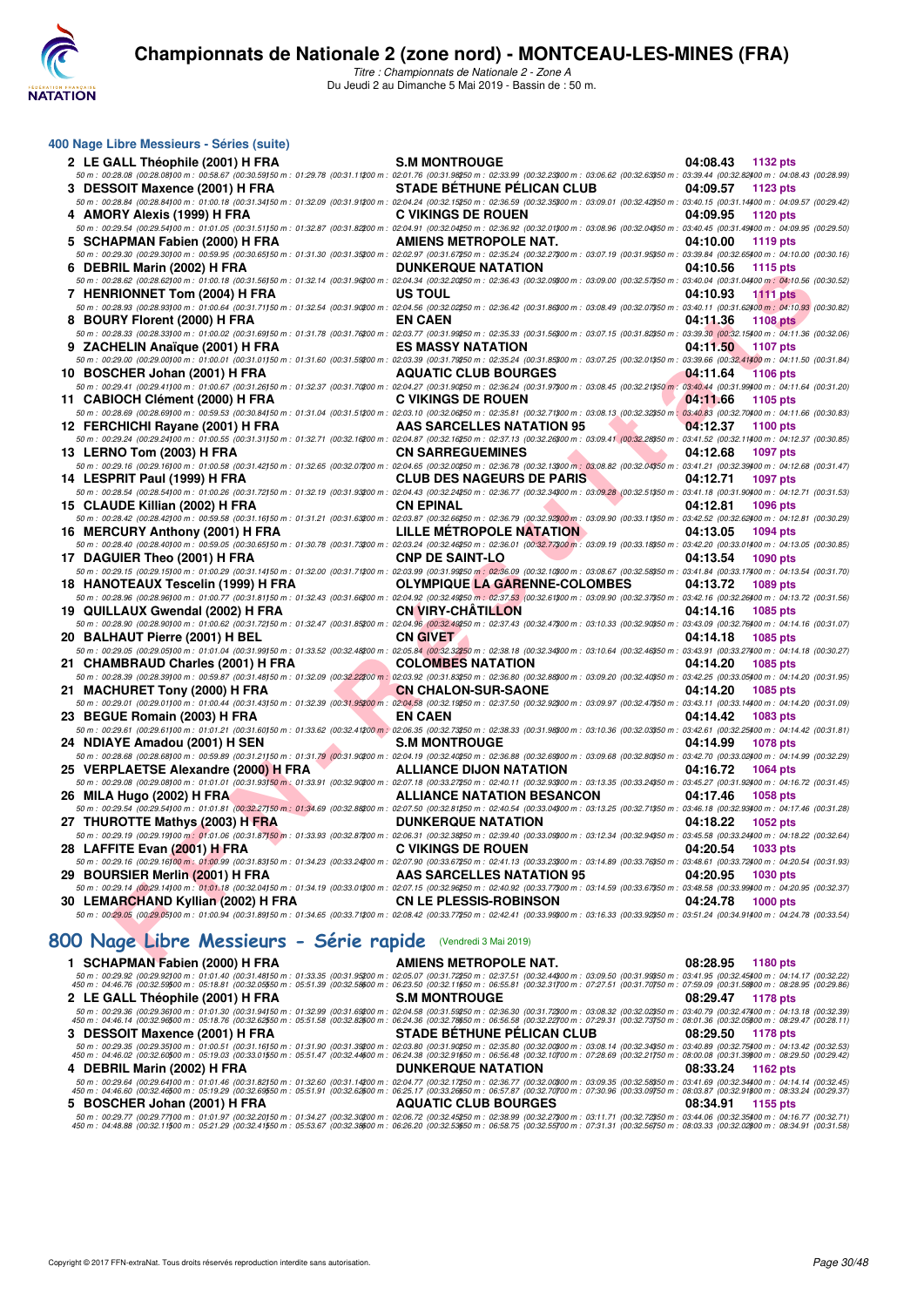

*Titre : Championnats de Nationale 2 - Zone A* Du Jeudi 2 au Dimanche 5 Mai 2019 - Bassin de : 50 m.

| 800 Nage Libre Messieurs - Série rapide (suite)                                                                                                                                                                                                                                                                                                                                                                                                                                 |                                                                                                                                                                                  |                             |  |
|---------------------------------------------------------------------------------------------------------------------------------------------------------------------------------------------------------------------------------------------------------------------------------------------------------------------------------------------------------------------------------------------------------------------------------------------------------------------------------|----------------------------------------------------------------------------------------------------------------------------------------------------------------------------------|-----------------------------|--|
| 6 AMORY Alexis (1999) H FRA                                                                                                                                                                                                                                                                                                                                                                                                                                                     | <b>C VIKINGS DE ROUEN</b>                                                                                                                                                        | 08:36.81<br>1147 pts        |  |
| $50\,m:\,00.29.95\,(00.29.95)\\ 00\,m:\,01.01.62\,(00.31.67)\\ 50\,m:\,01.22.76\,(00.32.5)\\ 50\,m:\,01.24.77\,(00.32.5)\\ 50\,m:\,02.26\,(00.32.5)\\ 50\,m:\,02.27\,(00.32.7)\\ 50\,m:\,02.27\,(00.32.7)\\ 50\,m:\,02.27\,(00.32.7)\\ 50\,m:\,02.27\,($                                                                                                                                                                                                                        |                                                                                                                                                                                  |                             |  |
| 8 BOURY Florent (2000) H FRA                                                                                                                                                                                                                                                                                                                                                                                                                                                    | <b>EN CAEN</b>                                                                                                                                                                   | 08:37.63<br>1144 pts        |  |
| $\emph{50 m: 00:30.17 (00:30.17)00 m: 01:02.22 (00:32.05)50 m: 01:34.65 (00:32.43200 m: 02:06.49 (00:31.84250 m: 02:33.12 (00:32.63200 m: 03:11.19 (00:32.07550 m: 03:43.77 (00:32.5800 m: 04:15.77 (00:32.000 m: 04:15.77 (00:32.000 m: 04:15.77 ($                                                                                                                                                                                                                            |                                                                                                                                                                                  |                             |  |
| 11 CABIOCH Clément (2000) H FRA                                                                                                                                                                                                                                                                                                                                                                                                                                                 | <b>C VIKINGS DE ROUEN</b>                                                                                                                                                        | 08:40.62<br>1132 pts        |  |
| 50 m : 00:29.25 (00:29.25)00 m : 01:01.22 (00:31.97)50 m : 01:33.05 (00:31.83200 m : 02:05.44 (00:32.39250 m : 02:37.68 (00:32.24300 m : 03:10.22 (00:32.54350 m : 03:42.41 (00:32.19400 m : 04:15.37 (00:32.96)                                                                                                                                                                                                                                                                |                                                                                                                                                                                  |                             |  |
| 450 m : 04:47.72 (00:32.35500 m : 05:20.94 (00:33.22550 m : 05:54.08 (00:33.14600 m : 06:27.86 (00:33.78650 m : 07:01.30 (00:33.44700 m : 07:35.06 (00:33.76750 m : 08:00.26 (00:32.20\$00 m : 08:40.62 (00:32.36)                                                                                                                                                                                                                                                              |                                                                                                                                                                                  |                             |  |
| 800 Nage Libre Messieurs - Séries lentes (Vendredi 3 Mai 2019)                                                                                                                                                                                                                                                                                                                                                                                                                  |                                                                                                                                                                                  |                             |  |
|                                                                                                                                                                                                                                                                                                                                                                                                                                                                                 |                                                                                                                                                                                  |                             |  |
| 7 HENRIONNET Tom (2004) H FRA<br>50 m : 00:29.18 (00:29.18)00 m : 01:01.32 (00:32.14)50 m : 01:33.48 (00:32.16200 m : 02:05.97 (00:32.49250 m : 02:38.49 (00:32.52)00 m : 03:11.57 (00:32.08050 m : 03:44.15 (00:32.58)00 m : 04:17.41 (00:32.26)                                                                                                                                                                                                                               | <b>US TOUL</b>                                                                                                                                                                   | 08:37.32<br>1145 pts        |  |
| 450 m : 04:49.92 (00:32.51500 m : 05:22.91 (00:32.99550 m : 05:55.76 (00:32.85600 m : 06:28.80 (00:33.04650 m : 07:00.99 (00:32.19700 m : 07:33.75 (00:32.76750 m : 08:05.74 (00:31.99600 m : 08:37.32 (00:31.58)                                                                                                                                                                                                                                                               |                                                                                                                                                                                  |                             |  |
| CLAUDE Killian (2002) H FRA<br>9                                                                                                                                                                                                                                                                                                                                                                                                                                                | CN EPINAL                                                                                                                                                                        | 08.39.55<br>1136 pts        |  |
| 50 m : 00:29.13 (00:29.13)00 m : 01:00.54 (00:31.41150 m : 01:32.82 (00:32.28200 m : 02:05.31 (00:32.49250 m : 02:38.45 (00:33.14300 m : 03:11.13 (00:32.68350 m : 03:44.41 (00:32.28400 m : 04:17.83 (00:33.42)<br>450 m : 04:51.26 (00:33.43500 m : 05:24.53 (00:33.27550 m : 05:58.12 (00:33.59500 m : 06:31.49 (00:33.37550 m : 07:05.26 (00:33.77700 m : 07:38.19 (00:32.33750 m : 08:10.45 (00:32.26500 m : 08:39.55 (00:29.10)                                           |                                                                                                                                                                                  |                             |  |
| 10 LERNO TOM (2003) H FRA                                                                                                                                                                                                                                                                                                                                                                                                                                                       | <b>CN SARREGUEMINES</b>                                                                                                                                                          | 08:40.11<br>1134 pts        |  |
| 50 m : 00:29.08 (00:29.08)00 m : 01:01.25 (00:32.17)50 m : 01:33.43 (00:32.18200 m : 02:06.12 (00:32.69250 m : 02:38.21 (00:32.09300 m : 03:10.33 (00:32.12350 m : 03:42.80 (00:32.47400 m : 04:15.63 (00:32.83)<br>450 m : 04:48.33 (00:32.70500 m : 05:21.41 (00:33.0850 m : 05:54.68 (00:33.27600 m : 06:28.30 (00:33.62650 m : 07:01.64 (00:33.4700 m : 07:35.43 (00:33.77560 m : 08:08.46 (00:33.03500 m : 08:40.11 (00:31.65)                                             |                                                                                                                                                                                  |                             |  |
| 12 MILA Hugo (2002) H FRA                                                                                                                                                                                                                                                                                                                                                                                                                                                       | <b>ALLIANCE NATATION BESANCON</b>                                                                                                                                                | 08:40.73<br>1131 pts        |  |
| 50 m : 00:29.17 (00:29.17 00 m : 01:01.86 (00:32.69)50 m : 01:34.44 (00:32.58200 m : 02:07.19 (00:32.75250 m : 02:39.56 (00:32.37300 m : 03:12.34 (00:32.75350 m : 03:45.29 (00:32.95400 m : 04:18.41 (00:33.12)<br>450 m : 04:51.37 (00:32.96500 m : 05:24.24 (00:32.8750 m : 05:57.05 (00:32.81600 m : 06:30.97 (00:33.92650 m : 07:03.75 (00:32.78700 m : 07:36.53 (00:32.78750 m : 08:09.07 (00:32.54600 m : 08:40.73 (00:31.66)                                            |                                                                                                                                                                                  |                             |  |
| 13 WERHANN Zachary (2002) H FRA                                                                                                                                                                                                                                                                                                                                                                                                                                                 | <b>SN METZ</b>                                                                                                                                                                   | 08:41.50<br><b>1128 pts</b> |  |
| 50 m : 00:29.47 (00:29.47)00 m : 01:01.36 (00:31.89)50 m : 01:33.90 (00:32.54200 m : 02:06.14 (00:32.44250 m : 02:38.68 (00:32.54300 m : 03:11.19 (00:32.51350 m : 03:44.60 (00:32.44400 m : 04:17.57 (00:32.97)                                                                                                                                                                                                                                                                |                                                                                                                                                                                  |                             |  |
| 450 m : 04:50.44 (00:32.87500 m : 05:23.30 (00:32.8650 m : 05:56.48 (00:33.18600 m : 06:29.47 (00:32.9950 m : 07:02.83 (00:33.36700 m : 07:36.05 (00:33.22750 m : 08:09.41 (00:33.36600 m : 08:41.50 (00:32.09)<br>14 ZACHELIN Anaïque (2001) H FRA                                                                                                                                                                                                                             | ES MASSY NATATION                                                                                                                                                                | 08:41.96<br><b>1126 pts</b> |  |
| 50 m : 00:29.29 (00:29.29)00 m : 01:00.77 (00:31.48)50 m : 01:33.27 (00:32.50200 m : 02:05.99 (00:32.72250 m : 02:38.92 (00:32.33000 m : 03:11.67 (00:32.75350 m : 03:44.72 (00:32.05400 m : 04:17.64 (00:32.92)                                                                                                                                                                                                                                                                |                                                                                                                                                                                  |                             |  |
| 450 m : 04:50.83 (00:33.19500 m : 05:23.87 (00:33.04550 m : 05:57.59 (00:33.72600 m : 06:31.18 (00:33.59650 m : 07:04.63 (00:33.45700 m : 07:37.70 (00:33.07750 m : 08:10.72 (00:33.02800 m : 08:41.96 (00:31.24)                                                                                                                                                                                                                                                               |                                                                                                                                                                                  |                             |  |
| 15 MARBAIS Julian (2002) H FRA<br>50 m : 00:29.35 (00:29.35)00 m : 01:01.15 (00:31.80)50 m : 01:33.27 (00:32.12200 m : 02:05.91 (00:32.64250 m : 02:37.99 (00:32.0800 m : 03:10.72 (00:32.73850 m : 03:43.38 (00:32.66400 m : 04:16.40 (00:33.02)                                                                                                                                                                                                                               | <b>SN METZ</b>                                                                                                                                                                   | 08:42.37<br>1124 pts        |  |
| 450 m : 04:49.23 (00:32.83500 m : 05:22.79 (00:33.56550 m : 05:56.01 (00:33.22600 m : 06:29.48 (00:33.47650 m : 07:03.16 (00:33.68700 m : 07:36.97 (00:33.81750 m : 08:10.26 (00:32.2900 m : 08:12.37 (00:32.11)                                                                                                                                                                                                                                                                |                                                                                                                                                                                  |                             |  |
| 16 FERCHICHI Rayane (2001) H FRA                                                                                                                                                                                                                                                                                                                                                                                                                                                | AAS SARCELLES NATATION 95                                                                                                                                                        | 08:43.47<br><b>1120 pts</b> |  |
| $\emph{50 m: 00:29.87 (00:29.87) 00 m: 01:01.98 (00:32.11) 50 m: 01:34.52 (00:32.54200 m: 02:07.25 (00:32.73250 m: 02:40.62 (00:33.7300 m: 03:14.56 (00:30.3950 m: 03:47.16 (00:33.5447) (03:32.5700 m: 03:47.58) (04.50 m: 04.50.57) (05.51 m: 05.$                                                                                                                                                                                                                            |                                                                                                                                                                                  |                             |  |
| 17 NDIAYE Amadou (2001) H SEN                                                                                                                                                                                                                                                                                                                                                                                                                                                   | <b>S.M MONTROUGE</b>                                                                                                                                                             | 08:43.59<br>1119 pts        |  |
| $50\,m:\,00.29.27\,(00.29.27) \,00\,m:\,01.01.64\,\,(00.32.37) \,50\,m:\,01.32.79\,(00.32.15200\,m:\,02.07.06\,\,(00.33.27) \,50\,m:\,02.39.52\,\,(00.32.46 \,900\,m:\,03.12.70\,\,(00.33.18 \,950\,m:\,03.45.28\,\,(00.32.58 \,900\,m:\,04.18.69\,\,(00.$<br>450 m : 04:51.50 (00:32.81500 m : 05:24.41 (00:32.91550 m : 05:57.50 (00:33.09600 m : 06:31.29 (00:33.79650 m : 07:04.51 (00:33.22700 m : 07:38.71 (00:34.20750 m : 08:12.38 (00:33.67000 m : 08:43.59 (00:31.21) |                                                                                                                                                                                  |                             |  |
| 18 LESPRIT Paul (1999) H FRA                                                                                                                                                                                                                                                                                                                                                                                                                                                    | <b>CLUB DES NAGEURS DE PARIS</b>                                                                                                                                                 | 08:43.62<br>1119 pts        |  |
| $50\ m:\ 00:28.05\ (00:28.05) \ 00\ m:\ 00:59.87\ (00:31.82) \ 50\ m:\ 01:31.95\ (00:32.08200\ m:\ 02:04.74\ (00:32.79250\ m:\ 02:37.58\ (00:32.84300\ m:\ 03:10.93\ (00:33.35350\ m:\ 03:44.19\ (00:33.26400\ m:\ 04:17.57\ (00:33.38) \ 011.08\ (00:33.$<br>450 m : 04:50.20 (00:32.63500 m : 05:24.19 (00:33.9950 m : 05:57.45 (00:33.26600 m : 06:31.33 (00:33.88650 m : 07:04.64 (00:33.31700 m : 07:38.35 (00:33.71750 m : 08:11.84 (00:33.4960 m : 08:43.62 (00:31.78)   |                                                                                                                                                                                  |                             |  |
| 19 BALHAUT Pierre (2001) H BEL                                                                                                                                                                                                                                                                                                                                                                                                                                                  | CN GIVET                                                                                                                                                                         | 08:46.11<br>1109 pts        |  |
| 50 m : 00:29.65 (00:29.65)00 m : 01:01.87 (00:32.22)50 m : 01:34.61 (00:32.74200 m : 02:07.93 (00:33.32250 m : 02:40.82 (00:32.89300 m : 03:14.07 (00:33.5350 m : 03:47.78 (00:33.71400 m : 04:21.92 (00:34.14)<br>450 m : 04:55.44 (00:33.52500 m : 05:29.20 (00:33.7650 m : 06:02.40 (00:33.20600 m : 06:35.78 (00:33.38650 m : 07:08.89 (00:33.11700 m : 07:42.22 (00:33.33750 m : 08:15.01 (00:32.79600 m : 08:46.11 (00:31.10)                                             |                                                                                                                                                                                  |                             |  |
| 20   VERPLAETSE Alexandre (2000) H FRA                                                                                                                                                                                                                                                                                                                                                                                                                                          | <b>ALLIANCE DIJON NATATION</b>                                                                                                                                                   | 08:46.32<br>1108 pts        |  |
| 50 m : 00:30.20 (00:30.20)00 m : 01:03.54 (00:33.34)50 m : 01:36.87 (00:33.3300 m : 02:11.12 (00:34.25250 m : 02:44.15 (00:33.03200 m : 03:17.77 (00:33.62250 m : 03:50.77 (00:33.00)00 m : 04:24.57 (00:33.80)                                                                                                                                                                                                                                                                 |                                                                                                                                                                                  |                             |  |
| 450 m : 04:57.76 (00:33.19500 m : 05:31.29 (00:33.53550 m : 06:04.67 (00:33.39500 m : 06:39.22 (00:34.55550 m : 07:11.58 (00:32.36700 m : 07:44.93 (00:33.35750 m : 08:16.25 (00:31.32800 m : 08:46.32 (00:30.07)<br>21 HANOTEAUX Tescelin (1999) H FRA                                                                                                                                                                                                                         | <b>OLYMPIQUE LA GARENNE-COLOMBES</b>                                                                                                                                             | 08:52.93<br><b>1082 pts</b> |  |
| 50 m : 00:30.03 (00:30.03)00 m : 01:02.86 (00:32.83)50 m : 01:36.28 (00:33.42200 m : 02:09.66 (00:33.82250 m : 02:43.34 (00:33.68300 m : 03:16.86 (00:33.52350 m : 03:50.70 (00:33.84400 m : 04:24.64 (00:33.94)                                                                                                                                                                                                                                                                |                                                                                                                                                                                  |                             |  |
| 450 m : 04:58.30 (00:33.66500 m : 05:31.90 (00:33.60550 m : 06:05.78 (00:33.8860 m : 06:39.52 (00:33.74650 m : 07:13.40 (00:33.88700 m : 07:47.15 (00:33.75750 m : 08:20.76 (00:33.61600 m : 08:52.93 (00:32.17)                                                                                                                                                                                                                                                                |                                                                                                                                                                                  |                             |  |
| 22 LEMARCHAND Kyllian (2002) H FRA<br>50 m : 00:30.11 (00:30.11100 m : 01:02.49 (00:32.38150 m : 01:36.13 (00:33.64200 m : 02:09.72 (00:33.59250 m : 02:43.12 (00:33.40300 m : 03:16.63 (00:33.51350 m : 03:50.50 (00:33.87/00 m : 04:24.48 (00:33.98                                                                                                                                                                                                                           | <b>CN LE PLESSIS-ROBINSON</b>                                                                                                                                                    | 08:57.23<br><b>1064 pts</b> |  |
| 450 m : 04:58.44 (00:33.96500 m : 05:32.79 (00:34.3550 m : 06:07.40 (00:34.61600 m : 06:42.01 (00:34.61650 m : 07:15.12 (00:33.11700 m : 07:49.63 (00:34.51750 m : 08:24.30 (00:34.67600 m : 08:57.23 (00:32.93)                                                                                                                                                                                                                                                                |                                                                                                                                                                                  |                             |  |
| 23 TANTER Colin (2003) H FRA<br>$50\,m:\,00.30.07\,\,(00.30.07) \,00\,m:\,01.02.67\,\,(00.32.60) \,50\,m:\,01.35.97\,\,(00.33.30200\,m:\,02.9.36\,\,(00.33.39250\,m:\,02.43.07\,\,(00.33.71300\,m:\,03.16.81\,\,(00.33.74350\,m:\,03.51.14\,\,(00.34.33400\,m:\,04.24.89\,\,(00.33.7500$                                                                                                                                                                                        | <b>S.M MONTROUGE</b>                                                                                                                                                             | 08:57.44<br><b>1064 pts</b> |  |
| 450 m : 04:59.08 (00:34.19500 m : 05:33.13 (00:34.05550 m : 06:07.40 (00:34.27600 m : 06:41.74 (00:34.34650 m : 07:16.12 (00:34.38700 m : 07:50.52 (00:34.40750 m : 08:24.94 (00:34.42600 m : 08:57.44 (00:32.50)                                                                                                                                                                                                                                                               |                                                                                                                                                                                  |                             |  |
| 24 LOMBARDO Maxime (2003) H FRA                                                                                                                                                                                                                                                                                                                                                                                                                                                 | <b>ASPTT NANCY</b>                                                                                                                                                               | 09:26.83<br>950 pts         |  |
| $50\,m:\,00.30.89\,\,(00.30.89) \,00\,m:\,01.04.97\,\,(00.34.08) \,50\,m:\,01.41.74\,\,(00.36.77200\,m:\,02.17.50\,\,(00.35.76250\,m:\,02.63.43\,\,(00.35.93300\,m:\,03.29.46\,\,(00.36.03350\,m:\,04.04.99\,\,(00.35.53300\,m:\,04.40.91\,,(00.35.920$<br>450 m : 05:17.09 (00:36.18500 m : 05:52.43 (00:35.34550 m : 06:28.39 (00:35.96600 m : 07:04.28 (00:35.9650 m : 07:39.75 (00:35.47700 m : 08:15.82 (00:36.07750 m : 08:52.90 (00:37.08800 m : 09:26.83 (00:33.93)     |                                                                                                                                                                                  |                             |  |
|                                                                                                                                                                                                                                                                                                                                                                                                                                                                                 |                                                                                                                                                                                  |                             |  |
| 1500 Nage Libre Messieurs - Série rapide (Dimanche 5 Mai 2019)                                                                                                                                                                                                                                                                                                                                                                                                                  |                                                                                                                                                                                  |                             |  |
| 1 DESSOIT Maxence (2001) H FRA                                                                                                                                                                                                                                                                                                                                                                                                                                                  | STADE BÉTHUNE PÉLICAN CLUB                                                                                                                                                       | 16:12.45<br>1174 pts        |  |
| 50 m : 00:30.19 (00:30.19100 m : 01:01.94 (00:31.75150 m : 01:34.33 (00:32.39200 m : 02:06.66 (00:32.39250 m : 02:38.96 (00:32.30000 m : 03:11.32 (00:32.36650 m : 03:43.59 (00:32.27400 m : 04:15.54 (00:31.95)<br>450 m : 04:47.76 (00:32.22500 m : 05:19.86 (00:32.10550 m : 05:52.18 (00:32.32600 m : 06:24.48 (00:32.30650 m : 06:56.94 (00:32.46700 m : 07:29.55 (00:32.61750 m : 08:02.11 (00:32.56800 m : 08:34.70 (00:32.59)                                           |                                                                                                                                                                                  |                             |  |
| 850 m : 09:07.36 (00:32.66900 m : 09:40.08 (00:32.72950 m : 10:13.03 (00:32.95000 m : 10:46.05 (00:33.02050 m : 11:19.07 (00:33.02100 m : 11:52.05 (00:32.98150 m : 12:25.10 (00:32.05000 m : 12:25.10 (00:33.05)<br>1250 m : 13:31.08 (00:32.88300 m : 14:03.92 (00:32.84350 m : 14:36.72 (00:32.80400 m : 15:09.24 (00:32.52450 m : 15:41.74 (00:32.50500 m : 16:12.45 (00:30.71)                                                                                             |                                                                                                                                                                                  |                             |  |
| 2 COCCORDANO Aubin (2001) H FRA                                                                                                                                                                                                                                                                                                                                                                                                                                                 | LILLE METROPOLE NATATION                                                                                                                                                         | 16:13.69 1172 pts           |  |
| $50\,m:\,00.29.71\,\,(00.29.711\,00\,m:\,01.01.80\,\,(00.32.09)\\ 50\,m:\,01.33.74\,\,(00.31.94200\,m:\,02.06.22\,\,(00.32.48250\,m:\,02.38.89\,\,(00.32.67300\,m:\,03.11.79\,\,(00.32.90350\,m:\,03.44.11\,\,(00.32.32400\,m:\,04.16.99\,\,(00.32.88)\$                                                                                                                                                                                                                        |                                                                                                                                                                                  |                             |  |
| 450 m : 04:49.60 (00:32.61500 m : 05:22.64 (00:33.04550 m : 05:55.29 (00:32.65600 m : 06:28.15 (00:32.66650 m : 07:00.70 (00:32.55700 m : 07:32.95 (00:32.5750 m : 08:05.52 (00:32.82) (00:32.8560 m : 07:00.70 (00:32.55700 m<br>850 m : 09:10.96 (00:32.62900 m : 09:43.89 (00:32.93950 m : 10:16.97 (00:33.0000 m : 10:49.95 (00:32.96050 m : 11:23.09 (00:32.14)00 m : 11:55.64 (00:32.55)50 m : 12:28.32 (00:32.66200 m : 13:01.06 (00:32.74)                              |                                                                                                                                                                                  |                             |  |
| 1250 m : 13:33.83 (00:32.77300 m : 14:06.52 (00:32.68350 m : 14:39.32 (00:32.80400 m : 15:12.47 (00:33.15450 m : 15:44.55 (00:32.08500 m : 16:13.69 (00:29.14)<br>3 LE GALL Théophile (2001) H FRA                                                                                                                                                                                                                                                                              | <b>S.M MONTROUGE</b>                                                                                                                                                             | 16:17.74<br>1163 pts        |  |
| 50 m : 00:30.57 (00:30.57)00 m : 01:02.45 (00:31.88)50 m : 01:35.17 (00:32.72200 m : 02:07.77 (00:32.60250 m : 02:40.61 (00:32.84300 m : 03:13.33 (00:32.72350 m : 03:46.46 (00:32.13/00 m : 04:19.19 (00:32.73)                                                                                                                                                                                                                                                                |                                                                                                                                                                                  |                             |  |
| 450 m : 04:52.34 (00:33.15500 m : 05:25.05 (00:32.71550 m : 05:57.81 (00:32.76600 m : 06:30.93 (00:33.12650 m : 07:04.26 (00:33.33700 m : 07:37.36 (00:33.10750 m : 08:11.08 (00:33.72600 m : 08:44.07 (00:32.99)<br>850 m : 09:17.39 (00:33.32)00 m : 09:50.28 (00:32.89)50 m : 10:23.35 (00:32.01)00 m : 10:56.33 (00:32.80)50 m : 11:29.58 (00:33.25)00 m : 12:02.40 (00:32.82)50 m : 12:03.48 (00:32.82)50 m : 12:02.40 (00:32.82)50 m : 12:02.                             |                                                                                                                                                                                  |                             |  |
|                                                                                                                                                                                                                                                                                                                                                                                                                                                                                 |                                                                                                                                                                                  |                             |  |
| 4 WERHANN Zachary (2002) H FRA                                                                                                                                                                                                                                                                                                                                                                                                                                                  | 1250 m : 13:41.24 (00:32.80300 m : 14:14.04 (00:32.80350 m : 14:46.09 (00:32.05400 m : 15:18.52 (00:32.43450 m : 15:49.94 (00:31.42500 m : 16:17.74 (00:27.80)<br><b>SN METZ</b> | 16:19.33<br>1160 pts        |  |

4 WERHANN Zachary (2002) H FRA SN METZ<br>50 m : 00:29.86 (00:29.86)00 m : 01:02.93 (00:33.07)50 m : 01:35.46 (00:32.53200 m : 02:08.30 (00:32.84250 m : 02:40.45 (00:32.15300 m : 03:13.41 (00:32.96350 m : 03:45.69 (00:22.283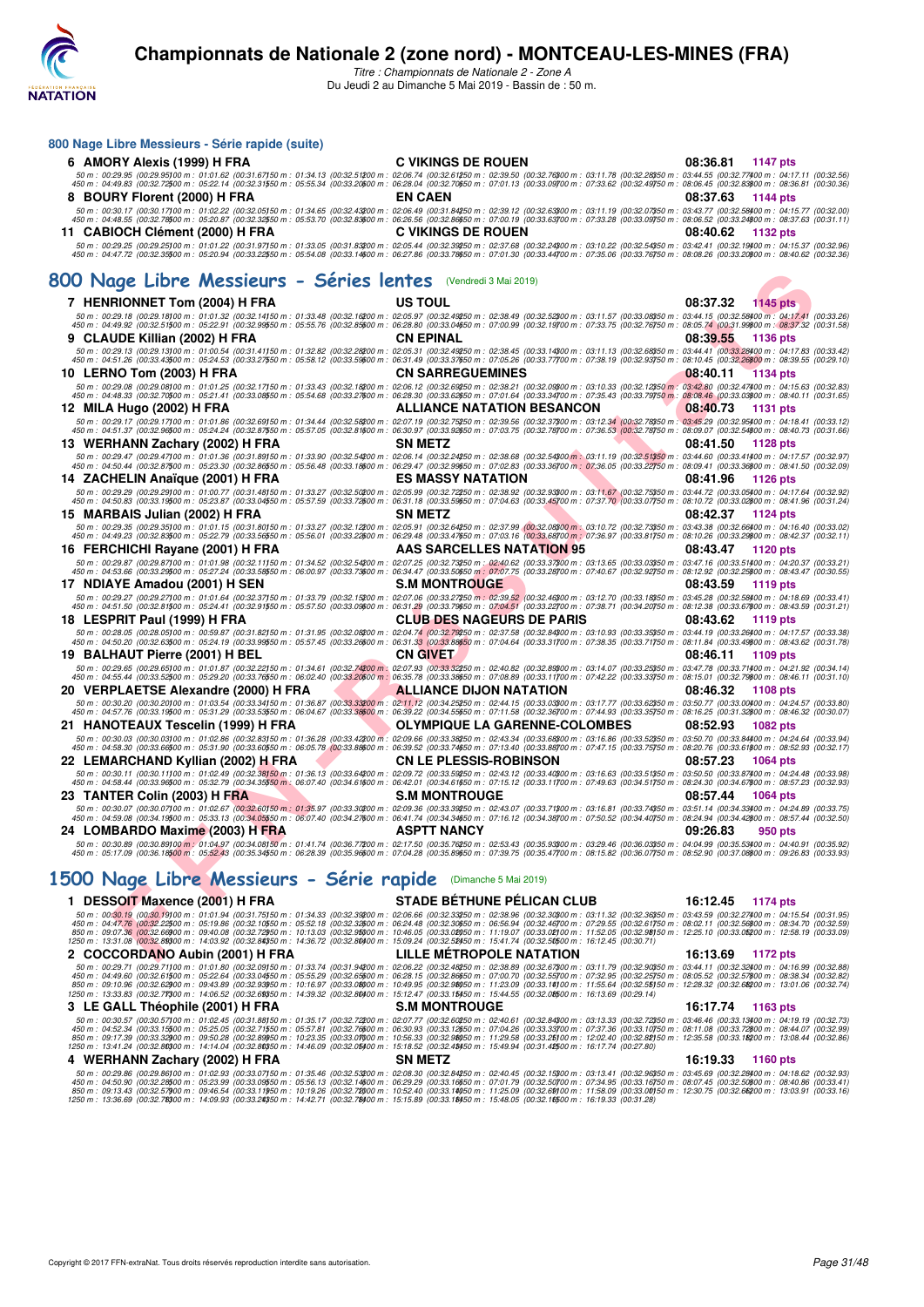

| 1500 Nage Libre Messieurs - Série rapide (suite)                                                                                                                                                                                                                                                                                                                                                                                                                                                                                                                                                                                                                                                     |                                  |                             |
|------------------------------------------------------------------------------------------------------------------------------------------------------------------------------------------------------------------------------------------------------------------------------------------------------------------------------------------------------------------------------------------------------------------------------------------------------------------------------------------------------------------------------------------------------------------------------------------------------------------------------------------------------------------------------------------------------|----------------------------------|-----------------------------|
| 5 SCHAPMAN Fabien (2000) H FRA                                                                                                                                                                                                                                                                                                                                                                                                                                                                                                                                                                                                                                                                       | <b>AMIENS METROPOLE NAT.</b>     | 16:24.81<br>1148 pts        |
| $50\,m:\ 00:30.05\,\, (00:30.05) \,00\,m:\ 01:02.21\,\,(00:32.16) \,50\,m:\ 01:34.30\,\,(00:32.09200\,m:\ 02:06.84\,\,(00:32.54250\,m:\ 02:39.38\,\,(00:32.54300\,m:\ 03:12.25\,\,(00:32.87350\,m:\ 03:44.67\,\,(00:32.42400\,m:\ 04:17.70\,\,(00:32.63$<br>$\frac{450}{20}\,m:\frac{04:50.19}{00:32.4900}\,\frac{00:24:4500}{00:32.4900}\,m:\frac{05:53}{00:33.64950}\,\frac{00:22.43500}{00:32.49500}\,m:\frac{06:28.77}{00:33.69000}\,\frac{00:33.6450}{00:33.39950}\,m:\frac{07:01.37}{00:33.39900}\,\frac{00:22.60700}{00:33.39900}\,m:\frac{$                                                                                                                                                  |                                  |                             |
| 1250 m : 13:41.91 (00:33.50300 m : 14:15.24 (00:33.38350 m : 14:48.64 (00:33.40400 m : 15:22.07 (00:33.48450 m : 15:54.94 (00:32.87500 m : 16:24.81 (00:29.87)                                                                                                                                                                                                                                                                                                                                                                                                                                                                                                                                       |                                  |                             |
| 6 DEBRIL Marin (2002) H FRA                                                                                                                                                                                                                                                                                                                                                                                                                                                                                                                                                                                                                                                                          | <b>DUNKERQUE NATATION</b>        | 16:25.74<br>1146 pts        |
| $50\,m:\ 00:29.63\,\,(00:29.63) \,00\,m:\ 01:01.61\,\,(00:31.98) \,50\,m:\ 01:34.17\,\,(00:32.56200\,m:\ 02:06.34\,\,(00:32.17250\,m:\ 02:36.88\,\,(00:32.56200\,m:\ 03:11.26\,\,(00:32.38550\,m:\ 03:44.03\,\,(00:32.77400\,m:\ 04:16.53\,\,(00:32.50)\$                                                                                                                                                                                                                                                                                                                                                                                                                                            |                                  |                             |
| 850 m : 09:14.66 (00:32.97900 m : 09:47.53 (00:32.87950 m : 10:20.34 (00:32.81000 m : 10:53.02 (00:32.60050 m : 11:26.14 (00:33.12)00 m : 11:59.49 (00:33.35)50 m : 12:33.13 (00:33.64200 m : 13:06.94 (00:33.81)<br>1250 m : 13:40.75 (00:33.81300 m : 14:14.09 (00:33.34350 m : 14:47.91 (00:33.82400 m : 15:21.84 (00:33.98450 m : 15:55.24 (00:33.40500 m : 16:25.74 (00:30.60)                                                                                                                                                                                                                                                                                                                  |                                  |                             |
| 7 BOSCHER Johan (2001) H FRA<br>50 m : 00:30.71 (00:30.71)00 m : 01:02.95 (00:32.24)50 m : 01:35.84 (00:32.89200 m : 02:08.59 (00:32.75250 m : 02:41.71 (00:33.12300 m : 03:14.54 (00:32.83350 m : 03:47.76 (00:32.23400 m : 04:20.36 (00:32.60)                                                                                                                                                                                                                                                                                                                                                                                                                                                     | <b>AQUATIC CLUB BOURGES</b>      | 16:27.74<br>1142 pts        |
| 450 m : 04:53.75 (00:33.39500 m : 05:26.61 (00:32.8650 m : 05:59.27 (00:32.66600 m : 06:31.67 (00:32.40650 m : 07:04.73 (00:32.66600 m : 07:37.31 (00:32.58750 m : 08:10.26 (00:32.95800 m : 08:42.74 (00:32.48)                                                                                                                                                                                                                                                                                                                                                                                                                                                                                     |                                  |                             |
| 850 m : 09:15.78 (00:33.0400 m : 09:48.38 (00:32.60950 m : 10:21.69 (00:33.31000 m : 10:54.30 (00:32.61050 m : 11:27.78 (00:33.48100 m : 12:00.73 (00:32.95150 m : 12:34.49 (00:33.76200 m : 13:07.60 (00:33.11)<br>1250 m : 13:4                                                                                                                                                                                                                                                                                                                                                                                                                                                                    |                                  |                             |
| 14 LESPRIT Paul (1999) H FRA<br>50 m : 00:30.57 (00:30.57)00 m : 01:03.29 (00:32.72)50 m : 01:36.68 (00:33.39200 m : 02:09.53 (00:32.85250 m : 02:42.71 (00:33.18)00 m : 03:15.93 (00:32.22)50 m : 03:49.13 (00:32.20)00 m : 03:49.13 (00:32.20)00 m : 04:21.9                                                                                                                                                                                                                                                                                                                                                                                                                                       | <b>CLUB DES NAGEURS DE PARIS</b> | 16:52.69<br>1090 pts        |
| 450 m : 04:55.40 (00:33.44500 m : 05:28.81 (00:33.41550 m : 06:03.00 (00:34.19500 m : 06:36.64 (00:33.64650 m : 07:10.80 (00:34.16700 m : 07:44.46 (00:33.66750 m : 08:18.55 (00:34.09800 m : 08:52.03 (00:33.48)<br>850 m : 09:26.15  (00:34.12)00 m : 10:00.20  (00:34.05)50 m : 10:34.38  (00:34.18)00 m : 11:08.63  (00:34.25)50 m : 11:43.16  (00:34.55)00 m : 12:17.75  (00:34.55)50 m : 12:52.52  (00:34.71200 m : 13:27.08  (00:34.56)<br>1250                                                                                                                                                                                                                                               |                                  |                             |
|                                                                                                                                                                                                                                                                                                                                                                                                                                                                                                                                                                                                                                                                                                      |                                  |                             |
| 1500 Nage Libre Messieurs - Séries lentes (Dimanche 5 Mai 2019)                                                                                                                                                                                                                                                                                                                                                                                                                                                                                                                                                                                                                                      |                                  |                             |
| 8 FERCHICHI Rayane (2001) H FRA                                                                                                                                                                                                                                                                                                                                                                                                                                                                                                                                                                                                                                                                      | <b>AAS SARCELLES NATATION 95</b> | 16:35.41<br>1126 pts        |
| 50 m : 00:29.97 (00:29.97)00 m : 01:02.44 (00:32.47)50 m : 01:35.65 (00:33.21200 m : 02:08.71 (00:33.06250 m : 02:42.05 (00:33.4300 m : 03:15.45 (00:33.40350 m : 03:48.81 (00:33.36400 m : 04:22.30 (00:33.49)<br>450 m : 04:55.96 (00:33.66500 m : 05:29.36 (00:33.40550 m : 06:03.13 (00:33.77600 m : 06:36.39 (00:33.26650 m : 07:10.17 (00:33.78700 m : 07:43.64 (00:33.4750 m : 08:17.48 (00:33.84800 m : 08:51.13 (00:33.65)                                                                                                                                                                                                                                                                  |                                  |                             |
| 850 m : 09:24.87 (00:33.74900 m : 09:58.56 (00:33.69950 m : 10:32.17 (00:33.61000 m : 11:05.24 (00:33.07050 m : 11:38.90 (00:33.66100 m : 12:12.46 (00:33.56150 m : 12:12.46 (00:33.56150 m : 12:46.02 (00:33.56000 m : 13:19.<br>1250 m : 13:53.04 (00:33.61)00 m : 14:26.46 (00:33.41)950 m : 14:59.92 (00:33.46400 m : 15:33.06 (00:33.14450 m : 16:05.12 (00:32.06)500 m : 16:35.41 (00:30.29)                                                                                                                                                                                                                                                                                                   |                                  |                             |
| 9 NDIAYE Amadou (2001) H SEN                                                                                                                                                                                                                                                                                                                                                                                                                                                                                                                                                                                                                                                                         | <b>S.M MONTROUGE</b>             | 16:36.87<br>1123 pts        |
| 50 m : 00:30.06 (00:30.06)00 m : 01:02.01 (00:31.95)50 m : 01:35.00 (00:32.99200 m : 02:08.28 (00:33.28250 m : 02:41.94 (00:33.66300 m : 03:15.39 (00:33.45350 m : 03:49.00 (00:33.61400 m : 04:22.27 (00:33.27)<br>450 m : 04:56.11 (00:33.84500 m : 05:29.19 (00:33.0850 m : 06:02.56 (00:33.37600 m : 06:35.29 (00:32.73650 m : 07:08.78 (00:33.49700 m : 07:42.01 (00:33.29750 m : 08:15.50 (00:33.49600 m : 08:48.97 (00:33.47)                                                                                                                                                                                                                                                                 |                                  |                             |
| 850 m : 09:22.46 (00:33.49900 m : 09:55.74 (00:33.28950 m : 10:28.95 (00:33.21000 m : 11:02.39 (00:33.44050 m : 11:35.89 (00:33.50)00 m : 12:09.26 (00:33.37)50 m : 12:42.66 (00:33.40200 m : 13:16.30 (00:33.64)<br>1250 m : 13:50.24 (00:33.9400 m : 14:24.27 (00:34.08050 m : 14:58.11 (00:33.84400 m : 15:31.95 (00:33.84450 m : 16:05.57 (00:33.6200 m : 16:36.87 (00:31.30)                                                                                                                                                                                                                                                                                                                    |                                  |                             |
| 10 AMORY Alexis (1999) H FRA<br>50 m : 00:31.09 (00:31.09)00 m : 01:03.56 (00:32.47)50 m : 01:36.36 (00:32.80200 m : 02:09.09 (00:32.73250 m : 02:42.28 (00:33.13000 m : 03:15.36 (00:33.08)50 m : 03:48.57 (00:33.21400 m : 04:21.87 (00:33.30)                                                                                                                                                                                                                                                                                                                                                                                                                                                     | <b>C VIKINGS DE ROUEN</b>        | 16:38.47<br>1120 pts        |
| 450 m : 04:54.97 (00:33.10500 m : 05:28.19 (00:33.2250 m : 06:01.57 (00:33.32600 m : 06:34.89 (00:33.32650 m : 07:08.19 (00:33.30700 m : 07:41.57 (00:33.38750 m : 08:14.91 (00:33.34800 m : 08:14.91 (00:33.34800 m : 08:48.6<br>850 m : 09:22.05 (00:33.41900 m : 09:55.74 (00:33.69)50 m : 10:29.32 (00:33.58)00 m : 11:03.17 (00:33.85)50 m : 11:36.90 (00:33.78100 m : 12:10.82 (00:33.92150 m : 12:44.76 (00:33.94)50 m : 13:18.42 (00:33.69)                                                                                                                                                                                                                                                  |                                  |                             |
| 1250 m : 13:51.83 (00:33.41300 m : 14:25.86 (00:34.08350 m : 14:59.78 (00:33.92400 m : 15:32.86 (00:33.08450 m : 16:06.26 (00:33.40500 m : 16:38.47 (00:32.21)                                                                                                                                                                                                                                                                                                                                                                                                                                                                                                                                       |                                  |                             |
| 11 MARBAIS Julian (2002) H FRA                                                                                                                                                                                                                                                                                                                                                                                                                                                                                                                                                                                                                                                                       | <b>SN METZ</b>                   | 16:41.46<br>1113 pts        |
| $\begin{array}{c} 50\,m:\,00\cdot 30.40\,(00\cdot 30.40100\,m:\,01\cdot 30.31\,(00\cdot 32.9150\,m:\,01\cdot 36.28\,(00\cdot 32.9200\,m:\,02\cdot 92.80\,m:\,02\cdot 30.8450\,(00\cdot 33.2486\,(00\cdot 33.2486\,00\cdot 31.2486\,(00\cdot 32.2486\,00\cdot 31.2486\,00\cdot 31.2486\,00\cdot$                                                                                                                                                                                                                                                                                                                                                                                                      |                                  |                             |
| 1250 m : 13:54.73 (00:33.85)00 m : 14:28.44 (00:33.71)50 m : 15:02.26 (00:33.81)40 m : 15:36.11 (00:33.85)450 m : 16:09.20 (00:33.01)500 m : 16:41.46 (00:32.26)<br>12 LERNO Tom (2003) H FRA                                                                                                                                                                                                                                                                                                                                                                                                                                                                                                        | <b>CN SARREGUEMINES</b>          | 16:44.80<br><b>1107 pts</b> |
| 50 m : 00:30.28 (00:30.28)00 m : 01:02.89 (00:32.61150 m : 01:35.91 (00:33.02200 m : 02:08.95 (00:33.04250 m : 02:41.90 (00:32.95300 m : 03:15.04 (00:32.14350 m : 03:48.00 (00:32.96300 m : 04:20.90 (00:32.963                                                                                                                                                                                                                                                                                                                                                                                                                                                                                     |                                  |                             |
| 450 m : 04:53.88 (00:32.98500 m : 05:27.02 (00:33.14550 m : 06:00.18 (00:33.16600 m : 06:33.68 (00:33.5050 m : 07:07.14 (00:33.46700 m : 07:40.69 (00:33.55750 m : 08:14.86 (00:34.17800 m : 08:48.77 (00:33.91)<br>850 m : 09:22.79 (00:34.02)00 m : 09:56.78 (00:33.9990 m : 10:30.64 (00:33.86)00 m : 11:04.67 (00:34.02)00 m : 11:38.63 (00:33.96)00 m : 12:12.56 (00:33.96)50 m : 12:46.73 (00:34.11200 m : 13:21.05 (00:34.32)<br>1250 m : 13:5                                                                                                                                                                                                                                                |                                  |                             |
| 13 ZINSMEISTER Julien (1997) H FRA                                                                                                                                                                                                                                                                                                                                                                                                                                                                                                                                                                                                                                                                   | <b>CS MEAUX NATATION</b>         | 16:48.61<br>1099 pts        |
| 50 m : 00:31.30 (00:31.30)00 m : 01:04.50 (00:33.20)50 m : 01:37.97 (00:33.47200 m : 02:11.66 (00:33.69250 m : 02:45.61 (00:33.95300 m : 03:19.21 (00:33.60350 m : 03:53.39 (00:34.18400 m : 04:27.16 (00:33.77)<br>450 m : 05:01.19 (00:34.03500 m : 05:34.53 (00:33.34550 m : 06:08.58 (00:34.05600 m : 06:42.18 (00:33.60650 m : 07:15.96 (00:33.78700 m : 07:49.22 (00:32.26750 m : 08:22.76 (00:33.54600 m : 08:56.43 (00:33.67)                                                                                                                                                                                                                                                                |                                  |                             |
| 850 m : 09:30.91 (00:34.48900 m : 10:04.62 (00:33.71950 m : 10:38.97 (00:34.35000 m : 11:12.50 (00:33.58050 m : 11:46.68 (00:34.18)00 m : 12:20.06 (00:33.38)50 m : 12:54.11 (00:34.05200 m : 13:27.83 (00:33.72)<br>1250 m : 14:01.51 (00:33.68300 m : 14:34.86 (00:33.35350 m : 15:08.96 (00:34.10400 m : 15:42.52 (00:33.56450 m : 16:16.46 (00:33.94500 m : 16:48.61 (00:32.15)                                                                                                                                                                                                                                                                                                                  |                                  |                             |
| 15 GUILLEMOZ Gabriel (2002) H FRA                                                                                                                                                                                                                                                                                                                                                                                                                                                                                                                                                                                                                                                                    | AN ROMORANTIN                    | 16:54.47<br>1087 pts        |
| 50 m : 00:30.38 (00:30.38)00 m : 01:03.59 (00:33.21)50 m : 01:36.97 (00:33.3800 m : 02:10.95 (00:33.98250 m : 02:44.75 (00:33.8000 m : 03:18.81 (00:34.06)50 m : 03:52.64 (00:33.83400 m : 04:26.66 (00:34.02)<br>$450\ m:~05:00.72\ (00:34.06500\ m:~05:34.94\ (00:34.22550\ m:~06:09.09\ (00:34.16500\ m:~06:43.14\ (00:34.06550\ m:~07:16.85\ (00:33.71700\ m:~07:50.99\ (00:34.14750\ m:~08:25.13\ (00:34.14600\ m:~08:59.26\ (00:34.1560\ m:~08:25.08\ (00:3$                                                                                                                                                                                                                                   |                                  |                             |
| 1250 m : 14:06.92 (00:34.12300 m : 14:41.39 (00:34.41350 m : 15:15.46 (00:34.01400 m : 15:49.78 (00:34.32450 m : 16:23.00 (00:33.22500 m : 16:54.47 (00:31.47)                                                                                                                                                                                                                                                                                                                                                                                                                                                                                                                                       |                                  |                             |
| 16 BOURSIER Merlin (2001) H FRA                                                                                                                                                                                                                                                                                                                                                                                                                                                                                                                                                                                                                                                                      | <b>AAS SARCELLES NATATION 95</b> | 16:56.18<br>1083 pts        |
| 50 m : 00:29.82 (00:29.82)00 m : 01:02.61 (00:32.79150 m : 01:35.88 (00:33.27200 m : 02:09.20 (00:33.32250 m : 02:42.59 (00:33.39000 m : 03:16.06 (00:33.47350 m : 03:49.62 (00:33.56/00 m : 04:23.55 (00:33.59)<br>450 m : 04:57.51 (00:33.96500 m : 05:31.31 (00:33.80550 m : 06:05.28 (00:33.97600 m : 06:39.33 (00:34.05650 m : 07:13.23 (00:33.90700 m : 07:47.46 (00:34.25750 m : 08:21.74 (00:34.28600 m : 08:56.10 (00:34.36)<br>850 m : 09:30.77 (00:34.67900 m : 10:05.01 (00:34.24950 m : 10:39.38 (00:34.31000 m : 11:13.71 (00:34.31000 m : 11:148.17 (00:34.46)00 m : 12:22.86 (00:34.69)50 m : 12:57.39 (00:34.51200 m : 13:31.96 (00:34.57)                                          |                                  |                             |
| 1250 m: 14:06.57 (00:34.61300 m: 14:41.40 (00:34.83350 m: 15:15.75 (00:34.35400 m: 15:50.29 (00:34.54450 m: 16:24.09 (00:33.80500 m: 16:56.18 (00:32.09)                                                                                                                                                                                                                                                                                                                                                                                                                                                                                                                                             |                                  |                             |
| 17 LEMARCHAND Kyllian (2002) H FRA<br>50 m : 00:29.93 (00:29.93)00 m : 01:02.13 (00:32.20)50 m : 01:35.29 (00:33.16200 m : 02:08.88 (00:33.59250 m : 02:42.47 (00:33.5900 m : 03:16.24 (00:33.77350 m : 03:50.40 (00:34.16300 m : 04:24.52 (00:34.12)                                                                                                                                                                                                                                                                                                                                                                                                                                                | UN LE PLESSIS-RUBINSUN           | <b>1064 pts</b><br>17:05.30 |
| 450 m : 04:58.97 (00:34.45500 m : 05:33.77 (00:34.8050 m : 06:08.80 (00:35.03600 m : 06:43.24 (00:34.4450 m : 07:17.50 (00:34.26700 m : 07:52.13 (00:34.63750 m : 08:26.92 (00:34.79800 m : 09:01.68 (00:34.76)<br>850 m : 09:36.42 (00:34.74900 m : 10:11.10 (00:34.68950 m : 10:46.08 (00:34.98000 m : 11:20.64 (00:34.56050 m : 11:55.07 (00:34.48100 m : 12:29.56 (00:34.40150 m : 13:03.96 (00:34.40200 m : 13:38.99 (00:35.03)                                                                                                                                                                                                                                                                 |                                  |                             |
| 1250 m : 14:13.41 (00:34.42300 m : 14:48.03 (00:34.62350 m : 15:22.50 (00:34.47400 m : 15:57.79 (00:35.29450 m : 16:31.43 (00:33.64500 m : 17:05.36 (00:33.93)<br>18 DAGUIER Theo (2001) H FRA                                                                                                                                                                                                                                                                                                                                                                                                                                                                                                       | <b>CNP DE SAINT-LO</b>           | 17:05.46                    |
| 50 m : 00:30.67 (00:30.67)00 m : 01:02.89 (00:32.22)50 m : 01:35.84 (00:32.95200 m : 02:08.63 (00:32.79250 m : 02:42.10 (00:33.47300 m : 03:15.18 (00:33.08350 m : 03:48.64 (00:33.48400 m : 04:22.13 (00:33.49)                                                                                                                                                                                                                                                                                                                                                                                                                                                                                     |                                  | <b>1064 pts</b>             |
| 450 m : 04:55.68 (00:33.55500 m : 05:29.28 (00:33.6050 m : 06:03.14 (00:33.86600 m : 06:36.79 (00:33.65650 m : 07:10.95 (00:34.16700 m : 07:45.21 (00:34.26750 m : 08:19.77 (00:34.56600 m : 08:54.32 (00:34.56)<br>850 m : 09:29.36 (00:35.04900 m : 10:04.32 (00:34.96950 m : 10:39.64 (00:35.32000 m : 11:14.95 (00:35.31050 m : 11:50.37 (00:35.42)00 m : 12:25.95 (00:35.58)50 m : 13:01.33 (00:35.38200 m : 13:04:35.86 (00:35.23)                                                                                                                                                                                                                                                             |                                  |                             |
| 1250 m : 14:11.87 (00:35.31300 m : 14:47.02 (00:35.15350 m : 15:21.89 (00:34.87400 m : 15:57.50 (00:35.61450 m : 16:32.41 (00:34.91500 m : 17:05.46 (00:33.05)<br>19 PAGANELLI Tom (2003) H FRA                                                                                                                                                                                                                                                                                                                                                                                                                                                                                                      | <b>USB LONGWY NATATION</b>       | 17:06.64<br>1062 pts        |
| 50 m : 00:29.45 (00:29.45)00 m : 01:02.13 (00:32.68)50 m : 01:35.28 (00:33.15200 m : 02:09.10 (00:33.82250 m : 02:43.24 (00:34.14)00 m : 03:16.57 (00:33.33)50 m : 03:50.57 (00:34.00400 m : 04:24.53 (00:33.96)                                                                                                                                                                                                                                                                                                                                                                                                                                                                                     |                                  |                             |
| 450 m : 04:59.03 (00:34.50500 m : 05:33.33 (00:34.30550 m : 06:07.85 (00:34.52600 m : 06:42.35 (00:34.50550 m : 07:16.89 (00:34.54700 m : 07:51.27 (00:34.38750 m : 08:26.08 (00:34.81600 m : 08:26.83 (00:34.81600 m : 08:59.<br>850 m : 09:34.77 (00:34.94900 m : 10:08.91 (00:34.14950 m : 10:44.10 (00:35.19000 m : 11:19.04 (00:34.94050 m : 11:54.01 (00:34.97)00 m : 12:28.71 (00:34.77)50 m : 13:03.28 (00:34.57200 m : 13:38.68 (00:35.40)<br>1250 m : 14:13.13 (00:34.45) 00 m : 14:48.81 (00:35.66) 50 m : 15:24.21 (00:35.40) 00 m : 15:58.95 (00:34.74) 50 m : 16:33.98 (00:35.02) 00:31.08) 00 m : 17:06.64 (00:32.66)                                                                 |                                  |                             |
| 20 VERPLAETSE Alexandre (2000) H FRA                                                                                                                                                                                                                                                                                                                                                                                                                                                                                                                                                                                                                                                                 | ALLIANCE DIJON NATATION          | 17:12.59<br><b>1050 pts</b> |
| 50 m : 00:30.43 (00:30.43)00 m : 01:03.82 (00:33.39)50 m : 01:37.99 (00:34.17200 m : 02:11.67 (00:33.68250 m : 02:45.42 (00:33.75300 m : 03:19.12 (00:33.70350 m : 03:53.76 (00:34.64400 m : 04:28.16 (00:34.40)<br>450 m : 05:03.06 (00:34.90500 m : 05:38.03 (00:34.97550 m : 06:12.87 (00:34.84600 m : 06:47.77 (00:34.90650 m : 07:22.82 (00:35.05700 m : 07:58.03 (00:35.21750 m : 08:32.92 (00:34.80600 m : 09:07.42 (00:34.50)                                                                                                                                                                                                                                                                |                                  |                             |
| 850 m : 09:41.54 (00:34.12900 m : 10:15.73 (00:34.19950 m : 10:50.23 (00:34.50000 m : 11:24.65 (00:34.42050 m : 11:59.20 (00:34.55)00 m : 12:34.06 (00:34.86)50 m : 13:09.37 (00:35.31200 m : 13:44.27 (00:34.90)<br>1250 m : 14:19.00 (00:34.78)00 m : 14:53.99 (00:34.98)50 m : 15:28.50 (00:34.51400 m : 16:03.42 (00:34.92450 m : 16:38.26 (00:34.84)500 m : 17:12.59 (00:34.33)                                                                                                                                                                                                                                                                                                                 |                                  |                             |
| 21 TANTER Colin (2003) H FRA                                                                                                                                                                                                                                                                                                                                                                                                                                                                                                                                                                                                                                                                         | <b>S.M MONTROUGE</b>             | 17:15.37<br>1044 pts        |
| $50\,m:\,00.30.54\,\, (00.30.54\,000\,m:\,01.04.14\,\, (00.33.60\,500\,m:\,01.38.01\,\,(00.33.87200\,m:\,02.12.55\,\,(00.34.54250\,m:\,02.47.08\,\,(00.34.53300\,m:\,03.21.82\,\,(00.34.74350\,m:\,03.56.60\,\,(00.34.78400\,m:\,04.30.82\,\,(00.34.2$<br>$450\,m:\ 05.05.46\,\ (00.34.64500\,m:\ 05.40.08\,\ (00.34.62550\,m:\ 06.14.37\,\ (00.34.29500\,m:\ 06.49.17\,\ (00.34.40550\,m:\ 07.23.65\,\ (00.34.48700\,m:\ 07.58.34\,\ (00.34.69750\,m:\ 08.32.55\,\ (00.34.21500\,m:\ 07.58.34\,\ (00.34.59750\$                                                                                                                                                                                     |                                  |                             |
| 850 m : 09:41.64 (00:34.2800 m : 10:16.33 (00:34.69950 m : 10:50.86 (00:34.5900 m : 11:25.85 (00:34.99050 m : 12:00.75 (00:34.90100 m : 12:36.28 (00:35.58) 50 m : 13:11.06 (00:34.78200 m : 13:46.52 (00:35.46)<br>1250 m : 14:21.15 (00:34.68300 m : 14:56.52 (00:35.31350 m : 15:31.80 (00:35.28400 m : 16:07.19 (00:35.38450 m : 16:42.09 (00:34.90500 m : 17:15.37 (00:33.28)                                                                                                                                                                                                                                                                                                                   |                                  |                             |
| 22 BALHAUT Pierre (2001) H BEL                                                                                                                                                                                                                                                                                                                                                                                                                                                                                                                                                                                                                                                                       | <b>CN GIVET</b>                  | 17:15.61<br>1044 pts        |
| $50\,m:\,00.30.38\,\, (00.30.38\,\,000\,m:\,01.02.29\,\,(00.31.91\,\,50\,m:\,01.35.75\,\,(00.33.482\,\,00\,m:\,02.48.77\,\,(00.33.022\,\,50\,m:\,02.42.31\,\,(00.33.54\,\,000\,m:\,03.15.19\,\,(00.32.88\,\,50\,m:\,03.48.55\,\,(00.33.36\,\,000\,m:\,04.2$<br>450 m : 04:55.04 (00:33.57500 m : 05:28.63 (00:33.5950 m : 06:03.30 (00:34.67600 m : 06:37.14 (00:33.84650 m : 07:11.09 (00:33.95700 m : 07:44.96 (00:33.87750 m : 08:19.53 (00:34.57600 m : 08:54.67 (00:35.44)<br>850 m : 09:29.91 (00:35.24900 m : 10:05.71 (00:35.80950 m : 10:41.73 (00:36.02000 m : 11:17.05 (00:35.32050 m : 11:52.81 (00:35.76100 m : 12:28.41 (00:35.60150 m : 13:00.38 (00:35.97200 m : 13:40.79 (00:36.41) |                                  |                             |
| 1250 m : 14:17.27 (00:36.48)00 m : 14:52.79 (00:35.52)50 m : 15:29.53 (00:36.74)400 m : 16:05.81 (00:36.28)50 m : 16:41.60 (00:35.79)500 m : 17:15.61 (00:34.01)                                                                                                                                                                                                                                                                                                                                                                                                                                                                                                                                     |                                  |                             |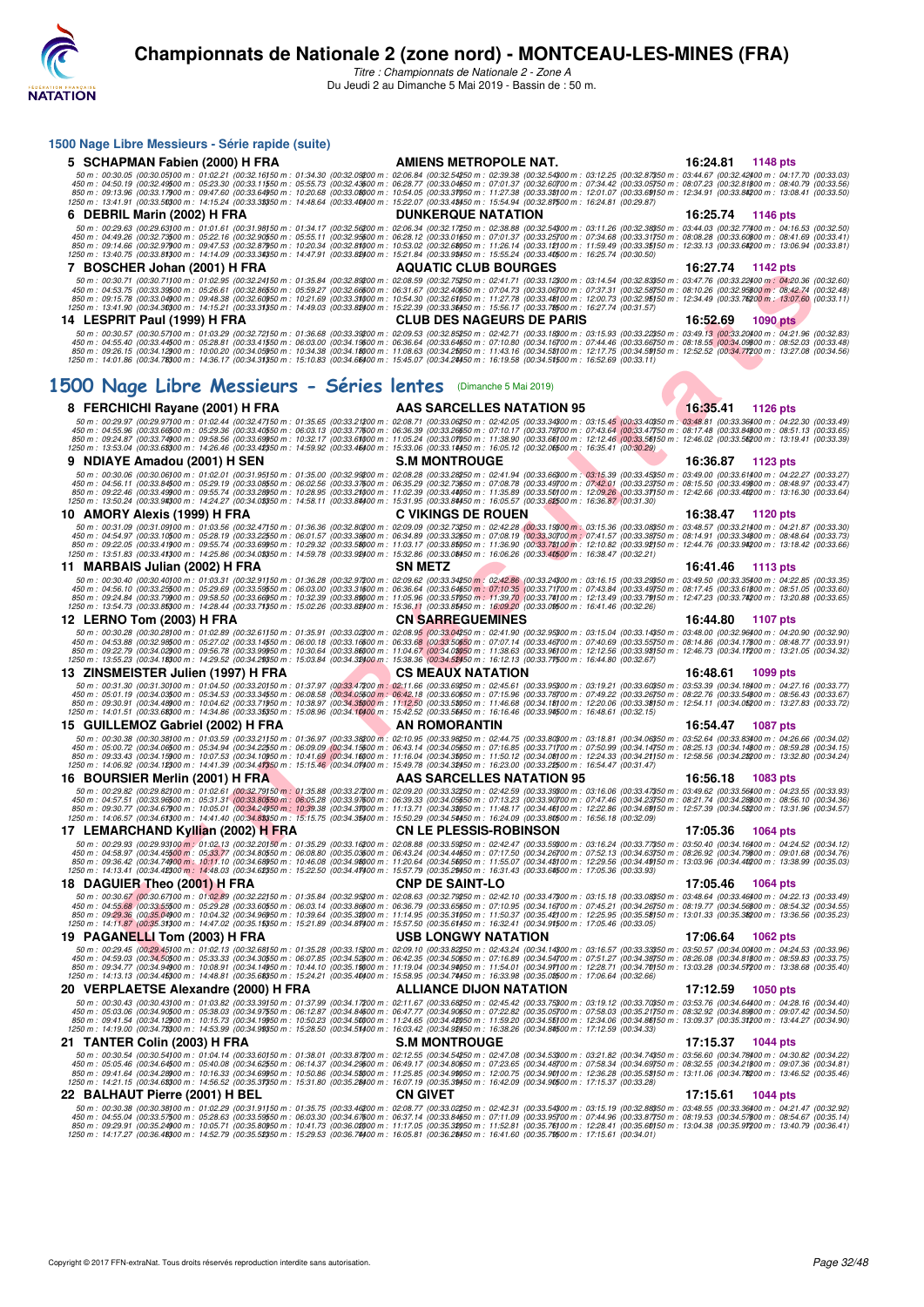

*Titre : Championnats de Nationale 2 - Zone A* Du Jeudi 2 au Dimanche 5 Mai 2019 - Bassin de : 50 m.

| 1500 Nage Libre Messieurs - Séries lentes (suite)                                                                                                                                                                                                                                                                                                                                                                                                    |                                   |                |                             |  |
|------------------------------------------------------------------------------------------------------------------------------------------------------------------------------------------------------------------------------------------------------------------------------------------------------------------------------------------------------------------------------------------------------------------------------------------------------|-----------------------------------|----------------|-----------------------------|--|
| 23 MILA Hugo (2002) H FRA                                                                                                                                                                                                                                                                                                                                                                                                                            | <b>ALLIANCE NATATION BESANCON</b> | 17:21.81       | <b>1031 pts</b>             |  |
| $\begin{array}{c} 50\,m:\ 00:30.07\,(00:30.07)00\,m:\ 01:03.18\;(00:33.1150\,m:\ 01:36.86\;(00:33.68200\,m:\ 02:10.43\;(00:33.57250\,m:\ 02:44.26\;(00:33.83300\,m:\ 03:17.61\;(00:33.35350\,m:\ 03:51.88\;(00:34.27400\,m:\ 04:25.91\;(00:34.033.5625$                                                                                                                                                                                              |                                   |                |                             |  |
|                                                                                                                                                                                                                                                                                                                                                                                                                                                      |                                   |                |                             |  |
| 24 VILPOUX Valentin (2001) H FRA                                                                                                                                                                                                                                                                                                                                                                                                                     | ALLIANCE ORLEANS NATATION         | 17:24.61       | 1026 pts                    |  |
| 50 m : 00:29.91 (00:29.91100 m : 01:02.93 (00:33.02150 m : 01:37.29 (00:34.35200 m : 02:15.34 (00:34.65260 m : 02:45.95 (00:34.63800 m : 03:26.14 (00:35.2000 m : 04:31.63 (00:35.49)<br>450 m : 05:06.62 (00:34.9960 m : 05:42.0                                                                                                                                                                                                                    |                                   |                |                             |  |
| 1250 m : 14:31.13 (00:35.71300 m : 15:06.48 (00:35.35350 m : 15:41.66 (00:35.18400 m : 16:16.64 (00:34.98450 m : 16:51.49 (00:34.85500 m : 17:24.61 (00:33.12)                                                                                                                                                                                                                                                                                       | <b>STADE DE REIMS NATATION</b>    | 17:26.20       |                             |  |
| 25 MINEUR Lucas (2003) H FRA<br>50 m : 00:29.77 (00:29.77)00 m : 01:02.55 (00:32.78)50 m : 01:36.10 (00:33.55200 m : 02:09.61 (00:33.51250 m : 02:43.17 (00:33.5500 m : 03:16.28 (00:33.11350 m : 03:50.56 (00:34.28/00 m : 04:25.14 (00:34.58                                                                                                                                                                                                       |                                   |                | 1023 pts                    |  |
| 450 m : 05:00.02 (00:34.86500 m : 05:34.96 (00:34.94550 m : 06:09.65 (00:34.69600 m : 06:44.71 (00:35.06650 m : 07:20.22 (00:35.51700 m : 07:55.08 (00:34.86750 m : 08:30.18 (00:35.16800 m : 09:05.65 (00:35.47)<br>850 m : 09:41.15 (00:35.50000 m : 10:16.24 (00:35.09050 m : 10:52.07 (00:35.8000 m : 11:27.78 (00:35.71050 m : 12:03.93 (00:36.15100 m : 12:40.13 (00:36.20150 m : 13:16.43 (00:36.30200 m : 13:52.76 (00:36.33)                |                                   |                |                             |  |
| 1250 m : 14:28.88 (00:36.12)00 m : 15:04.55 (00:35.61)50 m : 15:40.55 (00:36.00)00 m : 16:16.55 (00:36.00)50 m : 16:52.38 (00:35.81)50 m : 17:26.20 (00:33.82)<br>26 BEGUE Romain (2003) H FRA                                                                                                                                                                                                                                                       | <b>EN CAEN</b>                    | 17:31.09       | <b>1013 pts</b>             |  |
| 50 m : 00:31.25 (00:31.25)00 m : 01:05.37 (00:34.12)50 m : 01:39.40 (00:34.03200 m : 02:14.07 (00:34.67250 m : 02:48.42 (00:34.35300 m : 03:23.49 (00:35.07350 m : 03:57.94 (00:34.45400 m : 04:32.86 (00:34.92                                                                                                                                                                                                                                      |                                   |                |                             |  |
| 450 m : 05:07.51 (00:34.65500 m : 05:42.43 (00:34.92550 m : 06:16.79 (00:34.36600 m : 06:51.63 (00:34.84650 m : 07:26.12 (00:34.49700 m : 08:01.17 (00:35.5750 m : 08:05.59 (00:34.73600 m : 09:11.23 (00:35.33<br>850 m : 09:46.32 (00:35.0900 m : 10:21.75 (00:35.49950 m : 10:56.81 (00:35.0000 m : 11:32.32 (00:35.51050 m : 12:07.72 (00:35.40)00 m : 12:43.47 (00:35.75)50 m : 13:19.16 (00:35.6900 m : 13:55.00 (00:35.84)<br>1250 m : 14:30. |                                   |                |                             |  |
| 27 SCHMITT Emilien (1994) H FRA                                                                                                                                                                                                                                                                                                                                                                                                                      | <b>ALLIANCE NATATION BESANCON</b> | 17:40.36       | 995 pts                     |  |
| $50\,m:\ 00.30.00\,00.00.001\,00\,m:\ 01.03.35\,\ (00.33.35150\,m:\ 01.37.97\,\ (00.34.62200\,m:\ 02.12.06\,\ (00.34.09250\,m:\ 02.46.92\,\ (00.34.86300\,m:\ 03.22.23\,\ (00.35.31350\,m:\ 03.58.10\,\ (00.35.87400\,m:\ 04.33.78\,\ (00.35.68300\$                                                                                                                                                                                                 |                                   |                |                             |  |
| $450\,m:\ 05.09.97\,\ (00.36.19500\,m:\ 05.46.02\,\ (00.36.03550\,m:\ 06.20.88\,\ (00.34.86600\,m:\ 06.56.14\,\ (00.35.26650\,m:\ 07.31.89\,\ (00.35.75700\,m:\ 08.07.28\,\ (00.35.39750\,m:\ 08.470\,\ (00.35.48600\,m:\ 01.40.48\,\ (00.35.36600\,m$<br>1250 m : 14:41.66 (00:36.70300 m : 15:17.80 (00:36.14350 m : 15:54.48 (00:36.68400 m : 16:30.56 (00:36.08450 m : 17:06.40 (00:35.84500 m : 17:40.36 (00:33.96)                             |                                   |                |                             |  |
| --- HENRIONNET Tom (2004) H FRA                                                                                                                                                                                                                                                                                                                                                                                                                      | US TOUL                           | <b>DNS</b> dec |                             |  |
|                                                                                                                                                                                                                                                                                                                                                                                                                                                      |                                   |                |                             |  |
| 50 Dos Messieurs - Finale A<br>(Samedi 4 Mai 2019)                                                                                                                                                                                                                                                                                                                                                                                                   |                                   |                |                             |  |
| 1 CARDOT Pierre (2000) H FRA                                                                                                                                                                                                                                                                                                                                                                                                                         | <b>A.S.M BELFORT NATATION</b>     | 00:27.29       |                             |  |
| 2 GONTIER Thomas (2002) H FRA                                                                                                                                                                                                                                                                                                                                                                                                                        | <b>CALAIS NATATION</b>            | 00:27.77       | 1151 pts<br><b>1123 pts</b> |  |
| 2 PAUPARDIN Guillaume (2001) H FRA                                                                                                                                                                                                                                                                                                                                                                                                                   | <b>CN MELUN VAL DE SEINE</b>      | 00:27.77       | <b>1123 pts</b>             |  |
| 4 FOURRE Anthony (1999) H FRA                                                                                                                                                                                                                                                                                                                                                                                                                        | <b>CN MELUN VAL DE SEINE</b>      | 00:28.22       | <b>1096 pts</b>             |  |
| LIBOZ Maxence (2000) H FRA<br>5                                                                                                                                                                                                                                                                                                                                                                                                                      | <b>ALLIANCE DIJON NATATION</b>    | 00:28.25       | 1095 pts                    |  |
| 6 CANIVET Ambroise (2001) H FRA                                                                                                                                                                                                                                                                                                                                                                                                                      | <b>STADE DE REIMS NATATION</b>    | 00:28.29       | 1092 pts                    |  |
| 7 LEIBEL Florian (2001) H FRA                                                                                                                                                                                                                                                                                                                                                                                                                        | <b>ERSTEIN AQUATIC CLUB</b>       | 00:28.31       | 1091 pts                    |  |
| 8 JACQUIN Mathieu (1988) H FRA                                                                                                                                                                                                                                                                                                                                                                                                                       | <b>CN VIRY-CHATILLON</b>          | 00:28.34       | 1089 pts                    |  |
|                                                                                                                                                                                                                                                                                                                                                                                                                                                      |                                   |                |                             |  |
| 50 Dos Messieurs - Finale B<br>(Samedi 4 Mai 2019)                                                                                                                                                                                                                                                                                                                                                                                                   |                                   |                |                             |  |
|                                                                                                                                                                                                                                                                                                                                                                                                                                                      | <b>EN CAEN</b>                    | 00:28.17       |                             |  |
| 1 AUBRY Vicente (2001) H FRA<br><b>BEGASSE Clement (1999) H FRA</b><br>2                                                                                                                                                                                                                                                                                                                                                                             | <b>JEANNE D'ARC DRANCY</b>        | 00:28.31       | 1099 pts<br>1091 pts        |  |
| 3 CHOUCHAOUI Mathys (2003) H FRA                                                                                                                                                                                                                                                                                                                                                                                                                     | <b>CN CHALON-SUR-SAONE</b>        | 00:28.41       | 1085 pts                    |  |
| 4 LECHEVALLIER Lucas (1998) H FRA                                                                                                                                                                                                                                                                                                                                                                                                                    | <b>ESPADON GRAND-QUEVILLY</b>     | 00:28.60       | 1074 pts                    |  |
| 5 CHARBONNEL Theo (2001) H FRA                                                                                                                                                                                                                                                                                                                                                                                                                       | <b>CN ST-MICHEL-SUR-ORGE</b>      | 00:28.62       | 1073 pts                    |  |
| <b>CHAMBRAUD Nicolas (2001) H FRA</b><br>6                                                                                                                                                                                                                                                                                                                                                                                                           | <b>CS CLICHY 92</b>               | 00:28.64       | <b>1072 pts</b>             |  |
| <b>RIMAUD Jean-Marc (1991) H FRA</b><br>7                                                                                                                                                                                                                                                                                                                                                                                                            | <b>CN PONTARLIER</b>              | 00:28.95       | 1054 pts                    |  |
| 8 FRANCESCON Marc (2002) H FRA                                                                                                                                                                                                                                                                                                                                                                                                                       | <b>COCKTAIL 14 TROUVILLE</b>      | 00:29.05       | 1049 pts                    |  |
|                                                                                                                                                                                                                                                                                                                                                                                                                                                      |                                   |                |                             |  |
| 50 Dos Messieurs - Finale C<br>(Samedi 4 Mai 2019)                                                                                                                                                                                                                                                                                                                                                                                                   |                                   |                |                             |  |
| 1 THUROTTE Mathys (2003) H FRA                                                                                                                                                                                                                                                                                                                                                                                                                       | <b>DUNKERQUE NATATION</b>         | 00:28.28       | 1093 pts                    |  |
| 2 DELALLEAU Lucas (2002) H FRA                                                                                                                                                                                                                                                                                                                                                                                                                       | <b>EA NOGENT-VILLERS</b>          | 00:28.47       | 1082 pts                    |  |
| 3 VOISIN Léon (2002) H FRA                                                                                                                                                                                                                                                                                                                                                                                                                           | AC CHERBOURG EN COTENTIN          | 00:28.60       | 1074 pts                    |  |
| 4 AZAOU Billel (2000) H FRA                                                                                                                                                                                                                                                                                                                                                                                                                          | <b>U.S CRETEIL NATATION</b>       | 00:28.63       | 1073 pts                    |  |
| 5 VIGNETTES Lucas (2003) H FRA                                                                                                                                                                                                                                                                                                                                                                                                                       | <b>U.S CRETEIL NATATION</b>       | 00:28.69       | 1069 pts                    |  |
| 6 GENEVOIS Yanis (2002) H FRA                                                                                                                                                                                                                                                                                                                                                                                                                        | <b>CN VIRY-CHÂTILLON</b>          | 00:28.75       | 1066 pts                    |  |
| 7 SEYE Matthieu (2002) H FRA                                                                                                                                                                                                                                                                                                                                                                                                                         | <b>CN LE PLESSIS-ROBINSON</b>     | 00:28.79       | 1063 pts                    |  |
| 8 POLLACK Alexander (2003) H USA                                                                                                                                                                                                                                                                                                                                                                                                                     | <b>RACING CLUB DE FRANCE</b>      | 00:28.92       | 1056 pts                    |  |
|                                                                                                                                                                                                                                                                                                                                                                                                                                                      |                                   |                |                             |  |
|                                                                                                                                                                                                                                                                                                                                                                                                                                                      |                                   |                |                             |  |
| 50 Dos Messieurs - Séries<br>(Samedi 4 Mai 2019)                                                                                                                                                                                                                                                                                                                                                                                                     |                                   |                |                             |  |
| 1 CARDOT Pierre (2000) H FRA                                                                                                                                                                                                                                                                                                                                                                                                                         | <b>A.S.M BELFORT NATATION</b>     | 00:27.30       | 1150 pts                    |  |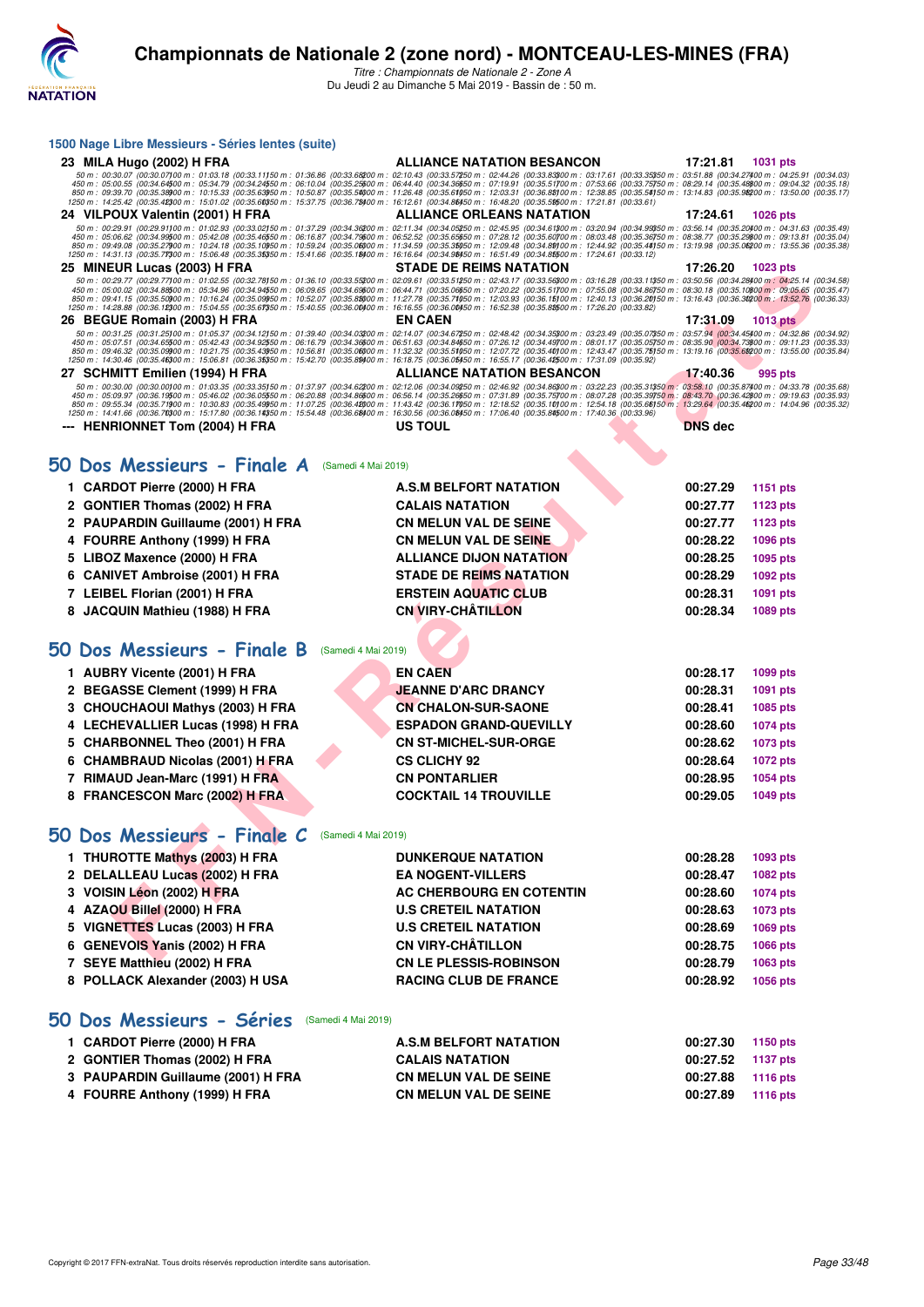

|     | 50 Dos Messieurs - Séries (suite)                     |                                |                                                                               |
|-----|-------------------------------------------------------|--------------------------------|-------------------------------------------------------------------------------|
|     | 5 LIBOZ Maxence (2000) H FRA                          | <b>ALLIANCE DIJON NATATION</b> | 00:28.11<br>1103 pts                                                          |
|     | 6 JACQUIN Mathieu (1988) H FRA                        | <b>CN VIRY-CHÂTILLON</b>       | 00:28.14<br>1101 pts                                                          |
|     | 7 LEIBEL Florian (2001) H FRA                         | <b>ERSTEIN AQUATIC CLUB</b>    | 00:28.20<br>1097 pts                                                          |
|     | 8 CANIVET Ambroise (2001) H FRA                       | <b>STADE DE REIMS NATATION</b> | 00:28.27<br>1093 pts                                                          |
|     | 9 CHOUCHAOUI Mathys (2003) H FRA                      | <b>CN CHALON-SUR-SAONE</b>     | 00:28.37<br>1088 pts                                                          |
|     | 10 LECHEVALLIER Lucas (1998) H FRA                    | <b>ESPADON GRAND-QUEVILLY</b>  | 00:28.40<br>1086 pts                                                          |
|     | 11 CHARBONNEL Theo (2001) H FRA                       | <b>CN ST-MICHEL-SUR-ORGE</b>   | 00:28.44<br>1084 pts                                                          |
|     | 12 AUBRY Vicente (2001) H FRA                         | <b>EN CAEN</b>                 | 00:28.45<br><b>1083 pts</b>                                                   |
|     | 13 BEGASSE Clement (1999) H FRA                       | <b>JEANNE D'ARC DRANCY</b>     | 00:28.46<br><b>1082 pts</b>                                                   |
|     | 14 RIMAUD Jean-Marc (1991) H FRA                      | <b>CN PONTARLIER</b>           | 00:28.52<br><b>1079 pts</b>                                                   |
|     | 15 CHAMBRAUD Nicolas (2001) H FRA                     | <b>CS CLICHY 92</b>            | 00:28.63<br>1073 pts                                                          |
|     | 16 FRANCESCON Marc (2002) H FRA                       | <b>COCKTAIL 14 TROUVILLE</b>   | 00:28.71<br><b>1068 pts</b>                                                   |
|     | 17 THUROTTE Mathys (2003) H FRA                       | <b>DUNKERQUE NATATION</b>      | 00:28.75<br><b>1066 pts</b>                                                   |
|     | 18 DELALLEAU Lucas (2002) H FRA                       | <b>EA NOGENT-VILLERS</b>       | 00:28.80<br>1063 pts                                                          |
|     | 19 AZAOU Billel (2000) H FRA                          | <b>U.S CRETEIL NATATION</b>    | 00:28.90<br>1057 pts                                                          |
|     | 20 VIGNETTES Lucas (2003) H FRA                       | <b>U.S CRETEIL NATATION</b>    | 00:29.07<br><b>1048 pts</b>                                                   |
|     | 21 VOISIN Léon (2002) H FRA                           | AC CHERBOURG EN COTENTIN       | 00:29.08<br><b>1047 pts</b>                                                   |
|     | 22 POLLACK Alexander (2003) H USA                     | <b>RACING CLUB DE FRANCE</b>   | 00:29.09<br>1046 pts                                                          |
|     | 23 GENEVOIS Yanis (2002) H FRA                        | <b>CN VIRY-CHÂTILLON</b>       | 00:29.13<br><b>1044 pts</b>                                                   |
|     | 24 SEYE Matthieu (2002) H FRA                         | <b>CN LE PLESSIS-ROBINSON</b>  | 00:29.16<br>1042 pts                                                          |
|     | 25 CELESTE Mathéo (2004) H FRA                        | <b>BLANC-MESNIL S.N</b>        | 00:29.41<br>1028 pts                                                          |
|     | 26 CARPENTIER Aymeric (2001) H FRA                    | <b>CN CHALON-SUR-SAONE</b>     | 00:29.44<br>1027 pts                                                          |
|     | 27 SIREROL Thomas (2002) H FRA                        | <b>ERSTEIN AQUATIC CLUB</b>    | 00:29.56<br><b>1020 pts</b>                                                   |
|     | 28 CASTERA Louis (2000) H FRA                         | <b>CERGY PONTOISE NATATION</b> | 00:29.67<br><b>1014 pts</b>                                                   |
|     | 29 HUET-LEBERRUYER Titouan (2003) H FRA               | <b>CS CLICHY 92</b>            | 00:29.78<br>1008 pts                                                          |
|     | 30 WATTEZ Pacôme (2002) H FRA                         | <b>C.N OZOIR-LA-FERRIERE</b>   | 00:29.88<br>1002 pts                                                          |
|     | 31 DIEU Aurélien (2001) H FRA                         | <b>SN FRANCONVILLE</b>         | 00:29.91<br>1000 pts                                                          |
| --- | <b>DENJEAN Constantin (2002) H FRA</b>                | <b>MOUETTES DE PARIS</b>       | <b>DNS dec</b>                                                                |
|     |                                                       |                                |                                                                               |
|     | 100 Dos Messieurs - Finale A (Vendredi 3 Mai 2019)    |                                |                                                                               |
|     | 1 AUBRY Vicente (2001) H FRA                          | <b>EN CAEN</b>                 | 00:59.72<br><b>1113 pts</b>                                                   |
|     |                                                       |                                | 50 m : 00:28.61 (00:28.61100 m : 00:59.72 (00:31.11)                          |
|     | 2 CHOUCHAOUI Mathys (2003) H FRA                      | <b>CN CHALON-SUR-SAONE</b>     | 00:59.96<br>1106 pts<br>50 m : 00:29.60 (00:29.60) 00 m : 00:59.96 (00:30.36) |
|     | 3 FOURRE Anthony (1999) H FRA                         | <b>CN MELUN VAL DE SEINE</b>   | 1100 $pts$<br>01:00.18                                                        |
|     |                                                       |                                | 50 m : 00:29.52 (00:29.52) 00 m : 01:00.18 (00:30.66)                         |
|     | 4 GONTIER Thomas (2002) H FRA                         | <b>CALAIS NATATION</b>         | 01:00.45<br>1093 pts<br>50 m : 00:28.51 (00:28.51100 m : 01:00.45 (00:31.94)  |
|     | 5 CHARBONNEL Theo (2001) H FRA                        | <b>CN ST-MICHEL-SUR-ORGE</b>   | 01:00.52<br>1091 pts                                                          |
|     |                                                       |                                | 50 m: 00:29.65 (00:29.65) 00 m: 01:00.52 (00:30.87)                           |
|     | 6 PAUPARDIN Guillaume (2001) H FRA                    | <b>CN MELUN VAL DE SEINE</b>   | 01:01.31<br>1069 pts<br>50 m : 00:29.04 (00:29.04)00 m : 01:01.31 (00:32.27)  |
|     | 7 CARDOT Pierre (2000) H FRA                          | <b>A.S.M BELFORT NATATION</b>  | 01:01.47<br>1065 pts                                                          |
|     |                                                       |                                | 50 m : 00:30.45 (00:30.45) 00 m : 01:01.47 (00:31.02)                         |
|     | 8 DOURLEN Maxime (2000) H FRA                         | <b>ESPADON GRAND-QUEVILLY</b>  | 01:01.56<br>1062 pts<br>50 m: 00:29.74 (00:29.74100 m: 01:01.56 (00:31.82)    |
|     |                                                       |                                |                                                                               |
|     | 100 Dos Messieurs - Finale B<br>(Vendredi 3 Mai 2019) |                                |                                                                               |
|     | 1 THUROTTE Mathys (2003) H FRA                        | <b>DUNKERQUE NATATION</b>      | 01:01.02<br>1077 pts                                                          |
|     |                                                       |                                | 50 m: 00:29.38 (00:29.38100 m: 01:01.02 (00:31.64)                            |

## **[100 Dos Messieurs - Finale A](http://www.ffnatation.fr/webffn/resultats.php?idact=nat&go=epr&idcpt=59365&idepr=62)** (Vendredi 3 Mai 2019)

- 1 AUBRY Vicente (2001) H FRA **EN CAEN**
- 2 CHOUCHAOUI Mathys (2003) H FRA **CN CHALON-SUR-SAONE**
- **3 FOURRE Anthony (1999) H FRA CN MELUN VAL DE SEINE**
- **4 GONTIER Thomas (2002) H FRA CALAIS NATATION**
- 5 CHARBONNEL Theo (2001) H FRA CN ST-MICHEL-SUR-ORGE
- **6 PAUPARDIN Guillaume (2001) H FRA CN MELUN VAL DE SEINE**
- 
- 8 DOURLEN Maxime (2000) H FRA **ESPADON GRAND-QUEVILLY**
- **[100 Dos Messieurs Finale B](http://www.ffnatation.fr/webffn/resultats.php?idact=nat&go=epr&idcpt=59365&idepr=62)** (Vendredi 3 Mai 2019)
	- **1 THUROTTE Mathys (2003) H FRA**
	- 2 BRIESCH Louis (2003) H FRA
	- **3 DESCHAMPS Paul (1999) H FRA**
	- **4 BEGASSE Clement (1999) H FRA**
	- 5 BODENES Adrien (1998) H FRA
	- **6 LECHEVALLIER Lucas (1998) H FRA ESPADON GRAND-QUEVILLY**
	- **6 POLLACK Alexander (2003) H USA**

| 00:29.13                                    | 1044 pts        |  |
|---------------------------------------------|-----------------|--|
| 00:29.16                                    | 1042 pts        |  |
| 00:29.41                                    | 1028 pts        |  |
| 00:29.44                                    | 1027 pts        |  |
| 00:29.56                                    | <b>1020 pts</b> |  |
| 00:29.67                                    | 1014 pts        |  |
| 00:29.78                                    | <b>1008 pts</b> |  |
| 00:29.88                                    | 1002 pts        |  |
| 00:29.91                                    | <b>1000 pts</b> |  |
| DNS dec                                     |                 |  |
|                                             |                 |  |
|                                             |                 |  |
|                                             |                 |  |
| 00:59.72                                    | 1113 pts        |  |
| 28.61 (00:28.61100 m: 00:59.72 (00:31.11)   |                 |  |
| 00:59.96                                    | 1106 pts        |  |
| 29.60 (00:29.60) 00 m : 00:59.96 (00:30.36) |                 |  |
| 01:00.18                                    | 1100 pts        |  |
|                                             |                 |  |

|  |  | 00:59.96 1106 pts                                    |
|--|--|------------------------------------------------------|
|  |  | 50 m : 00:29.60 (00:29.60100 m : 00:59.96 (00:30.36) |
|  |  | 01:00.18 1100 pts                                    |
|  |  | 50 m : 00:29.52 (00:29.52100 m : 01:00.18 (00:30.66) |
|  |  | 01:00.45 1093 pts                                    |
|  |  | 50 m: 00:28.51 (00:28.51100 m: 01:00.45 (00:31.94)   |
|  |  | 01:00.52 1091 pts                                    |
|  |  | 50 m: 00:29.65 (00:29.65100 m: 01:00.52 (00:30.87)   |
|  |  | 01:01.31 1069 pts                                    |
|  |  | 50 m: 00:29.04 (00:29.04100 m: 01:01.31 (00:32.27)   |
|  |  | 01:01.47 1065 pts                                    |
|  |  | 50 m: 00:30.45 (00:30.45100 m: 01:01.47 (00:31.02)   |
|  |  | 01:01.56 1062 pts                                    |
|  |  | 50 m: 00:29.74 (00:29.74100 m: 01:01.56 (00:31.82)   |

| <b>DUNKERQUE NATATION</b>    |
|------------------------------|
| <b>DAUPHINS OBERNAI</b>      |
| C VIKINGS DE ROUEN           |
| <b>JEANNE D'ARC DRANCY</b>   |
| <b>RACING CLUB DE FRANCE</b> |
| <b>ESPADON GRAND-QUEVILL</b> |
| <b>RACING CLUB DE FRANCE</b> |

|  | 01:01.02 1077 pts                                  |
|--|----------------------------------------------------|
|  | 50 m: 00:29.38 (00:29.38100 m: 01:01.02 (00:31.64) |
|  | 01:01.14 1074 pts                                  |
|  | 50 m: 00:29.68 (00:29.68100 m: 01:01.14 (00:31.46) |
|  | 01:01.50 1064 pts                                  |
|  | 50 m: 00:29.74 (00:29.74100 m: 01:01.50 (00:31.76) |
|  | 01:01.75 1057 pts                                  |
|  | 50 m: 00:29.97 (00:29.97100 m: 01:01.75 (00:31.78) |
|  | 01:01.80 1056 pts                                  |
|  | 50 m: 00:29.31 (00:29.31100 m: 01:01.80 (00:32.49) |
|  | 01:01.93 1052 pts                                  |
|  | 50 m: 00:30.04 (00:30.04100 m: 01:01.93 (00:31.89) |
|  | 01:01.93 1052 pts                                  |
|  | 50 m: 00:30.35 (00:30.35100 m: 01:01.93 (00:31.58) |
|  |                                                    |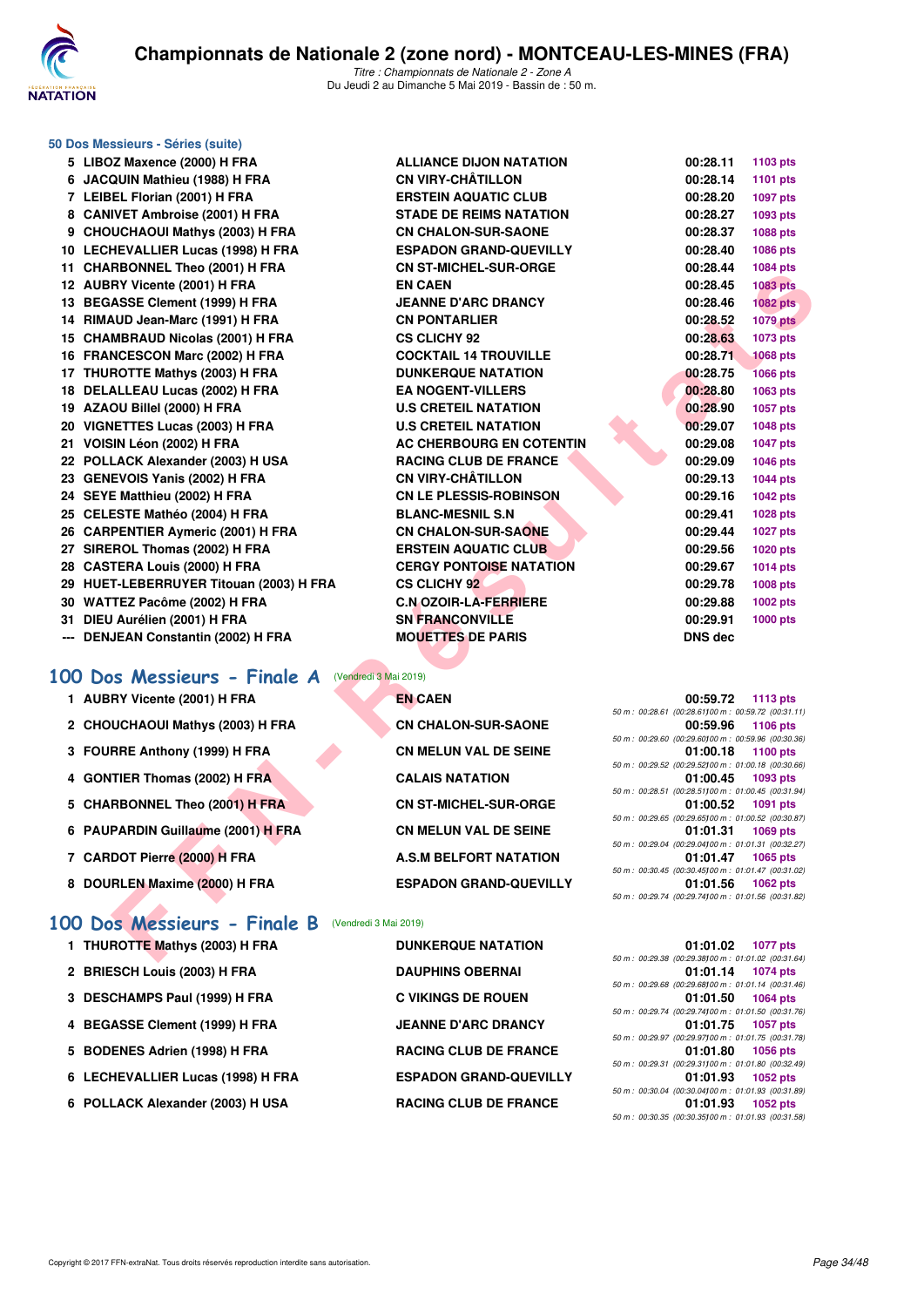

*Titre : Championnats de Nationale 2 - Zone A* Du Jeudi 2 au Dimanche 5 Mai 2019 - Bassin de : 50 m.

| 100 Dos Messieurs - Finale B (suite) |  |
|--------------------------------------|--|
| 8 BOURY Florent (2000) H FRA         |  |

## **[100 Dos Messieurs - Finale C](http://www.ffnatation.fr/webffn/resultats.php?idact=nat&go=epr&idcpt=59365&idepr=62)** (Vendredi 3 Mai 2019)

- 1 DURIEUX Yannick (2002) H BEL USB LONGWY NATATION
- 2 CASTERA Louis (2000) H FRA **CERGY PONTOISE NATATION**
- 3 WATTEZ Pacôme (2002) H FRA **C.N OZOIR-LA-FERRIERE**
- **4 HUET-LEBERRUYER Titouan (2003) H FRA CS CLICHY 92 01:01.96 1051 pts**
- 5 SEYE Matthieu (2002) H FRA CN LE PLESSIS-ROBINSON
- **6 GENEVOIS Yanis (2002) H FRA CN VIRY-CHÂTILLON**
- 7 LIBOZ Maxence (2000) H FRA **ALLIANCE DIJON NATATION**
- 8 VOISIN Léon (2002) H FRA AC CHERBOURG EN COTENTIN

## **[100 Dos Messieurs - Séries](http://www.ffnatation.fr/webffn/resultats.php?idact=nat&go=epr&idcpt=59365&idepr=62)** (Vendredi 3 Mai 2019)

- **FIZ PROMIN (2003) HFRA**<br> **FILE BERRIVER THOMA CONDUMERATION**<br> **FILE BERRIVER THOMA CONDUMERATION**<br> **FILE BERRIVER THOMA CONDUMERATION**<br> **FILE BERRIVER THOMA CONDUMERATION**<br> **FIRE ANNEHOLD (2002) HFRA**<br> **FIRE ANNEHOLD (20** 1 AUBRY Vicente (2001) H FRA **EN CAEN** 2 **GONTIER Thomas (2002) H FRA CALAIS NATATION 3 CHOUCHAOUI Mathys (2003) H FRA CN CHALON-SUR-SAONE 4 FOURRE Anthony (1999) H FRA CN MELUN VAL DE SEINE** 5 CHARBONNEL Theo (2001) H FRA **CN ST-MICHEL-SUR-ORGE** 6 CARDOT Pierre (2000) H FRA **A.S.M BELFORT NATATION 7 DOURLEN Maxime (2000) H FRA ESPADON GRAND-QUEVILLY 7 PAUPARDIN Guillaume (2001) H FRA CN MELUN VAL DE SEINE 9 THUROTTE Mathys (2003) H FRA DUNKERQUE NATATION** 10 BODENES Adrien (1998) H FRA RACING CLUB DE FRANCE 11 BRIESCH Louis (2003) H FRA DAUPHINS OBERNAI **12 LECHEVALLIER Lucas (1998) H FRA ESPADON GRAND-QUEVILLY** 12 BEGASSE Clement (1999) H FRA JEANNE D'ARC DRANCY **14 DESCHAMPS Paul (1999) H FRA C VIKINGS DE ROUEN** 15 POLLACK Alexander (2003) H USA RACING CLUB DE FRANCE 16 BOURY Florent (2000) H FRA EN CAEN 17 DURIEUX Yannick (2002) H BEL USB LONGWY NATATION **18 CASTERA Louis (2000) H FRA CERGY PONTOISE NATATION** 19 WATTEZ Pacôme (2002) H FRA **C.N OZOIR-LA-FERRIERE 20 VOISIN Léon (2002) H FRA AC CHERBOURG EN COTENTIN** 21 SEYE Matthieu (2002) H FRA **CN LE PLESSIS-ROBINSON 22 HUET-LEBERRUYER Titouan (2003) H FRA CS CLICHY 92 01:02.15 1046 pts** 23 GENEVOIS Yanis (2002) H FRA **CN VIRY-CHÂTILLON** 24 LIBOZ Maxence (2000) H FRA **ALLIANCE DIJON NATATION**
- 25 CELESTE Mathéo (2004) H FRA BLANC-MESNIL S.N

**8 BOURY FRAME READING CAEN 8 BOURY FIND CAEN 01:02.37 1040 pts** *50 m : 00:29.84 (00:29.84)100 m : 01:02.37 (00:32.53)*

|  | 01:01.31 1069 pts                                    |
|--|------------------------------------------------------|
|  | 50 m: 00:29.79 (00:29.79100 m: 01:01.31 (00:31.52)   |
|  | 01:01.67 1059 pts                                    |
|  | 50 m : 00:29.86 (00:29.86100 m : 01:01.67 (00:31.81) |
|  | 01:01.82 1055 pts                                    |
|  | 50 m: 00:29.95 (00:29.95100 m: 01:01.82 (00:31.87)   |
|  | 01:01.96 1051 pts                                    |
|  | 50 m : 00:30.55 (00:30.55100 m : 01:01.96 (00:31.41) |
|  | 01:02.03 1049 pts                                    |
|  | 50 m : 00:29.96 (00:29.96100 m : 01:02.03 (00:32.07) |
|  | 01:02.37 1040 pts                                    |
|  | 50 m: 00:29.91 (00:29.91100 m: 01:02.37 (00:32.46)   |
|  | 01:02.47 1037 pts                                    |
|  | 50 m : 00:30.43 (00:30.43100 m : 01:02.47 (00:32.04) |
|  | 01:05.51 957 pts                                     |
|  | 50 m : 00:31.42 (00:31.42100 m : 01:05.51 (00:34.09) |
|  |                                                      |

|  |          | 01:00.16 1101 pts                                                 |
|--|----------|-------------------------------------------------------------------|
|  |          | 50 m : 00:29.09 (00:29.09) 00 m : 01:00.16 (00:31.07)             |
|  | 01:00.33 | 1096 pts                                                          |
|  |          | 50 m : 00:29.22 (00:29.22) 00 m : 01:00.33 (00:31.11)             |
|  | 01:00.50 | 1091 pts                                                          |
|  |          | 50 m : 00:29.60 (00:29.60) 00 m : 01:00.50 (00:30.90)             |
|  | 01:00.52 | 1091 pts                                                          |
|  |          | 50 m : 00:29.71 (00:29.71100 m : 01:00.52 (00:30.81)              |
|  | 01:00.59 | 1089 pts                                                          |
|  |          | 50 m: 00:28.99 (00:28.99100 m: 01:00.59 (00:31.60)                |
|  | 01:00.99 | <b>1078 pts</b>                                                   |
|  |          | 50 m: 00:29.02 (00:29.02) 00 m: 01:00.99 (00:31.97)               |
|  | 01:01.05 | <b>1076 pts</b>                                                   |
|  |          | 50 m : 00:29.39 (00:29.39) 00 m : 01:01.05 (00:31.66)             |
|  | 01:01.05 | 1076 pts                                                          |
|  |          | 50 m : 00:28.61 (00:28.61)00 m : 01:01.05 (00:32.44)              |
|  | 01:01.22 | 1071 pts                                                          |
|  |          | 50 m : 00:29.18 (00:29.18)00 m : 01:01.22 (00:32.04)              |
|  | 01:01.24 | 1071 pts                                                          |
|  |          | 50 m : 00:29.58 (00:29.58) 00 m : 01:01.24 (00:31.66)             |
|  | 01:01.31 | 1069 pts                                                          |
|  |          | 50 m : 00:30.32 (00:30.32) 00 m : 01:01.31 (00:30.99)             |
|  | 01:01.42 | <b>1066 pts</b>                                                   |
|  |          | 50 m : 00:29.47 (00:29.47) 00 m : 01:01.42 (00:31.95)             |
|  | 01:01.42 | 1066 pts                                                          |
|  |          | 50 m : 00:29.39 (00:29.39) 00 m : 01:01.42 (00:32.03)             |
|  | 01:01.54 | 1063 pts                                                          |
|  | 01:01.85 | 50 m : 00:29.66 (00:29.66) 00 m : 01:01.54 (00:31.88)<br>1054 pts |
|  |          | 50 m : 00:30.29 (00:30.29)00 m : 01:01.85 (00:31.56)              |
|  | 01:01.86 | 1054 pts                                                          |
|  |          | 50 m : 00:29.26 (00:29.26) 00 m : 01:01.86 (00:32.60)             |
|  | 01:01.87 | 1054 pts                                                          |
|  |          | 50 m: 00:30.29 (00:30.29) 00 m: 01:01.87 (00:31.58)               |
|  | 01:01.93 | 1052 pts                                                          |
|  |          | 50 m: 00:30.11 (00:30.11)00 m: 01:01.93 (00:31.82)                |
|  | 01:01.97 | 1051 pts                                                          |
|  |          | 50 m: 00:29.98 (00:29.98100 m: 01:01.97 (00:31.99)                |
|  | 01:02.00 | 1050 pts                                                          |
|  |          | 50 m : 00:29.80 (00:29.80) 00 m : 01:02.00 (00:32.20)             |
|  | 01:02.10 | <b>1047 pts</b>                                                   |
|  |          | 50 m : 00:29.79 (00:29.79) 00 m : 01:02.10 (00:32.31)             |
|  | 01:02.15 | 1046 pts                                                          |
|  |          | 50 m : 00:30.55 (00:30.55) 00 m : 01:02.15 (00:31.60)             |
|  | 01:02.28 | 1042 pts                                                          |
|  |          | 50 m: 00:30.47 (00:30.47) 00 m: 01:02.28 (00:31.81)               |
|  |          | 01:02.35 1041 pts                                                 |
|  |          | 50 m : 00:29.45 (00:29.45) 00 m : 01:02.35 (00:32.90)             |
|  |          | 01:02.49 1037 pts                                                 |
|  |          | 50 m: 00:30.35 (00:30.35) 00 m: 01:02.49 (00:32.14)               |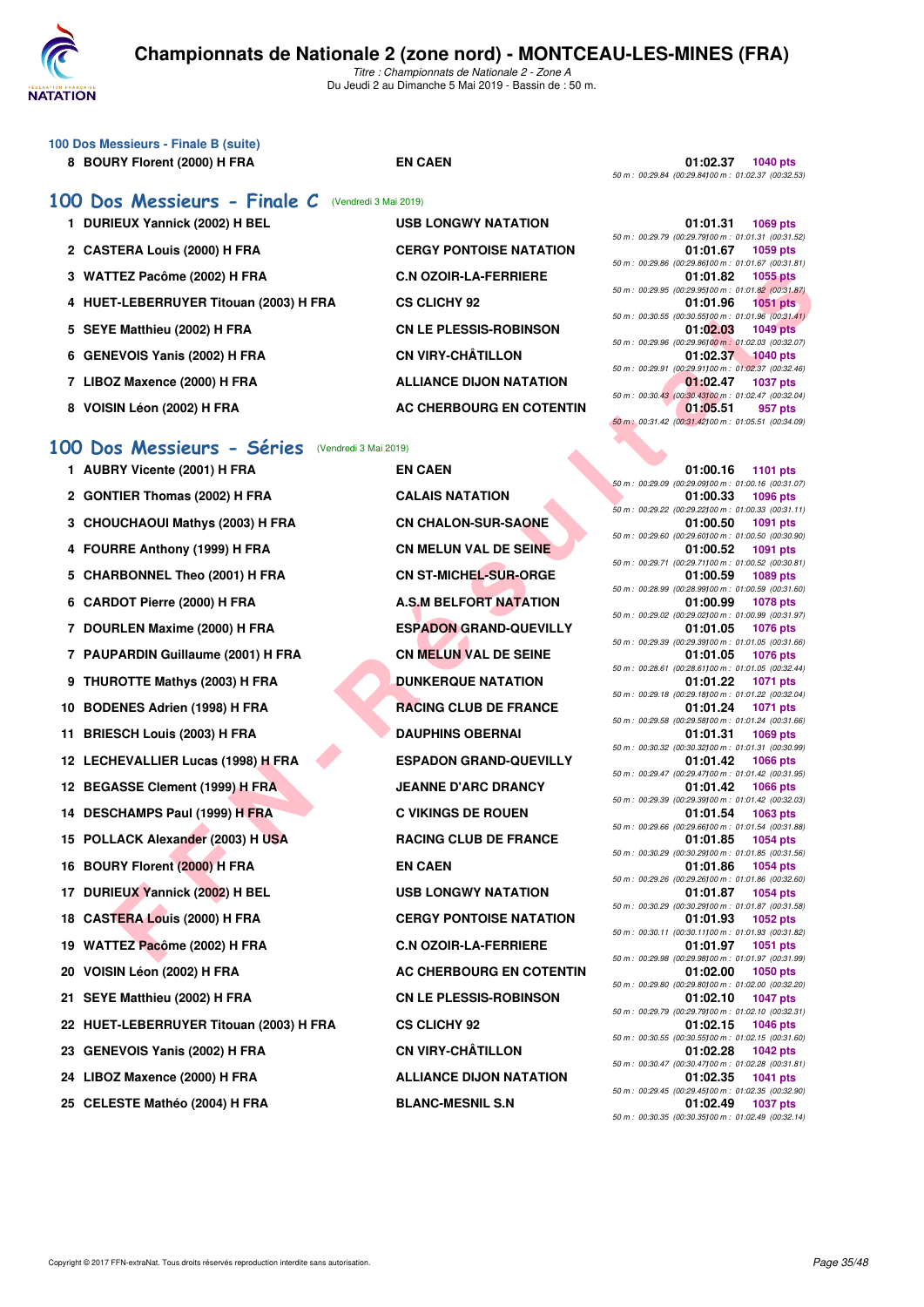

## **100 Dos Messieurs - Séries (suite)**

- 
- 
- 
- 
- 
- 
- 33 RIMAUD Jean-Marc (1991) H FRA **CN PONTARLIER**
- 
- --- CARPENTIER Aymeric (2001) H FRA **CN CHALON-SUR-SAONE**

#### **[200 Dos Messieurs - Finale A](http://www.ffnatation.fr/webffn/resultats.php?idact=nat&go=epr&idcpt=59365&idepr=63)** (Dimanche 5 Mai 2019)

- **1 DURIEUX Yannick (2002) H BEL**
- 2 CHOUCHAOUI Mathys (2003) H FRA
- **3 BOURY Florent (2000) H FRA**
- **4 PAZDUR Dorian (2003) H FRA**
- 5 POLLACK Alexander (2003) H USA
- **6 HUET-LEBERRUYER Titouan (2003) H FRA**
- **7 FOURRE Anthony (1999) H FRA**
- 8 CASTERA Louis (2000) H FRA

#### **[200 Dos Messieurs - Finale B](http://www.ffnatation.fr/webffn/resultats.php?idact=nat&go=epr&idcpt=59365&idepr=63)** (Dimanche 5 Mai 2019)

- **1 BRIESCH Louis (2003) H FRA**
- 2 WATTEZ Pacôme (2002) H FRA
- **3 SEYE Matthieu (2002) H FRA**
- **4 CHAMBRAUD Nicolas (2001) H FRA**
- **5 GENEVOIS Yanis (2002) H FRA**
- **5 CHARBONNEL Theo (2001) H FRA**
- **7 LEIBEL Florian (2001) H FRA**
- **8 DESCHAMPS Paul (1999) H FRA**

#### **[200 Dos Messieurs - Finale C](http://www.ffnatation.fr/webffn/resultats.php?idact=nat&go=epr&idcpt=59365&idepr=63)** (Dimanche 5 Mai 2019)

- **1 KHAY Aniss (2002) H FRA**
- **2 THUROTTE Mathys (2003) H FRA**
- **3 BARBAUD Julien (2004) H FRA**
- **4 SIREROL Thomas (2002) H FRA**
- 5 BRICHET Enguerran (2003) H FRA
- **6 CAMELIN Corentin (2000) H FRA**

26 CANIVET Ambroise (2001) H FRA STADE DE REIMS NATATION 26 DENJEAN Constantin (2002) H FRA MOUETTES DE PARIS **28 CHAMBRAUD Nicolas (2001) H FRA CS CLICHY 92 01:02.63 1033 pts** 29 DELALLEAU Lucas (2002) H FRA EA NOGENT-VILLERS **30 DIEU Aurélien (2001) H FRA SN FRANCONVILLE** 31 POTERIE Arthur (2001) H FRA **EN CAEN** 32 SIREROL Thomas (2002) H FRA **ERSTEIN AQUATIC CLUB 34 VIGNETTES Lucas (2003) H FRA BIG BUSIC CRETEIL NATATION** 

|                | 01:02.55 1035 pts                                     |
|----------------|-------------------------------------------------------|
|                | 50 m: 00:30.11 (00:30.11100 m: 01:02.55 (00:32.44)    |
|                | 01:02.55 1035 pts                                     |
|                | 50 m : 00:29.68 (00:29.68) 00 m : 01:02.55 (00:32.87) |
|                | 01:02.63 1033 pts                                     |
|                | 50 m : 00:30.24 (00:30.24)00 m : 01:02.63 (00:32.39)  |
|                | 01:02.81 1028 pts                                     |
|                | 50 m : 00:30.18 (00:30.18) 00 m : 01:02.81 (00:32.63) |
|                | 01:02.92 1025 pts                                     |
|                | 50 m : 00:30.98 (00:30.98100 m : 01:02.92 (00:31.94)  |
|                | 01:03.46 1011 pts                                     |
|                | 50 m: 00:30.19 (00:30.19100 m: 01:03.46 (00:33.27)    |
|                | 01:03.56 1008 pts                                     |
|                | 50 m : 00:30.70 (00:30.70100 m : 01:03.56 (00:32.86)  |
|                | 01:04.12 993 pts                                      |
|                | 50 m : 00:30.64 (00:30.64100 m : 01:04.12 (00:33.48)  |
|                | 01:04.49 983 pts                                      |
|                | 50 m: 00:30.73 (00:30.73100 m: 01:04.49 (00:33.76)    |
| <b>DNS dec</b> |                                                       |

| <b>USB LONGWY NATATION</b>                                                                               | 02:09.41 1104 pts    |
|----------------------------------------------------------------------------------------------------------|----------------------|
| 50 m: 00:31.27 (00:31.27) 00 m: 01:03.87 (00:32.60) 50 m: 01:36.82 (00:32.95200 m: 02:09.41 (00:32.59)   |                      |
| <b>CN CHALON-SUR-SAONE</b>                                                                               | 02:10.64 1087 pts    |
| 50 m: 00:31.70 (00:31.70) 00 m: 01:04.97 (00:33.27) 50 m: 01:38.50 (00:33.53200 m: 02:10.64 (00:32.14)   |                      |
| <b>EN CAEN</b>                                                                                           | 02:10.73 1085 pts    |
| 50 m: 00:30.98 (00:30.98100 m: 01:04.68 (00:33.70150 m: 01:38.02 (00:33.34200 m: 02:10.73 (00:32.71)     |                      |
| <b>VILLERUPT NATATION</b>                                                                                | 02:12.20 1065 pts    |
| 50 m: 00:30.51 (00:30.51100 m: 01:03.61 (00:33.10150 m: 01:37.93 (00:34.32200 m: 02:12.20 (00:34.27)     |                      |
| <b>RACING CLUB DE FRANCE</b>                                                                             | 02:12.48 1061 pts    |
| 50 m: 00:31.18 (00:31.18) 00 m: 01:05.40 (00:34.22) 50 m: 01:40.18 (00:34.78200 m: 02:12.48 (00:32.30)   |                      |
| <b>CS CLICHY 92</b>                                                                                      | 02:12.82 1057 pts    |
| 50 m : 00:30.92 (00:30.92100 m : 01:03.97 (00:33.05150 m : 01:38.50 (00:34.53200 m : 02:12.82 (00:34.32) |                      |
| <b>CN MELUN VAL DE SEINE</b>                                                                             | 02:12.98 1054 pts    |
|                                                                                                          |                      |
| 50 m : 00:30.86 (00:30.86100 m : 01:03.60 (00:32.74150 m : 01:38.48 (00:34.88200 m : 02:12.98 (00:34.50) |                      |
| <b>CERGY PONTOISE NATATION</b>                                                                           | 02:12.99<br>1054 pts |

| AUICIICII (ZUVI) II FRA            | JIN FRANCONVILLE                                                                                                                           | <b>UI.UZ.JZ IUZJUIS</b>                                                             |
|------------------------------------|--------------------------------------------------------------------------------------------------------------------------------------------|-------------------------------------------------------------------------------------|
| <b>ERIE Arthur (2001) H FRA</b>    | <b>EN CAEN</b>                                                                                                                             | 50 m : 00:30.98 (00:30.98100 m : 01:02.92 (00:31.94)<br>01:03.46<br><b>1011 pts</b> |
|                                    |                                                                                                                                            | 50 m : 00:30.19 (00:30.19)00 m : 01:03.46 (00:33.27)                                |
| ROL Thomas (2002) H FRA            | <b>ERSTEIN AQUATIC CLUB</b>                                                                                                                | 01:03.56<br>$1008$ pts<br>50 m : 00:30.70 (00:30.70100 m : 01:03.56 (00:32.86)      |
| <b>\UD Jean-Marc (1991) H FRA</b>  | <b>CN PONTARLIER</b>                                                                                                                       | 01:04.12<br>993 pts                                                                 |
|                                    |                                                                                                                                            | 50 m : 00:30.64 (00:30.64100 m : 01:04.12 (00:33.48)                                |
| IETTES Lucas (2003) H FRA          | <b>U.S CRETEIL NATATION</b>                                                                                                                | 01:04.49<br>983 pts<br>50 m : 00:30.73 (00:30.73100 m : 01:04.49 (00:33.76)         |
| PENTIER Aymeric (2001) H FRA       | <b>CN CHALON-SUR-SAONE</b>                                                                                                                 | <b>DNS</b> dec                                                                      |
| os Messieurs - Finale A            | (Dimanche 5 Mai 2019)                                                                                                                      |                                                                                     |
| IEUX Yannick (2002) H BEL          | <b>USB LONGWY NATATION</b>                                                                                                                 | 02:09.41<br>1104 pts                                                                |
|                                    | 50 m: 00:31.27 (00:31.27)00 m: 01:03.87 (00:32.60)50 m: 01:36.82 (00:32.95200 m: 02:09.41 (00:32.59)                                       |                                                                                     |
| UCHAOUI Mathys (2003) H FRA        | <b>CN CHALON-SUR-SAONE</b>                                                                                                                 | 02:10.64<br><b>1087 pts</b>                                                         |
| RY Florent (2000) H FRA            | 50 m : 00:31.70 (00:31.70) 00 m : 01:04.97 (00:33.27) 50 m : 01:38.50 (00:33.53200 m : 02:10.64 (00:32.14)<br><b>EN CAEN</b>               | 02:10.73<br>1085 pts                                                                |
|                                    | 50 m : 00:30.98 (00:30.98100 m : 01:04.68 (00:33.70150 m : 01:38.02 (00:33.34200 m : 02:10.73 (00:32.71)                                   |                                                                                     |
| DUR Dorian (2003) H FRA            | <b>VILLERUPT NATATION</b>                                                                                                                  | 02:12.20<br>1065 pts                                                                |
| LACK Alexander (2003) H USA        | 50 m: 00:30.51 (00:30.51)00 m: 01:03.61 (00:33.10)50 m: 01:37.93 (00:34.32200 m: 02:12.20 (00:34.27)<br><b>RACING CLUB DE FRANCE</b>       | 02:12.48<br><b>1061 pts</b>                                                         |
|                                    | 50 m: 00:31.18 (00:31.18)00 m: 01:05.40 (00:34.22)50 m: 01:40.18 (00:34.78200 m: 02:12.48 (00:32.30)                                       |                                                                                     |
| T-LEBERRUYER Titouan (2003) H FRA  | <b>CS CLICHY 92</b>                                                                                                                        | 02:12.82<br><b>1057 pts</b>                                                         |
| RRE Anthony (1999) H FRA           | 50 m : 00:30.92 (00:30.92)00 m : 01:03.97 (00:33.05)50 m : 01:38.50 (00:34.53200 m : 02:12.82 (00:34.32)<br><b>CN MELUN VAL DE SEINE</b>   | 02:12.98<br><b>1054 pts</b>                                                         |
|                                    | 50 m : 00:30.86 (00:30.86) 00 m : 01:03.60 (00:32.74) 50 m : 01:38.48 (00:34.88200 m : 02:12.98 (00:34.50)                                 |                                                                                     |
| TERA Louis (2000) H FRA            | <b>CERGY PONTOISE NATATION</b><br>50 m: 00:31.23 (00:31.23) 00 m: 01:04.74 (00:33.51) 50 m: 01:39.45 (00:34.71200 m: 02:12.99 (00:33.54)   | 02:12.99<br><b>1054 pts</b>                                                         |
|                                    |                                                                                                                                            |                                                                                     |
| os Messieurs - Finale B            | (Dimanche 5 Mai 2019)                                                                                                                      |                                                                                     |
| <b>SCH Louis (2003) H FRA</b>      | <b>DAUPHINS OBERNAI</b>                                                                                                                    | 02:12.62<br>1059 pts                                                                |
| TEZ Pacôme (2002) H FRA            | 50 m : 00:30.88 (00:30.88) 00 m : 01:04.41 (00:33.53) 50 m : 01:38.64 (00:34.23200 m : 02:12.62 (00:33.98)<br><b>C.N OZOIR-LA-FERRIERE</b> | 02:13.04<br><b>1054 pts</b>                                                         |
|                                    | 50 m: 00:31.35 (00:31.35) 00 m: 01:05.36 (00:34.01) 50 m: 01:39.61 (00:34.25200 m: 02:13.04 (00:33.43)                                     |                                                                                     |
| E Matthieu (2002) H FRA            | <b>CN LE PLESSIS-ROBINSON</b>                                                                                                              | 02:13.31<br><b>1050 pts</b>                                                         |
| <b>MBRAUD Nicolas (2001) H FRA</b> | 50 m : 00:30.46 (00:30.46) 00 m : 01:04.70 (00:34.24) 50 m : 01:38.97 (00:34.27200 m : 02:13.31 (00:34.34)<br><b>CS CLICHY 92</b>          | 02:14.16<br><b>1038 pts</b>                                                         |
|                                    | 50 m : 00:30.87 (00:30.87) 00 m : 01:04.30 (00:33.43) 50 m : 01:40.07 (00:35.77200 m : 02:14.16 (00:34.09)                                 |                                                                                     |
| EVOIS Yanis (2002) H FRA           | <b>CN VIRY-CHATILLON</b>                                                                                                                   | 02:14.20<br><b>1038 pts</b>                                                         |
| <b>RBONNEL Theo (2001) H FRA</b>   | 50 m : 00:30.97 (00:30.97)00 m : 01:04.51 (00:33.54)50 m : 01:39.45 (00:34.94200 m : 02:14.20 (00:34.75)<br><b>CN ST-MICHEL-SUR-ORGE</b>   | 02:14.20<br><b>1038 pts</b>                                                         |
|                                    | 50 m : 00:31.18 (00:31.18) 00 m : 01:05.12 (00:33.94) 50 m : 01:40.05 (00:34.93200 m : 02:14.20 (00:34.15)                                 |                                                                                     |
| EL Florian (2001) H FRA            | <b>ERSTEIN AQUATIC CLUB</b>                                                                                                                | 02:14.36<br><b>1036 pts</b>                                                         |
| CHAMPS Paul (1999) H FRA           | 50 m : 00:30.72 (00:30.72)00 m : 01:05.12 (00:34.40)50 m : 01:40.24 (00:35.12200 m : 02:14.36 (00:34.12)<br><b>C VIKINGS DE ROUEN</b>      | 02:15.03<br><b>1027 pts</b>                                                         |
|                                    | 50 m : 00:31.63 (00:31.63) 00 m : 01:05.74 (00:34.11) 50 m : 01:40.07 (00:34.33200 m : 02:15.03 (00:34.96)                                 |                                                                                     |
|                                    |                                                                                                                                            |                                                                                     |
| os Messieurs - Finale C            | (Dimanche 5 Mai 2019)                                                                                                                      |                                                                                     |
| Y Aniss (2002) H FRA               | <b>CN LE PLESSIS-ROBINSON</b>                                                                                                              | 02:14.53<br><b>1034 pts</b>                                                         |

| <b>CN LE PLESSIS-ROBINSON</b>                                                                        | 02:14.53 1034 pts |
|------------------------------------------------------------------------------------------------------|-------------------|
| 50 m: 00:30.62 (00:30.62)00 m: 01:04.60 (00:33.98)50 m: 01:39.81 (00:35.21200 m: 02:14.53 (00:34.72) |                   |
| <b>DUNKERQUE NATATION</b>                                                                            | 02:14.79 1030 pts |
| 50 m: 00:30.68 (00:30.68100 m: 01:04.60 (00:33.92150 m: 01:40.06 (00:35.46200 m: 02:14.79 (00:34.73) |                   |
| CN VIRY-CHÂTILLON                                                                                    | 02:16.24 1011 pts |
| 50 m: 00:31.52 (00:31.52)00 m: 01:05.57 (00:34.05)50 m: 01:41.04 (00:35.47200 m: 02:16.24 (00:35.20) |                   |
| ERSTEIN AQUATIC CLUB                                                                                 | 02:16.33 1009 pts |
| 50 m: 00:30.84 (00:30.84100 m: 01:04.84 (00:34.00150 m: 01:40.55 (00:35.71200 m: 02:16.33 (00:35.78) |                   |
| STADE DE REIMS NATATION                                                                              | 02:17.18 998 pts  |
| 50 m: 00:31.59 (00:31.59)00 m: 01:06.42 (00:34.83)50 m: 01:42.11 (00:35.69200 m: 02:17.18 (00:35.07) |                   |
| <b>ALLIANCE NATATION BESANCON</b>                                                                    | 02:17.23 997 pts  |
| 50 m: 00:32.14 (00:32.14100 m: 01:07.10 (00:34.96150 m: 01:42.37 (00:35.27200 m: 02:17.23 (00:34.86) |                   |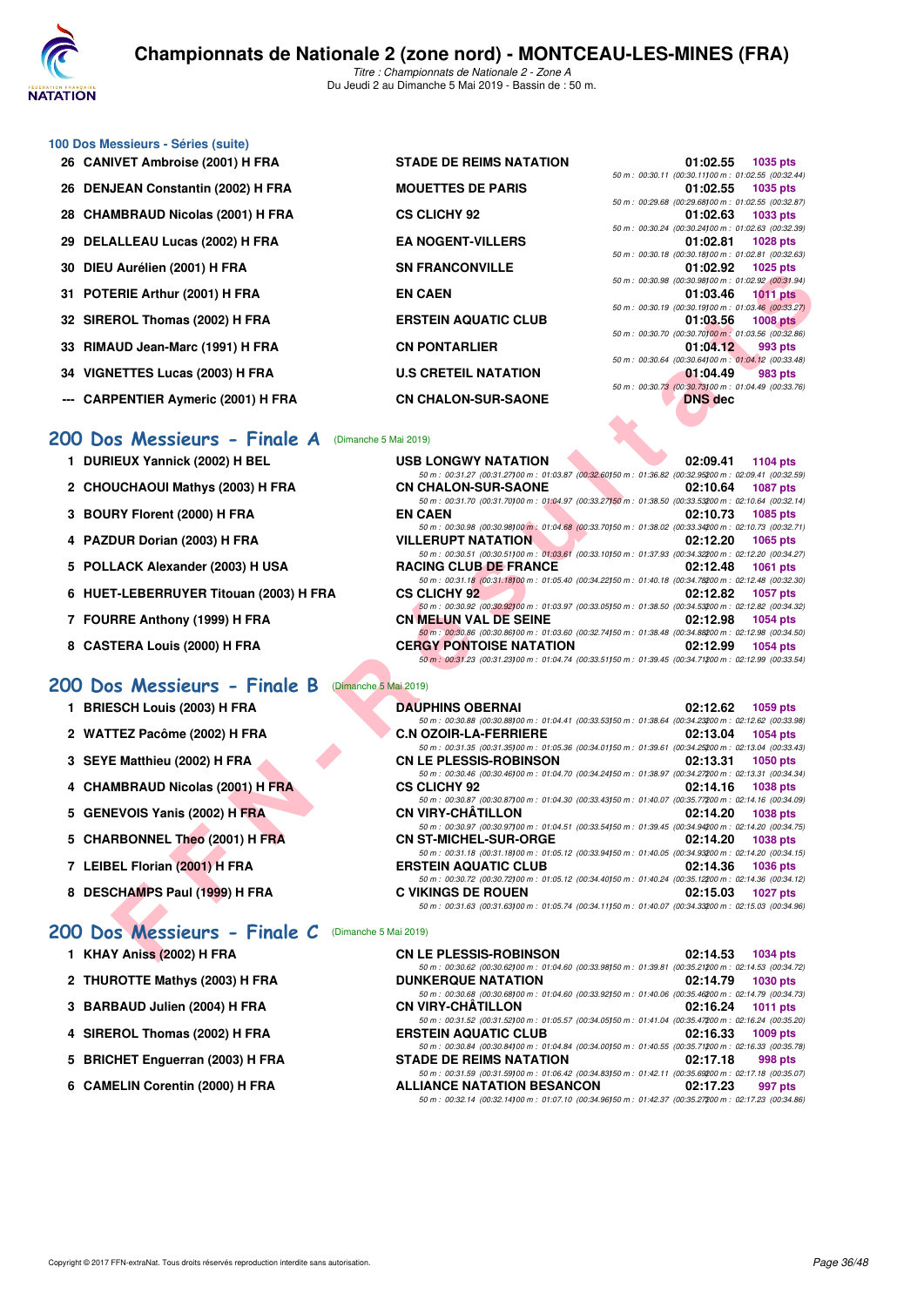

| 200 Dos Messieurs - Finale C (suite)<br>7 GARGULAK Alois (2002) H FRA | <b>ERSTEIN AQUATIC CLUB</b>                                                                                                                                                                                                                        | 02:17.76<br>990 pts         |
|-----------------------------------------------------------------------|----------------------------------------------------------------------------------------------------------------------------------------------------------------------------------------------------------------------------------------------------|-----------------------------|
|                                                                       | 50 m : 00:33.12 (00:33.12) 00 m : 01:07.57 (00:34.45) 50 m : 01:43.46 (00:35.89200 m : 02:17.76 (00:34.30)                                                                                                                                         |                             |
| 8 AUBRY Vicente (2001) H FRA                                          | <b>EN CAEN</b><br>50 m: 00:31.89 (00:31.89) 00 m: 01:06.40 (00:34.51) 50 m: 01:43.16 (00:36.76200 m: 02:19.28 (00:36.12)                                                                                                                           | 02:19.28<br>971 pts         |
| 200 Dos Messieurs - Séries (Dimanche 5 Mai 2019)                      |                                                                                                                                                                                                                                                    |                             |
| 1 DURIEUX Yannick (2002) H BEL                                        | <b>USB LONGWY NATATION</b>                                                                                                                                                                                                                         | 02:10.15<br>1093 pts        |
| 2 BOURY Florent (2000) H FRA                                          | 50 m : 00:31.37 (00:31.37) 00 m : 01:03.93 (00:32.56) 50 m : 01:36.96 (00:33.03200 m : 02:10.15 (00:33.19)<br><b>EN CAEN</b><br>50 m : 00:30.75 (00:30.75) 00 m : 01:04.21 (00:33.46) 50 m : 01:37.84 (00:33.63200 m : 02:10.88 (00:33.04)         | 02:10.88<br>1083 pts        |
| 3 HUET-LEBERRUYER Titouan (2003) H FRA                                | <b>CS CLICHY 92</b>                                                                                                                                                                                                                                | 02:12.44<br>$1062$ pts      |
| 4 POLLACK Alexander (2003) H USA                                      | 50 m : 00:31.27 (00:31.27) 00 m : 01:04.57 (00:33.30) 50 m : 01:38.81 (00:34.24200 m : 02:12.44 (00:33.63)<br><b>RACING CLUB DE FRANCE</b>                                                                                                         | 02:12.59<br><b>1060 pts</b> |
| 5 CHOUCHAOUI Mathys (2003) H FRA                                      | 50 m: 00:31.17 (00:31.17) 00 m: 01:04.76 (00:33.59) 50 m: 01:39.62 (00:34.86200 m: 02:12.59 (00:32.97)<br><b>CN CHALON-SUR-SAONE</b><br>50 m : 00:31.46 (00:31.46) 00 m : 01:05.28 (00:33.82) 50 m : 01:39.59 (00:34.31200 m : 02:12.90 (00:33.31) | 02:12.90<br><b>1056 pts</b> |
| 6 CASTERA Louis (2000) H FRA                                          | <b>CERGY PONTOISE NATATION</b>                                                                                                                                                                                                                     | 02:13.17<br>1052 pts        |
| 7 PAZDUR Dorian (2003) H FRA                                          | 50 m : 00:31.22 (00:31.22) 00 m : 01:04.53 (00:33.31) 50 m : 01:38.98 (00:34.45200 m : 02:13.17 (00:34.19)<br><b>VILLERUPT NATATION</b>                                                                                                            | 02:13.21<br>1051 pts        |
| 8 FOURRE Anthony (1999) H FRA                                         | 50 m : 00:30.99 (00:30.99) 00 m : 01:04.71 (00:33.72) 50 m : 01:39.21 (00:34.50200 m : 02:13.21 (00:34.00)<br><b>CN MELUN VAL DE SEINE</b>                                                                                                         | 02:13.36<br>1049 pts        |
| 9 LEIBEL Florian (2001) H FRA                                         | 50 m : 00:30.95 (00:30.95)00 m : 01:04.95 (00:34.00)50 m : 01:39.65 (00:34.70200 m : 02:13.36 (00:33.71)<br><b>ERSTEIN AQUATIC CLUB</b>                                                                                                            | 02:13.86<br><b>1043 pts</b> |
|                                                                       | 50 m : 00:30.67 (00:30.67) 00 m : 01:04.65 (00:33.98) 50 m : 01:38.83 (00:34.18200 m : 02:13.86 (00:35.03)                                                                                                                                         |                             |
| 10 SEYE Matthieu (2002) H FRA                                         | <b>CN LE PLESSIS-ROBINSON</b><br>50 m : 00:31.14 (00:31.14) 00 m : 01:05.30 (00:34.16) 50 m : 01:39.75 (00:34.45200 m : 02:14.04 (00:34.29)                                                                                                        | 02:14.04<br><b>1040 pts</b> |
| <b>GENEVOIS Yanis (2002) H FRA</b><br>11                              | <b>CN VIRY-CHATILLON</b><br>50 m : 00:31.32 (00:31.32) 00 m : 01:05.51 (00:34.19) 50 m : 01:39.86 (00:34.35200 m : 02:14.36 (00:34.50)                                                                                                             | 02:14.36<br><b>1036 pts</b> |
| 12 WATTEZ Pacôme (2002) H FRA                                         | <b>C.N OZOIR-LA-FERRIERE</b>                                                                                                                                                                                                                       | 02:14.42<br>1035 pts        |
| 13 CHAMBRAUD Nicolas (2001) H FRA                                     | 50 m : 00:31.13 (00:31.13) 00 m : 01:05.13 (00:34.00) 50 m : 01:39.49 (00:34.36200 m : 02:14.42 (00:34.93)<br><b>CS CLICHY 92</b>                                                                                                                  | 02:14.67<br>1032 pts        |
| 14 CHARBONNEL Theo (2001) H FRA                                       | 50 m : 00:30.70 (00:30.70) 00 m : 01:04.44 (00:33.74) 50 m : 01:39.58 (00:35.14200 m : 02:14.67 (00:35.09)<br><b>CN ST-MICHEL-SUR-ORGE</b>                                                                                                         | 02:14.68<br>1031 pts        |
| <b>BRIESCH Louis (2003) H FRA</b><br>15                               | 50 m : 00:30.97 (00:30.97)00 m : 01:04.59 (00:33.62)50 m : 01:39.81 (00:35.22200 m : 02:14.68 (00:34.87)<br><b>DAUPHINS OBERNAI</b>                                                                                                                | 02:14.75<br>1031 pts        |
|                                                                       | 50 m : 00:31.22 (00:31.22) 00 m : 01:05.00 (00:33.78) 50 m : 01:39.97 (00:34.97200 m : 02:14.75 (00:34.78)<br><b>C VIKINGS DE ROUEN</b>                                                                                                            |                             |
| DESCHAMPS Paul (1999) H FRA<br>16                                     | 50 m : 00:30.83 (00:30.83) 00 m : 01:04.71 (00:33.88) 50 m : 01:39.31 (00:34.60200 m : 02:15.36 (00:36.05)                                                                                                                                         | 02:15.36<br>1022 pts        |
| KHAY Aniss (2002) H FRA<br>17                                         | <b>CN LE PLESSIS-ROBINSON</b><br>50 m : 00:31.24 (00:31.24) 00 m : 01:05.53 (00:34.29) 50 m : 01:41.38 (00:35.85200 m : 02:15.40 (00:34.02)                                                                                                        | 02:15.40<br><b>1022 pts</b> |
| <b>BODENES Adrien (1998) H FRA</b><br>18                              | <b>RACING CLUB DE FRANCE</b><br>50 m : 00:30.96 (00:30.96) 00 m : 01:04.24 (00:33.28) 50 m : 01:39.48 (00:35.24200 m : 02:16.25 (00:36.77)                                                                                                         | 02:16.25<br><b>1010 pts</b> |
| THUROTTE Mathys (2003) H FRA<br>19                                    | <b>DUNKERQUE NATATION</b>                                                                                                                                                                                                                          | 02:16.71<br>1004 pts        |
| <b>AUBRY Vicente (2001) H FRA</b><br>20                               | 50 m : 00:31.00 (00:31.00) 00 m : 01:05.27 (00:34.27) 50 m : 01:40.95 (00:35.68200 m : 02:16.71 (00:35.76)<br><b>EN CAEN</b>                                                                                                                       | 02:16.94<br><b>1001 pts</b> |
| DIEU Aurélien (2001) H FRA<br>21                                      | 50 m : 00:32.01 (00:32.01100 m : 01:07.76 (00:35.75150 m : 01:43.90 (00:36.14200 m : 02:16.94 (00:33.04)<br><b>SN FRANCONVILLE</b>                                                                                                                 | 02:16.99<br><b>1001 pts</b> |
| 22 SIREROL Thomas (2002) H FRA                                        | 50 m : 00:31.88 (00:31.88)00 m : 01:05.77 (00:33.89)50 m : 01:41.74 (00:35.97200 m : 02:16.99 (00:35.25)<br><b>ERSTEIN AQUATIC CLUB</b>                                                                                                            | 02:17.30<br>997 pts         |
|                                                                       | 50 m : 00:31.26 (00:31.26) 00 m : 01:06.10 (00:34.84) 50 m : 01:42.31 (00:36.21200 m : 02:17.30 (00:34.99)                                                                                                                                         |                             |
| 23 BARBAUD Julien (2004) H FRA                                        | <b>CN VIRY-CHÂTILLON</b><br>$\sim 02:17.44$<br>50 m : 00:31.32 (00:31.32) 00 m : 01:05.85 (00:34.53) 50 m : 01:41.27 (00:35.42200 m : 02:17.44 (00:36.17)                                                                                          | 995 pts                     |
| 24 GARGULAK Alois (2002) H FRA                                        | <b>ERSTEIN AQUATIC CLUB</b><br>50 m : 00:32.85 (00:32.85)00 m : 01:07.45 (00:34.60)50 m : 01:42.74 (00:35.29200 m : 02:17.79 (00:35.05)                                                                                                            | 02:17.79<br>990 pts         |
| 25 BRICHET Enguerran (2003) H FRA                                     | <b>STADE DE REIMS NATATION</b><br>50 m : 00:31.33 (00:31.33) 00 m : 01:05.99 (00:34.66) 50 m : 01:42.34 (00:36.35200 m : 02:18.06 (00:35.72)                                                                                                       | 02:18.06<br>987 pts         |
| <b>CAMELIN Corentin (2000) H FRA</b><br>26                            | <b>ALLIANCE NATATION BESANCON</b>                                                                                                                                                                                                                  | 02:18.13<br>986 pts         |
| POTERIE Arthur (2001) H FRA<br>27                                     | 50 m : 00:31.80 (00:31.80) 00 m : 01:06.65 (00:34.85) 50 m : 01:42.44 (00:35.79200 m : 02:18.13 (00:35.69)<br><b>EN CAEN</b>                                                                                                                       | 02:18.15<br>985 pts         |
| <b>PARAYRE Maxime (1998) H FRA</b><br>28                              | 50 m : 00:31.63 (00:31.63)00 m : 01:06.44 (00:34.81)50 m : 01:42.41 (00:35.97200 m : 02:18.15 (00:35.74)<br><b>CNM ST-GERMAIN-DU-PUY</b>                                                                                                           | 02:18.45<br>981 pts         |
| VIGNETTES Lucas (2003) H FRA<br>29                                    | 50 m : 00:32.30 (00:32.30) 00 m : 01:06.21 (00:33.91) 50 m : 01:42.24 (00:36.03200 m : 02:18.45 (00:36.21)<br><b>U.S CRETEIL NATATION</b>                                                                                                          | 02:18.55<br>980 pts         |
| 30 DREHER Etienne (2001) H FRA                                        | 50 m : 00:31.82 (00:31.82) 00 m : 01:05.95 (00:34.13) 50 m : 01:41.95 (00:36.00200 m : 02:18.55 (00:36.60)<br><b>RACING CLUB DE FRANCE</b>                                                                                                         | 02:18.66<br>979 pts         |
| <b>CARPENTIER Aymeric (2001) H FRA</b><br>31                          | 50 m : 00:31.03 (00:31.03) 00 m : 01:05.54 (00:34.51) 50 m : 01:41.73 (00:36.19200 m : 02:18.66 (00:36.93)<br><b>CN CHALON-SUR-SAONE</b>                                                                                                           | 02:20.01<br>961 pts         |
| 32 DINO Maxime (2002) H FRA                                           | 50 m : 00:31.62 (00:31.62)00 m : 01:06.00 (00:34.38)50 m : 01:43.69 (00:37.69200 m : 02:20.01 (00:36.32)<br><b>CERGY PONTOISE NATATION</b>                                                                                                         | 02:20.15<br>959 pts         |
|                                                                       | 50 m : 00:32.12 (00:32.12) 00 m : 01:07.34 (00:35.22) 50 m : 01:44.50 (00:37.16200 m : 02:20.15 (00:35.65)                                                                                                                                         |                             |
| 33 POUMAREDE Julien (2001) H FRA                                      | <b>CN ST-MICHEL-SUR-ORGE</b>                                                                                                                                                                                                                       | 02:20.44<br>955 pts         |

*50 m : 00:32.21 (00:32.21)100 m : 01:07.40 (00:35.19)150 m : 01:43.44 (00:36.04)200 m : 02:20.44 (00:37.00)*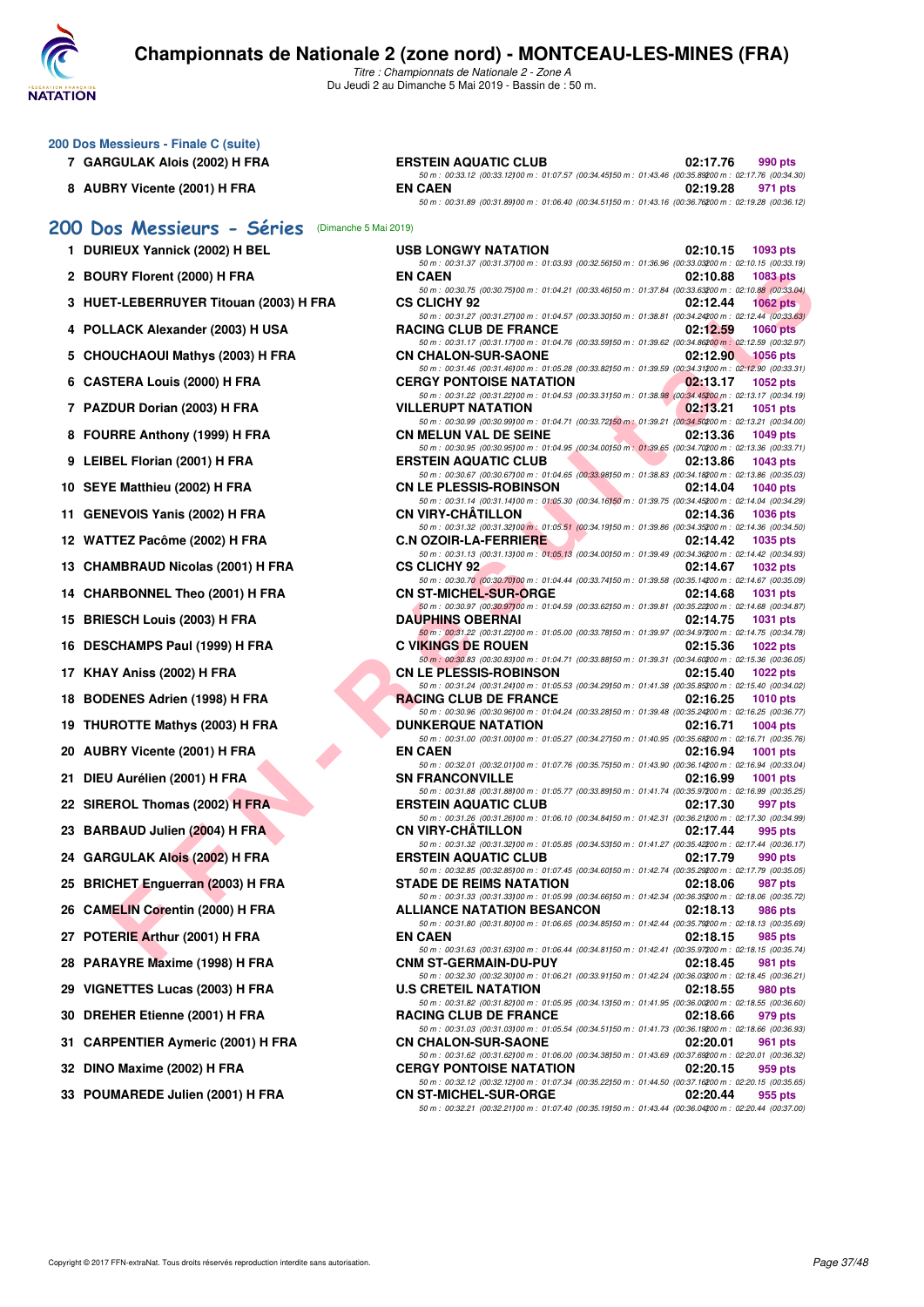

*Titre : Championnats de Nationale 2 - Zone A* Du Jeudi 2 au Dimanche 5 Mai 2019 - Bassin de : 50 m.

|     | 200 Dos Messieurs - Séries (suite)                   |                                                                                                                   |                |                                    |
|-----|------------------------------------------------------|-------------------------------------------------------------------------------------------------------------------|----------------|------------------------------------|
|     | 34 RIMAUD Jean-Marc (1991) H FRA                     | <b>CN PONTARLIER</b>                                                                                              | 02:22.73       | 926 pts                            |
|     | --- ALISON Hugo (2004) H FRA                         | 50 m: 00:31.40 (00:31.40) 00 m: 01:06.60 (00:35.20) 50 m: 01:44.62 (00:38.02200 m: 02:22.73 (00:38.11)<br>US TOUL | <b>DNS</b> dec |                                    |
|     |                                                      |                                                                                                                   |                |                                    |
|     | 50 Brasse Messieurs - Finale A<br>(Jeudi 2 Mai 2019) |                                                                                                                   |                |                                    |
|     | 1 HOUDENOT Nicolas (1997) H FRA                      | <b>RED STAR CLUB CHAMPIGNY</b>                                                                                    | 00:30.26       |                                    |
|     | 2 AZRA Alexandre (2000) H FRA                        | <b>ES VITRY</b>                                                                                                   | 00:30.59       | 1132 pts                           |
|     | 3 ISLAM Ariful Md (1999) H BAN                       | <b>C VIKINGS DE ROUEN</b>                                                                                         | 00:30.60       | <b>1114 pts</b><br><b>1114 pts</b> |
|     | 4 DENIS Romain (1993) H FRA                          | <b>RACING CLUB ARRAS</b>                                                                                          | 00:30.61       | <b>1113 pts</b>                    |
|     | 5 SCHEERS Hugo (2001) H FRA                          | <b>CN VIRY-CHÂTILLON</b>                                                                                          | 00:31.04       | <b>1091 pts</b>                    |
|     | 6 LAIFA Adel (1997) H FRA                            | <b>TEAM STRASBOURG SNS-ASPTT-PCS</b>                                                                              | 00:31.18       | 1084 pts                           |
|     | 7 VICOGNE Mathieu (2000) H FRA                       | <b>AMIENS METROPOLE NAT.</b>                                                                                      | 00:31.52       | <b>1066 pts</b>                    |
|     | 8 JETISHI Diell (2001) H FRA                         | <b>EN CAEN</b>                                                                                                    | 00:31.68       | <b>1058 pts</b>                    |
|     |                                                      |                                                                                                                   |                |                                    |
|     | 50 Brasse Messieurs - Finale B<br>(Jeudi 2 Mai 2019) |                                                                                                                   |                |                                    |
|     | 1 LATRECHE Adam (2001) H FRA                         | <b>CERGY PONTOISE NATATION</b>                                                                                    | 00:31.38       | <b>1073 pts</b>                    |
|     | 2 COLLE Théophile (2002) H FRA                       | <b>ENTENTE DELLE ETUEFFONT N 99</b>                                                                               | 00:31.44       | <b>1070 pts</b>                    |
|     | 3 LACOSTE Harry (1992) H FRA                         | <b>CN BRUNOY-ESSONNE</b>                                                                                          | 00:31.83       | <b>1050 pts</b>                    |
|     | 4 MELIN Tobias (2003) H FRA                          | <b>CLUB NAUTIQUE DE L'ARPAJONNAIS</b>                                                                             | 00:31.88       | 1048 pts                           |
|     | 5 MAROT Judicaël (2002) H FRA                        | <b>CN VOUZIERS</b>                                                                                                | 00:32.16       | 1033 pts                           |
|     | 6 BARSANTI Flavio (1999) H FRA                       | <b>CN MELUN VAL DE SEINE</b>                                                                                      | 00:32.27       | <b>1028 pts</b>                    |
|     | 7 BAILLY Paulemile (2003) H FRA                      | <b>CNM DIEPPE</b>                                                                                                 | 00:32.43       | <b>1020 pts</b>                    |
|     | 8 DEPRET William (2001) H FRA                        | <b>SN METZ</b>                                                                                                    | 00:32.69       | <b>1007 pts</b>                    |
|     |                                                      |                                                                                                                   |                |                                    |
|     |                                                      |                                                                                                                   |                |                                    |
|     | 50 Brasse Messieurs - Finale C<br>(Jeudi 2 Mai 2019) |                                                                                                                   |                |                                    |
|     | 1 BARON Emeric (1989) H FRA                          | <b>CANETON CLUB DE BEAUMONT</b>                                                                                   | 00:32.24       | 1029 pts                           |
|     | 2 CHOUCHAOUI Mathys (2003) H FRA                     | <b>CN CHALON-SUR-SAONE</b>                                                                                        | 00:32.76       | 1003 pts                           |
|     | 3 JUNKER Jonathan (2000) H FRA                       | <b>TEAM STRASBOURG SNS-ASPTT-PCS</b>                                                                              | 00:33.86       | 949 pts                            |
|     | 4 PETIT Bastien (2000) H FRA                         | <b>ALLIANCE ORLEANS NATATION</b>                                                                                  | 00:35.74       | 860 pts                            |
|     |                                                      |                                                                                                                   |                |                                    |
|     | 50 Brasse Messieurs - Séries<br>(Jeudi 2 Mai 2019)   |                                                                                                                   |                |                                    |
|     | 1 HOUDENOT Nicolas (1997) H FRA                      | <b>RED STAR CLUB CHAMPIGNY</b>                                                                                    | 00:30.61       | <b>1113 pts</b>                    |
|     | 2 AZRA Alexandre (2000) H FRA                        | <b>ES VITRY</b>                                                                                                   | 00:30.72       | 1108 pts                           |
|     | 3 SCHEERS Hugo (2001) H FRA                          | <b>CN VIRY-CHÂTILLON</b>                                                                                          | 00:30.79       | 1104 pts                           |
|     | 4 DENIS Romain (1993) H FRA                          | <b>RACING CLUB ARRAS</b>                                                                                          | 00:30.92       | <b>1097 pts</b>                    |
|     | 5 LAIFA Adel (1997) H FRA                            | <b>TEAM STRASBOURG SNS-ASPTT-PCS</b>                                                                              | 00:31.17       | <b>1084 pts</b>                    |
|     | 6 ISLAM Ariful Md (1999) H BAN                       | <b>C VIKINGS DE ROUEN</b>                                                                                         | 00:31.32       | 1076 pts                           |
|     | 7 JETISHI Diell (2001) H FRA                         | <b>EN CAEN</b>                                                                                                    | 00:31.71       | 1056 pts                           |
|     | 8 VICOGNE Mathieu (2000) H FRA                       | <b>AMIENS METROPOLE NAT.</b>                                                                                      | 00:31.82       | 1051 pts                           |
|     | 9 LATRECHE Adam (2001) H FRA                         | <b>CERGY PONTOISE NATATION</b>                                                                                    | 00:31.89       | <b>1047 pts</b>                    |
|     | 10 BARSANTI Flavio (1999) H FRA                      | <b>CN MELUN VAL DE SEINE</b>                                                                                      | 00:31.95       | <b>1044 pts</b>                    |
| 11. | MAROT Judicaël (2002) H FRA                          | <b>CN VOUZIERS</b>                                                                                                | 00:31.97       | 1043 pts                           |
|     | 11 LACOSTE Harry (1992) H FRA                        | <b>CN BRUNOY-ESSONNE</b>                                                                                          | 00:31.97       | <b>1043 pts</b>                    |
|     | 13 MELIN Tobias (2003) H FRA                         | <b>CLUB NAUTIQUE DE L'ARPAJONNAIS</b>                                                                             | 00:32.00       | <b>1042 pts</b>                    |
|     | 14 COLLE Théophile (2002) H FRA                      | <b>ENTENTE DELLE ETUEFFONT N 99</b>                                                                               | 00:32.03       | <b>1040 pts</b>                    |
|     | 15 BAILLY Paulemile (2003) H FRA                     | <b>CNM DIEPPE</b>                                                                                                 | 00:32.43       | 1020 pts                           |
|     | 16 DEPRET William (2001) H FRA                       | <b>SN METZ</b>                                                                                                    | 00:32.65       | <b>1009 pts</b>                    |
|     | 17 BARON Emeric (1989) H FRA                         | <b>CANETON CLUB DE BEAUMONT</b>                                                                                   | 00:32.68       | <b>1007 pts</b>                    |
|     | 18 CHOUCHAOUI Mathys (2003) H FRA                    | <b>CN CHALON-SUR-SAONE</b>                                                                                        | 00:33.24       | 979 pts                            |
|     | 19 JUNKER Jonathan (2000) H FRA                      | <b>TEAM STRASBOURG SNS-ASPTT-PCS</b>                                                                              | 00:33.86       | 949 pts                            |
|     | 20 PETIT Bastien (2000) H FRA                        | <b>ALLIANCE ORLEANS NATATION</b>                                                                                  | 00:35.46       | 873 pts                            |

## **[100 Brasse Messieurs - Finale A](http://www.ffnatation.fr/webffn/resultats.php?idact=nat&go=epr&idcpt=59365&idepr=72)** (Vendredi 3 Mai 2019)

1 AZRA Alexandre (2000) H FRA **ES VITRY** 

*50 m : 00:30.86 (00:30.86)100 m : 01:06.25 (00:35.39)*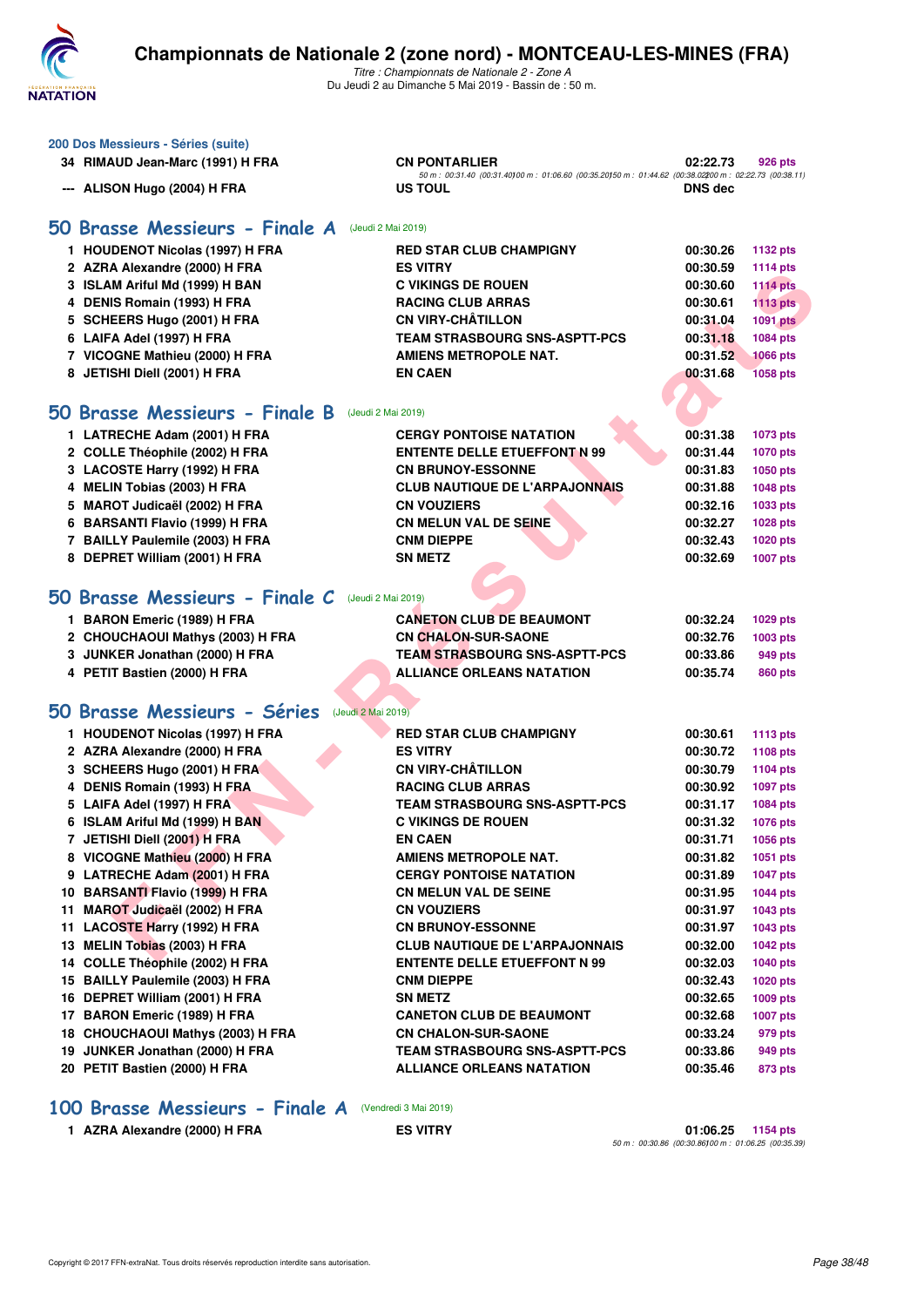

|  | 100 Brasse Messieurs - Finale A (suite) |  |  |
|--|-----------------------------------------|--|--|
|--|-----------------------------------------|--|--|

- 2 LIV Thomas (2002) H FRA AQUA CLUB PONTAULT-ROISSY
- 3 DENIS Romain (1993) H FRA RACING CLUB ARRAS
- 4 VICOGNE Mathieu (2000) H FRA **AMIENS METROPOLE NAT.**
- 5 BARTHÉLÉMY Hugo (2002) H FRA **CN LE PLESSIS-ROBINSON**
- **6 KRPINA Ante-Nikola (2003) H FRA AAS SARCELLES NATATION 95 01:09.31 1074 pts**
- **7 SCHEERS Hugo (2001) H FRA CN VIRY-CHÂTILLON**
- 8 HOUDENOT Nicolas (1997) H FRA RED STAR CLUB CHAMPIGNY

#### **[100 Brasse Messieurs - Finale B](http://www.ffnatation.fr/webffn/resultats.php?idact=nat&go=epr&idcpt=59365&idepr=72)** (Vendredi 3 Mai 2019)

- 1 LE PAPE Thomas (2003) H FRA **CNM DIEPPE**
- 2 BARON Emeric (1989) H FRA **CANETON CLUB DE BEAUMONT**
- **3 BARSANTI Flavio (1999) H FRA CN MELUN VAL DE SEINE**
- 4 LAIFA Adel (1997) H FRA TEAM STRASBOURG SNS-ASPTT-
- 5 **ISLAM Ariful Md (1999) H BAN C VIKINGS DE ROUEN**
- **6 RICHEZ Valentin (2002) H FRA EN CAEN 01:10.26 1049 pts**
- **7 BAILLY Paulemile (2003) H FRA CNM DIEPPE 01:11.54 1017 pts**
- 8 JETISHI Diell (2001) H FRA **EN CAEN**

### **[100 Brasse Messieurs - Finale C](http://www.ffnatation.fr/webffn/resultats.php?idact=nat&go=epr&idcpt=59365&idepr=72)** (Vendredi 3 Mai 2019)

- 
- 2 DELONGCHAMPS Yann (1978) H FRA CN COURRIÈRES
- **3 MAROT Judicaël (2002) H FRA CN VOUZIERS**
- 
- 
- **6 DAMPENON Julien (2001) H FRA SN METZ**
- **7 BIRKER Romain (2001) H FRA ASPTT NANCY**
- 8 ANJOLRAS Alexandre (2002) H FRA SN VERSAILLES

## **100 Brasse Messieurs - Séries** (Vendredi 3 Mai 2019)<br>1 AZPA Alexandre (2000) H EBA Exercices Reserved

- **1 AZRA Alexandre (2000) H FRA ES VITRY 01:06.97 1135 pts 3 DENIS Romain (1993) H FRA 5 VICOGNE Mathieu (2000) H FRA 8 KRPINA Ante-Nikola (2003) H FRA**
- **9 LAIFA Adel (1997) H FRA**
- ET A DE STAR CUB CHAMPIGNY<br>
FERS HOR (2001) IF FRA RED STAR CLUB CHAMPIGNY<br>
DENOT Nicolas (1997) IF FRA RED STAR CLUB CHAMPIGNY<br>
AND MESSIGLINGS THE RANDING CONSULTING THE RANDING CONSULTING THE RAND CONSULTING THE 1 LATRECHE Adam (2001) H FRA **CERGY PONTOISE NATATION 4 VILPOUX Valentin (2001) H FRA ALLIANCE ORLEANS NATATION**
- **5 MELIN Tobias (2003) H FRA CLUB NAUTIQUE DE L'ARPAJONNA** 
	-
	-

| <b>I ALTA AIEXANDRE (ZUUU) FI FITA</b> | ES VIIRT                             |                                                          | <b>UI:UO.97 1135 DIS</b> |
|----------------------------------------|--------------------------------------|----------------------------------------------------------|--------------------------|
|                                        |                                      | 50 m : 00:31.20 (00:31.20100 m : 01:06.97 (00:35.7       |                          |
| 2 LIV Thomas (2002) H FRA              | <b>AQUA CLUB PONTAULT-ROISSY</b>     |                                                          | 01:07.47 1121 pts        |
|                                        |                                      | 50 m : 00:31.89 (00:31.89100 m : 01:07.47 (00:35.5       |                          |
| 3 DENIS Romain (1993) H FRA            | <b>RACING CLUB ARRAS</b>             | 01:08.27                                                 | 1100 pts                 |
|                                        |                                      | 50 m : 00:31.36 (00:31.36100 m : 01:08.27 (00:36.9       |                          |
| 4 BARTHÉLÉMY Hugo (2002) H FRA         | <b>CN LE PLESSIS-ROBINSON</b>        |                                                          | 01:08.85 1085 pts        |
|                                        |                                      | 50 m : 00:31.96 (00:31.96) 00 m : 01:08.85 (00:36.8      |                          |
| 5 VICOGNE Mathieu (2000) H FRA         | <b>AMIENS METROPOLE NAT.</b>         |                                                          | 01:08.87 1085 pts        |
|                                        |                                      | 50 m : 00:31.87 (00:31.87) 00 m : 01:08.87 (00:37.0      |                          |
| 6 HOUDENOT Nicolas (1997) H FRA        | <b>RED STAR CLUB CHAMPIGNY</b>       |                                                          | 01:08.98 1082 pts        |
|                                        |                                      | 50 m : 00:32.11 (00:32.11100 m : 01:08.98 (00:36.8       |                          |
| 7 SCHEERS Hugo (2001) H FRA            | <b>CN VIRY-CHÂTILLON</b>             |                                                          | 01:09.26 1075 pts        |
|                                        |                                      | 50 m : 00:31.89 (00:31.89) 00 m : 01:09.26 (00:37.3      |                          |
| 8 KRPINA Ante-Nikola (2003) H FRA      | AAS SARCELLES NATATION 95            | 01:09.72                                                 | 1063 pts                 |
|                                        |                                      | 50 m : 00:33.54 (00:33.54100 m : 01:09.72 (00:36.1       |                          |
| 9 LAIFA Adel (1997) H FRA              | <b>TEAM STRASBOURG SNS-ASPTT-PCS</b> | 01:09.98                                                 | 1057 pts                 |
|                                        |                                      | $50 m \cdot 00.31 66 00.31 66100 m \cdot 01.09 98 00.38$ |                          |

|  | 01:07.50 1121 pts                                   |
|--|-----------------------------------------------------|
|  | 50 m: 00:31.99 (00:31.99100 m: 01:07.50 (00:35.51)  |
|  | 01:07.51 1120 pts                                   |
|  | 50 m: 00:31.14 (00:31.14100 m: 01:07.51 (00:36.37)  |
|  | 01:07.53 1120 pts                                   |
|  | 50 m: 00:32.11 (00:32.11100 m: 01:07.53 (00:35.42)  |
|  | 01:08.48 1095 pts                                   |
|  | 50 m: 00:32.27 (00:32.27) 00 m: 01:08.48 (00:36.21) |
|  | 01:09.31 1074 pts                                   |
|  | 50 m: 00:32.80 (00:32.80100 m: 01:09.31 (00:36.51)  |
|  | 01:09.98 1057 pts                                   |
|  | 50 m: 00:31.75 (00:31.75100 m: 01:09.98 (00:38.23)  |
|  | 01:10.17 1052 pts                                   |
|  | 50 m: 00:32.22 (00:32.22100 m: 01:10.17 (00:37.95)  |
|  |                                                     |

|     | 01:08.14 1104 pts                                    |  |
|-----|------------------------------------------------------|--|
|     | 50 m: 00:31.93 (00:31.93100 m: 01:08.14 (00:36.21)   |  |
|     | 01:09.82 1061 pts                                    |  |
|     | 50 m : 00:32.72 (00:32.72100 m : 01:09.82 (00:37.10) |  |
|     | 01:10.05 1055 pts                                    |  |
|     | 50 m: 00:32.97 (00:32.97100 m: 01:10.05 (00:37.08)   |  |
| PCS | 01:10.12 1053 pts                                    |  |
|     | 50 m: 00:32.14 (00:32.14100 m: 01:10.12 (00:37.98)   |  |
|     | 01:10.18 1051 pts                                    |  |
|     | 50 m: 00:32.35 (00:32.35100 m: 01:10.18 (00:37.83)   |  |
|     | 01:10.26 1049 pts                                    |  |
|     | 50 m: 00:33.38 (00:33.38100 m: 01:10.26 (00:36.88)   |  |
|     | 01:11.54 1017 pts                                    |  |
|     | 50 m: 00:33.47 (00:33.47100 m: 01:11.54 (00:38.07)   |  |
|     | 01:11.97 1006 pts                                    |  |
|     | 50 m: 00:33.25 (00:33.25100 m: 01:11.97 (00:38.72)   |  |
|     |                                                      |  |

|     |  | 01:09.68 1064 pts                                     |
|-----|--|-------------------------------------------------------|
|     |  | 50 m: 00:32.16 (00:32.16100 m: 01:09.68 (00:37.52)    |
|     |  | 01:09.89 1059 pts                                     |
|     |  | 50 m: 00:33.34 (00:33.34100 m: 01:09.89 (00:36.55)    |
|     |  | 01:10.05 1055 pts                                     |
|     |  | 50 m: 00:32.27 (00:32.27100 m: 01:10.05 (00:37.78)    |
|     |  | 01:10.19 1051 pts                                     |
|     |  | 50 m : 00:34.49 (00:34.49100 m : 01:10.19 (00:35.70)  |
| IS. |  | 01:10.20 1051 pts                                     |
|     |  | 50 m : 00:32.72 (00:32.72100 m : 01:10.20 (00:37.48)  |
|     |  |                                                       |
|     |  | 01:10.26 1049 pts                                     |
|     |  | 50 m: 00:32.90 (00:32.90100 m: 01:10.26 (00:37.36)    |
|     |  | 01:10.39 1046 pts                                     |
|     |  | 50 m : 00:33.89 (00:33.89) 00 m : 01:10.39 (00:36.50) |
|     |  | 01:10.58 1041 pts                                     |

*50 m : 00:31.20 (00:31.20)100 m : 01:06.97 (00:35.77) 50 m : 00:31.89 (00:31.89)100 m : 01:07.47 (00:35.58) 50 m : 00:31.36 (00:31.36)100 m : 01:08.27 (00:36.91) 50 m : 00:31.96 (00:31.96)100 m : 01:08.85 (00:36.89) 50 m : 00:31.87 (00:31.87)100 m : 01:08.87 (00:37.00) 50 m : 00:32.11 (00:32.11)100 m : 01:08.98 (00:36.87) 50 m : 00:31.89 (00:31.89)100 m : 01:09.26 (00:37.37) 50 m : 00:33.54 (00:33.54)100 m : 01:09.72 (00:36.18)*

*50 m : 00:31.66 (00:31.66)100 m : 01:09.98 (00:38.32)*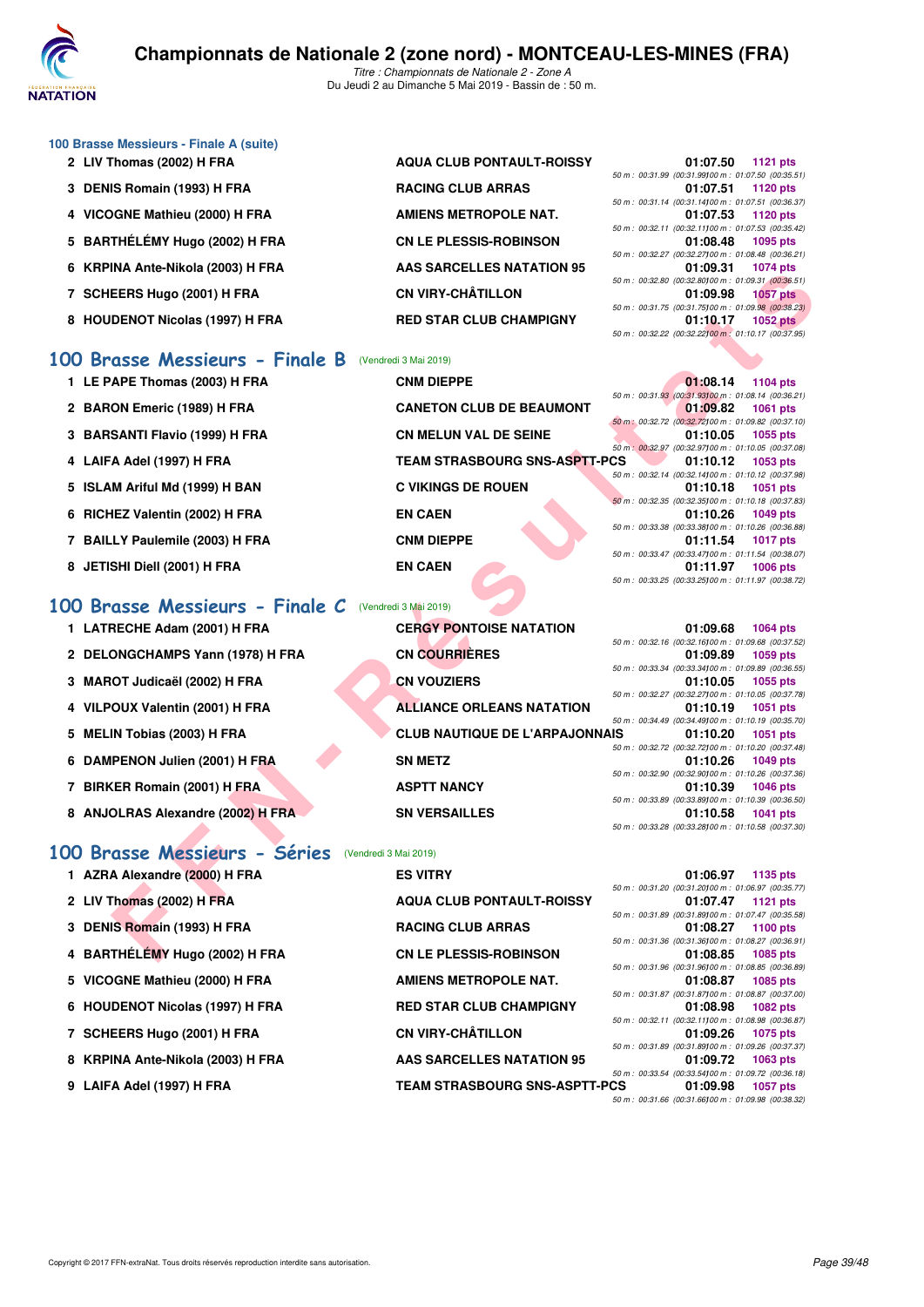

|    | 100 Brasse Messieurs - Séries (suite)  |                                                                                                                                                |                                                                   |                 |
|----|----------------------------------------|------------------------------------------------------------------------------------------------------------------------------------------------|-------------------------------------------------------------------|-----------------|
|    | 10 LE PAPE Thomas (2003) H FRA         | <b>CNM DIEPPE</b>                                                                                                                              | 01:10.03                                                          | 1055 pts        |
|    | 11 BARON Emeric (1989) H FRA           | <b>CANETON CLUB DE BEAUMONT</b>                                                                                                                | 50 m: 00:33.31 (00:33.31100 m: 01:10.03 (00:36.72)<br>01:10.09    | 1054 pts        |
|    | 12 JETISHI Diell (2001) H FRA          | <b>EN CAEN</b>                                                                                                                                 | 50 m : 00:32.92 (00:32.92) 00 m : 01:10.09 (00:37.17)<br>01:10.11 | 1053 pts        |
|    |                                        |                                                                                                                                                | 50 m: 00:33.48 (00:33.48) 00 m: 01:10.11 (00:36.63)               |                 |
| 13 | <b>ISLAM Ariful Md (1999) H BAN</b>    | <b>C VIKINGS DE ROUEN</b>                                                                                                                      | 01:10.13<br>50 m : 00:32.95 (00:32.95) 00 m : 01:10.13 (00:37.18) | 1053 pts        |
| 14 | <b>BARSANTI Flavio (1999) H FRA</b>    | <b>CN MELUN VAL DE SEINE</b>                                                                                                                   | 01:10.23                                                          | 1050 pts        |
| 15 | RICHEZ Valentin (2002) H FRA           | <b>EN CAEN</b>                                                                                                                                 | 50 m: 00:33.23 (00:33.23)00 m: 01:10.23 (00:37.00)<br>01:10.28    | <b>1049 pts</b> |
| 16 | <b>BAILLY Paulemile (2003) H FRA</b>   | <b>CNM DIEPPE</b>                                                                                                                              | 50 m: 00:33.51 (00:33.51100 m: 01:10.28 (00:36.77)<br>01:10.53    | <b>1043 pts</b> |
|    | 17 DAMPENON Julien (2001) H FRA        | <b>SN METZ</b>                                                                                                                                 | 50 m : 00:34.05 (00:34.05) 00 m : 01:10.53 (00:36.48)<br>01:10.56 | <b>1042 pts</b> |
| 18 | <b>ANJOLRAS Alexandre (2002) H FRA</b> | <b>SN VERSAILLES</b>                                                                                                                           | 50 m : 00:32.65 (00:32.65) 00 m : 01:10.56 (00:37.91)<br>01:10.67 | <b>1039 pts</b> |
| 19 | LATRECHE Adam (2001) H FRA             | <b>CERGY PONTOISE NATATION</b>                                                                                                                 | 50 m : 00:33.29 (00:33.29)00 m : 01:10.67 (00:37.38)<br>01:10.68  | 1039 pts        |
| 20 | VILPOUX Valentin (2001) H FRA          | <b>ALLIANCE ORLEANS NATATION</b>                                                                                                               | 50 m : 00:32.37 (00:32.37) 00 m : 01:10.68 (00:38.31)<br>01:10.70 | 1038 pts        |
|    | <b>MELIN Tobias (2003) H FRA</b>       | <b>CLUB NAUTIQUE DE L'ARPAJONNAIS</b>                                                                                                          | 50 m : 00:33.95 (00:33.95) 00 m : 01:10.70 (00:36.75)<br>01:10.83 | <b>1035 pts</b> |
| 21 |                                        |                                                                                                                                                | 50 m: 00:33.65 (00:33.65) 00 m: 01:10.83 (00:37.18)               |                 |
| 22 | <b>BIRKER Romain (2001) H FRA</b>      | <b>ASPTT NANCY</b>                                                                                                                             | 01:10.87                                                          | <b>1034 pts</b> |
|    | 22 DELONGCHAMPS Yann (1978) H FRA      | <b>CN COURRIÈRES</b>                                                                                                                           | 50 m: 00:33.10 (00:33.10) 00 m: 01:10.87 (00:37.77)<br>01:10.87   | 1034 pts        |
| 24 | MAROT Judicaël (2002) H FRA            | <b>CN VOUZIERS</b>                                                                                                                             | 50 m : 00:34.20 (00:34.20) 00 m : 01:10.87 (00:36.67)<br>01:10.91 | 1033 pts        |
| 25 | GORLIER Enzo (2003) H FRA              | <b>AC VILLEPINTE</b>                                                                                                                           | 50 m : 00:33.29 (00:33.29)00 m : 01:10.91 (00:37.62)<br>01:10.95  | <b>1032 pts</b> |
|    | 26 LESERT Vincent (2003) H FRA         | <b>STADE BÉTHUNE PÉLICAN CLUB</b>                                                                                                              | 50 m: 00:33.50 (00:33.50) 00 m: 01:10.95 (00:37.45)<br>01:11.30   | 1023 pts        |
| 27 | <b>LOMBARDO Maxime (2003) H FRA</b>    | <b>ASPTT NANCY</b>                                                                                                                             | 50 m : 00:33.80 (00:33.80) 00 m : 01:11.30 (00:37.50)<br>01:11.36 | <b>1022 pts</b> |
| 28 | <b>TLIDJANE Mohamed (2002) H FRA</b>   | <b>CN CHALON-SUR-SAONE</b>                                                                                                                     | 50 m : 00:33.33 (00:33.33) 00 m : 01:11.36 (00:38.03)<br>01:11.52 | <b>1018 pts</b> |
| 29 | <b>COLLE Théophile (2002) H FRA</b>    | <b>ENTENTE DELLE ETUEFFONT N 99</b>                                                                                                            | 50 m: 00:33.07 (00:33.07) 00 m: 01:11.52 (00:38.45)<br>01:11.76   | <b>1012 pts</b> |
| 30 | DA SILVA Martin (2003) H FRA           | <b>CN VIRY-CHÂTILLON</b>                                                                                                                       | 50 m : 00:31.47 (00:31.47) 00 m : 01:11.76 (00:40.29)<br>01:12.24 | <b>1000 pts</b> |
| 31 | LACOSTE Harry (1992) H FRA             | <b>CN BRUNOY-ESSONNE</b>                                                                                                                       | 50 m : 00:33.79 (00:33.79) 00 m : 01:12.24 (00:38.45)<br>01:12.92 | 983 pts         |
|    |                                        |                                                                                                                                                | 50 m : 00:34.24 (00:34.24)00 m : 01:12.92 (00:38.68)              |                 |
|    | DEPRET William (2001) H FRA            | <b>SN METZ</b>                                                                                                                                 | <b>DSQ</b>                                                        |                 |
|    | <b>BONDUELLE Bastien (2004) H FRA</b>  | <b>DUNKERQUE NATATION</b>                                                                                                                      | <b>DSQ</b>                                                        |                 |
|    | 200 Brasse Messieurs - Finale A        | (Samedi 4 Mai 2019)                                                                                                                            |                                                                   |                 |
|    | 1 VICOGNE Mathieu (2000) H FRA         | AMIENS METROPOLE NAT.                                                                                                                          | 02:24.58                                                          | <b>1113 pts</b> |
|    | 2 LIV Thomas (2002) H FRA              | 50 m : 00:32.38 (00:32.38)00 m : 01:09.58 (00:37.20)50 m : 01:46.94 (00:37.36200 m : 02:24.58 (00:37.64)<br><b>AQUA CLUB PONTAULT-ROISSY</b>   | 02:26.75                                                          | 1085 pts        |
|    | 3 GARGULAK Alois (2002) H FRA          | 50 m: 00:33.54 (00:33.54)00 m: 01:11.22 (00:37.68)50 m: 01:49.27 (00:38.05200 m: 02:26.75 (00:37.48)<br><b>ERSTEIN AQUATIC CLUB</b>            | 02:28.76                                                          | 1059 pts        |
|    | 4 VILPOUX Valentin (2001) H FRA        | 50 m : 00:34.94 (00:34.94)00 m : 01:11.93 (00:36.99)50 m : 01:50.70 (00:38.77200 m : 02:28.76 (00:38.06)<br><b>ALLIANCE ORLEANS NATATION</b>   | 02:28.77                                                          | 1059 pts        |
|    | 5 LOMBARDO Maxime (2003) H FRA         | 50 m : 00:34.77 (00:34.77) 00 m : 01:12.14 (00:37.37) 50 m : 01:50.64 (00:38.50200 m : 02:28.77 (00:38.13)<br><b>ASPTT NANCY</b>               | 02:30.02                                                          | 1043 pts        |
|    | 6 KRPINA Ante-Nikola (2003) H FRA      | 50 m : 00:34.52 (00:34.52) 00 m : 01:12.89 (00:38.37) 50 m : 01:51.27 (00:38.38200 m : 02:30.02 (00:38.75)<br><b>AAS SARCELLES NATATION 95</b> | 02:30.41                                                          | 1038 pts        |
|    |                                        |                                                                                                                                                |                                                                   |                 |

|                                           |     | 50 m: 00:34.20 (00:34.20100 m: 01:10.87 (00:36.67)   |
|-------------------------------------------|-----|------------------------------------------------------|
| <b>CN VOUZIERS</b>                        |     | $01:10.91$ 1033 pts                                  |
|                                           |     | 50 m: 00:33.29 (00:33.29100 m: 01:10.91 (00:37.62)   |
| <b>AC VILLEPINTE</b>                      |     | $01:10.95$ 1032 pts                                  |
|                                           |     | 50 m: 00:33.50 (00:33.50100 m: 01:10.95 (00:37.45)   |
| STADE BÉTH <mark>UNE PÉL</mark> ICAN CLUB |     | $01:11.30$ 1023 pts                                  |
|                                           |     | 50 m: 00:33.80 (00:33.80100 m: 01:11.30 (00:37.50)   |
| ASPTT NANCY                               |     | $01:11.36$ 1022 pts                                  |
|                                           |     | 50 m: 00:33.33 (00:33.33100 m: 01:11.36 (00:38.03)   |
| <b>CN CHALON-SUR-SAONE</b>                |     | $01:11.52$ 1018 pts                                  |
|                                           |     | 50 m: 00:33.07 (00:33.07100 m: 01:11.52 (00:38.45)   |
| <b>ENTENTE DELLE ETUEFFONT N 99</b>       |     | 01:11.76 1012 pts                                    |
|                                           |     | 50 m: 00:31.47 (00:31.47100 m: 01:11.76 (00:40.29)   |
| CN VIRY-CHÂTILLON                         |     | $01:12.24$ 1000 pts                                  |
|                                           |     | 50 m: 00:33.79 (00:33.79100 m: 01:12.24 (00:38.45)   |
| <b>CN BRUNOY-ESSONNE</b>                  |     | $01:12.92$ 983 pts                                   |
|                                           |     | 50 m : 00:34.24 (00:34.24)00 m : 01:12.92 (00:38.68) |
| SN MFTZ                                   | nso |                                                      |

#### **[200 Brasse Messieurs - Finale A](http://www.ffnatation.fr/webffn/resultats.php?idact=nat&go=epr&idcpt=59365&idepr=73)** (Samedi 4 Mai 2019)

| <b>AMIENS METROPOLE NAT.</b>                                                                               |          | 02:24.58 1113 pts |
|------------------------------------------------------------------------------------------------------------|----------|-------------------|
| 50 m: 00:32.38 (00:32.38) 00 m: 01:09.58 (00:37.20) 50 m: 01:46.94 (00:37.36200 m: 02:24.58 (00:37.64)     |          |                   |
| <b>AQUA CLUB PONTAULT-ROISSY</b><br>$02:26.75$ 1085 pts                                                    |          |                   |
| 50 m: 00:33.54 (00:33.54100 m: 01:11.22 (00:37.68150 m: 01:49.27 (00:38.05200 m: 02:26.75 (00:37.48)       |          |                   |
| <b>ERSTEIN AQUATIC CLUB</b>                                                                                |          | 02:28.76 1059 pts |
| 50 m: 00:34.94 (00:34.94100 m: 01:11.93 (00:36.99150 m: 01:50.70 (00:38.77200 m: 02:28.76 (00:38.06)       |          |                   |
| <b>ALLIANCE ORLEANS NATATION</b><br>$02:28.77$ 1059 pts                                                    |          |                   |
| 50 m: 00:34.77 (00:34.77100 m: 01:12.14 (00:37.37150 m: 01:50.64 (00:38.50200 m: 02:28.77 (00:38.13)       |          |                   |
| <b>ASPTT NANCY</b>                                                                                         |          | 02:30.02 1043 pts |
| 50 m: 00:34.52 (00:34.52) 00 m: 01:12.89 (00:38.37) 50 m: 01:51.27 (00:38.38200 m: 02:30.02 (00:38.75)     |          |                   |
| <b>AAS SARCELLES NATATION 95</b><br>$02:30.41$ 1038 pts                                                    |          |                   |
| 50 m: 00:34.13 (00:34.13) 00 m: 01:12.44 (00:38.31) 50 m: 01:51.59 (00:39.15200 m: 02:30.41 (00:38.82)     |          |                   |
| <b>AC VILLEPINTE</b>                                                                                       |          | 02:33.17 1004 pts |
| 50 m: 00:34.63 (00:34.63) 00 m: 01:13.36 (00:38.73) 50 m: 01:53.18 (00:39.82200 m: 02:33.17 (00:39.99)     |          |                   |
| <b>CNM DIEPPE</b>                                                                                          | 02:35.16 | 980 pts           |
| 50 m : 00:33.55 (00:33.55) 00 m : 01:12.77 (00:39.22) 50 m : 01:53.26 (00:40.49200 m : 02:35.16 (00:41.90) |          |                   |

#### **[200 Brasse Messieurs - Finale B](http://www.ffnatation.fr/webffn/resultats.php?idact=nat&go=epr&idcpt=59365&idepr=73)** (Samedi 4 Mai 2019)

| <b>ASPTT NANCY</b>                                                                                         | 02:31.01<br>1031 pts |
|------------------------------------------------------------------------------------------------------------|----------------------|
| 50 m : 00:34.42 (00:34.42)00 m : 01:13.40 (00:38.98)50 m : 01:52.04 (00:38.64200 m : 02:31.01 (00:38.97)   |                      |
| <b>RACING CLUB DE FRANCE</b>                                                                               | 02:31.09 1030 pts    |
| 50 m : 00:34.37 (00:34.37) 00 m : 01:13.66 (00:39.29) 50 m : 01:52.71 (00:39.05200 m : 02:31.09 (00:38.38) |                      |

**7 GORLIER Enzo (2003) H FRA** 

**8 LE PAPE Thomas (2003) H FRA**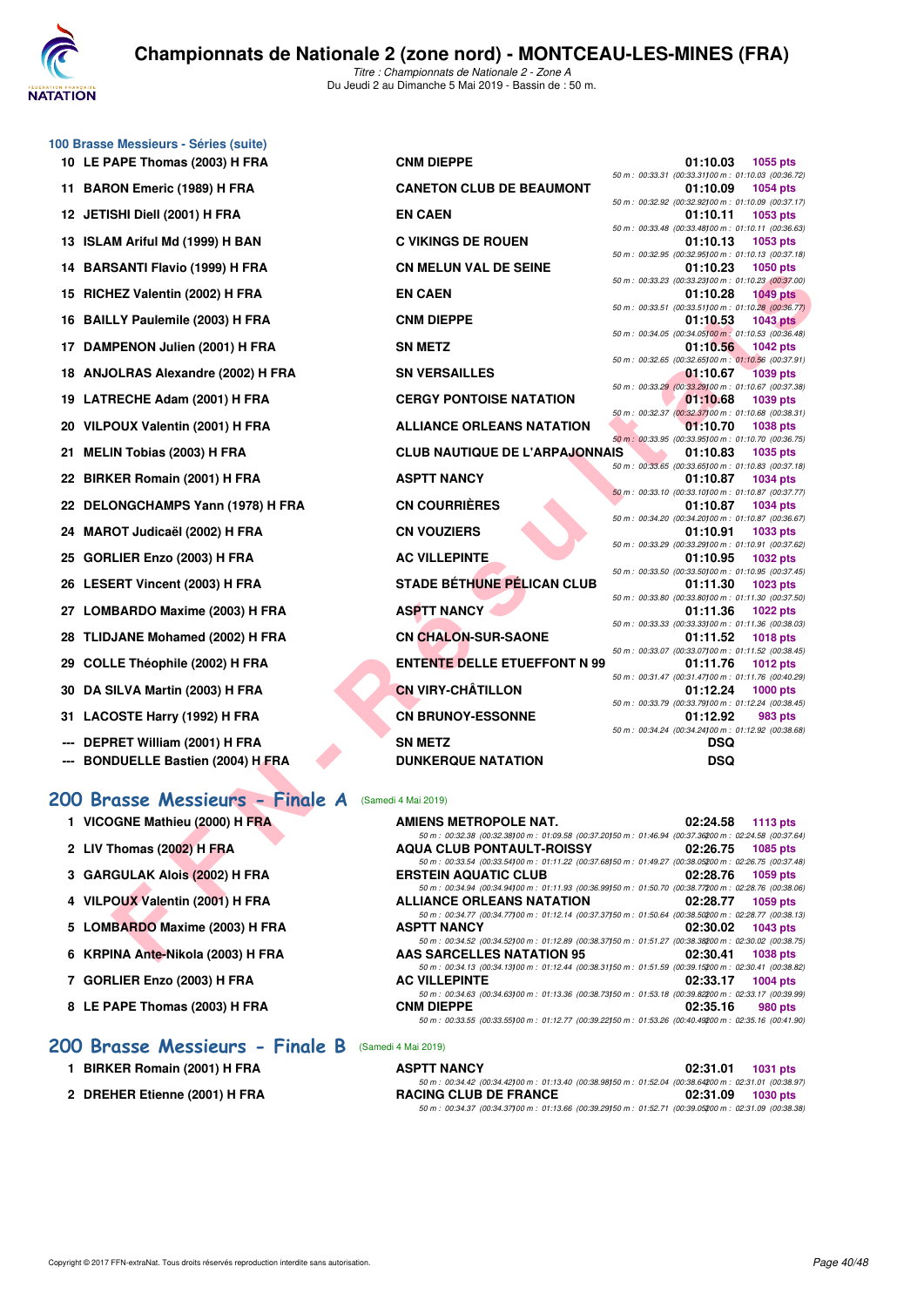

*Titre : Championnats de Nationale 2 - Zone A* Du Jeudi 2 au Dimanche 5 Mai 2019 - Bassin de : 50 m.

#### **200 Brasse Messieurs - Finale B (suite)**

- **3 DEPRET William (2001) H FRA**
- **4 LESERT Vincent (2003) H FRA**
- **5 BONDUELLE Bastien (2004) H FRA**
- **6 LATRECHE Adam (2001) H FRA**
- **7 ALISON Hugo (2004) H FRA**
- **8 BARSANTI Flavio (1999) H FRA**

#### **[200 Brasse Messieurs - Finale C](http://www.ffnatation.fr/webffn/resultats.php?idact=nat&go=epr&idcpt=59365&idepr=73)** (Samedi 4 Mai 2019)

- **1 MAROT Judicaël (2002) H FRA**
- **2 DA SILVA Martin (2003) H FRA**
- **3 BARON Emeric (1989) H FRA**
- **4 BRICHET Enguerran (2003) H FRA**
- 5 DELONGCHAMPS Yann (1978) H FRA
- **6 DAMPENON Julien (2001) H FRA**
- **7 RICHEZ Valentin (2002) H FRA**
- **8 LAIFA Adel (1997) H FRA**

#### **[200 Brasse Messieurs - Séries](http://www.ffnatation.fr/webffn/resultats.php?idact=nat&go=epr&idcpt=59365&idepr=73)** (Samedi 4 Mai 2019)

- **1 VICOGNE Mathieu (2000) H FRA**
- **2 LE PAPE Thomas (2003) H FRA**
- **3 VILPOUX Valentin (2001) H FRA**
- **4 GARGULAK Alois (2002) H FRA**
- **5 LOMBARDO Maxime (2003) H FRA**
- **6 KRPINA Ante-Nikola (2003) H FRA**
- **7 LIV Thomas (2002) H FRA**
- **8 GORLIER Enzo (2003) H FRA**
- **9 BIRKER Romain (2001) H FRA**
- **10 BARSANTI Flavio (1999) H FRA**
- **11 LATRECHE Adam (2001) H FRA**
- **12 DEPRET William (2001) H FRA**
- **13 BONDUELLE Bastien (2004) H FRA**
- **14 ALISON Hugo (2004) H FRA**
- 15 DREHER Etienne (2001) H FRA
- **16 LESERT Vincent (2003) H FRA**
- 17 BARON Emeric (1989) H FRA
- 18 MAROT Judicaël (2002) H FRA
- 19 DAMPENON Julien (2001) H FRA
- 20 DA SILVA Martin (2003) H FRA

| <b>SN METZ</b>                                                                                         |          | 02:31.52 1025 pts |
|--------------------------------------------------------------------------------------------------------|----------|-------------------|
| 50 m: 00:35.38 (00:35.38) 00 m: 01:13.42 (00:38.04) 50 m: 01:52.72 (00:39.30200 m: 02:31.52 (00:38.80) |          |                   |
| <b>STADE BÉTHUNE PÉLICAN CLUB</b>                                                                      |          | 02:32.37 1014 pts |
| 50 m: 00:34.47 (00:34.47) 00 m: 01:12.91 (00:38.44) 50 m: 01:52.68 (00:39.77200 m: 02:32.37 (00:39.69) |          |                   |
| <b>DUNKERQUE NATATION</b>                                                                              |          | 02:32.94 1007 pts |
| 50 m: 00:35.07 (00:35.07) 00 m: 01:13.98 (00:38.91) 50 m: 01:53.45 (00:39.47200 m: 02:32.94 (00:39.49) |          |                   |
| <b>CERGY PONTOISE NATATION</b>                                                                         | 02:33.46 | 1001 pts          |
| 50 m: 00:34.78 (00:34.78) 00 m: 01:14.29 (00:39.51) 50 m: 01:54.87 (00:40.58200 m: 02:33.46 (00:38.59) |          |                   |
| US TOUL                                                                                                |          | 02:34.19 992 pts  |
| 50 m: 00:34.58 (00:34.58) 00 m: 01:13.40 (00:38.82) 50 m: 01:53.74 (00:40.34200 m: 02:34.19 (00:40.45) |          |                   |
| <b>CN MELUN VAL DE SEINE</b>                                                                           | 02:34.31 | 990 pts           |
| 50 m: 00:33.79 (00:33.79) 00 m: 01:12.42 (00:38.63) 50 m: 01:52.44 (00:40.02200 m: 02:34.31 (00:41.87) |          |                   |

| <b>CN VOUZIERS</b>                                                                                         | 02:32.72 1010 pts    |
|------------------------------------------------------------------------------------------------------------|----------------------|
| 50 m: 00:35.09 (00:35.09) 00 m: 01:14.54 (00:39.45) 50 m: 01:53.14 (00:38.60200 m: 02:32.72 (00:39.58)     |                      |
| <b>CN VIRY-CHÂTILLON</b>                                                                                   | 02:33.07<br>1005 pts |
| 50 m: 00:34.34 (00:34.34)00 m: 01:12.30 (00:37.96)50 m: 01:52.46 (00:40.16200 m: 02:33.07 (00:40.61)       |                      |
| <b>CANETON CLUB DE BEAUMONT</b>                                                                            | 02:33.63<br>998 pts  |
| 50 m : 00:33.96 (00:33.96) 00 m : 01:12.84 (00:38.88) 50 m : 01:53.10 (00:40.26200 m : 02:33.63 (00:40.53) |                      |
| <b>STADE DE REIMS NATATION</b>                                                                             | 02:33.81<br>996 pts  |
| 50 m: 00:34.30 (00:34.30) 00 m: 01:13.48 (00:39.18) 50 m: 01:54.13 (00:40.65200 m: 02:33.81 (00:39.68)     |                      |
| <b>CN COURRIERES</b>                                                                                       | 02:37.83<br>947 pts  |
| 50 m: 00:35.37 (00:35.37100 m: 01:16.26 (00:40.89150 m: 01:58.16 (00:41.90200 m: 02:37.83 (00:39.67)       |                      |
| <b>SN METZ</b>                                                                                             | 02:39.08<br>933 pts  |
| 50 m: 00:34.51 (00:34.51100 m: 01:14.46 (00:39.95150 m: 01:56.67 (00:42.21200 m: 02:39.08 (00:42.41)       |                      |
| <b>EN CAEN</b>                                                                                             | 02:40.32<br>918 pts  |
| 50 m : 00:34.50 (00:34.50) 00 m : 01:15.02 (00:40.52) 50 m : 01:57.02 (00:42.00200 m : 02:40.32 (00:43.30) |                      |
| <b>TEAM STRASBOURG SNS-ASPTT-PCS</b>                                                                       | 02:43.13<br>885 pts  |
| 50 m: 00:34.67 (00:34.67) 00 m: 01:15.88 (00:41.21) 50 m: 01:59.21 (00:43.33200 m: 02:43.13 (00:43.92)     |                      |

| אחזו וששט (צטט+) וורח                       | טט וטט<br><u>,,,,,,,,,</u><br>ວວ∠ µເວ                                                                                                                                                                                                                                           |
|---------------------------------------------|---------------------------------------------------------------------------------------------------------------------------------------------------------------------------------------------------------------------------------------------------------------------------------|
| SANTI Flavio (1999) H FRA                   | 50 m : 00:34.58 (00:34.58) 00 m : 01:13.40 (00:38.82) 50 m : 01:53.74 (00:40.34200 m : 02:34.19 (00:40.45)<br><b>CN MELUN VAL DE SEINE</b><br>02:34.31<br>990 pts<br>50 m : 00:33.79 (00:33.79) 00 m : 01:12.42 (00:38.63) 50 m : 01:52.44 (00:40.02200 m : 02:34.31 (00:41.87) |
| asse Messieurs - Finale C                   | (Samedi 4 Mai 2019)                                                                                                                                                                                                                                                             |
| OT Judicaël (2002) H FRA                    | <b>CN VOUZIERS</b><br>02:32.72<br>$1010$ pts                                                                                                                                                                                                                                    |
| <b>SILVA Martin (2003) H FRA</b>            | 50 m : 00:35.09 (00:35.09) 00 m : 01:14.54 (00:39.45) 50 m : 01:53.14 (00:38.60200 m : 02:32.72 (00:39.58)<br><b>CN VIRY-CHATILLON</b><br>02:33.07<br>$1005$ pts                                                                                                                |
| ON Emeric (1989) H FRA                      | 50 m : 00:34.34 (00:34.34) 00 m : 01:12.30 (00:37.96) 50 m : 01:52.46 (00:40.16200 m : 02:33.07 (00:40.61)<br><b>CANETON CLUB DE BEAUMONT</b><br>02:33.63<br>998 pts                                                                                                            |
| HET Enguerran (2003) H FRA:                 | 50 m : 00:33.96 (00:33.96) 00 m : 01:12.84 (00:38.88) 50 m : 01:53.10 (00:40.26200 m : 02:33.63 (00:40.53)<br><b>STADE DE REIMS NATATION</b><br>02:33.81<br>996 pts                                                                                                             |
| ONGCHAMPS Yann (1978) H FRA                 | 50 m : 00:34.30 (00:34.30) 00 m : 01:13.48 (00:39.18) 50 m : 01:54.13 (00:40.65200 m : 02:33.81 (00:39.68)<br><b>CN COURRIERES</b><br>02:37.83<br>947 pts                                                                                                                       |
|                                             | 50 m : 00:35.37 (00:35.37) 00 m : 01:16.26 (00:40.89) 50 m : 01:58.16 (00:41.90200 m : 02:37.83 (00:39.67)                                                                                                                                                                      |
| <b>IPENON Julien (2001) H FRA</b>           | <b>SN METZ</b><br>02:39.08<br>933 pts<br>50 m : 00:34.51 (00:34.51) 00 m : 01:14.46 (00:39.95) 50 m : 01:56.67 (00:42.21200 m : 02:39.08 (00:42.41)                                                                                                                             |
| IEZ Valentin (2002) H FRA                   | <b>EN CAEN</b><br>02:40.32<br>918 pts<br>50 m : 00:34.50 (00:34.50) 00 m : 01:15.02 (00:40.52) 50 m : 01:57.02 (00:42.00200 m : 02:40.32 (00:43.30)                                                                                                                             |
| A Adel (1997) H FRA                         | TEAM STRASBOURG SNS-ASPTT-PCS<br>02:43.13<br>885 pts<br>50 m : 00:34.67 (00:34.67) 00 m : 01:15.88 (00:41.21) 50 m : 01:59.21 (00:43.33200 m : 02:43.13 (00:43.92)                                                                                                              |
|                                             |                                                                                                                                                                                                                                                                                 |
| asse Messieurs - Séries (Samedi 4 Mai 2019) |                                                                                                                                                                                                                                                                                 |
| GNE Mathieu (2000) H FRA                    | <b>AMIENS METROPOLE NAT.</b><br>02:27.04<br><b>1081 pts</b><br>50 m : 00:33.16 (00:33.16) 00 m : 01:11.33 (00:38.17) 50 m : 01:49.00 (00:37.67200 m : 02:27.04 (00:38.04)                                                                                                       |
| APE Thomas (2003) H FRA                     | <b>CNM DIEPPE</b><br>02:27.63<br><b>1074 pts</b><br>50 m : 00:33.57 (00:33.57) 00 m : 01:10.98 (00:37.41) 50 m : 01:48.78 (00:37.80200 m : 02:27.63 (00:38.85)                                                                                                                  |
| OUX Valentin (2001) H FRA                   | <b>ALLIANCE ORLEANS NATATION</b><br>02:28.32<br><b>1065 pts</b>                                                                                                                                                                                                                 |
| GULAK Alois (2002) H FRA                    | 50 m : 00:34.49 (00:34.49) 00 m : 01:12.08 (00:37.59) 50 m : 01:49.92 (00:37.84200 m : 02:28.32 (00:38.40)<br><b>ERSTEIN AQUATIC CLUB</b><br>02:28.83<br><b>1058 pts</b>                                                                                                        |
| BARDO Maxime (2003) H FRA                   | 50 m: 00:33.52 (00:33.52) 00 m: 01:11.59 (00:38.07) 50 m: 01:50.31 (00:38.72200 m: 02:28.83 (00:38.52)<br><b>ASPTT NANCY</b><br>02:29.61<br>1049 pts                                                                                                                            |
| INA Ante-Nikola (2003) H FRA                | 50 m : 00:34.13 (00:34.13) 00 m : 01:12.46 (00:38.33) 50 m : 01:50.98 (00:38.52200 m : 02:29.61 (00:38.63)<br><b>AAS SARCELLES NATATION 95</b><br>02:30.46<br><b>1038 pts</b>                                                                                                   |
|                                             | 50 m : 00:35.27 (00:35.27) 00 m : 01:12.27 (00:37.00) 50 m : 01:52.62 (00:40.35200 m : 02:30.46 (00:37.84)                                                                                                                                                                      |
| 「homas (2002) H FRA                         | AQUA CLUB PONTAULT-ROISSY<br>02:30.88<br>1033 pts<br>50 m : 00:33.12 (00:33.12) 00 m : 01:10.23 (00:37.11) 50 m : 01:49.73 (00:39.50200 m : 02:30.88 (00:41.15)                                                                                                                 |
| LIER Enzo (2003) H FRA                      | <b>AC VILLEPINTE</b><br>02:31.89<br>1020 $pts$<br>50 m : 00:34.71 (00:34.71) 00 m : 01:13.69 (00:38.98) 50 m : 01:52.90 (00:39.21200 m : 02:31.89 (00:38.99)                                                                                                                    |
| (ER Romain (2001) H FRA                     | <b>ASPTT NANCY</b><br>02:32.18<br><b>1016 pts</b>                                                                                                                                                                                                                               |
| SANTI Flavio (1999) H FRA                   | 50 m : 00:34.45 (00:34.45) 00 m : 01:13.00 (00:38.55) 50 m : 01:52.87 (00:39.87200 m : 02:32.18 (00:39.31)<br><b>CN MELUN VAL DE SEINE</b><br>02:32.30<br>1015 $pts$                                                                                                            |
| RECHE Adam (2001) H FRA                     | 50 m : 00:34.63 (00:34.63) 00 m : 01:11.74 (00:37.11) 50 m : 01:52.37 (00:40.63200 m : 02:32.30 (00:39.93)<br><b>CERGY PONTOISE NATATION</b><br>02:32.61<br>1011 pts                                                                                                            |
| RET William (2001) H FRA                    | 50 m : 00:34.50 (00:34.50) 00 m : 01:13.46 (00:38.96) 50 m : 01:52.37 (00:38.91200 m : 02:32.61 (00:40.24)<br><b>SN METZ</b><br>02:32.72<br>1010 pts                                                                                                                            |
| <b>DUELLE Bastien (2004) H FRA</b>          | 50 m: 00:34.91 (00:34.91) 00 m: 01:14.85 (00:39.94) 50 m: 01:53.97 (00:39.12200 m: 02:32.72 (00:38.75)<br><b>DUNKERQUE NATATION</b><br>02:33.19<br><b>1004 pts</b>                                                                                                              |
|                                             | 50 m : 00:34.56 (00:34.56) 00 m : 01:13.46 (00:38.90) 50 m : 01:52.95 (00:39.49200 m : 02:33.19 (00:40.24)                                                                                                                                                                      |
| ON Hugo (2004) H FRA                        | US TOUL<br>02:33.95<br>995 pts<br>50 m : 00:34.66 (00:34.66) 00 m : 01:13.99 (00:39.33) 50 m : 01:53.97 (00:39.98200 m : 02:33.95 (00:39.98)                                                                                                                                    |
| HER Etienne (2001) H FRA                    | <b>RACING CLUB DE FRANCE</b><br>02:34.26<br>991 pts<br>50 m : 00:35.18 (00:35.18) 00 m : 01:14.33 (00:39.15) 50 m : 01:54.00 (00:39.67200 m : 02:34.26 (00:40.26)                                                                                                               |
| ERT Vincent (2003) H FRA                    | <b>STADE BÉTHUNE PÉLICAN CLUB</b><br>02:34.62<br>986 pts                                                                                                                                                                                                                        |
| ON Emeric (1989) H FRA                      | 50 m : 00:34.73 (00:34.73) 00 m : 01:13.89 (00:39.16) 50 m : 01:54.45 (00:40.56200 m : 02:34.62 (00:40.17)<br><b>CANETON CLUB DE BEAUMONT</b><br>02:34.73<br>985 pts                                                                                                            |
| OT Judicaël (2002) H FRA                    | 50 m : 00:35.00 (00:35.00) 00 m : 01:14.59 (00:39.59) 50 m : 01:54.72 (00:40.13200 m : 02:34.73 (00:40.01)<br><b>CN VOUZIERS</b><br>02:34.89<br>983 pts                                                                                                                         |
| <b>IPENON Julien (2001) H FRA</b>           | 50 m : 00:34.73 (00:34.73)00 m : 01:13.71 (00:38.98)50 m : 01:54.11 (00:40.40200 m : 02:34.89 (00:40.78)<br><b>SN METZ</b><br>02:35.04<br>981 pts                                                                                                                               |
| <b>SILVA Martin (2003) H FRA</b>            | 50 m : 00:34.45 (00:34.45)00 m : 01:14.29 (00:39.84)50 m : 01:53.95 (00:39.66200 m : 02:35.04 (00:41.09)<br><b>CN VIRY-CHATILLON</b><br>02:35.16<br>980 pts                                                                                                                     |
|                                             | $50 \text{ m}$ ; 00:34 35 (00:34 35100 m; 01:12 84 (00:38 49150 m; 01:53 94 (00:41 10200 m; 02:35 16 (00:41 22)                                                                                                                                                                 |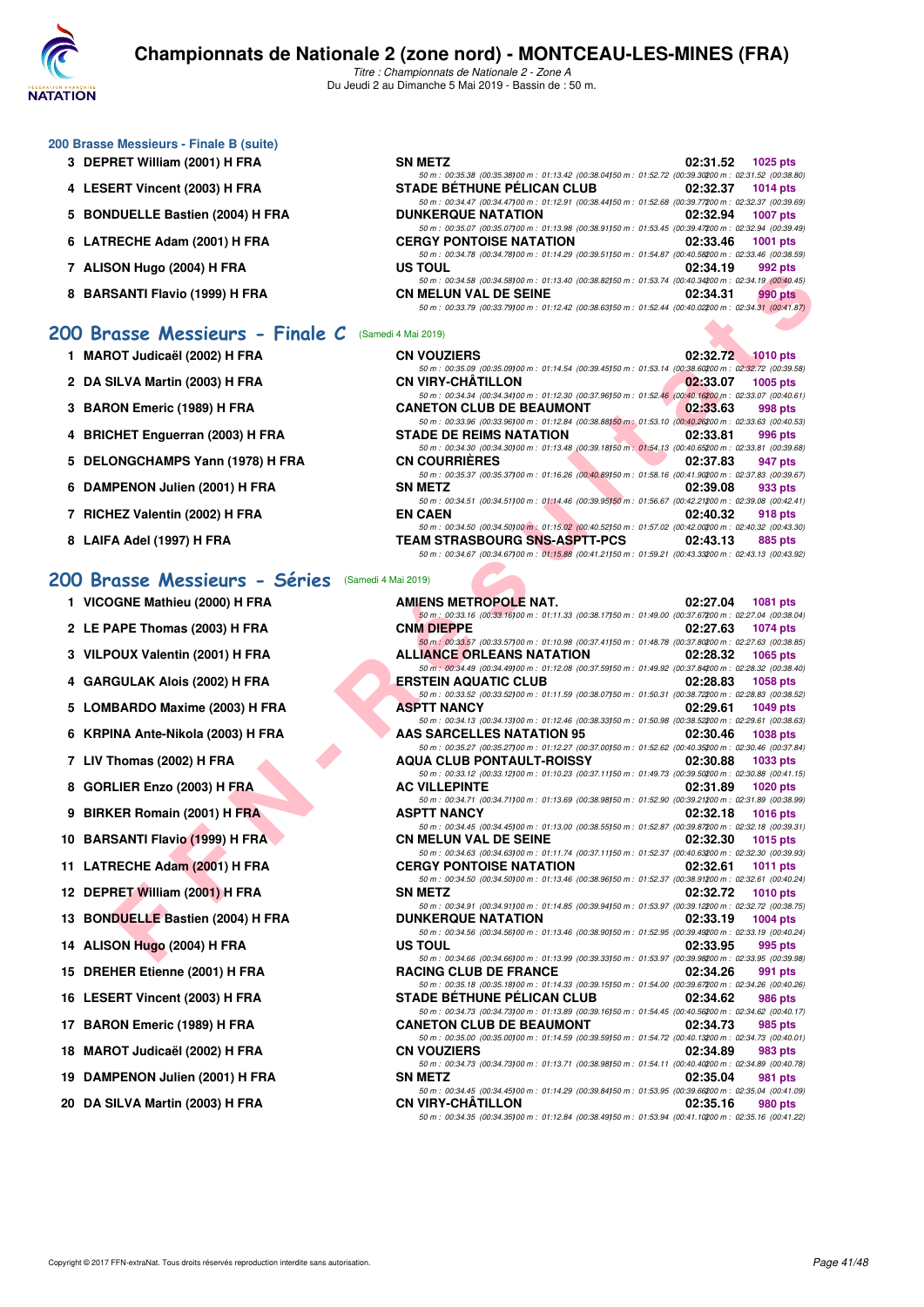

| 200 Brasse Messieurs - Séries (suite) |  |  |  |
|---------------------------------------|--|--|--|
|---------------------------------------|--|--|--|

- 
- 22 BRICHET Enguerran (2003) H FRA
- 23 DELONGCHAMPS Yann (1978) H FRA
- 24 RICHEZ Valentin (2002) H FRA
- 25 LAIFA Adel (1997) **H FRA**
- 26 SCHEERS Hugo (2001) H FRA
- 27 BAILLY Paulemile (2003) H FRA
- 28 ANJOLRAS Alexandre (2002) H FRA

## **[50 Papillon Messieurs - Finale A](http://www.ffnatation.fr/webffn/resultats.php?idact=nat&go=epr&idcpt=59365&idepr=81)** (Dimanche 5 Mai 2019)

- **1 MATOKHNIUK Danylo (1999) H UKR ALLIANCE DIJON NATATION 00:25.46 1189 pts**
- **2 RIVIÈRE Clément (2003) H FRA CN CHALON-SUR-SAONE 00:25.58 1181 pts**
- **3 IVIC Yoni (2001) H FRA CLUB DES NAGEURS DE PARIS 00:25.78 1168 pts**
- **4 MARLIERE Maxime (2001) H FRA CN CAMBRAI 00:25.80 1166 pts**
- **5 SCHMITT Emilien (1994) H FRA ALLIANCE NATATION BESANCON 00:25.91 1159 pts**
- **6 ROUX Romain (2001) H FRA ALLIANCE DIJON NATATION 00:25.96 1155 pts**
- **7 AZAOU Billel (2000) H FRA U.S CRETEIL NATATION 00:26.21 1139 pts**
- **8 LEGRAND Simon (1999) H FRA ESPADON GRAND-QUEVILLY 00:26.38 1127 pts**

### **[50 Papillon Messieurs - Finale B](http://www.ffnatation.fr/webffn/resultats.php?idact=nat&go=epr&idcpt=59365&idepr=81)** (Dimanche 5 Mai 2019)

| <b><i>LAIFA AUCL (1991)</i></b> ILERA             | I EAM ƏTRAƏDUURU ƏNƏFAƏF I I-FUƏ                                                                                                       | <u>,,,,,,,,</u><br>่ วงบ มเจ                       |  |
|---------------------------------------------------|----------------------------------------------------------------------------------------------------------------------------------------|----------------------------------------------------|--|
| 26 SCHEERS Hugo (2001) H FRA                      | 50 m : 00:34.33 (00:34.33) 00 m : 01:13.96 (00:39.63) 50 m : 01:56.08 (00:42.12200 m : 02:39.31 (00:43.23)<br><b>CN VIRY-CHATILLON</b> | 02:39.82<br><b>924 pts</b>                         |  |
|                                                   | 50 m : 00:35.88 (00:35.88) 00 m : 01:16.22 (00:40.34) 50 m : 01:57.45 (00:41.23200 m : 02:39.82 (00:42.37)                             |                                                    |  |
| 27 BAILLY Paulemile (2003) H FRA                  | <b>CNM DIEPPE</b><br>50 m: 00:36.51 (00:36.51)00 m: 01:17.44 (00:40.93)50 m: 01:59.81 (00:42.37200 m: 02:41.05 (00:41.24)              | 02:41.05<br>909 pts                                |  |
| 28 ANJOLRAS Alexandre (2002) H FRA                | <b>SN VERSAILLES</b>                                                                                                                   | 02:43.40<br><b>882 pts</b>                         |  |
|                                                   | 50 m : 00:36.08 (00:36.08) 00 m : 01:17.98 (00:41.90) 50 m : 02:01.74 (00:43.76200 m : 02:43.40 (00:41.66)                             |                                                    |  |
| i0 Papillon Messieurs - Finale A                  | (Dimanche 5 Mai 2019)                                                                                                                  |                                                    |  |
| 1 MATOKHNIUK Danylo (1999) H UKR                  | <b>ALLIANCE DIJON NATATION</b>                                                                                                         | 00:25.46<br>1189 pts                               |  |
| 2 RIVIÈRE Clément (2003) H FRA                    | <b>CN CHALON-SUR-SAONE</b>                                                                                                             | 00:25.58<br>1181 pts                               |  |
| 3 IVIC Yoni (2001) H FRA                          | <b>CLUB DES NAGEURS DE PARIS</b>                                                                                                       | 00:25.78<br>1168 pts                               |  |
| 4 MARLIERE Maxime (2001) H FRA                    | <b>CN CAMBRAI</b>                                                                                                                      | 00:25.80<br>1166 pts                               |  |
| 5 SCHMITT Emilien (1994) H FRA                    | <b>ALLIANCE NATATION BESANCON</b>                                                                                                      | 00:25.91<br>1159 pts                               |  |
| 6 ROUX Romain (2001) H FRA                        | <b>ALLIANCE DIJON NATATION</b>                                                                                                         | 00:25.96<br>1155 pts                               |  |
| 7 AZAOU Billel (2000) H FRA                       | <b>U.S CRETEIL NATATION</b>                                                                                                            | 00:26.21<br>1139 pts                               |  |
| 8 LEGRAND Simon (1999) H FRA                      | <b>ESPADON GRAND-QUEVILLY</b>                                                                                                          | 00:26.38<br><b>1127 pts</b>                        |  |
|                                                   |                                                                                                                                        |                                                    |  |
| iO Papillon Messieurs - Finale B                  | (Dimanche 5 Mai 2019)                                                                                                                  |                                                    |  |
| 1 FOURNEAU Liam (2000) H BEL                      | <b>DUNKERQUE NATATION</b>                                                                                                              | 00:25.75<br><b>1170 pts</b>                        |  |
| 2 GEOFFROY Axel (2002) H FRA                      | <b>CN MELUN VAL DE SEINE</b>                                                                                                           | 00:26.10<br>1146 pts                               |  |
| 3 GONTIER Thomas (2002) H FRA                     | <b>CALAIS NATATION</b>                                                                                                                 | 00:26.20<br>1139 pts                               |  |
| 4 DELALLEAU Lucas (2002) H FRA                    | <b>EA NOGENT-VILLERS</b>                                                                                                               | 00:26.52<br><b>1118 pts</b>                        |  |
| 5 JUNKER Jonathan (2000) H FRA                    | <b>TEAM STRASBOURG SNS-ASPTT-PCS</b>                                                                                                   | 00:26.76<br>1102 pts                               |  |
| 6 LEIPP Corentin (2002) H FRA                     | <b>ERSTEIN AQUATIC CLUB</b>                                                                                                            | 00:26.77<br>1101 pts                               |  |
| 7 HERNANDEZ Jonathan (2003) H FRA                 | <b>RACING CLUB DE FRANCE</b>                                                                                                           | 00:26.89<br>1093 pts                               |  |
| 8 BERNARD-PLANESSE Paul-Etienne (1999) H FRA      | <b>EN TOURS</b>                                                                                                                        | 00:26.94<br>1090 pts                               |  |
|                                                   |                                                                                                                                        |                                                    |  |
| $60$ Papillon Messieurs - Finale $\boldsymbol{C}$ | (Dimanche 5 Mai 2019)                                                                                                                  |                                                    |  |
| 1 LECHEVALLIER Lucas (1998) H FRA                 | <b>ESPADON GRAND-QUEVILLY</b>                                                                                                          | 00:26.34<br>1130 pts                               |  |
| 2 ISLAM Ariful Md (1999) H BAN                    | <b>C VIKINGS DE ROUEN</b>                                                                                                              | 00:26.74<br>1103 pts                               |  |
|                                                   |                                                                                                                                        |                                                    |  |
| <b>iO Papillon Messieurs - Séries</b>             | (Dimanche 5 Mai 2019)                                                                                                                  |                                                    |  |
| 1 SCHMITT Emilien (1994) H FRA                    | <b>ALLIANCE NATATION BESANCON</b>                                                                                                      | 00:25.72                                           |  |
|                                                   | <b>ALLIANCE DIJON NATATION</b>                                                                                                         | 1172 pts<br>00:25.74                               |  |
| 2 MATOKHNIUK Danylo (1999) H UKR                  |                                                                                                                                        | 1170 pts                                           |  |
| 3 ROUX Romain (2001) H FRA                        | <b>ALLIANCE DIJON NATATION</b>                                                                                                         | 00:25.75<br>1170 pts                               |  |
| 3 MARLIERE Maxime (2001) H FRA                    | <b>CN CAMBRAI</b>                                                                                                                      | 00:25.75<br><b>1170 pts</b>                        |  |
| 5 IVIC Yoni (2001) H FRA                          | <b>CLUB DES NAGEURS DE PARIS</b>                                                                                                       | 00:25.86<br>1162 pts                               |  |
| 6 LEGRAND Simon (1999) H FRA                      | <b>ESPADON GRAND-QUEVILLY</b><br>CH CHALON CHD CAONE                                                                                   | 00:25.92<br>1158 pts<br>00.0000<br>$-4.4.00 - 4.4$ |  |
|                                                   |                                                                                                                                        |                                                    |  |

### **[50 Papillon Messieurs - Finale C](http://www.ffnatation.fr/webffn/resultats.php?idact=nat&go=epr&idcpt=59365&idepr=81)** (Dimanche 5 Mai 2019)

| 1 LECHEVALLIER Lucas (1998) H FRA | <b>ESPADON GRAND-QUEVILLY</b> | 00:26.34 | 1130 pts |
|-----------------------------------|-------------------------------|----------|----------|
| 2 ISLAM Ariful Md (1999) H BAN    | <b>C VIKINGS DE ROUEN</b>     | 00:26.74 | 1103 pts |

| 1 SCHMITT Emilien (1994) H FRA   | <b>ALLIANCE NATATION BESANCON</b>    | 00:25.72 | <b>1172 pts</b> |
|----------------------------------|--------------------------------------|----------|-----------------|
| 2 MATOKHNIUK Danylo (1999) H UKR | <b>ALLIANCE DIJON NATATION</b>       | 00:25.74 | <b>1170 pts</b> |
| 3 ROUX Romain (2001) H FRA       | <b>ALLIANCE DIJON NATATION</b>       | 00:25.75 | <b>1170 pts</b> |
| 3 MARLIERE Maxime (2001) H FRA   | <b>CN CAMBRAI</b>                    | 00:25.75 | <b>1170 pts</b> |
| 5 IVIC Yoni (2001) H FRA         | <b>CLUB DES NAGEURS DE PARIS</b>     | 00:25.86 | <b>1162 pts</b> |
| 6 LEGRAND Simon (1999) H FRA     | <b>ESPADON GRAND-QUEVILLY</b>        | 00:25.92 | 1158 pts        |
| 7 RIVIÈRE Clément (2003) H FRA   | <b>CN CHALON-SUR-SAONE</b>           | 00:26.05 | <b>1149 pts</b> |
| 8 AZAOU Billel (2000) H FRA      | <b>U.S CRETEIL NATATION</b>          | 00:26.06 | 1149 pts        |
| 9 GEOFFROY Axel (2002) H FRA     | <b>CN MELUN VAL DE SEINE</b>         | 00:26.07 | <b>1148 pts</b> |
| 10 SCARDONE Enzo (1998) H FRA    | <b>BEAUVAISIS AQUATIC CLUB</b>       | 00:26.08 | <b>1147 pts</b> |
| 11 FOURNEAU Liam (2000) H BEL    | <b>DUNKERQUE NATATION</b>            | 00:26.13 | <b>1144 pts</b> |
| 12 JUNKER Jonathan (2000) H FRA  | <b>TEAM STRASBOURG SNS-ASPTT-PCS</b> | 00:26.27 | 1135 pts        |
| 13 DENIS Romain (1993) H FRA     | <b>RACING CLUB ARRAS</b>             | 00:26.45 | <b>1123 pts</b> |
| 14 GONTIER Thomas (2002) H FRA   | <b>CALAIS NATATION</b>               | 00:26.47 | <b>1121 pts</b> |
| 15 LEIPP Corentin (2002) H FRA   | <b>ERSTEIN AQUATIC CLUB</b>          | 00:26.65 | 1109 pts        |
|                                  |                                      |          |                 |

| 21 GUILLEMOZ Gabriel (2002) H FRA  | <b>AN ROMORANTIN</b>                                                                                       | 02:36.07 | 969 pts |
|------------------------------------|------------------------------------------------------------------------------------------------------------|----------|---------|
|                                    | 50 m: 00:35.65 (00:35.65) 00 m: 01:15.27 (00:39.62) 50 m: 01:55.22 (00:39.95200 m: 02:36.07 (00:40.85)     |          |         |
| 22 BRICHET Enguerran (2003) H FRA  | <b>STADE DE REIMS NATATION</b>                                                                             | 02:36.26 | 966 pts |
|                                    | 50 m: 00:35.45 (00:35.45) 00 m: 01:14.73 (00:39.28) 50 m: 01:55.81 (00:41.08200 m: 02:36.26 (00:40.45)     |          |         |
| 23 DELONGCHAMPS Yann (1978) H FRA  | <b>CN COURRIERES</b>                                                                                       | 02:37.73 | 949 pts |
|                                    | 50 m: 00:34.86 (00:34.86) 00 m: 01:15.19 (00:40.33) 50 m: 01:56.60 (00:41.41200 m: 02:37.73 (00:41.13)     |          |         |
| 24 RICHEZ Valentin (2002) H FRA    | <b>EN CAEN</b>                                                                                             | 02:38.49 | 940 pts |
|                                    | 50 m: 00:35.25 (00:35.25) 00 m: 01:15.37 (00:40.12) 50 m: 01:57.84 (00:42.47200 m: 02:38.49 (00:40.65)     |          |         |
| 25 LAIFA Adel (1997) H FRA         | <b>TEAM STRASBOURG SNS-ASPTT-PCS</b>                                                                       | 02:39.31 | 930 pts |
|                                    | 50 m: 00:34.33 (00:34.33) 00 m: 01:13.96 (00:39.63) 50 m: 01:56.08 (00:42.12200 m: 02:39.31 (00:43.23)     |          |         |
| 26 SCHEERS Hugo (2001) H FRA       | <b>CN VIRY-CHÂTILLON</b>                                                                                   | 02:39.82 | 924 pts |
|                                    | 50 m: 00:35.88 (00:35.88100 m: 01:16.22 (00:40.34150 m: 01:57.45 (00:41.23200 m: 02:39.82 (00:42.37)       |          |         |
| 27 BAILLY Paulemile (2003) H FRA   | <b>CNM DIEPPE</b>                                                                                          | 02:41.05 | 909 pts |
|                                    | 50 m: 00:36.51 (00:36.51100 m: 01:17.44 (00:40.93150 m: 01:59.81 (00:42.37200 m: 02:41.05 (00:41.24)       |          |         |
| 28 ANJOLRAS Alexandre (2002) H FRA | <b>SN VERSAILLES</b>                                                                                       | 02:43.40 | 882 pts |
|                                    | 50 m : 00:36.08 (00:36.08) 00 m : 01:17.98 (00:41.90) 50 m : 02:01.74 (00:43.76200 m : 02:43.40 (00:41.66) |          |         |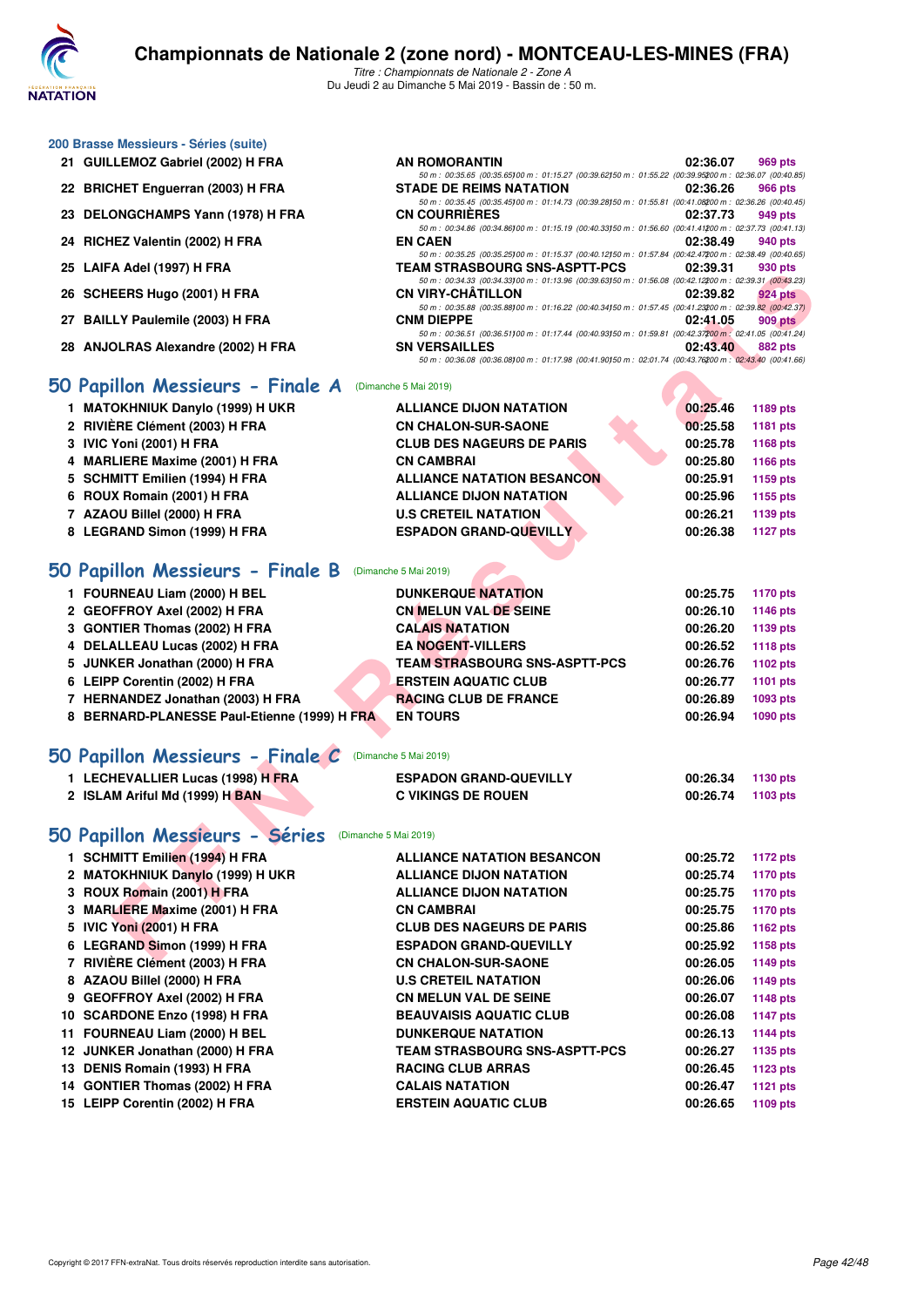

#### **50 Papillon Messieurs - Séries (suite)**

- **16 BERNARD-PLANESSE Paul-Etienne (1999) H FRA EN TOURS 00:26.73 1104 pts**
- **17 DELALLEAU Lucas (2002) H FRA EA NOGENT-VILLERS 00:26.75 1103 pts**
- **18 BAGUE Enzo (2001) H FRA CN PONTARLIER CN PONTARLIER** 00:26.90 **1093** pts
- **19 HERNANDEZ Jonathan (2003) H FRA RACING CLUB DE FRANCE 00:26.93 1091 pts**
- **20 MANCEL Grégoire (2000) H FRA AC CHERBOURG EN COTENTIN 00:27.03 1084 pts**
- **21 LECHEVALLIER Lucas (1998) H FRA ESPADON GRAND-QUEVILLY 00:27.23 1071 pts**
- **22 ISLAM Ariful Md (1999) H BAN C VIKINGS DE ROUEN 00:28.48 991 pts**
- **23 KRPINA Ante-Nikola (2003) H FRA AAS SARCELLES NATATION 95 00:29.36 937 pts**
- **--- JACQUIN Mathieu (1988) H FRA CN VIRY-CHÂTILLON DNS dec**

## **[100 Papillon Messieurs - Finale A](http://www.ffnatation.fr/webffn/resultats.php?idact=nat&go=epr&idcpt=59365&idepr=82)** (Vendredi 3 Mai 2019)

- **1 FOURNEAU Liam (2000) H BEL DUNKERQUE NATATION 00:56.50 1198 pts**
- **2 MARLIERE Maxime (2001) H FRA CN CAMBRAI 00:57.00 1184 pts**
- **3 RIVIÈRE Clément (2003) H FRA CN CHALON-SUR-SAONE 00:57.24 1177 pts**
- 
- **5 BRILLIARD Théo (2001) H FRA ALLIANCE DIJON NATATION 00:58.06 1152 pts**
- 
- **7 HERNANDEZ Jonathan (2003) H FRA RACING CLUB DE FRANCE**
- 

### [100 Papillon Messieurs - Finale B](http://www.ffnatation.fr/webffn/resultats.php?idact=nat&go=epr&idcpt=59365&idepr=82) (Ve

- **1 BERNARD-PLANESSE Paul-Etienne (1999) H FRA EN TOURS 00:58.31 1145 pts**
- **2 AZAOU Billel (2000) H FRA**
- **3 BAGUE Enzo (2001) H FRA**
- 4 FLEJSZAR Clement (2001) H FRA
- **5 LEIPP Corentin (2002) H FRA**
- **6 SIMEANT Léo (2001) H FRA**
- **7 MINEUR Lucas (2003) H FRA**
- **8 BOURSIER Cedric (1998) H FRA**

## **[100 Papillon Messieurs - Finale C](http://www.ffnatation.fr/webffn/resultats.php?idact=nat&go=epr&idcpt=59365&idepr=82)** (Vendredi 3 Mai 2019)

- 
- 
- **3 DA SILVA UMMENHOVER Thibault (2001) H FRA CN MELUN VAL DE SEINE**
- 
- **5 SCHUG Lilian (2002) H FRA SN METZ**
- 6 CHEVE Baptiste (2002) H FRA CNP DE SAINT-LO
- 
- 8 POUMAREDE Julien (2001) H FRA **CN ST-MICHEL-SUR-ORGE**

#### **[100 Papillon Messieurs - Séries](http://www.ffnatation.fr/webffn/resultats.php?idact=nat&go=epr&idcpt=59365&idepr=82)** (Vendredi 3 Mai 2019)

**1 FOURNEAU Liam (2000) H BEL DUNKERQUE NATATION 00:56.66 1194 pts**

**4 ROUX Romain (2001) H FRA ALLIANCE DIJON NATATION 00:57.66 1164 pts 6 GEOFFROY Axel (2002) H FRA CN MELUN VAL DE SEINE 00:58.31 1145 pts** 

| וואכון (1993) וואט וואווא                                | U VININGO DE NUUEN                | <b>00.20.40</b><br>ອອາຍາ                                                             |
|----------------------------------------------------------|-----------------------------------|--------------------------------------------------------------------------------------|
| INA Ante-Nikola (2003) H FRA                             | <b>AAS SARCELLES NATATION 95</b>  | 00:29.36<br>937 pts                                                                  |
| QUIN Mathieu (1988) H FRA                                | <b>CN VIRY-CHÂTILLON</b>          | <b>DNS dec</b>                                                                       |
|                                                          |                                   |                                                                                      |
|                                                          |                                   |                                                                                      |
| <b>pillon Messieurs - Finale A</b> (Vendredi 3 Mai 2019) |                                   |                                                                                      |
| RNEAU Liam (2000) H BEL                                  | <b>DUNKERQUE NATATION</b>         | 00:56.50 1198 pts                                                                    |
| LIERE Maxime (2001) H FRA                                | <b>CN CAMBRAI</b>                 | 50 m : 00:26.57 (00:26.57) 00 m : 00:56.50 (00:29.93)<br>00:57.00                    |
|                                                          |                                   | 1184 pts<br>50 m : 00:26.83 (00:26.83100 m : 00:57.00 (00:30.17)                     |
| ÈRE Clément (2003) H FRA                                 | <b>CN CHALON-SUR-SAONE</b>        | 00:57.24<br>1177 pts                                                                 |
|                                                          |                                   | 50 m : 00:27.58 (00:27.58) 00 m : 00:57.24 (00:29.66)                                |
| X Romain (2001) H FRA                                    | <b>ALLIANCE DIJON NATATION</b>    | 00:57.66<br>1164 pts<br>50 m : 00:27.24 (00:27.24)00 m : 00:57.66 (00:30.42)         |
| LIARD Théo (2001) H FRA                                  | <b>ALLIANCE DIJON NATATION</b>    | 00:58.06<br>1152 pts                                                                 |
|                                                          |                                   | 50 m : 00:27.48 (00:27.48) 00 m : 00:58.06 (00:30.58)                                |
| FFROY Axel (2002) H FRA                                  | <b>CN MELUN VAL DE SEINE</b>      | 00:58.31<br>1145 pts                                                                 |
|                                                          |                                   | 50 m : 00:26.78 (00:26.78) 00 m : 00:58.31 (00:31.53)                                |
| NANDEZ Jonathan (2003) H FRA                             | <b>RACING CLUB DE FRANCE</b>      | 00:58.39<br>1143 pts<br>50 m : 00:27.42 (00:27.42) 00 m : 00:58.39 (00:30.97)        |
| OY Théo (2001) H FRA                                     | <b>CN VIRY-CHÂTILLON</b>          | 00:58.43<br>1142 pts                                                                 |
|                                                          |                                   | 50 m : 00:27.39 (00:27.39) 00 m : 00:58.43 (00:31.04)                                |
|                                                          |                                   |                                                                                      |
| <b>pillon Messieurs - Finale B</b> (Vendredi 3 Mai 2019) |                                   |                                                                                      |
| NARD-PLANESSE Paul-Etienne (1999) H FRA                  | <b>EN TOURS</b>                   | 00:58.31<br>1145 pts                                                                 |
|                                                          |                                   | 50 m: 00:27.03 (00:27.03) 00 m: 00:58.31 (00:31.28)                                  |
| OU Billel (2000) H FRA                                   | <b>U.S CRETEIL NATATION</b>       | 00:58.32<br>1145 pts<br>50 m : 00:28.04 (00:28.04) 00 m : 00:58.32 (00:30.28)        |
| <b>UE Enzo (2001) H FRA</b>                              | <b>CN PONTARLIER</b>              | 00:58.49<br>1140 pts                                                                 |
|                                                          |                                   | 50 m : 00:27.59 (00:27.59) 00 m : 00:58.49 (00:30.90)                                |
| <b>JSZAR Clement (2001) H FRA</b>                        | <b>STADE BÉTHUNE PÉLICAN CLUB</b> | 00:58.64<br>1136 pts                                                                 |
|                                                          |                                   | 50 m : 00:27.62 (00:27.62) 00 m : 00:58.64 (00:31.02)                                |
| P Corentin (2002) H FRA                                  | <b>ERSTEIN AQUATIC CLUB</b>       | 00:58.99<br>1125 pts<br>50 m: 00:27.25 (00:27.25100 m: 00:58.99 (00:31.74)           |
| <b>EANT Léo (2001) H FRA</b>                             | <b>BLANC-MESNIL S.N</b>           | 00:59.34<br>1115 pts                                                                 |
|                                                          |                                   | 50 m : 00:27.25 (00:27.25100 m : 00:59.34 (00:32.09)                                 |
| EUR Lucas (2003) H FRA                                   | <b>STADE DE REIMS NATATION</b>    | 00:59.69<br>1105 pts                                                                 |
| RSIER Cedric (1998) H FRA                                | <b>AAS SARCELLES NATATION 95</b>  | 50 m : 00:27.72 (00:27.72) 00 m : 00:59.69 (00:31.97)<br>01:00.58<br><b>1080 pts</b> |
|                                                          |                                   | 50 m : 00:28.74 (00:28.74) 00 m : 01:00.58 (00:31.84)                                |
|                                                          |                                   |                                                                                      |
| pillon Messieurs - Finale C (Vendredi 3 Mai 2019)        |                                   |                                                                                      |
| OKHNIUK Danylo (1999) H UKR                              | <b>ALLIANCE DIJON NATATION</b>    | 00:58.83<br>1130 pts                                                                 |
|                                                          |                                   | 50 m : 00:26.62 (00:26.62) 00 m : 00:58.83 (00:32.21)                                |
| AYRE Maxime (1998) H FRA                                 | <b>CNM ST-GERMAIN-DU-PUY</b>      | 00:59.39<br><b>1114 pts</b>                                                          |
|                                                          |                                   | 50 m: 00:27.46 (00:27.46) 00 m: 00:59.39 (00:31.93)                                  |
| <b>SILVA UMMENHOVER Thibault (2001) H FRA</b>            | <b>CN MELUN VAL DE SEINE</b>      | 01:00.06<br><b>1095 pts</b><br>50 m : 00:28.10 (00:28.10) 00 m : 01:00.06 (00:31.96) |
| AUDIN Remi (2002) H FRA                                  | <b>CERGY PONTOISE NATATION</b>    | 01:00.64<br><b>1078 pts</b>                                                          |
|                                                          |                                   | 50 m : 00:28.09 (00:28.09) 00 m : 01:00.64 (00:32.55)                                |
| LIO LIIAN (0000) U EDA                                   | CNI METZ                          | $0.4 - 0.0027 - 1070$                                                                |

**1 MATOKHNIUK Danylo (1999) H UKR ALLIANCE DIJON NATATION** 2 PARAYRE Maxime (1998) H FRA **CNM ST-GERMAIN-DU-PUY 4 RENAUDIN Remi (2002) H FRA CERGY PONTOISE NATATION 7 ESCARAVAGE Quentin (2003) H FRA ALLIANCE DIJON NATATION 01:01.23 1062 pts**

*50 m : 00:26.25 (00:26.25)100 m : 00:56.66 (00:30.41)*

*50 m : 00:27.42 (00:27.42)100 m : 00:58.39 (00:30.97)* **8 LEROY Théo (2001) H FRA CN VIRY-CHÂTILLON 00:58.43 1142 pts** *50 m : 00:27.39 (00:27.39)100 m : 00:58.43 (00:31.04) 50 m : 00:27.03 (00:27.03)100 m : 00:58.31 (00:31.28) 50 m : 00:28.04 (00:28.04)100 m : 00:58.32 (00:30.28) 50 m : 00:27.59 (00:27.59)100 m : 00:58.49 (00:30.90)*

|  | 00:58.64 1136 pts                                  |
|--|----------------------------------------------------|
|  | 50 m: 00:27.62 (00:27.62100 m: 00:58.64 (00:31.02) |
|  | 00:58.99 1125 pts                                  |
|  | 50 m: 00:27.25 (00:27.25100 m: 00:58.99 (00:31.74) |
|  | 00:59.34 1115 pts                                  |
|  | 50 m: 00:27.25 (00:27.25100 m: 00:59.34 (00:32.09) |
|  | 00:59.69 1105 pts                                  |
|  | 50 m: 00:27.72 (00:27.72100 m: 00:59.69 (00:31.97) |
|  | 01:00.58 1080 pts                                  |
|  | 50 m: 00:28.74 (00:28.74100 m: 01:00.58 (00:31.84) |

|  | 00:58.83 1130 pts                                  |
|--|----------------------------------------------------|
|  | 50 m: 00:26.62 (00:26.62100 m: 00:58.83 (00:32.21) |
|  | 00:59.39 1114 pts                                  |
|  | 50 m: 00:27.46 (00:27.46100 m: 00:59.39 (00:31.93) |
|  | 01:00.06 1095 pts                                  |
|  | 50 m: 00:28.10 (00:28.10100 m: 01:00.06 (00:31.96) |
|  | 01:00.64 1078 pts                                  |
|  | 50 m: 00:28.09 (00:28.09100 m: 01:00.64 (00:32.55) |
|  | 01:00.67 1078 pts                                  |
|  | 50 m: 00:27.57 (00:27.57100 m: 01:00.67 (00:33.10) |
|  | 01:00.85 1072 pts                                  |
|  | 50 m: 00:28.75 (00:28.75100 m: 01:00.85 (00:32.10) |
|  | 01:01.23 1062 pts                                  |
|  | 50 m: 00:29.72 (00:29.72100 m: 01:01.23 (00:31.51) |
|  | 01:01.98 1041 pts                                  |
|  | 50 m: 00:28.61 (00:28.61100 m: 01:01.98 (00:33.37) |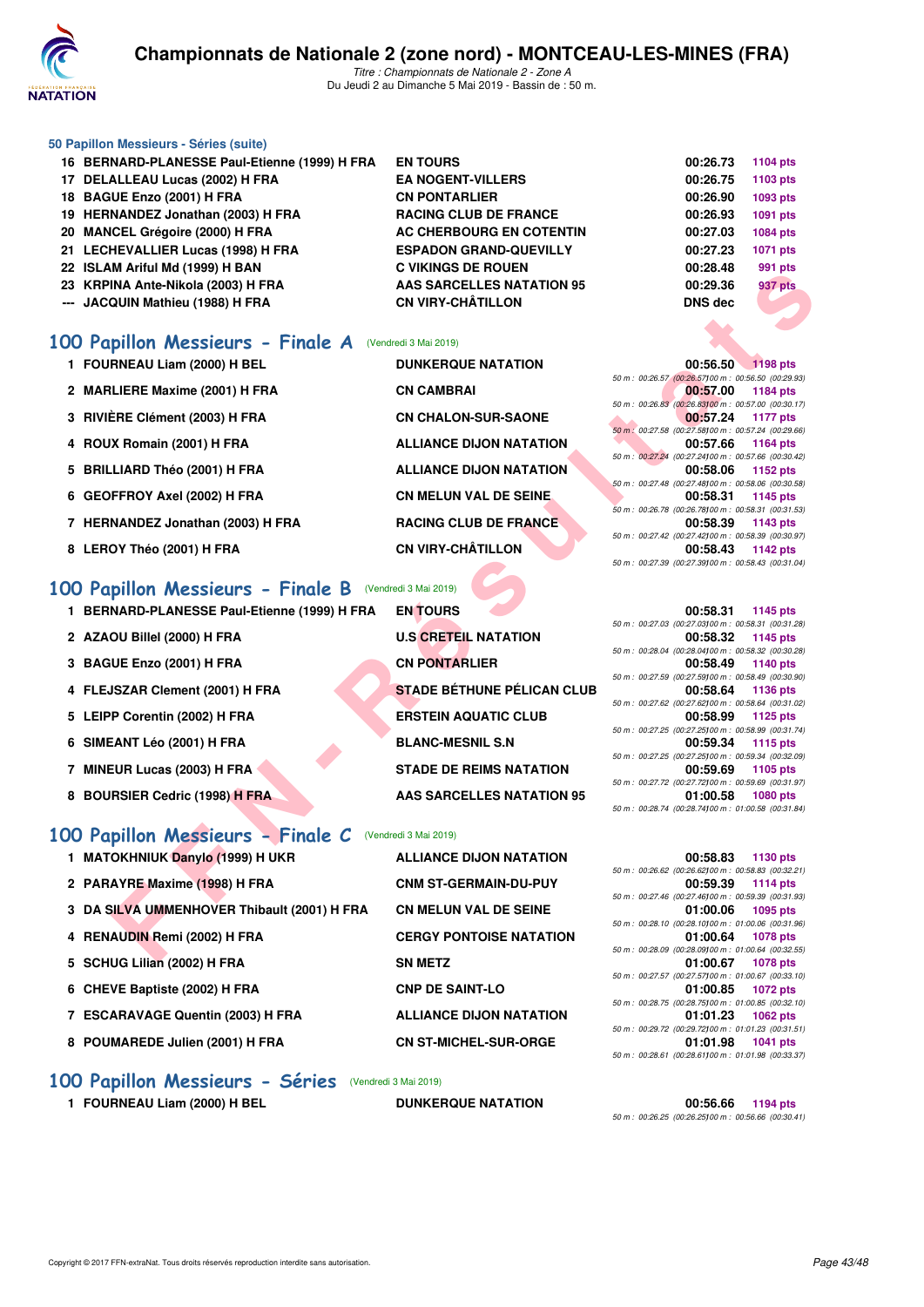

**100 Papillon Messieurs - Séries (suite)**

*Titre : Championnats de Nationale 2 - Zone A* Du Jeudi 2 au Dimanche 5 Mai 2019 - Bassin de : 50 m.

|    | 2 MARLIERE Maxime (2001) H FRA                     | <b>CN CAMBRAI</b>                 | 00:56.89<br>1187 pts                                                                                                             |
|----|----------------------------------------------------|-----------------------------------|----------------------------------------------------------------------------------------------------------------------------------|
|    | 3 RIVIÈRE Clément (2003) H FRA                     | <b>CN CHALON-SUR-SAONE</b>        | 50 m : 00:26.92 (00:26.92)00 m : 00:56.89 (00:29.97)<br><b>1178 pts</b><br>00:57.20                                              |
|    | 4 ROUX Romain (2001) H FRA                         | <b>ALLIANCE DIJON NATATION</b>    | 50 m : 00:26.79 (00:26.79)00 m : 00:57.20 (00:30.41)<br>00:58.08<br>1152 pts                                                     |
|    | 5 BRILLIARD Théo (2001) H FRA                      | <b>ALLIANCE DIJON NATATION</b>    | 50 m : 00:26.47 (00:26.47) 00 m : 00:58.08 (00:31.61)<br>00:58.19<br>1149 pts                                                    |
|    | 6 LEROY Théo (2001) H FRA                          | <b>CN VIRY-CHÂTILLON</b>          | 50 m : 00:27.11 (00:27.11100 m : 00:58.19 (00:31.08)<br>00:58.61<br>1136 pts                                                     |
|    |                                                    |                                   | 50 m : 00:27.27 (00:27.27)00 m : 00:58.61 (00:31.34)                                                                             |
|    | 7 HERNANDEZ Jonathan (2003) H FRA                  | <b>RACING CLUB DE FRANCE</b>      | 00:58.62<br><b>1136 pts</b><br>50 m : 00:27.32 (00:27.32) 00 m : 00:58.62 (00:31.30)                                             |
|    | 7 GEOFFROY Axel (2002) H FRA                       | <b>CN MELUN VAL DE SEINE</b>      | 00:58.62<br><b>1136 pts</b><br>50 m : 00:26.86 (00:26.86) 00 m : 00:58.62 (00:31.76)                                             |
|    | 9 FLEJSZAR Clement (2001) H FRA                    | <b>STADE BÉTHUNE PÉLICAN CLUB</b> | 00:58.65<br>1135 pts                                                                                                             |
|    | 10 BERNARD-PLANESSE Paul-Etienne (1999) H FRA      | <b>EN TOURS</b>                   | 50 m : 00:27.46 (00:27.46) 00 m : 00:58.65 (00:31.19)<br>00:58.67<br><b>1135 pts</b>                                             |
|    | 11 BAGUE Enzo (2001) H FRA                         | <b>CN PONTARLIER</b>              | 50 m : 00:28.06 (00:28.06100 m : 00:58.67 (00:30.61)<br>00:58.69<br>1134 pts                                                     |
|    |                                                    |                                   | 50 m : 00:27.37 (00:27.37) 00 m : 00:58.69 (00:31.32)                                                                            |
|    | 12 AZAOU Billel (2000) H FRA                       | <b>U.S CRETEIL NATATION</b>       | 00:59.07<br>1123 pts<br>50 m : 00:26.94 (00:26.94100 m : 00:59.07 (00:32.13)                                                     |
|    | 13 SIMEANT Léo (2001) H FRA                        | <b>BLANC-MESNIL S.N</b>           | 00:59.36<br>1115 pts                                                                                                             |
|    | 14 LEIPP Corentin (2002) H FRA                     | <b>ERSTEIN AQUATIC CLUB</b>       | 50 m : 00:27.25 (00:27.25)00 m : 00:59.36 (00:32.11)<br>00:59.43<br><b>1113 pts</b>                                              |
|    | 15 MINEUR Lucas (2003) H FRA                       | <b>STADE DE REIMS NATATION</b>    | 50 m : 00:28.61 (00:28.61100 m : 00:59.43 (00:30.82)<br>00:59.52<br>1110 pts                                                     |
|    |                                                    |                                   | 50 m : 00:27.56 (00:27.56) 00 m : 00:59.52 (00:31.96)                                                                            |
| 16 | <b>BOURSIER Cedric (1998) H FRA</b>                | <b>AAS SARCELLES NATATION 95</b>  | 00:59.71<br>1105 pts<br>50 m: 00:27.77 (00:27.77)00 m: 00:59.71 (00:31.94)                                                       |
|    | 17 PARAYRE Maxime (1998) H FRA                     | <b>CNM ST-GERMAIN-DU-PUY</b>      | 00:59.78<br>1103 pts                                                                                                             |
| 18 | <b>MATOKHNIUK Danylo (1999) H UKR</b>              | <b>ALLIANCE DIJON NATATION</b>    | 50 m: 00:27.64 (00:27.64100 m: 00:59.78 (00:32.14)<br>00:59.94<br><b>1098 pts</b>                                                |
| 19 | DA SILVA UMMENHOVER Thibault (2001) H FRA          | CN MELUN VAL DE SEINE             | 50 m : 00:27.26 (00:27.26) 00 m : 00:59.94 (00:32.68)<br>01:00.09<br>1094 pts                                                    |
|    |                                                    |                                   | 50 m : 00:28.16 (00:28.16)00 m : 01:00.09 (00:31.93)                                                                             |
| 20 | RIMAUD Jean-Marc (1991) H FRA                      | <b>CN PONTARLIER</b>              | 01:00.24<br>1090 pts<br>50 m : 00:27.39 (00:27.39) 00 m : 01:00.24 (00:32.85)                                                    |
| 21 | <b>ESCARAVAGE Quentin (2003) H FRA</b>             | <b>ALLIANCE DIJON NATATION</b>    | 01:00.80<br><b>1074 pts</b><br>50 m : 00:28.94 (00:28.94)00 m : 01:00.80 (00:31.86)                                              |
| 22 | SCHUG Lilian (2002) H FRA                          | <b>SN METZ</b>                    | 01:00.89<br>1071 pts                                                                                                             |
| 23 | <b>CHEVE Baptiste (2002) H FRA</b>                 | <b>CNP DE SAINT-LO</b>            | 50 m : 00:27.95 (00:27.95)00 m : 01:00.89 (00:32.94)<br>01:01.31<br><b>1060 pts</b>                                              |
|    |                                                    |                                   | 50 m : 00:28.58 (00:28.58) 00 m : 01:01.31 (00:32.73)                                                                            |
| 24 | RENAUDIN Remi (2002) H FRA                         | <b>CERGY PONTOISE NATATION</b>    | 01:01.39<br>1057 pts<br>50 m : 00:28.27 (00:28.27) 00 m : 01:01.39 (00:33.12)                                                    |
| 25 | POUMAREDE Julien (2001) H FRA                      | <b>CN ST-MICHEL-SUR-ORGE</b>      | 01:01.52<br><b>1054 pts</b>                                                                                                      |
|    | 26 KHAY Aniss (2002) H FRA                         | <b>CN LE PLESSIS-ROBINSON</b>     | 50 m : 00:28.37 (00:28.37) 00 m : 01:01.52 (00:33.15)<br>01:01.73<br><b>1048 pts</b>                                             |
|    |                                                    | <b>STADE DE REIMS NATATION</b>    | 50 m : 00:28.48 (00:28.48) 00 m : 01:01.73 (00:33.25)                                                                            |
|    | 27 NWATCHOK Hugo (2002) H FRA                      |                                   | 01:03.24<br><b>1006 pts</b><br>50 m : 00:29.80 (00:29.80) 00 m : 01:03.24 (00:33.44)                                             |
|    | 200 Papillon Messieurs - Finale A                  | (Samedi 4 Mai 2019)               |                                                                                                                                  |
|    | 1 FOURNEAU Liam (2000) H BEL                       | <b>DUNKERQUE NATATION</b>         | 02:07.10<br>1155 pts                                                                                                             |
|    |                                                    |                                   | 50 m : 00:27.34 (00:27.34)00 m : 00:58.70 (00:31.36)50 m : 01:32.44 (00:33.74200 m : 02:07.10 (00:34.66)                         |
|    | 2 BAGUE Enzo (2001) H FRA                          | <b>CN PONTARLIER</b>              | 02:09.80<br>1115 pts<br>50 m : 00:28.27 (00:28.27)00 m : 01:00.67 (00:32.40)50 m : 01:35.15 (00:34.48200 m : 02:09.80 (00:34.65) |
|    | 3 ROUX Romain (2001) H FRA                         | <b>ALLIANCE DIJON NATATION</b>    | 02:09.83<br>1115 pts                                                                                                             |
|    | <b>DEDNADD DI ANEGGE Deul Friedre (4000) U.EDA</b> | <b>CM TOUDO</b>                   | 50 m : 00:27.77 (00:27.77)00 m : 00:59.80 (00:32.03)50 m : 01:34.09 (00:34.29200 m : 02:09.83 (00:35.74)<br>00.40.04             |

| se : apmon messioars         |  |  |
|------------------------------|--|--|
| 1 FOURNEAU Liam (2000) H BEL |  |  |

- **2 BAGUE Enzo (2001) H FRA**
- **3 ROUX Romain (2001) H FRA**
- **4 BERNARD-PLANESSE Paul-Etienne (1999) H FRA**
- **5 BRILLIARD Théo (2001) H FRA**
- **6 LEROY Théo (2001) H FRA**
- 7 **QUILLAUX Gwendal (2002) H FRA**
- **8 CHEVE Baptiste (2002) H FRA**

## **[200 Papillon Messieurs - Finale B](http://www.ffnatation.fr/webffn/resultats.php?idact=nat&go=epr&idcpt=59365&idepr=83)** (Samedi 4 Mai 2019)

**1 BOURSIER Cedric (1998) H FRA AAS SARCELLES NATATION 95 02:13.59 1061 pts**

| 00.00.09 110/ pts                                     |                 |
|-------------------------------------------------------|-----------------|
| 50 m : 00:26.92 (00:26.92) 00 m : 00:56.89 (00:29.97) |                 |
| 00:57.20                                              | 1178 pts        |
| 50 m : 00:26.79 (00:26.79) 00 m : 00:57.20 (00:30.41) |                 |
| 00:58.08                                              | 1152 pts        |
| 50 m : 00:26.47 (00:26.47) 00 m : 00:58.08 (00:31.61) |                 |
| 00:58.19                                              | 1149 pts        |
| 50 m: 00:27.11 (00:27.11100 m: 00:58.19 (00:31.08)    |                 |
|                                                       |                 |
| 00:58.61                                              | 1136 pts        |
| 50 m: 00:27.27 (00:27.27)00 m: 00:58.61 (00:31.34)    |                 |
| 00:58.62                                              | <b>1136 pts</b> |
| 50 m : 00:27.32 (00:27.32) 00 m : 00:58.62 (00:31.30) |                 |
| 00:58.62                                              | <b>1136 pts</b> |
| 50 m : 00:26.86 (00:26.86100 m : 00:58.62 (00:31.76)  |                 |
| 00:58.65                                              | 1135 pts        |
| 50 m : 00:27.46 (00:27.46100 m : 00:58.65 (00:31.19)  |                 |
| 00:58.67                                              | 1135 pts        |
| 50 m : 00:28.06 (00:28.06) 00 m : 00:58.67 (00:30.61) |                 |
| 00:58.69                                              | 1134 pts        |
| 50 m : 00:27.37 (00:27.37) 00 m : 00:58.69 (00:31.32) |                 |
| 00:59.07                                              | <b>1123 pts</b> |
|                                                       |                 |
| 50 m : 00:26.94 (00:26.94100 m : 00:59.07 (00:32.13)  |                 |
| 00:59.36                                              | 1115 pts        |
| 50 m: 00:27.25 (00:27.25100 m: 00:59.36 (00:32.11)    |                 |
| 00:59.43                                              | 1113 pts        |
| 50 m : 00:28.61 (00:28.61100 m : 00:59.43 (00:30.82)  |                 |
| 00:59.52                                              | 1110 pts        |
| 50 m : 00:27.56 (00:27.56) 00 m : 00:59.52 (00:31.96) |                 |
| 00:59.71                                              | 1105 pts        |
| 50 m : 00:27.77 (00:27.77)00 m : 00:59.71 (00:31.94)  |                 |
| 00:59.78                                              | 1103 pts        |
| 50 m : 00:27.64 (00:27.64) 00 m : 00:59.78 (00:32.14) |                 |
| 00:59.94                                              | <b>1098 pts</b> |
| 50 m : 00:27.26 (00:27.26) 00 m : 00:59.94 (00:32.68) |                 |
|                                                       |                 |
| 01:00.09                                              | 1094 pts        |
| 50 m : 00:28.16 (00:28.16) 00 m : 01:00.09 (00:31.93) |                 |
| 01:00.24                                              | 1090 pts        |
| 50 m : 00:27.39 (00:27.39) 00 m : 01:00.24 (00:32.85) |                 |
| 01:00.80                                              | <b>1074 pts</b> |
| 50 m: 00:28.94 (00:28.94100 m: 01:00.80 (00:31.86)    |                 |
| 01:00.89                                              | <b>1071 pts</b> |
| 50 m : 00:27.95 (00:27.95) 00 m : 01:00.89 (00:32.94) |                 |
| 01:01.31                                              | 1060 pts        |
| 50 m : 00:28.58 (00:28.58) 00 m : 01:01.31 (00:32.73) |                 |
| 01:01.39                                              | 1057 pts        |
| 50 m : 00:28.27 (00:28.27) 00 m : 01:01.39 (00:33.12) |                 |
| 01:01.52                                              | 1054 pts        |
|                                                       |                 |
| 50 m : 00:28.37 (00:28.37) 00 m : 01:01.52 (00:33.15) |                 |
| 01:01.73                                              | 1048 pts        |
| 50 m : 00:28.48 (00:28.48) 00 m : 01:01.73 (00:33.25) |                 |
| 01:03.24                                              | 1006 pts        |
| 50 m : 00:29.80 (00:29.80) 00 m : 01:03.24 (00:33.44) |                 |

| <b>DUNKERQUE NATATION</b>                                                                              |          | 02:07.10 1155 pts |
|--------------------------------------------------------------------------------------------------------|----------|-------------------|
| 50 m: 00:27.34 (00:27.34100 m: 00:58.70 (00:31.36150 m: 01:32.44 (00:33.74200 m: 02:07.10 (00:34.66)   |          |                   |
| <b>CN PONTARLIER</b>                                                                                   |          | 02:09.80 1115 pts |
| 50 m: 00:28.27 (00:28.27) 00 m: 01:00.67 (00:32.40) 50 m: 01:35.15 (00:34.48200 m: 02:09.80 (00:34.65) |          |                   |
| <b>ALLIANCE DIJON NATATION</b>                                                                         | 02:09.83 | 1115 pts          |
| 50 m: 00:27.77 (00:27.77) 00 m: 00:59.80 (00:32.03) 50 m: 01:34.09 (00:34.29200 m: 02:09.83 (00:35.74) |          |                   |
| <b>EN TOURS</b>                                                                                        |          | 02:10.04 1112 pts |
| 50 m: 00:28.83 (00:28.83) 00 m: 01:01.58 (00:32.75) 50 m: 01:35.52 (00:33.94200 m: 02:10.04 (00:34.52) |          |                   |
| <b>ALLIANCE DIJON NATATION</b>                                                                         | 02:10.98 | <b>1098 pts</b>   |
| 50 m: 00:28.73 (00:28.73) 00 m: 01:00.74 (00:32.01) 50 m: 01:36.57 (00:35.83200 m: 02:10.98 (00:34.41) |          |                   |
| <b>CN VIRY-CHÂTILLON</b>                                                                               | 02:12.72 | 1073 pts          |
| 50 m: 00:29.46 (00:29.46) 00 m: 01:03.34 (00:33.88) 50 m: 01:37.42 (00:34.08200 m: 02:12.72 (00:35.30) |          |                   |
| <b>CN VIRY-CHÂTILLON</b>                                                                               | 02:13.63 | <b>1060 pts</b>   |
| 50 m: 00:29.31 (00:29.31100 m: 01:03.46 (00:34.15150 m: 01:37.85 (00:34.39200 m: 02:13.63 (00:35.78)   |          |                   |
| <b>CNP DE SAINT-LO</b>                                                                                 | 02:14.18 | <b>1053 pts</b>   |
| 50 m: 00:28.78 (00:28.78) 00 m: 01:02.42 (00:33.64) 50 m: 01:38.20 (00:35.78200 m: 02:14.18 (00:35.98) |          |                   |

*50 m : 00:28.90 (00:28.90)00 m : 01:02.85 (00:33.95)50 m : 01:37.82 (00:34.97200 m : 02:13.59 (00:35.77)*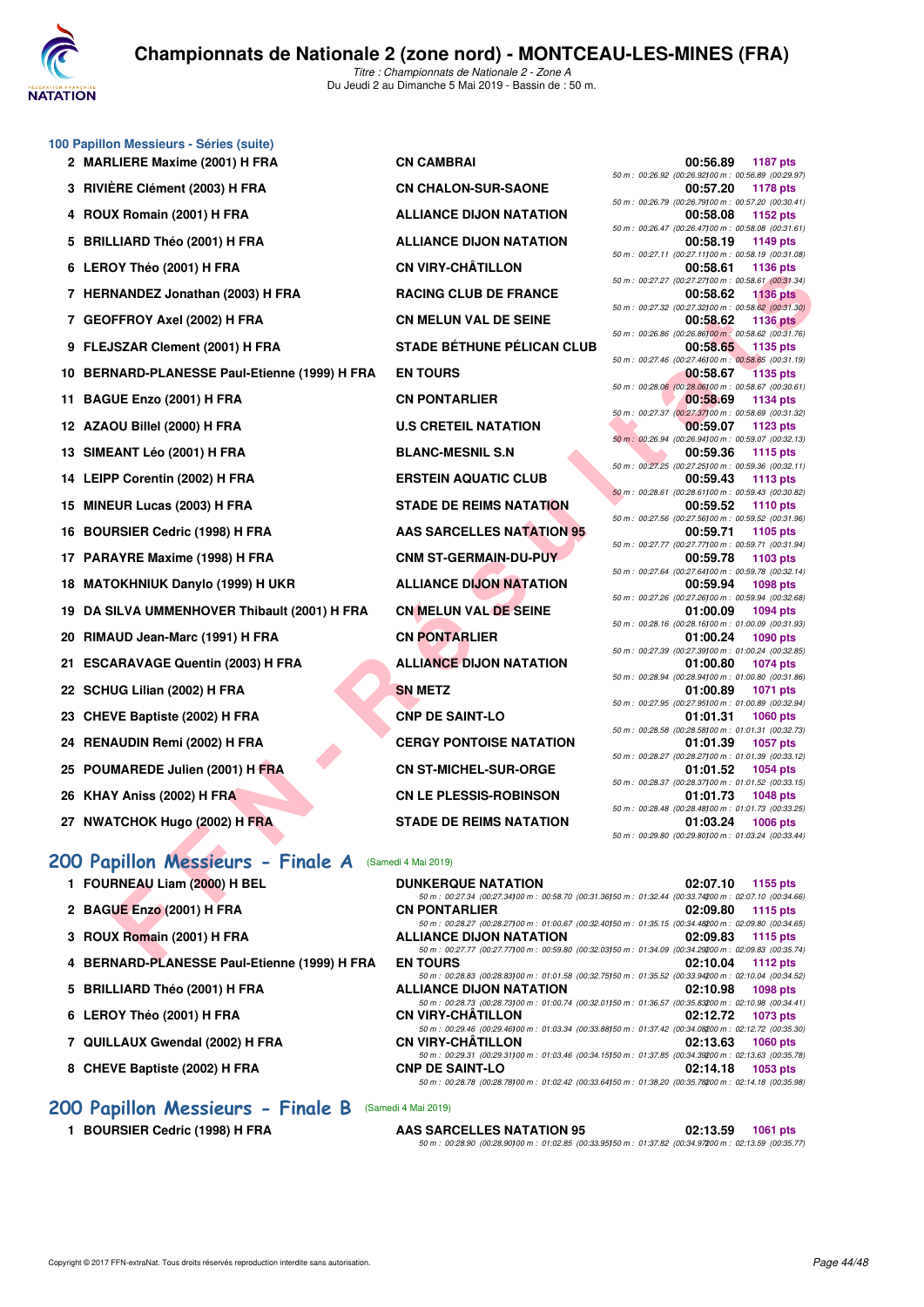

| 200 Papillon Messieurs - Finale B (suite)    |                                                                                                                                                                                                                                                                                    |  |
|----------------------------------------------|------------------------------------------------------------------------------------------------------------------------------------------------------------------------------------------------------------------------------------------------------------------------------------|--|
| 2 NWATCHOK Hugo (2002) H FRA                 | <b>STADE DE REIMS NATATION</b><br>02:13.82<br>1058 pts                                                                                                                                                                                                                             |  |
| 3 ESCARAVAGE Quentin (2003) H FRA            | 50 m : 00:30.46 (00:30.46) 00 m : 01:04.01 (00:33.55) 50 m : 01:38.56 (00:34.55200 m : 02:13.82 (00:35.26)<br><b>ALLIANCE DIJON NATATION</b><br>1046 pts<br>02:14.64<br>50 m : 00:31.13 (00:31.13) 00 m : 01:04.41 (00:33.28) 50 m : 01:39.52 (00:35.11200 m : 02:14.64 (00:35.12) |  |
| 4 POUMAREDE Julien (2001) H FRA              | <b>CN ST-MICHEL-SUR-ORGE</b><br>02:14.89<br>1043 pts<br>50 m : 00:28.92 (00:28.92) 00 m : 01:02.14 (00:33.22) 50 m : 01:38.00 (00:35.86200 m : 02:14.89 (00:36.89)                                                                                                                 |  |
| 5 DA SILVA UMMENHOVER Thibault (2001) H FRA  | <b>CN MELUN VAL DE SEINE</b><br>02:15.83<br>1030 pts<br>50 m : 00:31.53 (00:31.53) 00 m : 01:05.30 (00:33.77) 50 m : 01:40.31 (00:35.01200 m : 02:15.83 (00:35.52)                                                                                                                 |  |
| 6 FLEJSZAR Clement (2001) H FRA              | <b>STADE BETHUNE PELICAN CLUB</b><br>02:16.13<br><b>1026 pts</b><br>50 m : 00:29.64 (00:29.64)00 m : 01:03.67 (00:34.03)50 m : 01:39.58 (00:35.91200 m : 02:16.13 (00:36.55)                                                                                                       |  |
| 7 SIMEANT Léo (2001) H FRA                   | <b>BLANC-MESNIL S.N</b><br>02:16.26<br>$1024$ pts<br>50 m : 00:28.85 (00:28.85) 00 m : 01:02.65 (00:33.80) 50 m : 01:38.26 (00:35.61200 m : 02:16.26 (00:38.00)                                                                                                                    |  |
| 8 RENAUDIN Remi (2002) H FRA                 | <b>CERGY PONTOISE NATATION</b><br>02:21.38<br>954 pts<br>50 m : 00:31.08 (00:31.08) 00 m : 01:06.22 (00:35.14) 50 m : 01:44.04 (00:37.82200 m : 02:21.38 (00:37.34)                                                                                                                |  |
| 200 Papillon Messieurs - Séries              | (Samedi 4 Mai 2019)                                                                                                                                                                                                                                                                |  |
| 1 FOURNEAU Liam (2000) H BEL                 | 02:06.98<br><b>DUNKERQUE NATATION</b><br>1156 pts<br>50 m : 00:28.03 (00:28.03) 00 m : 01:00.21 (00:32.18) 50 m : 01:33.79 (00:33.58200 m : 02:06.98 (00:33.19)                                                                                                                    |  |
| 2 ROUX Romain (2001) H FRA                   | <b>ALLIANCE DIJON NATATION</b><br>02:09.24<br>1123 pts<br>50 m : 00:27.90 (00:27.90) 00 m : 01:00.48 (00:32.58) 50 m : 01:34.47 (00:33.99200 m : 02:09.24 (00:34.77)                                                                                                               |  |
| 3 BAGUE Enzo (2001) H FRA                    | <b>CN PONTARLIER</b><br>02:09.69<br><b>1117 pts</b><br>50 m : 00:28.36 (00:28.36) 00 m : 01:00.81 (00:32.45) 50 m : 01:35.01 (00:34.20200 m : 02:09.69 (00:34.68)                                                                                                                  |  |
| 4 BRILLIARD Théo (2001) H FRA                | <b>ALLIANCE DIJON NATATION</b><br>02:10.65<br>$1103$ pts<br>50 m : 00:28.35 (00:28.35)00 m : 01:00.59 (00:32.24)50 m : 01:34.02 (00:33.43200 m : 02:10.65 (00:36.63)                                                                                                               |  |
| 5 BERNARD-PLANESSE Paul-Etienne (1999) H FRA | <b>EN TOURS</b><br>02:11.46<br>1091 pts                                                                                                                                                                                                                                            |  |
| 6 LEROY Théo (2001) H FRA                    | 50 m : 00:28.68 (00:28.68) 00 m : 01:01.94 (00:33.26) 50 m : 01:36.14 (00:34.20200 m : 02:11.46 (00:35.32)<br><b>CN VIRY-CHATILLON</b><br>02:11.67<br><b>1088 pts</b>                                                                                                              |  |
| 7 QUILLAUX Gwendal (2002) H FRA              | 50 m : 00:28.93 (00:28.93)00 m : 01:03.27 (00:34.34)50 m : 01:36.98 (00:33.71200 m : 02:11.67 (00:34.69)<br><b>CN VIRY-CHATILLON</b><br>1084 pts<br>02:11.97                                                                                                                       |  |
| 8 CHEVE Baptiste (2002) H FRA                | 50 m : 00:29.47 (00:29.47) 00 m : 01:02.68 (00:33.21) 50 m : 01:37.11 (00:34.43200 m : 02:11.97 (00:34.86)<br><b>CNP DE SAINT-LO</b><br>02:12.93<br>1070 pts                                                                                                                       |  |
| <b>NWATCHOK Hugo (2002) H FRA</b><br>9       | 50 m : 00:28.88 (00:28.88) 00 m : 01:02.67 (00:33.79) 50 m : 01:38.22 (00:35.55700 m : 02:12.93 (00:34.71)<br><b>STADE DE REIMS NATATION</b><br>02:14.19<br>$1053$ pts                                                                                                             |  |
| <b>BOURSIER Cedric (1998) H FRA</b><br>10    | 50 m : 00:30.76 (00:30.76) 00 m : 01:02.80 (00:32.04) 50 m : 01:37.85 (00:35.05200 m : 02:14.19 (00:36.34)<br><b>AAS SARCELLES NATATION 95</b><br>02:14.68<br>1046 pts                                                                                                             |  |
| FLEJSZAR Clement (2001) H FRA<br>11          | 50 m : 00:29.30 (00:29.30) 00 m : 01:03.47 (00:34.17) 50 m : 01:39.02 (00:35.55700 m : 02:14.68 (00:35.66)<br><b>STADE BETHUNE PELICAN CLUB</b><br>02:14.85<br>1043 pts                                                                                                            |  |
| 12 DA SILVA UMMENHOVER Thibault (2001) H FRA | 50 m : 00:29.47 (00:29.47) 00 m : 01:02.41 (00:32.94) 50 m : 01:37.43 (00:35.02200 m : 02:14.85 (00:37.42)<br><b>CN MELUN VAL DE SEINE</b><br>02:15.28<br>1037 pts                                                                                                                 |  |
| POUMAREDE Julien (2001) H FRA<br>13          | 50 m : 00:29.18 (00:29.18)00 m : 01:02.56 (00:33.38)50 m : 01:38.10 (00:35.54200 m : 02:15.28 (00:37.18)<br><b>CN ST-MICHEL-SUR-ORGE</b><br>02:15.29<br>1037 pts                                                                                                                   |  |
| <b>ESCARAVAGE Quentin (2003) H FRA</b><br>14 | 50 m : 00:29.89 (00:29.89)00 m : 01:03.58 (00:33.69)50 m : 01:39.50 (00:35.92200 m : 02:15.29 (00:35.79)<br>ALLIANCE DIJON NATATION<br>02:17.10<br>1012 pts                                                                                                                        |  |
| 15 SIMEANT Léo (2001) H FRA                  | 50 m : 00:31.06 (00:31.06) 00 m : 01:05.66 (00:34.60) 50 m : 01:41.50 (00:35.84200 m : 02:17.10 (00:35.60)<br><b>BLANC-MESNIL S.N</b><br>02:20.93<br>960 pts                                                                                                                       |  |
| <b>RENAUDIN Remi (2002) H FRA</b><br>16      | 50 m : 00:30.89 (00:30.89) 00 m : 01:07.33 (00:36.44) 50 m : 01:43.45 (00:36.12200 m : 02:20.93 (00:37.48)<br><b>CERGY PONTOISE NATATION</b><br>02:21.50<br>952 pts                                                                                                                |  |
| 17 FLEURY Noah (2000) H FRA                  | 50 m : 00:29.74 (00:29.74) 00 m : 01:04.53 (00:34.79) 50 m : 01:41.67 (00:37.14200 m : 02:21.50 (00:39.83)<br><b>EN CAEN</b><br>02:22.35<br>941 pts                                                                                                                                |  |
| --- VAUDOU Valentin (2000) H FRA             | 50 m : 00:29.21 (00:29.21) 00 m : 01:03.82 (00:34.61) 50 m : 01:41.83 (00:38.01200 m : 02:22.35 (00:40.52)<br><b>ALLIANCE DIJON NATATION</b><br>DSQ                                                                                                                                |  |
| 200 4 Nages Messieurs - Finale A             | (Jeudi 2 Mai 2019)                                                                                                                                                                                                                                                                 |  |
| 1 AZRA Alexandre (2000) H FRA                | <b>ES VITRY</b><br>02:09.74                                                                                                                                                                                                                                                        |  |
|                                              | 1139 pts<br>50 m : 00:28.19 (00:28.19) 00 m : 01:03.73 (00:35.54) 50 m : 01:39.64 (00:35.91200 m : 02:09.74 (00:30.10)                                                                                                                                                             |  |
| 2 BOURDON Rayane (2001) H FRA                | <b>CN VIRY-CHATILLON</b><br>02:11.87<br>1107 pts<br>50 m : 00:28.09 (00:28.09) 00 m : 01:01.91 (00:33.82) 50 m : 01:40.79 (00:38.88200 m : 02:11.87 (00:31.08)                                                                                                                     |  |
| 3 LE PAPE Thomas (2003) H FRA                | <b>CNM DIEPPE</b><br>02:12.77<br>1094 pts<br>50 m: 00:28.58 (00:28.58100 m: 01:04.23 (00:35.65150 m: 01:42.57 (00:38.34200 m: 02:12.77 (00:30.20)                                                                                                                                  |  |

| 3 LE PAPE Thomas (2003) H FRA |  |
|-------------------------------|--|

- **4 WERHANN Zachary (2002) H FRA SN METZ 02:13.17 1088 pts**
- **5 BRILLIARD Théo (2001) H FRA ALLIANCE DIJON NATATION 02:13.18 1088 pts**
- **6 DREHER Etienne (2001) H FRA RACING CLUB DE FRANCE 02:14.14 1074 pts**
- **7 VILPOUX Valentin (2001) H FRA ALLIANCE ORLEANS NATATION 02:14.49 1069 pts**
- **--- BAGUE Enzo (2001) H FRA CN PONTARLIER DSQ**

**[200 4 Nages Messieurs - Finale B](http://www.ffnatation.fr/webffn/resultats.php?idact=nat&go=epr&idcpt=59365&idepr=91)** (Jeudi 2 Mai 2019)

**1 BRIESCH Louis (2003) H FRA DAUPHINS OBERNAI 02:13.07 1089 pts** *50 m : 00:26.70 (00:26.70)100 m : 01:00.45 (00:33.75)150 m : 01:41.17 (00:40.72)200 m : 02:13.07 (00:31.90)*

*50 m : 00:29.26 (00:29.26)100 m : 01:03.87 (00:34.61)50 m : 01:42.63 (00:38.76200 m : 02:13.17 (00:30.54)*<br>**ALLIANCE DIJON NATATION** 02:13.18 1088 pts

50 m : 00:27.78 (00:27.78)00 m : 01:02.68 (00:34.90)50 m : 01:42.49 (00:38.81)200 m : 02:13.18 (00:30.69)<br>**RACING CLUB DE FRANCE** 02:14.14 1074 pts

*50 m : 00:28.86 (00:28.86)100 m : 01:04.31 (00:35.45)50 m : 01:43.68 (00:39.37200 m : 02:14.14 (00:30.46)*<br>**ALLIANCE ORLEANS NATATION** 02:14.49 1069 pts

*50 m : 00:30.29 (00:30.29)00 m : 01:06.18 (00:35.89)50 m : 01:45.16 (00:38.98200 m : 02:14.49 (00:29.33)*<br>**CN PONTARLIER DSQ** 

*50 m : 00:28.58 (00:28.58)100 m : 01:04.23 (00:35.65)150 m : 01:42.57 (00:38.34)200 m : 02:12.77 (00:30.20)*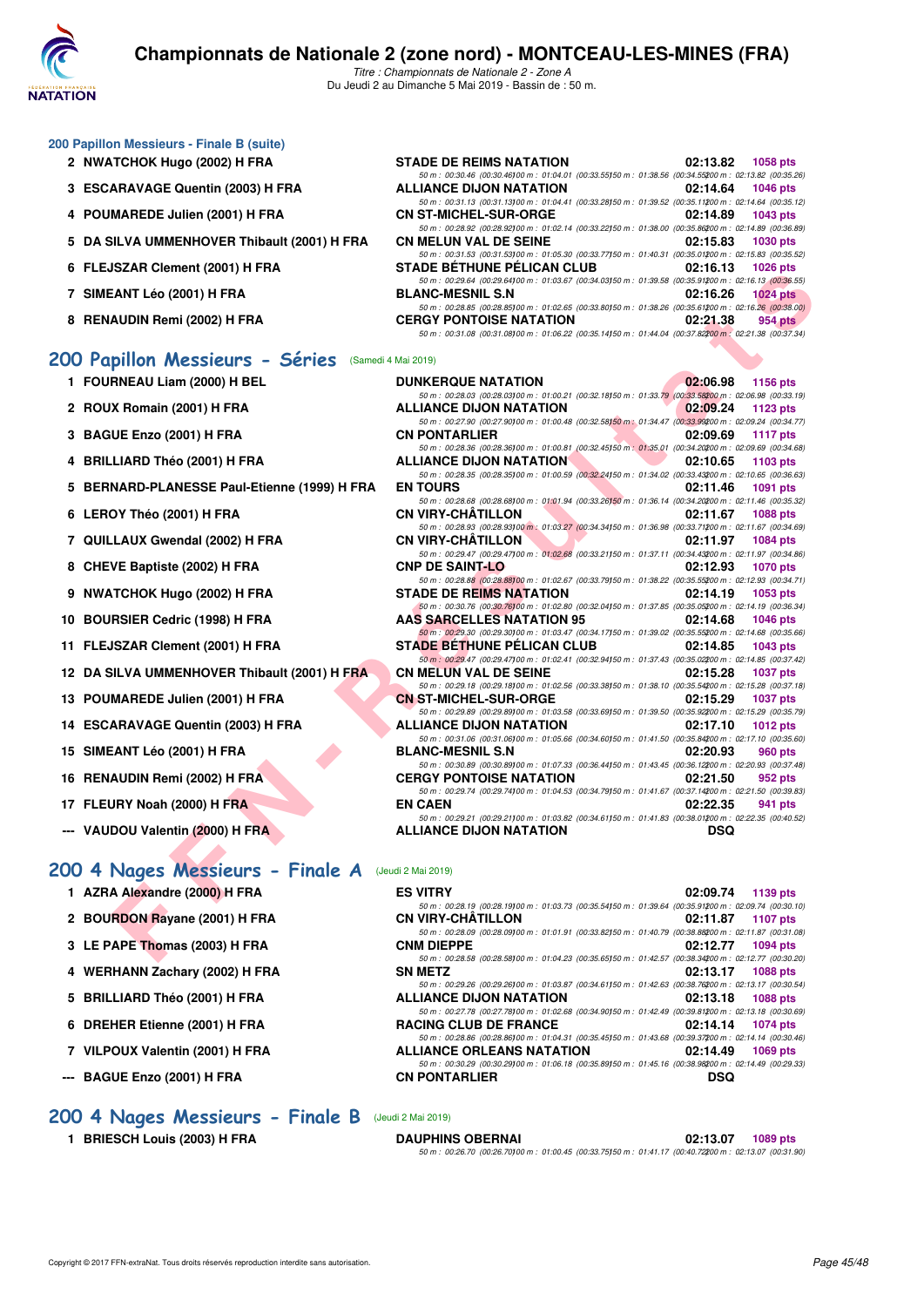

#### **200 4 Nages Messieurs - Finale B (suite)**

- **2 TETART Martin (2003) H FRA**
- **3 ANJOLRAS Alexandre (2002) H FRA**
- **4 GORLIER Enzo (2003) H FRA**
- **5 KRPINA Ante-Nikola (2003) H FRA**
- **6 LESERT Vincent (2003) H FRA**
- **7 GRANDJEAN Etienne (2001) H FRA RACING CLUB DE FRANCE 02:16.68 1037 pts**
- **8 ROTH BELGRAND Mathis (2002) H FRA**

#### **[200 4 Nages Messieurs - Finale C](http://www.ffnatation.fr/webffn/resultats.php?idact=nat&go=epr&idcpt=59365&idepr=91)** (Jeudi 2 Mai 2019)

- **1 DINO Maxime (2002) H FRA**
- 2 FLEJSZAR Clement (2001) H FRA
- **3 POTERIE Arthur (2001) H FRA**
- **4 SIMEANT Léo (2001) H FRA BLANC-MESNIL S.N 02:20.48 984 pts**

### **[200 4 Nages Messieurs - Séries](http://www.ffnatation.fr/webffn/resultats.php?idact=nat&go=epr&idcpt=59365&idepr=91)** (Jeudi 2 Mai 2019)

- **1 AZRA Alexandre (2000) H FRA**
- 2 BOURDON Rayane (2001) H FRA
- **3 BRILLIARD Théo (2001) H FRA**
- **4 VILPOUX Valentin (2001) H FRA**
- **5 LE PAPE Thomas (2003) H FRA**
- **6 DREHER Etienne (2001) H FRA**
- **7 BAGUE Enzo (2001) H FRA**
- 8 WERHANN Zachary (2002) H FRA
- **9 BRIESCH Louis (2003) H FRA**
- **10 TETART Martin (2003) H FRA**
- **11 ROTH BELGRAND Mathis (2002) H FRA**
- **12 KRPINA Ante-Nikola (2003) H FRA**
- **13 GORLIER Enzo (2003) H FRA**
- 14 ANJOLRAS Alexandre (2002) H FRA
- **15 LESERT Vincent (2003) H FRA**
- **16 GRANDJEAN Etienne (2001) H FRA**
- **17 POTERIE Arthur (2001) H FRA**
- **18 DINO Maxime (2002) H FRA**
- 19 FLEJSZAR Clement (2001) H FRA
- **20 SIMEANT Léo (2001) H FRA BLANC-MESNIL S.N 02:22.69 953 pts**
- 21 LIBOZ Maxence (2000) **H FRA**
- **--- SCHUG Lilian (2002) H FRA**
- --- FOURRE Anthony (1999) H FRA

| CN ST-MICHEL-SUR-ORGE                                                                                      | 02:13.85 1078 pts |  |
|------------------------------------------------------------------------------------------------------------|-------------------|--|
| 50 m: 00:27.55 (00:27.55100 m: 01:03.35 (00:35.80150 m: 01:42.49 (00:39.14200 m: 02:13.85 (00:31.36)       |                   |  |
| SN VERSAILLES                                                                                              | 02:15.17 1059 pts |  |
| 50 m: 00:29.66 (00:29.66100 m: 01:04.08 (00:34.42150 m: 01:43.78 (00:39.70200 m: 02:15.17 (00:31.39)       |                   |  |
| AC VILLEPINTE                                                                                              | 02:15.34 1056 pts |  |
| 50 m: 00:29.28 (00:29.28)00 m: 01:05.09 (00:35.81)50 m: 01:44.22 (00:39.13200 m: 02:15.34 (00:31.12)       |                   |  |
| <b>AAS SARCELLES NATATION 95</b>                                                                           | 02:15.94 1048 pts |  |
| 50 m : 00:30.00 (00:30.00) 00 m : 01:05.57 (00:35.57) 50 m : 01:45.44 (00:39.87200 m : 02:15.94 (00:30.50) |                   |  |
| STADE BÉTHUNE PÉLICAN CLUB                                                                                 | 02:16.54 1039 pts |  |
| 50 m: 00:28.98 (00:28.98100 m: 01:05.12 (00:36.14150 m: 01:43.97 (00:38.85200 m: 02:16.54 (00:32.57)       |                   |  |
| <b>RACING CLUB DE FRANCE</b>                                                                               | 02:16.68 1037 pts |  |
| 50 m: 00:28.62 (00:28.62)00 m: 01:03.99 (00:35.37)50 m: 01:43.80 (00:39.81200 m: 02:16.68 (00:32.88)       |                   |  |
| U.S CRETEIL NATATION                                                                                       | 02:16.79 1036 pts |  |
| 50 m : 00:27.65 (00:27.65) 00 m : 01:02.33 (00:34.68) 50 m : 01:45.38 (00:43.05200 m : 02:16.79 (00:31.41) |                   |  |
|                                                                                                            |                   |  |

| <b>CERGY PONTOISE NATATION</b>                                                                         |          | 02:15.32 1057 pts   |
|--------------------------------------------------------------------------------------------------------|----------|---------------------|
| 50 m: 00:28.74 (00:28.74100 m: 01:03.20 (00:34.46150 m: 01:43.53 (00:40.33200 m: 02:15.32 (00:31.79)   |          |                     |
| <b>STADE BÉTHUNE PÉLICAN CLUB</b>                                                                      |          | 02:16.17 1045 pts   |
| 50 m: 00:28.55 (00:28.55100 m: 01:03.94 (00:35.39150 m: 01:45.38 (00:41.44200 m: 02:16.17 (00:30.79)   |          |                     |
| <b>EN CAEN</b>                                                                                         |          | $02:16.20$ 1044 pts |
| 50 m: 00:29.29 (00:29.29) 00 m: 01:04.31 (00:35.02) 50 m: 01:43.82 (00:39.51200 m: 02:16.20 (00:32.38) |          |                     |
| <b>BLANC-MESNIL S.N</b>                                                                                | 02:20.48 | 984 pts             |
| 50 m: 00:29.20 (00:29.20100 m: 01:04.75 (00:35.55150 m: 01:49.37 (00:44.62200 m: 02:20.48 (00:31.11)   |          |                     |

| וויטעטאן ווידער וח                            | <b>STADE DETITURE FELIUAR ULUD</b>                                                                                                              | <b>UZ.IU.J+ IUJJUIS</b>     |
|-----------------------------------------------|-------------------------------------------------------------------------------------------------------------------------------------------------|-----------------------------|
| NDJEAN Etienne (2001) H FRA                   | 50 m : 00:28.98 (00:28.98)00 m : 01:05.12 (00:36.14)50 m : 01:43.97 (00:38.85200 m : 02:16.54 (00:32.57)<br><b>RACING CLUB DE FRANCE</b>        | 02:16.68<br>1037 pts        |
| H BELGRAND Mathis (2002) H FRA                | 50 m : 00:28.62 (00:28.62)00 m : 01:03.99 (00:35.37)50 m : 01:43.80 (00:39.81200 m : 02:16.68 (00:32.88)<br><b>U.S CRETEIL NATATION</b>         | 02:16.79<br>$1036$ pts      |
|                                               | 50 m : 00:27.65 (00:27.65)00 m : 01:02.33 (00:34.68)50 m : 01:45.38 (00:43.05200 m : 02:16.79 (00:31.41)                                        |                             |
| Nages Messieurs - Finale C (Jeudi 2 Mai 2019) |                                                                                                                                                 |                             |
| ) Maxime (2002) H FRA                         | <b>CERGY PONTOISE NATATION</b>                                                                                                                  | 02:15.32<br><b>1057 pts</b> |
| <b>JSZAR Clement (2001) H FRA</b>             | 50 m : 00:28.74 (00:28.74)00 m : 01:03.20 (00:34.46)50 m : 01:43.53 (00:40.33200 m : 02:15.32 (00:31.79)<br><b>STADE BÉTHUNE PÉLICAN CLUB</b>   | 02:16.17 1045 pts           |
|                                               | 50 m : 00:28.55 (00:28.55)00 m : 01:03.94 (00:35.39)50 m : 01:45.38 (00:41.44200 m : 02:16.17 (00:30.79)                                        |                             |
| ERIE Arthur (2001) H FRA                      | <b>EN CAEN</b><br>50 m : 00:29.29 (00:29.29) 00 m : 01:04.31 (00:35.02) 50 m : 01:43.82 (00:39.51200 m : 02:16.20 (00:32.38)                    | 02:16.20<br>1044 pts        |
| <b>EANT Léo (2001) H FRA</b>                  | <b>BLANC-MESNIL S.N</b>                                                                                                                         | 02:20.48<br>984 pts         |
|                                               | 50 m : 00:29.20 (00:29.20) 00 m : 01:04.75 (00:35.55) 50 m : 01:49.37 (00:44.62200 m : 02:20.48 (00:31.11)                                      |                             |
| Nages Messieurs - Séries (Jeudi 2 Mai 2019)   |                                                                                                                                                 |                             |
| A Alexandre (2000) H FRA                      | <b>ES VITRY</b>                                                                                                                                 | 02:11.77<br>1108 pts        |
| RDON Rayane (2001) H FRA                      | 50 m : 00:28.37 (00:28.37) 00 m : 01:04.92 (00:36.55) 50 m : 01:41.64 (00:36.72200 m : 02:11.77 (00:30.13)<br>CN VIRY-CHATILLON                 | 02:11.94<br>1106 pts        |
| .LIARD Théo (2001) H FRA                      | 50 m : 00:28.56 (00:28.56) 00 m : 01:03.11 (00:34.55) 50 m : 01:41.84 (00:38.73200 m : 02:11.94 (00:30.10)<br><b>ALLIANCE DIJON NATATION</b>    | 02:12.18<br>1102 pts        |
|                                               | 50 m : 00:27.16 (00:27.16)00 m : 01:03.20 (00:36.04)50 m : 01:42.34 (00:39.14200 m : 02:12.18 (00:29.84)                                        |                             |
| OUX Valentin (2001) H FRA                     | <b>ALLIANCE ORLEANS NATATION</b><br>50 m : 00:29.24 (00:29.24) 00 m : 01:05.49 (00:36.25) 50 m : 01:43.08 (00:37.59200 m : 02:13.36 (00:30.28)  | 02:13.36<br>1085 pts        |
| APE Thomas (2003) H FRA                       | <b>CNM DIEPPE</b>                                                                                                                               | 02:13.38<br>1085 pts        |
| HER Etienne (2001) H FRA                      | 50 m : 00:28.19 (00:28.19) 00 m : 01:03.32 (00:35.13) 50 m : 01:41.89 (00:38.57200 m : 02:13.38 (00:31.49)<br><b>RACING CLUB DE FRANCE</b>      | 02:13.89<br><b>1077 pts</b> |
|                                               | 50 m : 00:28.59 (00:28.59) 00 m : 01:03.90 (00:35.31) 50 m : 01:42.50 (00:38.60200 m : 02:13.89 (00:31.39)                                      |                             |
| <b>UE Enzo (2001) H FRA</b>                   | <b>CN PONTARLIER</b><br>50 m : 00:27.60 (00:27.60) 00 m : 01:02.88 (00:35.28) 50 m : 01:42.33 (00:39.45200 m : 02:14.17 (00:31.84)              | 02:14.17<br>1073 pts        |
| HANN Zachary (2002) H FRA!                    | <b>SN METZ</b>                                                                                                                                  | 02:15.02<br>1061 pts        |
| :SCH Louis (2003) H FRA                       | 50 m : 00:29.26 (00:29.26) 00 m : 01:04.24 (00:34.98) 50 m : 01:43.01 (00:38.77200 m : 02:15.02 (00:32.01)<br><b>DAUPHINS OBERNAI</b>           | 02:15.17<br>1059 pts        |
|                                               | 50 m : 00:26.82 (00:26.82) 00 m : 01:00.49 (00:33.67) 50 m : 01:41.95 (00:41.46200 m : 02:15.17 (00:33.22)                                      |                             |
| <b>ART Martin (2003) H FRA</b>                | <b>CN ST-MICHEL-SUR-ORGE</b><br>50 m : 00:27.93 (00:27.93) 00 m : 01:04.16 (00:36.23) 50 m : 01:43.95 (00:39.79200 m : 02:15.90 (00:31.95)      | 02:15.90<br><b>1048 pts</b> |
| <b>H BELGRAND Mathis (2002) H FRA</b>         | <b>U.S CRETEIL NATATION</b>                                                                                                                     | 02:16.07<br><b>1046 pts</b> |
| INA Ante-Nikola (2003) H FRA                  | 50 m : 00:28.26 (00:28.26) 00 m : 01:02.90 (00:34.64) 50 m : 01:45.15 (00:42.25200 m : 02:16.07 (00:30.92)<br><b>AAS SARCELLES NATATION 95</b>  | 02:16.41<br><b>1041 pts</b> |
| LIER Enzo (2003) H FRA                        | 50 m : 00:29.20 (00:29.20) 00 m : 01:05.88 (00:36.68) 50 m : 01:45.45 (00:39.57200 m : 02:16.41 (00:30.96)<br><b>AC VILLEPINTE</b>              | 02:16.57<br>1039 pts        |
|                                               | 50 m : 00:29.78 (00:29.78)00 m : 01:05.47 (00:35.69)50 m : 01:44.75 (00:39.28200 m : 02:16.57 (00:31.82)                                        |                             |
| OLRAS Alexandre (2002) H FRA                  | <b>SN VERSAILLES</b><br>50 m : 00:29.68 (00:29.68) 00 m : 01:04.19 (00:34.51) 50 m : 01:45.29 (00:41.10200 m : 02:16.62 (00:31.33)              | 02:16.62<br>1038 pts        |
| ERT Vincent (2003) H FRA                      | <b>STADE BÉTHUNE PÉLICAN CLUB</b>                                                                                                               | 02:16.64<br><b>1038 pts</b> |
| <b>NDJEAN Etienne (2001) H FRA</b>            | 50 m : 00:31.12 (00:31.12) 00 m : 01:06.78 (00:35.66) 50 m : 01:45.76 (00:38.98200 m : 02:16.64 (00:30.88)<br><b>RACING CLUB DE FRANCE</b>      | 02:16.73<br><b>1037 pts</b> |
|                                               | 50 m : 00:28.97 (00:28.97) 00 m : 01:05.34 (00:36.37) 50 m : 01:45.06 (00:39.72200 m : 02:16.73 (00:31.67)                                      |                             |
| ERIE Arthur (2001) H FRA                      | <b>EN CAEN</b><br>50 m : 00:30.06 (00:30.06) 00 m : 01:05.20 (00:35.14) 50 m : 01:45.14 (00:39.94200 m : 02:17.28 (00:32.14)                    | 02:17.28<br>1029 pts        |
| ) Maxime (2002) H FRA                         | <b>CERGY PONTOISE NATATION</b>                                                                                                                  | 02:17.44<br><b>1026 pts</b> |
| <b>JSZAR Clement (2001) H FRA</b>             | 50 m : 00:30.47 (00:30.47) 00 m : 01:03.81 (00:33.34) 50 m : 01:45.18 (00:41.37200 m : 02:17.44 (00:32.26)<br><b>STADE BETHUNE PELICAN CLUB</b> | 02:17.56<br>1025 pts        |
| <b>EANT Léo (2001) H FRA</b>                  | 50 m : 00:28.62 (00:28.62)00 m : 01:03.63 (00:35.01)50 m : 01:45.48 (00:41.85200 m : 02:17.56 (00:32.08)                                        | 02:22.69                    |
|                                               | <b>BLANC-MESNIL S.N</b><br>50 m : 00:28.35 (00:28.35) 00 m : 01:04.64 (00:36.29) 50 m : 01:49.84 (00:45.20200 m : 02:22.69 (00:32.85)           | 953 pts                     |
| )Z Maxence (2000) H FRA                       | <b>ALLIANCE DIJON NATATION</b><br>50 m : 00:29.48 (00:29.48) 00 m : 01:04.45 (00:34.97) 50 m : 01:49.65 (00:45.20200 m : 02:23.59 (00:33.94)    | 02:23.59<br>941 pts         |
| UG Lilian (2002) H FRA                        | <b>SN METZ</b>                                                                                                                                  | <b>DSQ</b>                  |
| RRE Anthony (1999) H FRA                      | <b>CN MELUN VAL DE SEINE</b>                                                                                                                    | <b>DSQ</b>                  |
|                                               |                                                                                                                                                 |                             |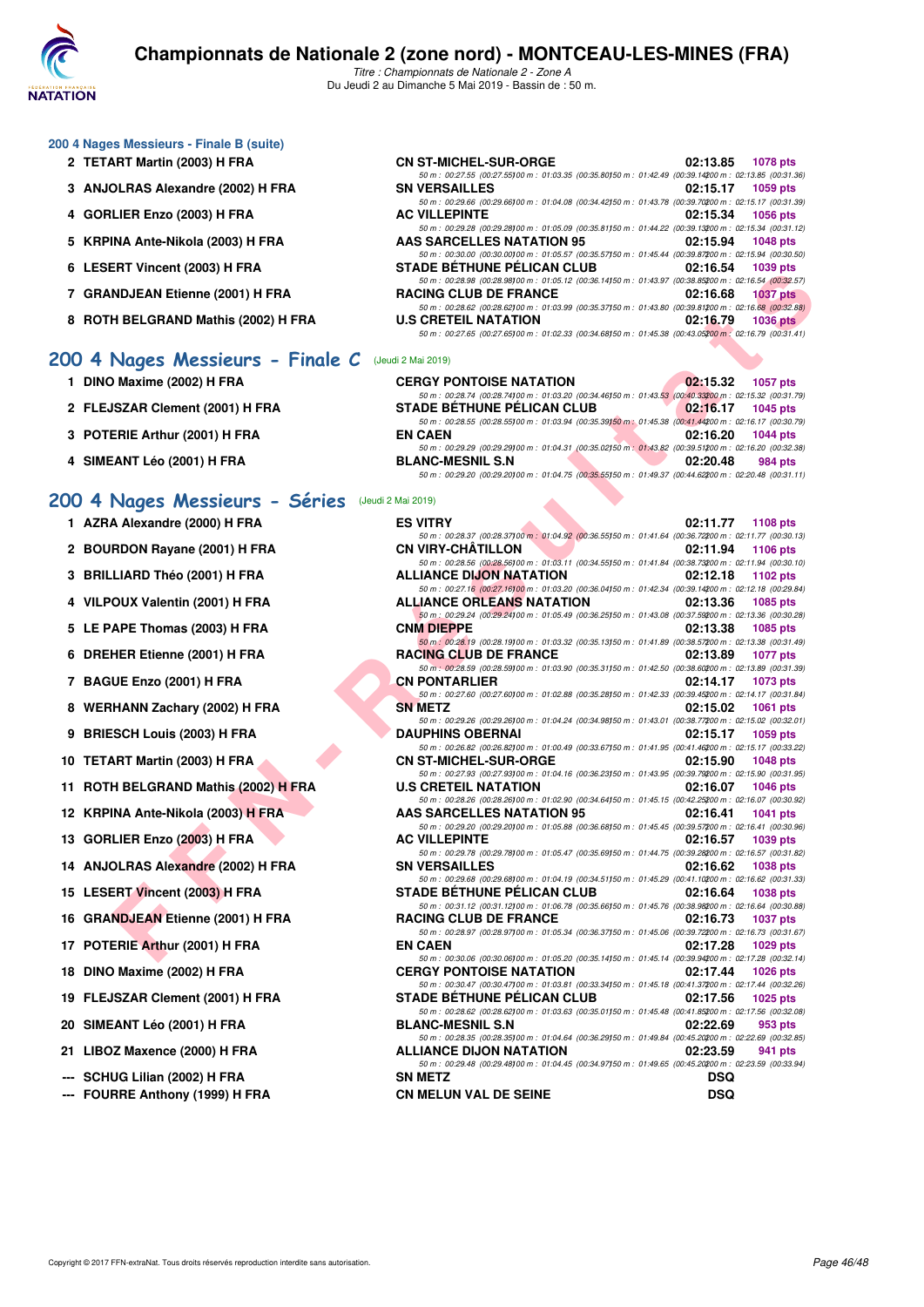

## **[400 4 Nages Messieurs - Finale A](http://www.ffnatation.fr/webffn/resultats.php?idact=nat&go=epr&idcpt=59365&idepr=92)** (Samedi 4 Mai 2019)

| 1 WERHANN Zachary (2002) H FRA                                                                                                                                                                                                 | <b>SN METZ</b>                   | 04:37.30 | 1119 pts        |
|--------------------------------------------------------------------------------------------------------------------------------------------------------------------------------------------------------------------------------|----------------------------------|----------|-----------------|
| 50 m : 00:29.61 (00:29.61)00 m : 01:04.16 (00:34.55)50 m : 01:40.22 (00:36.06200 m : 02:15.22 (00:35.00250 m : 02:54.31 (00:39.09300 m : 03:34.08 (00:39.77350 m : 04:05.75 (00:32.67400 m : 04:05.75) (00:39.67400 m : 04:37. |                                  |          |                 |
| 2 BARTHÉLÉMY Hugo (2002) H FRA                                                                                                                                                                                                 | <b>CN LE PLESSIS-ROBINSON</b>    | 04:39.23 | 1104 $pts$      |
| 50 m : 00:29.99 (00:29.99100 m : 01:04.35 (00:34.36150 m : 01:40.17 (00:35.82200 m : 02:15.93 (00:35.76250 m : 02:54.63 (00:38.7000 m : 03:34.55 (00:39.92050 m : 04:07.67 (00:33.12400 m : 04:39.23 (00:31.56)                |                                  |          |                 |
| 3 AZRA Alexandre (2000) H FRA                                                                                                                                                                                                  | <b>ES VITRY</b>                  | 04:40.83 | 1093 pts        |
| 50 m : 00:29.92 (00:29.92100 m : 01:05.37 (00:35.45150 m : 01:43.18 (00:37.81200 m : 02:19.99 (00:36.81250 m : 02:58.03 (00:38.04300 m : 03:37.49 (00:39.46350 m : 04:09.69 (00:32.0400 m : 04:40.83 (00:31.14)                |                                  |          |                 |
| 4 FERCHICHI Rayane (2001) H FRA                                                                                                                                                                                                | AAS SARCELLES NATATION 95        | 04:44.85 | <b>1064 pts</b> |
| 50 m : 00:29.73 (00:29.73) 00 m : 01:04.35 (00:34.62) 50 m : 01:42.97 (00:38.62200 m : 02:19.84 (00:36.87250 m : 03:00.80 (00:40.96300 m : 03:42.19 (00:41.39350 m : 04:14.78 (00:32.59400 m : 04:44.85 (00:30.07)             |                                  |          |                 |
| 5 BOURDON Rayane (2001) H FRA                                                                                                                                                                                                  | <b>CN VIRY-CHÂTILLON</b>         | 04:46.26 | 1053 pts        |
| 50 m : 00:29.68 (00:29.68100 m : 01:04.43 (00:34.75150 m : 01:41.89 (00:37.46200 m : 02:18.57 (00:36.68250 m : 03:00.48 (00:41.91300 m : 03:43.31 (00:42.83350 m : 04:15.73 (00:32.42400 m : 04:46.26 (00:30.53)               |                                  |          |                 |
| 6 LE PAPE Thomas (2003) H FRA                                                                                                                                                                                                  | <b>CNM DIEPPE</b>                | 04:47.38 | $1045$ pts      |
| 50 m : 00:30.08 (00:30.08100 m : 01:05.30 (00:35.22150 m : 01:42.98 (00:37.68200 m : 02:20.09 (00:37.11250 m : 02:59.02 (00:38.93300 m : 03:39.04 (00:40.02350 m : 04:13.57 (00:34.53400 m : 04:47.38 (00:33.81)               |                                  |          |                 |
| 7 VILPOUX Valentin (2001) H FRA                                                                                                                                                                                                | <b>ALLIANCE ORLEANS NATATION</b> | 04:47.43 | $1045$ pts      |
| 50 m : 00:30.98 (00:30.98100 m : 01:07.03 (00:36.05150 m : 01:46.34 (00:39.31200 m : 02:25.97 (00:39.63250 m : 03:04.90 (00:38.93300 m : 03:44.31 (00:39.41350 m : 04:16.66 (00:32.35400 m : 04:47.43 (00:30.77)               |                                  |          |                 |
| 8 TETART Martin (2003) H FRA                                                                                                                                                                                                   | <b>CN ST-MICHEL-SUR-ORGE</b>     | 04:50.22 | $-1025$ pts     |
| 50 m : 00:29.24 (00:29.24 00:29.24 00 m : 01:03.89 (00:34.65) 50 m : 01:41.39 (00:37.50200 m : 02:18.78 (00:37.30250 m : 03:00.78 (00:42.00300 m : 03:43.28 (00:42.50350 m : 04:16.58 (00:33.30400 m : 04:50.22 (00:33.364)    |                                  |          |                 |

## **[400 4 Nages Messieurs - Finale B](http://www.ffnatation.fr/webffn/resultats.php?idact=nat&go=epr&idcpt=59365&idepr=92)** (Samedi 4 Mai 2019)

| 5 BOURDON Rayane (2001) H FRA                                                                                                                                                                                                                                | <b>CN VIRY-CHÂTILLON</b>                                                                                                                                                                                        | 04:46.26<br>1053 pts        |
|--------------------------------------------------------------------------------------------------------------------------------------------------------------------------------------------------------------------------------------------------------------|-----------------------------------------------------------------------------------------------------------------------------------------------------------------------------------------------------------------|-----------------------------|
| 50 m : 00:29.68 (00:29.68)00 m : 01:04.43 (00:34.75)50 m : 01:41.89 (00:37.46200 m : 02:18.57 (00:36.68250 m : 03:00.48 (00:41.91300 m : 03:43.31 (00:42.83350 m : 04:15.73 (00:32.42400 m : 04:46.26 (00:30.53)                                             |                                                                                                                                                                                                                 |                             |
| 6 LE PAPE Thomas (2003) H FRA                                                                                                                                                                                                                                | <b>CNM DIEPPE</b>                                                                                                                                                                                               | 04:47.38<br><b>1045 pts</b> |
| $50\,m:\,00.30.08\,\, (00.30.08) \,00\,m:\,01.05.30\,\,(00.35.22) \,50\,m:\,01.42.98\,\,(00.37.68200\,m:\,02.20.09\,\,(00.37.11250\,m:\,02.59.02\,\,(00.38.93900\,m:\,03.39.04\,\,(00.40.02350\,m:\,04.13.57\,\,(00.34.53400\,m:\,04.47.38\,\,(00.33.81$     |                                                                                                                                                                                                                 |                             |
| 7 VILPOUX Valentin (2001) H FRA                                                                                                                                                                                                                              | <b>ALLIANCE ORLEANS NATATION</b>                                                                                                                                                                                | 04:47.43<br><b>1045 pts</b> |
| $50\,m:\,00.30.98\,\,(00.30.98100\,m:\,01.07.03\,\,(00.36.05)\\ 50\,m:\,01.46.34\,\,(00.39.31200\,m:\,02.25.97\,\,(00.39.63250\,m:\,03.04.90\,\,(00.39.93900\,m:\,03.44.31\,\,(00.39.41350\,m:\,04.16.66\,\,(00.32.35400\,m:\,04.47.43\,\,(00.30.77)\,$      |                                                                                                                                                                                                                 |                             |
| 8 TETART Martin (2003) H FRA                                                                                                                                                                                                                                 | <b>CN ST-MICHEL-SUR-ORGE</b>                                                                                                                                                                                    | 04:50.22<br><b>1025 pts</b> |
| 50 m : 00:29.24 (00:29.24)00 m : 01:03.89 (00:34.65)50 m : 01:41.39 (00:37.50200 m : 02:18.78 (00:37.39250 m : 03:00.78 (00:42.00000 m : 03:43.28 (00:42.50350 m : 04:16.58 (00:33.30400 m : 04:50.22 (00:33.3040                                            |                                                                                                                                                                                                                 |                             |
|                                                                                                                                                                                                                                                              |                                                                                                                                                                                                                 |                             |
| 00 4 Nages Messieurs - Finale B (Samedi 4 Mai 2019)                                                                                                                                                                                                          |                                                                                                                                                                                                                 |                             |
| 1 LESERT Vincent (2003) H FRA                                                                                                                                                                                                                                | STADE BÉTHUNE PÉLICAN CLUB                                                                                                                                                                                      | 04:45.94<br>1056 pts        |
| $50\,m:\,00.30.30\,(00.30.30)\\ 00\,m:\,01.05.26\,\,(00.34.96)\\ 50\,m:\,01.43.64\,\,(00.36.382\\ 00\,m:\,02.20.79\,\,(00.37.15\\ 250\,m:\,03.01.66\,\,(00.40.87\\ 90\,m:\,03.42.15\,\,(00.40.49\\ 50\,m:\,04.15.05\,\,(00.32.90\\ 400\,m:\,04.45.84\,\,(00$ |                                                                                                                                                                                                                 |                             |
| 2 GUILLEMOZ Gabriel (2002) H FRA                                                                                                                                                                                                                             | <b>AN ROMORANTIN</b>                                                                                                                                                                                            | 04:47.89<br><b>1042 pts</b> |
| $50\,m:\,00.30.37\,\,(00.30.37\,00\,m:\,01.05.26\,\,(00.34.89\,50\,m:\,01.44.28\,\,(00.39.02200\,m:\,02.21.48\,\,(00.37.20250\,m:\,03.02.37\,\,(00.40.83900\,m:\,03.43.01\,\,(00.40.64\,50\,m:\,04.16.89\,\,(00.33.88400\,m:\,04.47.89\,\,(00.31.00)\,$      |                                                                                                                                                                                                                 |                             |
| 3 PAGANELLI Tom (2003) H FRA                                                                                                                                                                                                                                 | <b>USB LONGWY NATATION</b>                                                                                                                                                                                      | 04:48.04<br>1041 pts        |
| 50 m : 00:31.30 (00:31.30)00 m : 01:04.77 (00:32.47)50 m : 01:42.54 (00:37.77200 m : 02:19.62 (00:37.08250 m : 03:01.08 (00:41.46300 m : 03:40.91 (00:39.83)50 m : 04:15.40 (00:34.49400 m : 04:48.04 (00:32.64)                                             |                                                                                                                                                                                                                 |                             |
| 4 GORLIER Enzo (2003) H FRA                                                                                                                                                                                                                                  | <b>AC VILLEPINTE</b>                                                                                                                                                                                            | 04:48.44<br><b>1038 pts</b> |
| 50 m : 00:30.24 (00:30.24100 m : 01:05.64 (00:35.40150 m : 01:44.94 (00:39.30200 m : 02:22.82 (00:37.88250 m : 03:02.57 (00:39.75300 m : 03:43.24 (00:40.67350 m : 04:15.64 (00:32.40400 m : 04:48.44 (00:32.80)                                             |                                                                                                                                                                                                                 |                             |
| 5 MARBAIS Julian (2002) H FRA                                                                                                                                                                                                                                | <b>SN METZ</b>                                                                                                                                                                                                  | 04:48.59<br><b>1037 pts</b> |
| 50 m : 00:30.71 (00:30.71100 m : 01:07.63 (00:36.92150 m : 01:45.07 (00:37.44200 m : 02:20.63 (00:35.56250 m : 03:02.91 (00:42.28300 m : 03:46.14 (00:43.23350 m : 04:18.14 (00:32.00400 m : 04:48.59 (00:30.45)                                             |                                                                                                                                                                                                                 |                             |
| 6 DINO Maxime (2002) H FRA                                                                                                                                                                                                                                   | <b>CERGY PONTOISE NATATION</b>                                                                                                                                                                                  | 04:49.33<br><b>1032 pts</b> |
| $50\,m:\,00.30.39\,\,(00.30.39\,100\,m:\,01.05.72\,\,(00.35.33\,50\,m:\,01.43.05\,\,(00.37.33200\,m:\,02.20.64\,\,(00.37.53250\,m:\,03.00.46\,\,(00.39.82900\,m:\,03.42.76\,\,(00.42.30350\,m:\,04.16.85\,\,(00.34.09400\,m:\,04.49.33\,\,(00.32.48)\,$      |                                                                                                                                                                                                                 |                             |
| 7 MINEUR Lucas (2003) H FRA                                                                                                                                                                                                                                  | <b>STADE DE REIMS NATATION</b>                                                                                                                                                                                  | 04:52.32<br><b>1010 pts</b> |
| $50\,m:\,00.29.38\,\,(00.29.38\,00\,m:\,01.03.77\,\,(00.34.39\,50\,m:\,01.41.21\,\,(00.37.44200\,m:\,02.18.45\,\,(00.37.24250\,m:\,03.00.74\,\,(00.42.29\,900\,m:\,03.44.72\,\,(00.43.98\,550\,m:\,04.19.22\,\,(00.34.50\,900\,m:\,04.52.32\,\,(00.33$       |                                                                                                                                                                                                                 |                             |
| 8 KHAY Aniss (2002) H FRA                                                                                                                                                                                                                                    | <b>CN LE PLESSIS-ROBINSON 69:52.97</b>                                                                                                                                                                          | <b>1006 pts</b>             |
|                                                                                                                                                                                                                                                              | 50 m : 00:29.48 (00:29.48)00 m : 01:03.91 (00:34.43)50 m : 01:41.61 (00:37.70200 m : 02:17.82 (00:36.21250 m : 03:01.69 (00:43.8700 m : 03:44.58 (00:42.89350 m : 04:19.82 (00:35.24)00 m : 04:52.97 (00:33.15) |                             |
|                                                                                                                                                                                                                                                              |                                                                                                                                                                                                                 |                             |
|                                                                                                                                                                                                                                                              |                                                                                                                                                                                                                 |                             |
| 00 4 Nages Messieurs - Finale C (Samedi 4 Mai 2019)                                                                                                                                                                                                          |                                                                                                                                                                                                                 |                             |
| 1 GARGULAK Alois (2002) H FRA                                                                                                                                                                                                                                | <b>ERSTEIN AQUATIC CLUB</b>                                                                                                                                                                                     | 04:47.11<br><b>1047 pts</b> |
| 50 m : 00:31.77 (00:31.77100 m : 01:07.71 (00:35.94150 m : 01:44.88 (00:37.17200 m : 02:20.90 (00:36.02250 m : 03:01.11 (00:40.21300 m : 03:40.76 (00:39.65350 m : 04:15.20 (00:34.44400 m : 04:47.11 (00:31.91)                                             |                                                                                                                                                                                                                 |                             |
| 2 PAZDUR Dorian (2003) H FRA                                                                                                                                                                                                                                 | <b>VILLERUPT NATATION</b>                                                                                                                                                                                       | 04:49.95<br><b>1027 pts</b> |
| 50 m : 00:30.16 (00:30.16100 m : 01:04.65 (00:34.49150 m : 01:41.67 (00:37.02200 m : 02:16.81 (00:35.14250 m : 03:00.89 (00:44.08300 m : 03:43.22 (00:42.33350 m : 04:17.07 (00:32.85400 m : 04:49.95 (00:32.88)                                             |                                                                                                                                                                                                                 |                             |
| <b>Contract Contract Contract Contract Contract</b><br>3 LEMARCHAND Kyllian (2002) H FRA                                                                                                                                                                     | CN LE PLESSIS-ROBINSON                                                                                                                                                                                          | 04:51.96<br><b>1013 pts</b> |
| $50\,m:\,00.30.35\,\,(00.30.35\,00\,m:\,01.05.42\,\,(00.35.07)\\ 50\,m:\,01.42.70\,\,(00.37.28200\,m:\,02.19.27\,\,(00.36.57250\,m:\,03.02.27\,\,(00.43.00\\900\,m:\,03.45.81\,\,(00.43.54350\,m:\,04.19.20\,\,(00.33.39400\,m:\,04.51.96\,\,(00.32.76)\$    |                                                                                                                                                                                                                 |                             |
| 4 BARBAUD Julien (2004) H FRA                                                                                                                                                                                                                                | <b>CN VIRY-CHÂTILLON</b>                                                                                                                                                                                        | 04:53.87<br><b>1000 pts</b> |
| $50\,m:\,00.30.15\,(00.30.15\,00\,m:\,01.05.47\,\,(00.35.32\,50\,m:\,01.41.47\,\,(00.36.002\,00\,m:\,02.17.09\,\,(00.35.62250\,m:\,02.59.74\,\,(00.42.653\,00\,m:\,03.43.91\,\,(00.44.17350\,m:\,04.19.58\,\,(00.35.674\,00\,m:\,04.49.59.59)\,$             |                                                                                                                                                                                                                 |                             |
|                                                                                                                                                                                                                                                              |                                                                                                                                                                                                                 |                             |
| 00 4 Nages Messieurs - Séries (Samedi 4 Mai 2019)                                                                                                                                                                                                            |                                                                                                                                                                                                                 |                             |
| 1 WERHANN Zachary (2002) H FRA                                                                                                                                                                                                                               | <b>SN METZ</b>                                                                                                                                                                                                  | 04:39.83<br>1100 pts        |
| $50 m : 00:29.51 (00:29.51100 m : 01:04.81 (00:35.30150 m : 01:40.85 (00:36.04200 m : 02:16.50 (00:35.65250 m : 02:54.68 (00:38.18300 m : 03:34.90 (00:40.22350 m : 04:08.03 (00:31.3400 m : 04:39.88)$                                                      |                                                                                                                                                                                                                 |                             |
| 2 AZRA Alexandre (2000) H FRA                                                                                                                                                                                                                                | <b>ES VITRY</b>                                                                                                                                                                                                 | 04:44.70<br>1065 pts        |
| 50 m : 00:30.92 (00:30.92)00 m : 01:06,85 (00:35.93)50 m : 01:45.42 (00:38.57200 m : 02:23.14 (00:37.72250 m : 03:01.96 (00:38.82300 m : 03:41.03 (00:39.07350 m : 04:13.57 (00:32.54400 m : 04:44.70 (00:31.13)                                             |                                                                                                                                                                                                                 |                             |
| 3 BARTHELEMY Hugo (2002) H FRA                                                                                                                                                                                                                               | <b>CN LE PLESSIS-ROBINSON</b>                                                                                                                                                                                   | 04:45.01<br><b>1062 pts</b> |
| $50\,m:\,00.30.50\,\,(00.30.50)\,00\,m:\,01.05.77\,\,(00.35.27)\\ 50\,m:\,01.42.32\,\,(00.36.53200\,m:\,02.18.39\,\,(00.36.07250\,m:\,02.58.06\,\,(00.39.67300\,m:\,03.38.85\,\,(00.40.73350\,m:\,04.12.79\,\,(00.33.94400\,m:\,04.45.01\,\,(00.32.22)\,$    |                                                                                                                                                                                                                 |                             |
| 4 LE PAPE Thomas (2003) H FRA                                                                                                                                                                                                                                | <b>CNM DIEPPE</b>                                                                                                                                                                                               | 04:45.96<br><b>1056 pts</b> |
| $50\,m:\,00.29.83\,\, (00.29.83) \,00\,m:\,01.04.84\,\,(00.35.01) \,50\,m:\,01.41.83\,\,(00.36.93200\,m:\,02.18.33\,\,(00.36.50250\,m:\,02.58.30\,\,(00.39.97300\,m:\,03.38.80\,\,(00.40.50350\,m:\,04.13.48\,\,(00.34.68400\,m:\,04.45.96\,\,(00.32.48$     |                                                                                                                                                                                                                 |                             |
| 5 FERCHICHI Rayane (2001) H FRA                                                                                                                                                                                                                              | <b>AAS SARCELLES NATATION 95</b>                                                                                                                                                                                | 04:46.30<br>1053 pts        |
| 50 m : 00:30.02 (00:30.02)00 m : 01:04:30 (00:34.28)50 m : 01:43.17 (00:38.87200 m : 02:19.55 (00:36.38250 m : 03:00.52 (00:40.97300 m : 03:41.53 (00:41.01350 m : 04:14.62 (00:33.09400 m : 04:46:30 (00:31.68)                                             |                                                                                                                                                                                                                 | 04:47.24<br><b>1046 pts</b> |
| 6 BOURDON Rayane (2001) H FRA<br>50 m : 00:29.99 (00:29.99)00 m : 01:03.85 (00:33.86)50 m : 01:41.58 (00:37.73200 m : 02:18.36 (00:36.78250 m : 02:59.54 (00:41.18300 m : 03:41.78 (00:42.24350 m : 04:14.75 (00:32.97400 m : 04:47.24 (00:32.97400 m)       | <b>CN VIRY-CHATILLON</b>                                                                                                                                                                                        |                             |

## **[400 4 Nages Messieurs - Finale C](http://www.ffnatation.fr/webffn/resultats.php?idact=nat&go=epr&idcpt=59365&idepr=92)** (Samedi 4 Mai 2019)

| 1 GARGULAK Alois (2002) H FRA                                                                                                                                                                                         | <b>ERSTEIN AQUATIC CLUB</b>   | 04:47.11<br><b>1047 pts</b> |
|-----------------------------------------------------------------------------------------------------------------------------------------------------------------------------------------------------------------------|-------------------------------|-----------------------------|
| 50 m : 00:31.77 (00:31.77)00 m : 01:07.71 (00:35.94)50 m : 01:44.88 (00:37.17200 m : 02:20.90 (00:36.02250 m : 03:01.11 (00:40.21300 m : 03:40.76 (00:39.65350 m : 04:15.20 (00:34.44400 m : 04:47.11 (00:31.91)      |                               |                             |
| 2 PAZDUR Dorian (2003) H FRA                                                                                                                                                                                          | <b>VILLERUPT NATATION</b>     | 04:49.95 1027 pts           |
| $50 m : 00.30.16 (00.30.16) 00 m : 01.04.65 (00.34.49) 50 m : 01.41.67 (00.37.02200 m : 02.16.81 (00.35.14250 m : 03.00.89 (00.44.08300 m : 03.43.22 (00.42.33350 m : 04.17.07 (00.33.85400 m : 04.49.95 (00.32.88))$ |                               |                             |
| 3 LEMARCHAND Kyllian (2002) H FRA                                                                                                                                                                                     | <b>CN LE PLESSIS-ROBINSON</b> | 04:51.96 1013 pts           |
| $50 m : 00:30.35 (00:30.35) 00 m : 01:05.42 (00:35.07) 50 m : 01:42.70 (00:37.28200 m : 02:19.27 (00:36.57250 m : 03:02.27 (00:43.00300 m : 03:45.81 (00:43.54350 m : 04:19.20 (00:33.39400 m : 04:51.96 (00:32.76))$ |                               |                             |
| 4 BARBAUD Julien (2004) H FRA                                                                                                                                                                                         | <b>CN VIRY-CHÂTILLON</b>      | 04:53.87<br>$1000$ pts      |
| 50 m : 00:30.15 (00:30.15100 m : 01:05.47 (00:35.32150 m : 01:41.47 (00:36.00200 m : 02:17.09 (00:35.62250 m : 02:59.74 (00:42.65300 m : 03:43.91 (00:44.17350 m : 04:19.58 (00:35.67400 m : 04:53.87 (00:34.29)      |                               |                             |

## **[400 4 Nages Messieurs - Séries](http://www.ffnatation.fr/webffn/resultats.php?idact=nat&go=epr&idcpt=59365&idepr=92)** (Samedi 4 Mai 2019)

| 1 WERHANN Zachary (2002) H FRA                                                                                                                                                                                   | <b>SN METZ</b>                   |                               | 04:39.83 | 1100 pts        |
|------------------------------------------------------------------------------------------------------------------------------------------------------------------------------------------------------------------|----------------------------------|-------------------------------|----------|-----------------|
| 50 m : 00:29.51 (00:29.51100 m : 01:04.81 (00:35.30150 m : 01:40.85 (00:36.04200 m : 02:16.50 (00:35.65250 m : 02:54.68 (00:38.16300 m : 03:34.90 (00:40.22350 m : 04:08.03 (00:33.13400 m : 04:39.83 (00:31.80) |                                  |                               |          |                 |
| 2 AZRA Alexandre (2000) H FRA                                                                                                                                                                                    | <b>ES VITRY</b>                  |                               | 04:44.70 | <b>1065 pts</b> |
| 50 m : 00:30.92 (00:30.92100 m : 01:06.85 (00:35.93150 m : 01:45.42 (00:38.57200 m : 02:23.14 (00:37.72250 m : 03:01.96 (00:38.82300 m : 03:41.03 (00:39.07350 m : 04:13.57 (00:32.54400 m : 04:44.70 (00:31.13) |                                  |                               |          |                 |
| 3 BARTHELEMY Hugo (2002) H FRA                                                                                                                                                                                   |                                  | <b>CN LE PLESSIS-ROBINSON</b> | 04:45.01 | <b>1062 pts</b> |
| 50 m : 00:30.50 (00:30.50100 m : 01:05.77 (00:35.27150 m : 01:42.32 (00:36.55200 m : 02:18.39 (00:36.07250 m : 02:58.06 (00:39.67300 m : 03:38.85 (00:40.79350 m : 04:12.79 (00:33.94400 m : 04:45.01 (00:32.22) |                                  |                               |          |                 |
| 4 LE PAPE Thomas (2003) H FRA                                                                                                                                                                                    | <b>CNM DIEPPE</b>                |                               | 04:45.96 | <b>1056 pts</b> |
| 50 m : 00:29.83 (00:29.83)00 m : 01:04.84 (00:35.01150 m : 01:41.83 (00:36.99200 m : 02:18.33 (00:36.50250 m : 02:58.30 (00:39.97300 m : 03:38.80 (00:40.50350 m : 04:13.48 (00:34.68)00 m : 04:45.96 (00:32.48) |                                  |                               |          |                 |
| 5 FERCHICHI Rayane (2001) H FRA                                                                                                                                                                                  | AAS SARCELLES NATATION 95        |                               | 04:46.30 | 1053 pts        |
| 50 m : 00:30.02 (00:30.02)00 m : 01:04.30 (00:34.28)50 m : 01:43.17 (00:36.87200 m : 02:19.55 (00:36.38250 m : 03:00.52 (00:40.97300 m : 03:41.53 (00:41.01350 m : 04:14.62 (00:33.09400 m : 04:46.30 (00:31.68) |                                  |                               |          |                 |
| 6 BOURDON Rayane (2001) H FRA                                                                                                                                                                                    | <b>CN VIRY-CHATILLON</b>         |                               | 04:47.24 | 1046 pts        |
| 50 m : 00:29.99 (00:29.99)00 m : 01:03.85 (00:33.86)50 m : 01:41.58 (00:37.73200 m : 02:18.36 (00:36.76250 m : 02:59.54 (00:41.18300 m : 03:41.78 (00:22.24350 m : 04:17.76 (00:32.97400 m : 04:47.24 (00:32.49) |                                  |                               |          |                 |
| 7 VILPOUX Valentin (2001) H FRA                                                                                                                                                                                  | <b>ALLIANCE ORLEANS NATATION</b> |                               | 04:48.29 | 1039 pts        |
| 50 m : 00:31.34 (00:31.34)00 m : 01:07.00 (00:35.66)50 m : 01:46.11 (00:39.11200 m : 02:24.40 (00:38.29250 m : 03:03.99 (00:39.59300 m : 03:43.54 (00:39.55350 m : 04:16.33 (00:32.79400 m : 04:48.29 (00:31.36) |                                  |                               |          |                 |
| 8 TETART Martin (2003) H FRA                                                                                                                                                                                     | <b>CN ST-MICHEL-SUR-ORGE</b>     |                               | 04:49.14 | <b>1033 pts</b> |
| 50 m : 00:30.53 (00:30.53)00 m : 01:03.59 (00:33.06)50 m : 01:41.85 (00:38.26200 m : 02:18.68 (00:36.83250 m : 03:01.36 (00:42.68000 m : 03:42.22 (00:40.86350 m : 04:15.41 (00:33.19400 m : 04:49.14 (00:33.73) |                                  |                               |          |                 |
| 9 GORLIER Enzo (2003) H FRA                                                                                                                                                                                      | <b>AC VILLEPINTE</b>             |                               | 04:50.02 | <b>1027 pts</b> |
| 50 m : 00:29.89 (00:29.89)00 m : 01:05.53 (00:35.64)50 m : 01:44.42 (00:38.89200 m : 02:22.41 (00:37.99250 m : 03:02.65 (00:40.24300 m : 03:43.19 (00:40.54350 m : 04:17.10 (00:33.91400 m : 04:50.02 (00:32.92) |                                  |                               |          |                 |
| 10 MARBAIS Julian (2002) H FRA                                                                                                                                                                                   | <b>SN METZ</b>                   |                               | 04:50.27 | 1025 pts        |
| 50 m : 00:30.18 (00:30.18100 m : 01:04.60 (00:34.42150 m : 01:41.93 (00:37.33200 m : 02:17.81 (00:35.88250 m : 03:00.30 (00:42.49300 m : 03:45.08 (00:44.78350 m : 04:17.60 (00:32.52400 m : 04:50.27 (00:32.67) |                                  |                               |          |                 |
| 11 ANJOLRAS Alexandre (2002) H FRA                                                                                                                                                                               | <b>SN VERSAILLES</b>             |                               | 04:51.80 | $1014$ pts      |
| 50 m : 00:30.97 (00:30.97)00 m : 01:07.49 (00:36.52150 m : 01:44.24 (00:36.75200 m : 02:20.02 (00:35.76250 m : 03:02.21 (00:42.19300 m : 03:44.34 (00:42.13350 m : 04:18.63 (00:34.29)00 m : 04:51.80 (00:33.17) |                                  |                               |          |                 |
| 12 GUILLEMOZ Gabriel (2002) H FRA                                                                                                                                                                                | <b>AN ROMORANTIN</b>             |                               | 04:52.53 | <b>1009 pts</b> |
| 50 m : 00:31.52 (00:31.52)00 m : 01:06.89 (00:35.37)50 m : 01:46.85 (00:39.96200 m : 02:23.55 (00:36.70250 m : 03:05.46 (00:41.91300 m : 03:46.51 (00:41.05350 m : 04:20.99 (00:34.48400 m : 04:52.53 (00:31.54) |                                  |                               |          |                 |